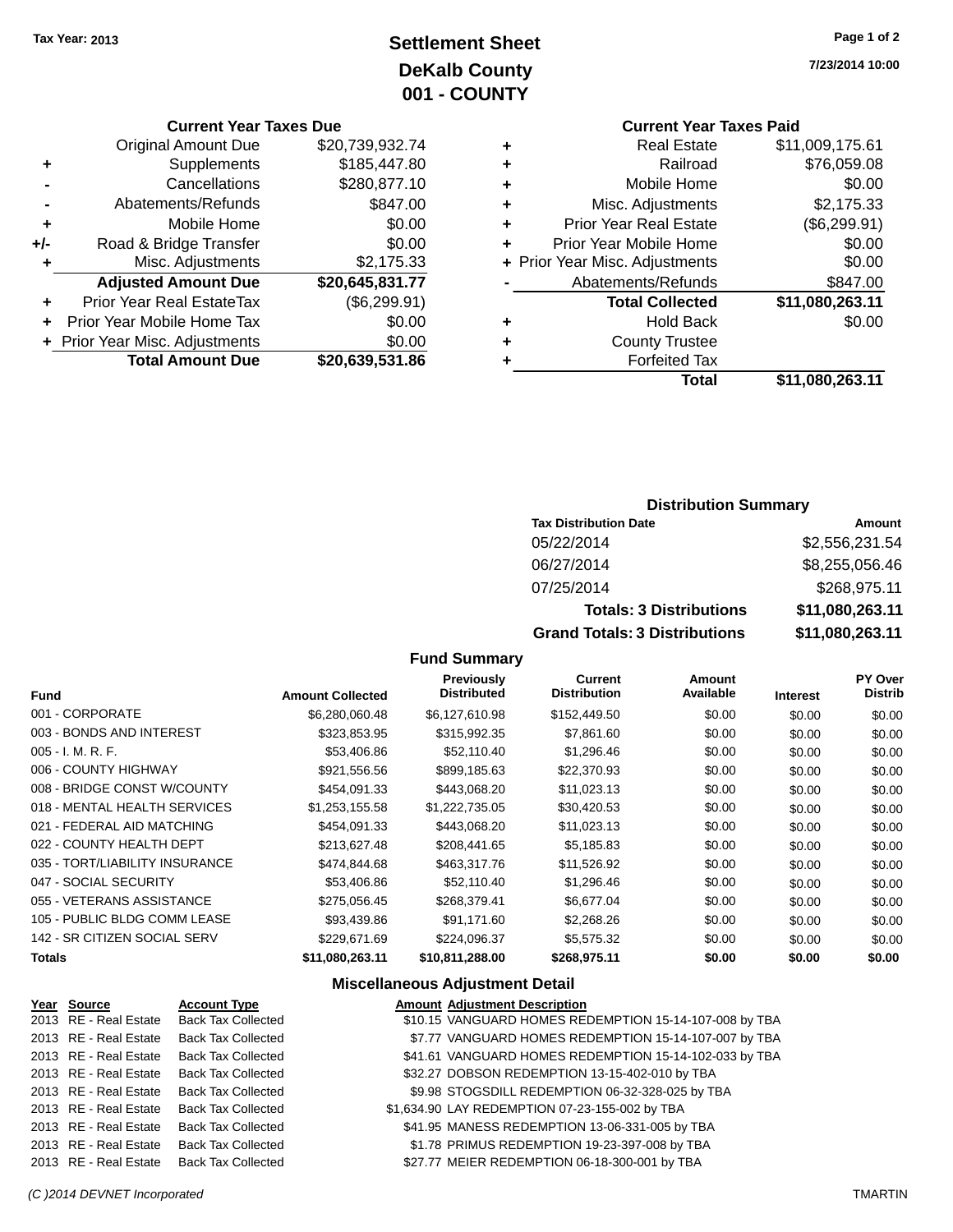### **Settlement Sheet Tax Year: 2013 Page 2 of 2 DeKalb County**

**Miscellaneous Adjustment Detail**

### **Year** Source **Account Type Account Adjustment Description** 2013 RE - Real Estate Back Tax Collected \$28.67 SCAVENGER SALE 13-06-332-003 by TBA 2013 RE - Real Estate Back Tax Collected \$100.22 ENBURG REDEMPTION 13-35-201-007 by TBA 2013 RE - Real Estate Paymt In Lieu of Tax \$111.82 HOUSING AUTHORITY-SUNSET VIEW APTS. by TBA 2013 RE - Real Estate Paymt In Lieu of Tax \$126.44 HOUSING AUTHORITY-SEQUOYA APTS by TBA **Totals 13 entries \$2,175.33 Year Source Account Type And Amount Adjustment Description** 2013 RE - Real Estate PTAB Decision 2013 RE - Real Estate PTAB Decision 2013 RE - Real Estate PTAB Decision 2013 RE - Real Estate PTAB Decision 2013 RE - Real Estate PTAB Decision 2013 RE - Real Estate PTAB Decision 2013 RE - Real Estate PTAB Decision 2013 RE - Real Estate PTAB Decision 2013 RE - Real Estate PTAB Decision 2013 RE - Real Estate PTAB Decision 2013 RE - Real Estate PTAB Decision 2013 RE - Real Estate PTAB Decision

2013 RE - Real Estate PTAB Decision 2013 RE - Real Estate PTAB Decision \$478.67 PTAB INTEREST REFUND 0.47 2013 RE - Real Estate RE Abatement \$ 2013 RE - Real Estate PTAB Decision 2013 RE - Real Estate PTAB Decision

**Totals 17 entries \$847.02**

#### **Abatement Detail**

|        | unoant Aujustment Description                          |
|--------|--------------------------------------------------------|
|        | \$8.65 PTAB INTEREST REFUND 03-30-276-011 by TBA       |
|        | \$7.51 PTAB INTEREST REFUND 08-12-451-004 by TBA       |
|        | \$55.32 PTAB INTEREST REFUND 08-12-451-005 by TBA      |
|        | \$0.02 PTAB INTEREST REFUND 08-12-451-007 by TBA       |
|        | \$12.34 PTAB INTEREST REFUND 08-12-451-014 by TBA      |
|        | \$56.07 PTAB INTEREST REFUND 15-14-400-041 by TBA      |
|        | \$1.05 PTAB INTEREST REFUND 07-23-332-002 by TBA       |
|        | \$1.30 PTAB INTEREST REFUND 13-15-176-011 by TBA       |
|        | \$1.74 PTAB INTEREST REFUND 15-14-302-006 by TBA       |
|        | \$3.22 PTAB INTEREST REFUND 15-14-302-007 by TBA       |
|        | \$0.64 PTAB INTEREST REFUND 15-15-403-020 by TBA       |
|        | \$3.91 PTAB INTEREST REFUND 19-26-431-010 by TBA       |
|        | \$4.42 PTAB INTEREST REFUND 15-14-302-007 by TBA       |
|        | 478.67 PTAB INTEREST REFUND 08-25-100-021 by TBA       |
|        | 205.46 CLARK PRIOR YEAR ABATEMENT 09-17-100-015 by TBA |
|        | \$1.38 PTAB INTEREST REFUND 09-19-100-014 by TBA       |
|        | \$5.32 PTAB INTEREST REFUND 09-19-000-012 by TBA       |
| 847.02 |                                                        |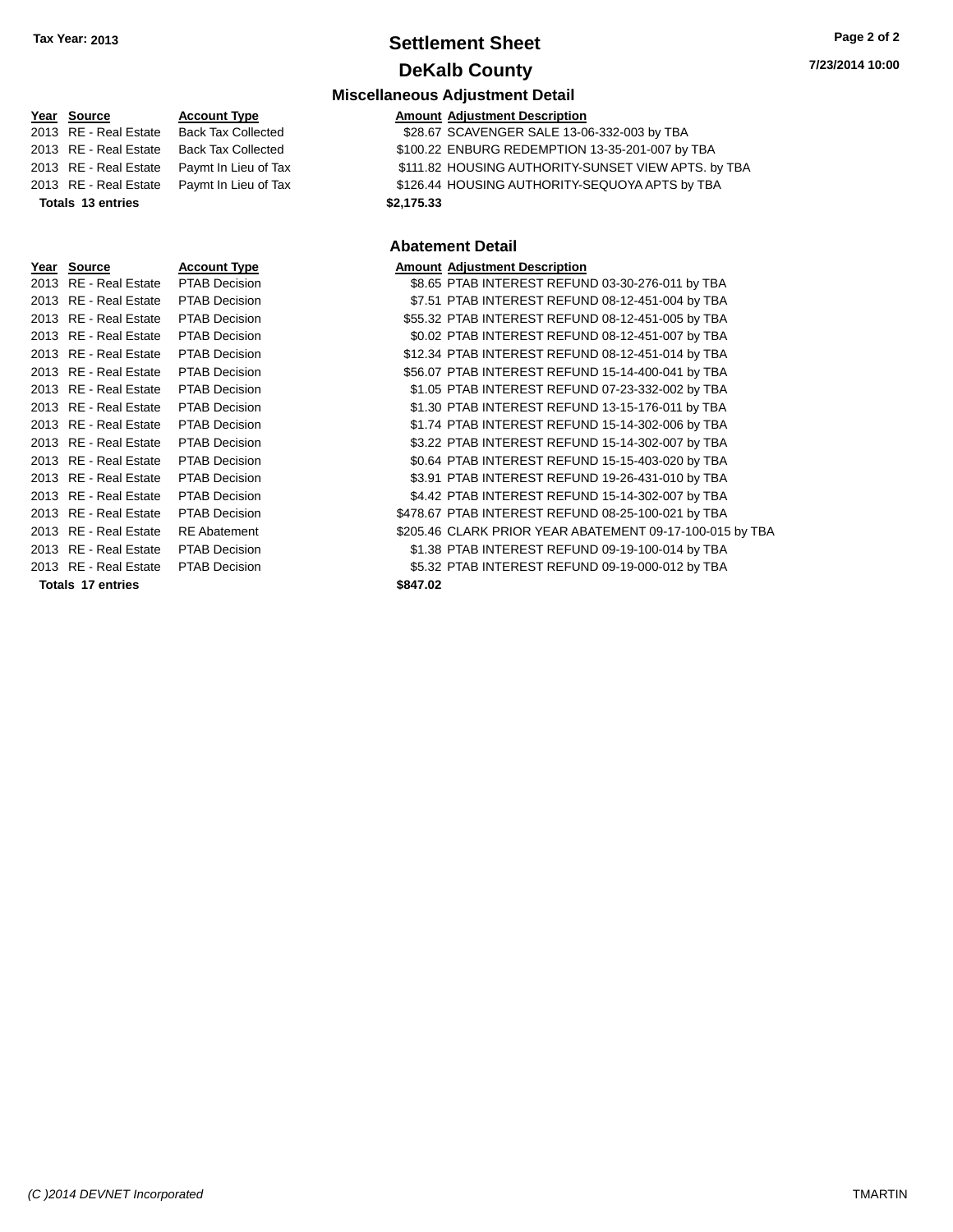### **Settlement Sheet Tax Year: 2013 Page 1 of 2 DeKalb County 002 - FOREST PRESERVE**

**7/23/2014 10:00**

#### **Current Year Taxes Paid**

|     | <b>Current Year Taxes Due</b>            |                |  |  |  |
|-----|------------------------------------------|----------------|--|--|--|
|     | <b>Original Amount Due</b>               | \$1,471,149.89 |  |  |  |
| ٠   | Supplements                              | \$19,161.75    |  |  |  |
|     | Cancellations                            | \$19,923.68    |  |  |  |
|     | Abatements/Refunds                       | \$60.07        |  |  |  |
| ٠   | Mobile Home                              | \$0.00         |  |  |  |
| +/- | Road & Bridge Transfer                   | \$0.00         |  |  |  |
| ٠   | Misc. Adjustments                        | \$38.32        |  |  |  |
|     | <b>Adjusted Amount Due</b>               | \$1,470,366.21 |  |  |  |
|     | Prior Year Real EstateTax                | (\$480.32)     |  |  |  |
|     | Prior Year Mobile Home Tax               | \$0.00         |  |  |  |
|     | \$0.00<br>+ Prior Year Misc. Adjustments |                |  |  |  |
|     | <b>Total Amount Due</b>                  | \$1.469.885.89 |  |  |  |

### **Distribution Summary**

| <b>Tax Distribution Date</b>         | Amount       |
|--------------------------------------|--------------|
| 05/22/2014                           | \$181,191.11 |
| 06/27/2014                           | \$588,541.68 |
| 07/25/2014                           | \$19,121.01  |
| <b>Totals: 3 Distributions</b>       | \$788,853.80 |
| <b>Grand Totals: 3 Distributions</b> | \$788,853.80 |

### **Fund Summary**

| <b>Fund</b>                                         | <b>Amount Collected</b> | Previously<br><b>Distributed</b> | Current<br><b>Distribution</b> | Amount<br>Available | <b>Interest</b> | PY Over<br><b>Distrib</b> |
|-----------------------------------------------------|-------------------------|----------------------------------|--------------------------------|---------------------|-----------------|---------------------------|
| 001 - CORPORATE                                     | \$555.465.91            | \$542,001.97                     | \$13,463.94                    | \$0.00              | \$0.00          | \$0.00                    |
| $005 - I. M. R. F.$                                 | \$179,693,00            | \$175.337.43                     | \$4.355.57                     | \$0.00              | \$0.00          | \$0.00                    |
| 035 - TORT JUDGEMENTS/LIABILITY<br><b>INSURANCE</b> | \$40,270.98             | \$39.294.85                      | \$976.13                       | \$0.00              | \$0.00          | \$0.00                    |
| 047 - SOCIAL SECURITY                               | \$13,423.91             | \$13,098.54                      | \$325.37                       | \$0.00              | \$0.00          | \$0.00                    |
| <b>Totals</b>                                       | \$788,853,80            | \$769,732,79                     | \$19.121.01                    | \$0.00              | \$0.00          | \$0.00                    |

### **Miscellaneous Adjustment Detail**

| Year Source           | <b>Account Type</b>       |         | <b>Amount Adjustment Description</b>                  |
|-----------------------|---------------------------|---------|-------------------------------------------------------|
| 2013 RE - Real Estate | <b>Back Tax Collected</b> |         | \$0.72 VANGUARD HOMES REDEMPTION 15-14-107-008 by TBA |
| 2013 RE - Real Estate | <b>Back Tax Collected</b> |         | \$0.55 VANGUARD HOMES REDEMPTION 15-14-107-007 by TBA |
| 2013 RE - Real Estate | <b>Back Tax Collected</b> |         | \$2.95 VANGUARD HOMES REDEMPTION 15-14-102-033 by TBA |
| 2013 RE - Real Estate | <b>Back Tax Collected</b> |         | \$2.29 DOBSON REDEMPTION 13-15-402-010 by TBA         |
| 2013 RE - Real Estate | <b>Back Tax Collected</b> |         | \$0.71 STOGSDILL REDEMPTION 06-32-328-025 by TBA      |
| 2013 RE - Real Estate | <b>Back Tax Collected</b> |         | \$0.00 LAY REDEMPTION 07-23-155-002 by TBA            |
| 2013 RE - Real Estate | <b>Back Tax Collected</b> |         | \$2.97 MANESS REDEMPTION 13-06-331-005 by TBA         |
| 2013 RE - Real Estate | <b>Back Tax Collected</b> |         | \$0.12 PRIMUS REDEMPTION 19-23-397-008 by TBA         |
| 2013 RE - Real Estate | <b>Back Tax Collected</b> |         | \$1.97 MEIER REDEMPTION 06-18-300-001 by TBA          |
| 2013 RE - Real Estate | <b>Back Tax Collected</b> |         | \$2.03 SCAVENGER SALE 13-06-332-003 by TBA            |
| 2013 RE - Real Estate | <b>Back Tax Collected</b> |         | \$7.11 ENBURG REDEMPTION 13-35-201-007 by TBA         |
| 2013 RE - Real Estate | Paymt In Lieu of Tax      |         | \$7.93 HOUSING AUTHORITY-SUNSET VIEW APTS. by TBA     |
| 2013 RE - Real Estate | Paymt In Lieu of Tax      |         | \$8.97 HOUSING AUTHORITY-SEQUOYA APTS by TBA          |
| Totals 13 entries     |                           | \$38.32 |                                                       |

#### **Abatement Detail**

\$0.61 PTAB INTEREST REFUND 03-30-276-011 by TBA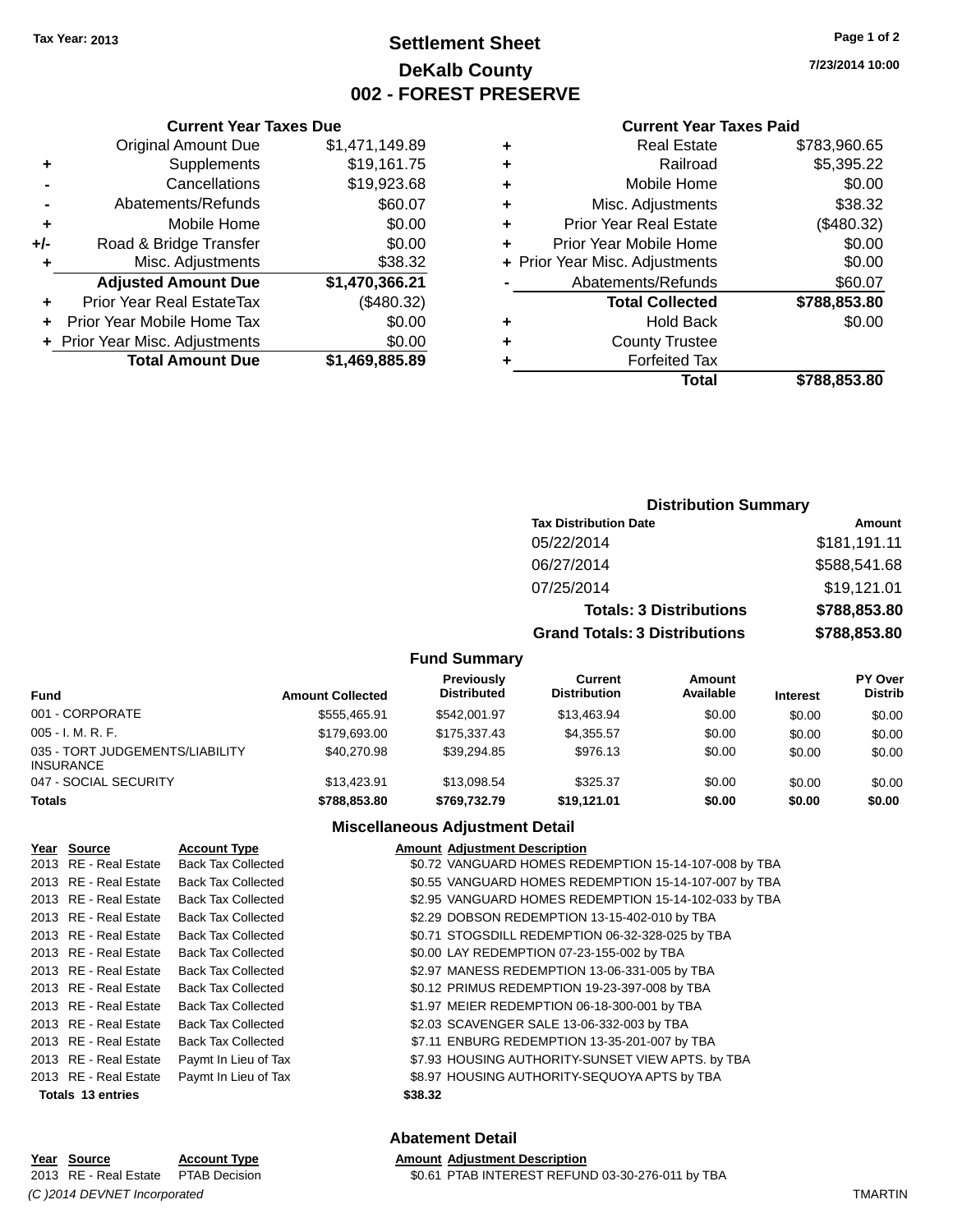| Year | <b>Source</b>         | Account Type         | <b>Amount</b> |
|------|-----------------------|----------------------|---------------|
| 2013 | RE - Real Estate      | <b>PTAB Decision</b> | \$0.53        |
| 2013 | RE - Real Estate      | <b>PTAB Decision</b> | \$3.92        |
| 2013 | RE - Real Estate      | <b>PTAB Decision</b> | \$0.00        |
| 2013 | RE - Real Estate      | <b>PTAB Decision</b> | \$0.88        |
|      | 2013 RE - Real Estate | <b>PTAB Decision</b> | \$3.98        |
|      | 2013 RE - Real Estate | <b>PTAB Decision</b> | \$0.08        |
|      | 2013 RE - Real Estate | <b>PTAB Decision</b> | \$0.09        |
|      | 2013 RE - Real Estate | <b>PTAB Decision</b> | \$0.12        |
| 2013 | RE - Real Estate      | <b>PTAB Decision</b> | \$0.23        |
| 2013 | RE - Real Estate      | <b>PTAB Decision</b> | \$0.05        |
|      | 2013 RE - Real Estate | <b>PTAB Decision</b> | \$0.28        |
|      | 2013 RE - Real Estate | <b>PTAB Decision</b> | \$0.31        |
| 2013 | RE - Real Estate      | <b>PTAB Decision</b> | \$33.95       |
| 2013 | RE - Real Estate      | <b>RE</b> Abatement  | \$14.57       |
|      | 2013 RE - Real Estate | <b>PTAB Decision</b> | \$0.10        |
|      | 2013 RE - Real Estate | <b>PTAB Decision</b> | \$0.38        |
|      | Totals 17 entries     |                      | \$60.08       |

### **Settlement Sheet Tax Year: 2013 Page 2 of 2 DeKalb County Abatement Detail**

**7/23/2014 10:00**

### **Amount Adjustment Description**

\$0.53 PTAB INTEREST REFUND 08-12-451-004 by TBA \$3.92 PTAB INTEREST REFUND 08-12-451-005 by TBA \$0.00 PTAB INTEREST REFUND 08-12-451-007 by TBA \$0.88 PTAB INTEREST REFUND 08-12-451-014 by TBA \$3.98 PTAB INTEREST REFUND 15-14-400-041 by TBA \$0.08 PTAB INTEREST REFUND 07-23-332-002 by TBA \$0.09 PTAB INTEREST REFUND 13-15-176-011 by TBA \$0.12 PTAB INTEREST REFUND 15-14-302-006 by TBA \$0.23 PTAB INTEREST REFUND 15-14-302-007 by TBA \$0.05 PTAB INTEREST REFUND 15-15-403-020 by TBA \$0.28 PTAB INTEREST REFUND 19-26-431-010 by TBA \$0.31 PTAB INTEREST REFUND 15-14-302-007 by TBA 01213 B2013 REAL ESTATE PTAB INTEREST REFUND 08-25-100-021 by TBA \$14.57 CLARK PRIOR YEAR ABATEMENT 09-17-100-015 by TBA \$0.10 PTAB INTEREST REFUND 09-19-100-014 by TBA \$0.38 PTAB INTEREST REFUND 09-19-000-012 by TBA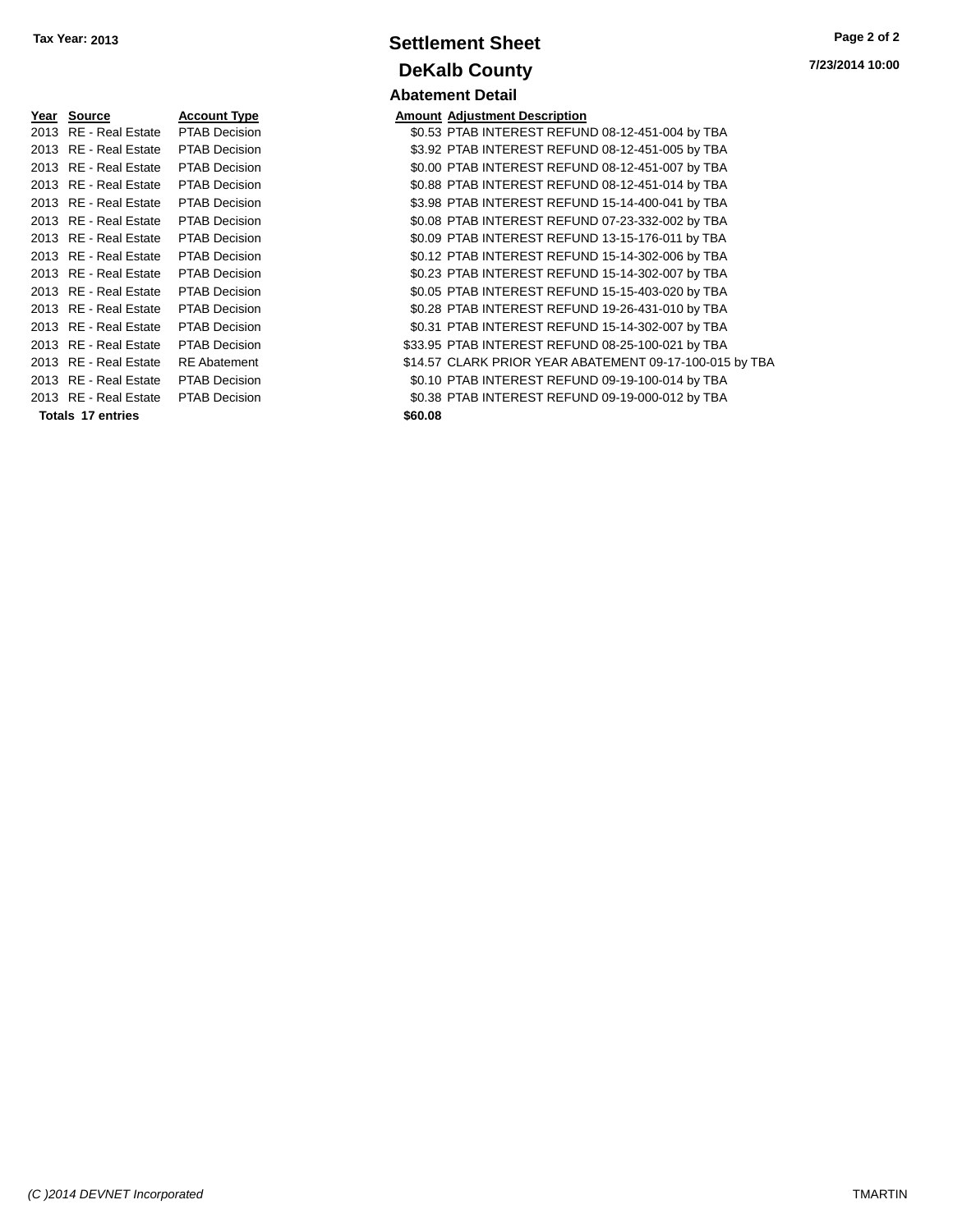## **Settlement Sheet Tax Year: 2013 Page 1 of 1 DeKalb County 003 - AFTON TOWNSHIP**

**7/23/2014 10:00**

### **Current Year Taxes Paid**

|     | <b>Current Year Taxes Due</b>  |             |
|-----|--------------------------------|-------------|
|     | <b>Original Amount Due</b>     | \$73,996.98 |
| ٠   | Supplements                    | \$282.42    |
|     | Cancellations                  | \$314.32    |
|     | Abatements/Refunds             | \$0.00      |
| ٠   | Mobile Home                    | \$0.00      |
| +/- | Road & Bridge Transfer         | \$0.00      |
| ٠   | Misc. Adjustments              | \$0.00      |
|     | <b>Adjusted Amount Due</b>     | \$73,965.08 |
| ٠   | Prior Year Real EstateTax      | \$0.00      |
|     | Prior Year Mobile Home Tax     | \$0.00      |
|     | + Prior Year Misc. Adjustments | \$0.00      |
|     | <b>Total Amount Due</b>        | \$73.965.08 |
|     |                                |             |

| ٠ | <b>Real Estate</b>             | \$40,285.05 |
|---|--------------------------------|-------------|
| ٠ | Railroad                       | \$747.59    |
| ٠ | Mobile Home                    | \$0.00      |
| ٠ | Misc. Adjustments              | \$0.00      |
| ٠ | <b>Prior Year Real Estate</b>  | \$0.00      |
| ٠ | Prior Year Mobile Home         | \$0.00      |
|   | + Prior Year Misc. Adjustments | \$0.00      |
|   | Abatements/Refunds             | \$0.00      |
|   | <b>Total Collected</b>         | \$41,032.64 |
| ٠ | <b>Hold Back</b>               | \$0.00      |
| ٠ | <b>County Trustee</b>          |             |
| ٠ | <b>Forfeited Tax</b>           |             |
|   | Total                          | \$41,032.64 |
|   |                                |             |

| <b>Distribution Summary</b>          |             |
|--------------------------------------|-------------|
| <b>Tax Distribution Date</b>         | Amount      |
| 05/22/2014                           | \$5,481.92  |
| 06/27/2014                           | \$34,768.99 |
| 07/25/2014                           | \$781.73    |
| <b>Totals: 3 Distributions</b>       | \$41,032.64 |
| <b>Grand Totals: 3 Distributions</b> | \$41,032.64 |

### **Fund Summary**

| <b>Fund</b>                                         | <b>Amount Collected</b> | <b>Previously</b><br><b>Distributed</b> | <b>Current</b><br><b>Distribution</b> | Amount<br>Available | <b>Interest</b> | <b>PY Over</b><br><b>Distrib</b> |
|-----------------------------------------------------|-------------------------|-----------------------------------------|---------------------------------------|---------------------|-----------------|----------------------------------|
| 001 - CORPORATE                                     | \$31,627.38             | \$31,024.84                             | \$602.54                              | \$0.00              | \$0.00          | \$0.00                           |
| $005 - I. M. R. F.$                                 | \$3,604.63              | \$3,535.96                              | \$68.67                               | \$0.00              | \$0.00          | \$0.00                           |
| 027 - AUDIT                                         | \$416.81                | \$408.87                                | \$7.94                                | \$0.00              | \$0.00          | \$0.00                           |
| 035 - TORT JUDGEMENTS/LIABILITY<br><b>INSURANCE</b> | \$1,665.31              | \$1,633.58                              | \$31.73                               | \$0.00              | \$0.00          | \$0.00                           |
| 047 - SOCIAL SECURITY                               | \$3,328,70              | \$3,265.28                              | \$63.42                               | \$0.00              | \$0.00          | \$0.00                           |
| 054 - GENERAL ASSISTANCE                            | \$389.81                | \$382.38                                | \$7.43                                | \$0.00              | \$0.00          | \$0.00                           |
| <b>Totals</b>                                       | \$41,032.64             | \$40,250.91                             | \$781.73                              | \$0.00              | \$0.00          | \$0.00                           |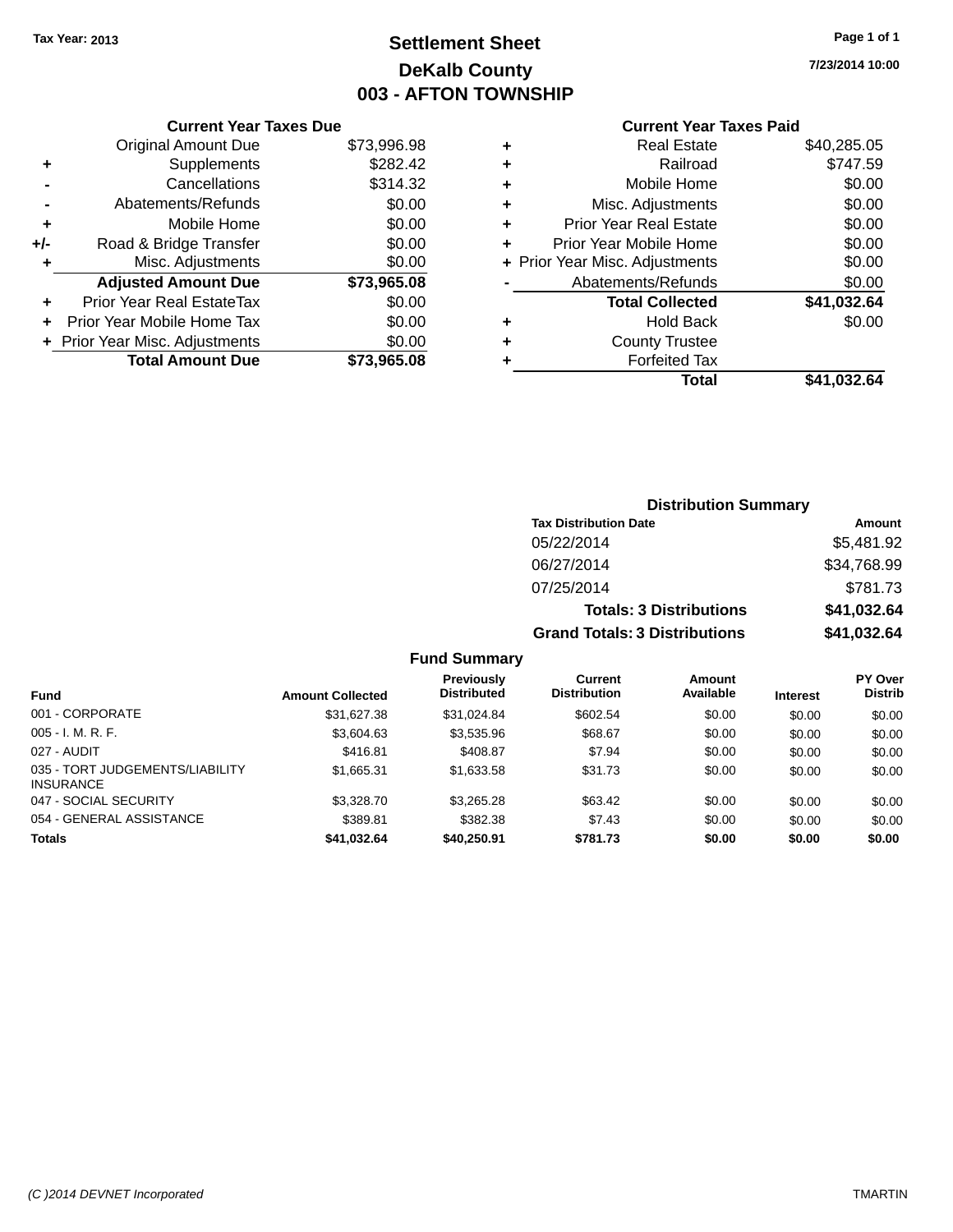### **Settlement Sheet Tax Year: 2013 Page 1 of 1 DeKalb County 004 - AFTON ROAD & BRIDGE**

**7/23/2014 10:00**

#### **Current Year Taxes Paid**

|     | <b>Original Amount Due</b>     | \$306,333.88 |
|-----|--------------------------------|--------------|
| ٠   | Supplements                    | \$1,105.22   |
|     | Cancellations                  | \$1,230.04   |
|     | Abatements/Refunds             | \$0.00       |
| ÷   | Mobile Home                    | \$0.00       |
| +/- | Road & Bridge Transfer         | (\$9,125.54) |
| ٠   | Misc. Adjustments              | \$0.00       |
|     | <b>Adjusted Amount Due</b>     | \$297,083.52 |
| ÷   | Prior Year Real EstateTax      | \$0.00       |
| ÷   | Prior Year Mobile Home Tax     | \$0.00       |
|     | + Prior Year Misc. Adjustments | \$0.00       |
|     | <b>Total Amount Due</b>        | \$297,083.52 |
|     |                                |              |

**Current Year Taxes Due**

|   | <b>Real Estate</b>             | \$157,647.43 |
|---|--------------------------------|--------------|
| ٠ | Railroad                       | \$3,094.88   |
| ٠ | Mobile Home                    | \$0.00       |
| ٠ | Misc. Adjustments              | \$0.00       |
| ٠ | <b>Prior Year Real Estate</b>  | \$0.00       |
| ٠ | Prior Year Mobile Home         | \$0.00       |
|   | + Prior Year Misc. Adjustments | \$0.00       |
|   | Abatements/Refunds             | \$0.00       |
|   | <b>Total Collected</b>         | \$160,742.31 |
| ٠ | <b>Hold Back</b>               | \$0.00       |
| ٠ | <b>County Trustee</b>          |              |
| ٠ | <b>Forfeited Tax</b>           |              |
|   | Total                          | \$160,742.31 |
|   |                                |              |

**Totals: 3 Distributions \$160,742.31**

**Grand Totals: 3 Distributions \$160,742.31**

| <b>Road and Bridge Summary</b> |             |               | <b>Distribution Summary</b>  |              |  |
|--------------------------------|-------------|---------------|------------------------------|--------------|--|
| <b>Municipality</b>            | Amt. Due    | Amt. Distrib. | <b>Tax Distribution Date</b> | Amount       |  |
| CITY OF DEKALB                 | \$16,416.17 | \$9.125.54    | 05/22/2014                   | \$21,452.74  |  |
| Totals                         | \$16,416.17 | \$9.125.54    | 06/27/2014                   | \$136,230.40 |  |
|                                |             |               | 07/25/2014                   | \$3,059.17   |  |

#### **Fund Summary Fund Interest Amount Collected Distributed PY Over Distrib Amount Available Current Distribution Previously** 007 - ROAD AND BRIDGE 60.00 \$94,010.06 \$92,222.25 \$1,787.81 \$0.00 \$0.00 \$0.00 \$0.00 008 - BRIDGE CONST W/COUNTY  $$8,313.00$   $$8,154.62$   $$158.38$   $$0.00$   $$0.00$   $$0.00$ 009 - PERMANENT ROAD \$44,554.46 \$43,705.63 \$848.83 \$0.00 \$0.00 \$0.00 010 - EQUIPMENT AND BUILDING \$13,864.79 \$13,600.64 \$264.15 \$0.00 \$0.00 \$0.00 **Totals \$160,742.31 \$157,683.14 \$3,059.17 \$0.00 \$0.00 \$0.00**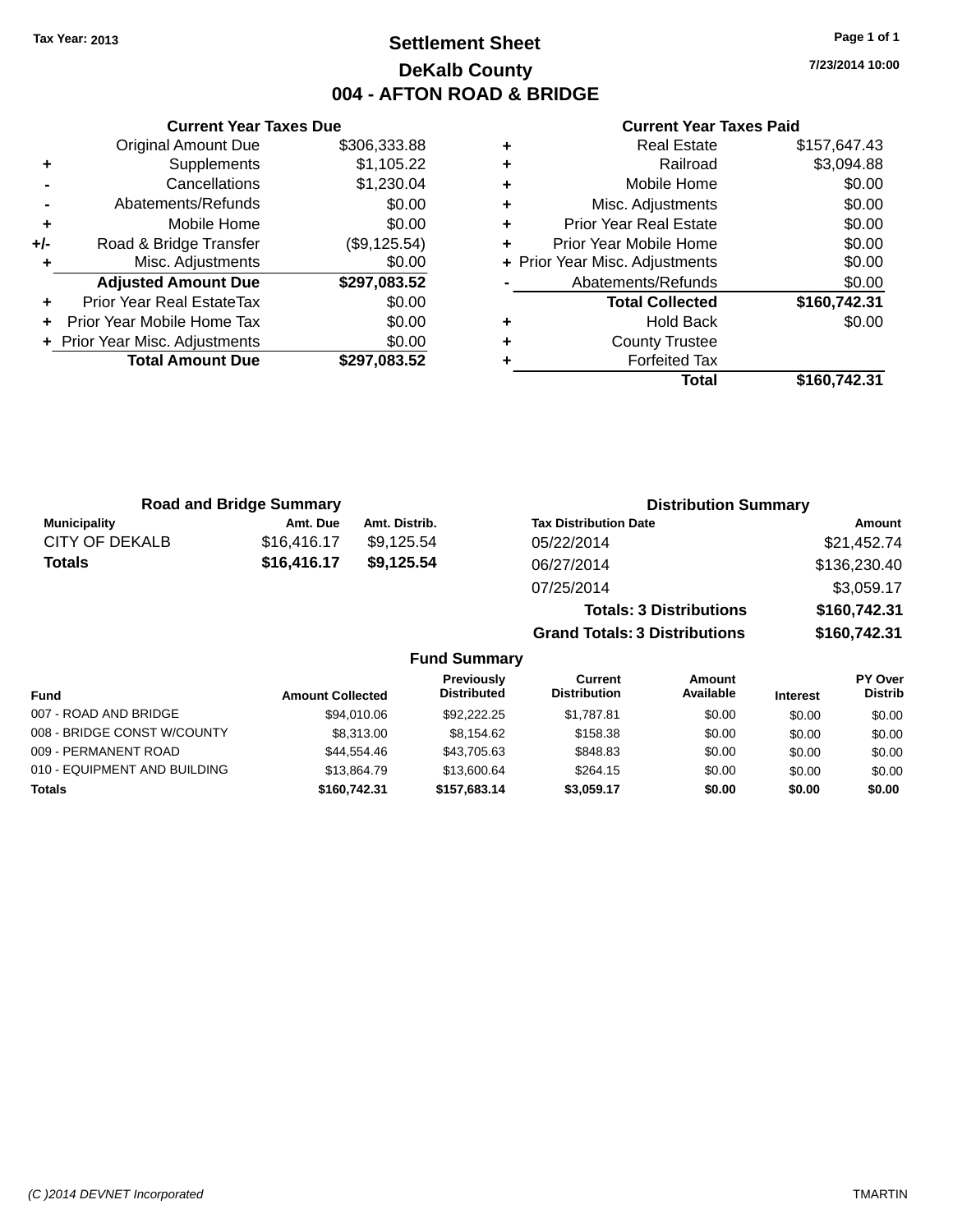### **Settlement Sheet Tax Year: 2013 Page 1 of 1 DeKalb County 005 - CLINTON TOWNSHIP**

**7/23/2014 10:00**

### **Current Year Taxes Paid**

| <b>Current Year Taxes Due</b> |                         |  |  |  |
|-------------------------------|-------------------------|--|--|--|
| <b>Original Amount Due</b>    | \$94,462.56             |  |  |  |
| Supplements                   | \$532.60                |  |  |  |
| \$575.24<br>Cancellations     |                         |  |  |  |
| \$0.00<br>Abatements/Refunds  |                         |  |  |  |
| Mobile Home                   | \$0.00                  |  |  |  |
| Road & Bridge Transfer        | \$0.00                  |  |  |  |
| Misc. Adjustments             | \$0.00                  |  |  |  |
| <b>Adjusted Amount Due</b>    | \$94,419.92             |  |  |  |
| Prior Year Real EstateTax     | \$0.00                  |  |  |  |
| Prior Year Mobile Home Tax    | \$0.00                  |  |  |  |
| Prior Year Misc. Adjustments  | \$0.00                  |  |  |  |
|                               | \$94.419.92             |  |  |  |
|                               | <b>Total Amount Due</b> |  |  |  |

|       | \$50,225.99                                                                                                                                                                                                                                                                          |
|-------|--------------------------------------------------------------------------------------------------------------------------------------------------------------------------------------------------------------------------------------------------------------------------------------|
|       | \$988.07                                                                                                                                                                                                                                                                             |
|       | \$0.00                                                                                                                                                                                                                                                                               |
|       | \$0.00                                                                                                                                                                                                                                                                               |
|       | \$0.00                                                                                                                                                                                                                                                                               |
|       | \$0.00                                                                                                                                                                                                                                                                               |
|       | \$0.00                                                                                                                                                                                                                                                                               |
|       | \$0.00                                                                                                                                                                                                                                                                               |
|       | \$51,214.06                                                                                                                                                                                                                                                                          |
|       | \$0.00                                                                                                                                                                                                                                                                               |
|       |                                                                                                                                                                                                                                                                                      |
|       |                                                                                                                                                                                                                                                                                      |
| Total | \$51,214.06                                                                                                                                                                                                                                                                          |
|       | <b>Real Estate</b><br>Railroad<br>Mobile Home<br>Misc. Adjustments<br><b>Prior Year Real Estate</b><br>Prior Year Mobile Home<br>+ Prior Year Misc. Adjustments<br>Abatements/Refunds<br><b>Total Collected</b><br><b>Hold Back</b><br><b>County Trustee</b><br><b>Forfeited Tax</b> |

| <b>Distribution Summary</b>          |             |
|--------------------------------------|-------------|
| <b>Tax Distribution Date</b>         | Amount      |
| 05/22/2014                           | \$11,049.60 |
| 06/27/2014                           | \$38,833.54 |
| 07/25/2014                           | \$1,330.92  |
| <b>Totals: 3 Distributions</b>       | \$51,214.06 |
| <b>Grand Totals: 3 Distributions</b> | \$51,214.06 |

### **Fund Summary**

| <b>Fund</b>                                         | <b>Amount Collected</b> | <b>Previously</b><br><b>Distributed</b> | Current<br><b>Distribution</b> | Amount<br>Available | <b>Interest</b> | <b>PY Over</b><br><b>Distrib</b> |
|-----------------------------------------------------|-------------------------|-----------------------------------------|--------------------------------|---------------------|-----------------|----------------------------------|
| 001 - CORPORATE                                     | \$41,747.04             | \$40.662.15                             | \$1,084.89                     | \$0.00              | \$0.00          | \$0.00                           |
| $005 - I. M. R. F.$                                 | \$28.79                 | \$28.04                                 | \$0.75                         | \$0.00              | \$0.00          | \$0.00                           |
| 027 - AUDIT                                         | \$218.43                | \$212.75                                | \$5.68                         | \$0.00              | \$0.00          | \$0.00                           |
| 035 - TORT JUDGEMENTS/LIABILITY<br><b>INSURANCE</b> | \$2.712.40              | \$2.641.91                              | \$70.49                        | \$0.00              | \$0.00          | \$0.00                           |
| 047 - SOCIAL SECURITY                               | \$2,169.93              | \$2,113.54                              | \$56.39                        | \$0.00              | \$0.00          | \$0.00                           |
| 054 - GENERAL ASSISTANCE                            | \$4.337.47              | \$4.224.75                              | \$112.72                       | \$0.00              | \$0.00          | \$0.00                           |
| <b>Totals</b>                                       | \$51,214.06             | \$49,883.14                             | \$1,330.92                     | \$0.00              | \$0.00          | \$0.00                           |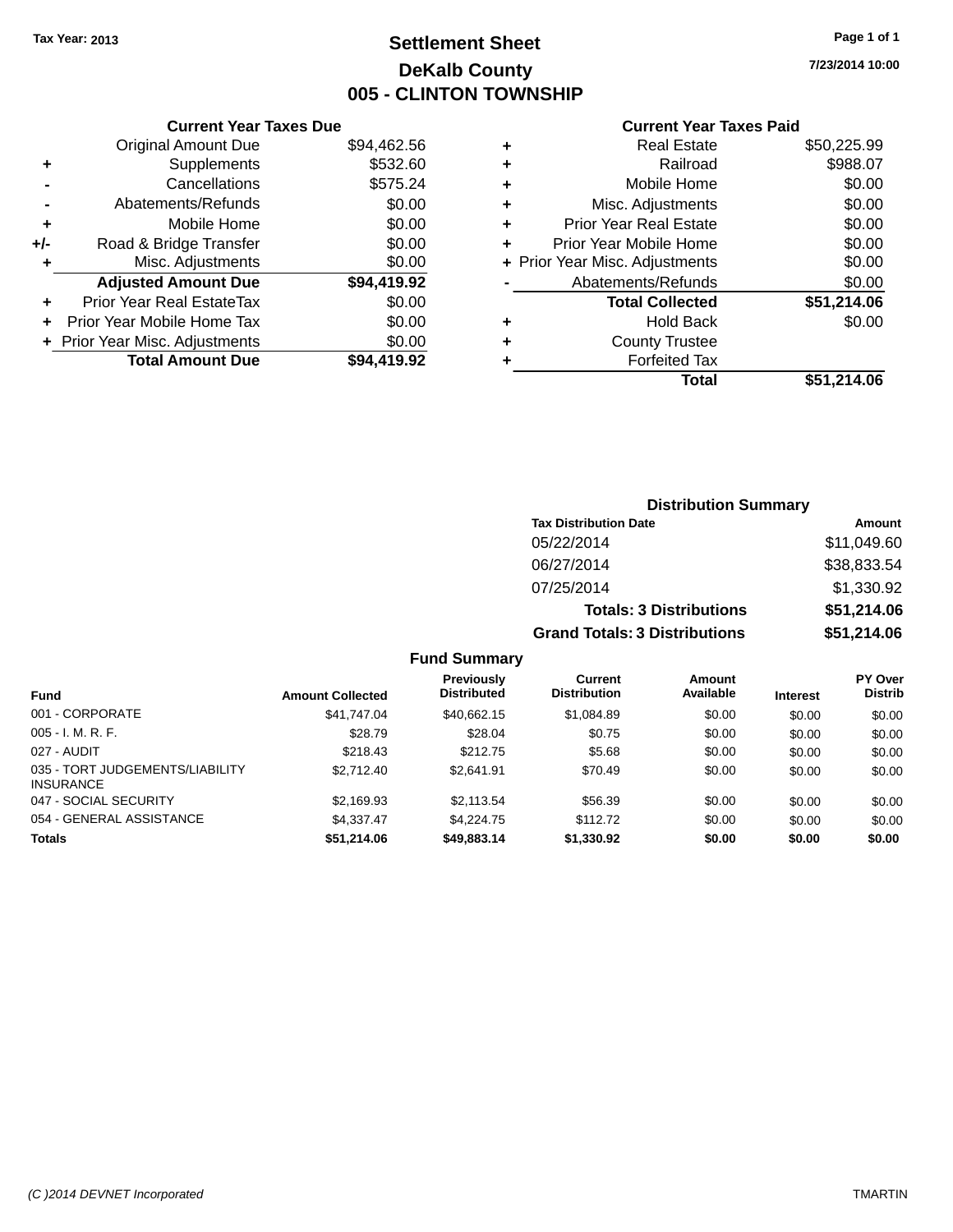### **Settlement Sheet Tax Year: 2013 Page 1 of 1 DeKalb County 006 - CLINTON TWP LIBRARY**

**7/23/2014 10:00**

|     | <b>Current Year Taxes Due</b>  |             |
|-----|--------------------------------|-------------|
|     | <b>Original Amount Due</b>     | \$86,276.44 |
| ٠   | Supplements                    | \$486.43    |
|     | Cancellations                  | \$525.41    |
|     | Abatements/Refunds             | \$0.00      |
| ٠   | Mobile Home                    | \$0.00      |
| +/- | Road & Bridge Transfer         | \$0.00      |
|     | Misc. Adjustments              | \$0.00      |
|     | <b>Adjusted Amount Due</b>     | \$86,237.46 |
| ÷   | Prior Year Real EstateTax      | \$0.00      |
|     | Prior Year Mobile Home Tax     | \$0.00      |
|     | + Prior Year Misc. Adjustments | \$0.00      |
|     | <b>Total Amount Due</b>        | \$86,237.46 |
|     |                                |             |

|   | <b>Real Estate</b>             | \$45,873.42 |
|---|--------------------------------|-------------|
| ٠ | Railroad                       | \$902.44    |
| ٠ | Mobile Home                    | \$0.00      |
| ٠ | Misc. Adjustments              | \$0.00      |
| ٠ | <b>Prior Year Real Estate</b>  | \$0.00      |
| ÷ | Prior Year Mobile Home         | \$0.00      |
|   | + Prior Year Misc. Adjustments | \$0.00      |
|   | Abatements/Refunds             | \$0.00      |
|   | <b>Total Collected</b>         | \$46,775.86 |
| ٠ | Hold Back                      | \$0.00      |
| ٠ | <b>County Trustee</b>          |             |
| ٠ | <b>Forfeited Tax</b>           |             |
|   | Total                          | \$46,775.86 |
|   |                                |             |

|               |                         |                                  |                                       | <b>Distribution Summary</b>    |                 |                           |
|---------------|-------------------------|----------------------------------|---------------------------------------|--------------------------------|-----------------|---------------------------|
|               |                         |                                  | <b>Tax Distribution Date</b>          | Amount                         |                 |                           |
|               |                         |                                  | 05/22/2014                            |                                |                 | \$10,092.12               |
|               |                         |                                  | 06/27/2014                            |                                |                 | \$35,468.14               |
|               |                         |                                  | 07/25/2014                            |                                |                 | \$1,215.60                |
|               |                         |                                  |                                       | <b>Totals: 3 Distributions</b> |                 | \$46,775.86               |
|               |                         |                                  | <b>Grand Totals: 3 Distributions</b>  |                                |                 | \$46,775.86               |
|               |                         | <b>Fund Summary</b>              |                                       |                                |                 |                           |
| <b>Fund</b>   | <b>Amount Collected</b> | Previously<br><b>Distributed</b> | <b>Current</b><br><b>Distribution</b> | Amount<br>Available            | <b>Interest</b> | PY Over<br><b>Distrib</b> |
| 016 - LIBRARY | \$46,775.86             | \$45,560.26                      | \$1,215.60                            | \$0.00                         | \$0.00          | \$0.00                    |
| <b>Totals</b> | \$46,775.86             | \$45,560.26                      | \$1,215.60                            | \$0.00                         | \$0.00          | \$0.00                    |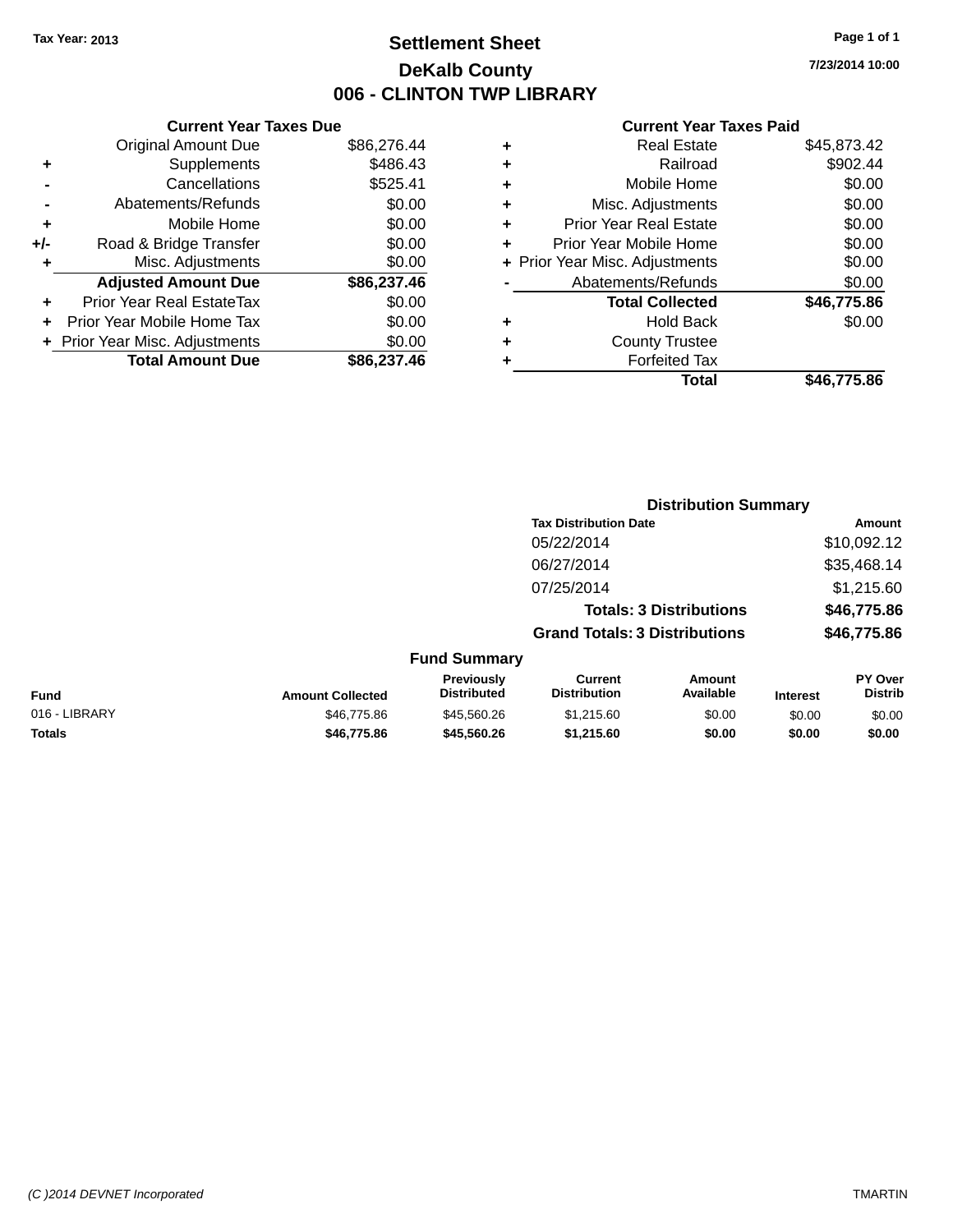### **Settlement Sheet Tax Year: 2013 Page 1 of 1 DeKalb County 007 - CLINTON TWP CEMETERY**

**7/23/2014 10:00**

#### **Current Year Taxes Paid**

|     | <b>Current Year Taxes Due</b>  |             |
|-----|--------------------------------|-------------|
|     | <b>Original Amount Due</b>     | \$22,052.82 |
| ٠   | Supplements                    | \$124.33    |
|     | Cancellations                  | \$134.30    |
|     | Abatements/Refunds             | \$0.00      |
| ٠   | Mobile Home                    | \$0.00      |
| +/- | Road & Bridge Transfer         | \$0.00      |
| ٠   | Misc. Adjustments              | \$0.00      |
|     | <b>Adjusted Amount Due</b>     | \$22,042.85 |
| ٠   | Prior Year Real EstateTax      | \$0.00      |
|     | Prior Year Mobile Home Tax     | \$0.00      |
|     | + Prior Year Misc. Adjustments | \$0.00      |
|     | <b>Total Amount Due</b>        | \$22.042.85 |
|     |                                |             |

|   | <b>Real Estate</b>             | \$11,725.59 |
|---|--------------------------------|-------------|
| ÷ | Railroad                       | \$230.68    |
| ÷ | Mobile Home                    | \$0.00      |
| ٠ | Misc. Adjustments              | \$0.00      |
| ٠ | <b>Prior Year Real Estate</b>  | \$0.00      |
| ٠ | Prior Year Mobile Home         | \$0.00      |
|   | + Prior Year Misc. Adjustments | \$0.00      |
|   | Abatements/Refunds             | \$0.00      |
|   | <b>Total Collected</b>         | \$11,956.27 |
| ٠ | <b>Hold Back</b>               | \$0.00      |
| ٠ | <b>County Trustee</b>          |             |
|   | <b>Forfeited Tax</b>           |             |
|   | Total                          | \$11,956.27 |
|   |                                |             |

|                |                         |                                  | <b>Distribution Summary</b>           |                            |                 |                           |
|----------------|-------------------------|----------------------------------|---------------------------------------|----------------------------|-----------------|---------------------------|
|                |                         | <b>Tax Distribution Date</b>     |                                       |                            |                 | Amount                    |
|                |                         |                                  | 05/22/2014                            |                            |                 | \$2,579.58                |
|                |                         |                                  | 06/27/2014                            |                            |                 | \$9,066.00                |
|                |                         |                                  | 07/25/2014                            |                            |                 | \$310.69                  |
|                |                         | <b>Totals: 3 Distributions</b>   |                                       |                            | \$11,956.27     |                           |
|                |                         |                                  | <b>Grand Totals: 3 Distributions</b>  |                            |                 | \$11,956.27               |
|                |                         | <b>Fund Summary</b>              |                                       |                            |                 |                           |
| <b>Fund</b>    | <b>Amount Collected</b> | Previously<br><b>Distributed</b> | <b>Current</b><br><b>Distribution</b> | <b>Amount</b><br>Available | <b>Interest</b> | PY Over<br><b>Distrib</b> |
| 017 - CEMETERY | \$11,956.27             | \$11,645.58                      | \$310.69                              | \$0.00                     | \$0.00          | \$0.00                    |
|                |                         |                                  |                                       |                            |                 |                           |

**Totals \$11,956.27 \$11,645.58 \$310.69 \$0.00 \$0.00 \$0.00**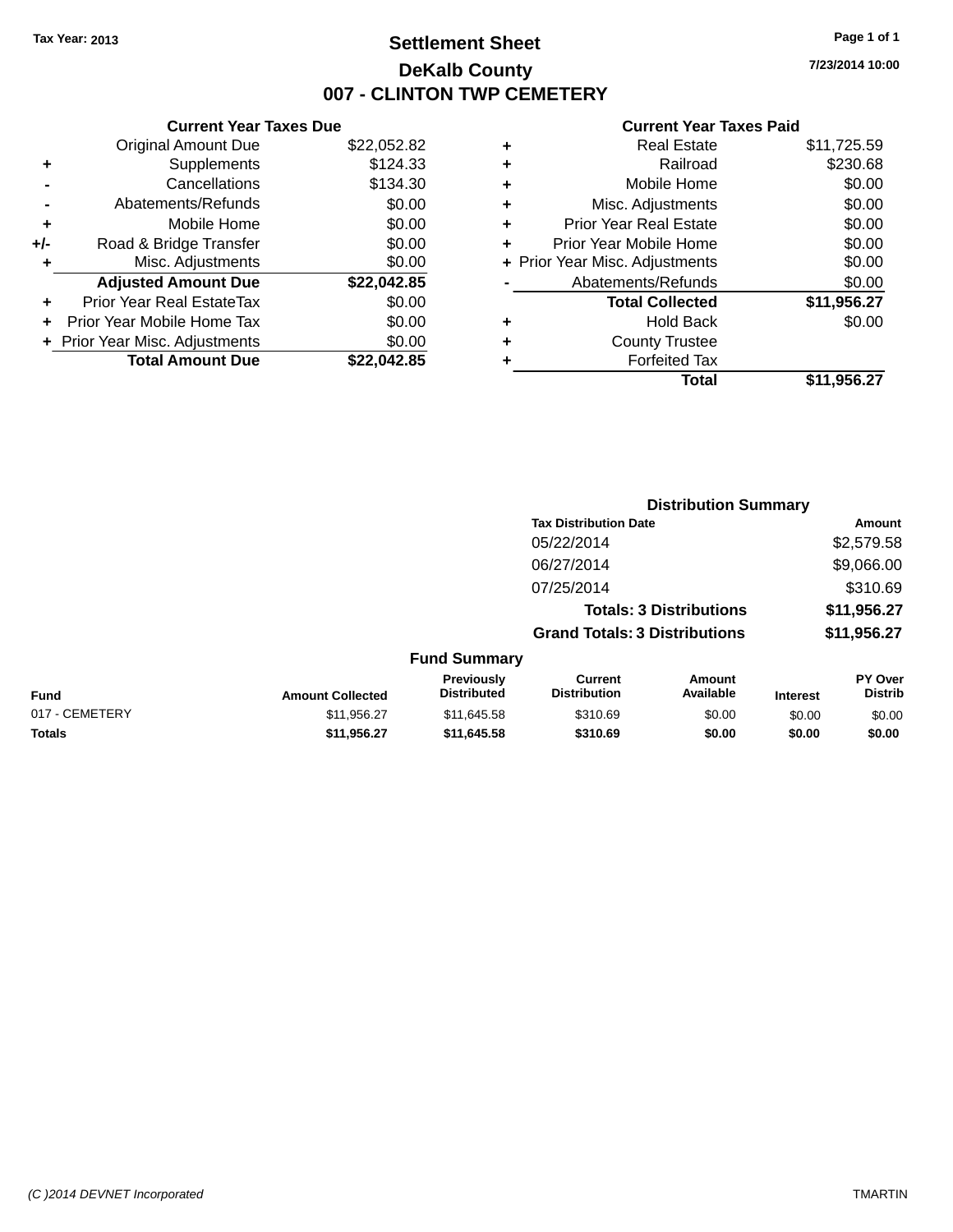### **Settlement Sheet Tax Year: 2013 Page 1 of 1 DeKalb County 008 - CLINTON COMM BLDG**

**7/23/2014 10:00**

| <b>Current Year Taxes Due</b>  |            |  |  |  |  |  |
|--------------------------------|------------|--|--|--|--|--|
| <b>Original Amount Due</b>     | \$9,102.66 |  |  |  |  |  |
| Supplements                    | \$51.32    |  |  |  |  |  |
| Cancellations                  | \$55.43    |  |  |  |  |  |
| Abatements/Refunds             | \$0.00     |  |  |  |  |  |
| Mobile Home                    | \$0.00     |  |  |  |  |  |
| Road & Bridge Transfer         | \$0.00     |  |  |  |  |  |
| Misc. Adjustments              | \$0.00     |  |  |  |  |  |
| <b>Adjusted Amount Due</b>     | \$9,098.55 |  |  |  |  |  |
| Prior Year Real EstateTax      | \$0.00     |  |  |  |  |  |
| Prior Year Mobile Home Tax     | \$0.00     |  |  |  |  |  |
| + Prior Year Misc. Adjustments | \$0.00     |  |  |  |  |  |
| <b>Total Amount Due</b>        | \$9,098.55 |  |  |  |  |  |
|                                |            |  |  |  |  |  |

|   | <b>Real Estate</b>             | \$4,839.97 |
|---|--------------------------------|------------|
| ٠ | Railroad                       | \$95.22    |
| ٠ | Mobile Home                    | \$0.00     |
| ٠ | Misc. Adjustments              | \$0.00     |
| ٠ | <b>Prior Year Real Estate</b>  | \$0.00     |
| ÷ | Prior Year Mobile Home         | \$0.00     |
|   | + Prior Year Misc. Adjustments | \$0.00     |
|   | Abatements/Refunds             | \$0.00     |
|   | <b>Total Collected</b>         | \$4,935.19 |
| ٠ | Hold Back                      | \$0.00     |
| ٠ | <b>County Trustee</b>          |            |
| ٠ | <b>Forfeited Tax</b>           |            |
|   | Total                          | \$4,935.19 |
|   |                                |            |

|                 |                         | <b>Distribution Summary</b>             |                                       |                                |                 |                           |
|-----------------|-------------------------|-----------------------------------------|---------------------------------------|--------------------------------|-----------------|---------------------------|
|                 |                         |                                         | <b>Tax Distribution Date</b>          |                                |                 | Amount                    |
|                 |                         |                                         | 05/22/2014                            |                                |                 | \$1,064.71                |
|                 |                         |                                         | 06/27/2014                            |                                |                 | \$3,742.23                |
|                 |                         |                                         | 07/25/2014                            |                                |                 | \$128.25                  |
|                 |                         |                                         |                                       | <b>Totals: 3 Distributions</b> |                 | \$4,935.19                |
|                 |                         |                                         | <b>Grand Totals: 3 Distributions</b>  |                                |                 | \$4,935.19                |
|                 |                         | <b>Fund Summary</b>                     |                                       |                                |                 |                           |
| <b>Fund</b>     | <b>Amount Collected</b> | <b>Previously</b><br><b>Distributed</b> | <b>Current</b><br><b>Distribution</b> | Amount<br>Available            | <b>Interest</b> | PY Over<br><b>Distrib</b> |
| 001 - CORPORATE | \$4,935.19              | \$4,806.94                              | \$128.25                              | \$0.00                         | \$0.00          | \$0.00                    |
| <b>Totals</b>   | \$4,935.19              | \$4,806.94                              | \$128.25                              | \$0.00                         | \$0.00          | \$0.00                    |
|                 |                         |                                         |                                       |                                |                 |                           |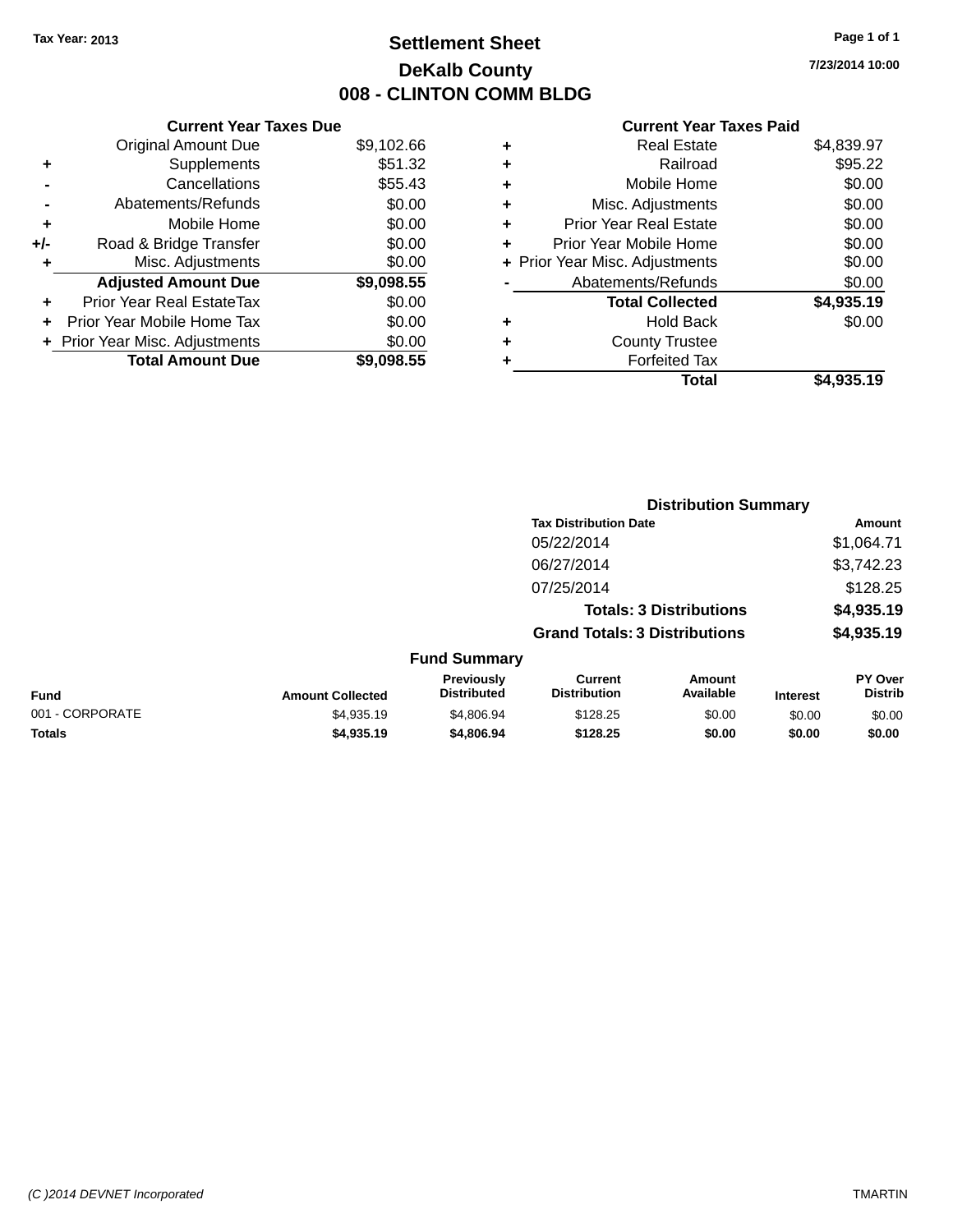### **Settlement Sheet Tax Year: 2013 Page 1 of 1 DeKalb County 009 - CLINTON ROAD & BRIDGE**

**7/23/2014 10:00**

|     | <b>Current Year Taxes Due</b>  |               |  |  |  |  |
|-----|--------------------------------|---------------|--|--|--|--|
|     | <b>Original Amount Due</b>     | \$245,011.40  |  |  |  |  |
| ٠   | Supplements                    | \$1,192.64    |  |  |  |  |
|     | Cancellations                  | \$1,288.20    |  |  |  |  |
|     | Abatements/Refunds             | \$0.00        |  |  |  |  |
| ٠   | Mobile Home                    | \$0.00        |  |  |  |  |
| +/- | Road & Bridge Transfer         | (\$17,920.85) |  |  |  |  |
|     | Misc. Adjustments              | \$0.00        |  |  |  |  |
|     | <b>Adjusted Amount Due</b>     | \$226,994.99  |  |  |  |  |
| ٠   | Prior Year Real EstateTax      | \$0.00        |  |  |  |  |
|     | Prior Year Mobile Home Tax     | \$0.00        |  |  |  |  |
|     | + Prior Year Misc. Adjustments | \$0.00        |  |  |  |  |
|     | <b>Total Amount Due</b>        | \$226.994.99  |  |  |  |  |
|     |                                |               |  |  |  |  |

| ٠ | <b>Real Estate</b>             | \$112,473.37 |
|---|--------------------------------|--------------|
| ٠ | Railroad                       | \$2,441.74   |
| ٠ | Mobile Home                    | \$0.00       |
| ٠ | Misc. Adjustments              | \$0.00       |
| ٠ | <b>Prior Year Real Estate</b>  | \$0.00       |
| ٠ | Prior Year Mobile Home         | \$0.00       |
|   | + Prior Year Misc. Adjustments | \$0.00       |
|   | Abatements/Refunds             | \$0.00       |
|   | <b>Total Collected</b>         | \$114,915.11 |
| ٠ | <b>Hold Back</b>               | \$0.00       |
| ٠ | <b>County Trustee</b>          |              |
|   | <b>Forfeited Tax</b>           |              |
|   | Total                          | \$114,915.11 |

| <b>Road and Bridge Summary</b> |             |               | <b>Distribution Summary</b>          |              |  |  |  |
|--------------------------------|-------------|---------------|--------------------------------------|--------------|--|--|--|
| <b>Municipality</b>            | Amt. Due    | Amt. Distrib. | <b>Tax Distribution Date</b>         | Amount       |  |  |  |
| <b>VILLAGE OF WATERMAN</b>     | \$33,003.62 | \$17.920.85   | 05/22/2014                           | \$24,743.94  |  |  |  |
| <b>Totals</b>                  | \$33,003.62 | \$17,920.85   | 06/27/2014                           | \$87,190.78  |  |  |  |
|                                |             |               | 07/25/2014                           | \$2,980.39   |  |  |  |
|                                |             |               | <b>Totals: 3 Distributions</b>       | \$114,915.11 |  |  |  |
|                                |             |               | <b>Grand Totals: 3 Distributions</b> | \$114,915.11 |  |  |  |
| <b>Fund Summary</b>            |             |               |                                      |              |  |  |  |

| <b>Fund</b>                                   | <b>Amount Collected</b> | <b>Previously</b><br><b>Distributed</b> | Current<br><b>Distribution</b> | Amount<br>Available | <b>Interest</b> | PY Over<br><b>Distrib</b> |
|-----------------------------------------------|-------------------------|-----------------------------------------|--------------------------------|---------------------|-----------------|---------------------------|
| 007 - ROAD AND BRIDGE                         | \$45,513,51             | \$44,336,68                             | \$1,176.83                     | \$0.00              | \$0.00          | \$0.00                    |
| 009 - PERMANENT ROAD                          | \$46,627,01             | \$45,415,30                             | \$1.211.71                     | \$0.00              | \$0.00          | \$0.00                    |
| 010 - EQUIPMENT AND BUILDING                  | \$20.062.21             | \$19,540.85                             | \$521.36                       | \$0.00              | \$0.00          | \$0.00                    |
| 035 - TORT JUDGEMENTS/LIABILITY<br><b>INS</b> | \$2,712.38              | \$2.641.89                              | \$70.49                        | \$0.00              | \$0.00          | \$0.00                    |
| <b>Totals</b>                                 | \$114,915.11            | \$111.934.72                            | \$2,980,39                     | \$0.00              | \$0.00          | \$0.00                    |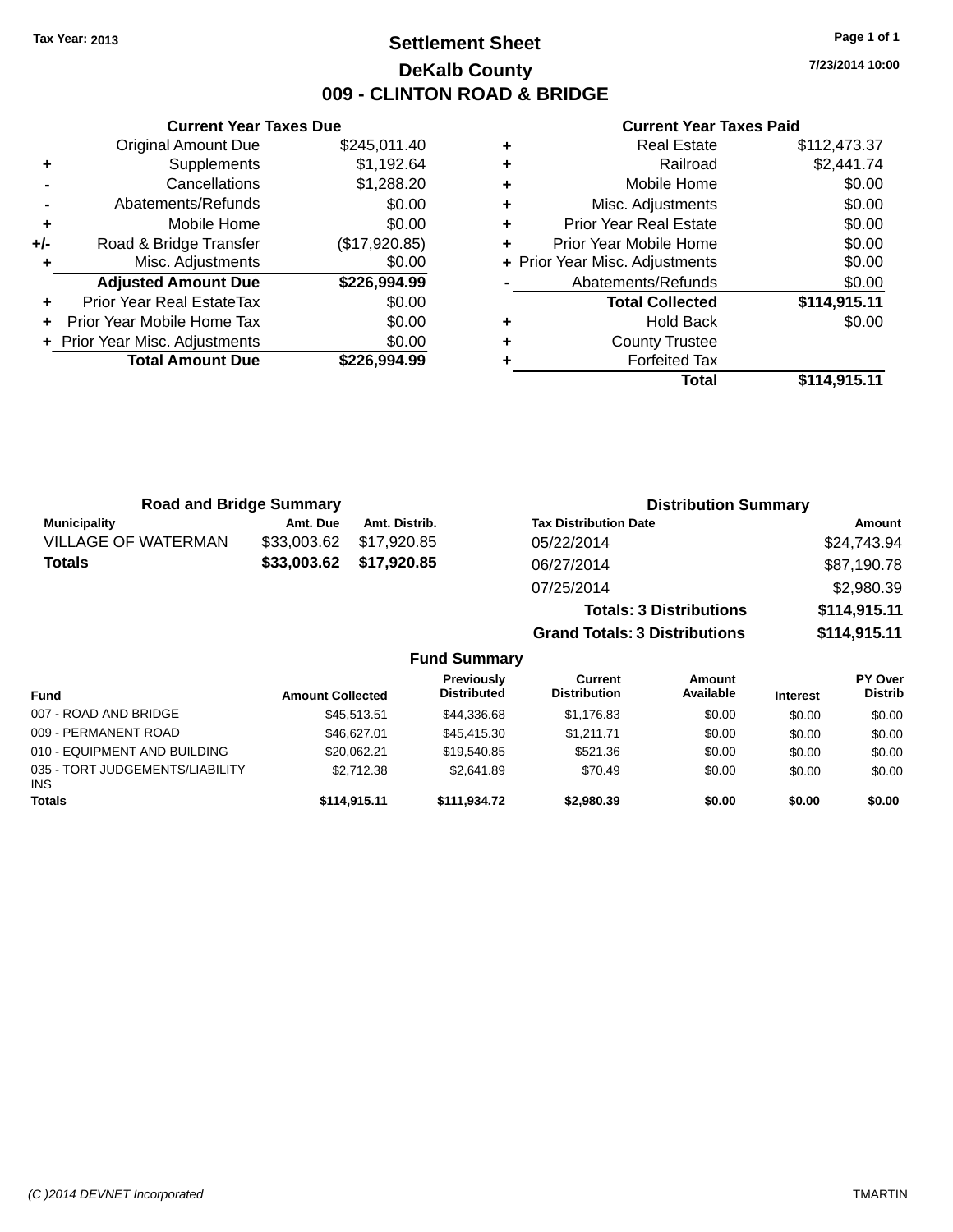### **Settlement Sheet Tax Year: 2013 Page 1 of 1 DeKalb County 010 - CORTLAND TOWNSHIP**

**7/23/2014 10:00**

| <b>Current Year Taxes Paid</b> |  |  |  |
|--------------------------------|--|--|--|
|--------------------------------|--|--|--|

|     | <b>Current Year Taxes Due</b>  |              |
|-----|--------------------------------|--------------|
|     | <b>Original Amount Due</b>     | \$246,720.94 |
| ٠   | Supplements                    | \$1,001.27   |
|     | Cancellations                  | \$1,348.54   |
|     | Abatements/Refunds             | \$21.58      |
| ٠   | Mobile Home                    | \$0.00       |
| +/- | Road & Bridge Transfer         | \$0.00       |
| ٠   | Misc. Adjustments              | \$0.00       |
|     | <b>Adjusted Amount Due</b>     | \$246,352.09 |
| ÷   | Prior Year Real EstateTax      | (\$93.63)    |
|     | Prior Year Mobile Home Tax     | \$0.00       |
|     | + Prior Year Misc. Adjustments | \$0.00       |
|     | <b>Total Amount Due</b>        | \$246,258.46 |

| ٠ | <b>Real Estate</b>             | \$130,042.41 |
|---|--------------------------------|--------------|
| ٠ | Railroad                       | \$784.84     |
| ٠ | Mobile Home                    | \$0.00       |
| ٠ | Misc. Adjustments              | \$0.00       |
| ٠ | <b>Prior Year Real Estate</b>  | (\$93.63)    |
| ٠ | Prior Year Mobile Home         | \$0.00       |
|   | + Prior Year Misc. Adjustments | \$0.00       |
|   | Abatements/Refunds             | \$21.58      |
|   | <b>Total Collected</b>         | \$130,712.04 |
| ٠ | <b>Hold Back</b>               | \$0.00       |
| ٠ | <b>County Trustee</b>          |              |
| ٠ | <b>Forfeited Tax</b>           |              |
|   | Total                          | \$130,712.04 |
|   |                                |              |

| <b>Distribution Summary</b>          |              |
|--------------------------------------|--------------|
| <b>Tax Distribution Date</b>         | Amount       |
| 05/22/2014                           | \$32,934.32  |
| 06/27/2014                           | \$93,919.37  |
| 07/25/2014                           | \$3,858.35   |
| <b>Totals: 3 Distributions</b>       | \$130,712.04 |
| <b>Grand Totals: 3 Distributions</b> | \$130,712.04 |

### **Fund Summary**

| <b>Fund</b>                                   | <b>Amount Collected</b> | <b>Previously</b><br><b>Distributed</b> | Current<br><b>Distribution</b> | Amount<br>Available | <b>Interest</b> | PY Over<br><b>Distrib</b> |
|-----------------------------------------------|-------------------------|-----------------------------------------|--------------------------------|---------------------|-----------------|---------------------------|
| 001 - CORPORATE                               | \$105.031.57            | \$101.931.25                            | \$3,100.32                     | \$0.00              | \$0.00          | \$0.00                    |
| $005 - I. M. R. F.$                           | \$6.385.29              | \$6.196.81                              | \$188.48                       | \$0.00              | \$0.00          | \$0.00                    |
| 027 - AUDIT                                   | \$1.689.97              | \$1,640.09                              | \$49.88                        | \$0.00              | \$0.00          | \$0.00                    |
| 035 - TORT JUDGEMENTS/LIABILITY<br><b>INS</b> | \$6,845.26              | \$6,643.20                              | \$202.06                       | \$0.00              | \$0.00          | \$0.00                    |
| 047 - SOCIAL SECURITY                         | \$5,807.81              | \$5.636.37                              | \$171.44                       | \$0.00              | \$0.00          | \$0.00                    |
| 054 - GENERAL ASSISTANCE                      | \$4.952.14              | \$4,805.97                              | \$146.17                       | \$0.00              | \$0.00          | \$0.00                    |
| <b>Totals</b>                                 | \$130,712.04            | \$126,853.69                            | \$3,858.35                     | \$0.00              | \$0.00          | \$0.00                    |

### **Abatement Detail Year** Source **Account Type Account Type Amount Adjustment Description**

|  |  | \$20.90 CLARK PRIOR YEAR ABATEMENT 09-17-100-015 by TBA |  |
|--|--|---------------------------------------------------------|--|

2013 RE - Real Estate PTAB Decision \$0.14 PTAB INTEREST REFUND 09-19-100-014 by TBA

- 2013 RE Real Estate PTAB Decision \$0.54 PTAB INTEREST REFUND 09-19-000-012 by TBA
- **Totals 3 entries \$21.58**

 $\overline{2013}$  RE - Real Estate RE Abatement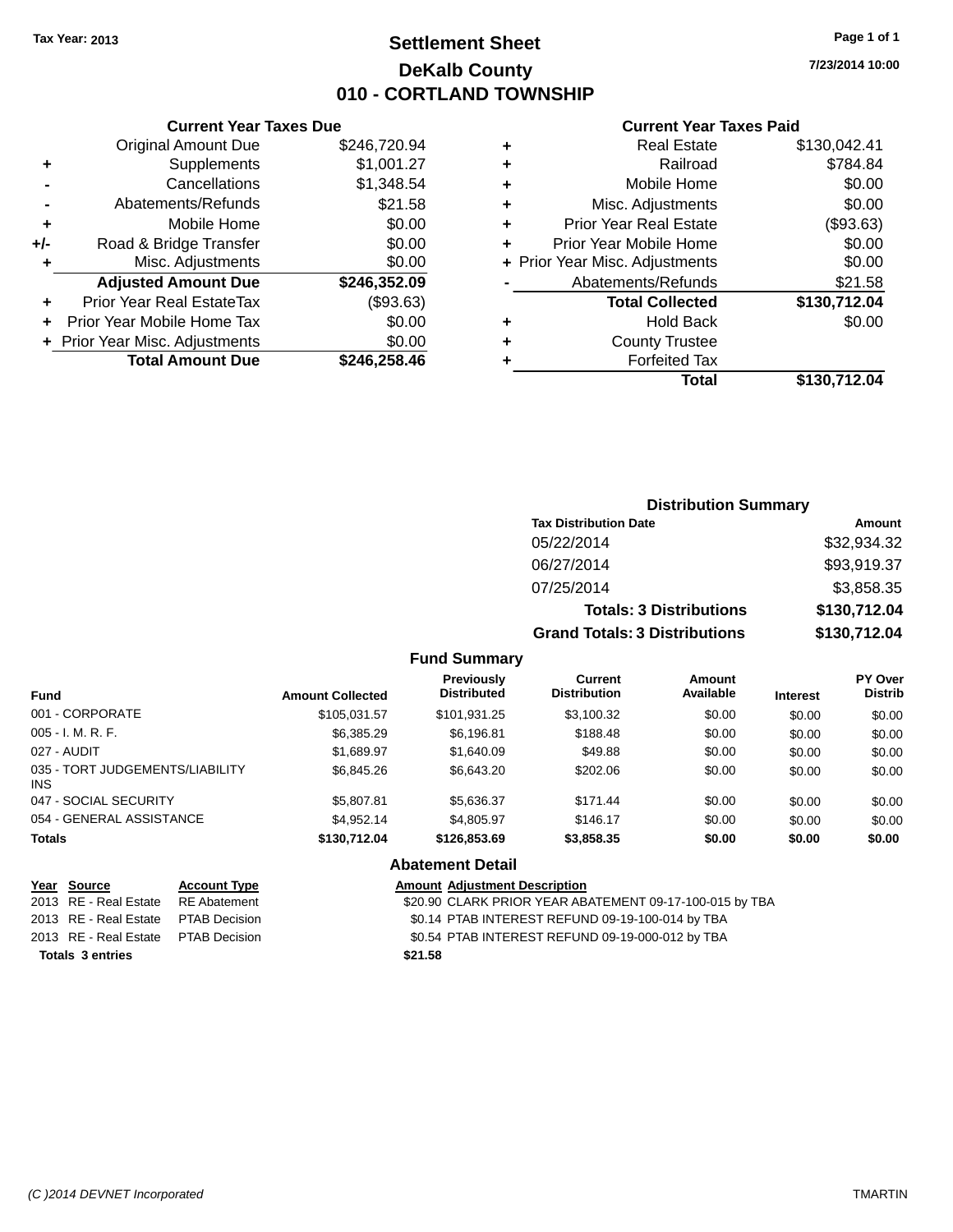### **Settlement Sheet Tax Year: 2013 Page 1 of 1 DeKalb County 011 - CORTLAND ROAD & BRIDGE**

**Current Year Taxes Due** Original Amount Due \$447,614.16 **+** Supplements \$2,027.10 **-** Cancellations \$2,209.28 **-** Abatements/Refunds \$35.37 **+** Mobile Home \$0.00 **+/-** Road & Bridge Transfer (\$22,900.61) **+** Misc. Adjustments \$0.00 **Adjusted Amount Due \$424,496.00 +** Prior Year Real EstateTax (\$153.23) **+** Prior Year Mobile Home Tax \$0.00 **+** Prior Year Misc. Adjustments \$0.00<br>Total Amount Due \$424,342.77 **Total Amount Due** 

#### **Current Year Taxes Paid**

|   | <b>Real Estate</b>             | \$213,237.73 |
|---|--------------------------------|--------------|
| ٠ | Railroad                       | \$1,407.76   |
| ٠ | Mobile Home                    | \$0.00       |
| ٠ | Misc. Adjustments              | \$0.00       |
| ٠ | <b>Prior Year Real Estate</b>  | (\$153.23)   |
|   | Prior Year Mobile Home         | \$0.00       |
|   | + Prior Year Misc. Adjustments | \$0.00       |
|   | Abatements/Refunds             | \$35.37      |
|   | <b>Total Collected</b>         | \$214,456.89 |
| ٠ | <b>Hold Back</b>               | \$0.00       |
| ٠ | <b>County Trustee</b>          |              |
|   | <b>Forfeited Tax</b>           |              |
|   | Total                          | \$214,456.89 |
|   |                                |              |

| <b>Road and Bridge Summary</b> |             |               | <b>Distribution Summary</b>          |              |  |
|--------------------------------|-------------|---------------|--------------------------------------|--------------|--|
| <b>Municipality</b>            | Amt. Due    | Amt. Distrib. | <b>Tax Distribution Date</b>         | Amount       |  |
| TOWN OF CORTLAND               | \$13,291.45 | \$7.056.09    | 05/22/2014                           | \$53,954.97  |  |
| CITY OF DEKALB                 | \$941.89    | \$500.08      | 06/27/2014                           | \$154,180.93 |  |
| <b>VILLAGE OF MAPLE PARK</b>   | \$3,051.67  | \$1,620.30    | 07/25/2014                           | \$6,320.99   |  |
| <b>CITY OF SYCAMORE</b>        | \$25,847.96 | \$13,724.14   | <b>Totals: 3 Distributions</b>       | \$214,456.89 |  |
| <b>Totals</b>                  | \$43,132.97 | \$22,900.61   | <b>Grand Totals: 3 Distributions</b> | \$214,456.89 |  |

### **Fund Summary**

| <b>Fund</b>                             | <b>Amount Collected</b> | <b>Previously</b><br><b>Distributed</b> | Current<br><b>Distribution</b> | Amount<br>Available | <b>Interest</b> | PY Over<br><b>Distrib</b> |
|-----------------------------------------|-------------------------|-----------------------------------------|--------------------------------|---------------------|-----------------|---------------------------|
| $005 - I. M. R. F.$                     | \$3.628.95              | \$3.521.94                              | \$107.01                       | \$0.00              | \$0.00          | \$0.00                    |
| 007 - ROAD AND BRIDGE                   | \$28,570.37             | \$27,731.36                             | \$839.01                       | \$0.00              | \$0.00          | \$0.00                    |
| 009 - PERMANENT ROAD                    | \$146.191.33            | \$141,880.00                            | \$4,311.33                     | \$0.00              | \$0.00          | \$0.00                    |
| 010 - EQUIPMENT AND BUILDING            | \$23,508.83             | \$22,815.53                             | \$693.30                       | \$0.00              | \$0.00          | \$0.00                    |
| 027 - AUDIT                             | \$1,573.69              | \$1,527,28                              | \$46.41                        | \$0.00              | \$0.00          | \$0.00                    |
| 035 - TORT JUDGEMENTS/LIABILITY<br>INS. | \$8,360.92              | \$8,114.34                              | \$246.58                       | \$0.00              | \$0.00          | \$0.00                    |
| 047 - SOCIAL SECURITY                   | \$2,622,80              | \$2,545.45                              | \$77.35                        | \$0.00              | \$0.00          | \$0.00                    |
| <b>Totals</b>                           | \$214,456.89            | \$208,135.90                            | \$6,320.99                     | \$0.00              | \$0.00          | \$0.00                    |

### **Abatement Detail**

| Year Source                         | <b>Account Type</b> | <b>Amount Adjustment Description</b>                    |
|-------------------------------------|---------------------|---------------------------------------------------------|
| 2013 RE - Real Estate               | RE Abatement        | \$37.92 CLARK PRIOR YEAR ABATEMENT 09-17-100-015 by TBA |
| 2013 RE - Real Estate PTAB Decision |                     | \$0.25 PTAB INTEREST REFUND 09-19-100-014 by TBA        |
| 2013 RE - Real Estate PTAB Decision |                     | \$0.98 PTAB INTEREST REFUND 09-19-000-012 by TBA        |
| <b>Totals 3 entries</b>             |                     | \$39.15                                                 |

**7/23/2014 10:00**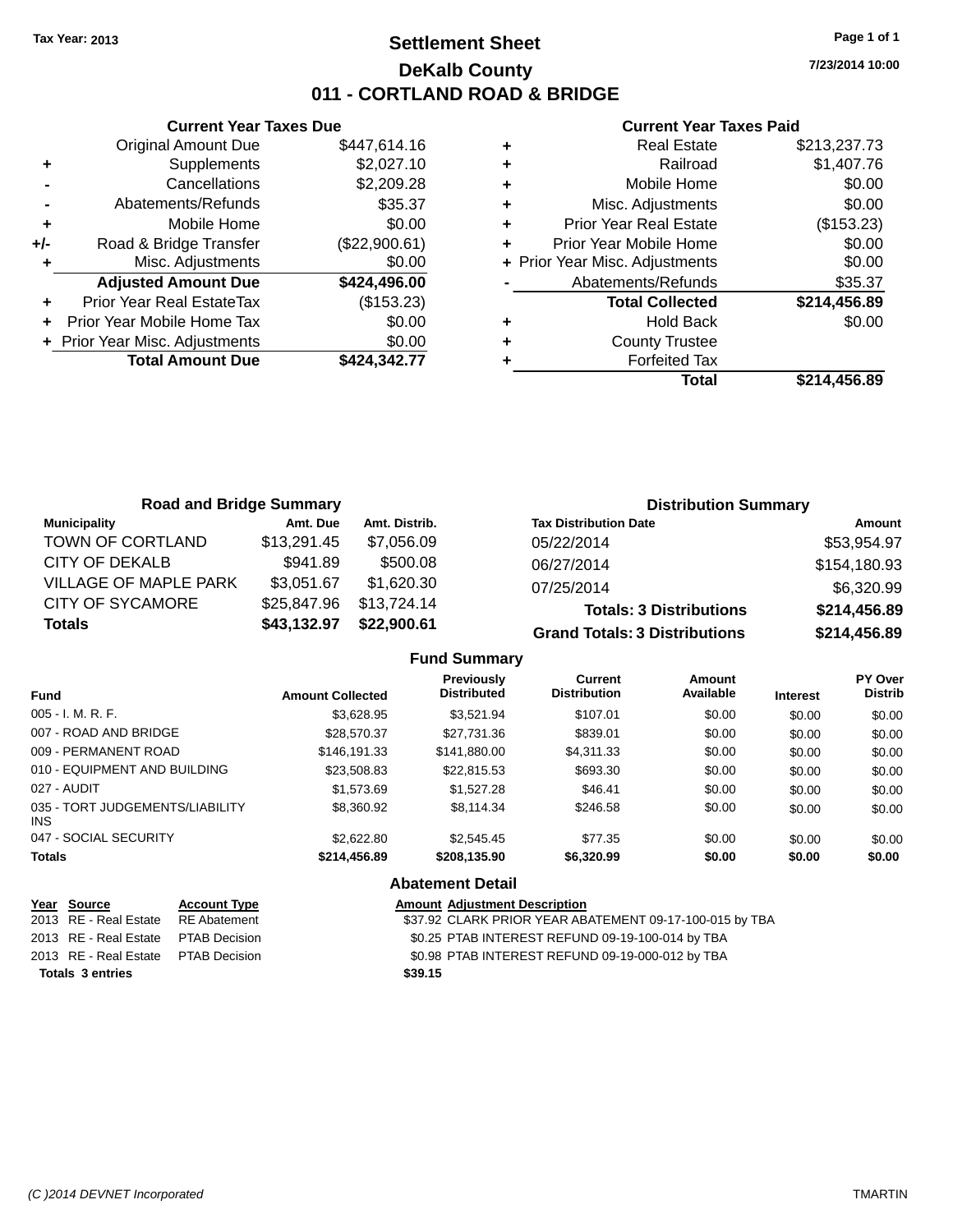### **Settlement Sheet Tax Year: 2013 Page 1 of 1 DeKalb County 012 - DEKALB TOWNSHIP**

**7/23/2014 10:00**

#### **Current Year Taxes Paid**

| <b>Current Year Taxes Due</b> |                                |
|-------------------------------|--------------------------------|
| <b>Original Amount Due</b>    | \$910,746.82                   |
| Supplements                   | \$16,564.11                    |
| Cancellations                 | \$28,505.73                    |
| Abatements/Refunds            | \$77.75                        |
| Mobile Home                   | \$0.00                         |
| Road & Bridge Transfer        | \$0.00                         |
| Misc. Adjustments             | \$0.00                         |
| <b>Adjusted Amount Due</b>    | \$898,727.45                   |
| Prior Year Real EstateTax     | (\$48.48)                      |
| Prior Year Mobile Home Tax    | \$0.00                         |
|                               | \$0.00                         |
| <b>Total Amount Due</b>       | \$898.678.97                   |
|                               | + Prior Year Misc. Adjustments |

|   | <b>Real Estate</b>             | \$465,958.39 |
|---|--------------------------------|--------------|
| ٠ | Railroad                       | \$1,844.90   |
| ٠ | Mobile Home                    | \$0.00       |
| ٠ | Misc. Adjustments              | \$0.00       |
| ٠ | <b>Prior Year Real Estate</b>  | (\$48.48)    |
| ÷ | Prior Year Mobile Home         | \$0.00       |
|   | + Prior Year Misc. Adjustments | \$0.00       |
|   | Abatements/Refunds             | \$77.75      |
|   | <b>Total Collected</b>         | \$467,677.06 |
| ٠ | <b>Hold Back</b>               | \$0.00       |
| ٠ | <b>County Trustee</b>          |              |
| ٠ | <b>Forfeited Tax</b>           |              |
|   | Total                          | \$467,677.06 |
|   |                                |              |

|                         |                                         |                                |                     |                                                                                                        | <b>Amount</b>                    |
|-------------------------|-----------------------------------------|--------------------------------|---------------------|--------------------------------------------------------------------------------------------------------|----------------------------------|
|                         |                                         | 05/22/2014                     |                     |                                                                                                        | \$103,148.91                     |
|                         |                                         | 06/27/2014                     |                     |                                                                                                        | \$349,041.29                     |
|                         |                                         | 07/25/2014                     |                     |                                                                                                        | \$15,486.86                      |
|                         |                                         |                                |                     |                                                                                                        | \$467,677.06                     |
|                         |                                         |                                |                     |                                                                                                        | \$467,677.06                     |
|                         | <b>Fund Summary</b>                     |                                |                     |                                                                                                        |                                  |
| <b>Amount Collected</b> | <b>Previously</b><br><b>Distributed</b> | Current<br><b>Distribution</b> | Amount<br>Available | <b>Interest</b>                                                                                        | <b>PY Over</b><br><b>Distrib</b> |
| \$362,051.25            | \$350,062.13                            | \$11,989.12                    | \$0.00              | \$0.00                                                                                                 | \$0.00                           |
| \$105.625.81            | \$102.128.07                            | \$3.497.74                     | \$0.00              | \$0.00                                                                                                 | \$0.00                           |
|                         |                                         |                                |                     | <b>Tax Distribution Date</b><br><b>Totals: 3 Distributions</b><br><b>Grand Totals: 3 Distributions</b> | <b>Distribution Summary</b>      |

**Totals \$467,677.06 \$452,190.20 \$15,486.86 \$0.00 \$0.00 \$0.00**

|                                     | <b>Abatement Detail</b> |                                                   |  |
|-------------------------------------|-------------------------|---------------------------------------------------|--|
| Year Source                         | <b>Account Type</b>     | <b>Amount Adjustment Description</b>              |  |
| 2013 RE - Real Estate PTAB Decision |                         | \$1.06 PTAB INTEREST REFUND 08-12-451-004 by TBA  |  |
| 2013 RE - Real Estate PTAB Decision |                         | \$7.77 PTAB INTEREST REFUND 08-12-451-005 by TBA  |  |
| 2013 RE - Real Estate PTAB Decision |                         | \$0.00 PTAB INTEREST REFUND 08-12-451-007 by TBA  |  |
| 2013 RE - Real Estate PTAB Decision |                         | \$1.73 PTAB INTEREST REFUND 08-12-451-014 by TBA  |  |
| 2013 RE - Real Estate PTAB Decision |                         | \$67.19 PTAB INTEREST REFUND 08-25-100-021 by TBA |  |
| <b>Totals 5 entries</b>             |                         | \$77.75                                           |  |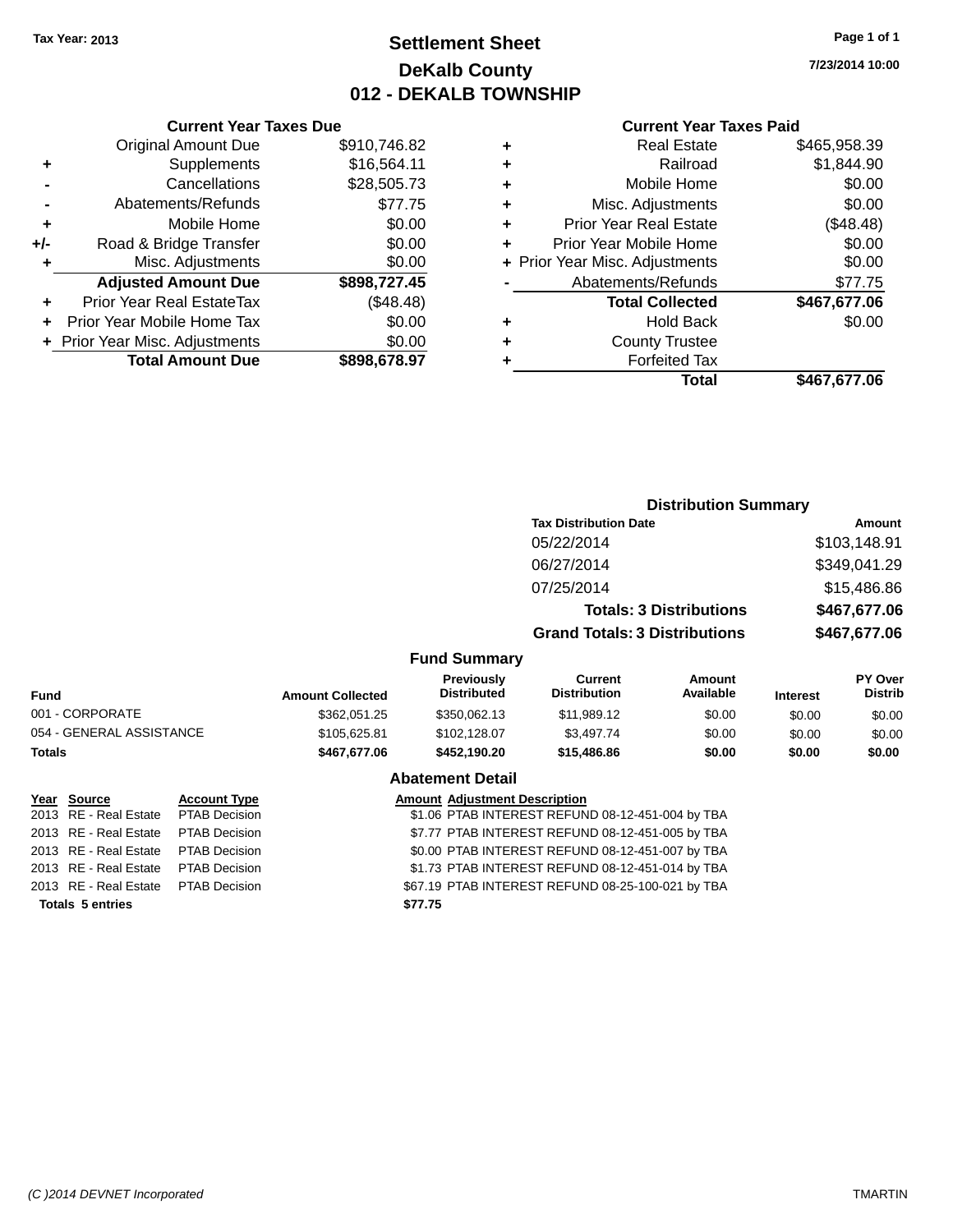**Current Year Taxes Due** Original Amount Due \$1,067,354.57

**Adjusted Amount Due \$993,647.54**

**Total Amount Due \$993,552.42**

**+** Supplements \$28,428.58 **-** Cancellations \$29,003.46 **-** Abatements/Refunds \$79.13 **+** Mobile Home \$0.00 **+/-** Road & Bridge Transfer (\$73,053.02) **+** Misc. Adjustments \$0.00

**+** Prior Year Real EstateTax (\$95.12) **+** Prior Year Mobile Home Tax \$0.00 **+ Prior Year Misc. Adjustments**  $$0.00$ 

### **Settlement Sheet Tax Year: 2013 Page 1 of 1 DeKalb County 013 - DEKALB ROAD & BRIDGE**

**7/23/2014 10:00**

#### **Current Year Taxes Paid**

|                              | <b>Road and Bridge Summary</b> |               |                                  |                                       | <b>Distribution Summary</b>    |                 |                           |
|------------------------------|--------------------------------|---------------|----------------------------------|---------------------------------------|--------------------------------|-----------------|---------------------------|
| <b>Municipality</b>          | Amt. Due                       | Amt. Distrib. |                                  | <b>Tax Distribution Date</b>          |                                |                 | Amount                    |
| <b>CITY OF DEKALB</b>        | \$130,564.53                   | \$67,912.32   |                                  | 05/22/2014                            |                                |                 | \$104,948.82              |
| CITY OF SYCAMORE             | \$9,881.91                     | \$5.140.70    |                                  | 06/27/2014                            |                                |                 | \$360,951.67              |
| <b>Totals</b>                | \$140,446.44                   | \$73,053.02   |                                  | 07/25/2014                            |                                |                 | \$15,757.37               |
|                              |                                |               |                                  |                                       | <b>Totals: 3 Distributions</b> |                 | \$481,657.86              |
|                              |                                |               |                                  | <b>Grand Totals: 3 Distributions</b>  |                                |                 | \$481,657.86              |
|                              |                                |               | <b>Fund Summary</b>              |                                       |                                |                 |                           |
| <b>Fund</b>                  | <b>Amount Collected</b>        |               | Previously<br><b>Distributed</b> | <b>Current</b><br><b>Distribution</b> | Amount<br>Available            | <b>Interest</b> | PY Over<br><b>Distrib</b> |
| 007 - ROAD AND BRIDGE        |                                | \$81,081.72   | \$78.431.12                      | \$2,650.60                            | \$0.00                         | \$0.00          | \$0.00                    |
| 009 - PERMANENT ROAD         |                                | \$344.950.84  | \$333.664.12                     | \$11,286.72                           | \$0.00                         | \$0.00          | \$0.00                    |
| 010 - EQUIPMENT AND BUILDING |                                | \$55.625.30   | \$53.805.25                      | \$1,820.05                            | \$0.00                         | \$0.00          | \$0.00                    |
|                              |                                |               |                                  |                                       |                                |                 |                           |

**Totals \$481,657.86 \$465,900.49 \$15,757.37 \$0.00 \$0.00 \$0.00**

|                                     |                      | <b>Abatement Detail</b>                           |
|-------------------------------------|----------------------|---------------------------------------------------|
| Year Source                         | <b>Account Type</b>  | <b>Amount Adjustment Description</b>              |
| 2013 RE - Real Estate PTAB Decision |                      | \$1.24 PTAB INTEREST REFUND 08-12-451-004 by TBA  |
| 2013 RE - Real Estate               | <b>PTAB Decision</b> | \$9.10 PTAB INTEREST REFUND 08-12-451-005 by TBA  |
| 2013 RE - Real Estate PTAB Decision |                      | \$0.00 PTAB INTEREST REFUND 08-12-451-007 by TBA  |
| 2013 RE - Real Estate               | <b>PTAB Decision</b> | \$2.03 PTAB INTEREST REFUND 08-12-451-014 by TBA  |
| 2013 RE - Real Estate PTAB Decision |                      | \$78.77 PTAB INTEREST REFUND 08-25-100-021 by TBA |
| <b>Totals 5 entries</b>             |                      | \$91.14                                           |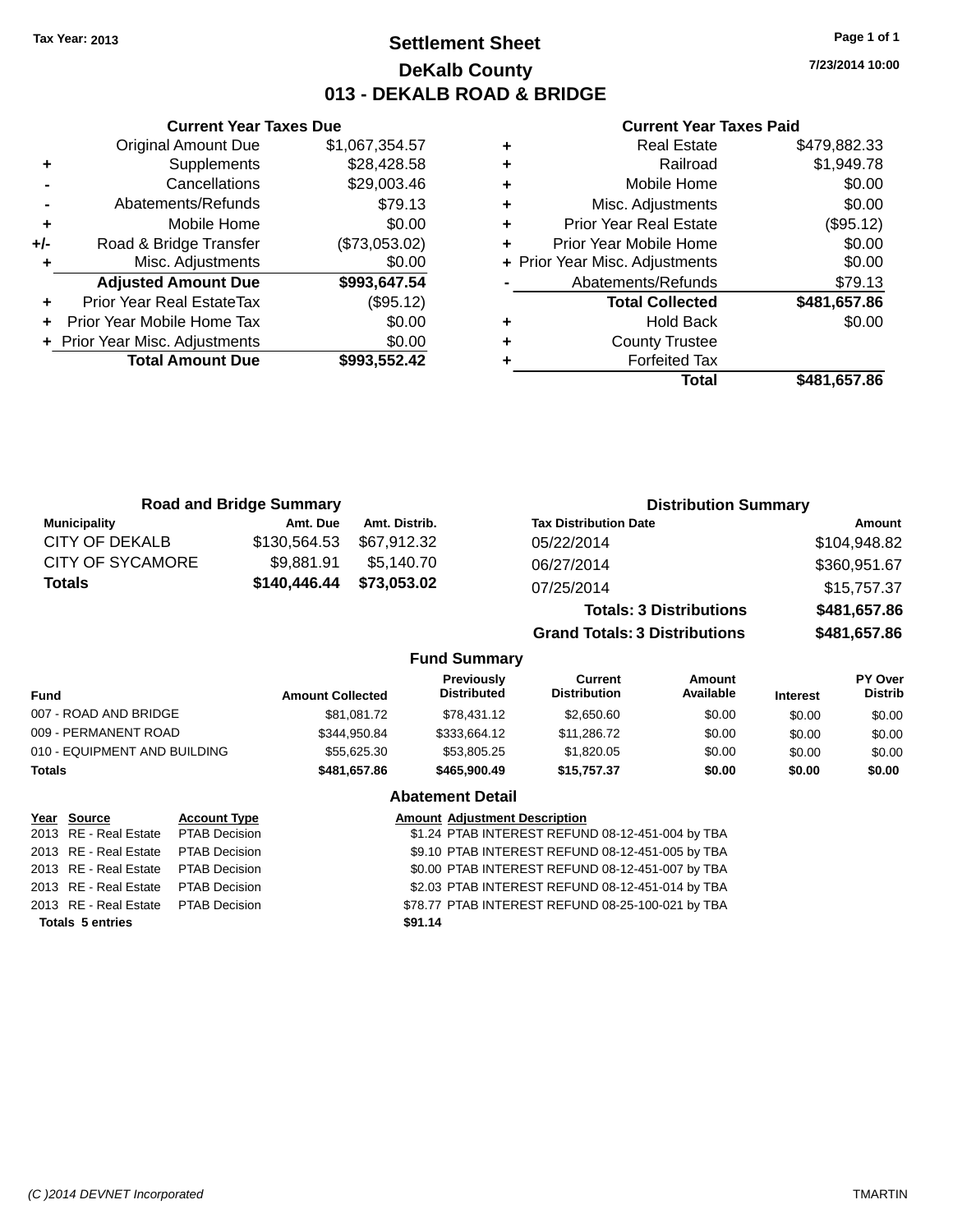### **Settlement Sheet Tax Year: 2013 Page 1 of 1 DeKalb County 014 - FRANKLIN TOWNSHIP**

**7/23/2014 10:00**

### **Current Year Taxes Paid**

|     | <b>Current Year Taxes Due</b>  |              |
|-----|--------------------------------|--------------|
|     | <b>Original Amount Due</b>     | \$105,809.29 |
| ٠   | Supplements                    | \$554.45     |
|     | Cancellations                  | \$605.24     |
|     | Abatements/Refunds             | \$0.00       |
| ٠   | Mobile Home                    | \$0.00       |
| +/- | Road & Bridge Transfer         | \$0.00       |
|     | Misc. Adjustments              | \$0.00       |
|     | <b>Adjusted Amount Due</b>     | \$105,758.50 |
| ٠   | Prior Year Real EstateTax      | \$0.00       |
|     | Prior Year Mobile Home Tax     | \$0.00       |
|     | + Prior Year Misc. Adjustments | \$0.00       |
|     | <b>Total Amount Due</b>        | \$105,758.50 |
|     |                                |              |

|   | <b>Real Estate</b>             | \$57,091.82 |
|---|--------------------------------|-------------|
| ٠ | Railroad                       | \$512.31    |
| ٠ | Mobile Home                    | \$0.00      |
| ٠ | Misc. Adjustments              | \$0.00      |
| ٠ | <b>Prior Year Real Estate</b>  | \$0.00      |
| ٠ | Prior Year Mobile Home         | \$0.00      |
|   | + Prior Year Misc. Adjustments | \$0.00      |
|   | Abatements/Refunds             | \$0.00      |
|   | <b>Total Collected</b>         | \$57,604.13 |
|   | <b>Hold Back</b>               | \$0.00      |
| ٠ | <b>County Trustee</b>          |             |
|   | <b>Forfeited Tax</b>           |             |
|   | Total                          | \$57,604.13 |
|   |                                |             |

|                          |                         |                                  |                                       | <b>Distribution Summary</b>    |                 |                           |
|--------------------------|-------------------------|----------------------------------|---------------------------------------|--------------------------------|-----------------|---------------------------|
|                          |                         |                                  | <b>Tax Distribution Date</b>          |                                |                 | <b>Amount</b>             |
|                          |                         |                                  | 05/22/2014                            |                                |                 | \$13,103.99               |
|                          |                         |                                  | 06/27/2014                            |                                |                 | \$43,398.43               |
|                          |                         |                                  | 07/25/2014                            |                                |                 | \$1,101.71                |
|                          |                         |                                  |                                       | <b>Totals: 3 Distributions</b> |                 | \$57,604.13               |
|                          |                         |                                  | <b>Grand Totals: 3 Distributions</b>  |                                |                 | \$57,604.13               |
|                          |                         | <b>Fund Summary</b>              |                                       |                                |                 |                           |
| <b>Fund</b>              | <b>Amount Collected</b> | Previously<br><b>Distributed</b> | <b>Current</b><br><b>Distribution</b> | Amount<br>Available            | <b>Interest</b> | PY Over<br><b>Distrib</b> |
| 001 - CORPORATE          | \$52,700.98             | \$51,693.04                      | \$1,007.94                            | \$0.00                         | \$0.00          | \$0.00                    |
| $005 - I. M. R. F.$      | \$3,812.31              | \$3,739.40                       | \$72.91                               | \$0.00                         | \$0.00          | \$0.00                    |
| 054 - GENERAL ASSISTANCE | \$1,090.84              | \$1,069.98                       | \$20.86                               | \$0.00                         | \$0.00          | \$0.00                    |
| <b>Totals</b>            | \$57,604.13             | \$56,502.42                      | \$1,101.71                            | \$0.00                         | \$0.00          | \$0.00                    |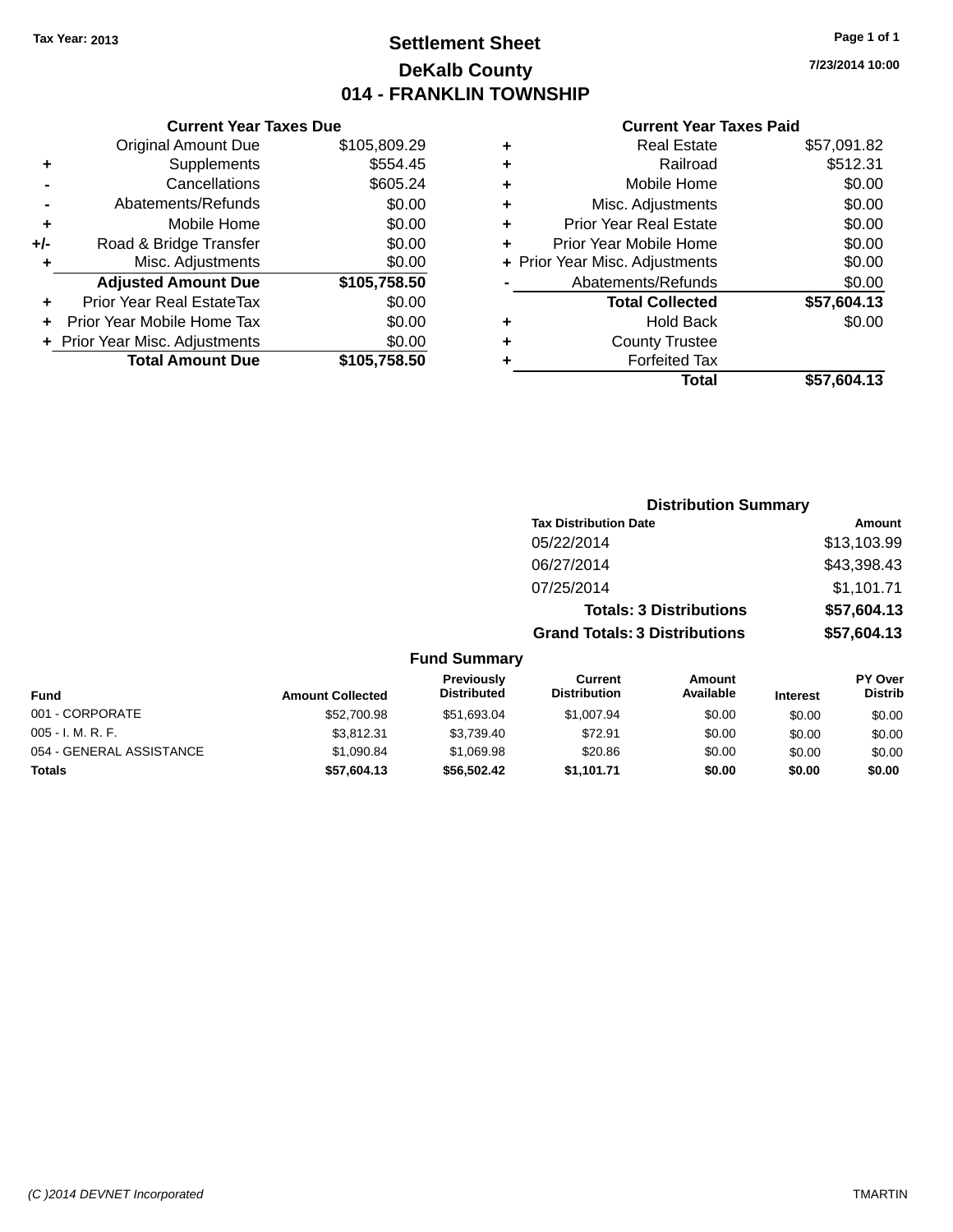### **Settlement Sheet Tax Year: 2013 Page 1 of 1 DeKalb County 015 - FRANKLIN TWP CEMETERY**

**7/23/2014 10:00**

|     | <b>Current Year Taxes Due</b>  |             |
|-----|--------------------------------|-------------|
|     | <b>Original Amount Due</b>     | \$31,739.42 |
| ٠   | Supplements                    | \$166.31    |
|     | Cancellations                  | \$181.55    |
|     | Abatements/Refunds             | \$0.00      |
| ٠   | Mobile Home                    | \$0.00      |
| +/- | Road & Bridge Transfer         | \$0.00      |
|     | Misc. Adjustments              | \$0.00      |
|     | <b>Adjusted Amount Due</b>     | \$31,724.18 |
| ٠   | Prior Year Real EstateTax      | \$0.00      |
|     | Prior Year Mobile Home Tax     | \$0.00      |
|     | + Prior Year Misc. Adjustments | \$0.00      |
|     | <b>Total Amount Due</b>        | \$31.724.18 |
|     |                                |             |

| ٠ | <b>Real Estate</b>             | \$17,125.56 |
|---|--------------------------------|-------------|
| ٠ | Railroad                       | \$153.68    |
| ٠ | Mobile Home                    | \$0.00      |
| ٠ | Misc. Adjustments              | \$0.00      |
| ٠ | <b>Prior Year Real Estate</b>  | \$0.00      |
| ٠ | Prior Year Mobile Home         | \$0.00      |
|   | + Prior Year Misc. Adjustments | \$0.00      |
|   | Abatements/Refunds             | \$0.00      |
|   | <b>Total Collected</b>         | \$17,279.24 |
| ٠ | <b>Hold Back</b>               | \$0.00      |
| ٠ | <b>County Trustee</b>          |             |
| ٠ | <b>Forfeited Tax</b>           |             |
|   | Total                          | \$17,279.24 |
|   |                                |             |

| <b>Tax Distribution Date</b><br>05/22/2014                                                                                                                           | <b>Amount</b>             |
|----------------------------------------------------------------------------------------------------------------------------------------------------------------------|---------------------------|
|                                                                                                                                                                      |                           |
|                                                                                                                                                                      | \$3,930.93                |
| 06/27/2014                                                                                                                                                           | \$13,017.85               |
| 07/25/2014                                                                                                                                                           | \$330.46                  |
| <b>Totals: 3 Distributions</b>                                                                                                                                       | \$17,279.24               |
| <b>Grand Totals: 3 Distributions</b>                                                                                                                                 | \$17,279.24               |
| <b>Fund Summary</b>                                                                                                                                                  |                           |
| <b>Previously</b><br><b>Current</b><br>Amount<br><b>Distributed</b><br>Available<br><b>Distribution</b><br><b>Fund</b><br><b>Amount Collected</b><br><b>Interest</b> | PY Over<br><b>Distrib</b> |
| 017 - CEMETERY<br>\$17,279.24<br>\$330.46<br>\$16,948.78<br>\$0.00<br>\$0.00                                                                                         | \$0.00                    |
| <b>Totals</b><br>\$17,279.24<br>\$16,948.78<br>\$330.46<br>\$0.00<br>\$0.00                                                                                          | \$0.00                    |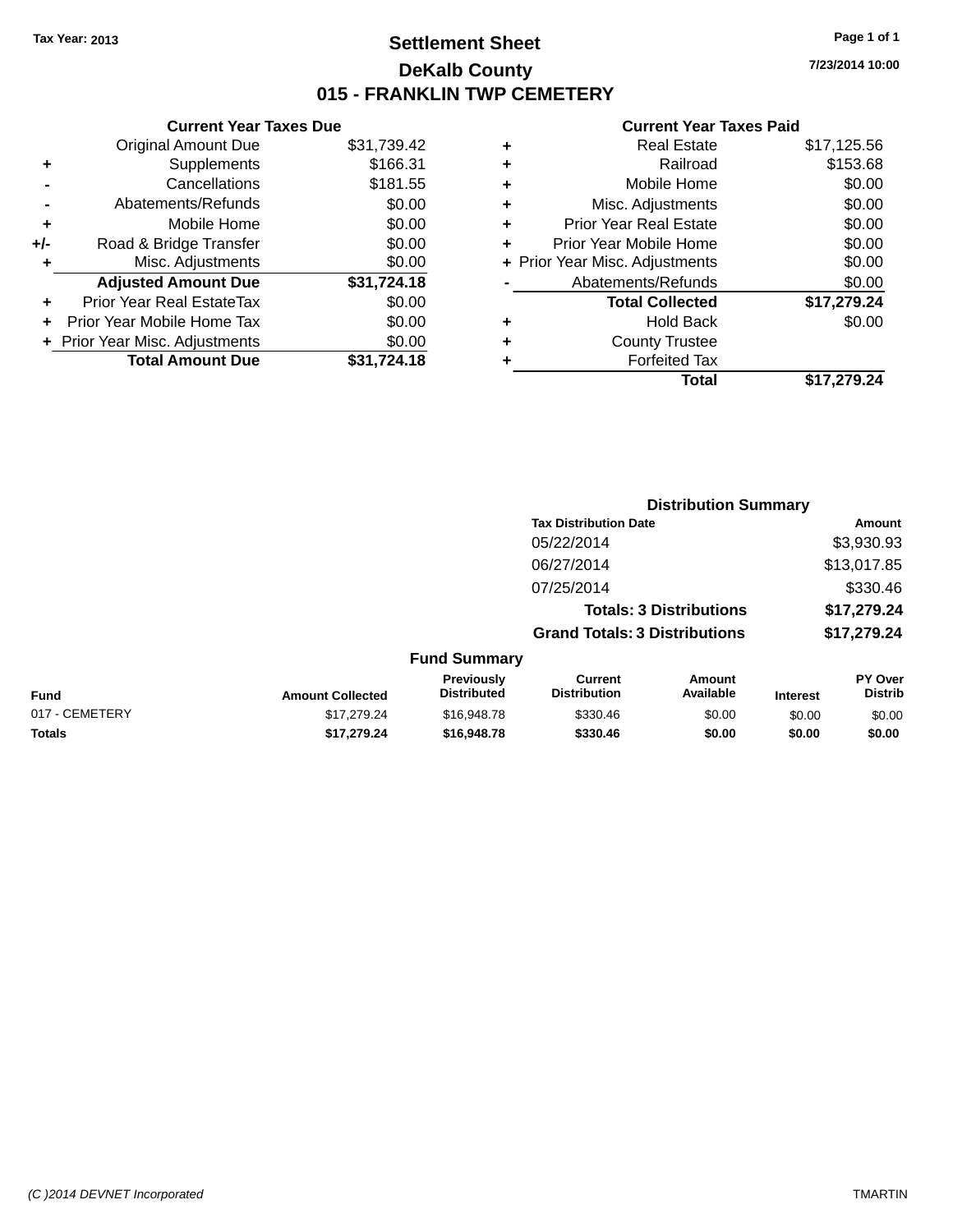### **Settlement Sheet Tax Year: 2013 Page 1 of 1 DeKalb County 016 - FRANKLIN ROAD & BRIDGE**

**7/23/2014 10:00**

### **Current Year Taxes Paid**

|       | <b>Current Year Taxes Due</b>  |               |  |  |  |
|-------|--------------------------------|---------------|--|--|--|
|       | Original Amount Due            | \$238,512.53  |  |  |  |
| ٠     | Supplements                    | \$1,118.04    |  |  |  |
|       | Cancellations                  | \$1,220.47    |  |  |  |
|       | Abatements/Refunds             | \$0.00        |  |  |  |
| ٠     | Mobile Home                    | \$0.00        |  |  |  |
| $+/-$ | Road & Bridge Transfer         | (\$13,604.43) |  |  |  |
|       | Misc. Adjustments              | \$0.00        |  |  |  |
|       | <b>Adjusted Amount Due</b>     | \$224,805.67  |  |  |  |
| ٠     | Prior Year Real EstateTax      | \$0.00        |  |  |  |
|       | Prior Year Mobile Home Tax     | \$0.00        |  |  |  |
|       | + Prior Year Misc. Adjustments | \$0.00        |  |  |  |
|       | <b>Total Amount Due</b>        | \$224,805.67  |  |  |  |
|       |                                |               |  |  |  |

| ٠ | <b>Real Estate</b>             | \$115,126.58 |
|---|--------------------------------|--------------|
| ٠ | Railroad                       | \$1,118.87   |
| ٠ | Mobile Home                    | \$0.00       |
| ٠ | Misc. Adjustments              | \$0.00       |
| ٠ | <b>Prior Year Real Estate</b>  | \$0.00       |
| ٠ | Prior Year Mobile Home         | \$0.00       |
|   | + Prior Year Misc. Adjustments | \$0.00       |
|   | Abatements/Refunds             | \$0.00       |
|   | <b>Total Collected</b>         | \$116,245.45 |
| ٠ | <b>Hold Back</b>               | \$0.00       |
| ٠ | <b>County Trustee</b>          |              |
| ٠ | <b>Forfeited Tax</b>           |              |
|   | Total                          | \$116.245.45 |

| <b>Road and Bridge Summary</b> |             |               | <b>Distribution Summary</b>    |              |  |
|--------------------------------|-------------|---------------|--------------------------------|--------------|--|
| <b>Municipality</b>            | Amt. Due    | Amt. Distrib. | <b>Tax Distribution Date</b>   | Amount       |  |
| <b>VILLAGE OF KIRKLAND</b>     | \$24,962.97 | \$13,604.43   | 05/22/2014                     | \$26,424.42  |  |
| <b>Totals</b>                  | \$24,962.97 | \$13,604.43   | 06/27/2014                     | \$87,599.43  |  |
|                                |             |               | 07/25/2014                     | \$2,221.60   |  |
|                                |             |               | <b>Totals: 3 Distributions</b> | \$116,245.45 |  |

**Grand Totals: 3 Distributions \$116,245.45**

**Fund Summary**

|                                         |                         | Previously         | Current             | Amount    |                 | <b>PY Over</b> |
|-----------------------------------------|-------------------------|--------------------|---------------------|-----------|-----------------|----------------|
| <b>Fund</b>                             | <b>Amount Collected</b> | <b>Distributed</b> | <b>Distribution</b> | Available | <b>Interest</b> | <b>Distrib</b> |
| 007 - ROAD AND BRIDGE                   | \$38.931.93             | \$38,188.98        | \$742.95            | \$0.00    | \$0.00          | \$0.00         |
| 008 - BRIDGE CONST W/COUNTY             | \$10.890.24             | \$10.681.96        | \$208.28            | \$0.00    | \$0.00          | \$0.00         |
| 009 - PERMANENT ROAD                    | \$54,442.30             | \$53,401.07        | \$1.041.23          | \$0.00    | \$0.00          | \$0.00         |
| 010 - EQUIPMENT AND BUILDING            | \$8.166.51              | \$8,010.32         | \$156.19            | \$0.00    | \$0.00          | \$0.00         |
| 035 - TORT JUDGEMENTS/LIABILITY<br>INS. | \$3.267.93              | \$3.205.43         | \$62.50             | \$0.00    | \$0.00          | \$0.00         |
| 047 - SOCIAL SECURITY                   | \$546.54                | \$536.09           | \$10.45             | \$0.00    | \$0.00          | \$0.00         |
| <b>Totals</b>                           | \$116,245.45            | \$114,023.85       | \$2,221.60          | \$0.00    | \$0.00          | \$0.00         |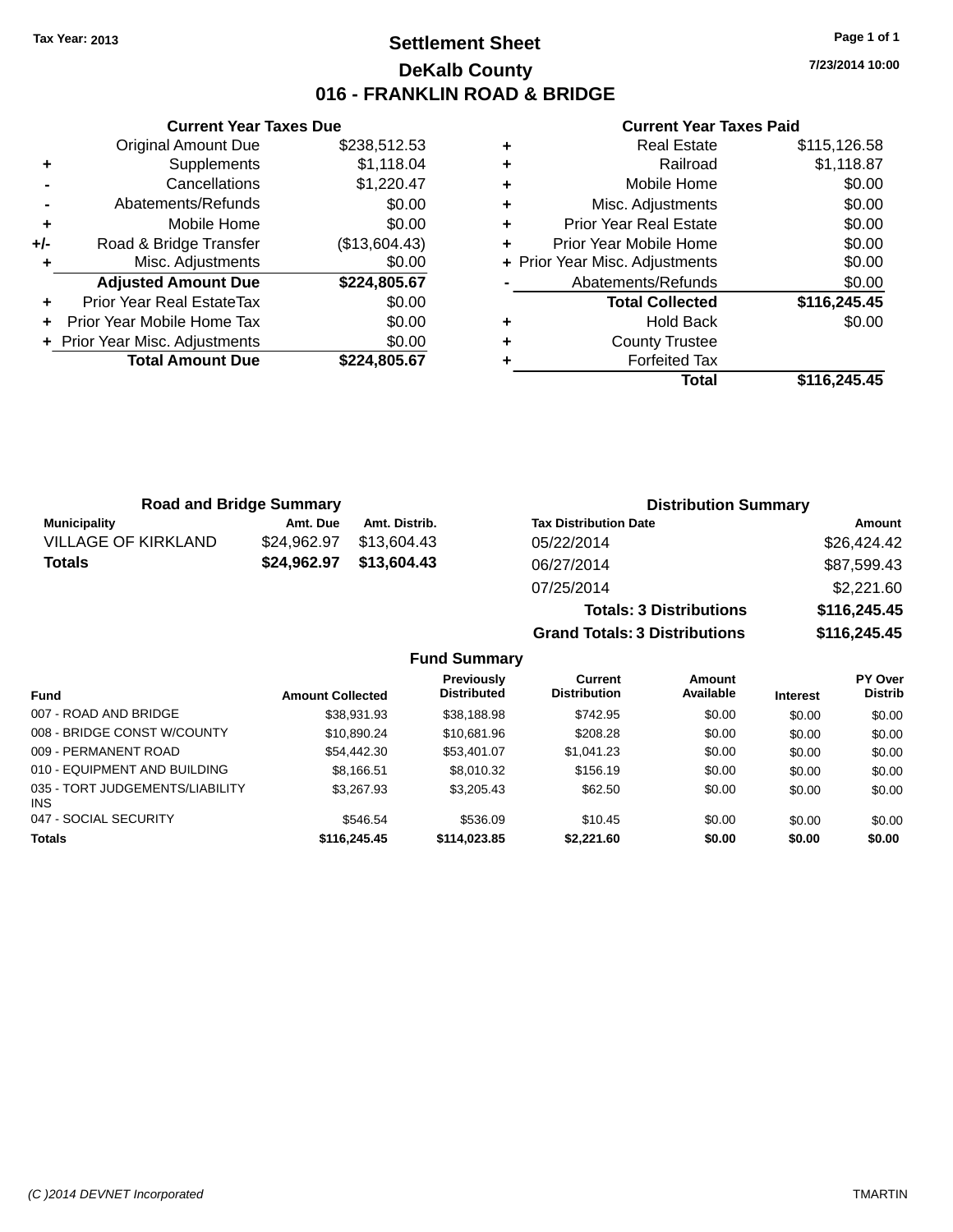## **Settlement Sheet Tax Year: 2013 Page 1 of 1 DeKalb County 017 - GENOA TOWNSHIP**

**7/23/2014 10:00**

#### **Current Year Taxes Paid**

|     | <b>Current Year Taxes Due</b>  |              |  |  |
|-----|--------------------------------|--------------|--|--|
|     | <b>Original Amount Due</b>     | \$232,205.35 |  |  |
| ÷   | Supplements                    | \$1,504.28   |  |  |
|     | Cancellations                  | \$2,143.58   |  |  |
|     | Abatements/Refunds             | \$1.78       |  |  |
| ٠   | Mobile Home                    | \$0.00       |  |  |
| +/- | Road & Bridge Transfer         | \$0.00       |  |  |
|     | Misc. Adjustments              | \$0.00       |  |  |
|     | <b>Adjusted Amount Due</b>     | \$231,564.27 |  |  |
| ٠   | Prior Year Real EstateTax      | (\$62.44)    |  |  |
|     | Prior Year Mobile Home Tax     | \$0.00       |  |  |
|     | + Prior Year Misc. Adjustments | \$0.00       |  |  |
|     | <b>Total Amount Due</b>        | \$231,501.83 |  |  |
|     |                                |              |  |  |

| ٠ | <b>Real Estate</b>             | \$125,980.16 |
|---|--------------------------------|--------------|
| ٠ | Railroad                       | \$848.88     |
| ٠ | Mobile Home                    | \$0.00       |
| ٠ | Misc. Adjustments              | \$0.00       |
| ٠ | <b>Prior Year Real Estate</b>  | (\$62.44)    |
| ٠ | Prior Year Mobile Home         | \$0.00       |
|   | + Prior Year Misc. Adjustments | \$0.00       |
|   | Abatements/Refunds             | \$1.78       |
|   | <b>Total Collected</b>         | \$126,764.82 |
| ٠ | <b>Hold Back</b>               | \$0.00       |
| ٠ | <b>County Trustee</b>          |              |
| ٠ | <b>Forfeited Tax</b>           |              |
|   | Total                          | \$126,764.82 |
|   |                                |              |

|                     | <b>Distribution Summary</b>          |               |  |
|---------------------|--------------------------------------|---------------|--|
|                     | <b>Tax Distribution Date</b>         | <b>Amount</b> |  |
|                     | 05/22/2014                           | \$30,059.90   |  |
|                     | 06/27/2014                           | \$92,288.98   |  |
|                     | 07/25/2014                           | \$4,415.94    |  |
|                     | <b>Totals: 3 Distributions</b>       | \$126,764.82  |  |
|                     | <b>Grand Totals: 3 Distributions</b> | \$126,764.82  |  |
| <b>Fund Summary</b> |                                      |               |  |

| <b>Fund</b>                                   | <b>Amount Collected</b> | <b>Previously</b><br><b>Distributed</b> | Current<br><b>Distribution</b> | Amount<br>Available | <b>Interest</b> | PY Over<br><b>Distrib</b> |
|-----------------------------------------------|-------------------------|-----------------------------------------|--------------------------------|---------------------|-----------------|---------------------------|
| 001 - CORPORATE                               | \$106,535.67            | \$102.824.43                            | \$3.711.24                     | \$0.00              | \$0.00          | \$0.00                    |
| 035 - TORT JUDGEMENTS/LIABILITY<br><b>INS</b> | \$2,387.49              | \$2,304.32                              | \$83.17                        | \$0.00              | \$0.00          | \$0.00                    |
| 047 - SOCIAL SECURITY                         | \$6.017.41              | \$5,807.79                              | \$209.62                       | \$0.00              | \$0.00          | \$0.00                    |
| 054 - GENERAL ASSISTANCE                      | \$11.824.25             | \$11,412.34                             | \$411.91                       | \$0.00              | \$0.00          | \$0.00                    |
| <b>Totals</b>                                 | \$126,764.82            | \$122,348,88                            | \$4.415.94                     | \$0.00              | \$0.00          | \$0.00                    |

**Year Source Account Type Account Type Amount Adjustment Description**<br>2013 RE - Real Estate PTAB Decision **Amount Adjustment Description** 

**Totals 1 entries \$1.78**

**Abatement Detail**

\$1.78 PTAB INTEREST REFUND 03-30-276-011 by TBA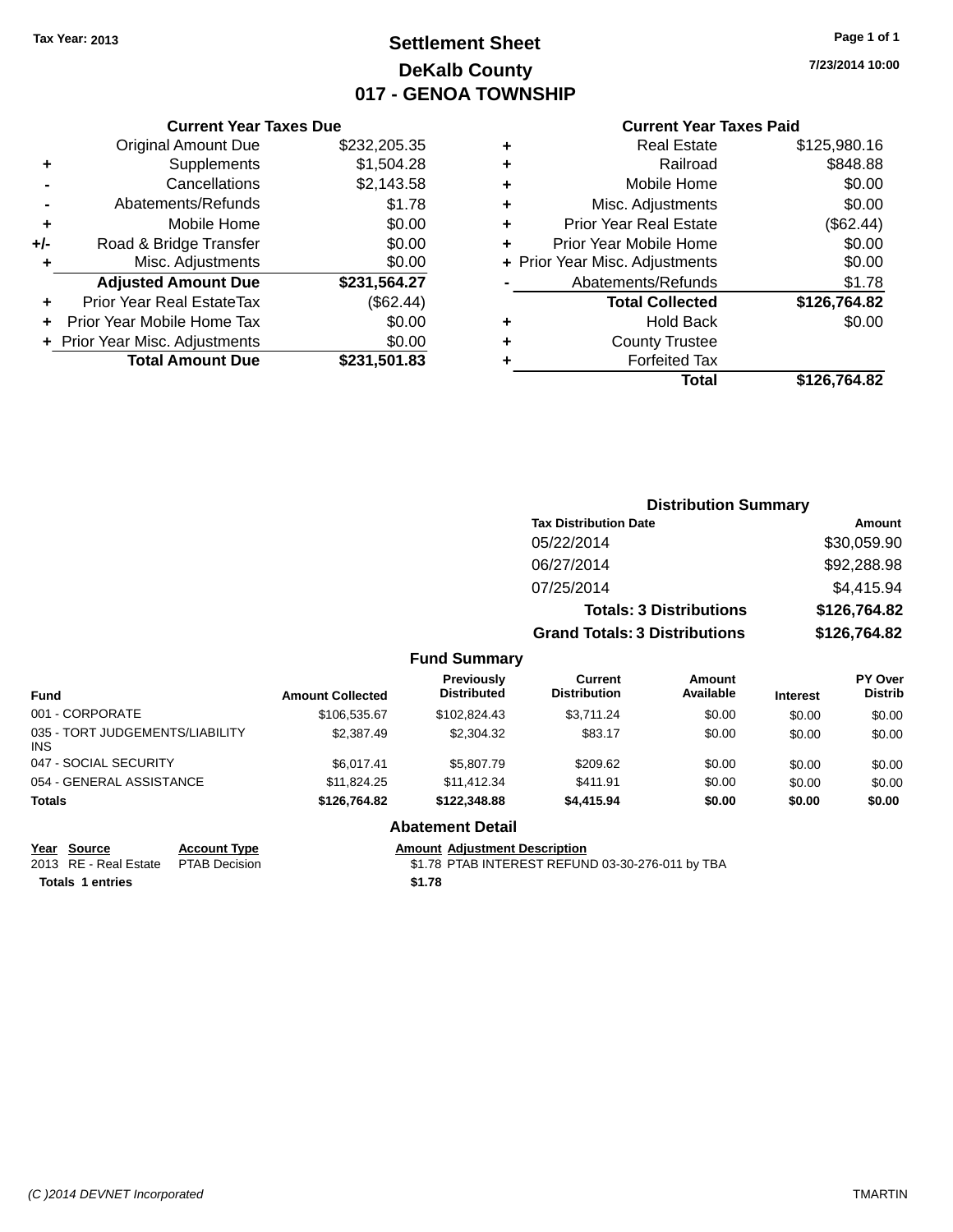### **Settlement Sheet Tax Year: 2013 Page 1 of 1 DeKalb County 018 - GENOA ROAD & BRIDGE**

**7/23/2014 10:00**

#### **Current Year Taxes Paid**

|     | <b>Original Amount Due</b>     | \$174,375.00  |
|-----|--------------------------------|---------------|
| ٠   | Supplements                    | \$1,307.28    |
|     | Cancellations                  | \$1,382.38    |
|     | Abatements/Refunds             | \$1.15        |
| ٠   | Mobile Home                    | \$0.00        |
| +/- | Road & Bridge Transfer         | (\$13,442.32) |
|     | Misc. Adjustments              | \$0.00        |
|     | <b>Adjusted Amount Due</b>     | \$160,856.43  |
| ÷   | Prior Year Real EstateTax      | (\$40.00)     |
| ÷   | Prior Year Mobile Home Tax     | \$0.00        |
|     | + Prior Year Misc. Adjustments | \$0.00        |
|     | <b>Total Amount Due</b>        | \$160,816.43  |
|     |                                |               |

**Current Year Taxes Due**

| <b>Real Estate</b>             | \$81,581.41 |
|--------------------------------|-------------|
| Railroad                       | \$604.61    |
| Mobile Home                    | \$0.00      |
| Misc. Adjustments              | \$0.00      |
| <b>Prior Year Real Estate</b>  | $(\$40.00)$ |
| Prior Year Mobile Home         | \$0.00      |
| + Prior Year Misc. Adjustments | \$0.00      |
| Abatements/Refunds             | \$1.15      |
| <b>Total Collected</b>         | \$82,144.87 |
| <b>Hold Back</b>               | \$0.00      |
| <b>County Trustee</b>          |             |
| <b>Forfeited Tax</b>           |             |
| Total                          | \$82.144.87 |
|                                |             |

**Totals: 3 Distributions \$82,144.87**

**Grand Totals: 3 Distributions \$82,144.87**

| <b>Road and Bridge Summary</b> |          |                         | <b>Distribution Summary</b>  |             |  |
|--------------------------------|----------|-------------------------|------------------------------|-------------|--|
| Municipality                   | Amt. Due | Amt. Distrib.           | <b>Tax Distribution Date</b> | Amount      |  |
| <b>CITY OF GENOA</b>           |          | \$24.493.19 \$13.442.32 | 05/22/2014                   | \$19,466.13 |  |
| <b>Totals</b>                  |          | \$24,493.19 \$13,442.32 | 06/27/2014                   | \$59,662.39 |  |
|                                |          |                         | 07/25/2014                   | \$3,016.35  |  |

**Fund Summary Fund Interest Amount Collected Distributed PY Over Distrib Amount Available Current Distribution Previously** 007 - ROAD AND BRIDGE \$28,997.43 \$27,934.01 \$1,063.42 \$0.00 \$0.00 \$0.00 \$0.00 008 - BRIDGE CONST W/COUNTY  $\begin{array}{cccc} $453.66 & $436.99 & $16.67 & $0.00 & $0.00 \end{array}$ 009 - PERMANENT ROAD \$41,774.56 \$40,239.53 \$1,535.03 \$0.00 \$0.00 \$0.00 \$0.00 \$0.00 \$0.00 \$0.00 \$0.00 \$ 010 - EQUIPMENT AND BUILDING \$4,624.42 \$4,454.49 \$169.93 \$0.00 \$0.00 \$0.00 \$0.00 035 - TORT JUDGEMENTS/LIABILITY INS \$4,629.57 \$4,459.46 \$170.11 \$0.00 \$0.00 \$0.00 047 - SOCIAL SECURITY \$1,665.23 \$1,604.04 \$61.19 \$0.00 \$0.00 \$0.00 **Totals \$82,144.87 \$79,128.52 \$3,016.35 \$0.00 \$0.00 \$0.00 Abatement Detail**

| Year Source                         | <b>Account Type</b> | Amount |
|-------------------------------------|---------------------|--------|
| 2013 RE - Real Estate PTAB Decision |                     | \$1.34 |
| <b>Totals 1 entries</b>             |                     | \$1.34 |

**Amount Adjustment Description** 

\$1.34 PTAB INTEREST REFUND 03-30-276-011 by TBA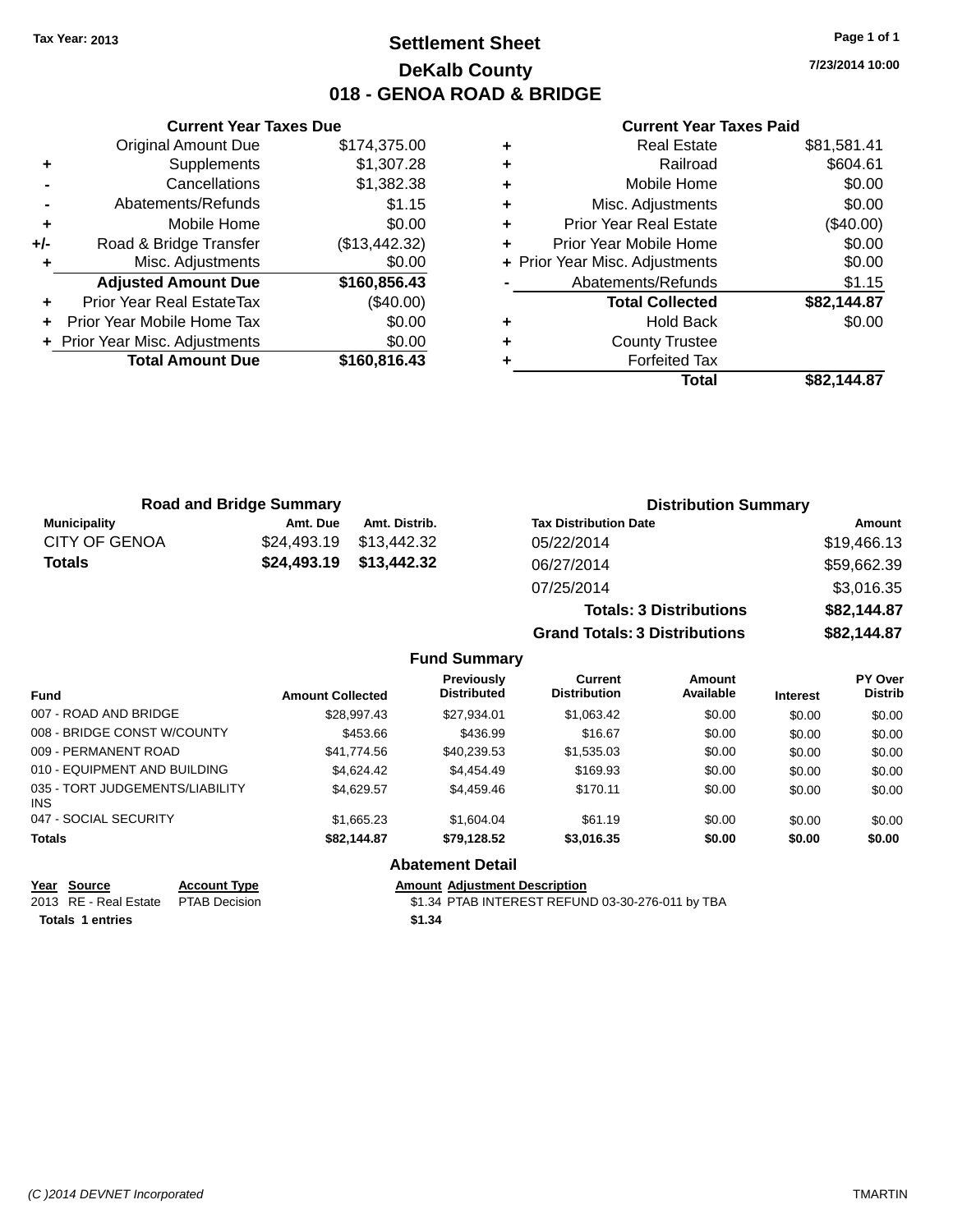### **Settlement Sheet Tax Year: 2013 Page 1 of 1 DeKalb County 019 - KINGSTON TOWNSHIP**

**7/23/2014 10:00**

|       | <b>Current Year Taxes Due</b>  |             |
|-------|--------------------------------|-------------|
|       | <b>Original Amount Due</b>     | \$86,762.57 |
| ٠     | Supplements                    | \$521.39    |
|       | Cancellations                  | \$645.18    |
|       | Abatements/Refunds             | \$0.00      |
| ٠     | Mobile Home                    | \$0.00      |
| $+/-$ | Road & Bridge Transfer         | \$0.00      |
|       | Misc. Adjustments              | \$0.00      |
|       | <b>Adjusted Amount Due</b>     | \$86,638.78 |
| ÷     | Prior Year Real EstateTax      | (\$36.58)   |
|       | Prior Year Mobile Home Tax     | \$0.00      |
|       | + Prior Year Misc. Adjustments | \$0.00      |
|       | <b>Total Amount Due</b>        | \$86,602.20 |
|       |                                |             |

| ٠ | <b>Real Estate</b>             | \$46,778.89 |
|---|--------------------------------|-------------|
| ٠ | Railroad                       | \$560.27    |
| ٠ | Mobile Home                    | \$0.00      |
| ٠ | Misc. Adjustments              | \$0.00      |
| ٠ | <b>Prior Year Real Estate</b>  | (\$36.58)   |
| ÷ | Prior Year Mobile Home         | \$0.00      |
|   | + Prior Year Misc. Adjustments | \$0.00      |
|   | Abatements/Refunds             | \$0.00      |
|   | <b>Total Collected</b>         | \$47,302.58 |
| ٠ | <b>Hold Back</b>               | \$0.00      |
|   | <b>County Trustee</b>          |             |
| ٠ | <b>Forfeited Tax</b>           |             |
|   | Total                          | \$47,302.58 |
|   |                                |             |

|                          |                         |                                  | <b>Distribution Summary</b>           |                                |                 |                           |
|--------------------------|-------------------------|----------------------------------|---------------------------------------|--------------------------------|-----------------|---------------------------|
|                          |                         |                                  | <b>Tax Distribution Date</b>          |                                |                 | Amount                    |
|                          |                         |                                  | 05/22/2014                            |                                |                 | \$11,952.44               |
|                          |                         |                                  | 06/27/2014                            |                                |                 | \$34,673.89               |
|                          |                         |                                  | 07/25/2014                            |                                |                 | \$676.25                  |
|                          |                         |                                  |                                       | <b>Totals: 3 Distributions</b> |                 | \$47,302.58               |
|                          |                         |                                  | <b>Grand Totals: 3 Distributions</b>  |                                |                 | \$47,302.58               |
|                          |                         | <b>Fund Summary</b>              |                                       |                                |                 |                           |
| <b>Fund</b>              | <b>Amount Collected</b> | Previously<br><b>Distributed</b> | <b>Current</b><br><b>Distribution</b> | Amount<br>Available            | <b>Interest</b> | PY Over<br><b>Distrib</b> |
| 001 - CORPORATE          | \$46,970.90             | \$46,299.39                      | \$671.51                              | \$0.00                         | \$0.00          | \$0.00                    |
| 054 - GENERAL ASSISTANCE | \$331.68                | \$326.94                         | \$4.74                                | \$0.00                         | \$0.00          | \$0.00                    |
| <b>Totals</b>            | \$47,302.58             | \$46,626.33                      | \$676.25                              | \$0.00                         | \$0.00          | \$0.00                    |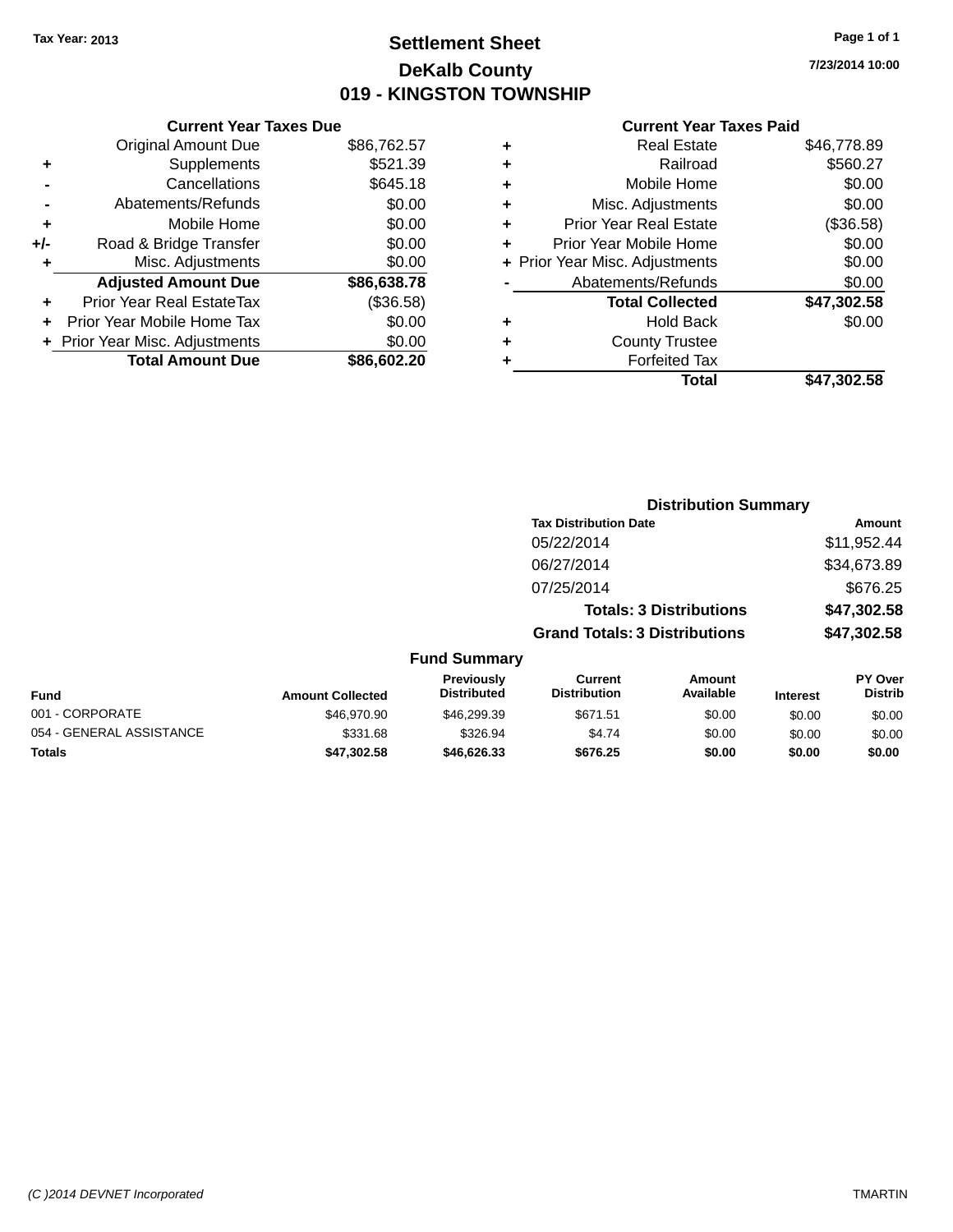### **Settlement Sheet Tax Year: 2013 Page 1 of 1 DeKalb County 020 - KINGSTON ROAD & BRIDGE**

**7/23/2014 10:00**

#### **Current Year Taxes Paid**

|     | <b>Current Year Taxes Due</b> |               |  |  |  |
|-----|-------------------------------|---------------|--|--|--|
|     | Original Amount Due           | \$318,309.62  |  |  |  |
| ٠   | Supplements                   | \$1,776.52    |  |  |  |
|     | Cancellations                 | \$2,198.24    |  |  |  |
|     | \$0.00<br>Abatements/Refunds  |               |  |  |  |
| ٠   | Mobile Home                   | \$0.00        |  |  |  |
| +/- | Road & Bridge Transfer        | (\$12,249.08) |  |  |  |
|     | Misc. Adjustments             | \$0.00        |  |  |  |
|     | <b>Adjusted Amount Due</b>    | \$305,638.82  |  |  |  |
| ٠   | Prior Year Real EstateTax     | (\$135.85)    |  |  |  |
|     | Prior Year Mobile Home Tax    | \$0.00        |  |  |  |
|     | Prior Year Misc. Adjustments  | \$0.00        |  |  |  |
|     | <b>Total Amount Due</b>       | \$305,502.97  |  |  |  |
|     |                               |               |  |  |  |

| ٠ | <b>Real Estate</b>             | \$159,383.01 |
|---|--------------------------------|--------------|
| ٠ | Railroad                       | \$2,030.78   |
| ٠ | Mobile Home                    | \$0.00       |
| ٠ | Misc. Adjustments              | \$0.00       |
| ٠ | Prior Year Real Estate         | (\$135.85)   |
| ٠ | Prior Year Mobile Home         | \$0.00       |
|   | + Prior Year Misc. Adjustments | \$0.00       |
|   | Abatements/Refunds             | \$0.00       |
|   | <b>Total Collected</b>         | \$161,277.94 |
| ٠ | <b>Hold Back</b>               | \$0.00       |
| ٠ | <b>County Trustee</b>          |              |
|   | <b>Forfeited Tax</b>           |              |
|   | Total                          | \$161,277.94 |

| <b>Road and Bridge Summary</b> |             |               | <b>Distribution Summary</b>    |              |  |
|--------------------------------|-------------|---------------|--------------------------------|--------------|--|
| <b>Municipality</b>            | Amt. Due    | Amt. Distrib. | <b>Tax Distribution Date</b>   | Amount       |  |
| <b>CITY OF GENOA</b>           | \$8,549.90  | \$4.674.54    | 05/22/2014                     | \$40,735.75  |  |
| <b>VILLAGE OF KINGSTON</b>     | \$13,857.25 | \$7.574.54    | 06/27/2014                     | \$118,261.31 |  |
| Totals                         | \$22,407.15 | \$12,249.08   | 07/25/2014                     | \$2,280.88   |  |
|                                |             |               | <b>Totals: 3 Distributions</b> | \$161,277.94 |  |

**Grand Totals: 3 Distributions \$161,277.94**

#### **Fund Summary**

| <b>Fund</b>                  | <b>Amount Collected</b> | <b>Previously</b><br><b>Distributed</b> | Current<br><b>Distribution</b> | Amount<br>Available | <b>Interest</b> | PY Over<br><b>Distrib</b> |
|------------------------------|-------------------------|-----------------------------------------|--------------------------------|---------------------|-----------------|---------------------------|
| 007 - ROAD AND BRIDGE        | \$47,492.96             | \$46.821.61                             | \$671.35                       | \$0.00              | \$0.00          | \$0.00                    |
| 008 - BRIDGE CONST W/COUNTY  | \$4.265.98              | \$4,205.64                              | \$60.34                        | \$0.00              | \$0.00          | \$0.00                    |
| 009 - PERMANENT ROAD         | \$95,306,77             | \$93,958.63                             | \$1.348.14                     | \$0.00              | \$0.00          | \$0.00                    |
| 010 - EQUIPMENT AND BUILDING | \$14.212.23             | \$14,011.18                             | \$201.05                       | \$0.00              | \$0.00          | \$0.00                    |
| Totals                       | \$161,277,94            | \$158,997.06                            | \$2,280.88                     | \$0.00              | \$0.00          | \$0.00                    |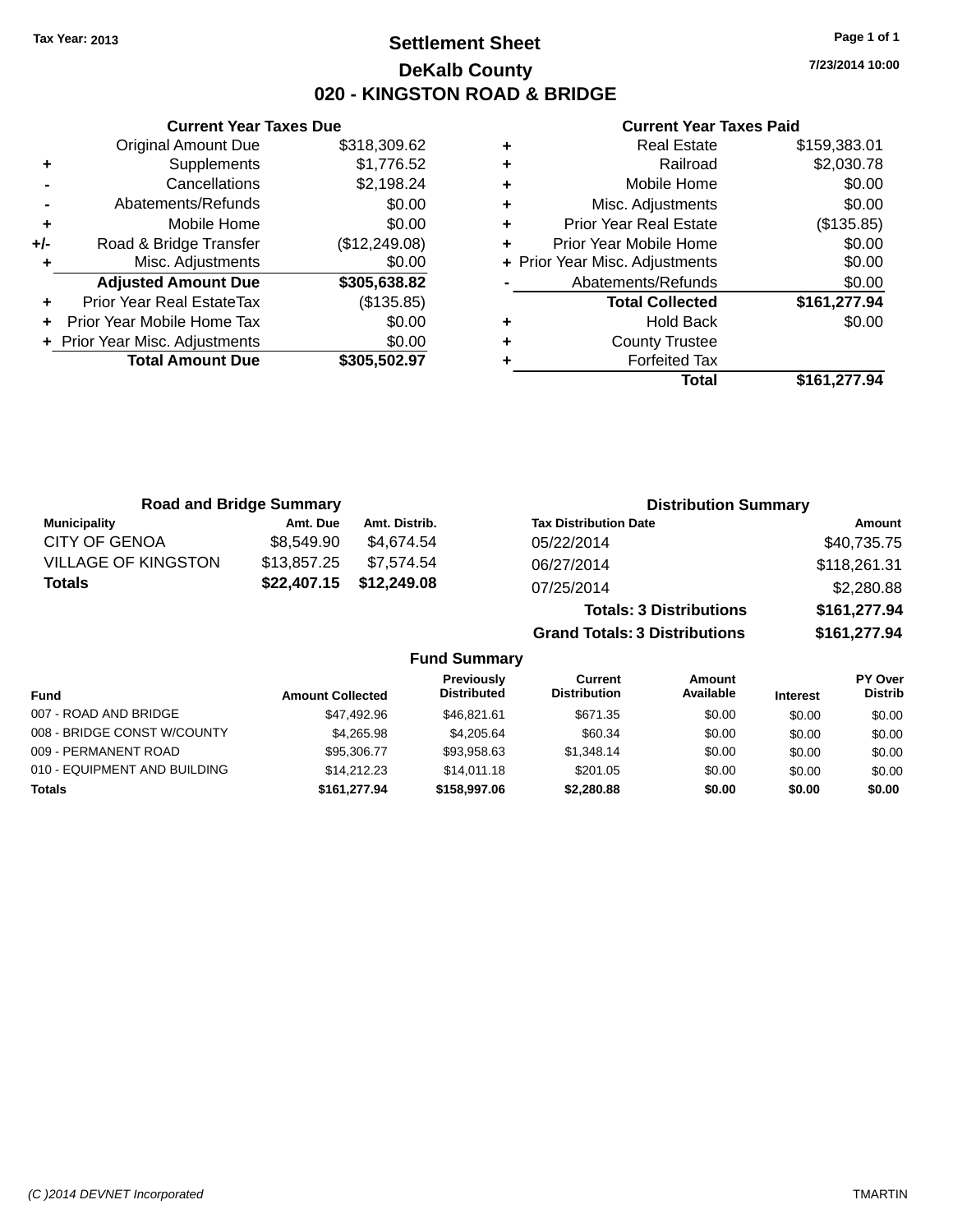### **Settlement Sheet Tax Year: 2013 Page 1 of 1 DeKalb County 021 - KINGSTON TWP CEMETERY**

**7/23/2014 10:00**

|       | <b>Current Year Taxes Due</b> |             |  |  |  |  |
|-------|-------------------------------|-------------|--|--|--|--|
|       | <b>Original Amount Due</b>    | \$14,496.43 |  |  |  |  |
| ٠     | Supplements                   | \$87.13     |  |  |  |  |
|       | Cancellations                 | \$107.79    |  |  |  |  |
|       | Abatements/Refunds            | \$0.00      |  |  |  |  |
| ÷     | Mobile Home                   | \$0.00      |  |  |  |  |
| $+/-$ | Road & Bridge Transfer        | \$0.00      |  |  |  |  |
|       | Misc. Adjustments             | \$0.00      |  |  |  |  |
|       | <b>Adjusted Amount Due</b>    | \$14,475.77 |  |  |  |  |
| ÷     | Prior Year Real EstateTax     | (\$6.10)    |  |  |  |  |
| ÷     | Prior Year Mobile Home Tax    | \$0.00      |  |  |  |  |
|       | Prior Year Misc. Adjustments  | \$0.00      |  |  |  |  |
|       | <b>Total Amount Due</b>       | \$14.469.67 |  |  |  |  |
|       |                               |             |  |  |  |  |

|   | <b>Real Estate</b>             | \$7,815.88 |
|---|--------------------------------|------------|
| ٠ | Railroad                       | \$93.61    |
| ٠ | Mobile Home                    | \$0.00     |
| ٠ | Misc. Adjustments              | \$0.00     |
| ٠ | <b>Prior Year Real Estate</b>  | (\$6.10)   |
|   | Prior Year Mobile Home         | \$0.00     |
|   | + Prior Year Misc. Adjustments | \$0.00     |
|   | Abatements/Refunds             | \$0.00     |
|   | <b>Total Collected</b>         | \$7,903.39 |
| ٠ | <b>Hold Back</b>               | \$0.00     |
| ٠ | <b>County Trustee</b>          |            |
|   | <b>Forfeited Tax</b>           |            |
|   | Total                          | \$7,903.39 |
|   |                                |            |

|                |                         |                                  |                                       | <b>Distribution Summary</b>    |                 |                           |  |
|----------------|-------------------------|----------------------------------|---------------------------------------|--------------------------------|-----------------|---------------------------|--|
|                |                         |                                  | <b>Tax Distribution Date</b>          |                                |                 | Amount                    |  |
|                |                         |                                  | 05/22/2014                            |                                |                 | \$1,997.18                |  |
|                |                         |                                  | 06/27/2014                            |                                |                 | \$5,793.24                |  |
|                |                         |                                  | 07/25/2014                            |                                |                 | \$112.97                  |  |
|                |                         |                                  |                                       | <b>Totals: 3 Distributions</b> |                 | \$7,903.39                |  |
|                |                         |                                  | <b>Grand Totals: 3 Distributions</b>  |                                |                 | \$7,903.39                |  |
|                |                         | <b>Fund Summary</b>              |                                       |                                |                 |                           |  |
| Fund           | <b>Amount Collected</b> | Previously<br><b>Distributed</b> | <b>Current</b><br><b>Distribution</b> | Amount<br>Available            | <b>Interest</b> | PY Over<br><b>Distrib</b> |  |
| 017 - CEMETERY | \$7,903.39              | \$7,790.42                       | \$112.97                              | \$0.00                         | \$0.00          | \$0.00                    |  |
| <b>Totals</b>  | \$7,903.39              | \$7,790.42                       | \$112.97                              | \$0.00                         | \$0.00          | \$0.00                    |  |
|                |                         |                                  |                                       |                                |                 |                           |  |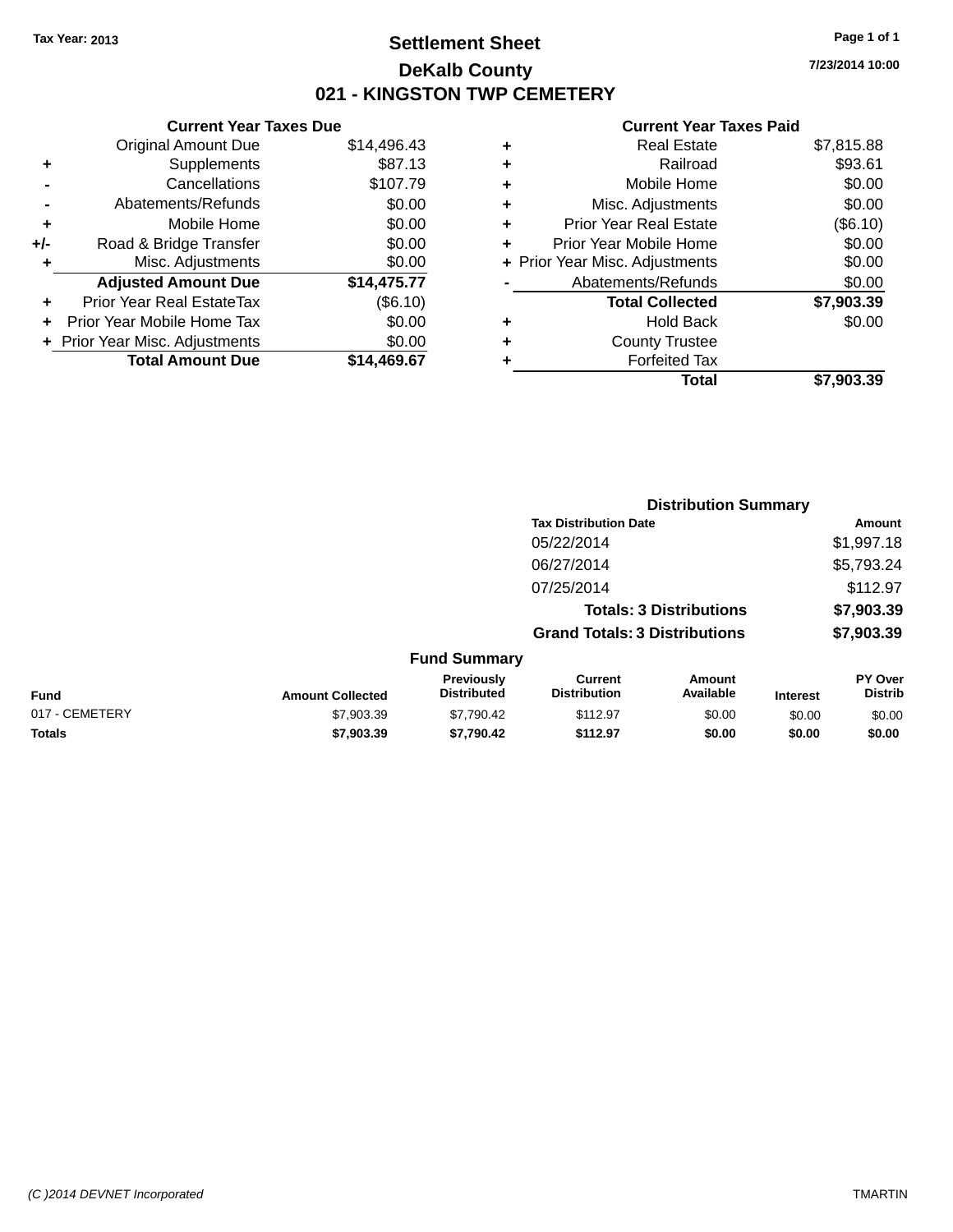## **Settlement Sheet Tax Year: 2013 Page 1 of 1 DeKalb County 022 - MALTA TOWNSHIP**

**7/23/2014 10:00**

| <b>Current Year Taxes Paid</b> |  |  |
|--------------------------------|--|--|
|                                |  |  |

|     | <b>Current Year Taxes Due</b> |             |
|-----|-------------------------------|-------------|
|     | <b>Original Amount Due</b>    | \$63,899.06 |
| ٠   | Supplements                   | \$329.61    |
|     | Cancellations                 | \$376.19    |
|     | Abatements/Refunds            | \$0.20      |
| ٠   | Mobile Home                   | \$0.00      |
| +/- | Road & Bridge Transfer        | \$0.00      |
| ٠   | Misc. Adjustments             | \$0.00      |
|     | <b>Adjusted Amount Due</b>    | \$63,852.28 |
|     | Prior Year Real EstateTax     | (\$12.02)   |
|     | Prior Year Mobile Home Tax    | \$0.00      |
|     | Prior Year Misc. Adjustments  | \$0.00      |
|     | <b>Total Amount Due</b>       | \$63,840,26 |
|     |                               |             |

| ٠ | <b>Real Estate</b>             | \$33,747.65 |
|---|--------------------------------|-------------|
| ٠ | Railroad                       | \$1,378.83  |
| ٠ | Mobile Home                    | \$0.00      |
| ٠ | Misc. Adjustments              | \$0.00      |
| ٠ | <b>Prior Year Real Estate</b>  | (\$12.02)   |
| ٠ | Prior Year Mobile Home         | \$0.00      |
|   | + Prior Year Misc. Adjustments | \$0.00      |
|   | Abatements/Refunds             | \$0.20      |
|   | <b>Total Collected</b>         | \$35,114.26 |
| ٠ | <b>Hold Back</b>               | \$0.00      |
| ٠ | <b>County Trustee</b>          |             |
| ٠ | <b>Forfeited Tax</b>           |             |
|   | Total                          | \$35,114.26 |
|   |                                |             |

|                          |                     |                         |                                         | <b>Distribution Summary</b>           |                                |                 |                           |
|--------------------------|---------------------|-------------------------|-----------------------------------------|---------------------------------------|--------------------------------|-----------------|---------------------------|
|                          |                     |                         |                                         | <b>Tax Distribution Date</b>          |                                | Amount          |                           |
|                          |                     |                         |                                         | 05/22/2014                            |                                |                 | \$7,548.89                |
|                          |                     |                         |                                         | 06/27/2014                            |                                |                 | \$27,304.04               |
|                          |                     |                         |                                         | 07/25/2014                            |                                |                 | \$261.33                  |
|                          |                     |                         |                                         |                                       | <b>Totals: 3 Distributions</b> |                 | \$35,114.26               |
|                          |                     |                         |                                         | <b>Grand Totals: 3 Distributions</b>  |                                |                 | \$35,114.26               |
|                          |                     |                         | <b>Fund Summary</b>                     |                                       |                                |                 |                           |
| <b>Fund</b>              |                     | <b>Amount Collected</b> | <b>Previously</b><br><b>Distributed</b> | <b>Current</b><br><b>Distribution</b> | Amount<br>Available            | <b>Interest</b> | PY Over<br><b>Distrib</b> |
| 001 - CORPORATE          |                     | \$34.704.16             | \$34,445.88                             | \$258.28                              | \$0.00                         | \$0.00          | \$0.00                    |
| 054 - GENERAL ASSISTANCE |                     | \$410.10                | \$407.05                                | \$3.05                                | \$0.00                         | \$0.00          | \$0.00                    |
| <b>Totals</b>            |                     | \$35,114.26             | \$34,852.93                             | \$261.33                              | \$0.00                         | \$0.00          | \$0.00                    |
|                          |                     |                         | <b>Miscellaneous Adjustment Detail</b>  |                                       |                                |                 |                           |
| Year Source              | <b>Account Type</b> |                         | <b>Amount Adjustment Description</b>    |                                       |                                |                 |                           |

2013 RE - Real Estate Back Tax Collected \$0.00 LAY REDEMPTION 07-23-155-002 by TBA **Totals 1 entries \$0.00**

### **Abatement Detail**

**Year** Source **Account Type Account Adjustment Description** 

**Totals 1 entries \$0.20**

2013 RE - Real Estate PTAB Decision \$0.20 PTAB INTEREST REFUND 07-23-332-002 by TBA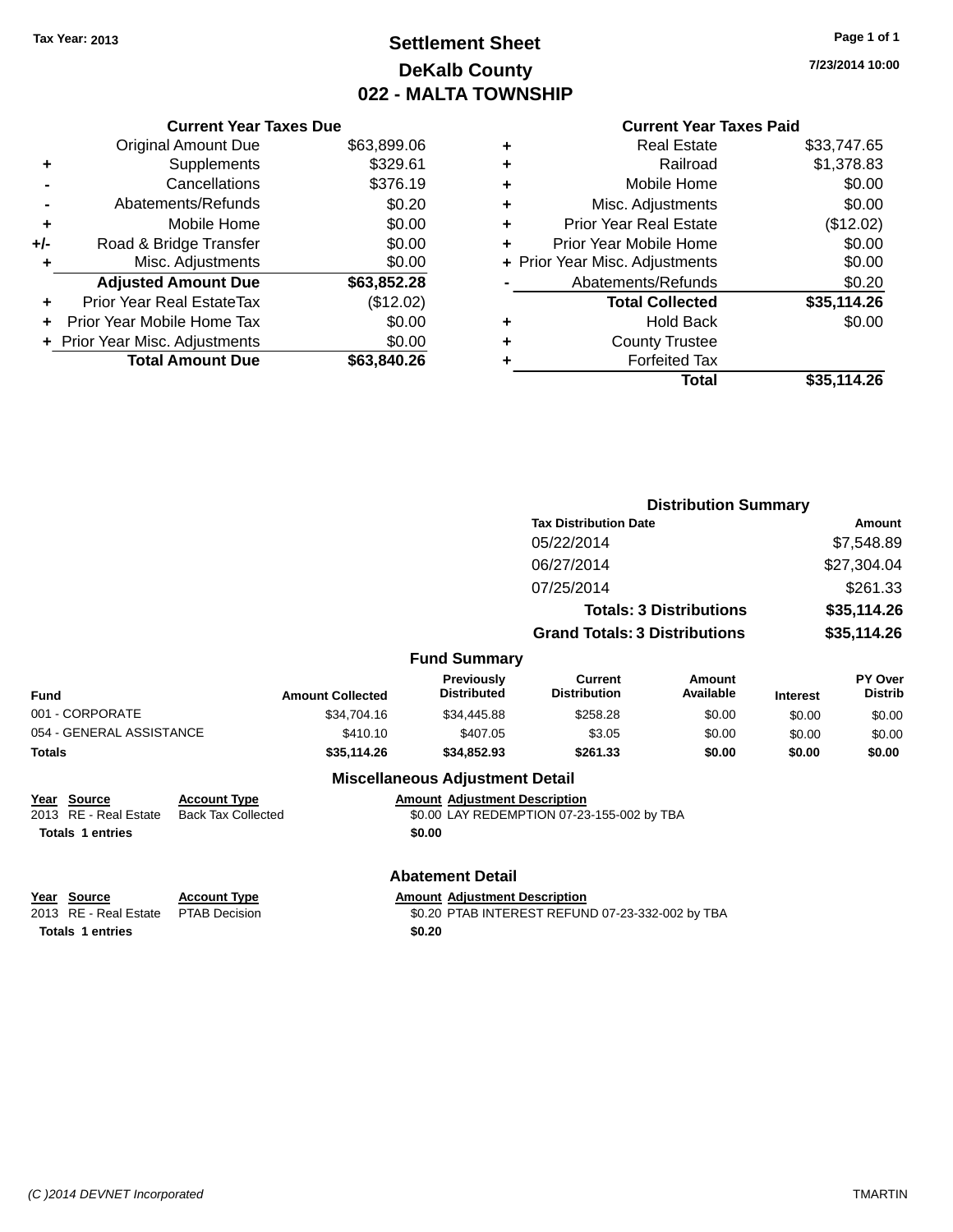### **Settlement Sheet Tax Year: 2013 Page 1 of 1 DeKalb County 023 - MALTA TWP LIBRARY**

**7/23/2014 10:00**

#### **Current Year Taxes Paid**

|     | <b>Current Year Taxes Due</b>            |              |  |  |  |  |  |
|-----|------------------------------------------|--------------|--|--|--|--|--|
|     | <b>Original Amount Due</b>               | \$123,149.70 |  |  |  |  |  |
| ٠   | Supplements                              | \$635.26     |  |  |  |  |  |
|     | Cancellations                            | \$725.01     |  |  |  |  |  |
|     | Abatements/Refunds                       | \$0.38       |  |  |  |  |  |
| ٠   | Mobile Home                              | \$0.00       |  |  |  |  |  |
| +/- | Road & Bridge Transfer                   | \$0.00       |  |  |  |  |  |
|     | Misc. Adjustments                        | \$0.00       |  |  |  |  |  |
|     | <b>Adjusted Amount Due</b>               | \$123,059.57 |  |  |  |  |  |
| ٠   | Prior Year Real EstateTax                | (\$23.17)    |  |  |  |  |  |
|     | Prior Year Mobile Home Tax               | \$0.00       |  |  |  |  |  |
|     | \$0.00<br>+ Prior Year Misc. Adjustments |              |  |  |  |  |  |
|     | <b>Total Amount Due</b>                  | \$123,036.40 |  |  |  |  |  |
|     |                                          |              |  |  |  |  |  |

| ٠ | <b>Real Estate</b>             | \$65,041.01 |
|---|--------------------------------|-------------|
| ٠ | Railroad                       | \$2,657.36  |
| ٠ | Mobile Home                    | \$0.00      |
| ٠ | Misc. Adjustments              | \$0.00      |
| ٠ | Prior Year Real Estate         | (\$23.17)   |
| ÷ | Prior Year Mobile Home         | \$0.00      |
|   | + Prior Year Misc. Adjustments | \$0.00      |
|   | Abatements/Refunds             | \$0.38      |
|   | <b>Total Collected</b>         | \$67,674.82 |
| ٠ | <b>Hold Back</b>               | \$0.00      |
| ٠ | <b>County Trustee</b>          |             |
| ٠ | <b>Forfeited Tax</b>           |             |
|   | Total                          | \$67,674.82 |
|   |                                |             |

|                         |                                          |                         |                                        | <b>Distribution Summary</b>                |                                |                 |                                  |  |
|-------------------------|------------------------------------------|-------------------------|----------------------------------------|--------------------------------------------|--------------------------------|-----------------|----------------------------------|--|
|                         |                                          |                         |                                        | <b>Tax Distribution Date</b>               |                                | Amount          |                                  |  |
|                         |                                          |                         |                                        | 05/22/2014                                 |                                |                 | \$14,548.62                      |  |
|                         |                                          |                         |                                        | 06/27/2014                                 |                                | \$52,622.55     |                                  |  |
|                         |                                          |                         |                                        | 07/25/2014                                 |                                | \$503.65        |                                  |  |
|                         |                                          |                         |                                        |                                            | <b>Totals: 3 Distributions</b> | \$67,674.82     |                                  |  |
|                         |                                          |                         |                                        | <b>Grand Totals: 3 Distributions</b>       |                                | \$67,674.82     |                                  |  |
|                         |                                          |                         | <b>Fund Summary</b>                    |                                            |                                |                 |                                  |  |
| Fund                    |                                          | <b>Amount Collected</b> | Previously<br><b>Distributed</b>       | Current<br><b>Distribution</b>             | Amount<br>Available            | <b>Interest</b> | <b>PY Over</b><br><b>Distrib</b> |  |
| 016 - LIBRARY           |                                          | \$67,674.82             | \$67,171.17                            | \$503.65                                   | \$0.00                         | \$0.00          | \$0.00                           |  |
| Totals                  |                                          | \$67,674.82             | \$67,171.17                            | \$503.65                                   | \$0.00                         | \$0.00          | \$0.00                           |  |
|                         |                                          |                         | <b>Miscellaneous Adjustment Detail</b> |                                            |                                |                 |                                  |  |
| Year Source             | <b>Account Type</b>                      |                         | <b>Amount Adjustment Description</b>   |                                            |                                |                 |                                  |  |
| 2013 RE - Real Estate   | <b>Back Tax Collected</b>                |                         |                                        | \$0.00 LAY REDEMPTION 07-23-155-002 by TBA |                                |                 |                                  |  |
| <b>Totals 1 entries</b> |                                          |                         | \$0.00                                 |                                            |                                |                 |                                  |  |
|                         |                                          |                         | <b>Abatement Detail</b>                |                                            |                                |                 |                                  |  |
| <u>Year Source</u>      | <b>Account Type</b><br><b>PEAR PRIMA</b> |                         | <b>Amount Adjustment Description</b>   |                                            |                                |                 |                                  |  |

**Totals 1 entries \$0.38**

2013 RE - Real Estate PTAB Decision \$0.38 PTAB INTEREST REFUND 07-23-332-002 by TBA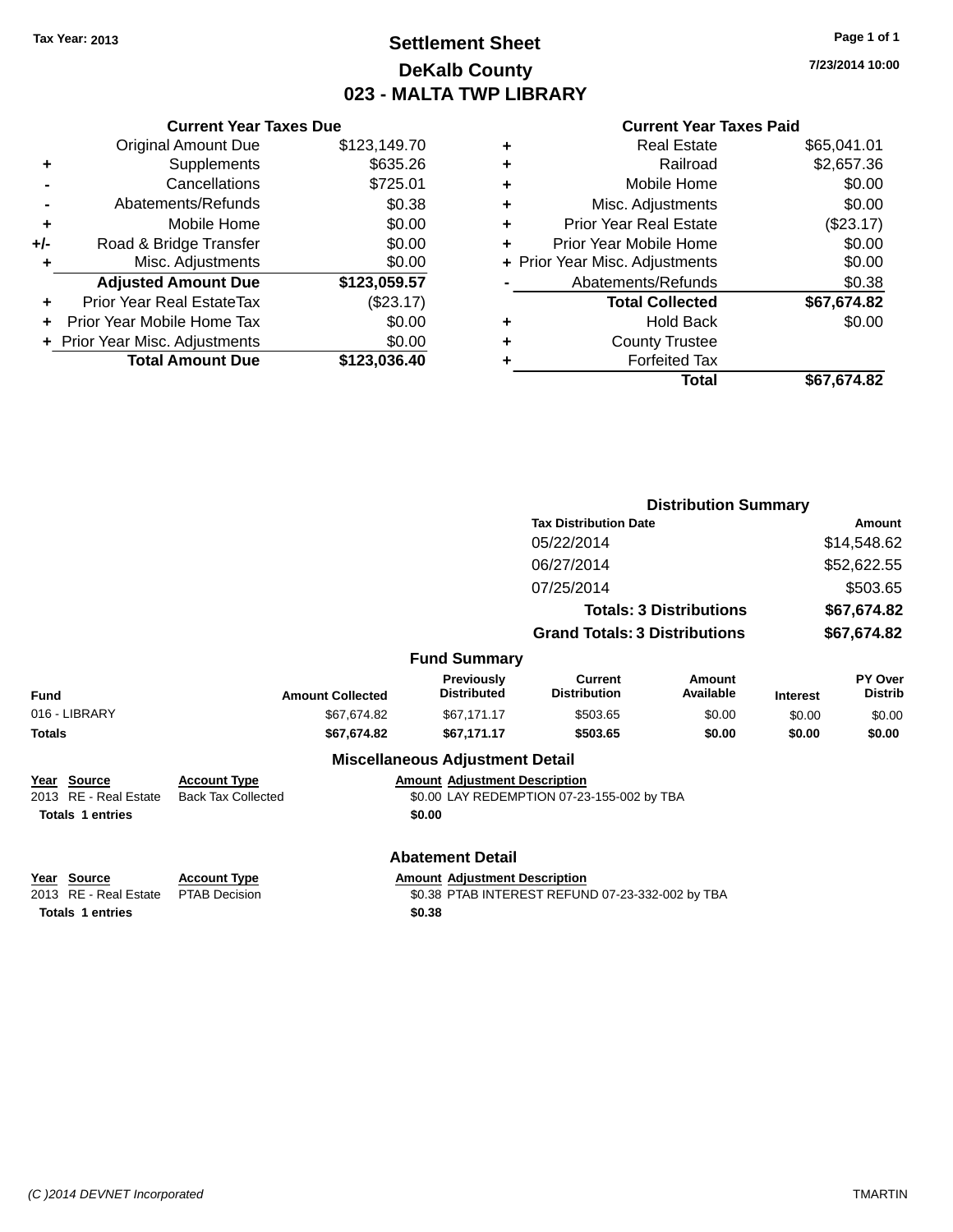### **Settlement Sheet Tax Year: 2013 Page 1 of 1 DeKalb County 024 - MALTA ROAD & BRIDGE**

**7/23/2014 10:00**

|     | <b>Current Year Taxes Due</b>  |              |
|-----|--------------------------------|--------------|
|     | <b>Original Amount Due</b>     | \$160,749.53 |
| ٠   | Supplements                    | \$771.53     |
|     | Cancellations                  | \$880.54     |
|     | Abatements/Refunds             | \$0.46       |
| ٠   | Mobile Home                    | \$0.00       |
| +/- | Road & Bridge Transfer         | (\$5,956.91) |
|     | Misc. Adjustments              | \$0.00       |
|     | <b>Adjusted Amount Due</b>     | \$154,683.15 |
| ٠   | Prior Year Real EstateTax      | (\$28.00)    |
|     | Prior Year Mobile Home Tax     | \$0.00       |
|     | + Prior Year Misc. Adjustments | \$0.00       |
|     | <b>Total Amount Due</b>        | \$154,655.15 |
|     |                                |              |

#### **Current Year Taxes Paid**

|   | <b>Real Estate</b>             | \$78,993.58 |
|---|--------------------------------|-------------|
| ٠ | Railroad                       | \$3,415.65  |
| ٠ | Mobile Home                    | \$0.00      |
| ٠ | Misc. Adjustments              | \$0.00      |
| ٠ | Prior Year Real Estate         | (\$28.00)   |
| ٠ | Prior Year Mobile Home         | \$0.00      |
|   | + Prior Year Misc. Adjustments | \$0.00      |
|   | Abatements/Refunds             | \$0.46      |
|   | <b>Total Collected</b>         | \$82,380.77 |
| ٠ | <b>Hold Back</b>               | \$0.00      |
| ٠ | <b>County Trustee</b>          |             |
| ٠ | <b>Forfeited Tax</b>           |             |
|   | Total                          | \$82.380.77 |
|   |                                |             |

| <b>Road and Bridge Summary</b> |             |               | <b>Distribution Summary</b>    |             |  |
|--------------------------------|-------------|---------------|--------------------------------|-------------|--|
| <b>Municipality</b>            | Amt. Due    | Amt. Distrib. | <b>Tax Distribution Date</b>   | Amount      |  |
| <b>VILLAGE OF MALTA</b>        | \$10.795.81 | \$5.956.91    | 05/22/2014                     | \$17,669.75 |  |
| <b>Totals</b>                  | \$10,795.81 | \$5,956.91    | 06/27/2014                     | \$64,099.29 |  |
|                                |             |               | 07/25/2014                     | \$611.73    |  |
|                                |             |               | <b>Totals: 3 Distributions</b> | \$82,380.77 |  |

**Grand Totals: 3 Distributions \$82,380.77**

### **Fund Summary**

| Fund                         | <b>Amount Collected</b> | <b>Previously</b><br><b>Distributed</b> | Current<br><b>Distribution</b> | Amount<br>Available | <b>Interest</b> | <b>PY Over</b><br><b>Distrib</b> |
|------------------------------|-------------------------|-----------------------------------------|--------------------------------|---------------------|-----------------|----------------------------------|
| 007 - ROAD AND BRIDGE        | \$25,401.72             | \$25,214.07                             | \$187.65                       | \$0.00              | \$0.00          | \$0.00                           |
| 008 - BRIDGE CONST W/COUNTY  | \$10.366.87             | \$10,289.71                             | \$77.16                        | \$0.00              | \$0.00          | \$0.00                           |
| 009 - PERMANENT ROAD         | \$37.253.95             | \$36,976.68                             | \$277.27                       | \$0.00              | \$0.00          | \$0.00                           |
| 010 - EQUIPMENT AND BUILDING | \$9.358.23              | \$9.288.58                              | \$69.65                        | \$0.00              | \$0.00          | \$0.00                           |
| Totals                       | \$82,380,77             | \$81.769.04                             | \$611.73                       | \$0.00              | \$0.00          | \$0.00                           |

### **Miscellaneous Adjustment Detail**

**Year Source Account Type Amount Adjustment Description**

2013 RE - Real Estate Back Tax Collected \$0.00 LAY REDEMPTION 07-23-155-002 by TBA **Totals 1 entries \$0.00**

#### **Abatement Detail**

| <u>Year Source</u>                  | <b>Account Type</b> | <b>Amount Adiustment Description</b>             |
|-------------------------------------|---------------------|--------------------------------------------------|
| 2013 RE - Real Estate PTAB Decision |                     | \$0.50 PTAB INTEREST REFUND 07-23-332-002 by TBA |
| <b>Totals 1 entries</b>             |                     | \$0.50                                           |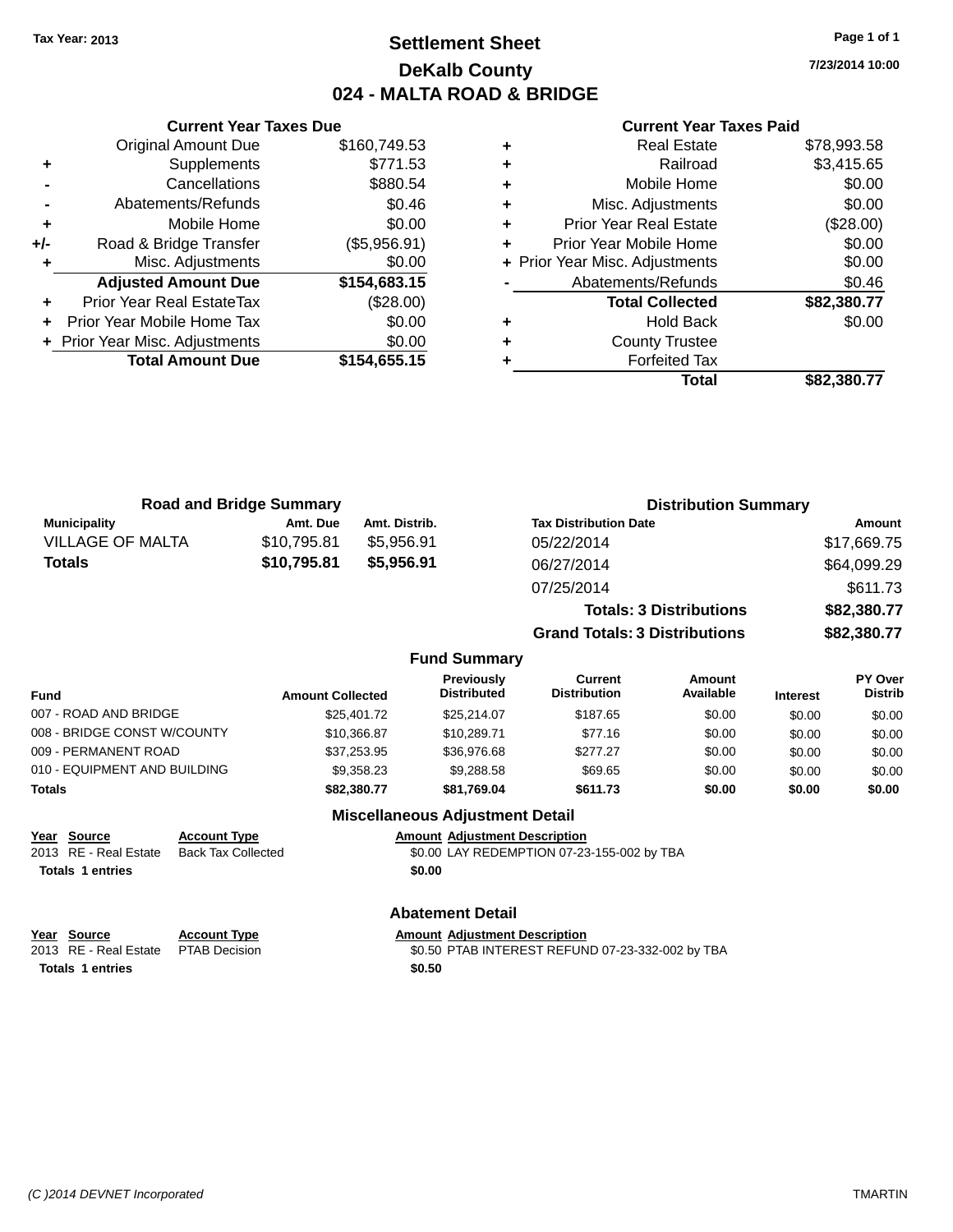### **Settlement Sheet Tax Year: 2013 Page 1 of 1 DeKalb County 025 - MAYFIELD TOWNSHIP**

**7/23/2014 10:00**

|     | <b>Current Year Taxes Due</b>  |             |
|-----|--------------------------------|-------------|
|     | <b>Original Amount Due</b>     | \$98,003.50 |
| ٠   | Supplements                    | \$0.00      |
|     | Cancellations                  | \$0.00      |
|     | Abatements/Refunds             | \$0.00      |
| ٠   | Mobile Home                    | \$0.00      |
| +/- | Road & Bridge Transfer         | \$0.00      |
| ٠   | Misc. Adjustments              | \$0.00      |
|     | <b>Adjusted Amount Due</b>     | \$98,003.50 |
| ٠   | Prior Year Real EstateTax      | \$0.00      |
|     | Prior Year Mobile Home Tax     | \$0.00      |
|     | + Prior Year Misc. Adjustments | \$0.00      |
|     | <b>Total Amount Due</b>        | \$98,003,50 |
|     |                                |             |

| ٠ | Real Estate                    | \$54,664.05 |
|---|--------------------------------|-------------|
| ٠ | Railroad                       | \$0.00      |
| ٠ | Mobile Home                    | \$0.00      |
| ٠ | Misc. Adjustments              | \$0.00      |
| ٠ | <b>Prior Year Real Estate</b>  | \$0.00      |
| ٠ | Prior Year Mobile Home         | \$0.00      |
|   | + Prior Year Misc. Adjustments | \$0.00      |
|   | Abatements/Refunds             | \$0.00      |
|   | <b>Total Collected</b>         | \$54,664.05 |
| ٠ | <b>Hold Back</b>               | \$0.00      |
| ٠ | <b>County Trustee</b>          |             |
| ٠ | <b>Forfeited Tax</b>           |             |
|   | Total                          | \$54,664.05 |
|   |                                |             |

|                          |                         |                                  | <b>Distribution Summary</b>           |                                |                 |                           |
|--------------------------|-------------------------|----------------------------------|---------------------------------------|--------------------------------|-----------------|---------------------------|
|                          |                         |                                  | <b>Tax Distribution Date</b>          |                                |                 | Amount                    |
|                          |                         |                                  | 05/22/2014                            |                                |                 | \$12,459.00               |
|                          |                         |                                  | 06/27/2014                            |                                |                 | \$41,084.69               |
|                          |                         |                                  | 07/25/2014                            |                                |                 | \$1,120.36                |
|                          |                         |                                  |                                       | <b>Totals: 3 Distributions</b> |                 | \$54,664.05               |
|                          |                         |                                  | <b>Grand Totals: 3 Distributions</b>  |                                |                 | \$54,664.05               |
|                          |                         | <b>Fund Summary</b>              |                                       |                                |                 |                           |
| <b>Fund</b>              | <b>Amount Collected</b> | Previously<br><b>Distributed</b> | <b>Current</b><br><b>Distribution</b> | Amount<br>Available            | <b>Interest</b> | PY Over<br><b>Distrib</b> |
| 001 - CORPORATE          | \$51,038.13             | \$49,992.08                      | \$1,046.05                            | \$0.00                         | \$0.00          | \$0.00                    |
| 054 - GENERAL ASSISTANCE | \$3,625.92              | \$3,551.61                       | \$74.31                               | \$0.00                         | \$0.00          | \$0.00                    |

**Totals \$54,664.05 \$53,543.69 \$1,120.36 \$0.00 \$0.00 \$0.00**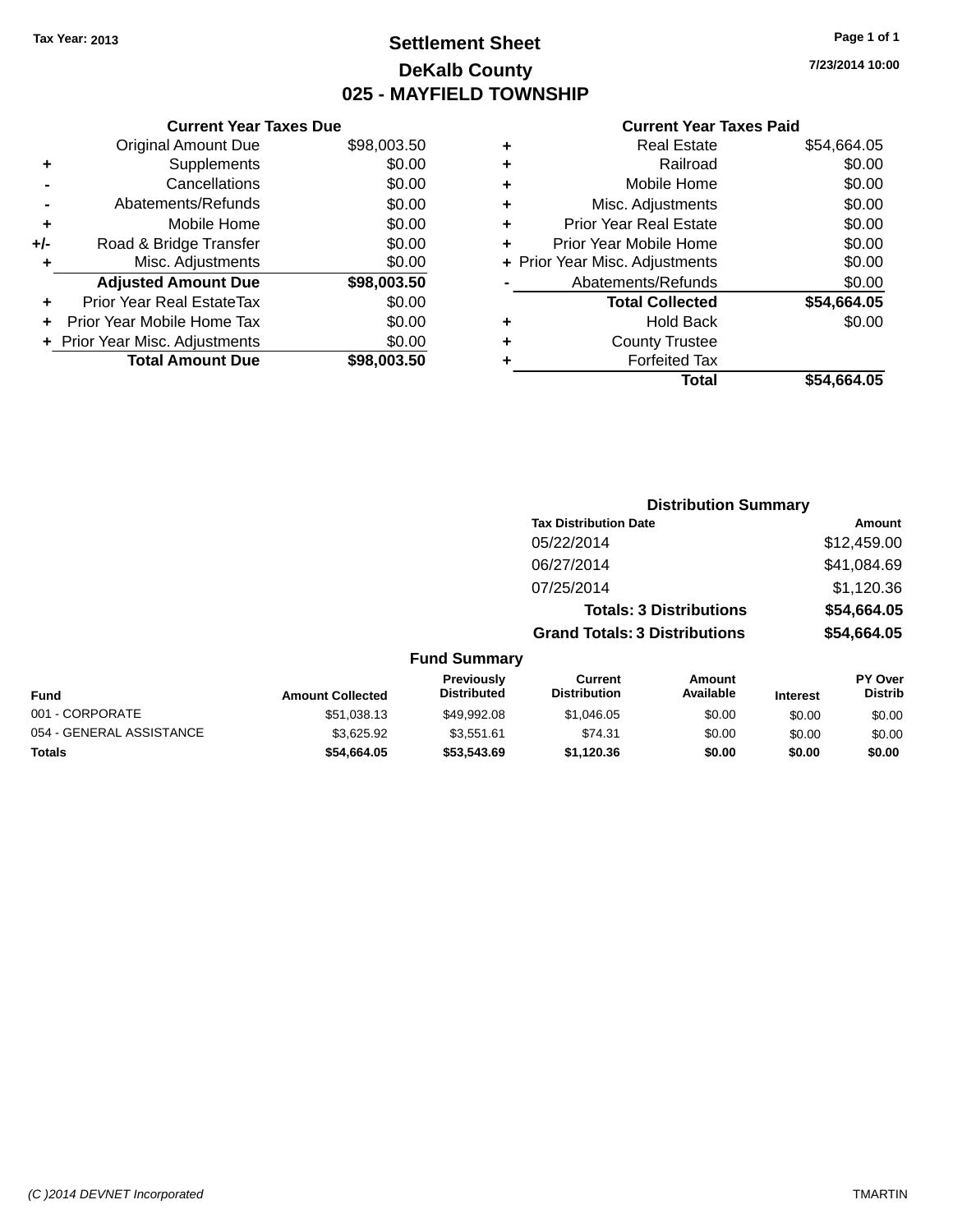### **Settlement Sheet Tax Year: 2013 Page 1 of 1 DeKalb County 026 - MAYFIELD ROAD & BRIDGE**

**7/23/2014 10:00**

### **Current Year Taxes Paid**

|     | <b>Current Year Taxes Due</b>  |              |
|-----|--------------------------------|--------------|
|     | <b>Original Amount Due</b>     | \$242,509.31 |
| ٠   | Supplements                    | \$0.00       |
|     | Cancellations                  | \$0.00       |
|     | Abatements/Refunds             | \$0.00       |
| ٠   | Mobile Home                    | \$0.00       |
| +/- | Road & Bridge Transfer         | \$0.00       |
| ٠   | Misc. Adjustments              | \$0.00       |
|     | <b>Adjusted Amount Due</b>     | \$242,509.31 |
|     | Prior Year Real EstateTax      | \$0.00       |
|     | Prior Year Mobile Home Tax     | \$0.00       |
|     | + Prior Year Misc. Adjustments | \$0.00       |
|     | <b>Total Amount Due</b>        | \$242.509.31 |
|     |                                |              |

| ٠ | <b>Real Estate</b>             | \$135,266.19 |
|---|--------------------------------|--------------|
| ٠ | Railroad                       | \$0.00       |
| ٠ | Mobile Home                    | \$0.00       |
| ٠ | Misc. Adjustments              | \$0.00       |
| ٠ | <b>Prior Year Real Estate</b>  | \$0.00       |
| ٠ | Prior Year Mobile Home         | \$0.00       |
|   | + Prior Year Misc. Adjustments | \$0.00       |
|   | Abatements/Refunds             | \$0.00       |
|   | <b>Total Collected</b>         | \$135,266.19 |
| ٠ | <b>Hold Back</b>               | \$0.00       |
| ٠ | <b>County Trustee</b>          |              |
| ٠ | <b>Forfeited Tax</b>           |              |
|   | Total                          | \$135,266.19 |
|   |                                |              |

| <b>Distribution Summary</b>          |              |
|--------------------------------------|--------------|
| <b>Tax Distribution Date</b>         | Amount       |
| 05/22/2014                           | \$30,829.85  |
| 06/27/2014                           | \$101,663.99 |
| 07/25/2014                           | \$2,772.35   |
| <b>Totals: 3 Distributions</b>       | \$135,266.19 |
| <b>Grand Totals: 3 Distributions</b> | \$135,266.19 |

### **Fund Summary**

| <b>Fund</b>                                         | <b>Amount Collected</b> | <b>Previously</b><br><b>Distributed</b> | Current<br><b>Distribution</b> | Amount<br>Available | <b>Interest</b> | <b>PY Over</b><br><b>Distrib</b> |
|-----------------------------------------------------|-------------------------|-----------------------------------------|--------------------------------|---------------------|-----------------|----------------------------------|
| 007 - ROAD AND BRIDGE                               | \$86,176,73             | \$84,410.49                             | \$1,766.24                     | \$0.00              | \$0.00          | \$0.00                           |
| 008 - BRIDGE CONST W/COUNTY                         | \$4,463.79              | \$4,372,30                              | \$91.49                        | \$0.00              | \$0.00          | \$0.00                           |
| 009 - PERMANENT ROAD                                | \$32,910.00             | \$32,235.49                             | \$674.51                       | \$0.00              | \$0.00          | \$0.00                           |
| 010 - EQUIPMENT AND BUILDING                        | \$5,577.97              | \$5,463.65                              | \$114.32                       | \$0.00              | \$0.00          | \$0.00                           |
| 035 - TORT JUDGMENTS, LIABILITY<br><b>INSURANCE</b> | \$3,905.81              | \$3,825.76                              | \$80.05                        | \$0.00              | \$0.00          | \$0.00                           |
| 047 - SOCIAL SECURITY                               | \$2,231.89              | \$2.186.15                              | \$45.74                        | \$0.00              | \$0.00          | \$0.00                           |
| <b>Totals</b>                                       | \$135,266.19            | \$132,493,84                            | \$2,772.35                     | \$0.00              | \$0.00          | \$0.00                           |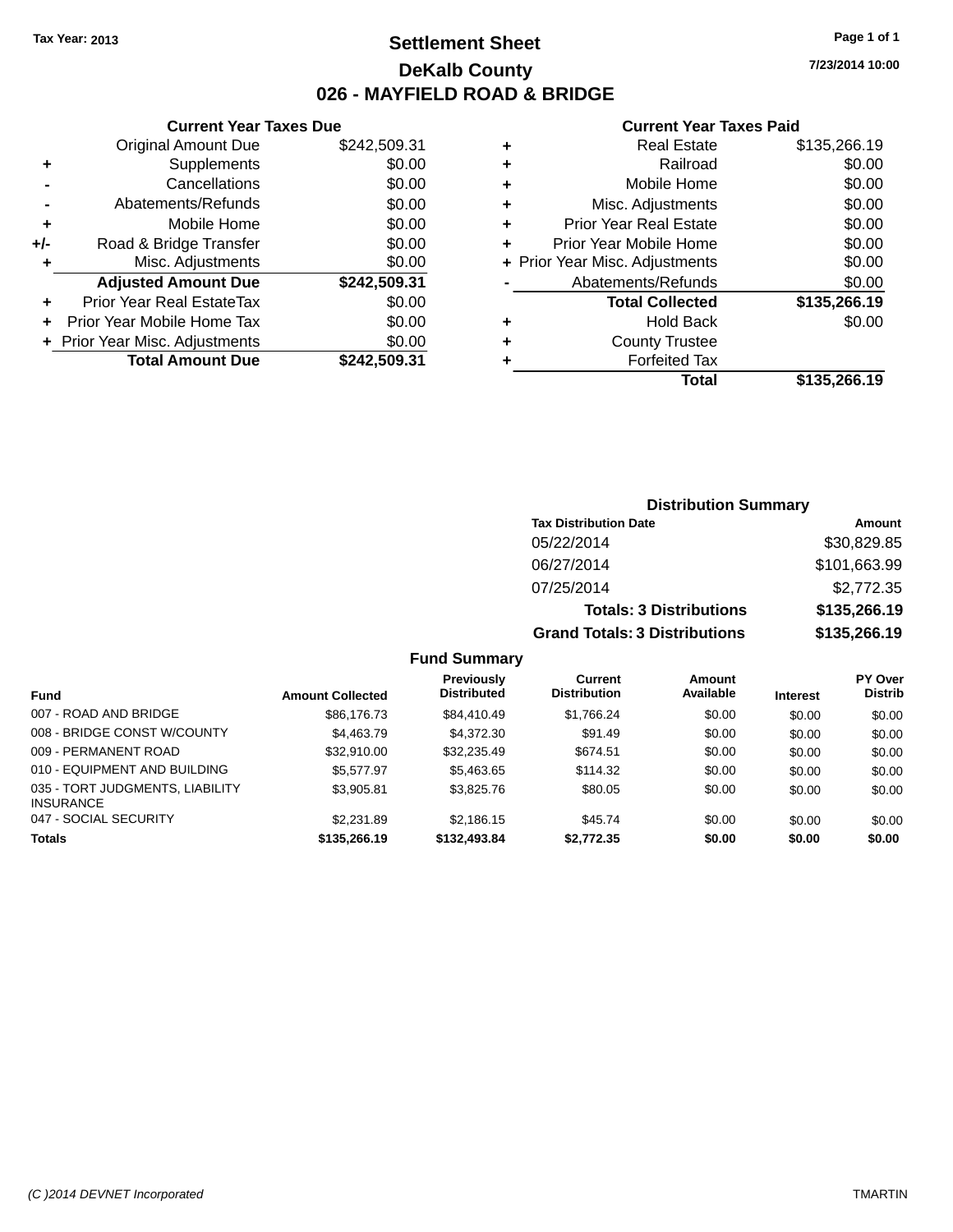## **Settlement Sheet Tax Year: 2013 Page 1 of 1 DeKalb County 027 - MILAN TOWNSHIP**

**7/23/2014 10:00**

|       | <b>Current Year Taxes Due</b>  |             |
|-------|--------------------------------|-------------|
|       | Original Amount Due            | \$40,001.74 |
| ٠     | Supplements                    | \$77.23     |
|       | Cancellations                  | \$84.62     |
|       | Abatements/Refunds             | \$0.00      |
| ٠     | Mobile Home                    | \$0.00      |
| $+/-$ | Road & Bridge Transfer         | \$0.00      |
| ٠     | Misc. Adjustments              | \$0.00      |
|       | <b>Adjusted Amount Due</b>     | \$39,994.35 |
| ٠     | Prior Year Real EstateTax      | \$0.00      |
|       | Prior Year Mobile Home Tax     | \$0.00      |
|       | + Prior Year Misc. Adjustments | \$0.00      |
|       | <b>Total Amount Due</b>        | \$39,994.35 |
|       |                                |             |

| ٠ | <b>Real Estate</b>             | \$22,675.89 |
|---|--------------------------------|-------------|
| ٠ | Railroad                       | \$0.00      |
| ٠ | Mobile Home                    | \$0.00      |
| ٠ | Misc. Adjustments              | \$0.00      |
| ٠ | <b>Prior Year Real Estate</b>  | \$0.00      |
| ٠ | Prior Year Mobile Home         | \$0.00      |
|   | + Prior Year Misc. Adjustments | \$0.00      |
|   | Abatements/Refunds             | \$0.00      |
|   | <b>Total Collected</b>         | \$22,675.89 |
| ٠ | <b>Hold Back</b>               | \$0.00      |
| ٠ | <b>County Trustee</b>          |             |
| ٠ | <b>Forfeited Tax</b>           |             |
|   | Total                          | \$22,675.89 |
|   |                                |             |

|                 |                         |                                  | <b>Distribution Summary</b>           |                                |                 |                           |
|-----------------|-------------------------|----------------------------------|---------------------------------------|--------------------------------|-----------------|---------------------------|
|                 |                         |                                  | <b>Tax Distribution Date</b>          |                                |                 | Amount                    |
|                 |                         |                                  | 05/22/2014                            |                                |                 | \$1,924.71                |
|                 |                         |                                  | 06/27/2014                            |                                |                 | \$20,707.52               |
|                 |                         |                                  | 07/25/2014                            |                                |                 | \$43.66                   |
|                 |                         |                                  |                                       | <b>Totals: 3 Distributions</b> |                 | \$22,675.89               |
|                 |                         |                                  | <b>Grand Totals: 3 Distributions</b>  |                                |                 | \$22,675.89               |
|                 |                         | <b>Fund Summary</b>              |                                       |                                |                 |                           |
| Fund            | <b>Amount Collected</b> | Previously<br><b>Distributed</b> | <b>Current</b><br><b>Distribution</b> | Amount<br>Available            | <b>Interest</b> | PY Over<br><b>Distrib</b> |
| 001 - CORPORATE | \$22,675.89             | \$22,632.23                      | \$43.66                               | \$0.00                         | \$0.00          | \$0.00                    |
| <b>Totals</b>   | \$22.675.89             | \$22.632.23                      | \$43.66                               | \$0.00                         | \$0.00          | \$0.00                    |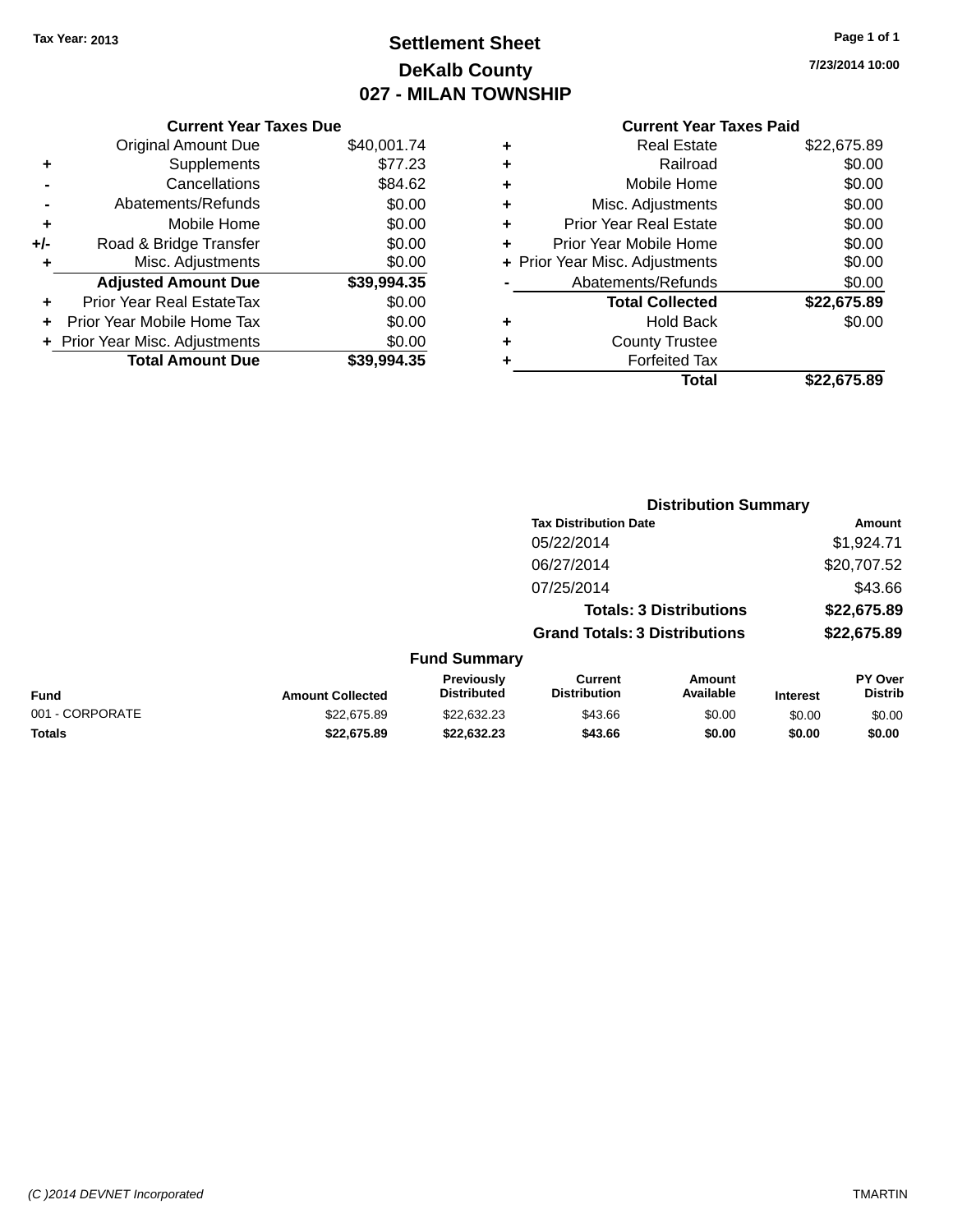### **Settlement Sheet Tax Year: 2013 Page 1 of 1 DeKalb County 028 - MILAN ROAD & BRIDGE**

**7/23/2014 10:00**

#### **Current Year Taxes Paid**

|     | <b>Current Year Taxes Due</b>  |             |
|-----|--------------------------------|-------------|
|     | <b>Original Amount Due</b>     | \$62,806.62 |
| ٠   | Supplements                    | \$121.24    |
|     | Cancellations                  | \$132.87    |
|     | Abatements/Refunds             | \$0.00      |
| ٠   | Mobile Home                    | \$0.00      |
| +/- | Road & Bridge Transfer         | \$0.00      |
|     | Misc. Adjustments              | \$0.00      |
|     | <b>Adjusted Amount Due</b>     | \$62,794.99 |
| ٠   | Prior Year Real EstateTax      | \$0.00      |
|     | Prior Year Mobile Home Tax     | \$0.00      |
|     | + Prior Year Misc. Adjustments | \$0.00      |
|     | <b>Total Amount Due</b>        | \$62.794.99 |
|     |                                |             |

| ٠ | <b>Real Estate</b>             | \$35,602.93 |
|---|--------------------------------|-------------|
| ٠ | Railroad                       | \$0.00      |
| ٠ | Mobile Home                    | \$0.00      |
| ٠ | Misc. Adjustments              | \$0.00      |
| ٠ | <b>Prior Year Real Estate</b>  | \$0.00      |
| ٠ | Prior Year Mobile Home         | \$0.00      |
|   | + Prior Year Misc. Adjustments | \$0.00      |
|   | Abatements/Refunds             | \$0.00      |
|   | <b>Total Collected</b>         | \$35,602.93 |
| ٠ | <b>Hold Back</b>               | \$0.00      |
| ٠ | <b>County Trustee</b>          |             |
| ٠ | <b>Forfeited Tax</b>           |             |
|   | Total                          | \$35,602.93 |
|   |                                |             |

|                             |                         |                                  |                                       | <b>Distribution Summary</b>    |                 |                           |
|-----------------------------|-------------------------|----------------------------------|---------------------------------------|--------------------------------|-----------------|---------------------------|
|                             |                         |                                  | <b>Tax Distribution Date</b>          |                                | <b>Amount</b>   |                           |
|                             |                         |                                  | 05/22/2014                            |                                |                 | \$3,021.92                |
|                             |                         |                                  | 06/27/2014                            |                                |                 | \$32,512.46               |
|                             |                         |                                  | 07/25/2014                            |                                |                 | \$68.55                   |
|                             |                         |                                  |                                       | <b>Totals: 3 Distributions</b> |                 | \$35,602.93               |
|                             |                         |                                  | <b>Grand Totals: 3 Distributions</b>  |                                |                 | \$35,602.93               |
|                             |                         | <b>Fund Summary</b>              |                                       |                                |                 |                           |
| <b>Fund</b>                 | <b>Amount Collected</b> | Previously<br><b>Distributed</b> | <b>Current</b><br><b>Distribution</b> | <b>Amount</b><br>Available     | <b>Interest</b> | PY Over<br><b>Distrib</b> |
| 007 - ROAD AND BRIDGE       | \$24,630.96             | \$24,583.53                      | \$47.43                               | \$0.00                         | \$0.00          | \$0.00                    |
| 008 - BRIDGE CONST W/COUNTY | \$2,467.71              | \$2,462.96                       | \$4.75                                | \$0.00                         | \$0.00          | \$0.00                    |
| 009 - PERMANENT ROAD        | \$8,504.26              | \$8,487.89                       | \$16.37                               | \$0.00                         | \$0.00          | \$0.00                    |
| <b>Totals</b>               | \$35,602.93             | \$35,534.38                      | \$68.55                               | \$0.00                         | \$0.00          | \$0.00                    |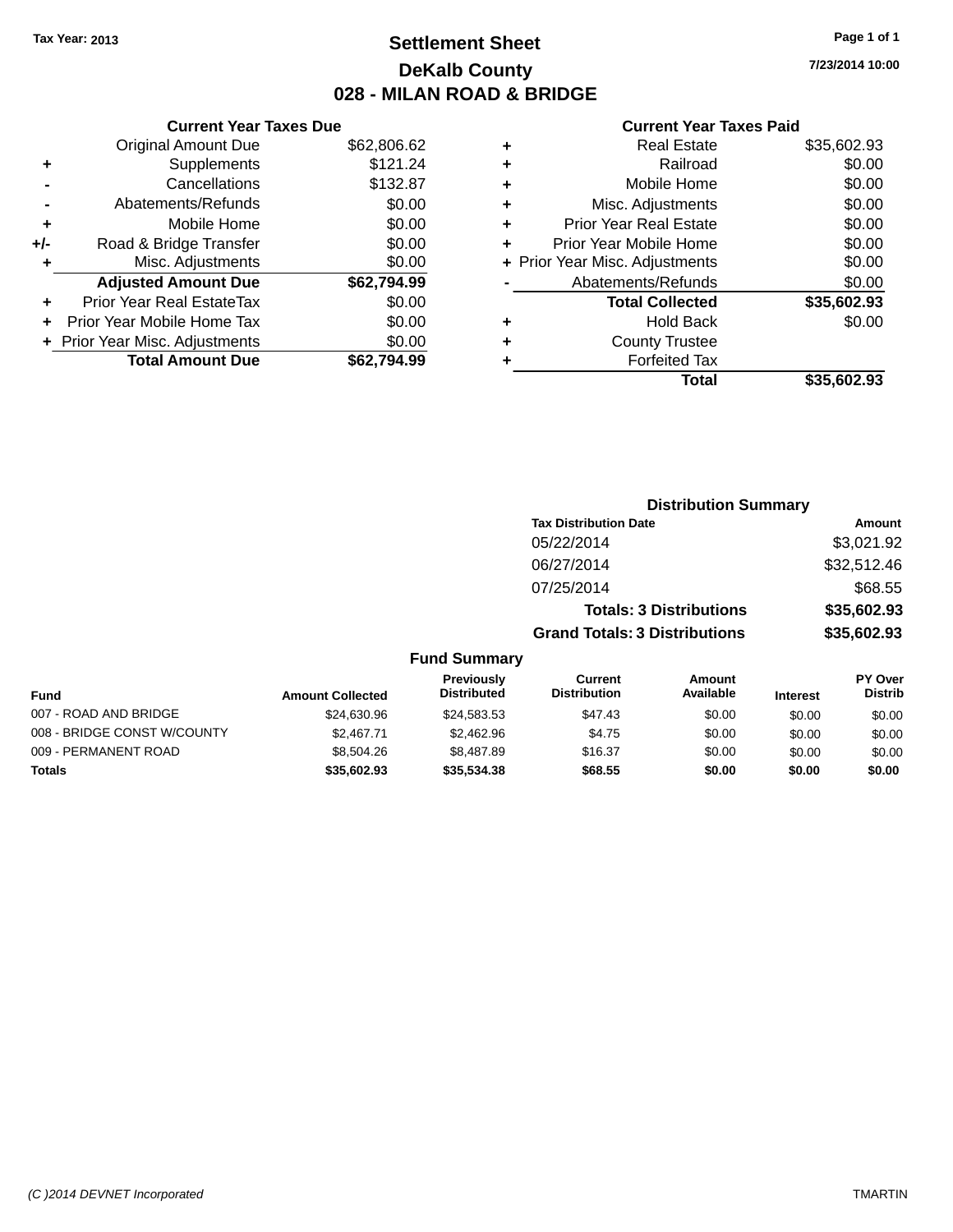## **Settlement Sheet Tax Year: 2013 Page 1 of 1 DeKalb County 029 - PAW PAW TOWNSHIP**

**7/23/2014 10:00**

|     | <b>Current Year Taxes Due</b>  |             |
|-----|--------------------------------|-------------|
|     | <b>Original Amount Due</b>     | \$66,323.14 |
| ٠   | Supplements                    | \$0.00      |
|     | Cancellations                  | \$0.00      |
|     | Abatements/Refunds             | \$0.00      |
| ٠   | Mobile Home                    | \$0.00      |
| +/- | Road & Bridge Transfer         | \$0.00      |
| ٠   | Misc. Adjustments              | \$0.00      |
|     | <b>Adjusted Amount Due</b>     | \$66,323.14 |
|     | Prior Year Real EstateTax      | \$0.00      |
| ٠   | Prior Year Mobile Home Tax     | \$0.00      |
|     | + Prior Year Misc. Adjustments | \$0.00      |
|     | <b>Total Amount Due</b>        | \$66,323.14 |
|     |                                |             |

| ٠ | <b>Real Estate</b>             | \$37,330.94 |
|---|--------------------------------|-------------|
| ٠ | Railroad                       | \$1,530.06  |
| ÷ | Mobile Home                    | \$0.00      |
| ٠ | Misc. Adjustments              | \$0.00      |
| ٠ | <b>Prior Year Real Estate</b>  | \$0.00      |
| ٠ | Prior Year Mobile Home         | \$0.00      |
|   | + Prior Year Misc. Adjustments | \$0.00      |
|   | Abatements/Refunds             | \$0.00      |
|   | <b>Total Collected</b>         | \$38,861.00 |
| ٠ | <b>Hold Back</b>               | \$0.00      |
| ٠ | <b>County Trustee</b>          |             |
| ٠ | <b>Forfeited Tax</b>           |             |
|   | Total                          | \$38,861.00 |
|   |                                |             |

|                                                                                                                                                                                                                                                           |                                      | <b>Distribution Summary</b>    |                |
|-----------------------------------------------------------------------------------------------------------------------------------------------------------------------------------------------------------------------------------------------------------|--------------------------------------|--------------------------------|----------------|
|                                                                                                                                                                                                                                                           | <b>Tax Distribution Date</b>         |                                | Amount         |
|                                                                                                                                                                                                                                                           | 05/22/2014                           |                                | \$8,525.01     |
|                                                                                                                                                                                                                                                           | 06/27/2014                           |                                | \$28,906.71    |
|                                                                                                                                                                                                                                                           | 07/25/2014                           |                                | \$1,429.28     |
|                                                                                                                                                                                                                                                           |                                      | <b>Totals: 3 Distributions</b> | \$38,861.00    |
|                                                                                                                                                                                                                                                           | <b>Grand Totals: 3 Distributions</b> |                                | \$38,861.00    |
| <b>Fund Summary</b>                                                                                                                                                                                                                                       |                                      |                                |                |
| <b>Previously</b><br><b>Property of the contract of the contract of the contract of the contract of the contract of the contract of the contract of the contract of the contract of the contract of the contract of the contract of the contract of t</b> | Current                              | Amount                         | <b>PY Over</b> |

| Fund                     | <b>Amount Collected</b> | <b>Previously</b><br><b>Distributed</b> | Current<br><b>Distribution</b> | Amount<br>Available | <b>Interest</b> | <b>PY Over</b><br><b>Distrib</b> |
|--------------------------|-------------------------|-----------------------------------------|--------------------------------|---------------------|-----------------|----------------------------------|
| 001 - CORPORATE          | \$36,501.79             | \$35,159.28                             | \$1.342.51                     | \$0.00              | \$0.00          | \$0.00                           |
| 017 - CEMETERY           | \$1.475.51              | \$1.421.24                              | \$54.27                        | \$0.00              | \$0.00          | \$0.00                           |
| 034 - GENERAL ASSISTANCE | \$883.70                | \$851.20                                | \$32.50                        | \$0.00              | \$0.00          | \$0.00                           |
| <b>Totals</b>            | \$38,861,00             | \$37,431.72                             | \$1.429.28                     | \$0.00              | \$0.00          | \$0.00                           |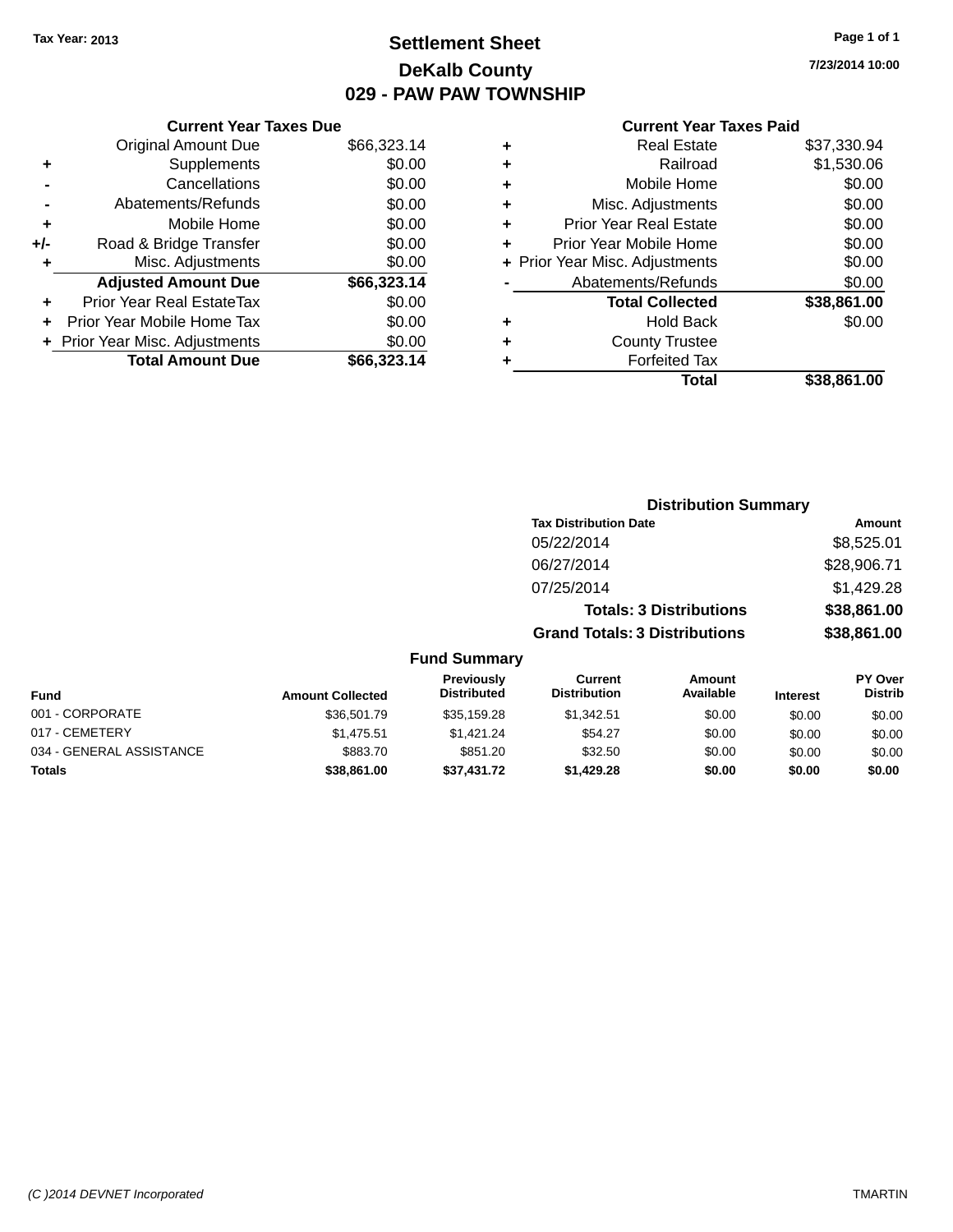### **Settlement Sheet Tax Year: 2013 Page 1 of 1 DeKalb County 030 - PAW PAW ROAD & BRIDGE**

**7/23/2014 10:00**

#### **Current Year Taxes Paid**

|     | <b>Current Year Taxes Due</b>  |             |  |  |  |
|-----|--------------------------------|-------------|--|--|--|
|     | <b>Original Amount Due</b>     | \$91,476.59 |  |  |  |
| ٠   | Supplements                    | \$0.00      |  |  |  |
|     | Cancellations                  | \$0.00      |  |  |  |
|     | Abatements/Refunds             | \$0.00      |  |  |  |
| ٠   | Mobile Home                    | \$0.00      |  |  |  |
| +/- | Road & Bridge Transfer         | \$0.00      |  |  |  |
|     | Misc. Adjustments              |             |  |  |  |
|     | <b>Adjusted Amount Due</b>     | \$91,476.59 |  |  |  |
| ٠   | Prior Year Real EstateTax      | \$0.00      |  |  |  |
|     | Prior Year Mobile Home Tax     | \$0.00      |  |  |  |
|     | + Prior Year Misc. Adjustments | \$0.00      |  |  |  |
|     | <b>Total Amount Due</b>        | \$91,476.59 |  |  |  |
|     |                                |             |  |  |  |

| ٠ | <b>Real Estate</b>             | \$51,488.85 |
|---|--------------------------------|-------------|
| ٠ | Railroad                       | \$2,110.34  |
| ٠ | Mobile Home                    | \$0.00      |
| ٠ | Misc. Adjustments              | \$0.00      |
| ٠ | <b>Prior Year Real Estate</b>  | \$0.00      |
| ٠ | Prior Year Mobile Home         | \$0.00      |
|   | + Prior Year Misc. Adjustments | \$0.00      |
|   | Abatements/Refunds             | \$0.00      |
|   | <b>Total Collected</b>         | \$53,599.19 |
| ٠ | <b>Hold Back</b>               | \$0.00      |
| ٠ | <b>County Trustee</b>          |             |
| ٠ | <b>Forfeited Tax</b>           |             |
|   | Total                          | \$53,599.19 |
|   |                                |             |

| <b>Distribution Summary</b>          |             |  |  |  |
|--------------------------------------|-------------|--|--|--|
| <b>Tax Distribution Date</b>         | Amount      |  |  |  |
| 05/22/2014                           | \$11,758.15 |  |  |  |
| 06/27/2014                           | \$39,869.70 |  |  |  |
| 07/25/2014                           | \$1,971.34  |  |  |  |
| <b>Totals: 3 Distributions</b>       | \$53,599.19 |  |  |  |
| <b>Grand Totals: 3 Distributions</b> | \$53,599.19 |  |  |  |

### **Fund Summary**

|                                        |                         | Previously         | Current             | Amount    |                 | <b>PY Over</b> |
|----------------------------------------|-------------------------|--------------------|---------------------|-----------|-----------------|----------------|
| Fund                                   | <b>Amount Collected</b> | <b>Distributed</b> | <b>Distribution</b> | Available | <b>Interest</b> | <b>Distrib</b> |
| 007 - ROAD AND BRIDGE                  | \$25.991.79             | \$25,035.84        | \$955.95            | \$0.00    | \$0.00          | \$0.00         |
| 009 - PERMANENT ROAD                   | \$20,812.68             | \$20,047.20        | \$765.48            | \$0.00    | \$0.00          | \$0.00         |
| 010 - EQUIPMENT AND BUILDING           | \$2,860.00              | \$2,754.81         | \$105.19            | \$0.00    | \$0.00          | \$0.00         |
| 027 - AUDIT                            | \$434.69                | \$418.70           | \$15.99             | \$0.00    | \$0.00          | \$0.00         |
| 035 - TORT JUDGEMENTS/LIABILITY<br>INS | \$2,761.81              | \$2,660.23         | \$101.58            | \$0.00    | \$0.00          | \$0.00         |
| 047 - SOCIAL SECURITY                  | \$738.22                | \$711.07           | \$27.15             | \$0.00    | \$0.00          | \$0.00         |
| <b>Totals</b>                          | \$53,599.19             | \$51,627.85        | \$1.971.34          | \$0.00    | \$0.00          | \$0.00         |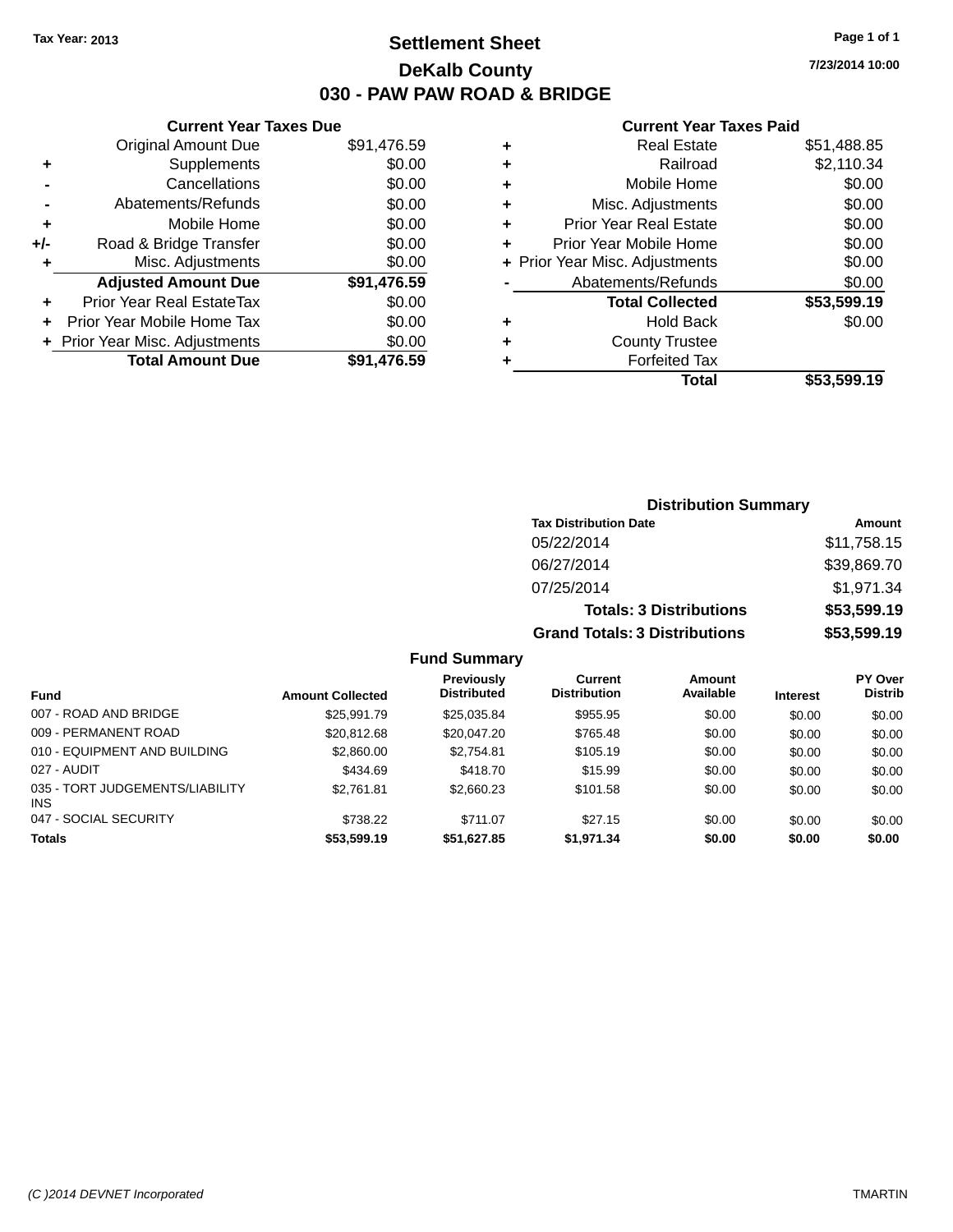## **Settlement Sheet Tax Year: 2013 Page 1 of 1 DeKalb County 031 - PIERCE TOWNSHIP**

**7/23/2014 10:00**

|     | <b>Current Year Taxes Due</b>  |             |  |  |  |
|-----|--------------------------------|-------------|--|--|--|
|     | <b>Original Amount Due</b>     | \$55,961.88 |  |  |  |
| ٠   | Supplements                    | \$305.77    |  |  |  |
|     | Cancellations                  | \$326.31    |  |  |  |
|     | Abatements/Refunds             | \$0.00      |  |  |  |
| ٠   | Mobile Home                    | \$0.00      |  |  |  |
| +/- | Road & Bridge Transfer         | \$0.00      |  |  |  |
| ٠   | Misc. Adjustments              | \$0.00      |  |  |  |
|     | <b>Adjusted Amount Due</b>     | \$55,941.34 |  |  |  |
| ٠   | Prior Year Real EstateTax      | \$0.00      |  |  |  |
|     | Prior Year Mobile Home Tax     | \$0.00      |  |  |  |
|     | + Prior Year Misc. Adjustments | \$0.00      |  |  |  |
|     | <b>Total Amount Due</b>        | \$55,941.34 |  |  |  |
|     |                                |             |  |  |  |

| ٠ | <b>Real Estate</b>             | \$31,321.01 |
|---|--------------------------------|-------------|
| ٠ | Railroad                       | \$0.00      |
| ٠ | Mobile Home                    | \$0.00      |
| ٠ | Misc. Adjustments              | \$0.00      |
| ٠ | <b>Prior Year Real Estate</b>  | \$0.00      |
| ÷ | Prior Year Mobile Home         | \$0.00      |
|   | + Prior Year Misc. Adjustments | \$0.00      |
|   | Abatements/Refunds             | \$0.00      |
|   | <b>Total Collected</b>         | \$31,321.01 |
| ٠ | <b>Hold Back</b>               | \$0.00      |
|   | <b>County Trustee</b>          |             |
| ٠ | <b>Forfeited Tax</b>           |             |
|   | Total                          | \$31,321.01 |
|   |                                |             |

|                     | <b>Distribution Summary</b>          |               |
|---------------------|--------------------------------------|---------------|
|                     | <b>Tax Distribution Date</b>         | <b>Amount</b> |
|                     | 05/22/2014                           | \$9,762.68    |
|                     | 06/27/2014                           | \$21,490.70   |
|                     | 07/25/2014                           | \$67.63       |
|                     | <b>Totals: 3 Distributions</b>       | \$31,321.01   |
|                     | <b>Grand Totals: 3 Distributions</b> | \$31,321.01   |
| <b>Fund Summary</b> |                                      |               |

| <b>Fund</b>                             | <b>Amount Collected</b> | <b>Previously</b><br><b>Distributed</b> | Current<br><b>Distribution</b> | Amount<br>Available | <b>Interest</b> | <b>PY Over</b><br><b>Distrib</b> |
|-----------------------------------------|-------------------------|-----------------------------------------|--------------------------------|---------------------|-----------------|----------------------------------|
| 001 - CORPORATE                         | \$23,286.18             | \$23.235.91                             | \$50.27                        | \$0.00              | \$0.00          | \$0.00                           |
| $005 - I. M. R. F.$                     | \$2,015.84              | \$2.011.49                              | \$4.35                         | \$0.00              | \$0.00          | \$0.00                           |
| 027 - AUDIT                             | \$504.46                | \$503.37                                | \$1.09                         | \$0.00              | \$0.00          | \$0.00                           |
| 035 - TORT JUDGEMENTS/LIABILITY<br>INS. | \$2,295.08              | \$2,290.12                              | \$4.96                         | \$0.00              | \$0.00          | \$0.00                           |
| 047 - SOCIAL SECURITY                   | \$1.539.91              | \$1,536.58                              | \$3.33                         | \$0.00              | \$0.00          | \$0.00                           |
| 054 - GENERAL ASSISTANCE                | \$1,679.54              | \$1.675.91                              | \$3.63                         | \$0.00              | \$0.00          | \$0.00                           |
| <b>Totals</b>                           | \$31,321.01             | \$31,253.38                             | \$67.63                        | \$0.00              | \$0.00          | \$0.00                           |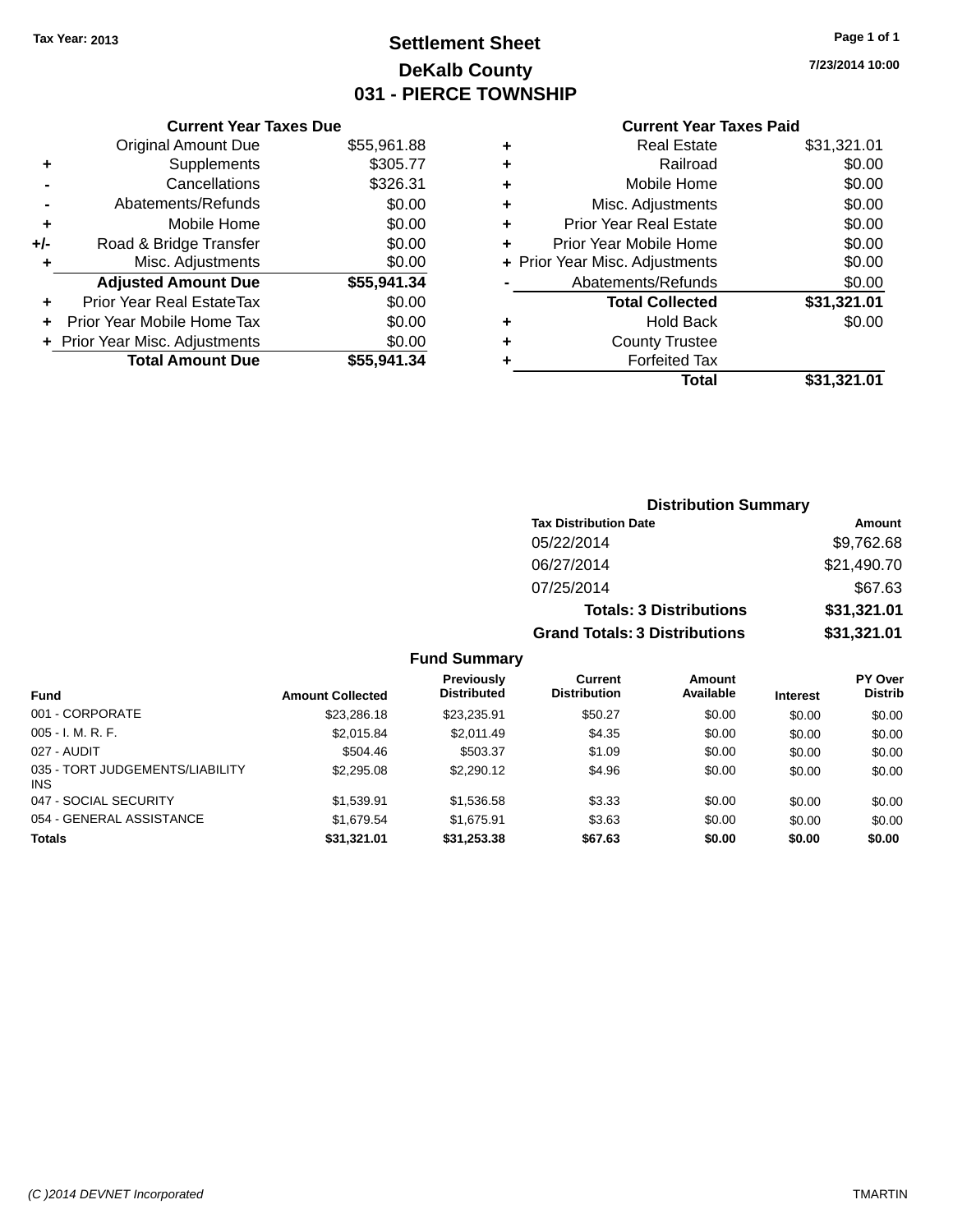### **Settlement Sheet Tax Year: 2013 Page 1 of 1 DeKalb County 032 - PIERCE ROAD & BRIDGE**

**7/23/2014 10:00**

#### **Current Year Taxes Paid**

|     | <b>Current Year Taxes Due</b>  |              |  |  |  |
|-----|--------------------------------|--------------|--|--|--|
|     | <b>Original Amount Due</b>     | \$164,768.41 |  |  |  |
| ٠   | \$900.28<br>Supplements        |              |  |  |  |
|     | Cancellations                  | \$960.75     |  |  |  |
|     | Abatements/Refunds             | \$0.00       |  |  |  |
| ٠   | Mobile Home                    | \$0.00       |  |  |  |
| +/- | Road & Bridge Transfer         | \$0.00       |  |  |  |
| ٠   | Misc. Adjustments              | \$0.00       |  |  |  |
|     | <b>Adjusted Amount Due</b>     | \$164,707.94 |  |  |  |
|     | Prior Year Real EstateTax      | \$0.00       |  |  |  |
|     | Prior Year Mobile Home Tax     | \$0.00       |  |  |  |
|     | + Prior Year Misc. Adjustments | \$0.00       |  |  |  |
|     | <b>Total Amount Due</b>        | \$164,707.94 |  |  |  |
|     |                                |              |  |  |  |

| ٠ | <b>Real Estate</b>             | \$92,218.15 |
|---|--------------------------------|-------------|
| ٠ | Railroad                       | \$0.00      |
| ٠ | Mobile Home                    | \$0.00      |
| ٠ | Misc. Adjustments              | \$0.00      |
| ٠ | <b>Prior Year Real Estate</b>  | \$0.00      |
| ÷ | Prior Year Mobile Home         | \$0.00      |
|   | + Prior Year Misc. Adjustments | \$0.00      |
|   | Abatements/Refunds             | \$0.00      |
|   | <b>Total Collected</b>         | \$92,218.15 |
| ٠ | <b>Hold Back</b>               | \$0.00      |
| ٠ | <b>County Trustee</b>          |             |
|   | <b>Forfeited Tax</b>           |             |
|   | Total                          | \$92,218.15 |
|   |                                |             |

| <b>Distribution Summary</b>          |             |  |  |  |
|--------------------------------------|-------------|--|--|--|
| <b>Tax Distribution Date</b>         | Amount      |  |  |  |
| 05/22/2014                           | \$28,743.99 |  |  |  |
| 06/27/2014                           | \$63,275.04 |  |  |  |
| 07/25/2014                           | \$199.12    |  |  |  |
| <b>Totals: 3 Distributions</b>       | \$92,218.15 |  |  |  |
| <b>Grand Totals: 3 Distributions</b> | \$92,218.15 |  |  |  |

### **Fund Summary**

| Fund                         | <b>Amount Collected</b> | Previously<br><b>Distributed</b> | <b>Current</b><br><b>Distribution</b> | Amount<br>Available | <b>Interest</b> | <b>PY Over</b><br><b>Distrib</b> |
|------------------------------|-------------------------|----------------------------------|---------------------------------------|---------------------|-----------------|----------------------------------|
| $005 - I. M. R. F.$          | \$65.28                 | \$65.14                          | \$0.14                                | \$0.00              | \$0.00          | \$0.00                           |
| 007 - ROAD AND BRIDGE        | \$65,608,60             | \$65,466,94                      | \$141.66                              | \$0.00              | \$0.00          | \$0.00                           |
| 008 - BRIDGE CONST W/COUNTY  | \$5,209,77              | \$5,198.52                       | \$11.25                               | \$0.00              | \$0.00          | \$0.00                           |
| 009 - PERMANENT ROAD         | \$17.019.51             | \$16,982.76                      | \$36.75                               | \$0.00              | \$0.00          | \$0.00                           |
| 010 - EQUIPMENT AND BUILDING | \$3,649.54              | \$3.641.66                       | \$7.88                                | \$0.00              | \$0.00          | \$0.00                           |
| 047 - SOCIAL SECURITY        | \$665.45                | \$664.01                         | \$1.44                                | \$0.00              | \$0.00          | \$0.00                           |
| <b>Totals</b>                | \$92,218.15             | \$92,019.03                      | \$199.12                              | \$0.00              | \$0.00          | \$0.00                           |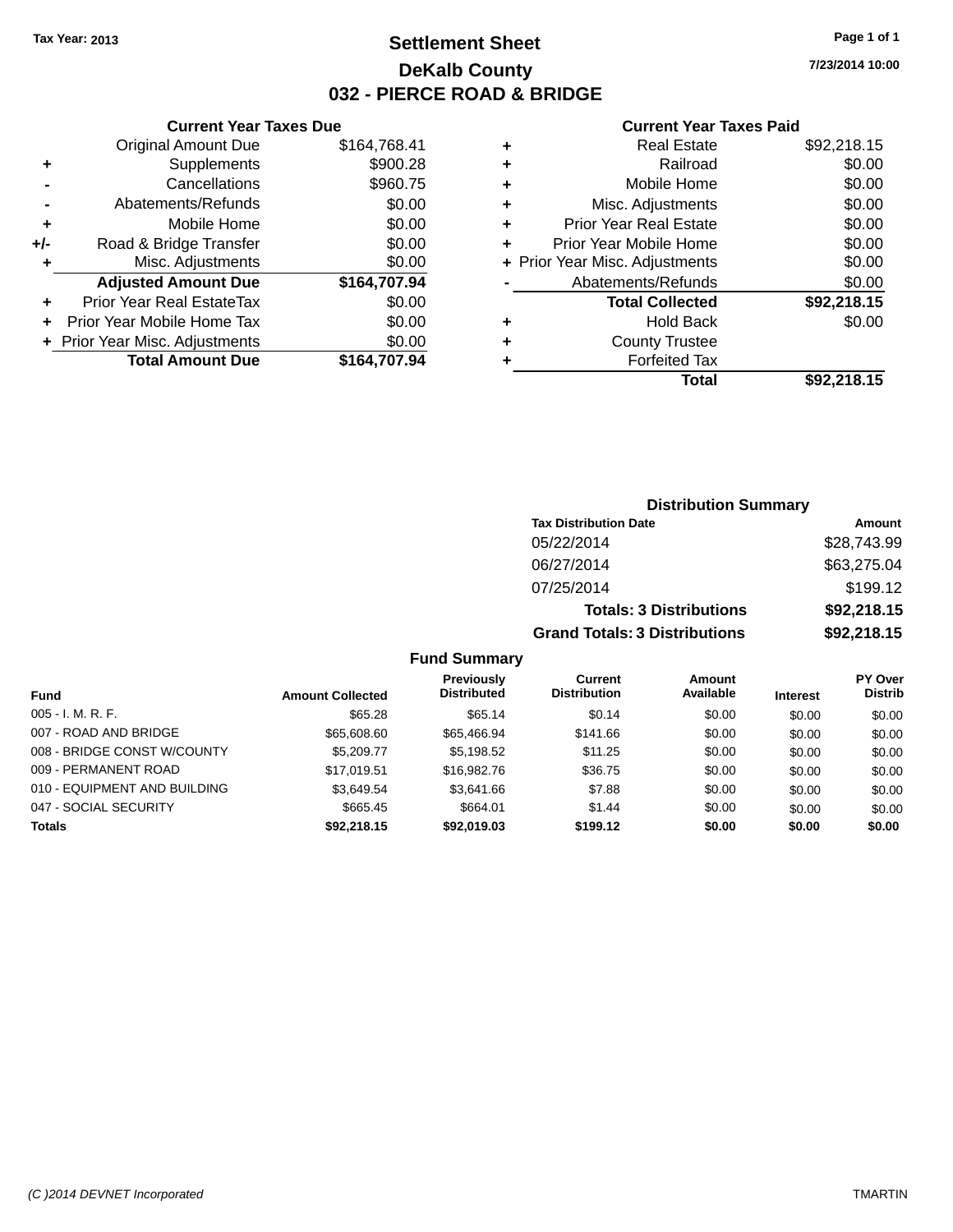### **Settlement Sheet Tax Year: 2013 Page 1 of 1 DeKalb County 033 - SANDWICH TOWNSHIP**

**7/23/2014 10:00**

#### **Current Year Taxes Paid**

|     | <b>Current Year Taxes Due</b>  |              |  |  |
|-----|--------------------------------|--------------|--|--|
|     | <b>Original Amount Due</b>     | \$240,980.33 |  |  |
| ٠   | Supplements                    | \$1,306.85   |  |  |
|     | Cancellations                  | \$1,484.73   |  |  |
|     | Abatements/Refunds             | \$0.58       |  |  |
| ٠   | Mobile Home                    | \$0.00       |  |  |
| +/- | Road & Bridge Transfer         | \$0.00       |  |  |
| ٠   | Misc. Adjustments              | \$0.26       |  |  |
|     | <b>Adjusted Amount Due</b>     | \$240,802.13 |  |  |
| ٠   | Prior Year Real EstateTax      | (\$21.48)    |  |  |
| ÷   | Prior Year Mobile Home Tax     | \$0.00       |  |  |
|     | + Prior Year Misc. Adjustments | \$0.00       |  |  |
|     | <b>Total Amount Due</b>        | \$240.780.65 |  |  |
|     |                                |              |  |  |

| ٠ | <b>Real Estate</b>             | \$129,644.52 |
|---|--------------------------------|--------------|
| ٠ | Railroad                       | \$465.32     |
| ٠ | Mobile Home                    | \$0.00       |
| ٠ | Misc. Adjustments              | \$0.26       |
| ٠ | <b>Prior Year Real Estate</b>  | (\$21.48)    |
| ٠ | Prior Year Mobile Home         | \$0.00       |
|   | + Prior Year Misc. Adjustments | \$0.00       |
|   | Abatements/Refunds             | \$0.58       |
|   | <b>Total Collected</b>         | \$130,088.04 |
| ٠ | Hold Back                      | \$0.00       |
| ٠ | <b>County Trustee</b>          |              |
| ٠ | <b>Forfeited Tax</b>           |              |
|   | Total                          | \$130,088.04 |
|   |                                |              |

|          | <b>Distribution Summary</b>          |              |
|----------|--------------------------------------|--------------|
|          | <b>Tax Distribution Date</b>         | Amount       |
|          | 05/22/2014                           | \$30,984.65  |
|          | 06/27/2014                           | \$96,811.33  |
|          | 07/25/2014                           | \$2,292.06   |
|          | <b>Totals: 3 Distributions</b>       | \$130,088.04 |
|          | <b>Grand Totals: 3 Distributions</b> | \$130,088.04 |
| -------- |                                      |              |

### **Fund Summary**

| Fund                     | <b>Amount Collected</b> | <b>Previously</b><br><b>Distributed</b> | Current<br><b>Distribution</b> | <b>Amount</b><br>Available | <b>Interest</b> | <b>PY Over</b><br><b>Distrib</b> |
|--------------------------|-------------------------|-----------------------------------------|--------------------------------|----------------------------|-----------------|----------------------------------|
| 001 - CORPORATE          | \$65,526,54             | \$64.372.01                             | \$1,154.53                     | \$0.00                     | \$0.00          | \$0.00                           |
| 005 - I. M. R. F.        | \$8.081.21              | \$7,938.82                              | \$142.39                       | \$0.00                     | \$0.00          | \$0.00                           |
| 017 - CEMETERY           | \$41,714.80             | \$40,979.82                             | \$734.98                       | \$0.00                     | \$0.00          | \$0.00                           |
| 047 - SOCIAL SECURITY    | \$3.993.04              | \$3.922.69                              | \$70.35                        | \$0.00                     | \$0.00          | \$0.00                           |
| 054 - GENERAL ASSISTANCE | \$10,772.45             | \$10.582.64                             | \$189.81                       | \$0.00                     | \$0.00          | \$0.00                           |
| Totals                   | \$130,088,04            | \$127.795.98                            | \$2,292.06                     | \$0.00                     | \$0.00          | \$0.00                           |

#### **Miscellaneous Adjustment Detail**

| Year Source             | <b>Account Type</b> | <b>Amount Adjustment Description</b>          |
|-------------------------|---------------------|-----------------------------------------------|
| 2013 RE - Real Estate   | Back Tax Collected  | \$0.26 PRIMUS REDEMPTION 19-23-397-008 by TBA |
| <b>Totals 1 entries</b> |                     | \$0.26                                        |

#### **Abatement Detail**

| Year Source | <b>Account Type</b> | <b>Amount Adiustment Description</b> |  |
|-------------|---------------------|--------------------------------------|--|
|             |                     |                                      |  |

**Totals 1 entries \$0.58**

2013 RE - Real Estate PTAB Decision \$0.58 PTAB INTEREST REFUND 19-26-431-010 by TBA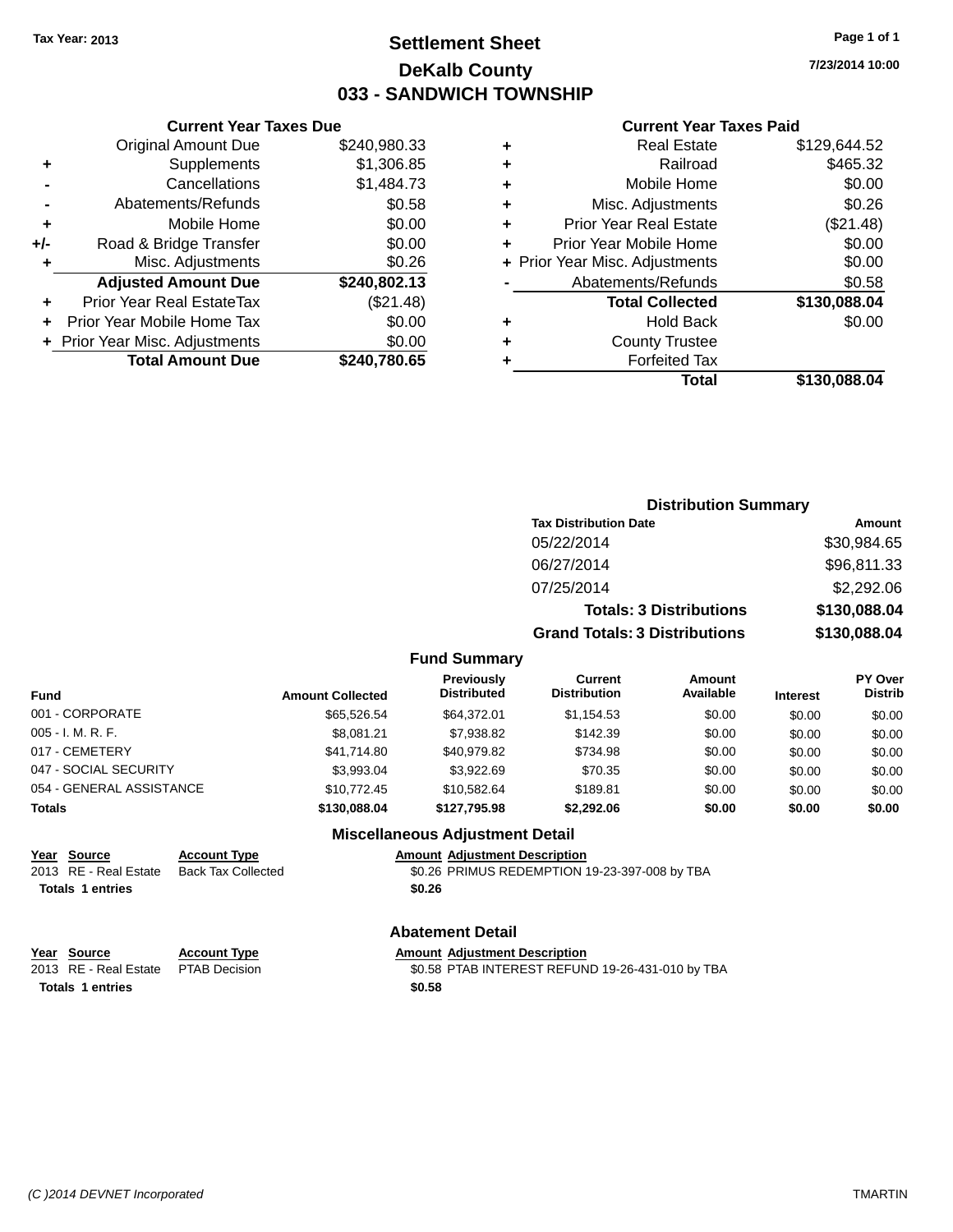### **Settlement Sheet Tax Year: 2013 Page 1 of 1 DeKalb County 034 - SANDWICH PUBLIC LIBRARY DISTRICT**

**7/23/2014 10:00**

# **Current Year Taxes Paid**

|     | <b>Current Year Taxes Due</b>  |              |
|-----|--------------------------------|--------------|
|     | <b>Original Amount Due</b>     | \$548,721.26 |
| ٠   | Supplements                    | \$2,975.74   |
|     | Cancellations                  | \$3,380.83   |
|     | Abatements/Refunds             | \$1.32       |
| ٠   | Mobile Home                    | \$0.00       |
| +/- | Road & Bridge Transfer         | \$0.00       |
| ٠   | Misc. Adjustments              | \$0.59       |
|     | <b>Adjusted Amount Due</b>     | \$548,315.44 |
| ٠   | Prior Year Real EstateTax      | (\$49.05)    |
|     | Prior Year Mobile Home Tax     | \$0.00       |
|     | + Prior Year Misc. Adjustments | \$0.00       |
|     | <b>Total Amount Due</b>        | \$548,266.39 |
|     |                                |              |

| ٠ | <b>Real Estate</b>             | \$295,205.57 |
|---|--------------------------------|--------------|
| ٠ | Railroad                       | \$1,059.54   |
| ٠ | Mobile Home                    | \$0.00       |
| ٠ | Misc. Adjustments              | \$0.59       |
| ÷ | <b>Prior Year Real Estate</b>  | (\$49.05)    |
| ٠ | Prior Year Mobile Home         | \$0.00       |
|   | + Prior Year Misc. Adjustments | \$0.00       |
|   | Abatements/Refunds             | \$1.32       |
|   | <b>Total Collected</b>         | \$296,215.33 |
| ٠ | Hold Back                      | \$0.00       |
| ٠ | <b>County Trustee</b>          |              |
| ٠ | <b>Forfeited Tax</b>           |              |
|   | Total                          | \$296,215.33 |
|   |                                |              |

| <b>Distribution Summary</b>          |              |
|--------------------------------------|--------------|
| <b>Tax Distribution Date</b>         | Amount       |
| 05/22/2014                           | \$70,552.84  |
| 06/27/2014                           | \$220,443.36 |
| 07/25/2014                           | \$5,219.13   |
| <b>Totals: 3 Distributions</b>       | \$296,215.33 |
| <b>Grand Totals: 3 Distributions</b> | \$296,215.33 |

### **Fund Summary**

| <b>Fund</b>                             | <b>Amount Collected</b> | Previously<br><b>Distributed</b> | Current<br><b>Distribution</b> | Amount<br>Available | <b>Interest</b> | <b>PY Over</b><br><b>Distrib</b> |
|-----------------------------------------|-------------------------|----------------------------------|--------------------------------|---------------------|-----------------|----------------------------------|
| 001 - CORPORATE                         | \$149.475.27            | \$146.841.61                     | \$2,633,66                     | \$0.00              | \$0.00          | \$0.00                           |
| 003 - BONDS AND INTEREST                | \$112,316.57            | \$110,337.62                     | \$1,978.95                     | \$0.00              | \$0.00          | \$0.00                           |
| 004 - OPERATIONS & MAINTENANCE          | \$14.034.10             | \$13,786.83                      | \$247.27                       | \$0.00              | \$0.00          | \$0.00                           |
| $005 - I. M. R. F.$                     | \$6,062.65              | \$5,955.83                       | \$106.82                       | \$0.00              | \$0.00          | \$0.00                           |
| 027 - AUDIT                             | \$1.031.12              | \$1,012.96                       | \$18.16                        | \$0.00              | \$0.00          | \$0.00                           |
| 035 - TORT JUDGEMENTS/LIABILITY<br>INS. | \$8,161.62              | \$8.017.81                       | \$143.81                       | \$0.00              | \$0.00          | \$0.00                           |
| 047 - SOCIAL SECURITY                   | \$5,134,00              | \$5.043.54                       | \$90.46                        | \$0.00              | \$0.00          | \$0.00                           |
| <b>Totals</b>                           | \$296,215.33            | \$290,996.20                     | \$5,219.13                     | \$0.00              | \$0.00          | \$0.00                           |

### **Miscellaneous Adjustment Detail**

| Year Source | <b>Account Type</b>                        | <b>Amount Adiustment Description</b> |
|-------------|--------------------------------------------|--------------------------------------|
|             | 2013 RE - Real Estate - Rack Tax Collected | CA 50 DRIMI IS REDEMPTION            |

**Totals 1 entries \$0.59**

2013 RE - Real Estate Back Tax Collected \$0.59 PRIMUS REDEMPTION 19-23-397-008 by TBA

#### **Abatement Detail**

| Year Source                         | <b>Account Type</b> | Amount |
|-------------------------------------|---------------------|--------|
| 2013 RE - Real Estate PTAB Decision |                     | \$1.32 |
| <b>Totals 1 entries</b>             |                     | \$1.32 |

**Year Source Account Type Amount Adjustment Description**

ecision **2013 REAL ESTATE STAB INTEREST REFUND 19-26-431-010 by TBA**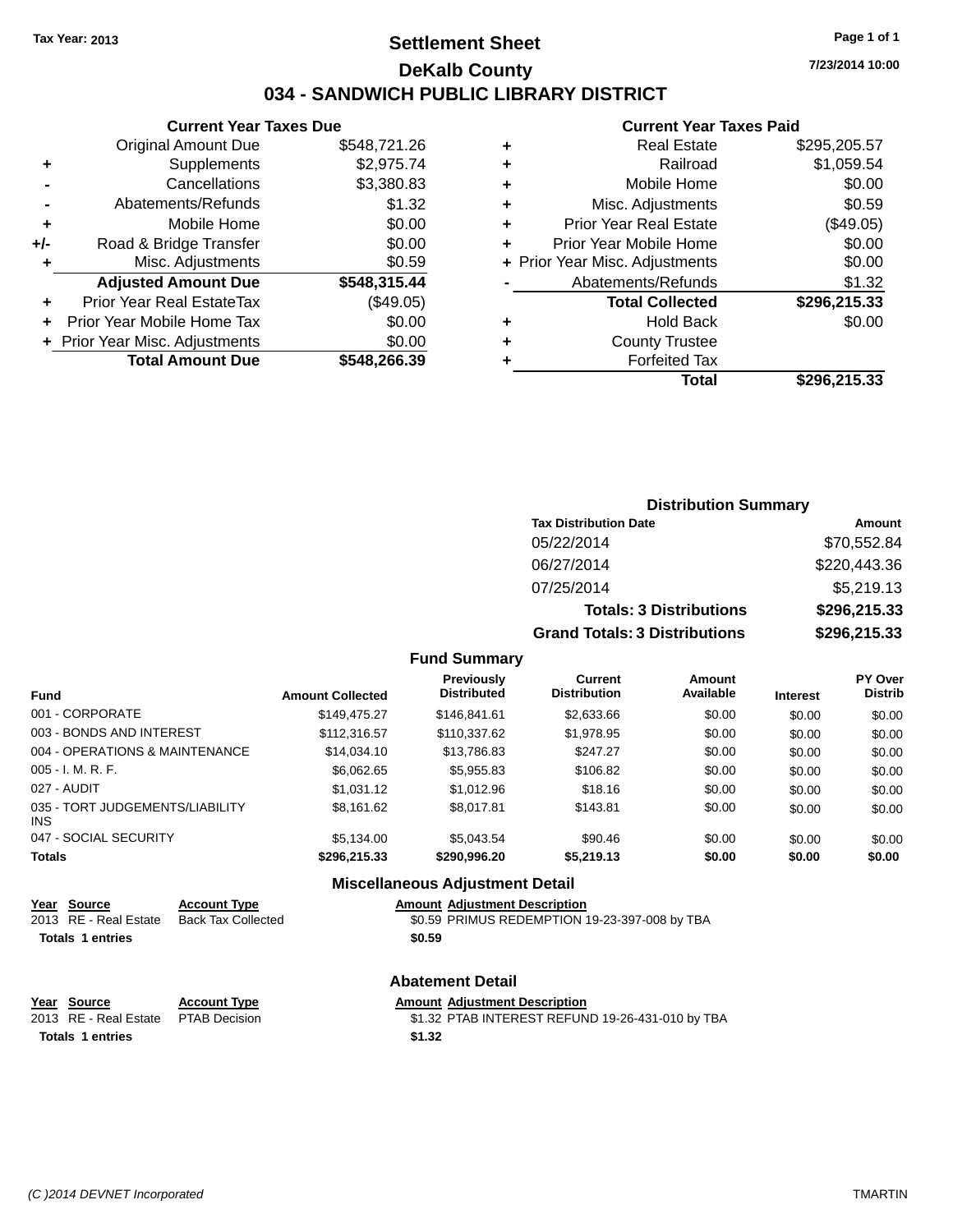### **Settlement Sheet Tax Year: 2013 Page 1 of 1 DeKalb County 035 - SANDWICH ROAD & BRIDGE**

**Current Year Taxes Due** Original Amount Due \$232,675.96 **+** Supplements \$1,032.53 **-** Cancellations \$1,173.13 **-** Abatements/Refunds \$0.46 **+** Mobile Home \$0.00 **+/-** Road & Bridge Transfer (\$22,786.28) **+** Misc. Adjustments \$0.25 **Adjusted Amount Due \$209,748.87 +** Prior Year Real EstateTax (\$16.94) **+** Prior Year Mobile Home Tax \$0.00 **+** Prior Year Misc. Adjustments  $$0.00$ **Total Amount Due \$209,731.93**

#### **Current Year Taxes Paid**

|   | <b>Real Estate</b>             | \$102,435.94 |
|---|--------------------------------|--------------|
| ٠ | Railroad                       | \$399.70     |
| ÷ | Mobile Home                    | \$0.00       |
| ٠ | Misc. Adjustments              | \$0.25       |
| ٠ | <b>Prior Year Real Estate</b>  | (\$16.94)    |
| ÷ | Prior Year Mobile Home         | \$0.00       |
|   | + Prior Year Misc. Adjustments | \$0.00       |
|   | Abatements/Refunds             | \$0.46       |
|   | <b>Total Collected</b>         | \$102,818.49 |
| ٠ | <b>Hold Back</b>               | \$0.00       |
| ٠ | <b>County Trustee</b>          |              |
|   | <b>Forfeited Tax</b>           |              |
|   | Total                          | \$102,818.49 |
|   |                                |              |

| <b>Road and Bridge Summary</b> |             |               | <b>Distribution Summary</b>    |              |  |
|--------------------------------|-------------|---------------|--------------------------------|--------------|--|
| <b>Municipality</b>            | Amt. Due    | Amt. Distrib. | <b>Tax Distribution Date</b>   | Amount       |  |
| <b>CITY OF SANDWICH</b>        | \$42.170.54 | \$22.786.28   | 05/22/2014                     | \$24,481.92  |  |
| <b>Totals</b>                  | \$42,170.54 | \$22,786.28   | 06/27/2014                     | \$76,525.58  |  |
|                                |             |               | 07/25/2014                     | \$1,810.99   |  |
|                                |             |               | <b>Totals: 3 Distributions</b> | \$102,818.49 |  |

**Grand Totals: 3 Distributions \$102,818.49**

#### **Fund Summary**

| Fund                         | <b>Amount Collected</b> | <b>Previously</b><br><b>Distributed</b> | Current<br><b>Distribution</b> | Amount<br>Available | <b>Interest</b> | <b>PY Over</b><br><b>Distrib</b> |
|------------------------------|-------------------------|-----------------------------------------|--------------------------------|---------------------|-----------------|----------------------------------|
| 007 - ROAD AND BRIDGE        | \$29,203.55             | \$28.689.57                             | \$513.98                       | \$0.00              | \$0.00          | \$0.00                           |
| 009 - PERMANENT ROAD         | \$49,400.86             | \$48,530.47                             | \$870.39                       | \$0.00              | \$0.00          | \$0.00                           |
| 010 - EQUIPMENT AND BUILDING | \$23,950.81             | \$23.528.83                             | \$421.98                       | \$0.00              | \$0.00          | \$0.00                           |
| 047 - SOCIAL SECURITY        | \$263.27                | \$258.63                                | \$4.64                         | \$0.00              | \$0.00          | \$0.00                           |
| Totals                       | \$102,818,49            | \$101.007.50                            | \$1.810.99                     | \$0.00              | \$0.00          | \$0.00                           |

#### **Miscellaneous Adjustment Detail**

#### **Year Source Account Type Amount Adjustment Description**

2013 RE - Real Estate Back Tax Collected \$0.25 PRIMUS REDEMPTION 19-23-397-008 by TBA **Totals 1 entries \$0.25**

#### **Abatement Detail**

| <u>Year Source</u>                  | <b>Account Type</b> | <b>Amount Adiustment Description</b>             |
|-------------------------------------|---------------------|--------------------------------------------------|
| 2013 RE - Real Estate PTAB Decision |                     | \$0.56 PTAB INTEREST REFUND 19-26-431-010 by TBA |
| <b>Totals 1 entries</b>             |                     | \$0.56                                           |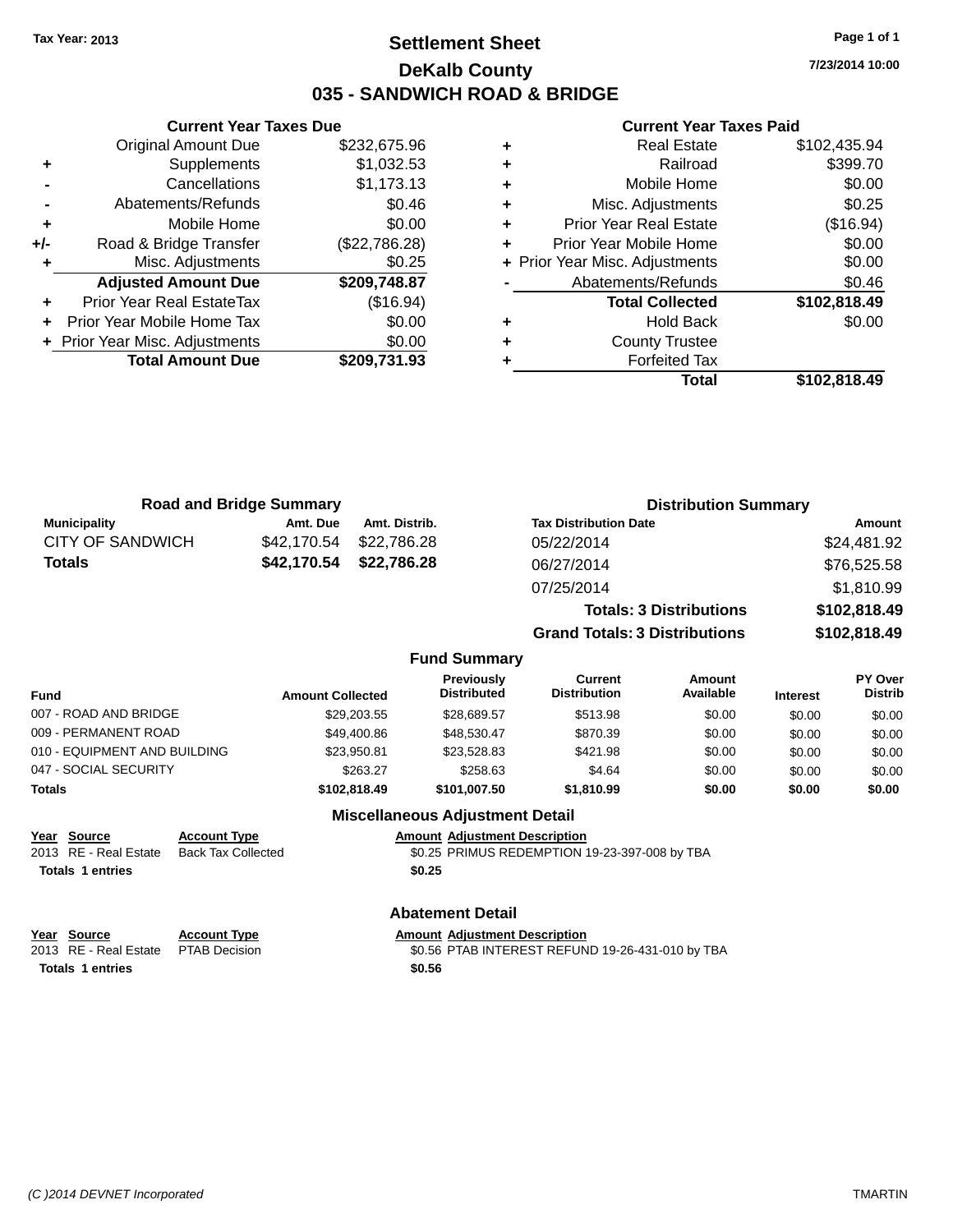### **Settlement Sheet Tax Year: 2013 Page 1 of 1 DeKalb County 036 - SHABBONA TOWNSHIP**

**7/23/2014 10:00**

#### **Current Year Taxes Paid**

|     | <b>Total Amount Due</b>        | \$92,004.39 |
|-----|--------------------------------|-------------|
|     | + Prior Year Misc. Adjustments | \$0.00      |
| ٠   | Prior Year Mobile Home Tax     | \$0.00      |
| ٠   | Prior Year Real EstateTax      | (\$11.66)   |
|     | <b>Adjusted Amount Due</b>     | \$92,016.05 |
| ٠   | Misc. Adjustments              | \$68.47     |
| +/- | Road & Bridge Transfer         | \$0.00      |
| ٠   | Mobile Home                    | \$0.00      |
|     | Abatements/Refunds             | \$0.27      |
|     | Cancellations                  | \$493.24    |
| ٠   | Supplements                    | \$437.30    |
|     | <b>Original Amount Due</b>     | \$92,003.79 |
|     |                                |             |

**Current Year Taxes Due**

| ٠ | <b>Real Estate</b>             | \$49,223.50 |
|---|--------------------------------|-------------|
| ٠ | Railroad                       | \$1,675.79  |
| ٠ | Mobile Home                    | \$0.00      |
| ٠ | Misc. Adjustments              | \$68.47     |
| ٠ | <b>Prior Year Real Estate</b>  | (\$11.66)   |
| ٠ | Prior Year Mobile Home         | \$0.00      |
|   | + Prior Year Misc. Adjustments | \$0.00      |
|   | Abatements/Refunds             | \$0.27      |
|   | <b>Total Collected</b>         | \$50,955.83 |
| ٠ | Hold Back                      | \$0.00      |
|   | <b>County Trustee</b>          |             |
| ٠ | <b>Forfeited Tax</b>           |             |
|   | Total                          | \$50,955.83 |
|   |                                |             |

|                          |                         |                                  |                                      | <b>Distribution Summary</b>    |                 |                           |
|--------------------------|-------------------------|----------------------------------|--------------------------------------|--------------------------------|-----------------|---------------------------|
|                          |                         |                                  | <b>Tax Distribution Date</b>         |                                | Amount          |                           |
|                          |                         |                                  | 05/22/2014                           |                                |                 | \$10,427.65               |
|                          |                         |                                  | 06/27/2014                           |                                |                 | \$39,602.26               |
|                          |                         |                                  | 07/25/2014                           |                                |                 | \$925.92                  |
|                          |                         |                                  |                                      | <b>Totals: 3 Distributions</b> |                 | \$50,955.83               |
|                          |                         |                                  | <b>Grand Totals: 3 Distributions</b> |                                |                 | \$50,955.83               |
|                          |                         | <b>Fund Summary</b>              |                                      |                                |                 |                           |
| <b>Fund</b>              | <b>Amount Collected</b> | Previously<br><b>Distributed</b> | Current<br><b>Distribution</b>       | Amount<br>Available            | <b>Interest</b> | PY Over<br><b>Distrib</b> |
| 001 - CORPORATE          | \$34,836.89             | \$34,203.86                      | \$633.03                             | \$0.00                         | \$0.00          | \$0.00                    |
| 017 - CEMETERY           | \$16,061.77             | \$15,769.92                      | \$291.85                             | \$0.00                         | \$0.00          | \$0.00                    |
| 054 - GENERAL ASSISTANCE | \$57.17                 | \$56.13                          | \$1.04                               | \$0.00                         | \$0.00          | \$0.00                    |
| <b>Totals</b>            | \$50,955.83             | \$50,029.91                      | \$925.92                             | \$0.00                         | \$0.00          | \$0.00                    |

#### **Miscellaneous Adjustment Detail**

| Year Source             | <b>Account Type</b>       |         | <b>Amount Adjustment Description</b>           |
|-------------------------|---------------------------|---------|------------------------------------------------|
| 2013 RE - Real Estate   | <b>Back Tax Collected</b> |         | \$6.70 DOBSON REDEMPTION 13-15-402-010 by TBA  |
| 2013 RE - Real Estate   | <b>Back Tax Collected</b> |         | \$8.71 MANESS REDEMPTION 13-06-331-005 by TBA  |
| 2013 RE - Real Estate   | <b>Back Tax Collected</b> |         | \$5.96 SCAVENGER SALE 13-06-332-003 by TBA     |
| 2013 RE - Real Estate   | <b>Back Tax Collected</b> |         | \$20.83 ENBURG REDEMPTION 13-35-201-007 by TBA |
| 2013 RE - Real Estate   | Paymt In Lieu of Tax      |         | \$26.27 HOUSING AUTHORITY-SEQUOYA APTS by TBA  |
| <b>Totals 5 entries</b> |                           | \$68.47 |                                                |
|                         |                           |         |                                                |

#### **Abatement Detail**

**Year Source Account Type Amount Adjustment Description**<br>2013 RE - Real Estate PTAB Decision **60.27 PTAB INTEREST REFUN** \$0.27 PTAB INTEREST REFUND 13-15-176-011 by TBA **Totals 1 entries \$0.27**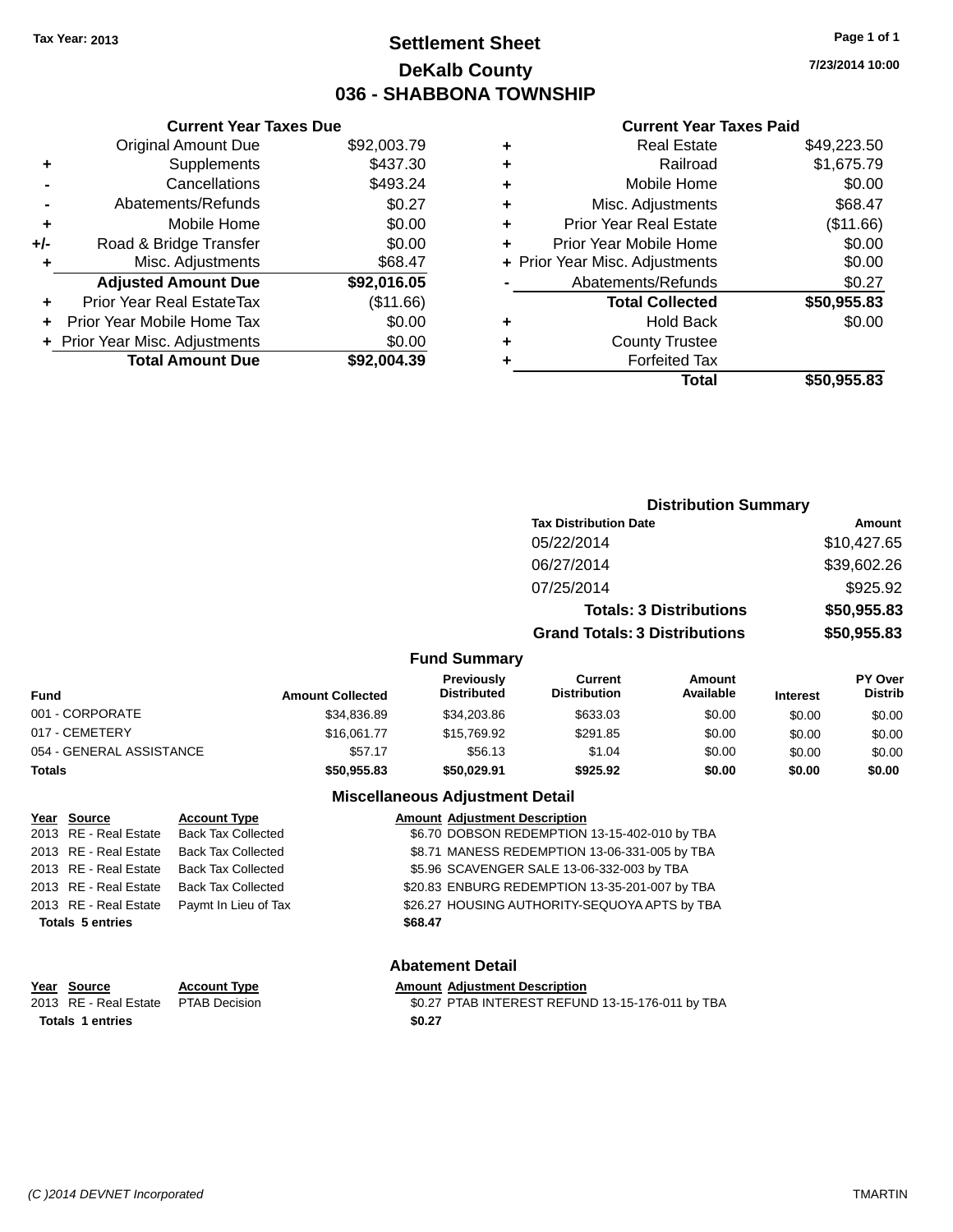### **Settlement Sheet Tax Year: 2013 Page 1 of 1 DeKalb County 037 - SHABBONA ROAD & BRIDGE**

**7/23/2014 10:00**

#### **Current Year Taxes Paid**

|     | <b>Current Year Taxes Due</b>  |              |  |  |  |  |
|-----|--------------------------------|--------------|--|--|--|--|
|     | <b>Original Amount Due</b>     | \$165,166.40 |  |  |  |  |
| ٠   | Supplements                    | \$714.48     |  |  |  |  |
|     | Cancellations                  | \$816.61     |  |  |  |  |
|     | Abatements/Refunds             | \$0.46       |  |  |  |  |
| ٠   | Mobile Home                    | \$0.00       |  |  |  |  |
| +/- | Road & Bridge Transfer         | (\$7,010.42) |  |  |  |  |
|     | Misc. Adjustments              | \$122.92     |  |  |  |  |
|     | <b>Adjusted Amount Due</b>     | \$158,176.31 |  |  |  |  |
|     | Prior Year Real EstateTax      | (\$18.19)    |  |  |  |  |
|     | Prior Year Mobile Home Tax     | \$0.00       |  |  |  |  |
|     | + Prior Year Misc. Adjustments | \$0.00       |  |  |  |  |
|     | <b>Total Amount Due</b>        | \$158,158.12 |  |  |  |  |
|     |                                |              |  |  |  |  |

| <b>Real Estate</b>             | \$81,486.35 |
|--------------------------------|-------------|
| Railroad                       | \$2,876.56  |
| Mobile Home                    | \$0.00      |
| Misc. Adjustments              | \$122.92    |
| <b>Prior Year Real Estate</b>  | (\$18.19)   |
| Prior Year Mobile Home         | \$0.00      |
| + Prior Year Misc. Adjustments | \$0.00      |
| Abatements/Refunds             | \$0.46      |
| <b>Total Collected</b>         | \$84,467.18 |
| <b>Hold Back</b>               | \$0.00      |
| <b>County Trustee</b>          |             |
| <b>Forfeited Tax</b>           |             |
| Total                          | \$84,467.18 |
|                                |             |

| <b>Road and Bridge Summary</b> |             |               | <b>Distribution Summary</b>    |             |
|--------------------------------|-------------|---------------|--------------------------------|-------------|
| <b>Municipality</b>            | Amt. Due    | Amt. Distrib. | <b>Tax Distribution Date</b>   | Amount      |
| <b>VILLAGE OF LEE</b>          | \$1.555.75  | \$862.00      | 05/22/2014                     | \$17,265.44 |
| <b>VILLAGE OF SHABBONA</b>     | \$11,082.20 | \$6,148.42    | 06/27/2014                     | \$65,668.75 |
| <b>Totals</b>                  | \$12,637.95 | \$7,010.42    | 07/25/2014                     | \$1,532.99  |
|                                |             |               | <b>Totals: 3 Distributions</b> | \$84,467.18 |

**Grand Totals: 3 Distributions \$84,467.18**

#### **Fund Summary**

| Fund                         | <b>Amount Collected</b> | <b>Previously</b><br><b>Distributed</b> | Current<br><b>Distribution</b> | Amount<br>Available | <b>Interest</b> | <b>PY Over</b><br><b>Distrib</b> |
|------------------------------|-------------------------|-----------------------------------------|--------------------------------|---------------------|-----------------|----------------------------------|
| 007 - ROAD AND BRIDGE        | \$25,250,25             | \$24.793.28                             | \$456.97                       | \$0.00              | \$0.00          | \$0.00                           |
| 008 - BRIDGE CONST W/COUNTY  | \$11,069.98             | \$10,868.83                             | \$201.15                       | \$0.00              | \$0.00          | \$0.00                           |
| 009 - PERMANENT ROAD         | \$39.843.44             | \$39.119.45                             | \$723.99                       | \$0.00              | \$0.00          | \$0.00                           |
| 010 - EQUIPMENT AND BUILDING | \$8,303.51              | \$8.152.63                              | \$150.88                       | \$0.00              | \$0.00          | \$0.00                           |
| Totals                       | \$84,467.18             | \$82,934,19                             | \$1.532.99                     | \$0.00              | \$0.00          | \$0.00                           |

### **Miscellaneous Adjustment Detail**

| Year Source             | <b>Account Type</b>       |          | <b>Amount Adjustment Description</b>           |
|-------------------------|---------------------------|----------|------------------------------------------------|
| 2013 RE - Real Estate   | <b>Back Tax Collected</b> |          | \$12.03 DOBSON REDEMPTION 13-15-402-010 by TBA |
| 2013 RE - Real Estate   | <b>Back Tax Collected</b> |          | \$15.64 MANESS REDEMPTION 13-06-331-005 by TBA |
| 2013 RE - Real Estate   | <b>Back Tax Collected</b> |          | \$10.70 SCAVENGER SALE 13-06-332-003 by TBA    |
| 2013 RE - Real Estate   | <b>Back Tax Collected</b> |          | \$37.39 ENBURG REDEMPTION 13-35-201-007 by TBA |
| 2013 RE - Real Estate   | Paymt In Lieu of Tax      |          | \$47.16 HOUSING AUTHORITY-SEQUOYA APTS by TBA  |
| <b>Totals 5 entries</b> |                           | \$122.92 |                                                |
|                         |                           |          |                                                |
|                         |                           |          | <b>Abatement Detail</b>                        |

### **Year Source Account Type Amount Adjustment Description Totals 1 entries \$0.49**

2013 RE - Real Estate PTAB Decision \$0.49 PTAB INTEREST REFUND 13-15-176-011 by TBA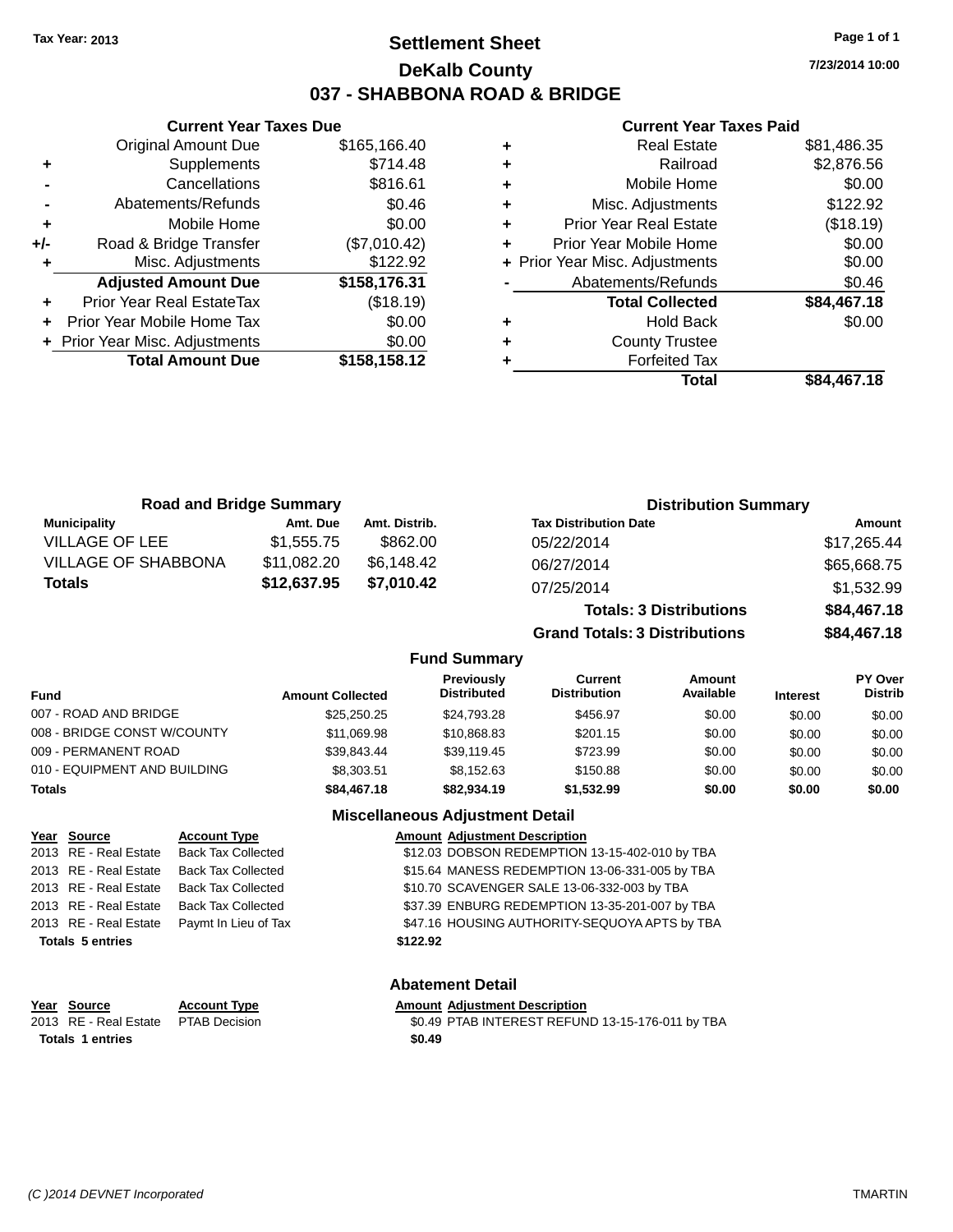### **Settlement Sheet Tax Year: 2013 Page 1 of 1 DeKalb County 038 - SOMONAUK TOWNSHIP**

**7/23/2014 10:00**

#### **Current Year Taxes Paid**

| <b>Current Year Taxes Due</b> |                                |
|-------------------------------|--------------------------------|
| <b>Original Amount Due</b>    | \$79,480.84                    |
| Supplements                   | \$380.71                       |
| Cancellations                 | \$428.08                       |
| Abatements/Refunds            | \$0.00                         |
| Mobile Home                   | \$0.00                         |
| Road & Bridge Transfer        | \$0.00                         |
| Misc. Adjustments             | \$0.00                         |
| <b>Adjusted Amount Due</b>    | \$79,433.47                    |
| Prior Year Real EstateTax     | (\$32.24)                      |
| Prior Year Mobile Home Tax    | \$0.00                         |
|                               | \$0.00                         |
| <b>Total Amount Due</b>       | \$79,401.23                    |
|                               | + Prior Year Misc. Adjustments |

| ٠ | <b>Real Estate</b>             | \$44,929.79 |
|---|--------------------------------|-------------|
| ٠ | Railroad                       | \$734.26    |
| ٠ | Mobile Home                    | \$0.00      |
| ٠ | Misc. Adjustments              | \$0.00      |
| ٠ | <b>Prior Year Real Estate</b>  | (\$32.24)   |
| ٠ | Prior Year Mobile Home         | \$0.00      |
|   | + Prior Year Misc. Adjustments | \$0.00      |
|   | Abatements/Refunds             | \$0.00      |
|   | <b>Total Collected</b>         | \$45,631.81 |
| ٠ | Hold Back                      | \$0.00      |
| ٠ | <b>County Trustee</b>          |             |
| ٠ | <b>Forfeited Tax</b>           |             |
|   | Total                          | \$45,631.81 |
|   |                                |             |

|                          |                         |                                         | <b>Distribution Summary</b>           |                                |                 |                           |
|--------------------------|-------------------------|-----------------------------------------|---------------------------------------|--------------------------------|-----------------|---------------------------|
|                          |                         |                                         | <b>Tax Distribution Date</b>          |                                |                 | <b>Amount</b>             |
|                          |                         |                                         | 05/22/2014                            |                                |                 | \$14,380.00               |
|                          |                         |                                         | 06/27/2014                            |                                |                 | \$30,582.09               |
|                          |                         |                                         | 07/25/2014                            |                                |                 | \$669.72                  |
|                          |                         |                                         |                                       | <b>Totals: 3 Distributions</b> |                 | \$45,631.81               |
|                          |                         |                                         | <b>Grand Totals: 3 Distributions</b>  |                                |                 | \$45,631.81               |
|                          |                         | <b>Fund Summary</b>                     |                                       |                                |                 |                           |
| <b>Fund</b>              | <b>Amount Collected</b> | <b>Previously</b><br><b>Distributed</b> | <b>Current</b><br><b>Distribution</b> | Amount<br>Available            | <b>Interest</b> | PY Over<br><b>Distrib</b> |
| 001 - CORPORATE          | \$45,481.50             | \$44,813.99                             | \$667.51                              | \$0.00                         | \$0.00          | \$0.00                    |
| 054 - GENERAL ASSISTANCE | \$150.31                | \$148.10                                | \$2.21                                | \$0.00                         | \$0.00          | \$0.00                    |
| <b>Totals</b>            | \$45,631.81             | \$44,962.09                             | \$669.72                              | \$0.00                         | \$0.00          | \$0.00                    |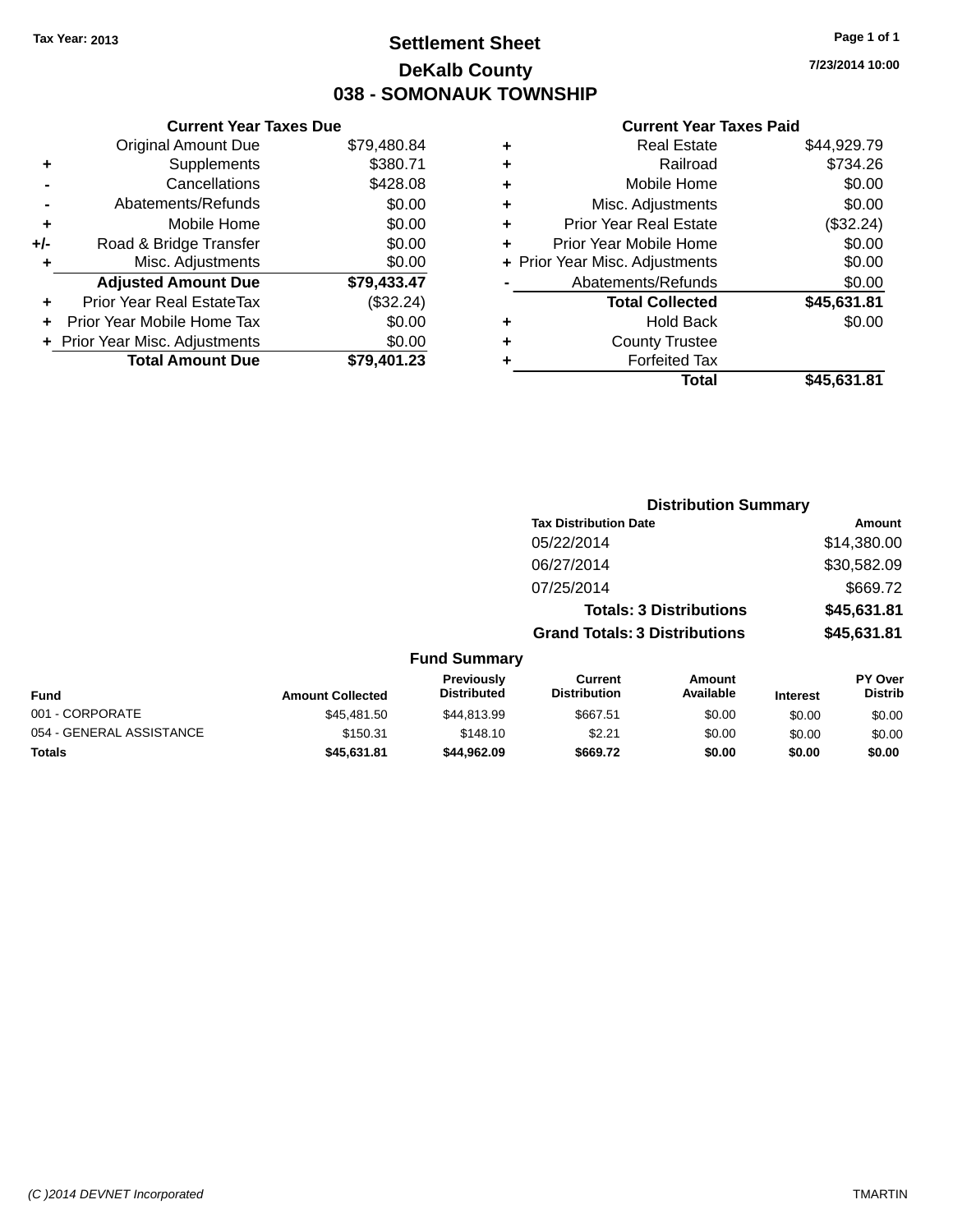### **Settlement Sheet Tax Year: 2013 Page 1 of 1 DeKalb County 039 - SOMONAUK ROAD & BRIDGE**

**7/23/2014 10:00**

#### **Current Year Taxes Paid**

|     | <b>Current Year Taxes Due</b>  |               |  |  |  |  |
|-----|--------------------------------|---------------|--|--|--|--|
|     | <b>Original Amount Due</b>     | \$246,813.36  |  |  |  |  |
| ٠   | Supplements                    | \$919.16      |  |  |  |  |
|     | Cancellations                  | \$1,033.50    |  |  |  |  |
|     | Abatements/Refunds             | \$0.00        |  |  |  |  |
| ٠   | Mobile Home                    | \$0.00        |  |  |  |  |
| +/- | Road & Bridge Transfer         | (\$31,272.03) |  |  |  |  |
|     | Misc. Adjustments              | \$0.00        |  |  |  |  |
|     | <b>Adjusted Amount Due</b>     | \$215,426.99  |  |  |  |  |
| ÷   | Prior Year Real EstateTax      | (\$76.47)     |  |  |  |  |
|     | Prior Year Mobile Home Tax     | \$0.00        |  |  |  |  |
|     | + Prior Year Misc. Adjustments | \$0.00        |  |  |  |  |
|     | <b>Total Amount Due</b>        | \$215,350.52  |  |  |  |  |
|     |                                |               |  |  |  |  |

| ٠ | <b>Real Estate</b>             | \$108,476.72 |
|---|--------------------------------|--------------|
| ٠ | Railroad                       | \$2,028.94   |
| ٠ | Mobile Home                    | \$0.00       |
| ٠ | Misc. Adjustments              | \$0.00       |
| ٠ | <b>Prior Year Real Estate</b>  | (\$76.47)    |
| ٠ | Prior Year Mobile Home         | \$0.00       |
|   | + Prior Year Misc. Adjustments | \$0.00       |
|   | Abatements/Refunds             | \$0.00       |
|   | <b>Total Collected</b>         | \$110,429.19 |
| ٠ | Hold Back                      | \$0.00       |
| ٠ | <b>County Trustee</b>          |              |
| ٠ | <b>Forfeited Tax</b>           |              |
|   | Total                          | \$110,429.19 |
|   |                                |              |

| <b>Road and Bridge Summary</b> |             |               | <b>Distribution Summary</b>    |              |
|--------------------------------|-------------|---------------|--------------------------------|--------------|
| <b>Municipality</b>            | Amt. Due    | Amt. Distrib. | <b>Tax Distribution Date</b>   | Amount       |
| <b>CITY OF SANDWICH</b>        | \$1,121.88  | \$646.28      | 05/22/2014                     | \$34,720.09  |
| <b>VILLAGE OF SOMONAUK</b>     | \$53,227.32 | \$30,625.75   | 06/27/2014                     | \$74,092.20  |
| <b>Totals</b>                  | \$54,349.20 | \$31,272.03   | 07/25/2014                     | \$1,616.90   |
|                                |             |               | <b>Totals: 3 Distributions</b> | \$110,429.19 |

**Grand Totals: 3 Distributions \$110,429.19**

| Fund                         | <b>Amount Collected</b> | <b>Previously</b><br><b>Distributed</b> | Current<br><b>Distribution</b> | Amount<br>Available | <b>Interest</b> | <b>PY Over</b><br><b>Distrib</b> |
|------------------------------|-------------------------|-----------------------------------------|--------------------------------|---------------------|-----------------|----------------------------------|
| 007 - ROAD AND BRIDGE        | \$64,216.88             | \$63,278.20                             | \$938.68                       | \$0.00              | \$0.00          | \$0.00                           |
| 008 - BRIDGE CONST W/COUNTY  | \$27.78                 | \$27.37                                 | \$0.41                         | \$0.00              | \$0.00          | \$0.00                           |
| 009 - PERMANENT ROAD         | \$36,399.50             | \$35,865,29                             | \$534.21                       | \$0.00              | \$0.00          | \$0.00                           |
| 010 - EQUIPMENT AND BUILDING | \$9,785.03              | \$9.641.43                              | \$143.60                       | \$0.00              | \$0.00          | \$0.00                           |
| Totals                       | \$110,429.19            | \$108,812,29                            | \$1,616.90                     | \$0.00              | \$0.00          | \$0.00                           |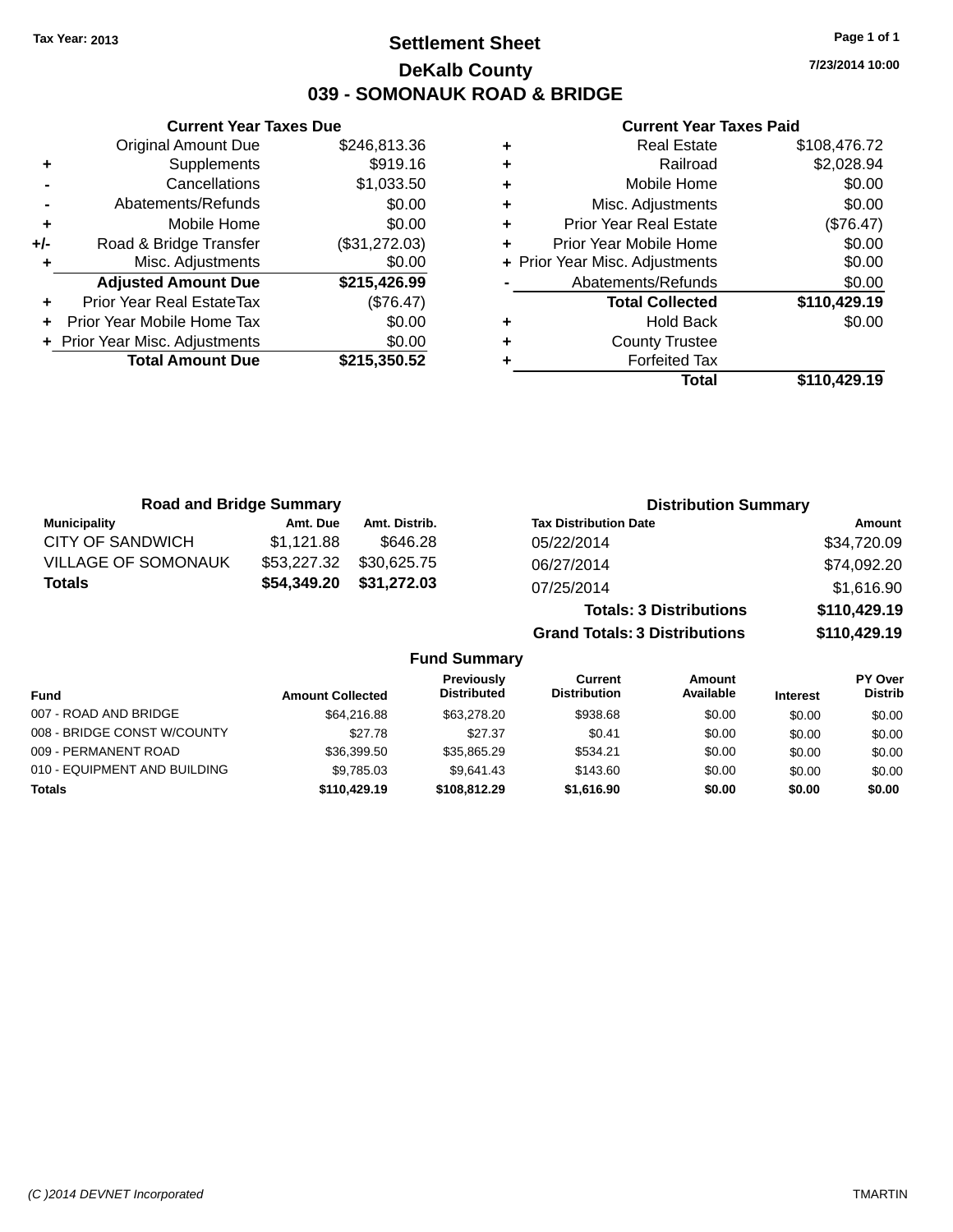### **Settlement Sheet Tax Year: 2013 Page 1 of 1 DeKalb County 040 - SOUTH GROVE TOWNSHIP**

**7/23/2014 10:00**

#### **Current Year Taxes Paid**

|     | <b>Current Year Taxes Due</b>  |             |
|-----|--------------------------------|-------------|
|     | <b>Original Amount Due</b>     | \$81,952.60 |
| ٠   | Supplements                    | \$782.11    |
|     | Cancellations                  | \$908.09    |
|     | Abatements/Refunds             | \$0.00      |
| ٠   | Mobile Home                    | \$0.00      |
| +/- | Road & Bridge Transfer         | \$0.00      |
| ٠   | Misc. Adjustments              | \$0.00      |
|     | <b>Adjusted Amount Due</b>     | \$81,826.62 |
| ٠   | Prior Year Real EstateTax      | \$0.00      |
|     | Prior Year Mobile Home Tax     | \$0.00      |
|     | + Prior Year Misc. Adjustments | \$0.00      |
|     | <b>Total Amount Due</b>        | \$81.826.62 |
|     |                                |             |

| ٠ | <b>Real Estate</b>             | \$47,138.20 |
|---|--------------------------------|-------------|
| ٠ | Railroad                       | \$0.00      |
| ٠ | Mobile Home                    | \$0.00      |
| ٠ | Misc. Adjustments              | \$0.00      |
| ٠ | <b>Prior Year Real Estate</b>  | \$0.00      |
| ٠ | Prior Year Mobile Home         | \$0.00      |
|   | + Prior Year Misc. Adjustments | \$0.00      |
|   | Abatements/Refunds             | \$0.00      |
|   | <b>Total Collected</b>         | \$47,138.20 |
| ٠ | <b>Hold Back</b>               | \$0.00      |
| ٠ | <b>County Trustee</b>          |             |
| ٠ | <b>Forfeited Tax</b>           |             |
|   | Total                          | \$47,138.20 |
|   |                                |             |

|                     | <b>Distribution Summary</b>          |               |
|---------------------|--------------------------------------|---------------|
|                     | <b>Tax Distribution Date</b>         | <b>Amount</b> |
|                     | 05/22/2014                           | \$9,006.17    |
|                     | 06/27/2014                           | \$37,860.09   |
|                     | 07/25/2014                           | \$271.94      |
|                     | <b>Totals: 3 Distributions</b>       | \$47,138.20   |
|                     | <b>Grand Totals: 3 Distributions</b> | \$47,138.20   |
| <b>Fund Summary</b> |                                      |               |

| <b>Fund</b>                                   | <b>Amount Collected</b> | Previously<br><b>Distributed</b> | Current<br><b>Distribution</b> | Amount<br>Available | <b>Interest</b> | <b>PY Over</b><br><b>Distrib</b> |
|-----------------------------------------------|-------------------------|----------------------------------|--------------------------------|---------------------|-----------------|----------------------------------|
| 001 - CORPORATE                               | \$35,086.70             | \$34.884.29                      | \$202.41                       | \$0.00              | \$0.00          | \$0.00                           |
| 027 - AUDIT                                   | \$288.06                | \$286.40                         | \$1.66                         | \$0.00              | \$0.00          | \$0.00                           |
| 034 - GENERAL ASSISTANCE                      | \$4,601.87              | \$4.575.32                       | \$26.55                        | \$0.00              | \$0.00          | \$0.00                           |
| 035 - TORT JUDGEMENTS/LIABILITY<br><b>INS</b> | \$3,882.73              | \$3.860.33                       | \$22.40                        | \$0.00              | \$0.00          | \$0.00                           |
| 047 - SOCIAL SECURITY                         | \$3.278.84              | \$3.259.92                       | \$18.92                        | \$0.00              | \$0.00          | \$0.00                           |
| <b>Totals</b>                                 | \$47,138.20             | \$46,866.26                      | \$271.94                       | \$0.00              | \$0.00          | \$0.00                           |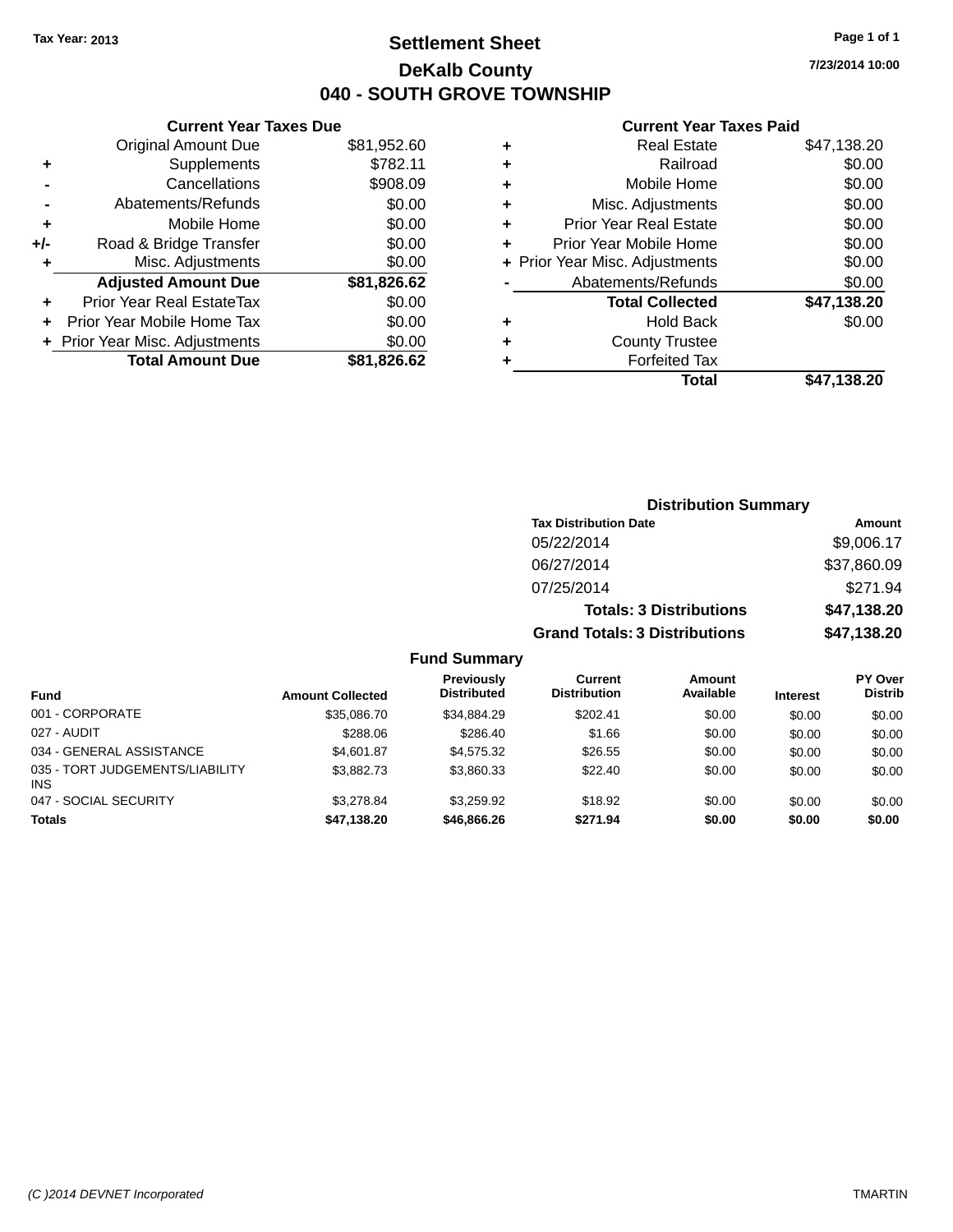### **Settlement Sheet Tax Year: 2013 Page 1 of 1 DeKalb County 041 - SOUTH GROVE ROAD & BRIDGE**

**7/23/2014 10:00**

### **Current Year Taxes Paid**

|       | <b>Current Year Taxes Due</b>              |              |  |  |  |  |  |
|-------|--------------------------------------------|--------------|--|--|--|--|--|
|       | \$116,003.03<br><b>Original Amount Due</b> |              |  |  |  |  |  |
| ٠     | Supplements                                | \$1,107.08   |  |  |  |  |  |
|       | Cancellations                              | \$1,285.41   |  |  |  |  |  |
|       | Abatements/Refunds                         | \$0.00       |  |  |  |  |  |
| ٠     | Mobile Home                                | \$0.00       |  |  |  |  |  |
| $+/-$ | Road & Bridge Transfer                     | \$0.00       |  |  |  |  |  |
| ٠     | \$0.00<br>Misc. Adjustments                |              |  |  |  |  |  |
|       | <b>Adjusted Amount Due</b>                 | \$115,824.70 |  |  |  |  |  |
| ٠     | Prior Year Real EstateTax                  | \$0.00       |  |  |  |  |  |
|       | Prior Year Mobile Home Tax                 | \$0.00       |  |  |  |  |  |
|       | + Prior Year Misc. Adjustments             | \$0.00       |  |  |  |  |  |
|       | <b>Total Amount Due</b>                    | \$115,824.70 |  |  |  |  |  |
|       |                                            |              |  |  |  |  |  |

|   | <b>Real Estate</b>             | \$66,723.70 |
|---|--------------------------------|-------------|
| ٠ | Railroad                       | \$0.00      |
| ٠ | Mobile Home                    | \$0.00      |
| ٠ | Misc. Adjustments              | \$0.00      |
| ٠ | <b>Prior Year Real Estate</b>  | \$0.00      |
| ٠ | Prior Year Mobile Home         | \$0.00      |
|   | + Prior Year Misc. Adjustments | \$0.00      |
|   | Abatements/Refunds             | \$0.00      |
|   | <b>Total Collected</b>         | \$66,723.70 |
| ٠ | <b>Hold Back</b>               | \$0.00      |
| ٠ | <b>County Trustee</b>          |             |
| ٠ | <b>Forfeited Tax</b>           |             |
|   | Total                          | \$66,723.70 |

|                     | <b>Distribution Summary</b>          |             |
|---------------------|--------------------------------------|-------------|
|                     | <b>Tax Distribution Date</b>         | Amount      |
|                     | 05/22/2014                           | \$12,748.16 |
|                     | 06/27/2014                           | \$53,590.58 |
|                     | 07/25/2014                           | \$384.96    |
|                     | <b>Totals: 3 Distributions</b>       | \$66,723.70 |
|                     | <b>Grand Totals: 3 Distributions</b> | \$66,723.70 |
| <b>Fund Summary</b> |                                      |             |

| <b>Fund</b>                  | <b>Amount Collected</b> | <b>Previously</b><br><b>Distributed</b> | Current<br><b>Distribution</b> | Amount<br>Available | <b>Interest</b> | <b>PY Over</b><br><b>Distrib</b> |
|------------------------------|-------------------------|-----------------------------------------|--------------------------------|---------------------|-----------------|----------------------------------|
| 007 - ROAD AND BRIDGE        | \$44,290.39             | \$44,034.85                             | \$255.54                       | \$0.00              | \$0.00          | \$0.00                           |
| 008 - BRIDGE CONST W/COUNTY  | \$5.752.11              | \$5.718.93                              | \$33.18                        | \$0.00              | \$0.00          | \$0.00                           |
| 009 - PERMANENT ROAD         | \$13.229.52             | \$13.153.19                             | \$76.33                        | \$0.00              | \$0.00          | \$0.00                           |
| 010 - EQUIPMENT AND BUILDING | \$3,451.68              | \$3,431,77                              | \$19.91                        | \$0.00              | \$0.00          | \$0.00                           |
| <b>Totals</b>                | \$66,723,70             | \$66,338.74                             | \$384.96                       | \$0.00              | \$0.00          | \$0.00                           |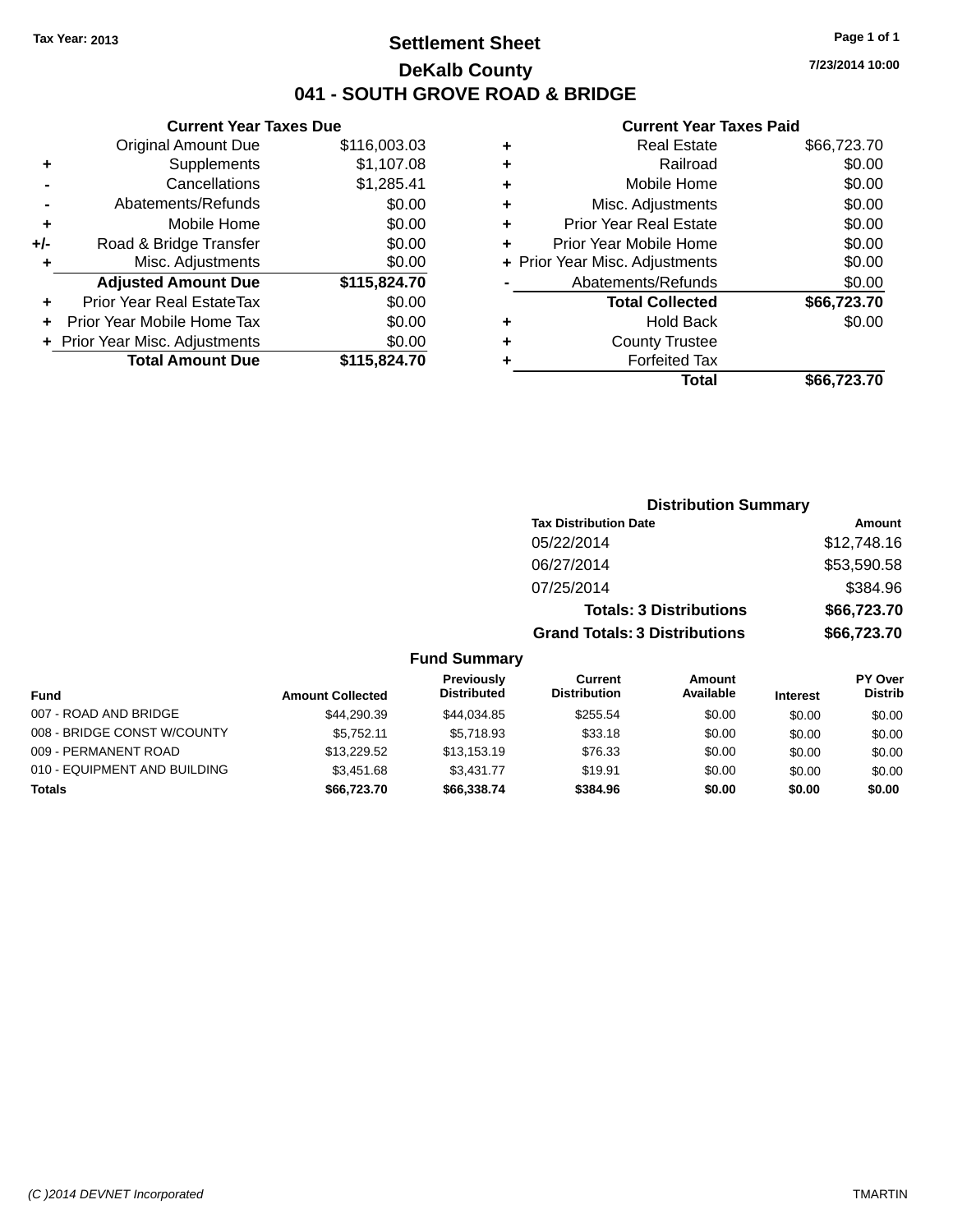**-** Abatements/Refunds **+** Mobile Home **+/-** Road & Bridge Transfer **+** Misc. Adjustments

**Current Year Taxes Due**

### **Settlement Sheet Tax Year: 2013 Page 1 of 1 DeKalb County 042 - SQUAW GROVE TOWNSHIP**

**7/23/2014 10:00**

#### **Current Year Taxes Paid**

|    |                                |              |   | <b>Total</b>                   | \$65,090.69 |
|----|--------------------------------|--------------|---|--------------------------------|-------------|
|    | <b>Total Amount Due</b>        | \$120,440.40 |   | <b>Forfeited Tax</b>           |             |
|    | + Prior Year Misc. Adjustments | \$0.00       | ٠ | <b>County Trustee</b>          |             |
|    | + Prior Year Mobile Home Tax   | \$0.00       | ٠ | <b>Hold Back</b>               | \$0.00      |
| ÷  | Prior Year Real EstateTax      | (\$530.05)   |   | <b>Total Collected</b>         | \$65,090.69 |
|    | <b>Adjusted Amount Due</b>     | \$120,970.45 |   | Abatements/Refunds             | \$10.17     |
| ٠  | Misc. Adjustments              | \$26.37      |   | + Prior Year Misc. Adjustments | \$0.00      |
| /- | Road & Bridge Transfer         | \$0.00       | ٠ | Prior Year Mobile Home         | \$0.00      |
| ٠  | Mobile Home                    | \$0.00       |   | <b>Prior Year Real Estate</b>  | (\$530.05)  |
|    | Abatements/Refunds             | \$10.17      | ٠ | Misc. Adjustments              | \$26.37     |
|    | Cancellations                  | \$700.46     | ٠ | Mobile Home                    | \$0.00      |
| ٠  | Supplements                    | \$648.50     | ٠ | Railroad                       | \$778.06    |
|    | <b>Original Amount Due</b>     | \$121,006.21 | ٠ | <b>Real Estate</b>             | \$64,826.48 |
|    |                                |              |   |                                |             |

## **Distribution Summary Tax Distribution Date Amount** 05/22/2014 \$13,765.25 06/27/2014 \$50,042.07 07/25/2014 \$1,283.37 **Totals: 3 Distributions \$65,090.69 Grand Totals: 3 Distributions \$65,090.69**

#### **Fund Summary**

| Fund                     | <b>Amount Collected</b> | Previously<br><b>Distributed</b> | Current<br><b>Distribution</b> | Amount<br>Available | <b>Interest</b> | PY Over<br><b>Distrib</b> |
|--------------------------|-------------------------|----------------------------------|--------------------------------|---------------------|-----------------|---------------------------|
| 001 - CORPORATE          | \$41,687.59             | \$40,865.65                      | \$821.94                       | \$0.00              | \$0.00          | \$0.00                    |
| 017 - CEMETERY           | \$7.100.49              | \$6,960.49                       | \$140.00                       | \$0.00              | \$0.00          | \$0.00                    |
| 019 - COMMUNITY BUILDING | \$14.419.22             | \$14,134.92                      | \$284.30                       | \$0.00              | \$0.00          | \$0.00                    |
| 054 - GENERAL ASSISTANCE | \$1,883,39              | \$1,846.26                       | \$37.13                        | \$0.00              | \$0.00          | \$0.00                    |
| <b>Totals</b>            | \$65,090.69             | \$63,807.32                      | \$1.283.37                     | \$0.00              | \$0.00          | \$0.00                    |

#### **Miscellaneous Adjustment Detail**

#### **Year Source Account Type Amount Adjustment Description**

2013 RE - Real Estate Back Tax Collected \$1.56 VANGUARD HOMES REDEMPTION 15-14-107-008 by TBA 2013 RE - Real Estate Back Tax Collected \$1.20 VANGUARD HOMES REDEMPTION 15-14-107-007 by TBA 2013 RE - Real Estate Back Tax Collected \$6.40 VANGUARD HOMES REDEMPTION 15-14-102-033 by TBA 2013 RE - Real Estate Paymt In Lieu of Tax \$17.21 HOUSING AUTHORITY-SUNSET VIEW APTS. by TBA

#### **Abatement Detail**

#### **Type Amount Adjustment Description**

| 2013 RE - Real Estate PTAB Decision | \$8.63 PTAB INTEREST REFUND 15-14-400-041 by TBA |
|-------------------------------------|--------------------------------------------------|
| 2013 RE - Real Estate PTAB Decision | \$0.27 PTAB INTEREST REFUND 15-14-302-006 by TBA |
| 2013 RE - Real Estate PTAB Decision | \$0.49 PTAB INTEREST REFUND 15-14-302-007 by TBA |
| 2013 RE - Real Estate PTAB Decision | \$0.10 PTAB INTEREST REFUND 15-15-403-020 by TBA |
| 2013 RE - Real Estate PTAB Decision | \$0.68 PTAB INTEREST REFUND 15-14-302-007 by TBA |
| <b>Totals 5 entries</b>             | \$10.17                                          |

#### **Totals 4 entries \$26.37**

|                  | Year Source           | <b>Account</b> |  |  |  |
|------------------|-----------------------|----------------|--|--|--|
|                  | 2013 RE - Real Estate | PTAB De        |  |  |  |
|                  | 2013 RE - Real Estate | PTAB De        |  |  |  |
|                  | 2013 RE - Real Estate | PTAB De        |  |  |  |
|                  | 2013 RE - Real Estate | PTAB De        |  |  |  |
|                  | 2013 RE - Real Estate | PTAB De        |  |  |  |
| Totals 5 entries |                       |                |  |  |  |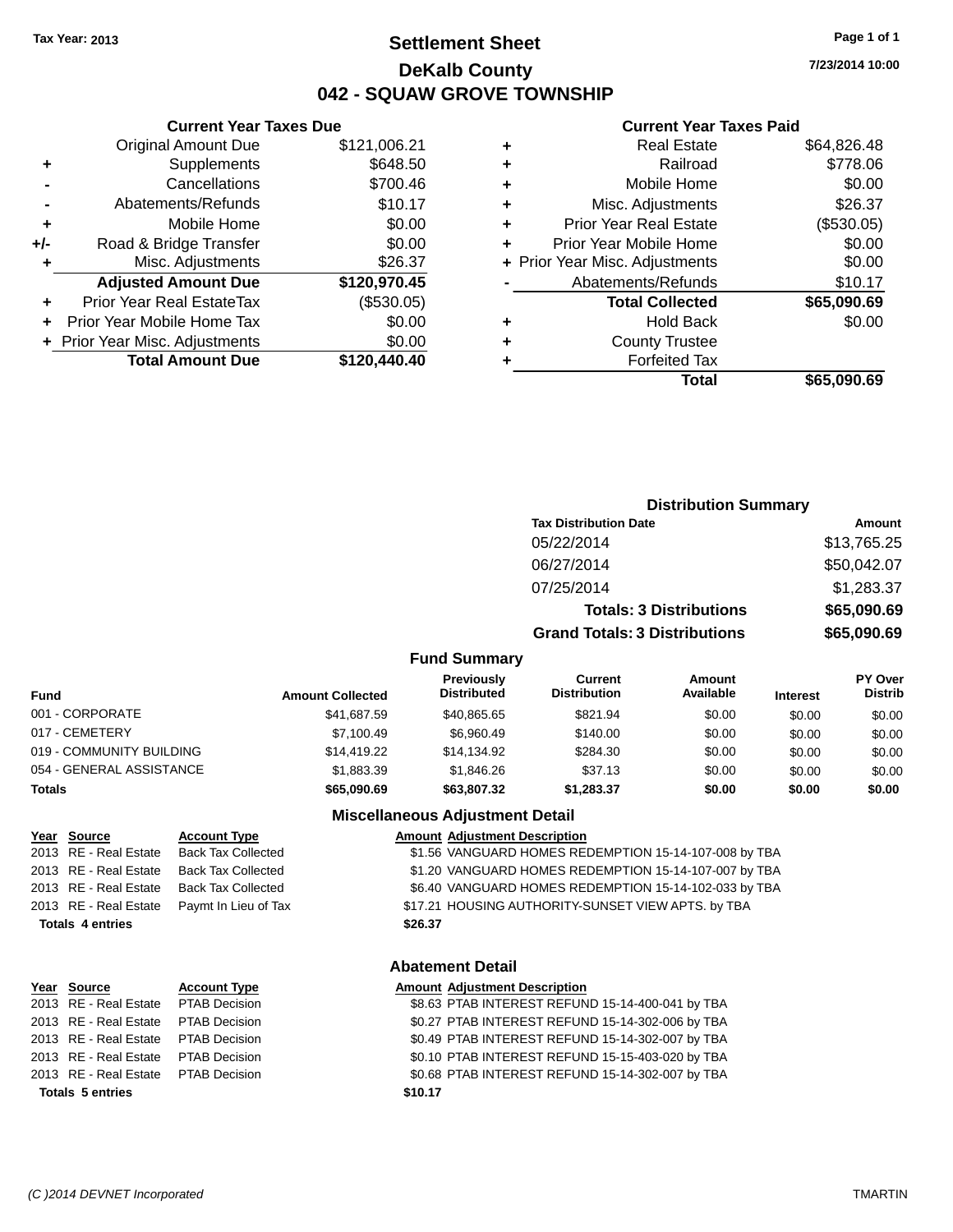### **Settlement Sheet Tax Year: 2013 Page 1 of 1 DeKalb County 043 - HINCKLEY PUBLIC LIBRARY DISTRICT**

**7/23/2014 10:00**

#### **Current Year Taxes Paid**

|     | <b>Current Year Taxes Due</b>  |              |  |  |
|-----|--------------------------------|--------------|--|--|
|     | <b>Original Amount Due</b>     | \$171,823.83 |  |  |
| ٠   | Supplements                    | \$920.88     |  |  |
|     | Cancellations                  | \$994.62     |  |  |
|     | Abatements/Refunds             | \$14.45      |  |  |
| ٠   | Mobile Home                    | \$0.00       |  |  |
| +/- | Road & Bridge Transfer         | \$0.00       |  |  |
| ٠   | \$37.45<br>Misc. Adjustments   |              |  |  |
|     | <b>Adjusted Amount Due</b>     | \$171,773.09 |  |  |
| ٠   | Prior Year Real EstateTax      | (\$721.15)   |  |  |
|     | Prior Year Mobile Home Tax     | \$0.00       |  |  |
|     | + Prior Year Misc. Adjustments | \$0.00       |  |  |
|     | <b>Total Amount Due</b>        | \$171.051.94 |  |  |
|     |                                |              |  |  |

|   | <b>Real Estate</b>             | \$92,050.72 |
|---|--------------------------------|-------------|
| ٠ | Railroad                       | \$1,104.81  |
| ٠ | Mobile Home                    | \$0.00      |
| ٠ | Misc. Adjustments              | \$37.45     |
| ٠ | <b>Prior Year Real Estate</b>  | (\$721.15)  |
| ÷ | Prior Year Mobile Home         | \$0.00      |
|   | + Prior Year Misc. Adjustments | \$0.00      |
|   | Abatements/Refunds             | \$14.45     |
|   | <b>Total Collected</b>         | \$92,457.38 |
| ٠ | <b>Hold Back</b>               | \$0.00      |
| ٠ | <b>County Trustee</b>          |             |
|   | <b>Forfeited Tax</b>           |             |
|   | Total                          | \$92,457,38 |
|   |                                |             |

### **Distribution Summary Tax Distribution Date Amount** 05/22/2014 \$19,577.43 06/27/2014 \$71,057.62 07/25/2014 \$1,822.33 **Totals: 3 Distributions \$92,457.38 Grand Totals: 3 Distributions \$92,457.38**

#### **Fund Summary**

| <b>Fund</b>                                   | <b>Amount Collected</b> | Previously<br><b>Distributed</b> | Current<br><b>Distribution</b> | Amount<br>Available | <b>Interest</b> | <b>PY Over</b><br><b>Distrib</b> |
|-----------------------------------------------|-------------------------|----------------------------------|--------------------------------|---------------------|-----------------|----------------------------------|
| 001 - CORPORATE                               | \$77,800.84             | \$76,267.39                      | \$1,533.45                     | \$0.00              | \$0.00          | \$0.00                           |
| 004 - OPERATIONS & MAINTENANCE                | \$6,793.03              | \$6.659.14                       | \$133.89                       | \$0.00              | \$0.00          | \$0.00                           |
| $005 - I. M. R. F.$                           | \$3,658.81              | \$3,586.70                       | \$72.11                        | \$0.00              | \$0.00          | \$0.00                           |
| 027 - AUDIT                                   | \$21.18                 | \$20.76                          | \$0.42                         | \$0.00              | \$0.00          | \$0.00                           |
| 035 - TORT JUDGEMENTS/LIABILITY<br><b>INS</b> | \$524.71                | \$514.36                         | \$10.35                        | \$0.00              | \$0.00          | \$0.00                           |
| 047 - SOCIAL SECURITY                         | \$3.658.81              | \$3,586.70                       | \$72.11                        | \$0.00              | \$0.00          | \$0.00                           |
| <b>Totals</b>                                 | \$92,457.38             | \$90,635.05                      | \$1,822.33                     | \$0.00              | \$0.00          | \$0.00                           |

#### **Miscellaneous Adjustment Detail**

| Year Source             | <b>Account Type</b>       |         | <b>Amount Adjustment Description</b>                  |
|-------------------------|---------------------------|---------|-------------------------------------------------------|
| 2013 RE - Real Estate   | <b>Back Tax Collected</b> |         | \$2.22 VANGUARD HOMES REDEMPTION 15-14-107-008 by TBA |
| 2013 RE - Real Estate   | <b>Back Tax Collected</b> |         | \$1.70 VANGUARD HOMES REDEMPTION 15-14-107-007 by TBA |
| 2013 RE - Real Estate   | <b>Back Tax Collected</b> |         | \$9.09 VANGUARD HOMES REDEMPTION 15-14-102-033 by TBA |
| 2013 RE - Real Estate   | Paymt In Lieu of Tax      |         | \$24.44 HOUSING AUTHORITY-SUNSET VIEW APTS. by TBA    |
| <b>Totals 4 entries</b> |                           | \$37.45 |                                                       |
|                         |                           |         |                                                       |

#### **Abatement Detail**

|                         | Year Source                         | <b>Account Type</b> | <b>Amount Adjustment Description</b>              |
|-------------------------|-------------------------------------|---------------------|---------------------------------------------------|
|                         | 2013 RE - Real Estate PTAB Decision |                     | \$12.26 PTAB INTEREST REFUND 15-14-400-041 by TBA |
|                         | 2013 RE - Real Estate PTAB Decision |                     | \$0.38 PTAB INTEREST REFUND 15-14-302-006 by TBA  |
|                         | 2013 RE - Real Estate PTAB Decision |                     | \$0.70 PTAB INTEREST REFUND 15-14-302-007 by TBA  |
|                         | 2013 RE - Real Estate PTAB Decision |                     | \$0.14 PTAB INTEREST REFUND 15-15-403-020 by TBA  |
|                         | 2013 RE - Real Estate PTAB Decision |                     | \$0.97 PTAB INTEREST REFUND 15-14-302-007 by TBA  |
| <b>Totals 5 entries</b> |                                     |                     | \$14.45                                           |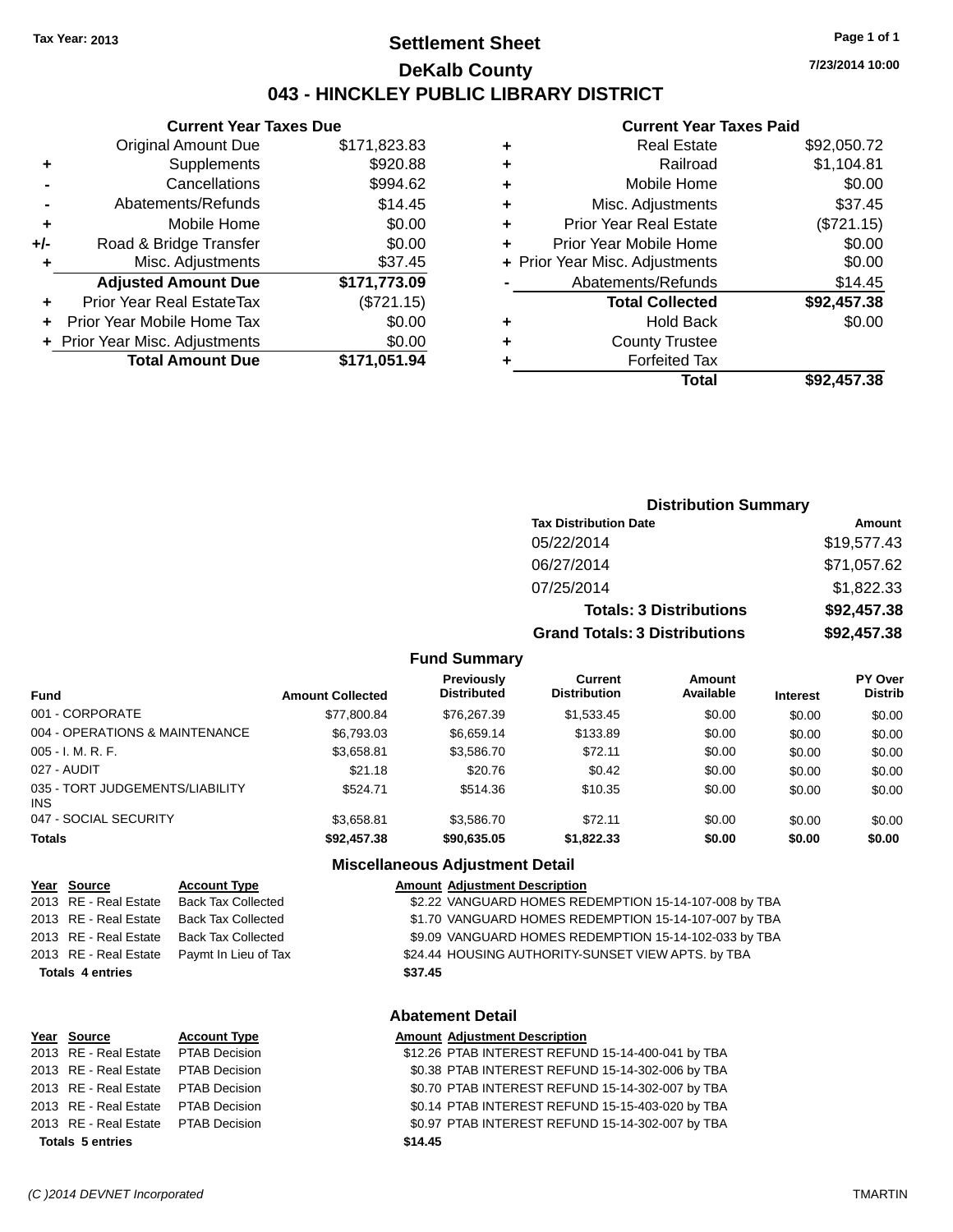### **Settlement Sheet Tax Year: 2013 Page 1 of 1 DeKalb County 044 - SQUAW GROVE ROAD & BRIDGE**

**7/23/2014 10:00**

## **Current Year Taxes Paid**

|     | <b>Current Year Taxes Due</b>  |               |
|-----|--------------------------------|---------------|
|     | <b>Original Amount Due</b>     | \$286,312.05  |
| ٠   | Supplements                    | \$1,344.21    |
|     | Cancellations                  | \$1,459.93    |
|     | Abatements/Refunds             | \$21.20       |
| ٠   | Mobile Home                    | \$0.00        |
| +/- | Road & Bridge Transfer         | (\$18,199.15) |
|     | Misc. Adjustments              | \$62.40       |
|     | <b>Adjusted Amount Due</b>     | \$268,038.38  |
| ٠   | Prior Year Real EstateTax      | (\$1,149.33)  |
|     | Prior Year Mobile Home Tax     | \$0.00        |
|     | + Prior Year Misc. Adjustments | \$0.00        |
|     | <b>Total Amount Due</b>        | \$266.889.05  |
|     |                                |               |

|   | <b>Real Estate</b>             | \$135,106.13 |
|---|--------------------------------|--------------|
| ٠ | Railroad                       | \$1,745.44   |
| ٠ | Mobile Home                    | \$0.00       |
| ÷ | Misc. Adjustments              | \$62.40      |
| ٠ | <b>Prior Year Real Estate</b>  | (\$1,149.33) |
| ٠ | Prior Year Mobile Home         | \$0.00       |
|   | + Prior Year Misc. Adjustments | \$0.00       |
|   | Abatements/Refunds             | \$21.20      |
|   | <b>Total Collected</b>         | \$135,743.44 |
| ٠ | <b>Hold Back</b>               | \$0.00       |
| ٠ | <b>County Trustee</b>          |              |
|   | <b>Forfeited Tax</b>           |              |
|   | Total                          | \$135,743.44 |
|   |                                |              |

**Totals: 3 Distributions \$135,743.44**

**Grand Totals: 3 Distributions \$135,743.44**

| <b>Road and Bridge Summary</b> |          |                         | <b>Distribution Summary</b>  |              |  |
|--------------------------------|----------|-------------------------|------------------------------|--------------|--|
| Municipality                   | Amt. Due | Amt. Distrib.           | <b>Tax Distribution Date</b> | Amount       |  |
| <b>VILLAGE OF HINCKLEY</b>     |          | \$33,676.15 \$18,199.15 | 05/22/2014                   | \$28,645.24  |  |
| <b>Totals</b>                  |          | \$33,676.15 \$18,199.15 | 06/27/2014                   | \$104,423.32 |  |
|                                |          |                         | 07/25/2014                   | \$2.674.88   |  |

#### **Fund Summary Fund Interest Amount Collected Distributed PY Over Distrib Amount Available Current Distribution Previously** 007 - ROAD AND BRIDGE \$47,936.11 \$46,993.29 \$942.82 \$0.00 \$0.00 \$0.00 008 - BRIDGE CONST W/COUNTY  $$5,380.14$   $$5,274.02$   $$106.12$   $$0.00$   $$0.00$   $$0.00$ 009 - PERMANENT ROAD \$58,763.43 \$57,604.28 \$1,159.15 \$0.00 \$0.00 \$0.00 010 - EQUIPMENT AND BUILDING \$21,510.25 \$21,085.94 \$424.31 \$0.00 \$0.00 \$0.00 \$0.00 035 - TORT JUDGEMENTS/LIABILITY INS \$2,153.51 \$2,111.03 \$42.48 \$0.00 \$0.00 \$0.00 **Totals \$135,743.44 \$133,068.56 \$2,674.88 \$0.00 \$0.00 \$0.00**

### **Miscellaneous Adjustment Detail**

| Year Source             | <b>Account Type</b>       |         | <b>Amount Adjustment Description</b>                   |
|-------------------------|---------------------------|---------|--------------------------------------------------------|
| 2013 RE - Real Estate   | <b>Back Tax Collected</b> |         | \$3.70 VANGUARD HOMES REDEMPTION 15-14-107-008 by TBA  |
| 2013 RE - Real Estate   | <b>Back Tax Collected</b> |         | \$2.83 VANGUARD HOMES REDEMPTION 15-14-107-007 by TBA  |
| 2013 RE - Real Estate   | <b>Back Tax Collected</b> |         | \$15.15 VANGUARD HOMES REDEMPTION 15-14-102-033 by TBA |
| 2013 RE - Real Estate   | Paymt In Lieu of Tax      |         | \$40.72 HOUSING AUTHORITY-SUNSET VIEW APTS. by TBA     |
| <b>Totals 4 entries</b> |                           | \$62.40 |                                                        |
|                         |                           |         |                                                        |
|                         |                           |         |                                                        |

#### **Abatement Detail**

|                         | Year Source                         | <b>Account Type</b> | <b>Amount Adjustment Description</b>              |
|-------------------------|-------------------------------------|---------------------|---------------------------------------------------|
|                         | 2013 RE - Real Estate PTAB Decision |                     | \$20.42 PTAB INTEREST REFUND 15-14-400-041 by TBA |
|                         | 2013 RE - Real Estate               | PTAB Decision       | \$0.63 PTAB INTEREST REFUND 15-14-302-006 by TBA  |
|                         | 2013 RE - Real Estate PTAB Decision |                     | \$1.17 PTAB INTEREST REFUND 15-14-302-007 by TBA  |
|                         | 2013 RE - Real Estate PTAB Decision |                     | \$0.24 PTAB INTEREST REFUND 15-15-403-020 by TBA  |
|                         | 2013 RE - Real Estate PTAB Decision |                     | \$1.61 PTAB INTEREST REFUND 15-14-302-007 by TBA  |
| <b>Totals 5 entries</b> |                                     |                     | \$24.07                                           |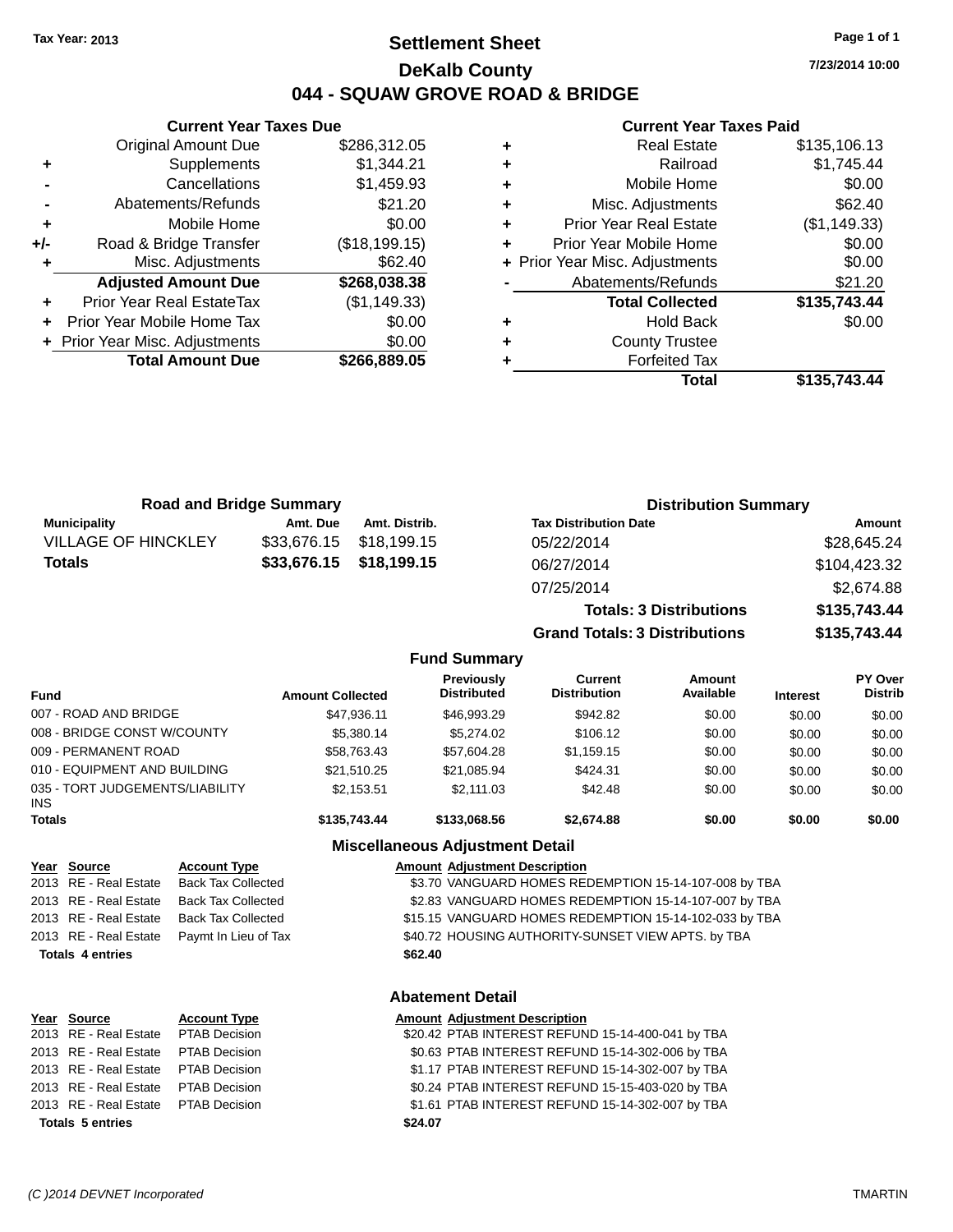### **Settlement Sheet Tax Year: 2013 Page 1 of 1 DeKalb County 045 - SYCAMORE TOWNSHIP**

**7/23/2014 10:00**

#### **Current Year Taxes Paid**

|       | <b>Original Amount Due</b>     | \$393,037.54 |
|-------|--------------------------------|--------------|
| ٠     | Supplements                    | \$1,506.14   |
|       | Cancellations                  | \$1,618.70   |
|       | Abatements/Refunds             | \$0.00       |
| ÷     | Mobile Home                    | \$0.00       |
| $+/-$ | Road & Bridge Transfer         | \$0.00       |
| ٠     | Misc. Adjustments              | \$4.58       |
|       | <b>Adjusted Amount Due</b>     | \$392,929.56 |
| ÷     | Prior Year Real EstateTax      | (\$64.17)    |
|       | Prior Year Mobile Home Tax     | \$0.00       |
|       | + Prior Year Misc. Adjustments | \$0.00       |
|       | <b>Total Amount Due</b>        | \$392,865.39 |
|       |                                |              |

**Current Year Taxes Due**

| ٠ | <b>Real Estate</b>             | \$209,604.95 |
|---|--------------------------------|--------------|
| ٠ | Railroad                       | \$118.22     |
| ٠ | Mobile Home                    | \$0.00       |
| ٠ | Misc. Adjustments              | \$4.58       |
| ٠ | <b>Prior Year Real Estate</b>  | (\$64.17)    |
| ٠ | Prior Year Mobile Home         | \$0.00       |
|   | + Prior Year Misc. Adjustments | \$0.00       |
|   | Abatements/Refunds             | \$0.00       |
|   | <b>Total Collected</b>         | \$209,663.58 |
| ٠ | Hold Back                      | \$0.00       |
| ٠ | <b>County Trustee</b>          |              |
| ٠ | <b>Forfeited Tax</b>           |              |
|   | Total                          | \$209,663.58 |
|   |                                |              |

|                          |                         |                                         | <b>Distribution Summary</b>           |                                |                 |                           |
|--------------------------|-------------------------|-----------------------------------------|---------------------------------------|--------------------------------|-----------------|---------------------------|
|                          |                         |                                         | <b>Tax Distribution Date</b>          |                                |                 | Amount                    |
|                          |                         |                                         | 05/22/2014                            |                                |                 | \$51,669.65               |
|                          |                         |                                         | 06/27/2014                            |                                |                 | \$154,113.08              |
|                          |                         |                                         | 07/25/2014                            |                                |                 | \$3,880.85                |
|                          |                         |                                         |                                       | <b>Totals: 3 Distributions</b> |                 | \$209,663.58              |
|                          |                         |                                         | <b>Grand Totals: 3 Distributions</b>  |                                |                 | \$209,663.58              |
|                          |                         | <b>Fund Summary</b>                     |                                       |                                |                 |                           |
| <b>Fund</b>              | <b>Amount Collected</b> | <b>Previously</b><br><b>Distributed</b> | <b>Current</b><br><b>Distribution</b> | Amount<br>Available            | <b>Interest</b> | PY Over<br><b>Distrib</b> |
| 001 - CORPORATE          | \$192,579.99            | \$189,015.35                            | \$3,564.64                            | \$0.00                         | \$0.00          | \$0.00                    |
| $005 - I. M. R. F.$      | \$16,005.07             | \$15,708.83                             | \$296.24                              | \$0.00                         | \$0.00          | \$0.00                    |
| 054 - GENERAL ASSISTANCE | \$1,078.52              | \$1,058.55                              | \$19.97                               | \$0.00                         | \$0.00          | \$0.00                    |
| <b>Totals</b>            | \$209,663.58            | \$205,782.73                            | \$3,880.85                            | \$0.00                         | \$0.00          | \$0.00                    |

#### **Miscellaneous Adjustment Detail**

#### **Year** Source **Account Type Account Adjustment Description**

2013 RE - Real Estate Back Tax Collected \$1.21 STOGSDILL REDEMPTION 06-32-328-025 by TBA 2013 RE - Real Estate Back Tax Collected \$3.37 MEIER REDEMPTION 06-18-300-001 by TBA

**Totals 2 entries \$4.58**

*(C )2014 DEVNET Incorporated* TMARTIN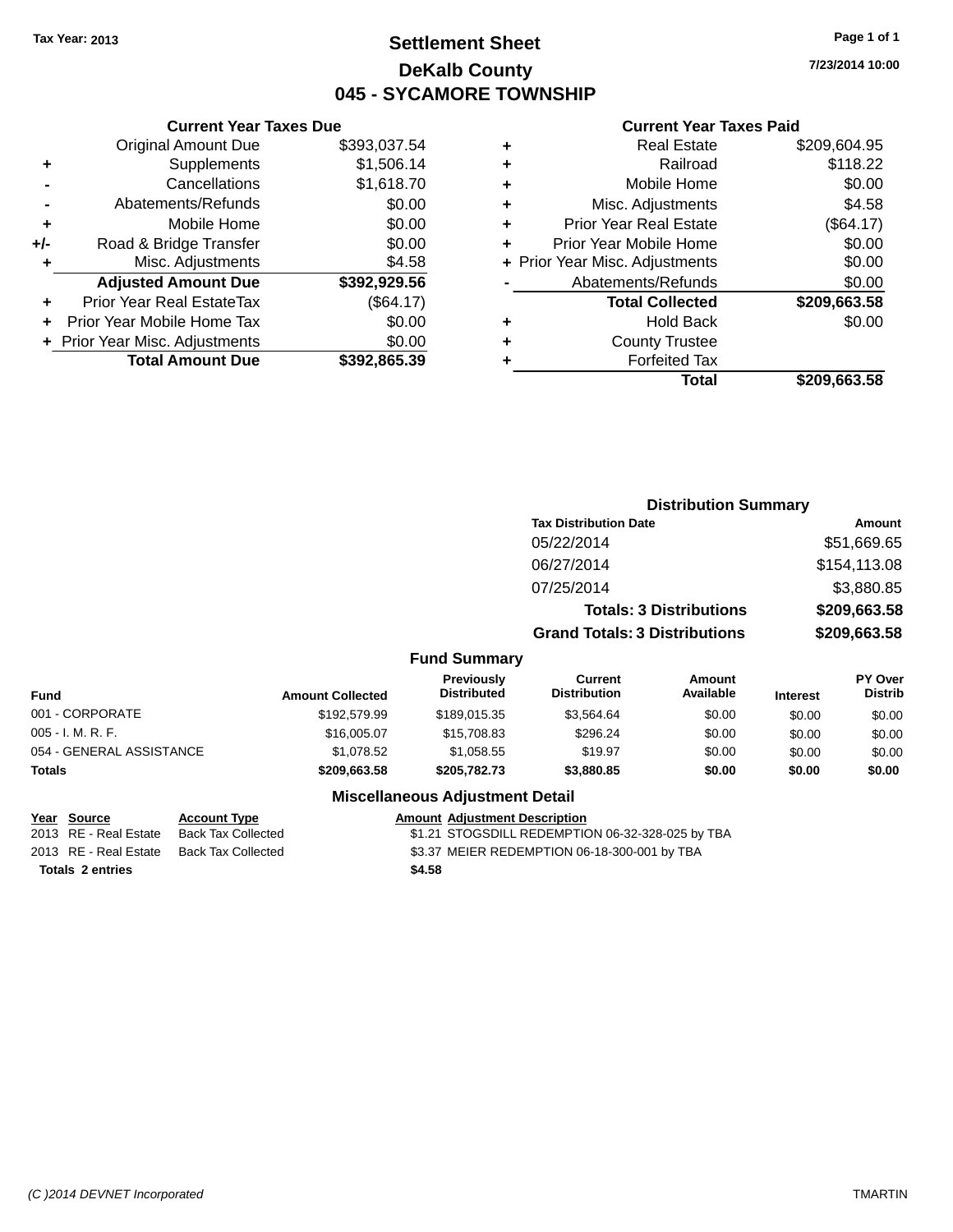### **Settlement Sheet Tax Year: 2013 Page 1 of 1 DeKalb County 046 - SYCAMORE ROAD & BRIDGE**

**7/23/2014 10:00**

#### **Current Year Taxes Paid**

|     | <b>Current Year Taxes Due</b>  |              |
|-----|--------------------------------|--------------|
|     | <b>Original Amount Due</b>     | \$795,913.31 |
| ٠   | Supplements                    | \$3,021.43   |
|     | Cancellations                  | \$3,247.33   |
|     | Abatements/Refunds             | \$0.00       |
| ٠   | Mobile Home                    | \$0.00       |
| +/- | Road & Bridge Transfer         | (\$3,958.31) |
|     | Misc. Adjustments              | \$9.28       |
|     | <b>Adjusted Amount Due</b>     | \$791,738.38 |
|     | Prior Year Real EstateTax      | (\$130.18)   |
|     | Prior Year Mobile Home Tax     | \$0.00       |
|     | + Prior Year Misc. Adjustments | \$0.00       |
|     | <b>Total Amount Due</b>        | \$791,608.20 |
|     |                                |              |

| ٠ | <b>Real Estate</b>             | \$420,498.94 |
|---|--------------------------------|--------------|
| ٠ | Railroad                       | \$239.38     |
| ٠ | Mobile Home                    | \$0.00       |
| ٠ | Misc. Adjustments              | \$9.28       |
| ٠ | <b>Prior Year Real Estate</b>  | (\$130.18)   |
| ٠ | Prior Year Mobile Home         | \$0.00       |
|   | + Prior Year Misc. Adjustments | \$0.00       |
|   | Abatements/Refunds             | \$0.00       |
|   | <b>Total Collected</b>         | \$420,617.42 |
| ٠ | <b>Hold Back</b>               | \$0.00       |
| ٠ | <b>County Trustee</b>          |              |
|   | <b>Forfeited Tax</b>           |              |
|   | Total                          | \$420,617.42 |

| <b>Road and Bridge Summary</b> |            |               | <b>Distribution Summary</b>  |              |  |
|--------------------------------|------------|---------------|------------------------------|--------------|--|
| <b>Municipality</b>            | Amt. Due   | Amt. Distrib. | <b>Tax Distribution Date</b> | Amount       |  |
| <b>CITY OF SYCAMORE</b>        | \$7.416.75 | \$3.958.31    | 05/22/2014                   | \$103,656.98 |  |
| <b>Totals</b>                  | \$7.416.75 | \$3,958,31    | 06/27/2014                   | \$309,174.87 |  |
|                                |            |               | 07/25/2014                   | \$7,785.57   |  |

# **Totals: 3 Distributions \$420,617.42 Grand Totals: 3 Distributions \$420,617.42**

#### **Fund Summary**

| <b>Fund</b>                             | <b>Amount Collected</b> | <b>Previously</b><br><b>Distributed</b> | Current<br><b>Distribution</b> | Amount<br>Available | <b>Interest</b> | <b>PY Over</b><br><b>Distrib</b> |
|-----------------------------------------|-------------------------|-----------------------------------------|--------------------------------|---------------------|-----------------|----------------------------------|
| $005 - I. M. R. F.$                     | \$10,670.42             | \$10,472.92                             | \$197.50                       | \$0.00              | \$0.00          | \$0.00                           |
| 007 - ROAD AND BRIDGE                   | \$6.711.72              | \$6.587.52                              | \$124.20                       | \$0.00              | \$0.00          | \$0.00                           |
| 008 - BRIDGE CONST W/COUNTY             | \$21,340.03             | \$20,945.02                             | \$395.01                       | \$0.00              | \$0.00          | \$0.00                           |
| 009 - PERMANENT ROAD                    | \$300,273.12            | \$294,715.08                            | \$5.558.04                     | \$0.00              | \$0.00          | \$0.00                           |
| 010 - EQUIPMENT AND BUILDING            | \$66,680.88             | \$65,446.62                             | \$1.234.26                     | \$0.00              | \$0.00          | \$0.00                           |
| 035 - TORT JUDGEMENTS/LIABILITY<br>INS. | \$5,335,21              | \$5,236.46                              | \$98.75                        | \$0.00              | \$0.00          | \$0.00                           |
| 047 - SOCIAL SECURITY                   | \$9,606.04              | \$9,428.23                              | \$177.81                       | \$0.00              | \$0.00          | \$0.00                           |
| <b>Totals</b>                           | \$420,617.42            | \$412,831.85                            | \$7,785.57                     | \$0.00              | \$0.00          | \$0.00                           |

### **Miscellaneous Adjustment Detail**

| Year Source           | <b>Account Type</b> | <b>Amount Adjustment Description</b>             |
|-----------------------|---------------------|--------------------------------------------------|
| 2013 RE - Real Estate | Back Tax Collected  | \$2.45 STOGSDILL REDEMPTION 06-32-328-025 by TBA |
| 2013 RE - Real Estate | Back Tax Collected  | \$6.83 MEIER REDEMPTION 06-18-300-001 by TBA     |
| Totals 2 entries      |                     | \$9.28                                           |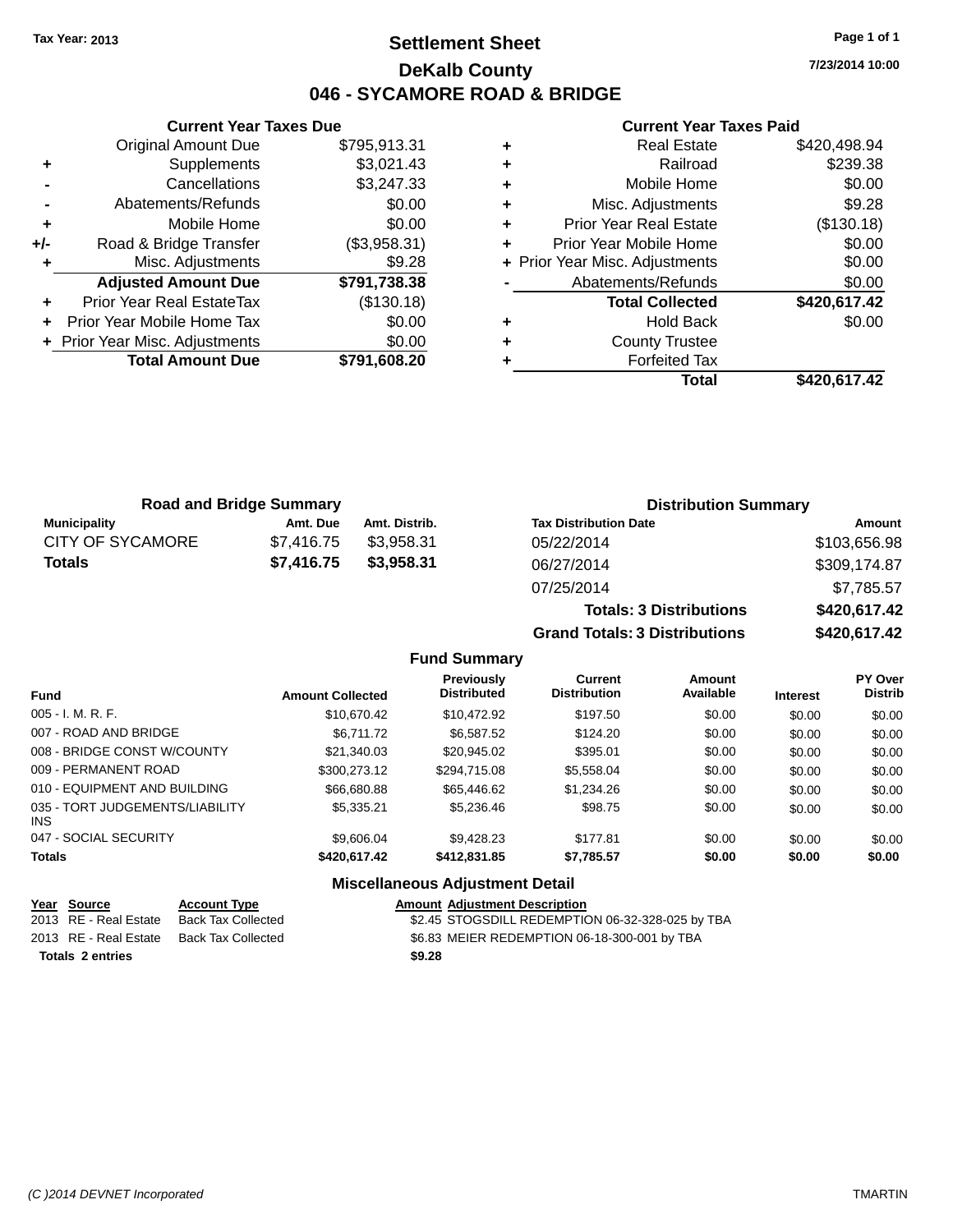## **Settlement Sheet Tax Year: 2013 Page 1 of 1 DeKalb County 047 - VICTOR TOWNSHIP**

**7/23/2014 10:00**

### **Current Year Taxes Paid**

| <b>Current Year Taxes Due</b>  |             |
|--------------------------------|-------------|
| <b>Original Amount Due</b>     | \$51,725.15 |
| Supplements                    | \$364.26    |
| Cancellations                  | \$222.97    |
| Abatements/Refunds             | \$0.00      |
| Mobile Home                    | \$0.00      |
| Road & Bridge Transfer         | \$0.00      |
| Misc. Adjustments              | \$0.00      |
| <b>Adjusted Amount Due</b>     | \$51,866.44 |
| Prior Year Real EstateTax      | \$0.00      |
| Prior Year Mobile Home Tax     | \$0.00      |
| + Prior Year Misc. Adjustments | \$0.00      |
| <b>Total Amount Due</b>        | \$51.866.44 |
|                                |             |

| ٠ | <b>Real Estate</b>             | \$32,134.55 |
|---|--------------------------------|-------------|
| ٠ | Railroad                       | \$13.65     |
| ٠ | Mobile Home                    | \$0.00      |
| ٠ | Misc. Adjustments              | \$0.00      |
| ٠ | <b>Prior Year Real Estate</b>  | \$0.00      |
| ÷ | Prior Year Mobile Home         | \$0.00      |
|   | + Prior Year Misc. Adjustments | \$0.00      |
|   | Abatements/Refunds             | \$0.00      |
|   | <b>Total Collected</b>         | \$32,148.20 |
| ٠ | <b>Hold Back</b>               | \$0.00      |
| ٠ | <b>County Trustee</b>          |             |
|   | <b>Forfeited Tax</b>           |             |
|   | Total                          | \$32.148.20 |
|   |                                |             |

|                                 |                         |                                  | <b>Distribution Summary</b>          |                                |          |                           |
|---------------------------------|-------------------------|----------------------------------|--------------------------------------|--------------------------------|----------|---------------------------|
|                                 |                         |                                  | <b>Tax Distribution Date</b>         |                                | Amount   |                           |
|                                 |                         |                                  | 05/22/2014                           |                                |          | \$7,979.61                |
|                                 |                         |                                  | 06/27/2014                           |                                |          | \$24,168.59               |
|                                 |                         |                                  |                                      | <b>Totals: 2 Distributions</b> |          | \$32,148.20               |
|                                 |                         |                                  | <b>Grand Totals: 2 Distributions</b> |                                |          | \$32,148.20               |
|                                 |                         | <b>Fund Summary</b>              |                                      |                                |          |                           |
| <b>Fund</b>                     | <b>Amount Collected</b> | Previously<br><b>Distributed</b> | Current<br><b>Distribution</b>       | Amount<br>Available            | Interest | PY Over<br><b>Distrib</b> |
| 001 - CORPORATE                 | \$29.101.88             | \$29.101.88                      | \$0.00                               | \$0.00                         | \$0.00   | \$0.00                    |
| 034 - GENERAL ASSISTANCE        | \$1.821.09              | \$1,821.09                       | \$0.00                               | \$0.00                         | \$0.00   | \$0.00                    |
| 035 - TORT JUDGEMENTS/LIABILITY | \$1,225.23              | \$1,225.23                       | \$0.00                               | \$0.00                         | \$0.00   | \$0.00                    |

**Totals \$32,148.20 \$32,148.20 \$0.00 \$0.00 \$0.00 \$0.00**

INS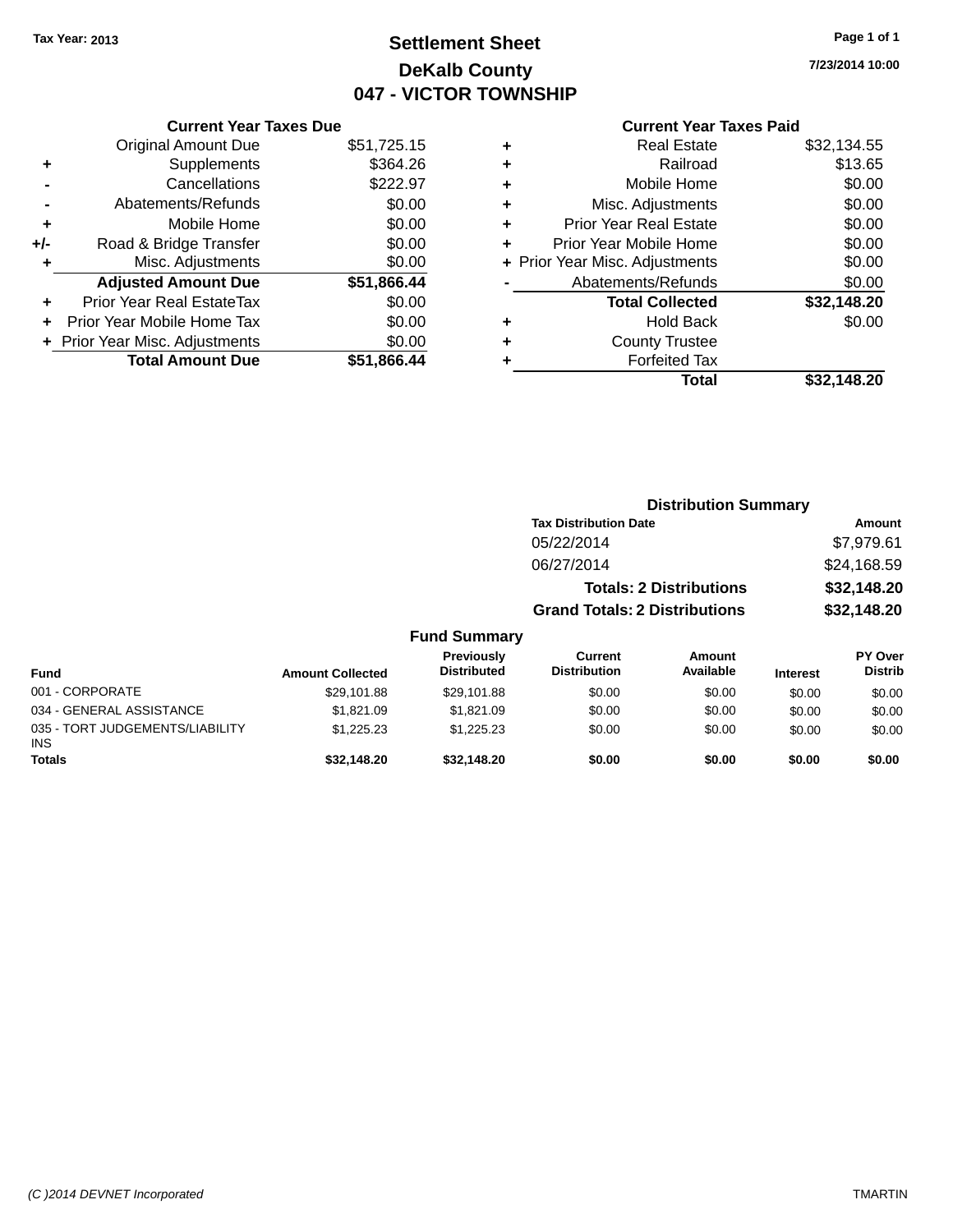### **Settlement Sheet Tax Year: 2013 Page 1 of 1 DeKalb County 048 - VICTOR ROAD & BRIDGE**

**7/23/2014 10:00**

#### **Current Year Taxes Paid**

|       | <b>Current Year Taxes Due</b>  |             |
|-------|--------------------------------|-------------|
|       | <b>Original Amount Due</b>     | \$98,181.42 |
| ٠     | Supplements                    | \$691.39    |
|       | Cancellations                  | \$423.22    |
|       | Abatements/Refunds             | \$0.00      |
| ٠     | Mobile Home                    | \$0.00      |
| $+/-$ | Road & Bridge Transfer         | \$0.00      |
|       | Misc. Adjustments              | \$0.00      |
|       | <b>Adjusted Amount Due</b>     | \$98,449.59 |
| ٠     | Prior Year Real EstateTax      | \$0.00      |
|       | Prior Year Mobile Home Tax     | \$0.00      |
|       | + Prior Year Misc. Adjustments | \$0.00      |
|       | <b>Total Amount Due</b>        | \$98.449.59 |
|       |                                |             |

|   | <b>Real Estate</b>             | \$60,995.37 |
|---|--------------------------------|-------------|
| ٠ | Railroad                       | \$25.90     |
| ٠ | Mobile Home                    | \$0.00      |
| ٠ | Misc. Adjustments              | \$0.00      |
| ٠ | <b>Prior Year Real Estate</b>  | \$0.00      |
| ٠ | Prior Year Mobile Home         | \$0.00      |
|   | + Prior Year Misc. Adjustments | \$0.00      |
|   | Abatements/Refunds             | \$0.00      |
|   | <b>Total Collected</b>         | \$61,021.27 |
| ٠ | Hold Back                      | \$0.00      |
| ٠ | <b>County Trustee</b>          |             |
| ٠ | <b>Forfeited Tax</b>           |             |
|   | Total                          | \$61,021.27 |
|   |                                |             |

| <b>Distribution Summary</b>          |             |
|--------------------------------------|-------------|
| <b>Tax Distribution Date</b>         | Amount      |
| 05/22/2014                           | \$15,146.37 |
| 06/27/2014                           | \$45,874.90 |
| <b>Totals: 2 Distributions</b>       | \$61,021.27 |
| <b>Grand Totals: 2 Distributions</b> | \$61,021.27 |

| Fund                                          | <b>Amount Collected</b> | Previously<br><b>Distributed</b> | Current<br><b>Distribution</b> | <b>Amount</b><br>Available | <b>Interest</b> | PY Over<br><b>Distrib</b> |
|-----------------------------------------------|-------------------------|----------------------------------|--------------------------------|----------------------------|-----------------|---------------------------|
| 007 - ROAD AND BRIDGE                         | \$35,315,06             | \$35,315,06                      | \$0.00                         | \$0.00                     | \$0.00          | \$0.00                    |
| 008 - BRIDGE CONST W/COUNTY                   | \$1,302.38              | \$1.302.38                       | \$0.00                         | \$0.00                     | \$0.00          | \$0.00                    |
| 009 - PERMANENT ROAD                          | \$15,759.30             | \$15,759.30                      | \$0.00                         | \$0.00                     | \$0.00          | \$0.00                    |
| 010 - EQUIPMENT AND BUILDING                  | \$7,407.13              | \$7,407.13                       | \$0.00                         | \$0.00                     | \$0.00          | \$0.00                    |
| 035 - TORT JUDGEMENTS/LIABILITY<br><b>INS</b> | \$1,237.40              | \$1,237.40                       | \$0.00                         | \$0.00                     | \$0.00          | \$0.00                    |
| Totals                                        | \$61.021.27             | \$61.021.27                      | \$0.00                         | \$0.00                     | \$0.00          | \$0.00                    |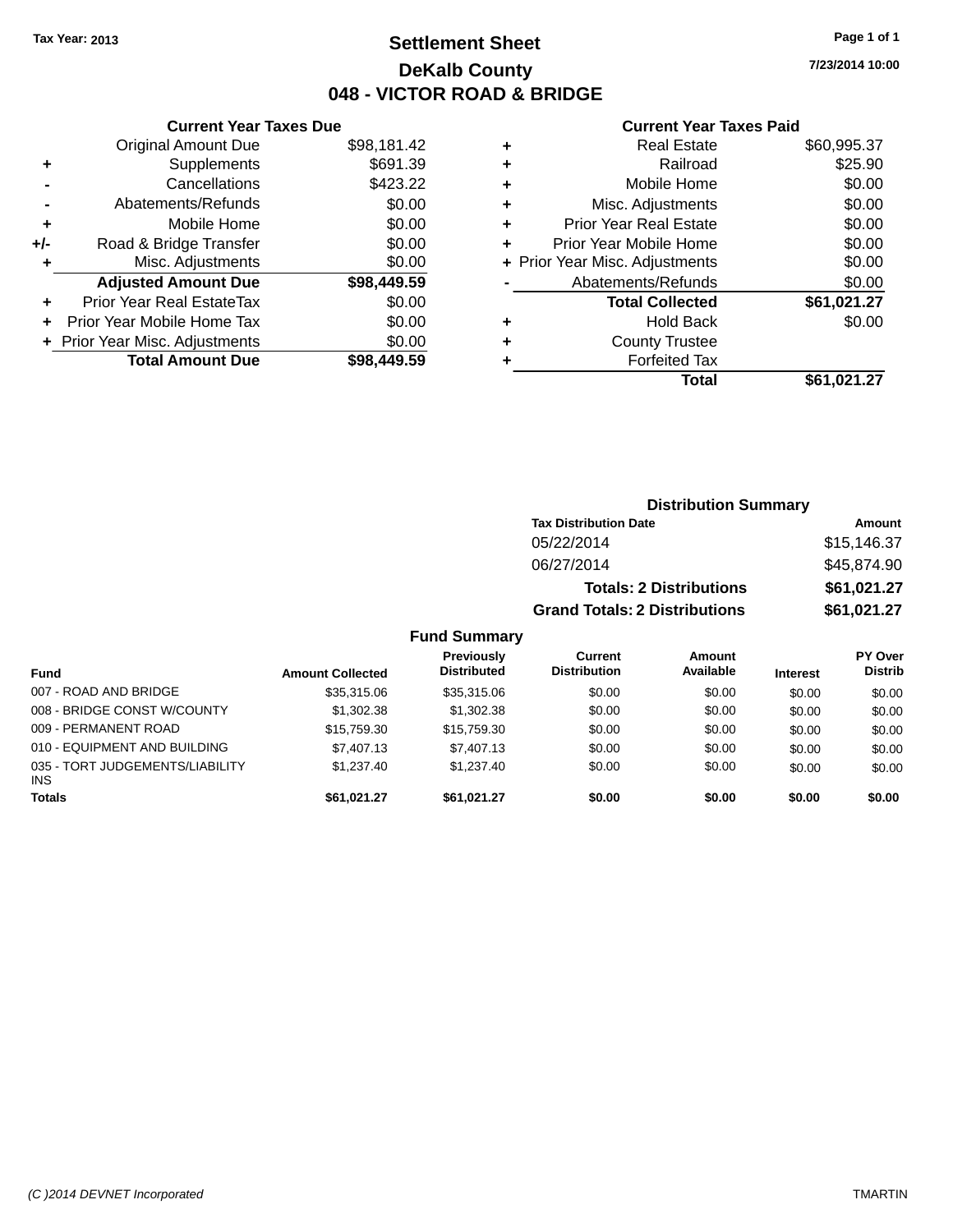### **Settlement Sheet Tax Year: 2013 Page 1 of 1 DeKalb County 056 - TOWN OF CORTLAND**

**7/23/2014 10:00**

#### **Current Year Taxes Paid**

|     | <b>Current Year Taxes Due</b>  |              |           |
|-----|--------------------------------|--------------|-----------|
|     | <b>Original Amount Due</b>     | \$608,054.01 | ٠         |
|     | Supplements                    | \$2,644.52   | ٠         |
|     | Cancellations                  | \$3,035.09   | ٠         |
|     | Abatements/Refunds             | \$1.17       | ٠         |
|     | Mobile Home                    | \$0.00       | ٠         |
| +/- | Road & Bridge Transfer         | \$7,056.09   | Pı        |
|     | Misc. Adjustments              | \$0.00       | + Prior Y |
|     | <b>Adjusted Amount Due</b>     | \$614,718.36 |           |
|     | Prior Year Real EstateTax      | (\$5.23)     |           |
|     | Prior Year Mobile Home Tax     | \$0.00       | ٠         |
|     | + Prior Year Misc. Adjustments | \$0.00       | ٠         |
|     | <b>Total Amount Due</b>        | \$614,713.13 |           |
|     |                                |              |           |

|   | <b>Real Estate</b>             | \$315,477.74 |
|---|--------------------------------|--------------|
| ÷ | Railroad                       | \$753.34     |
| ٠ | Mobile Home                    | \$0.00       |
| ٠ | Misc. Adjustments              | \$0.00       |
| ٠ | <b>Prior Year Real Estate</b>  | (\$5.23)     |
|   | Prior Year Mobile Home         | \$0.00       |
|   | + Prior Year Misc. Adjustments | \$0.00       |
|   | Abatements/Refunds             | \$1.17       |
|   | <b>Total Collected</b>         | \$316,224.68 |
|   | <b>Hold Back</b>               | \$0.00       |
| ٠ | <b>County Trustee</b>          |              |
|   | <b>Forfeited Tax</b>           |              |
|   | Total                          | \$316,224.68 |
|   |                                |              |

| <b>Road and Bridge Summary</b> |             |               | <b>Distribution Summary</b>    |              |  |
|--------------------------------|-------------|---------------|--------------------------------|--------------|--|
| <b>Rd./Br. District</b>        | Amt. Due    | Amt. Distrib. | <b>Tax Distribution Date</b>   | Amount       |  |
| CORTLAND ROAD & BRIDG          | \$13,291.45 | \$7.056.09    | 05/22/2014                     | \$89,180.41  |  |
| <b>Totals</b>                  | \$13,291.45 | \$7.056.09    | 06/27/2014                     | \$222,582.30 |  |
|                                |             |               | 07/25/2014                     | \$4,461.97   |  |
|                                |             |               | <b>Totals: 3 Distributions</b> | \$316,224.68 |  |

**Grand Totals: 3 Distributions \$316,224.68**

| <b>Fund</b>             | <b>Amount Collected</b> | <b>Previously</b><br><b>Distributed</b> | <b>Current</b><br><b>Distribution</b> | <b>Amount</b><br>Available | <b>Interest</b> | <b>PY Over</b><br><b>Distrib</b> |
|-------------------------|-------------------------|-----------------------------------------|---------------------------------------|----------------------------|-----------------|----------------------------------|
| 001 - CORPORATE         | \$221.267.62            | \$218,223,71                            | \$3.043.91                            | \$0.00                     | \$0.00          | \$0.00                           |
| $005 - I. M. R. F.$     | \$27.780.96             | \$27,398.79                             | \$382.17                              | \$0.00                     | \$0.00          | \$0.00                           |
| 007 - ROAD AND BRIDGE   | \$7,056.09              | \$6.847.26                              | \$208.83                              | \$0.00                     | \$0.00          | \$0.00                           |
| 014 - POLICE PROTECTION | \$34.964.50             | \$34,483.50                             | \$481.00                              | \$0.00                     | \$0.00          | \$0.00                           |
| 047 - SOCIAL SECURITY   | \$25.155.51             | \$24.809.45                             | \$346.06                              | \$0.00                     | \$0.00          | \$0.00                           |
| Totals                  | \$316,224,68            | \$311,762.71                            | \$4,461.97                            | \$0.00                     | \$0.00          | \$0.00                           |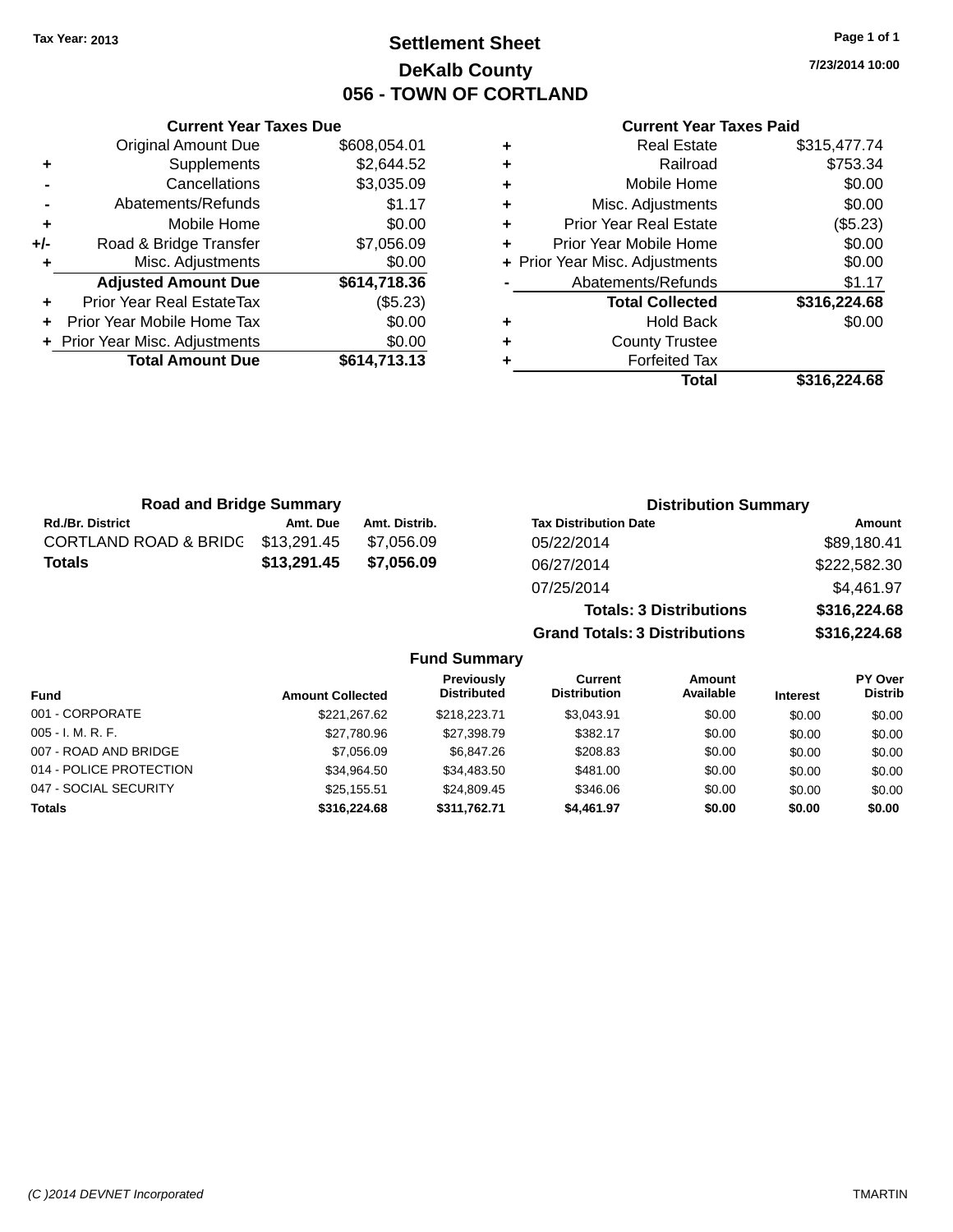### **Settlement Sheet Tax Year: 2013 Page 1 of 1 DeKalb County 057 - CORTLAND LIBRARY**

**7/23/2014 10:00**

#### **Current Year Taxes Paid**

|     | <b>Current Year Taxes Due</b>  |              |
|-----|--------------------------------|--------------|
|     | <b>Original Amount Due</b>     | \$217,465.80 |
| ٠   | Supplements                    | \$921.82     |
|     | Cancellations                  | \$1,059.39   |
|     | Abatements/Refunds             | \$0.00       |
| ٠   | Mobile Home                    | \$0.00       |
| +/- | Road & Bridge Transfer         | \$0.00       |
| ٠   | Misc. Adjustments              | \$0.00       |
|     | <b>Adjusted Amount Due</b>     | \$217,328.23 |
| ٠   | Prior Year Real EstateTax      | \$0.00       |
|     | Prior Year Mobile Home Tax     | \$0.00       |
|     | + Prior Year Misc. Adjustments | \$0.00       |
|     | <b>Total Amount Due</b>        | \$217,328.23 |
|     |                                |              |

| ٠ | <b>Real Estate</b>             | \$110,307.63 |
|---|--------------------------------|--------------|
| ٠ | Railroad                       | \$263.66     |
| ٠ | Mobile Home                    | \$0.00       |
| ٠ | Misc. Adjustments              | \$0.00       |
| ٠ | <b>Prior Year Real Estate</b>  | \$0.00       |
| ٠ | Prior Year Mobile Home         | \$0.00       |
|   | + Prior Year Misc. Adjustments | \$0.00       |
|   | Abatements/Refunds             | \$0.00       |
|   | <b>Total Collected</b>         | \$110,571.29 |
| ٠ | <b>Hold Back</b>               | \$0.00       |
| ٠ | <b>County Trustee</b>          |              |
|   | <b>Forfeited Tax</b>           |              |
|   | Total                          | \$110,571.29 |
|   |                                |              |

### **Distribution Summary Tax Distribution Date Amount** 05/22/2014 \$31,256.89 06/27/2014 \$77,793.29 07/25/2014 \$1,521.11 **Totals: 3 Distributions \$110,571.29 Grand Totals: 3 Distributions \$110,571.29**

|                                                     |                         | <b>Previously</b>  | Current             | Amount    |                 | <b>PY Over</b> |
|-----------------------------------------------------|-------------------------|--------------------|---------------------|-----------|-----------------|----------------|
| <b>Fund</b>                                         | <b>Amount Collected</b> | <b>Distributed</b> | <b>Distribution</b> | Available | <b>Interest</b> | <b>Distrib</b> |
| 004 - OPERATIONS & MAINTENANCE                      | \$5.627.52              | \$5,550.10         | \$77.42             | \$0.00    | \$0.00          | \$0.00         |
| $005 - I. M. R. F.$                                 | \$7,304.67              | \$7,204.18         | \$100.49            | \$0.00    | \$0.00          | \$0.00         |
| 016 - LIBRARY (township, municipalities)            | \$84,414.22             | \$83.252.95        | \$1.161.27          | \$0.00    | \$0.00          | \$0.00         |
| 027 - AUDIT                                         | \$1.527.87              | \$1,506.85         | \$21.02             | \$0.00    | \$0.00          | \$0.00         |
| 035 - TORT JUDGMENTS, LIABILITY<br><b>INSURANCE</b> | \$4,578.10              | \$4,515.12         | \$62.98             | \$0.00    | \$0.00          | \$0.00         |
| 047 - SOCIAL SECURITY                               | \$7.118.91              | \$7,020.98         | \$97.93             | \$0.00    | \$0.00          | \$0.00         |
| <b>Totals</b>                                       | \$110.571.29            | \$109,050.18       | \$1.521.11          | \$0.00    | \$0.00          | \$0.00         |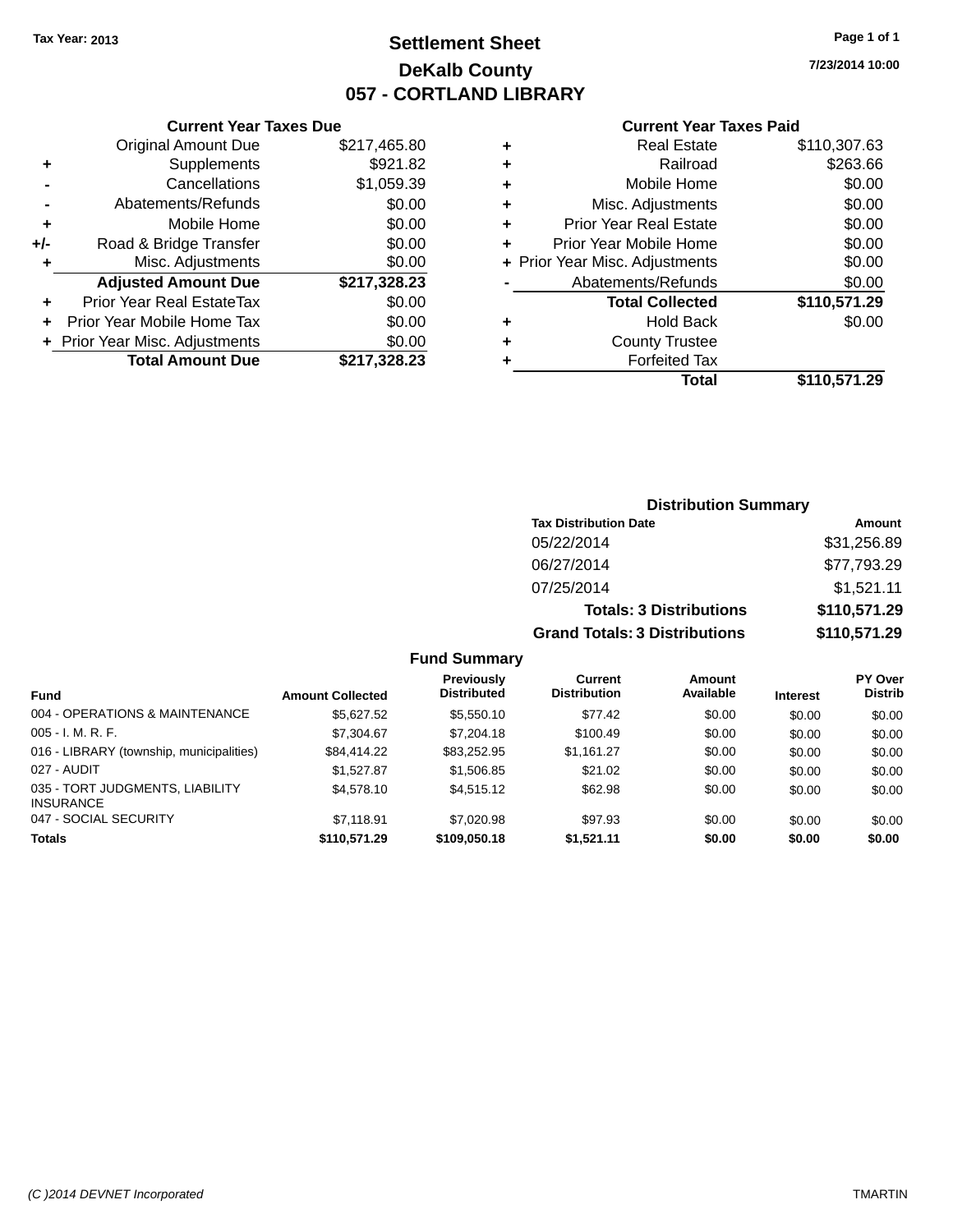**Current Year Taxes Due**

### **Settlement Sheet Tax Year: 2013 Page 1 of 1 DeKalb County 058 - CITY OF DEKALB**

**7/23/2014 10:00**

#### **Current Year Taxes Paid**

|                                  |                                |                                | Total                         | \$2,519,353.45 |
|----------------------------------|--------------------------------|--------------------------------|-------------------------------|----------------|
| <b>Total Amount Due</b>          | \$4,773,516.72                 |                                | <b>Forfeited Tax</b>          |                |
|                                  | \$0.00                         | ٠                              | <b>County Trustee</b>         |                |
| Prior Year Mobile Home Tax       | \$0.00                         | ٠                              | <b>Hold Back</b>              | \$0.00         |
| <b>Prior Year Real EstateTax</b> | (\$1,000.16)                   |                                | <b>Total Collected</b>        | \$2,519,353.45 |
| <b>Adjusted Amount Due</b>       | \$4,774,516.88                 |                                | Abatements/Refunds            | \$468.92       |
| Misc. Adjustments                | \$0.00                         | + Prior Year Misc. Adjustments |                               | \$0.00         |
| Road & Bridge Transfer           | \$77,537.94                    | ٠                              | Prior Year Mobile Home        | \$0.00         |
| Mobile Home                      | \$0.00                         | ٠                              | <b>Prior Year Real Estate</b> | (\$1,000.16)   |
| Abatements/Refunds               | \$468.92                       |                                | Misc. Adjustments             | \$0.00         |
| Cancellations                    | \$169,219.99                   | ٠                              | Mobile Home                   | \$0.00         |
| Supplements                      | \$100,096.97                   | ٠                              | Railroad                      | \$7,798.40     |
| <b>Original Amount Due</b>       | \$4,766,570.88                 | ٠                              | <b>Real Estate</b>            | \$2,513,024.13 |
|                                  | + Prior Year Misc. Adjustments |                                |                               | ÷              |

| <b>Road and Bridge Summary</b>   |              |               | <b>Distribution Summary</b>    |                |  |
|----------------------------------|--------------|---------------|--------------------------------|----------------|--|
| <b>Rd./Br. District</b>          | Amt. Due     | Amt. Distrib. | <b>Tax Distribution Date</b>   | Amount         |  |
| AFTON ROAD & BRIDGE              | \$16,416.17  | \$9,125.54    | 05/22/2014                     | \$568,616.32   |  |
| <b>CORTLAND ROAD &amp; BRIDC</b> | \$941.89     | \$500.08      | 06/27/2014                     | \$1,869,285.54 |  |
| DEKALB ROAD & BRIDGE             | \$130,564.53 | \$67,912.32   | 07/25/2014                     | \$81,451.59    |  |
| <b>Totals</b>                    | \$147,922.59 | \$77,537.94   | <b>Totals: 3 Distributions</b> | \$2,519,353.45 |  |

**Grand Totals: 3 Distributions \$2,519,353.45**

**Fund Summary**

| <b>Fund</b>                 | <b>Amount Collected</b> | <b>Previously</b><br><b>Distributed</b> | <b>Current</b><br><b>Distribution</b> | Amount<br>Available | <b>Interest</b> | PY Over<br><b>Distrib</b> |
|-----------------------------|-------------------------|-----------------------------------------|---------------------------------------|---------------------|-----------------|---------------------------|
| 001 - CORPORATE             | \$0.00                  | \$0.00                                  | \$0.00                                | \$0.00              | \$0.00          |                           |
|                             |                         |                                         |                                       |                     |                 | \$0.00                    |
| 003 - BONDS AND INTEREST    | \$254.105.03            | \$245,880.25                            | \$8,224.78                            | \$0.00              | \$0.00          | \$0.00                    |
| $005 - I. M. R. F.$         | \$128,595.78            | \$124,433,43                            | \$4,162.35                            | \$0.00              | \$0.00          | \$0.00                    |
| 007 - ROAD AND BRIDGE       | \$77.537.94             | \$75.122.24                             | \$2,415.70                            | \$0.00              | \$0.00          | \$0.00                    |
| 013 - FIREFIGHTER'S PENSION | \$1,053,765.50          | \$1.019.657.56                          | \$34.107.94                           | \$0.00              | \$0.00          | \$0.00                    |
| 015 - POLICE PENSION        | \$754.179.14            | \$729,768.12                            | \$24,411.02                           | \$0.00              | \$0.00          | \$0.00                    |
| 047 - SOCIAL SECURITY       | \$251,170.06            | \$243.040.26                            | \$8.129.80                            | \$0.00              | \$0.00          | \$0.00                    |
| <b>Totals</b>               | \$2,519,353.45          | \$2,437,901.86                          | \$81,451.59                           | \$0.00              | \$0.00          | \$0.00                    |

**Abatement Detail**

| <u>Year Source</u>                  | <b>Account Type</b>  |          | <b>Amount Adjustment Description</b>               |
|-------------------------------------|----------------------|----------|----------------------------------------------------|
| 2013 RE - Real Estate               | <b>PTAB Decision</b> |          | \$6.14 PTAB INTEREST REFUND 08-12-451-004 by TBA   |
| 2013 RE - Real Estate               | PTAB Decision        |          | \$45.17 PTAB INTEREST REFUND 08-12-451-005 by TBA  |
| 2013 RE - Real Estate               | <b>PTAB Decision</b> |          | \$0.01 PTAB INTEREST REFUND 08-12-451-007 by TBA   |
| 2013 RE - Real Estate PTAB Decision |                      |          | \$10.08 PTAB INTEREST REFUND 08-12-451-014 by TBA  |
| 2013 RE - Real Estate               | <b>PTAB Decision</b> |          | \$390.82 PTAB INTEREST REFUND 08-25-100-021 by TBA |
| 2013 RE - Real Estate               | <b>PTAB Decision</b> |          | \$1.13 PTAB INTEREST REFUND 09-19-100-014 by TBA   |
| 2013 RE - Real Estate PTAB Decision |                      |          | \$4.34 PTAB INTEREST REFUND 09-19-000-012 by TBA   |
| <b>Totals 7 entries</b>             |                      | \$457.69 |                                                    |
|                                     |                      |          |                                                    |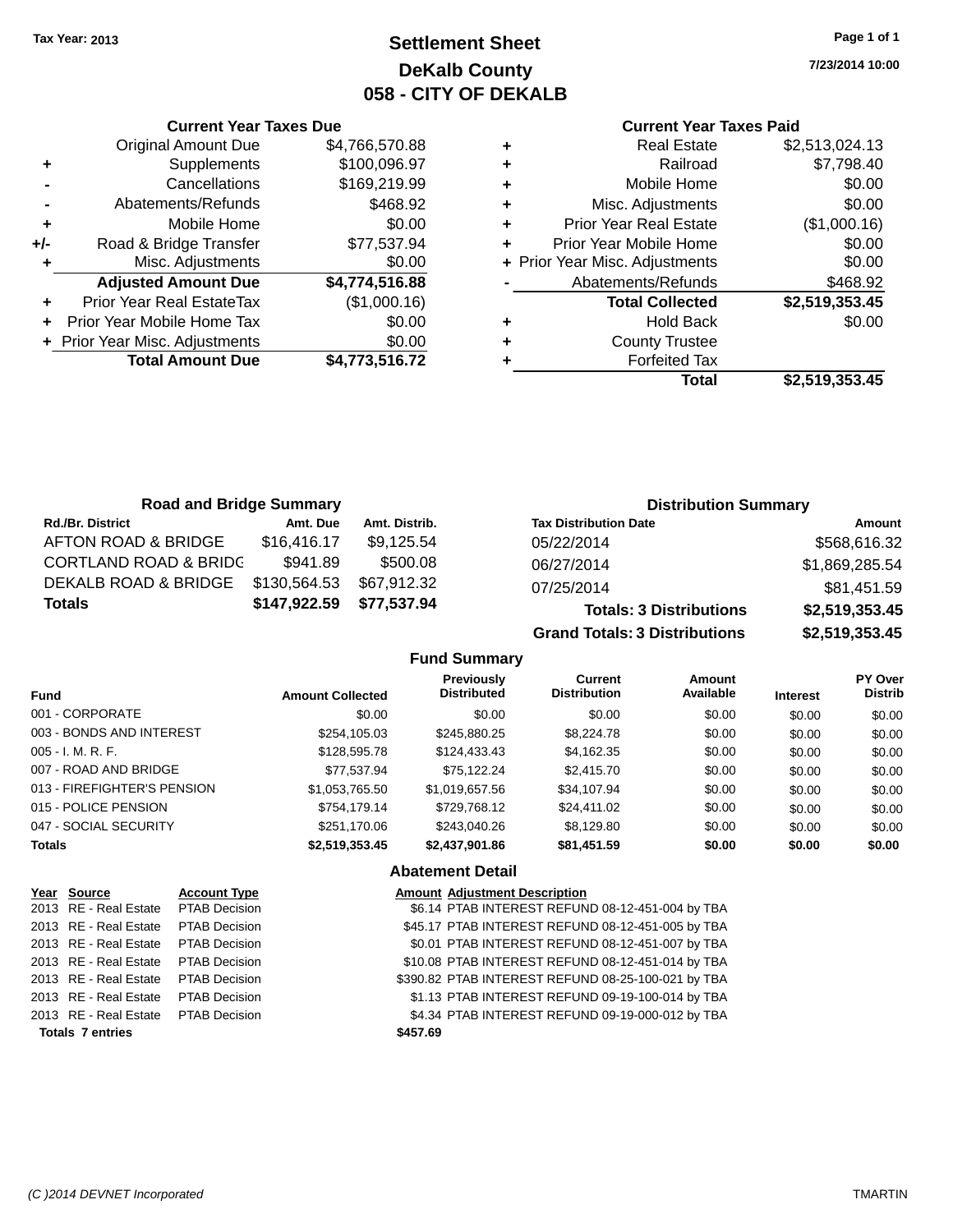### **Settlement Sheet Tax Year: 2013 Page 1 of 1 DeKalb County 059 - DE KALB LIBRARY**

**7/23/2014 10:00**

#### **Current Year Taxes Due**

|       | <b>Original Amount Due</b>     | \$1,798,550.29 |
|-------|--------------------------------|----------------|
| ٠     | Supplements                    | \$35,568.25    |
|       | Cancellations                  | \$62,277.72    |
|       | Abatements/Refunds             | \$172.68       |
| ÷     | Mobile Home                    | \$0.00         |
| $+/-$ | Road & Bridge Transfer         | \$0.00         |
| ٠     | Misc. Adjustments              | \$0.00         |
|       | <b>Adjusted Amount Due</b>     | \$1,771,668.14 |
|       | Prior Year Real EstateTax      | (\$420.80)     |
|       | Prior Year Mobile Home Tax     | \$0.00         |
|       | + Prior Year Misc. Adjustments | \$0.00         |
|       | <b>Total Amount Due</b>        | \$1,771,247.34 |

**Totals 7 entries \$172.67**

#### **Current Year Taxes Paid**

| ٠ | <b>Real Estate</b>             | \$918,710.12 |
|---|--------------------------------|--------------|
| ٠ | Railroad                       | \$2,862.41   |
| ٠ | Mobile Home                    | \$0.00       |
| ٠ | Misc. Adjustments              | \$0.00       |
| ٠ | <b>Prior Year Real Estate</b>  | (\$420.80)   |
| ٠ | Prior Year Mobile Home         | \$0.00       |
|   | + Prior Year Misc. Adjustments | \$0.00       |
|   | Abatements/Refunds             | \$172.68     |
|   | <b>Total Collected</b>         | \$920,979.05 |
| ٠ | <b>Hold Back</b>               | \$0.00       |
| ٠ | <b>County Trustee</b>          |              |
| ٠ | <b>Forfeited Tax</b>           |              |
|   | Total                          | \$920,979.05 |
|   |                                |              |

#### **Distribution Summary Tax Distribution Date Amount** 05/22/2014 \$208,448.07 06/27/2014 \$682,717.01 07/25/2014 \$29,813.97 **Totals: 3 Distributions \$920,979.05 Grand Totals: 3 Distributions \$920,979.05 Fund Summary PY Over Distrib Amount Available Current Distribution Previously Amount Collected Distributed**

| <b>Fund</b>                              |                       |                      | <b>Amount Collected</b> | <b>Distributed</b>                   | Distribution                                       | Available | <b>Interest</b> | Distrib |
|------------------------------------------|-----------------------|----------------------|-------------------------|--------------------------------------|----------------------------------------------------|-----------|-----------------|---------|
| 016 - LIBRARY (township, municipalities) |                       | \$920,979.05         | \$891,165.08            | \$29,813.97                          | \$0.00                                             | \$0.00    | \$0.00          |         |
| Totals                                   |                       |                      | \$920,979.05            | \$891,165.08                         | \$29,813.97                                        | \$0.00    | \$0.00          | \$0.00  |
|                                          |                       |                      |                         | <b>Abatement Detail</b>              |                                                    |           |                 |         |
|                                          | Year Source           | <b>Account Type</b>  |                         | <b>Amount Adjustment Description</b> |                                                    |           |                 |         |
|                                          | 2013 RE - Real Estate | PTAB Decision        |                         |                                      | \$2.32 PTAB INTEREST REFUND 08-12-451-004 by TBA   |           |                 |         |
|                                          | 2013 RE - Real Estate | <b>PTAB Decision</b> |                         |                                      | \$17.04 PTAB INTEREST REFUND 08-12-451-005 by TBA  |           |                 |         |
|                                          | 2013 RE - Real Estate | PTAB Decision        |                         |                                      | \$0.00 PTAB INTEREST REFUND 08-12-451-007 by TBA   |           |                 |         |
|                                          | 2013 RE - Real Estate | PTAB Decision        |                         |                                      | \$3.80 PTAB INTEREST REFUND 08-12-451-014 by TBA   |           |                 |         |
|                                          | 2013 RE - Real Estate | <b>PTAB Decision</b> |                         |                                      | \$147.45 PTAB INTEREST REFUND 08-25-100-021 by TBA |           |                 |         |
|                                          | 2013 RE - Real Estate | <b>PTAB Decision</b> |                         |                                      | \$0.42 PTAB INTEREST REFUND 09-19-100-014 by TBA   |           |                 |         |

2013 RE - Real Estate PTAB Decision \$1.64 PTAB INTEREST REFUND 09-19-000-012 by TBA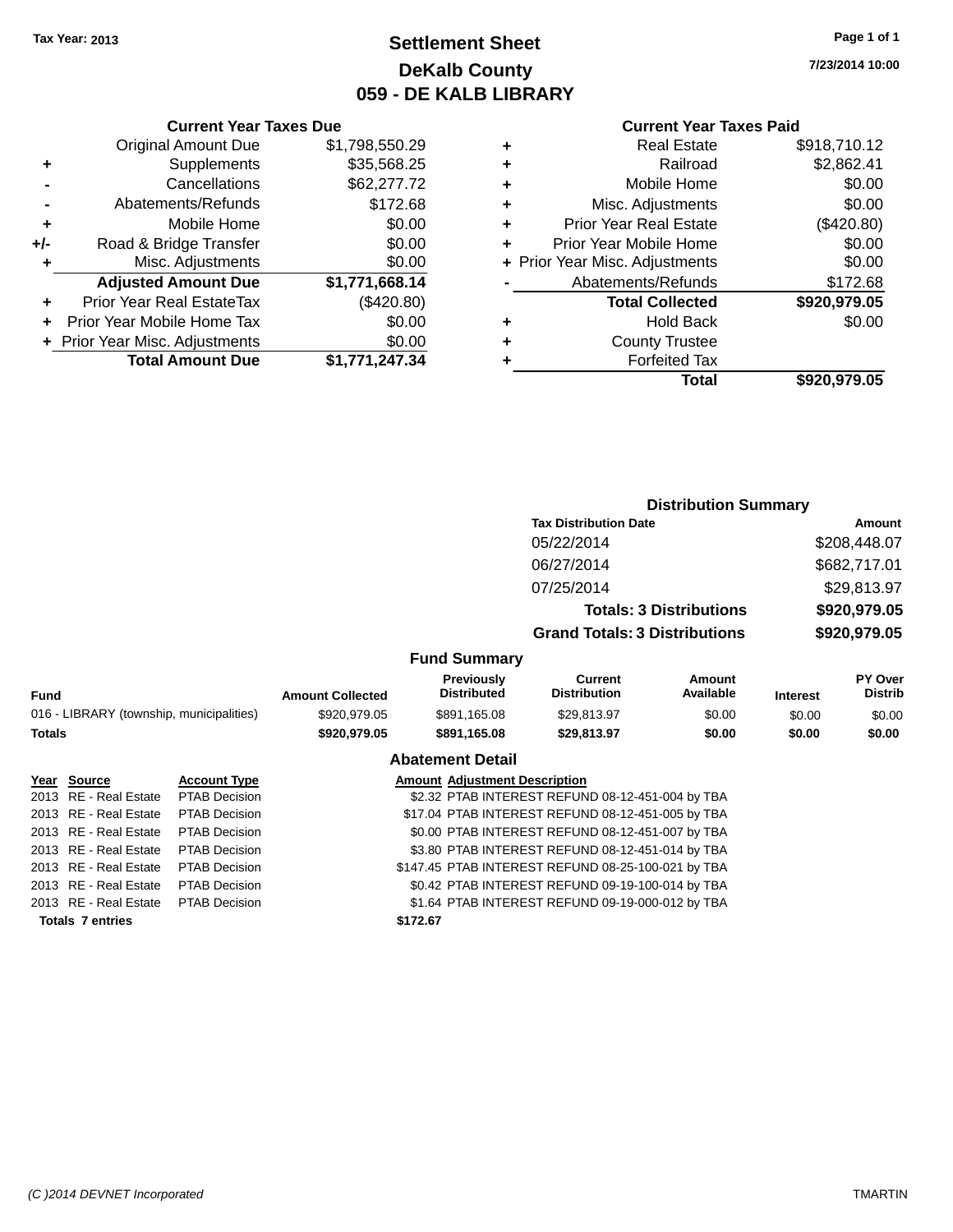## **Settlement Sheet Tax Year: 2013 Page 1 of 1 DeKalb County 060 - DEKALB SSA #3**

**7/23/2014 10:00**

|     | <b>Current Year Taxes Due</b>  |        |
|-----|--------------------------------|--------|
|     | Original Amount Due            | \$0.00 |
| ٠   | Supplements                    | \$0.00 |
|     | Cancellations                  | \$0.00 |
|     | Abatements/Refunds             | \$0.00 |
| ٠   | Mobile Home                    | \$0.00 |
| +/- | Road & Bridge Transfer         | \$0.00 |
| ٠   | Misc. Adjustments              | \$0.00 |
|     | <b>Adjusted Amount Due</b>     | \$0.00 |
| ÷   | Prior Year Real EstateTax      | \$0.00 |
|     | Prior Year Mobile Home Tax     | \$0.00 |
|     | + Prior Year Misc. Adjustments | \$0.00 |
|     | <b>Total Amount Due</b>        | \$0.00 |
|     |                                |        |

# **Current Year Taxes Paid**

|   | Total                          | \$0.00 |
|---|--------------------------------|--------|
|   | <b>Forfeited Tax</b>           |        |
| ٠ | <b>County Trustee</b>          |        |
|   | <b>Hold Back</b>               | \$0.00 |
|   | <b>Total Collected</b>         | \$0.00 |
|   | Abatements/Refunds             | \$0.00 |
|   | + Prior Year Misc. Adjustments | \$0.00 |
|   | Prior Year Mobile Home         | \$0.00 |
| ٠ | <b>Prior Year Real Estate</b>  | \$0.00 |
|   | Misc. Adjustments              | \$0.00 |
|   | Mobile Home                    | \$0.00 |
| ٠ | Railroad                       | \$0.00 |
| ٠ | <b>Real Estate</b>             | \$0.00 |

|                            |                         | <b>Fund Summary</b>                     |                                |                     |                 |                           |
|----------------------------|-------------------------|-----------------------------------------|--------------------------------|---------------------|-----------------|---------------------------|
| <b>Fund</b>                | <b>Amount Collected</b> | <b>Previously</b><br><b>Distributed</b> | Current<br><b>Distribution</b> | Amount<br>Available | <b>Interest</b> | PY Over<br><b>Distrib</b> |
| 023 - SPECIAL SERVICE AREA | \$0.00                  | \$0.00                                  | \$0.00                         | \$0.00              | \$0.00          | \$0.00                    |
| <b>Totals</b>              | \$0.00                  | \$0.00                                  | \$0.00                         | \$0.00              | \$0.00          | \$0.00                    |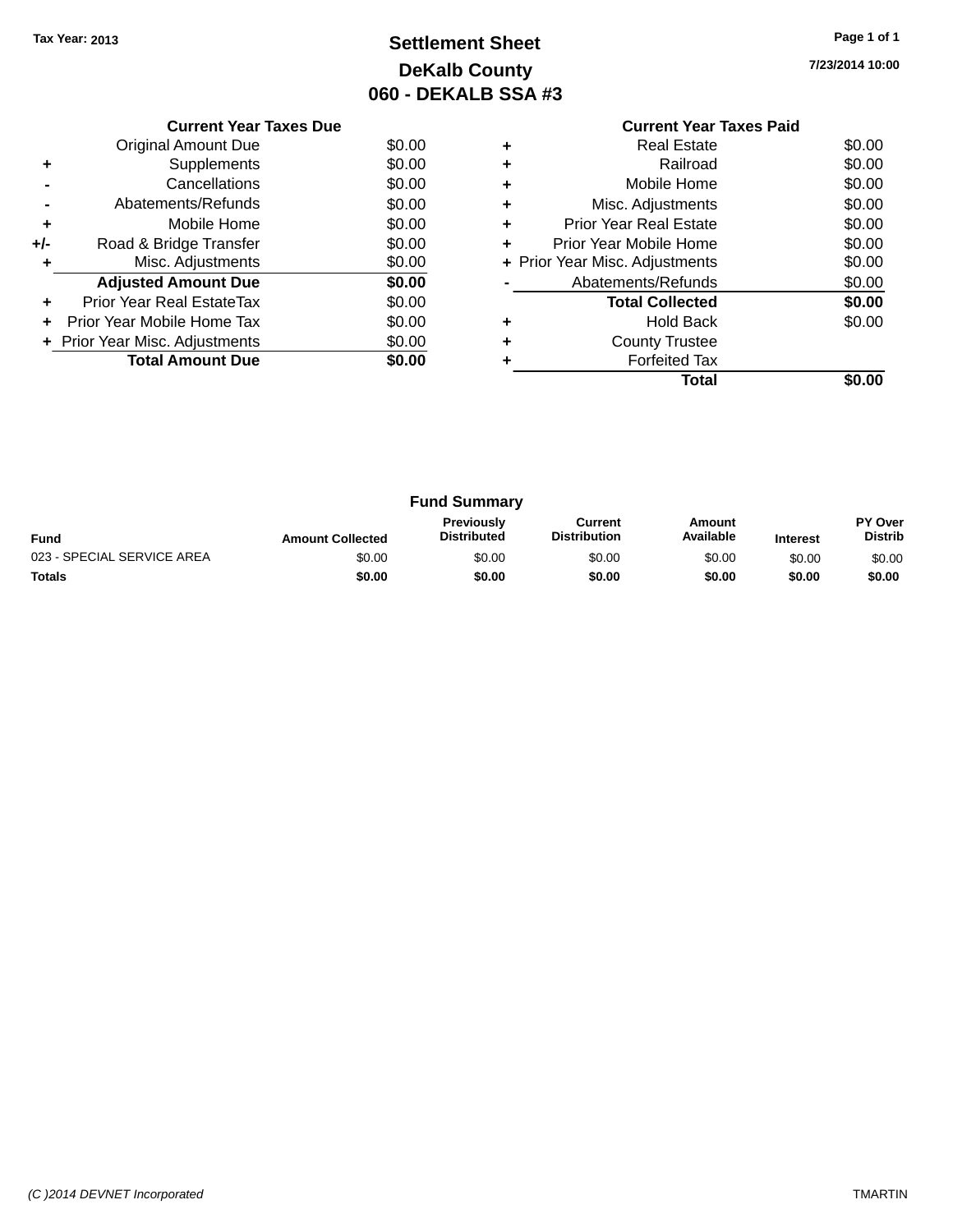## **Settlement Sheet Tax Year: 2013 Page 1 of 1 DeKalb County 061 - DEKALB SSA #4**

**7/23/2014 10:00**

|     | <b>Current Year Taxes Due</b>  |            |
|-----|--------------------------------|------------|
|     | <b>Original Amount Due</b>     | \$1,599.60 |
| ٠   | Supplements                    | \$12.55    |
|     | Cancellations                  | \$13.41    |
|     | Abatements/Refunds             | \$0.00     |
| ٠   | Mobile Home                    | \$0.00     |
| +/- | Road & Bridge Transfer         | \$0.00     |
| ٠   | Misc. Adjustments              | \$0.00     |
|     | <b>Adjusted Amount Due</b>     | \$1,598.74 |
| ٠   | Prior Year Real EstateTax      | \$0.00     |
| ٠   | Prior Year Mobile Home Tax     | \$0.00     |
|     | + Prior Year Misc. Adjustments | \$0.00     |
|     | <b>Total Amount Due</b>        | \$1,598.74 |
|     |                                |            |

|   | <b>Current Year Taxes Paid</b> |          |
|---|--------------------------------|----------|
|   | Real Estate                    | \$815.39 |
| ٠ | Railroad                       | \$0.00   |
|   | Mobile Home                    | \$0.00   |
| ٠ | Misc. Adjustments              | \$0.00   |
| ٠ | <b>Prior Year Real Estate</b>  | \$0.00   |
|   | Prior Year Mobile Home         | \$0.00   |
|   | + Prior Year Misc. Adjustments | \$0.00   |
|   | Abatements/Refunds             | \$0.00   |
|   | <b>Total Collected</b>         | \$815.39 |
|   | Hold Back                      | \$0.00   |
|   | <b>County Trustee</b>          |          |
|   | <b>Forfeited Tax</b>           |          |
|   | Total                          | \$815.39 |
|   |                                |          |

|                            |                         |                                         |                                       | <b>Distribution Summary</b>    |                 |                                  |
|----------------------------|-------------------------|-----------------------------------------|---------------------------------------|--------------------------------|-----------------|----------------------------------|
|                            |                         |                                         | <b>Tax Distribution Date</b>          |                                |                 | Amount                           |
|                            |                         |                                         | 05/22/2014                            |                                |                 | \$190.83                         |
|                            |                         |                                         | 06/27/2014                            |                                |                 | \$616.51                         |
|                            |                         |                                         | 07/25/2014                            |                                |                 | \$8.05                           |
|                            |                         |                                         |                                       | <b>Totals: 3 Distributions</b> |                 | \$815.39                         |
|                            |                         |                                         | <b>Grand Totals: 3 Distributions</b>  |                                |                 | \$815.39                         |
|                            |                         | <b>Fund Summary</b>                     |                                       |                                |                 |                                  |
| <b>Fund</b>                | <b>Amount Collected</b> | <b>Previously</b><br><b>Distributed</b> | <b>Current</b><br><b>Distribution</b> | Amount<br>Available            | <b>Interest</b> | <b>PY Over</b><br><b>Distrib</b> |
| 023 - SPECIAL SERVICE AREA | \$815.39                | \$807.34                                | \$8.05                                | \$0.00                         | \$0.00          | \$0.00                           |
| <b>Totals</b>              | \$815.39                | \$807.34                                | \$8.05                                | \$0.00                         | \$0.00          | \$0.00                           |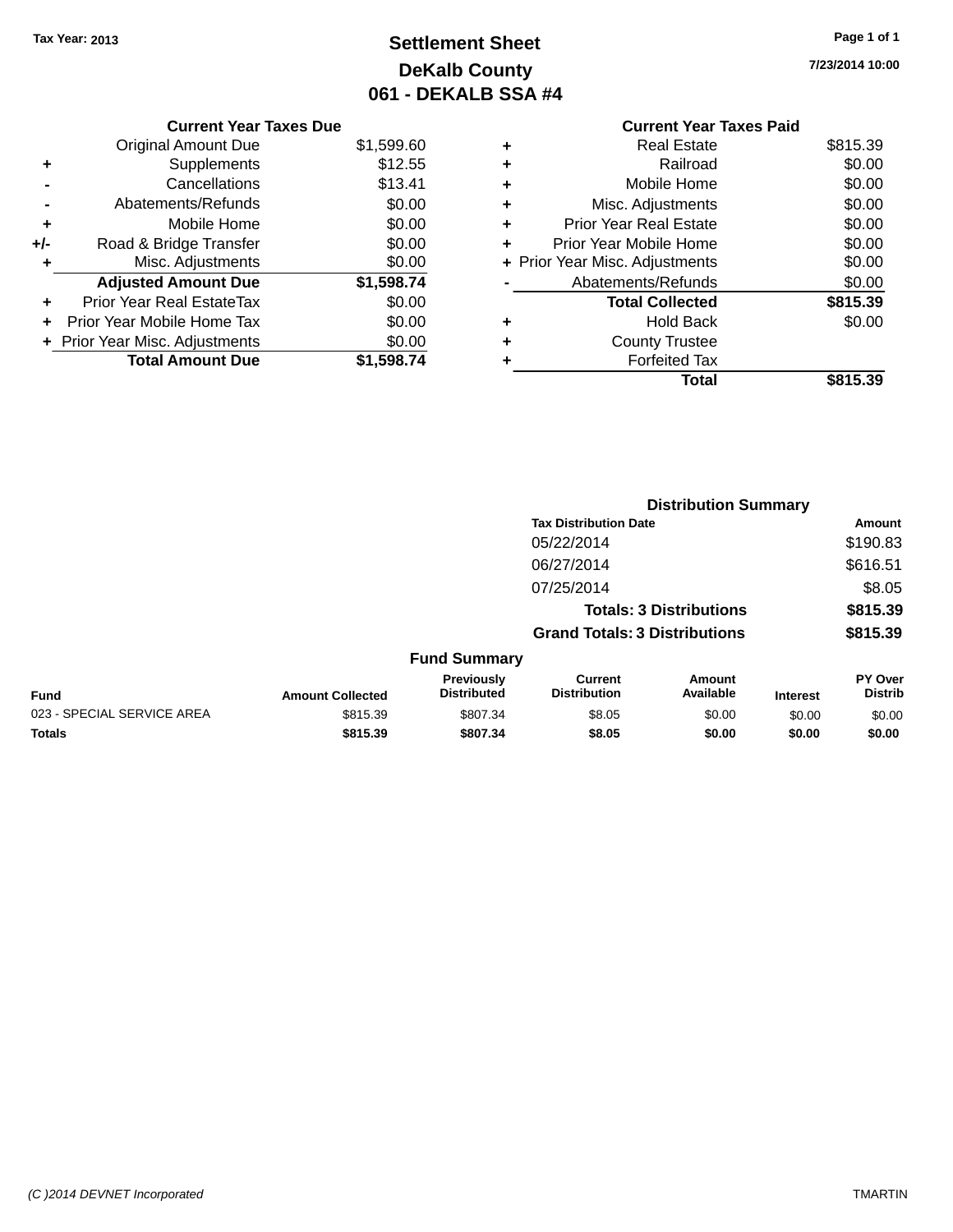## **Settlement Sheet Tax Year: 2013 Page 1 of 1 DeKalb County 062 - CITY OF GENOA**

**7/23/2014 10:00**

### **Current Year Taxes Paid**

| ٠ | <b>Real Estate</b>             | \$360,782.87 |
|---|--------------------------------|--------------|
|   | Railroad                       | \$768.90     |
| ٠ | Mobile Home                    | \$0.00       |
| ٠ | Misc. Adjustments              | \$0.00       |
| ÷ | <b>Prior Year Real Estate</b>  | (\$245.03)   |
|   | Prior Year Mobile Home         | \$0.00       |
|   | + Prior Year Misc. Adjustments | \$0.00       |
|   | Abatements/Refunds             | \$6.83       |
|   | <b>Total Collected</b>         | \$361,299.91 |
| ÷ | <b>Hold Back</b>               | \$0.00       |
|   | <b>County Trustee</b>          |              |
|   | <b>Forfeited Tax</b>           |              |
|   | Total                          | \$361,299.91 |
|   |                                |              |

| <b>Road and Bridge Summary</b> |                         |               |                                  |                                       | <b>Distribution Summary</b>    |          |                                  |
|--------------------------------|-------------------------|---------------|----------------------------------|---------------------------------------|--------------------------------|----------|----------------------------------|
| <b>Rd./Br. District</b>        | Amt. Due                | Amt. Distrib. |                                  | <b>Tax Distribution Date</b>          |                                |          | Amount                           |
| <b>GENOA ROAD &amp; BRIDGE</b> | \$24,493.19             | \$13,442,32   |                                  | 05/22/2014                            |                                |          | \$84,766.02                      |
| KINGSTON ROAD & BRIDG          | \$8,549.90              | \$4,674.54    |                                  | 06/27/2014                            |                                |          | \$259,554.19                     |
| <b>Totals</b>                  | \$33,043.09             | \$18,116.86   |                                  | 07/25/2014                            |                                |          | \$16,979.70                      |
|                                |                         |               |                                  |                                       | <b>Totals: 3 Distributions</b> |          | \$361,299.91                     |
|                                |                         |               |                                  | <b>Grand Totals: 3 Distributions</b>  |                                |          | \$361,299.91                     |
|                                |                         |               | <b>Fund Summary</b>              |                                       |                                |          |                                  |
| <b>Fund</b>                    | <b>Amount Collected</b> |               | Previously<br><b>Distributed</b> | <b>Current</b><br><b>Distribution</b> | <b>Amount</b><br>Available     | Interest | <b>PY Over</b><br><b>Distrib</b> |

| Fund                     | <b>Amount Collected</b> | <b>Distributed</b>      | DISTRIDUTION | Available | Interest | <b>DISTIID</b> |
|--------------------------|-------------------------|-------------------------|--------------|-----------|----------|----------------|
| 001 - CORPORATE          | \$162,846.19            | \$155,055.71            | \$7,790.48   | \$0.00    | \$0.00   | \$0.00         |
| 003 - BONDS AND INTEREST | \$0.00                  | \$0.00                  | \$0.00       | \$0.00    | \$0.00   | \$0.00         |
| 007 - ROAD AND BRIDGE    | \$18,116.86             | \$17.554.86             | \$562.00     | \$0.00    | \$0.00   | \$0.00         |
| 014 - POLICE PROTECTION  | \$180,336.86            | \$171.709.64            | \$8,627,22   | \$0.00    | \$0.00   | \$0.00         |
| Totals                   | \$361.299.91            | \$344.320.21            | \$16,979.70  | \$0.00    | \$0.00   | \$0.00         |
|                          |                         | <b>Abatement Detail</b> |              |           |          |                |

**Totals 1 entries \$6.64**

**Current Year Taxes Due** Original Amount Due \$649,889.63

**Adjusted Amount Due \$665,625.95**

**Total Amount Due \$665,380.92**

**+** Supplements \$3,838.62 **-** Cancellations \$6,212.33 **-** Abatements/Refunds \$6.83 **+** Mobile Home \$0.00 **+/-** Road & Bridge Transfer \$18,116.86 **+** Misc. Adjustments \$0.00

**+** Prior Year Real EstateTax (\$245.03) **+** Prior Year Mobile Home Tax \$0.00 **+ Prior Year Misc. Adjustments**  $$0.00$ 

**Year Source Account Type Amount Adjustment Description** 2013 RE - Real Estate PTAB Decision \$6.64 PTAB INTEREST REFUND 03-30-276-011 by TBA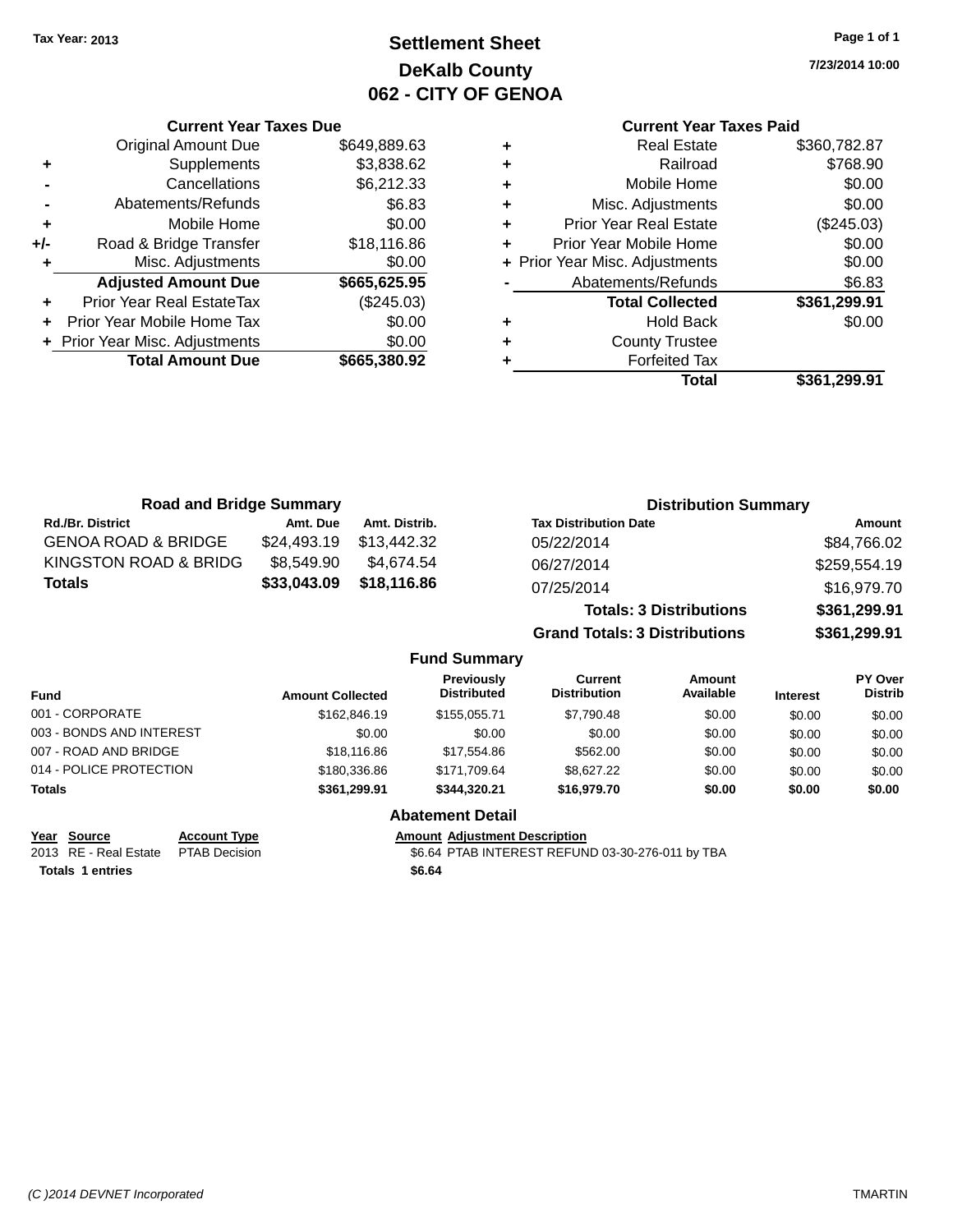### **Settlement Sheet Tax Year: 2013 Page 1 of 2 DeKalb County 063 - VILLAGE OF HINCKLEY**

**7/23/2014 10:00**

#### **Current Year Taxes Paid**

|     | <b>Current Year Taxes Due</b>  |              |
|-----|--------------------------------|--------------|
|     | Original Amount Due            | \$266,217.44 |
| ٠   | Supplements                    | \$798.33     |
|     | Cancellations                  | \$850.56     |
|     | Abatements/Refunds             | \$43.53      |
| ٠   | Mobile Home                    | \$0.00       |
| +/- | Road & Bridge Transfer         | \$18,199.15  |
| ٠   | Misc. Adjustments              | \$105.40     |
|     | <b>Adjusted Amount Due</b>     | \$284,426.23 |
| ٠   | Prior Year Real EstateTax      | (\$2,023.91) |
| ٠   | Prior Year Mobile Home Tax     | \$0.00       |
|     | + Prior Year Misc. Adjustments | \$0.00       |
|     | <b>Total Amount Due</b>        | \$282,402.32 |
|     |                                |              |

|   | <b>Real Estate</b>             | \$155,938.88 |
|---|--------------------------------|--------------|
| ÷ | Railroad                       | \$846.41     |
| ٠ | Mobile Home                    | \$0.00       |
| ٠ | Misc. Adjustments              | \$105.40     |
| ٠ | <b>Prior Year Real Estate</b>  | (\$2,023.91) |
| ٠ | Prior Year Mobile Home         | \$0.00       |
|   | + Prior Year Misc. Adjustments | \$0.00       |
|   | Abatements/Refunds             | \$43.53      |
|   | <b>Total Collected</b>         | \$154,823.25 |
| ٠ | <b>Hold Back</b>               | \$0.00       |
| ٠ | <b>County Trustee</b>          |              |
|   | <b>Forfeited Tax</b>           |              |
|   | Total                          | \$154,823.25 |

| <b>Road and Bridge Summary</b> |                         |                         | <b>Distribution Summary</b>  |                   |  |
|--------------------------------|-------------------------|-------------------------|------------------------------|-------------------|--|
| <b>Rd./Br. District</b>        | Amt. Due                | Amt. Distrib.           | <b>Tax Distribution Date</b> | Amount            |  |
| SQUAW GROVE ROAD & B           | \$33,676.15 \$18,199.15 |                         | 05/22/2014                   | \$30,641.11       |  |
| <b>Totals</b>                  |                         | \$33,676.15 \$18,199.15 | 06/27/2014                   | \$122,241.50      |  |
|                                |                         |                         | 07/25/2014                   | $Q_1 Q_2 Q_3 Q_4$ |  |

| 06/27/2014                           | \$122,241.50 |
|--------------------------------------|--------------|
| 07/25/2014                           | \$1,940.64   |
| <b>Totals: 3 Distributions</b>       | \$154,823.25 |
| <b>Grand Totals: 3 Distributions</b> | \$154.823.25 |
|                                      |              |

#### **Fund Summary**

|                                         |                         | <b>Previously</b>  | Current             | Amount    |                 | PY Over        |
|-----------------------------------------|-------------------------|--------------------|---------------------|-----------|-----------------|----------------|
| <b>Fund</b>                             | <b>Amount Collected</b> | <b>Distributed</b> | <b>Distribution</b> | Available | <b>Interest</b> | <b>Distrib</b> |
| 001 - CORPORATE                         | \$64,551.22             | \$63,805.22        | \$746.00            | \$0.00    | \$0.00          | \$0.00         |
| $005 - I. M. R. F.$                     | \$12.761.64             | \$12,614.16        | \$147.48            | \$0.00    | \$0.00          | \$0.00         |
| 007 - ROAD AND BRIDGE                   | \$18,199.15             | \$17,837.42        | \$361.73            | \$0.00    | \$0.00          | \$0.00         |
| 014 - POLICE PROTECTION                 | \$21.769.82             | \$21,518.24        | \$251.58            | \$0.00    | \$0.00          | \$0.00         |
| 027 - AUDIT                             | \$4,555.86              | \$4,503.21         | \$52.65             | \$0.00    | \$0.00          | \$0.00         |
| 035 - TORT JUDGEMENTS/LIABILITY<br>INS. | \$7,758.33              | \$7,668.67         | \$89.66             | \$0.00    | \$0.00          | \$0.00         |
| 047 - SOCIAL SECURITY                   | \$17,517.12             | \$17.314.68        | \$202.44            | \$0.00    | \$0.00          | \$0.00         |
| 048 - SCHOOL CROSSING GUARDS            | \$3,104.37              | \$3,068.50         | \$35.87             | \$0.00    | \$0.00          | \$0.00         |
| 062 - WORKERS COMPENSATION              | \$4,605.74              | \$4.552.51         | \$53.23             | \$0.00    | \$0.00          | \$0.00         |
| <b>Totals</b>                           | \$154,823.25            | \$152,882.61       | \$1,940.64          | \$0.00    | \$0.00          | \$0.00         |

#### **Miscellaneous Adjustment Detail**

| Year Source             | <b>Account Type</b>       |          | <b>Amount Adjustment Description</b>                   |
|-------------------------|---------------------------|----------|--------------------------------------------------------|
| 2013 RE - Real Estate   | <b>Back Tax Collected</b> |          | \$6.25 VANGUARD HOMES REDEMPTION 15-14-107-008 by TBA  |
| 2013 RE - Real Estate   | <b>Back Tax Collected</b> |          | \$4.78 VANGUARD HOMES REDEMPTION 15-14-107-007 by TBA  |
| 2013 RE - Real Estate   | <b>Back Tax Collected</b> |          | \$25.59 VANGUARD HOMES REDEMPTION 15-14-102-033 by TBA |
| 2013 RE - Real Estate   | Paymt In Lieu of Tax      |          | \$68.78 HOUSING AUTHORITY-SUNSET VIEW APTS. by TBA     |
| <b>Totals 4 entries</b> |                           | \$105.40 |                                                        |
|                         |                           |          |                                                        |

#### **Abatement Detail**

#### **Year** Source **Account Type Account Type Amount Adjustment Description**

| 2013 RE - Real Estate PTAB Decision | \$34.49 PTAB INTEREST REFUND 15-14-400-041 by TBA |
|-------------------------------------|---------------------------------------------------|
| 2013 RE - Real Estate PTAB Decision | \$1.07 PTAB INTEREST REFUND 15-14-302-006 by TBA  |
| 2013 RE - Real Estate PTAB Decision | \$1.98 PTAB INTEREST REFUND 15-14-302-007 by TBA  |
| 2013 RE - Real Estate PTAB Decision | \$0.40 PTAB INTEREST REFUND 15-15-403-020 by TBA  |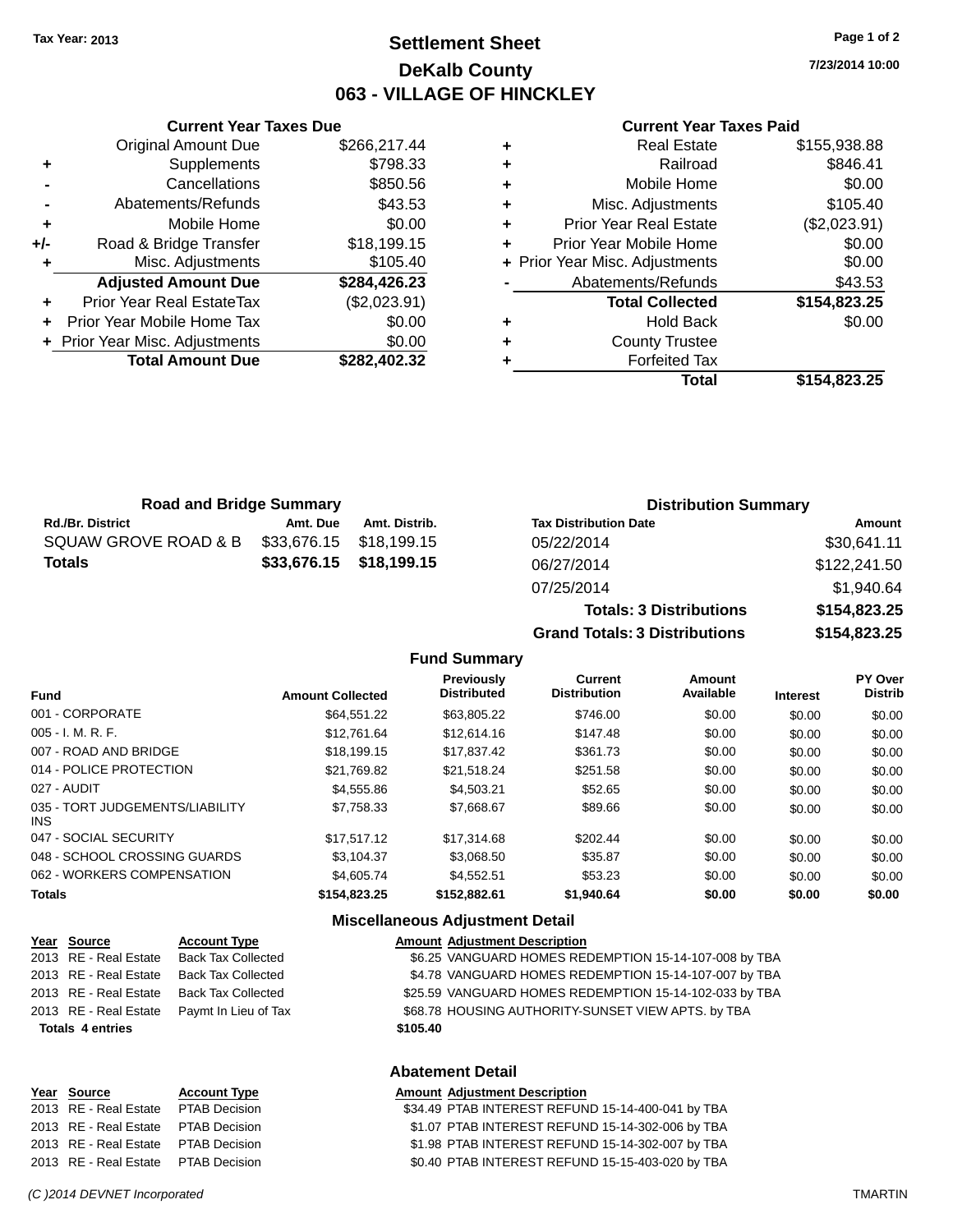# **Settlement Sheet Tax Year: 2013 Page 2 of 2 DeKalb County**

**7/23/2014 10:00**

### **Abatement Detail**

**Totals 5 entries \$40.66**

**Year Source Account Type Anneurs Amount Adjustment Description**<br>
2013 RE - Real Estate PTAB Decision **Amount Adjustment Description** \$2.72 PTAB INTEREST REFUND 15-14-302-007 by TBA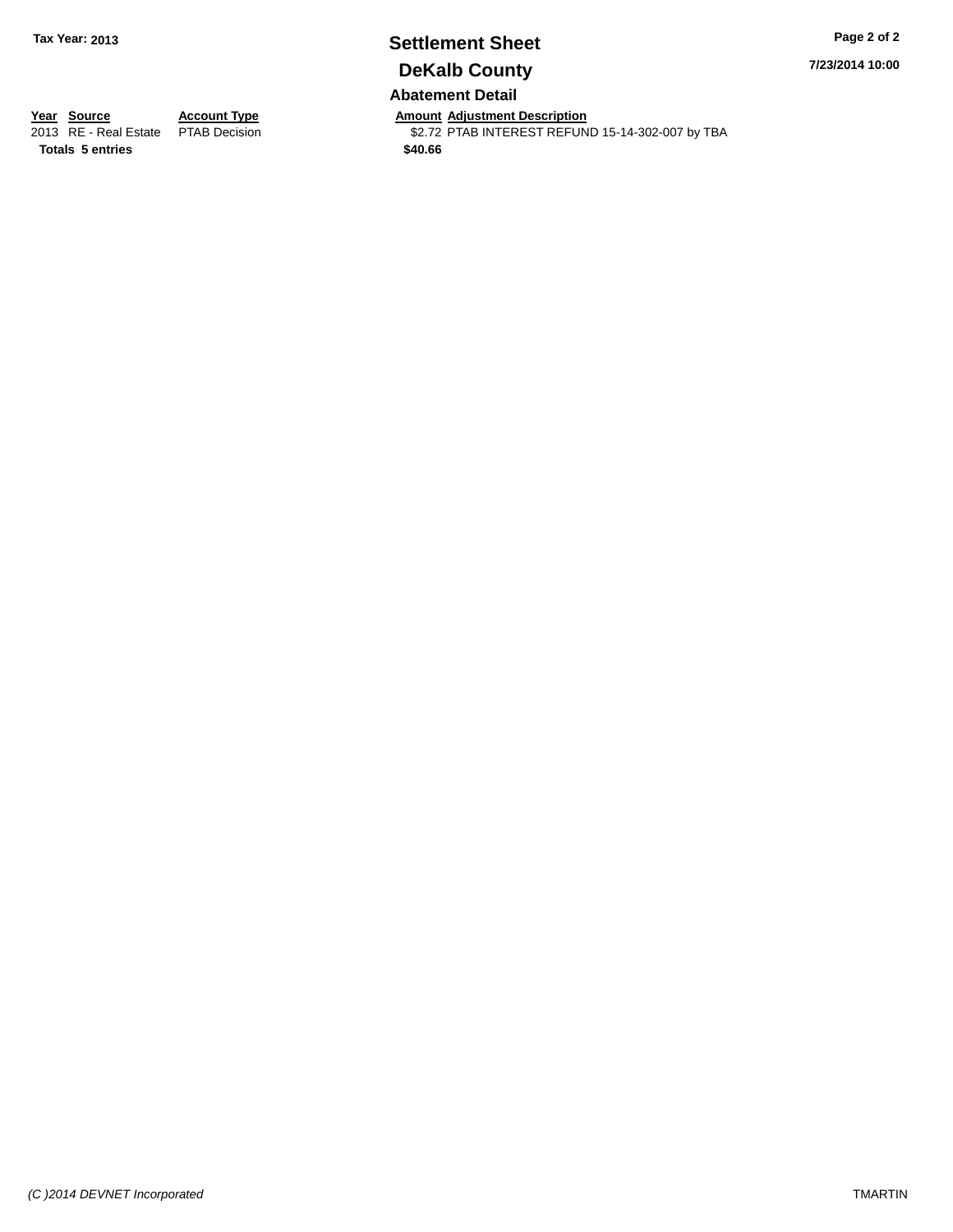### **Settlement Sheet Tax Year: 2013 Page 1 of 1 DeKalb County 064 - VILLAGE OF KINGSTON**

**7/23/2014 10:00**

|     | <b>Current Year Taxes Due</b>    |              |
|-----|----------------------------------|--------------|
|     | <b>Original Amount Due</b>       | \$145,158.74 |
| ٠   | Supplements                      | \$1,147.39   |
|     | Cancellations                    | \$1,730.75   |
|     | Abatements/Refunds               | \$0.00       |
| ٠   | Mobile Home                      | \$0.00       |
| +/- | Road & Bridge Transfer           | \$7,574.54   |
| ٠   | Misc. Adjustments                | \$0.00       |
|     | <b>Adjusted Amount Due</b>       | \$152,149.92 |
| ٠   | <b>Prior Year Real EstateTax</b> | (\$477.20)   |
|     | Prior Year Mobile Home Tax       | \$0.00       |
|     | + Prior Year Misc. Adjustments   | \$0.00       |
|     | <b>Total Amount Due</b>          | \$151,672.72 |
|     |                                  |              |

#### **Current Year Taxes Paid**

| ٠ | <b>Real Estate</b>             | \$85,679.35 |
|---|--------------------------------|-------------|
| ٠ | Railroad                       | \$282.82    |
| ٠ | Mobile Home                    | \$0.00      |
| ٠ | Misc. Adjustments              | \$0.00      |
| ٠ | <b>Prior Year Real Estate</b>  | (\$477.20)  |
| ٠ | Prior Year Mobile Home         | \$0.00      |
|   | + Prior Year Misc. Adjustments | \$0.00      |
|   | Abatements/Refunds             | \$0.00      |
|   | <b>Total Collected</b>         | \$85,484.97 |
| ٠ | <b>Hold Back</b>               | \$0.00      |
| ٠ | <b>County Trustee</b>          |             |
| ٠ | <b>Forfeited Tax</b>           |             |
|   | Total                          | \$85,484.97 |
|   |                                |             |

| <b>Road and Bridge Summary</b> |             |               | <b>Distribution Summary</b>  |             |
|--------------------------------|-------------|---------------|------------------------------|-------------|
| <b>Rd./Br. District</b>        | Amt. Due    | Amt. Distrib. | <b>Tax Distribution Date</b> | Amount      |
| KINGSTON ROAD & BRIDG          | \$13,857.25 | \$7.574.54    | 05/22/2014                   | \$20,990.01 |
| <b>Totals</b>                  | \$13,857.25 | \$7,574.54    | 06/27/2014                   | \$62,862.93 |
|                                |             |               | 07/25/2014                   | \$163203    |

## 07/25/2014 \$1,632.03 **Totals: 3 Distributions \$85,484.97 Grand Totals: 3 Distributions \$85,484.97**

|                                         |                         | <b>Previously</b><br><b>Distributed</b> | Current<br><b>Distribution</b> | Amount<br>Available |                 | PY Over<br><b>Distrib</b> |
|-----------------------------------------|-------------------------|-----------------------------------------|--------------------------------|---------------------|-----------------|---------------------------|
| <b>Fund</b>                             | <b>Amount Collected</b> |                                         |                                |                     | <b>Interest</b> |                           |
| 001 - CORPORATE                         | \$27.910.54             | \$27.364.50                             | \$546.04                       | \$0.00              | \$0.00          | \$0.00                    |
| $005 - I. M. R. F.$                     | \$6.709.17              | \$6.577.91                              | \$131.26                       | \$0.00              | \$0.00          | \$0.00                    |
| 007 - ROAD AND BRIDGE                   | \$7.574.54              | \$7,466.78                              | \$107.76                       | \$0.00              | \$0.00          | \$0.00                    |
| 014 - POLICE PROTECTION                 | \$9.071.43              | \$8,893.95                              | \$177.48                       | \$0.00              | \$0.00          | \$0.00                    |
| 025 - GARBAGE DISPOSAL                  | \$2,818.72              | \$2.763.57                              | \$55.15                        | \$0.00              | \$0.00          | \$0.00                    |
| 027 - AUDIT                             | \$5.099.17              | \$4,999.40                              | \$99.77                        | \$0.00              | \$0.00          | \$0.00                    |
| 031 - WORKING CASH                      | \$269.10                | \$263.84                                | \$5.26                         | \$0.00              | \$0.00          | \$0.00                    |
| 035 - TORT JUDGEMENTS/LIABILITY<br>INS. | \$21.737.64             | \$21,312.35                             | \$425.29                       | \$0.00              | \$0.00          | \$0.00                    |
| 047 - SOCIAL SECURITY                   | \$4,294.66              | \$4.210.64                              | \$84.02                        | \$0.00              | \$0.00          | \$0.00                    |
| <b>Totals</b>                           | \$85,484.97             | \$83,852.94                             | \$1.632.03                     | \$0.00              | \$0.00          | \$0.00                    |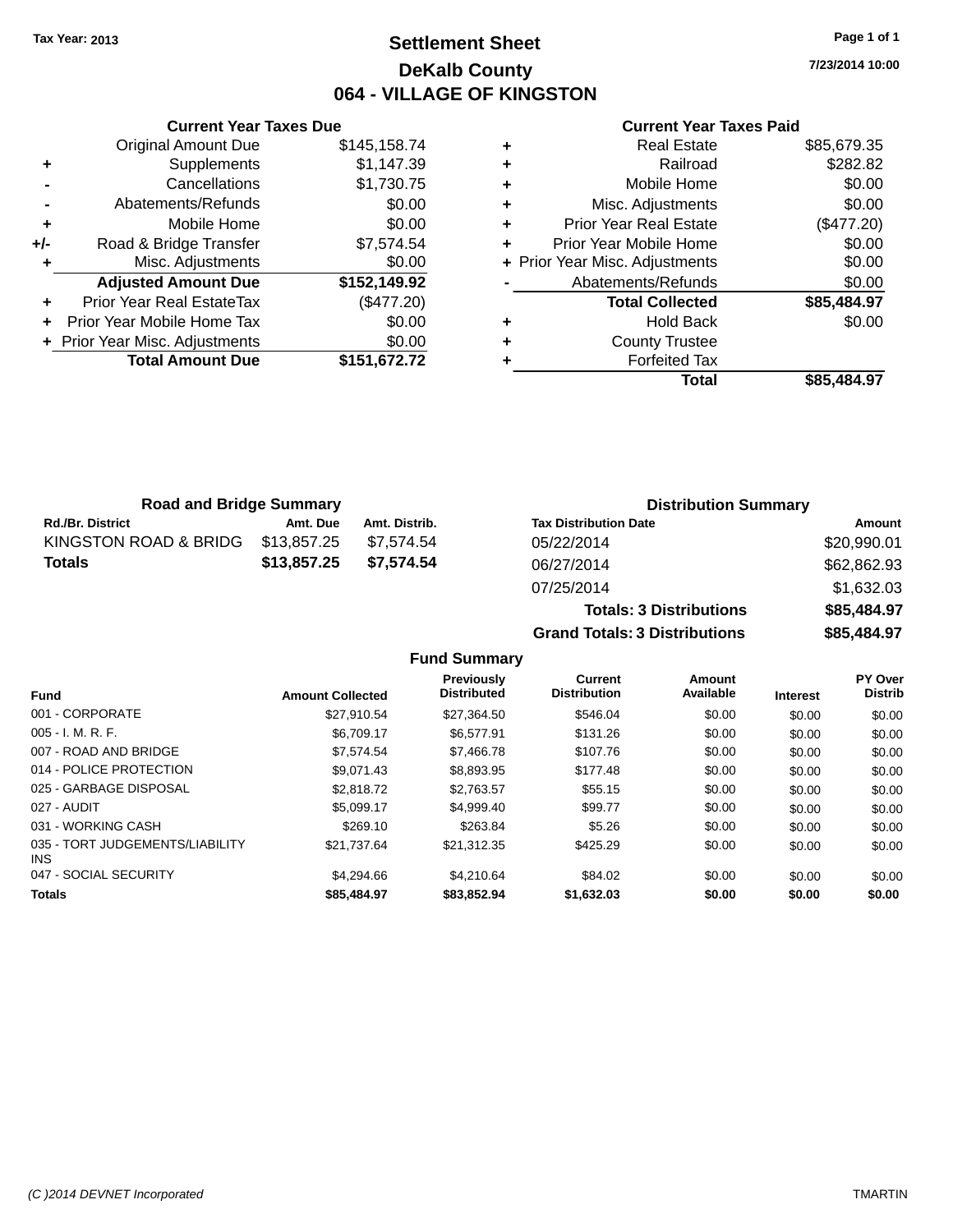### **Settlement Sheet Tax Year: 2013 Page 1 of 1 DeKalb County 065 - VILLAGE OF KIRKLAND**

**7/23/2014 10:00**

#### **Current Year Taxes Paid**

|                | <b>Original Amount Due</b>     | \$192,911.87 |
|----------------|--------------------------------|--------------|
| ٠              | Supplements                    | \$988.29     |
|                | Cancellations                  | \$1,036.29   |
| $\blacksquare$ | Abatements/Refunds             | \$0.00       |
| ÷              | Mobile Home                    | \$0.00       |
| +/-            | Road & Bridge Transfer         | \$13,604.43  |
|                | Misc. Adjustments              | \$0.00       |
|                | <b>Adjusted Amount Due</b>     | \$206,468.30 |
| ÷              | Prior Year Real EstateTax      | \$0.00       |
| ÷              | Prior Year Mobile Home Tax     | \$0.00       |
|                | + Prior Year Misc. Adjustments | \$0.00       |
|                | <b>Total Amount Due</b>        | \$206,468.30 |
|                |                                |              |

**Current Year Taxes Due**

| ٠ | <b>Real Estate</b>             | \$114,946.52 |
|---|--------------------------------|--------------|
| ÷ | Railroad                       | \$313.60     |
| ٠ | Mobile Home                    | \$0.00       |
| ٠ | Misc. Adjustments              | \$0.00       |
| ٠ | <b>Prior Year Real Estate</b>  | \$0.00       |
| ٠ | Prior Year Mobile Home         | \$0.00       |
|   | + Prior Year Misc. Adjustments | \$0.00       |
|   | Abatements/Refunds             | \$0.00       |
|   | <b>Total Collected</b>         | \$115,260.12 |
| ٠ | <b>Hold Back</b>               | \$0.00       |
| ٠ | <b>County Trustee</b>          |              |
| ٠ | <b>Forfeited Tax</b>           |              |
|   | Total                          | \$115,260.12 |
|   |                                |              |

**Grand Totals: 3 Distributions \$115,260.12**

| <b>Road and Bridge Summary</b>    |             |               | <b>Distribution Summary</b>    |              |  |
|-----------------------------------|-------------|---------------|--------------------------------|--------------|--|
| <b>Rd./Br. District</b>           | Amt. Due    | Amt. Distrib. | <b>Tax Distribution Date</b>   | Amount       |  |
| <b>FRANKLIN ROAD &amp; BRIDGI</b> | \$24,962.97 | \$13.604.43   | 05/22/2014                     | \$27,725.71  |  |
| Totals                            | \$24,962.97 | \$13,604.43   | 06/27/2014                     | \$84,774.59  |  |
|                                   |             |               | 07/25/2014                     | \$2,759.82   |  |
|                                   |             |               | <b>Totals: 3 Distributions</b> | \$115,260.12 |  |

**Fund Summary Fund Interest Amount Collected Distributed PY Over Distrib Amount Available Current Distribution Previously** 001 - CORPORATE 6 644,241.27 \$43,154.13 \$1,087.14 \$0.00 \$0.00 \$0.00 \$0.00 007 - ROAD AND BRIDGE 60.00 \$13,604.43 \$13,604.43 \$13,342.60 \$261.83 \$0.00 \$0.00 \$0.00 \$0.00 014 - POLICE PROTECTION \$44,244.62 \$43,157.39 \$1,087.23 \$0.00 \$0.00 \$0.00 \$0.00 027 - AUDIT \$2,634.20 \$2,569.47 \$64.73 \$0.00 \$0.00 \$0.00 035 - TORT JUDGEMENTS/LIABILITY INS \$10,535.60 \$10,276.71 \$258.89 \$0.00 \$0.00 \$0.00 **Totals \$115,260.12 \$112,500.30 \$2,759.82 \$0.00 \$0.00 \$0.00**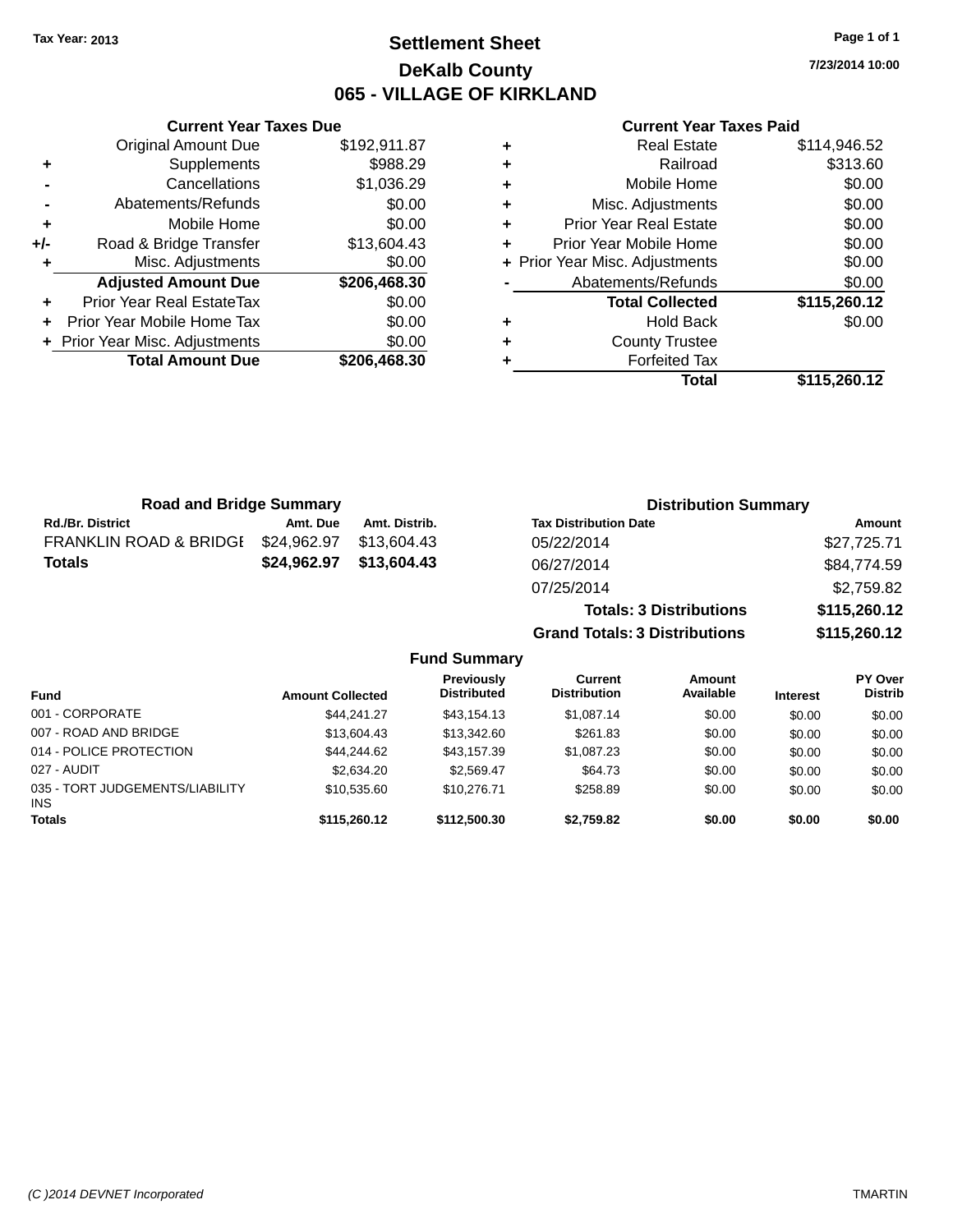## **Settlement Sheet Tax Year: 2013 Page 1 of 1 DeKalb County 066 - KIRKLAND LIBRARY**

**7/23/2014 10:00**

#### **Current Year Taxes Paid**

|     | <b>Current Year Taxes Due</b>  |             |
|-----|--------------------------------|-------------|
|     | <b>Original Amount Due</b>     | \$47,309.04 |
| ÷   | Supplements                    | \$210.06    |
|     | Cancellations                  | \$218.87    |
|     | Abatements/Refunds             | \$0.00      |
| ٠   | Mobile Home                    | \$0.00      |
| +/- | Road & Bridge Transfer         | \$0.00      |
|     | Misc. Adjustments              | \$0.00      |
|     | <b>Adjusted Amount Due</b>     | \$47,300.23 |
| ÷   | Prior Year Real EstateTax      | \$0.00      |
|     | Prior Year Mobile Home Tax     | \$0.00      |
|     | + Prior Year Misc. Adjustments | \$0.00      |
|     | <b>Total Amount Due</b>        | \$47.300.23 |
|     |                                |             |

| ٠ | <b>Real Estate</b>             | \$24,861.60 |
|---|--------------------------------|-------------|
| ٠ | Railroad                       | \$68.09     |
| ٠ | Mobile Home                    | \$0.00      |
| ٠ | Misc. Adjustments              | \$0.00      |
| ٠ | <b>Prior Year Real Estate</b>  | \$0.00      |
| ٠ | Prior Year Mobile Home         | \$0.00      |
|   | + Prior Year Misc. Adjustments | \$0.00      |
|   | Abatements/Refunds             | \$0.00      |
|   | <b>Total Collected</b>         | \$24,929.69 |
| ٠ | <b>Hold Back</b>               | \$0.00      |
|   | <b>County Trustee</b>          |             |
| ٠ | <b>Forfeited Tax</b>           |             |
|   | Total                          | \$24,929.69 |
|   |                                |             |

|       |                                         |                                       | <b>Distribution Summary</b>    |                 |                                  |
|-------|-----------------------------------------|---------------------------------------|--------------------------------|-----------------|----------------------------------|
|       |                                         | <b>Tax Distribution Date</b>          |                                |                 | Amount                           |
|       |                                         | 05/22/2014                            |                                |                 | \$6,035.50                       |
|       |                                         | 06/27/2014                            |                                |                 | \$18,281.58                      |
|       |                                         | 07/25/2014                            |                                |                 | \$612.61                         |
|       |                                         |                                       | <b>Totals: 3 Distributions</b> |                 | \$24,929.69                      |
|       |                                         | <b>Grand Totals: 3 Distributions</b>  |                                |                 | \$24,929.69                      |
|       | <b>Fund Summary</b>                     |                                       |                                |                 |                                  |
| ected | <b>Previously</b><br><b>Distributed</b> | <b>Current</b><br><b>Distribution</b> | Amount<br>Available            | <b>Interest</b> | <b>PY Over</b><br><b>Distrib</b> |

| <b>Fund</b>                              | <b>Amount Collected</b> | <b>Previously</b><br><b>Distributed</b> | Current<br><b>Distribution</b> | Amount<br>Available | <b>Interest</b> | r ı over<br>Distrib |
|------------------------------------------|-------------------------|-----------------------------------------|--------------------------------|---------------------|-----------------|---------------------|
| $005 - I. M. R. F.$                      | \$4.53                  | \$4.42                                  | \$0.11                         | \$0.00              | \$0.00          | \$0.00              |
| 016 - LIBRARY (township, municipalities) | \$23.873.98             | \$23,287.31                             | \$586.67                       | \$0.00              | \$0.00          | \$0.00              |
| 047 - SOCIAL SECURITY                    | \$1.051.18              | \$1.025.35                              | \$25.83                        | \$0.00              | \$0.00          | \$0.00              |
| <b>Totals</b>                            | \$24.929.69             | \$24,317.08                             | \$612.61                       | \$0.00              | \$0.00          | \$0.00              |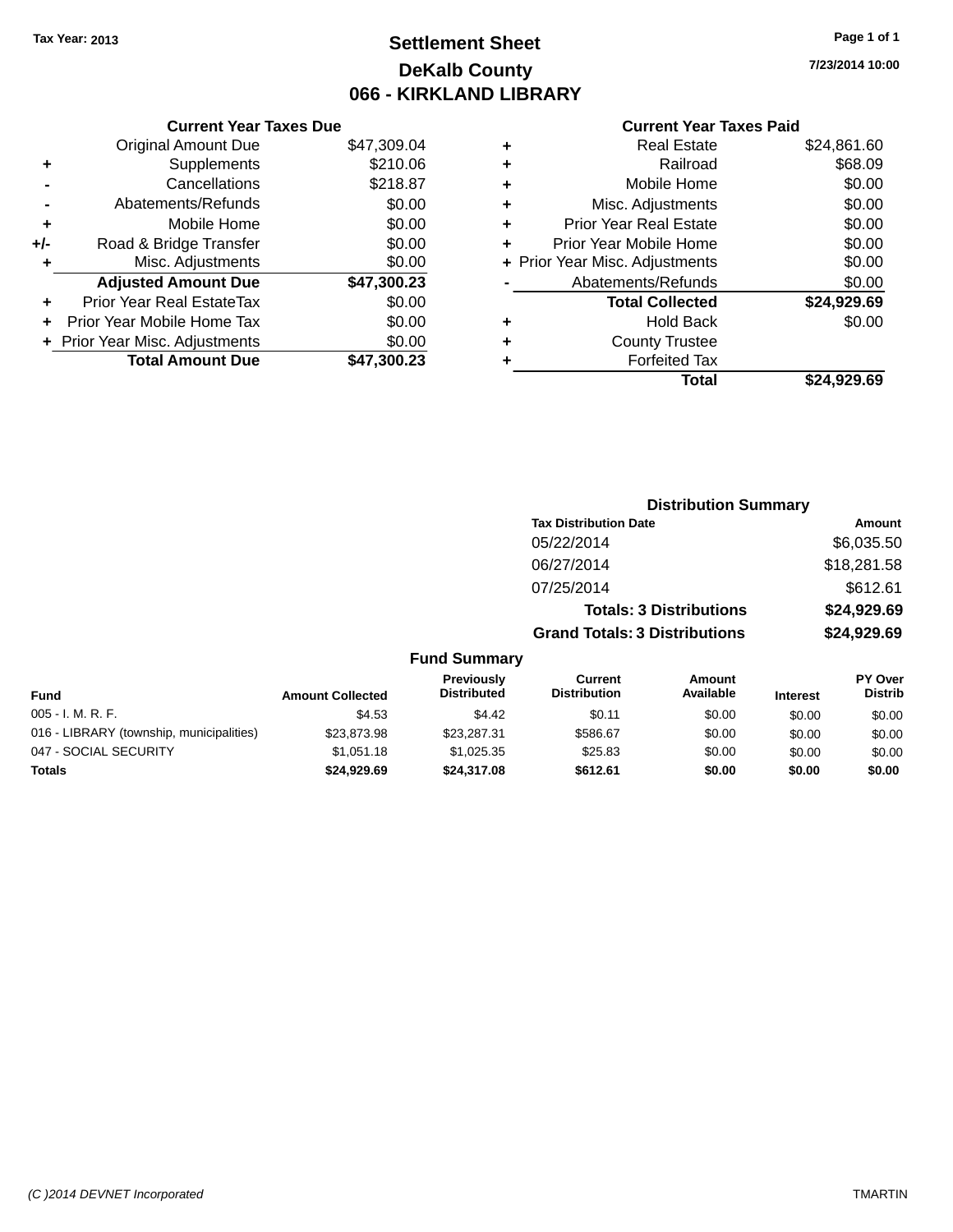## **Settlement Sheet Tax Year: 2013 Page 1 of 1 DeKalb County 067 - VILLAGE OF LEE**

**7/23/2014 10:00**

|     | <b>Current Year Taxes Due</b>  |             |
|-----|--------------------------------|-------------|
|     | Original Amount Due            | \$9,992.94  |
| ٠   | Supplements                    | \$8.58      |
|     | Cancellations                  | \$29.24     |
|     | Abatements/Refunds             | \$0.00      |
| ÷   | Mobile Home                    | \$0.00      |
| +/- | Road & Bridge Transfer         | \$862.00    |
| ٠   | Misc. Adjustments              | \$29.83     |
|     | <b>Adjusted Amount Due</b>     | \$10,864.11 |
| ٠   | Prior Year Real EstateTax      | (\$0.19)    |
| ÷   | Prior Year Mobile Home Tax     | \$0.00      |
|     | + Prior Year Misc. Adjustments | \$0.00      |
|     | <b>Total Amount Due</b>        | \$10,863.92 |
|     |                                |             |

#### **Current Year Taxes Paid +** Real Estate \$5,688.89 **+** Railroad \$187.48 **+** Mobile Home \$0.00 **+** Misc. Adjustments \$29.83 **+** Prior Year Real Estate (\$0.19) **+** Prior Year Mobile Home \$0.00<br> **+** Prior Year Misc. Adjustments \$0.00 **+ Prior Year Misc. Adjustments -** Abatements/Refunds \$0.00 **Total Collected \$5,906.01 +** Hold Back \$0.00 **+** County Trustee **+** Forfeited Tax **Total \$5,906.01**

| <b>Road and Bridge Summary</b> |            |               | <b>Distribution Summary</b>    |            |  |
|--------------------------------|------------|---------------|--------------------------------|------------|--|
| <b>Rd./Br. District</b>        | Amt. Due   | Amt. Distrib. | <b>Tax Distribution Date</b>   | Amount     |  |
| SHABBONA ROAD & BRIDC          | \$1.555.75 | \$862.00      | 05/22/2014                     | \$2,341.18 |  |
| <b>Totals</b>                  | \$1,555.75 | \$862,00      | 06/27/2014                     | \$3,380.59 |  |
|                                |            |               | 07/25/2014                     | \$184.24   |  |
|                                |            |               | <b>Totals: 3 Distributions</b> | \$5,906.01 |  |

**Grand Totals: 3 Distributions \$5,906.01**

#### **Fund Summary**

| <b>Fund</b>                                   | <b>Amount Collected</b> | <b>Previously</b><br><b>Distributed</b> | Current<br><b>Distribution</b> | Amount<br>Available | <b>Interest</b> | <b>PY Over</b><br><b>Distrib</b> |
|-----------------------------------------------|-------------------------|-----------------------------------------|--------------------------------|---------------------|-----------------|----------------------------------|
| 001 - CORPORATE                               | \$1.546.91              | \$1,495.22                              | \$51.69                        | \$0.00              | \$0.00          | \$0.00                           |
| 007 - ROAD AND BRIDGE                         | \$862.00                | \$846.28                                | \$15.72                        | \$0.00              | \$0.00          | \$0.00                           |
| 025 - GARBAGE DISPOSAL                        | \$551.11                | \$532.70                                | \$18.41                        | \$0.00              | \$0.00          | \$0.00                           |
| 027 - AUDIT                                   | \$614.62                | \$594.09                                | \$20.53                        | \$0.00              | \$0.00          | \$0.00                           |
| 035 - TORT JUDGEMENTS/LIABILITY<br><b>INS</b> | \$1,271.69              | \$1,229.20                              | \$42.49                        | \$0.00              | \$0.00          | \$0.00                           |
| 072 - WATERWORKS SYSTEM                       | \$1.059.68              | \$1,024.28                              | \$35.40                        | \$0.00              | \$0.00          | \$0.00                           |
| <b>Totals</b>                                 | \$5,906.01              | \$5.721.77                              | \$184.24                       | \$0.00              | \$0.00          | \$0.00                           |

#### **Miscellaneous Adjustment Detail**

| Year Source             | <b>Account Type</b> |         | <b>Amount Adiustment Description</b>           |
|-------------------------|---------------------|---------|------------------------------------------------|
| 2013 RE - Real Estate   | Back Tax Collected  |         | \$17.72 MANESS REDEMPTION 13-06-331-005 by TBA |
| 2013 RE - Real Estate   | Back Tax Collected  |         | \$12.11 SCAVENGER SALE 13-06-332-003 by TBA    |
| <b>Totals 2 entries</b> |                     | \$29.83 |                                                |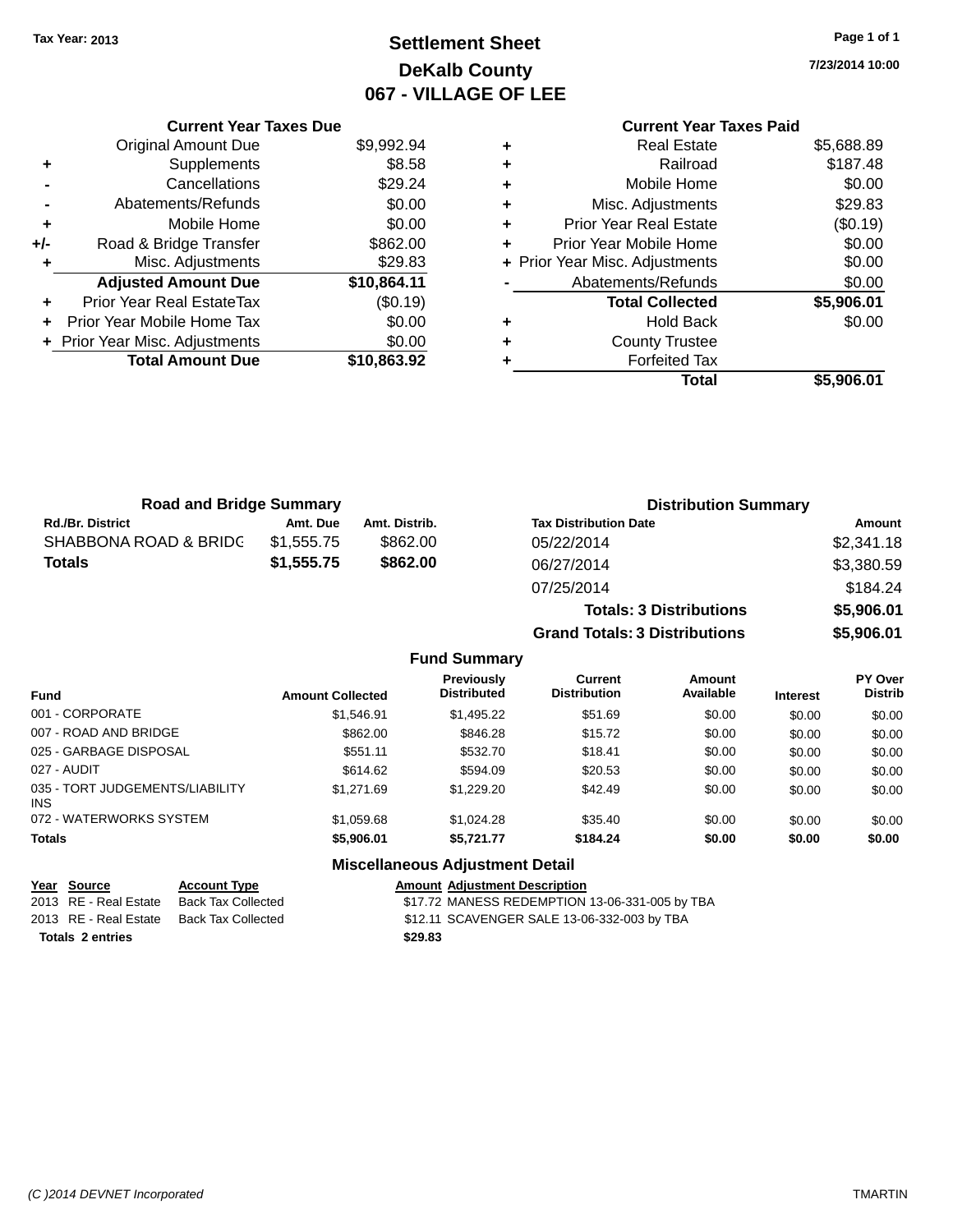## **Settlement Sheet Tax Year: 2013 Page 1 of 1 DeKalb County 068 - VILLAGE OF MALTA**

**7/23/2014 10:00**

#### **Current Year Taxes Paid**

| <b>Current Year Taxes Due</b> |                                  |              |  |  |  |  |
|-------------------------------|----------------------------------|--------------|--|--|--|--|
|                               | <b>Original Amount Due</b>       | \$106,961.08 |  |  |  |  |
| ٠                             | Supplements                      | \$422.40     |  |  |  |  |
|                               | \$528.57<br>Cancellations        |              |  |  |  |  |
|                               | Abatements/Refunds               | \$0.91       |  |  |  |  |
| ٠                             | Mobile Home                      | \$0.00       |  |  |  |  |
| +/-                           | Road & Bridge Transfer           | \$5,956.91   |  |  |  |  |
|                               | Misc. Adjustments                | \$0.00       |  |  |  |  |
|                               | <b>Adjusted Amount Due</b>       | \$112,810.91 |  |  |  |  |
|                               | <b>Prior Year Real EstateTax</b> | (\$53.00)    |  |  |  |  |
|                               | Prior Year Mobile Home Tax       | \$0.00       |  |  |  |  |
|                               | + Prior Year Misc. Adjustments   | \$0.00       |  |  |  |  |
|                               | <b>Total Amount Due</b>          | \$112,757.91 |  |  |  |  |
|                               |                                  |              |  |  |  |  |

|   | <b>Real Estate</b>             | \$59,689.23 |
|---|--------------------------------|-------------|
| ٠ | Railroad                       | \$578.21    |
| ٠ | Mobile Home                    | \$0.00      |
| ٠ | Misc. Adjustments              | \$0.00      |
| ٠ | <b>Prior Year Real Estate</b>  | (\$53.00)   |
| ٠ | Prior Year Mobile Home         | \$0.00      |
|   | + Prior Year Misc. Adjustments | \$0.00      |
|   | Abatements/Refunds             | \$0.91      |
|   | <b>Total Collected</b>         | \$60,213.53 |
| ٠ | Hold Back                      | \$0.00      |
| ٠ | <b>County Trustee</b>          |             |
| ٠ | <b>Forfeited Tax</b>           |             |
|   | Total                          | \$60,213.53 |
|   |                                |             |

| <b>Road and Bridge Summary</b> |             |               | <b>Distribution Summary</b>  |             |  |
|--------------------------------|-------------|---------------|------------------------------|-------------|--|
| <b>Rd./Br. District</b>        | Amt. Due    | Amt. Distrib. | <b>Tax Distribution Date</b> | Amount      |  |
| MALTA ROAD & BRIDGE            | \$10.795.81 | \$5.956.91    | 05/22/2014                   | \$13,532.85 |  |
| Totals                         | \$10,795.81 | \$5.956.91    | 06/27/2014                   | \$45,825.15 |  |
|                                |             |               | 07/25/2014                   | \$855.53    |  |

| 07/25/2014                           | \$855.53    |  |  |
|--------------------------------------|-------------|--|--|
| <b>Totals: 3 Distributions</b>       | \$60,213.53 |  |  |
| <b>Grand Totals: 3 Distributions</b> | \$60,213.53 |  |  |
|                                      |             |  |  |

#### **Fund Summary**

| <b>Fund</b>                             | <b>Amount Collected</b> | <b>Previously</b><br><b>Distributed</b> | <b>Current</b><br><b>Distribution</b> | Amount<br>Available | <b>Interest</b> | PY Over<br><b>Distrib</b> |
|-----------------------------------------|-------------------------|-----------------------------------------|---------------------------------------|---------------------|-----------------|---------------------------|
| 001 - CORPORATE                         | \$16,232.52             | \$15,990.24                             | \$242.28                              | \$0.00              | \$0.00          | \$0.00                    |
| 003 - BONDS AND INTEREST                | \$0.00                  | \$0.00                                  | \$0.00                                | \$0.00              | \$0.00          | \$0.00                    |
| $005 - I. M. R. F.$                     | \$3,551.20              | \$3,498.20                              | \$53.00                               | \$0.00              | \$0.00          | \$0.00                    |
| 007 - ROAD AND BRIDGE                   | \$5.956.91              | \$5.911.17                              | \$45.74                               | \$0.00              | \$0.00          | \$0.00                    |
| 014 - POLICE PROTECTION                 | \$5,580.08              | \$5,496.80                              | \$83.28                               | \$0.00              | \$0.00          | \$0.00                    |
| 025 - GARBAGE DISPOSAL                  | \$507.63                | \$500.05                                | \$7.58                                | \$0.00              | \$0.00          | \$0.00                    |
| 027 - AUDIT                             | \$6,594,77              | \$6,496.34                              | \$98.43                               | \$0.00              | \$0.00          | \$0.00                    |
| 035 - TORT JUDGEMENTS/LIABILITY<br>INS. | \$11,413.63             | \$11,243.28                             | \$170.35                              | \$0.00              | \$0.00          | \$0.00                    |
| 041 - STREET LIGHTING                   | \$2,767.90              | \$2,726.59                              | \$41.31                               | \$0.00              | \$0.00          | \$0.00                    |
| 047 - SOCIAL SECURITY                   | \$7,608.89              | \$7,495.33                              | \$113.56                              | \$0.00              | \$0.00          | \$0.00                    |
| <b>Totals</b>                           | \$60,213.53             | \$59,358.00                             | \$855.53                              | \$0.00              | \$0.00          | \$0.00                    |

#### **Miscellaneous Adjustment Detail**

| Year Source             | <b>Account Type</b> |        | <b>Amount Adjustment Description</b>       |
|-------------------------|---------------------|--------|--------------------------------------------|
| 2013 RE - Real Estate   | Back Tax Collected  |        | \$0.00 LAY REDEMPTION 07-23-155-002 by TBA |
| <b>Totals 1 entries</b> |                     | \$0.00 |                                            |

|                         |                     | <b>Abatement Detail</b>                          |
|-------------------------|---------------------|--------------------------------------------------|
| Year Source             | <b>Account Type</b> | <b>Amount Adiustment Description</b>             |
| 2013 RE - Real Estate   | PTAB Decision       | \$0.87 PTAB INTEREST REFUND 07-23-332-002 by TBA |
| <b>Totals 1 entries</b> |                     | \$0.87                                           |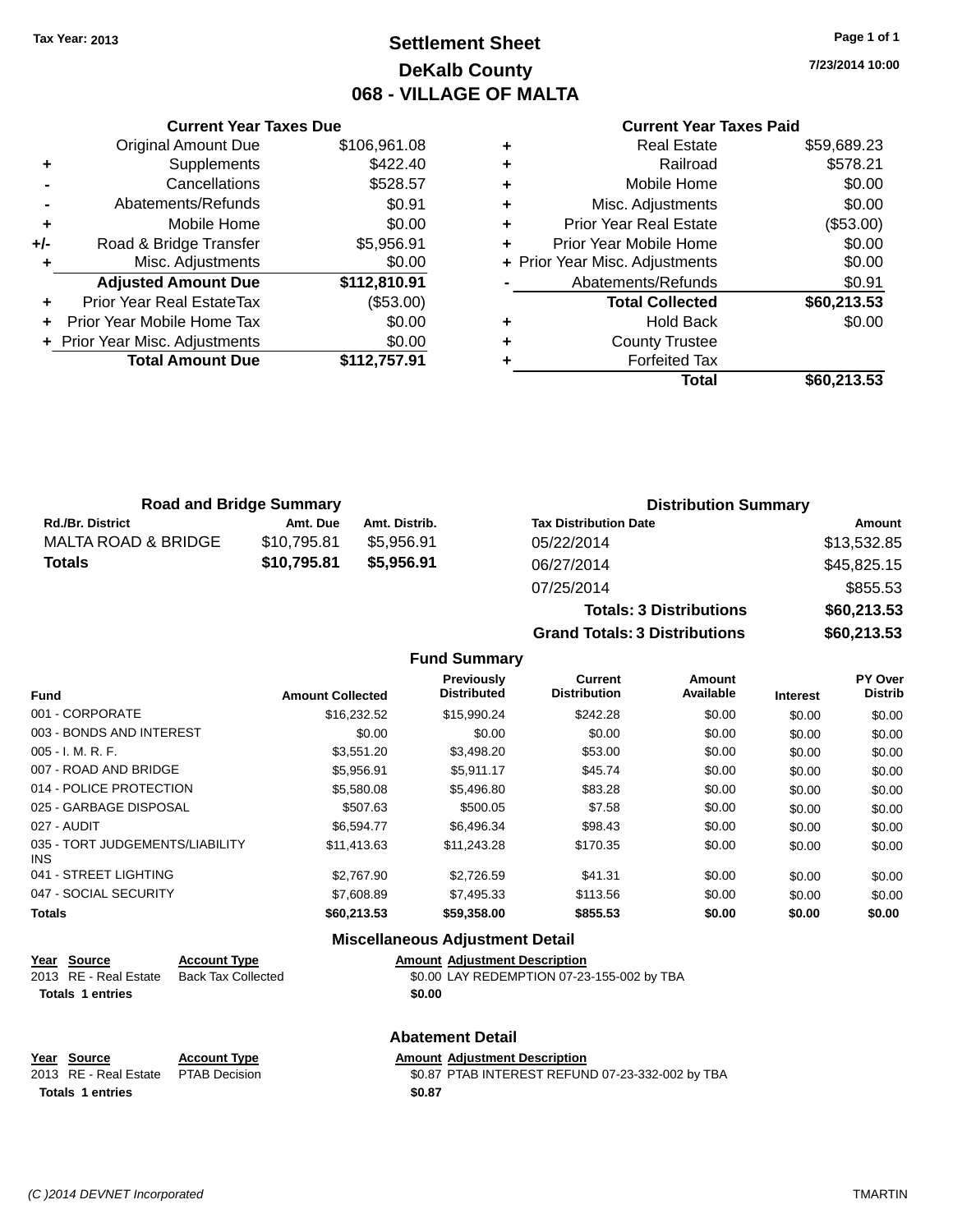### **Settlement Sheet Tax Year: 2013 Page 1 of 1 DeKalb County 069 - VILLAGE OF MAPLE PARK**

**7/23/2014 10:00**

|     | <b>Current Year Taxes Due</b>  |              |
|-----|--------------------------------|--------------|
|     | <b>Original Amount Due</b>     | \$103,026.34 |
| ٠   | Supplements                    | \$833.68     |
|     | Cancellations                  | \$911.79     |
|     | Abatements/Refunds             | \$0.27       |
| ٠   | Mobile Home                    | \$0.00       |
| +/- | Road & Bridge Transfer         | \$1,620.30   |
| ٠   | Misc. Adjustments              | \$0.00       |
|     | <b>Adjusted Amount Due</b>     | \$104,568.26 |
| ٠   | Prior Year Real EstateTax      | (\$1.17)     |
| ÷   | Prior Year Mobile Home Tax     | \$0.00       |
|     | + Prior Year Misc. Adjustments | \$0.00       |
|     | <b>Total Amount Due</b>        | \$104,567.09 |
|     |                                |              |

#### **Current Year Taxes Paid**

|   | <b>Real Estate</b>             | \$53,570.68 |
|---|--------------------------------|-------------|
| ٠ | Railroad                       | \$0.00      |
| ٠ | Mobile Home                    | \$0.00      |
| ٠ | Misc. Adjustments              | \$0.00      |
| ٠ | <b>Prior Year Real Estate</b>  | (\$1.17)    |
| ٠ | Prior Year Mobile Home         | \$0.00      |
|   | + Prior Year Misc. Adjustments | \$0.00      |
|   | Abatements/Refunds             | \$0.27      |
|   | <b>Total Collected</b>         | \$53,569.24 |
| ٠ | Hold Back                      | \$0.00      |
| ٠ | <b>County Trustee</b>          |             |
| ٠ | <b>Forfeited Tax</b>           |             |
|   | Total                          | \$53,569.24 |
|   |                                |             |

**Totals: 3 Distributions \$53,569.24**

**Grand Totals: 3 Distributions \$53,569.24**

| <b>Road and Bridge Summary</b>   |            |               | <b>Distribution Summary</b>  |             |  |
|----------------------------------|------------|---------------|------------------------------|-------------|--|
| <b>Rd./Br. District</b>          | Amt. Due   | Amt. Distrib. | <b>Tax Distribution Date</b> | Amount      |  |
| <b>CORTLAND ROAD &amp; BRIDC</b> | \$3.051.67 | \$1.620.30    | 05/22/2014                   | \$11,622.34 |  |
| <b>Totals</b>                    | \$3,051.67 | \$1,620.30    | 06/27/2014                   | \$41,336.52 |  |
|                                  |            |               | 07/25/2014                   | \$610.38    |  |

#### **Fund Summary Fund Interest Amount Collected Distributed PY Over Distrib Amount Available Current Distribution Previously** 001 - CORPORATE \$25,145.84 \$24,873.65 \$272.19 \$0.00 \$0.00 \$0.00 003 - BONDS AND INTEREST 60.00 \$0.00 \$0.00 \$0.00 \$0.00 \$0.00 \$0.00 \$0.00 \$0.00 007 - ROAD AND BRIDGE \$1,620.30 \$1,572.23 \$48.07 \$0.00 \$0.00 \$0.00 \$0.00 014 - POLICE PROTECTION \$19,144.53 \$18,937.31 \$207.22 \$0.00 \$0.00 \$0.00 \$0.00 027 - AUDIT \$2,553.29 \$2,525.65 \$27.64 \$0.00 \$0.00 \$0.00 035 - TORT JUDGEMENTS/LIABILITY INS \$5,105.28 \$5,050.02 \$55.26 \$0.00 \$0.00 \$0.00 **Totals \$53,569.24 \$52,958.86 \$610.38 \$0.00 \$0.00 \$0.00**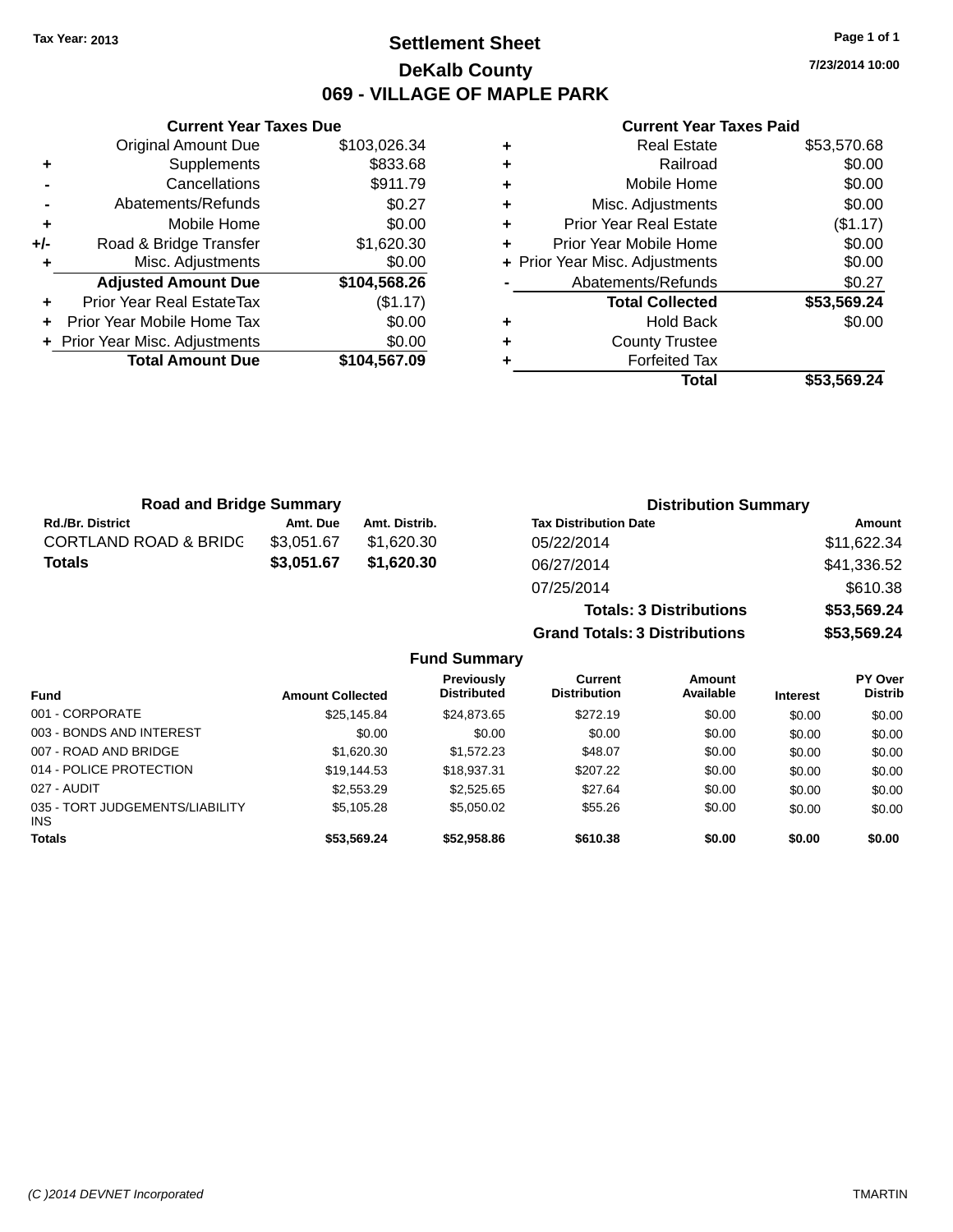### **Settlement Sheet Tax Year: 2013 Page 1 of 1 DeKalb County 070 - MAPLE PARK LIBRARY**

**7/23/2014 10:00**

#### **Current Year Taxes Paid**

| <b>Original Amount Due</b>      | \$9,882.50 |
|---------------------------------|------------|
|                                 |            |
| Supplements<br>٠                | \$81.44    |
| Cancellations                   | \$89.07    |
| Abatements/Refunds              | \$0.00     |
| Mobile Home<br>٠                | \$0.00     |
| Road & Bridge Transfer<br>+/-   | \$0.00     |
| Misc. Adjustments<br>٠          | \$0.00     |
| <b>Adjusted Amount Due</b>      | \$9,874.87 |
| Prior Year Real EstateTax       | \$0.00     |
| Prior Year Mobile Home Tax<br>٠ | \$0.00     |
| + Prior Year Misc. Adjustments  | \$0.00     |
| <b>Total Amount Due</b>         | \$9,874.87 |
|                                 |            |

| \$4,982.47 |
|------------|
| \$0.00     |
| \$0.00     |
| \$0.00     |
| \$0.00     |
| \$0.00     |
| \$0.00     |
| \$0.00     |
| \$4,982.47 |
| \$0.00     |
|            |
|            |
| \$4.982.47 |
|            |

|                 |                         |                                         |                                       | <b>Distribution Summary</b>    |                 |                                  |
|-----------------|-------------------------|-----------------------------------------|---------------------------------------|--------------------------------|-----------------|----------------------------------|
|                 |                         |                                         | <b>Tax Distribution Date</b>          |                                |                 | <b>Amount</b>                    |
|                 |                         |                                         | 05/22/2014                            |                                |                 | \$1,091.64                       |
|                 |                         |                                         | 06/27/2014                            |                                |                 | \$3,834.85                       |
|                 |                         |                                         | 07/25/2014                            |                                |                 | \$55.98                          |
|                 |                         |                                         |                                       | <b>Totals: 3 Distributions</b> |                 | \$4,982.47                       |
|                 |                         |                                         | <b>Grand Totals: 3 Distributions</b>  |                                |                 | \$4,982.47                       |
|                 |                         | <b>Fund Summary</b>                     |                                       |                                |                 |                                  |
| <b>Fund</b>     | <b>Amount Collected</b> | <b>Previously</b><br><b>Distributed</b> | <b>Current</b><br><b>Distribution</b> | Amount<br>Available            | <b>Interest</b> | <b>PY Over</b><br><b>Distrib</b> |
| 001 - CORPORATE | \$4,982.47              | \$4,926.49                              | \$55.98                               | \$0.00                         | \$0.00          | \$0.00                           |
| <b>Totals</b>   | \$4,982.47              | \$4,926.49                              | \$55.98                               | \$0.00                         | \$0.00          | \$0.00                           |
|                 |                         |                                         |                                       |                                |                 |                                  |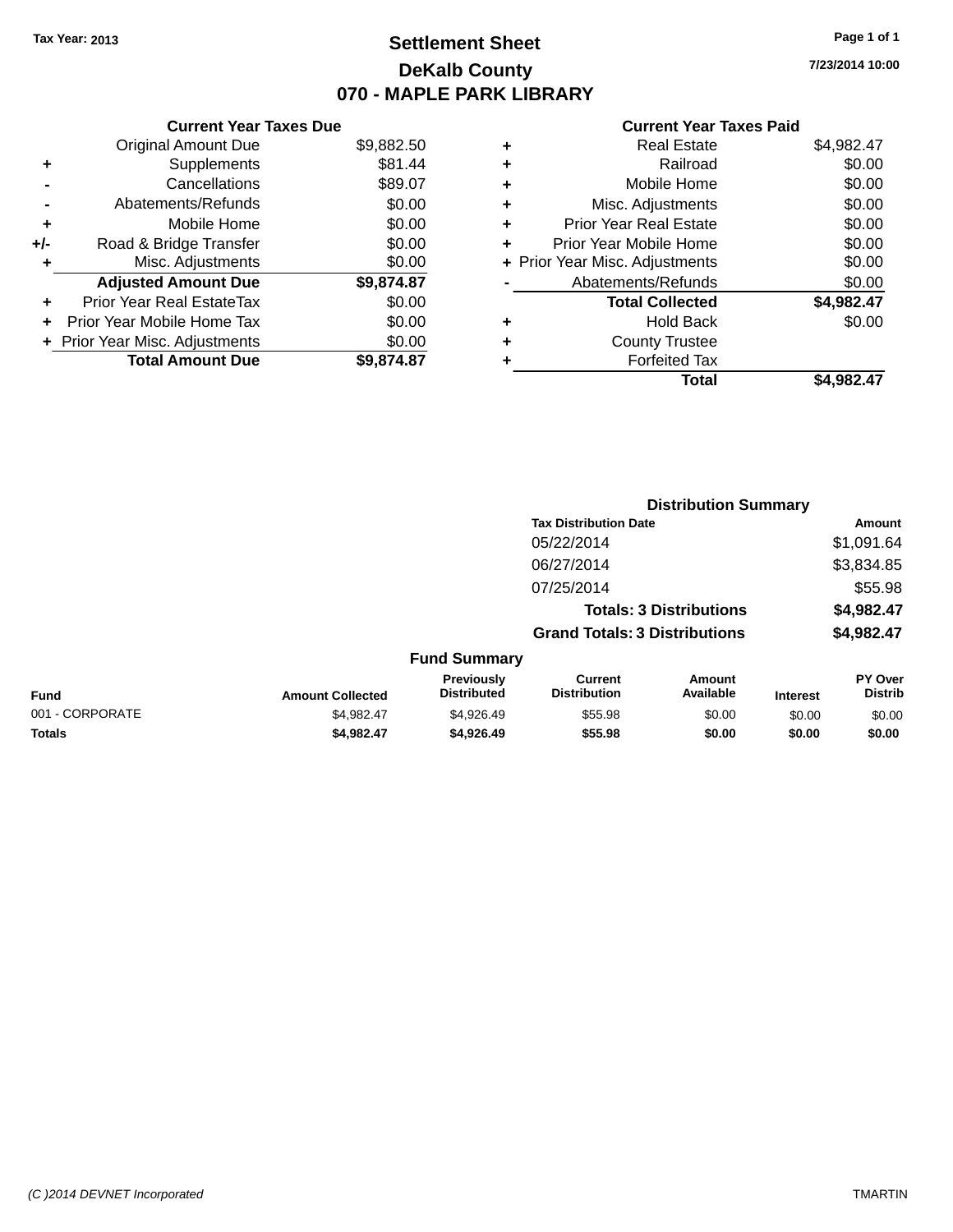### **Settlement Sheet Tax Year: 2013 Page 1 of 2 DeKalb County 071 - CITY OF SANDWICH**

**7/23/2014 10:00**

#### **Current Year Taxes Paid**

|     | <b>Original Amount Due</b>       | \$1,262,821.33 |
|-----|----------------------------------|----------------|
| ٠   | Supplements                      | \$6,698.57     |
|     | Cancellations                    | \$7,715.26     |
|     | Abatements/Refunds               | \$3.54         |
| ÷   | Mobile Home                      | \$0.00         |
| +/- | Road & Bridge Transfer           | \$23,432.56    |
| ٠   | Misc. Adjustments                | \$1.55         |
|     | <b>Adjusted Amount Due</b>       | \$1,285,235.21 |
| ٠   | <b>Prior Year Real EstateTax</b> | (\$131.20)     |
| ÷   | Prior Year Mobile Home Tax       | \$0.00         |
|     | + Prior Year Misc. Adjustments   | \$0.00         |
|     | <b>Total Amount Due</b>          | \$1,285,104.01 |
|     |                                  |                |

**Current Year Taxes Due**

|   | <b>Real Estate</b>             | \$698,686.99 |
|---|--------------------------------|--------------|
| ٠ | Railroad                       | \$1,526.15   |
| ٠ | Mobile Home                    | \$0.00       |
| ٠ | Misc. Adjustments              | \$1.55       |
| ٠ | <b>Prior Year Real Estate</b>  | (\$131.20)   |
| ٠ | Prior Year Mobile Home         | \$0.00       |
|   | + Prior Year Misc. Adjustments | \$0.00       |
|   | Abatements/Refunds             | \$3.54       |
|   | <b>Total Collected</b>         | \$700,079.95 |
| ٠ | <b>Hold Back</b>               | \$0.00       |
| ٠ | <b>County Trustee</b>          |              |
| ٠ | <b>Forfeited Tax</b>           |              |
|   | Total                          | \$700,079.95 |
|   |                                |              |

**Totals: 3 Distributions \$700,079.95**

**Grand Totals: 3 Distributions \$700,079.95**

| <b>Road and Bridge Summary</b> |             |               | <b>Distribution Summary</b>  |              |
|--------------------------------|-------------|---------------|------------------------------|--------------|
| <b>Rd./Br. District</b>        | Amt. Due    | Amt. Distrib. | <b>Tax Distribution Date</b> | Amount       |
| SANDWICH ROAD & BRIDG          | \$42,170.54 | \$22.786.28   | 05/22/2014                   | \$168,443.22 |
| SOMONAUK ROAD & BRID(          | \$1.121.88  | \$646.28      | 06/27/2014                   | \$519,153.07 |
| <b>Totals</b>                  | \$43,292.42 | \$23,432.56   | 07/25/2014                   | \$12,483.66  |

**Fund Summary Fund Interest Amount Collected Distributed PY Over Distrib Amount Available Current Distribution Previously** 001 - CORPORATE \$229,727.15 \$225,628.62 \$4,098.53 \$0.00 \$0.00 \$0.00 003 - BONDS AND INTEREST  $$0.00$   $$0.00$   $$0.00$   $$0.00$   $$0.00$   $$0.00$   $$0.00$   $$0.00$ 005 - I. M. R. F. \$53,546.50 \$52,591.19 \$955.31 \$0.00 \$0.00 \$0.00 007 - ROAD AND BRIDGE 60.00 \$23,432.56 \$23,020.88 \$411.68 \$0.00 \$0.00 \$0.00 \$0.00 014 - POLICE PROTECTION **\$87,626.50** \$86,063.17 \$1,563.33 \$0.00 \$0.00 \$0.00 \$0.00 015 - POLICE PENSION \$109,526.89 \$107,572.83 \$1,954.06 \$0.00 \$0.00 \$0.00 \$0.00 027 - AUDIT \$9,010.91 \$8,850.14 \$160.77 \$0.00 \$0.00 \$0.00 035 - TORT JUDGMENTS, LIABILITY INSURANCE \$19,471.89 \$19,124.49 \$347.40 \$0.00 \$0.00 \$0.00 040 - STREET AND BRIDGE  $$0.00$   $$0.00$   $$0.00$   $$0.00$   $$0.00$   $$0.00$   $$0.00$   $$0.00$ 041 - STREET LIGHTING \$31,830.85 \$31,262.96 \$567.89 \$0.00 \$0.00 \$0.00 045 - PUBLIC BENEFIT \$0.00 \$0.00 \$0.00 \$0.00 \$0.00 \$0.00 046 - EMERGENCY SERV & DISASTER OPER \$1,584.71 \$1,556.44 \$28.27 \$0.00 \$0.00 \$0.00 047 - SOCIAL SECURITY 663,546,50 \$52,591.19 \$955.31 \$0.00 \$0.00 \$0.00 \$0.00 \$0.00 048 - SCHOOL CROSSING GUARDS \$6,089.84 \$5,981.19 \$108.65 \$0.00 \$0.00 \$0.00 \$0.00 060 - UNEMPLOYMENT INSURANCE \$10,716.75 \$10,525.55 \$191.20 \$0.00 \$0.00 \$0.00 \$0.00 062 - WORKERS COMPENSATION \$41,864.18 \$41,117.29 \$746.89 \$0.00 \$0.00 \$0.00 \$0.00 065 - FORESTRY PROGRAM \$22,104.72 \$21,710.35 \$394.37 \$0.00 \$0.00 \$0.00 \$0.00 **Totals \$700,079.95 \$687,596.29 \$12,483.66 \$0.00 \$0.00 \$0.00**

#### **Miscellaneous Adjustment Detail**

| Year Source             | <b>Account Type</b> |        | <b>Amount Adjustment Description</b>          |
|-------------------------|---------------------|--------|-----------------------------------------------|
| 2013 RE - Real Estate   | Back Tax Collected  |        | \$1.55 PRIMUS REDEMPTION 19-23-397-008 by TBA |
| <b>Totals 1 entries</b> |                     | \$1.55 |                                               |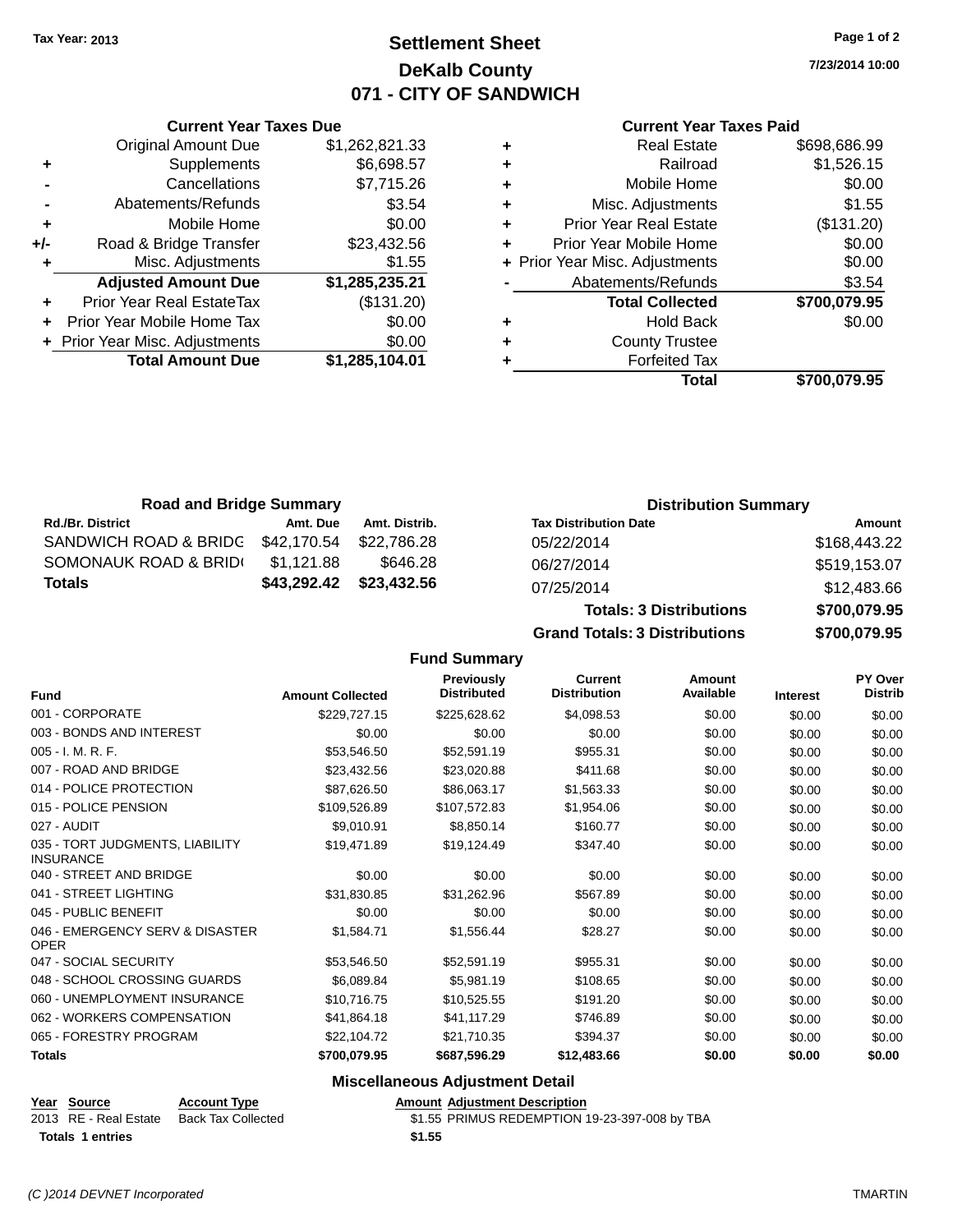# **Settlement Sheet Tax Year: 2013 Page 2 of 2 DeKalb County**

**7/23/2014 10:00**

**Abatement Detail**

**Totals 1 entries \$3.44**

**Year Source Account Type Anneunt Adjustment Description**<br>
2013 RE - Real Estate PTAB Decision **Amount Adjustment Description** \$3.44 PTAB INTEREST REFUND 19-26-431-010 by TBA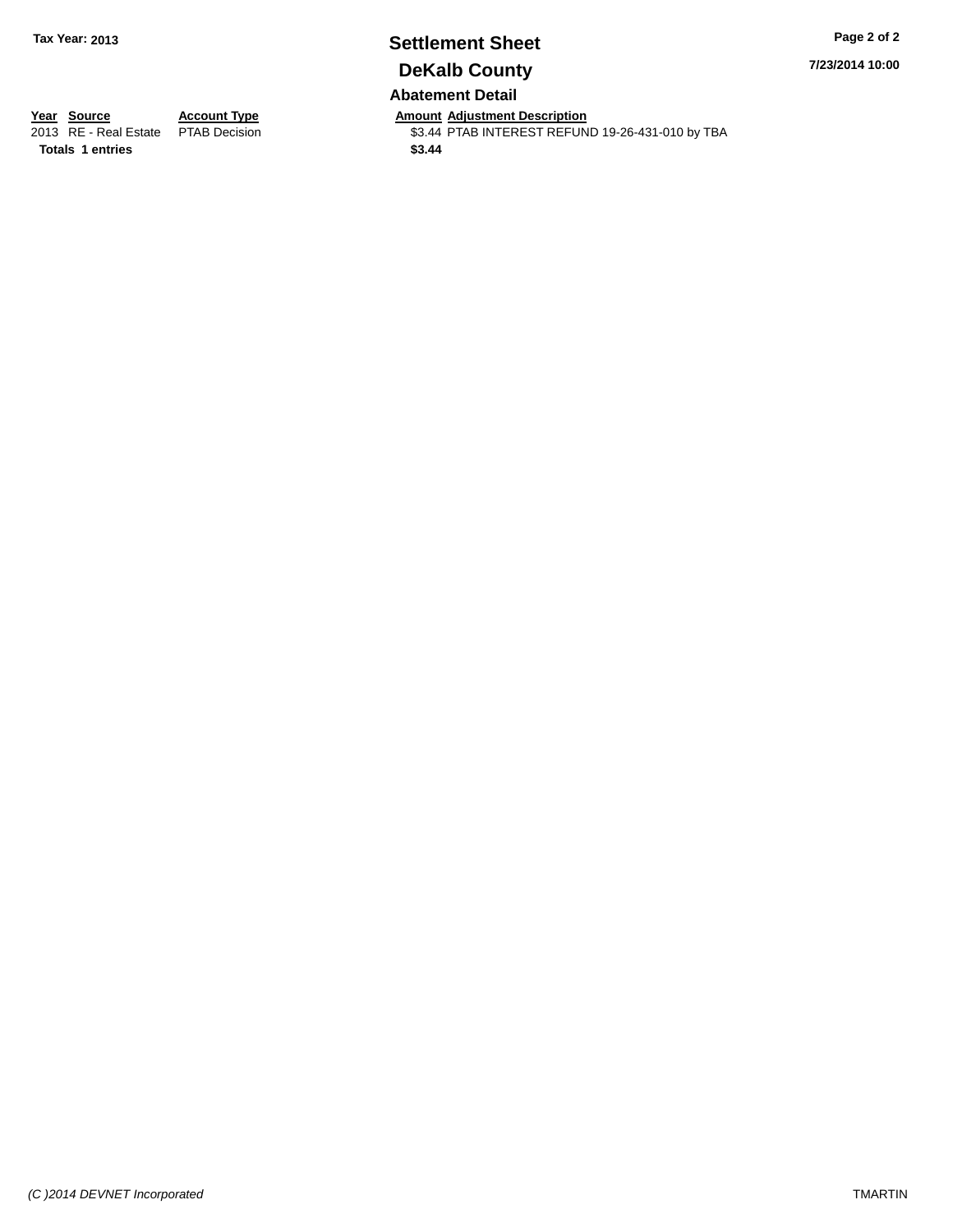### **Settlement Sheet Tax Year: 2013 Page 1 of 1 DeKalb County 072 - VILLAGE OF SHABBONA**

**7/23/2014 10:00**

#### **Current Year Taxes Paid**

|     | <b>Original Amount Due</b>     | \$94,853.86  |
|-----|--------------------------------|--------------|
| ÷   | Supplements                    | \$887.39     |
|     | Cancellations                  | \$975.81     |
|     | Abatements/Refunds             | \$0.77       |
| ٠   | Mobile Home                    | \$0.00       |
| +/- | Road & Bridge Transfer         | \$6,148.42   |
| ٠   | Misc. Adjustments              | \$89.34      |
|     | <b>Adjusted Amount Due</b>     | \$101,002.43 |
| ÷   | Prior Year Real EstateTax      | (\$29.81)    |
|     | Prior Year Mobile Home Tax     | \$0.00       |
|     | + Prior Year Misc. Adjustments | \$0.00       |
|     | <b>Total Amount Due</b>        | \$100,972.62 |
|     |                                |              |

**Current Year Taxes Due**

| <b>Real Estate</b>            | \$57,449.88                    |
|-------------------------------|--------------------------------|
| Railroad                      | \$1,018.97                     |
| Mobile Home                   | \$0.00                         |
| Misc. Adjustments             | \$89.34                        |
| <b>Prior Year Real Estate</b> | (\$29.81)                      |
| Prior Year Mobile Home        | \$0.00                         |
|                               | \$0.00                         |
| Abatements/Refunds            | \$0.77                         |
| <b>Total Collected</b>        | \$58,527.61                    |
| <b>Hold Back</b>              | \$0.00                         |
| <b>County Trustee</b>         |                                |
| <b>Forfeited Tax</b>          |                                |
| Total                         | \$58,527.61                    |
|                               | + Prior Year Misc. Adjustments |

**Totals: 3 Distributions \$58,527.61**

**Grand Totals: 3 Distributions \$58,527.61**

| <b>Road and Bridge Summary</b> |             |               | <b>Distribution Summary</b>  |             |
|--------------------------------|-------------|---------------|------------------------------|-------------|
| <b>Rd./Br. District</b>        | Amt. Due    | Amt. Distrib. | <b>Tax Distribution Date</b> | Amount      |
| SHABBONA ROAD & BRIDC          | \$11,082.20 | \$6.148.42    | 05/22/2014                   | \$14,087.63 |
| <b>Totals</b>                  | \$11,082.20 | \$6,148.42    | 06/27/2014                   | \$43,076.29 |
|                                |             |               | 07/25/2014                   | \$1,363.69  |

#### **Fund Summary Fund Interest Amount Collected Distributed PY Over Distrib Amount Available Current Distribution Previously** 001 - CORPORATE \$27,507.19 \$26,850.66 \$656.53 \$0.00 \$0.00 \$0.00 005 - I. M. R. F. \$846.56 \$826.35 \$20.21 \$0.00 \$0.00 \$0.00 007 - ROAD AND BRIDGE 60.00 \$6,148.42 \$6,034.90 \$113.52 \$0.00 \$0.00 \$0.00 \$0.00 014 - POLICE PROTECTION \$16,050.81 \$15,667.72 \$383.09 \$0.00 \$0.00 \$0.00 \$0.00 047 - SOCIAL SECURITY \$5,982.55 \$5,839.76 \$142.79 \$0.00 \$0.00 \$0.00 060 - UNEMPLOYMENT INSURANCE \$606.44 \$591.96 \$14.48 \$0.00 \$0.00 \$0.00 \$0.00 062 - WORKERS COMPENSATION \$1,385.64 \$1,352.57 \$33.07 \$0.00 \$0.00 \$0.00 \$0.00 **Totals \$58,527.61 \$57,163.92 \$1,363.69 \$0.00 \$0.00 \$0.00 Miscellaneous Adjustment Detail**

| Year Source             | <b>Account Type</b>                        |         | <b>Amount Adjustment Description</b> |
|-------------------------|--------------------------------------------|---------|--------------------------------------|
| 2013 RE - Real Estate   | <b>Back Tax Collected</b>                  |         | \$18.16 DOBSON REDEMPTION            |
|                         | 2013 RE - Real Estate Paymt In Lieu of Tax |         | \$71.18 HOUSING AUTHORITY-9          |
| <b>Totals 2 entries</b> |                                            | \$89.34 |                                      |
|                         |                                            |         | Ahatamant Datail                     |

| Year Source                         | <b>Account Type</b> | Amount |
|-------------------------------------|---------------------|--------|
| 2013 RE - Real Estate PTAB Decision |                     | \$0.74 |
| <b>Totals 1 entries</b>             |                     | \$0.74 |

FION 13-15-402-010 by TBA ITY-SEQUOYA APTS by TBA

#### **Abatement Detail**

#### **Amount Adjustment Description**

\$0.74 PTAB INTEREST REFUND 13-15-176-011 by TBA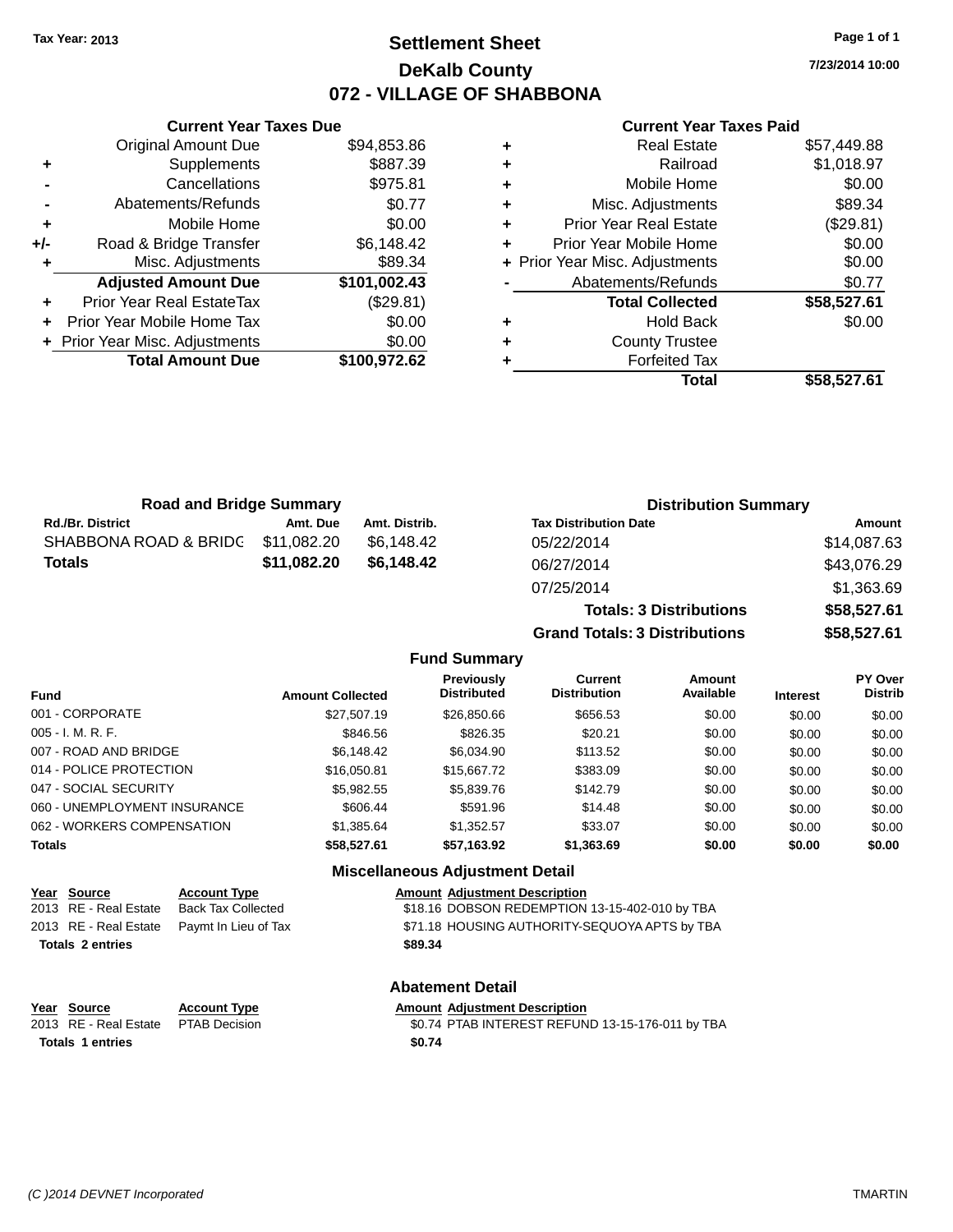### **Settlement Sheet Tax Year: 2013 Page 1 of 1 DeKalb County 073 - FLEWELLIN MEMORIAL LIBRARY**

**7/23/2014 10:00**

#### **Current Year Taxes Paid**

|     | <b>Current Year Taxes Due</b>  |             |
|-----|--------------------------------|-------------|
|     | <b>Original Amount Due</b>     | \$25,480.07 |
| ٠   | Supplements                    | \$221.72    |
|     | Cancellations                  | \$245.87    |
|     | Abatements/Refunds             | \$0.20      |
| ٠   | Mobile Home                    | \$0.00      |
| +/- | Road & Bridge Transfer         | \$0.00      |
|     | Misc. Adjustments              | \$24.00     |
|     | <b>Adjusted Amount Due</b>     | \$25,479.72 |
| ٠   | Prior Year Real EstateTax      | (\$7.63)    |
|     | Prior Year Mobile Home Tax     | \$0.00      |
|     | + Prior Year Misc. Adjustments | \$0.00      |
|     | <b>Total Amount Due</b>        | \$25,472.09 |
|     |                                |             |

| ٠ | <b>Real Estate</b>             | \$13,809.06 |
|---|--------------------------------|-------------|
| ٠ | Railroad                       | \$245.09    |
| ٠ | Mobile Home                    | \$0.00      |
| ٠ | Misc. Adjustments              | \$24.00     |
| ٠ | <b>Prior Year Real Estate</b>  | (\$7.63)    |
| ÷ | Prior Year Mobile Home         | \$0.00      |
|   | + Prior Year Misc. Adjustments | \$0.00      |
|   | Abatements/Refunds             | \$0.20      |
|   | <b>Total Collected</b>         | \$14,070.32 |
| ٠ | Hold Back                      | \$0.00      |
| ٠ | <b>County Trustee</b>          |             |
| ٠ | <b>Forfeited Tax</b>           |             |
|   | Total                          | \$14,070.32 |
|   |                                |             |

|                          |                           |                                         |                                                  | <b>Distribution Summary</b>    |                 |                           |  |
|--------------------------|---------------------------|-----------------------------------------|--------------------------------------------------|--------------------------------|-----------------|---------------------------|--|
|                          |                           |                                         | <b>Tax Distribution Date</b>                     |                                |                 | Amount                    |  |
|                          |                           |                                         | 05/22/2014                                       |                                |                 | \$3,440.83                |  |
|                          |                           |                                         | 06/27/2014                                       |                                |                 | \$10,293.64               |  |
|                          |                           |                                         | 07/25/2014                                       |                                |                 | \$335.85                  |  |
|                          |                           |                                         |                                                  | <b>Totals: 3 Distributions</b> |                 | \$14,070.32               |  |
|                          |                           |                                         | <b>Grand Totals: 3 Distributions</b>             |                                |                 | \$14,070.32               |  |
|                          |                           | <b>Fund Summary</b>                     |                                                  |                                |                 |                           |  |
| <b>Fund</b>              | <b>Amount Collected</b>   | <b>Previously</b><br><b>Distributed</b> | Current<br><b>Distribution</b>                   | Amount<br>Available            | <b>Interest</b> | PY Over<br><b>Distrib</b> |  |
| 001 - CORPORATE          | \$14,070.32               | \$13,734.47                             | \$335.85                                         | \$0.00                         | \$0.00          | \$0.00                    |  |
| <b>Totals</b>            | \$14,070.32               | \$13,734.47                             | \$335.85                                         | \$0.00                         | \$0.00          | \$0.00                    |  |
|                          |                           | <b>Miscellaneous Adjustment Detail</b>  |                                                  |                                |                 |                           |  |
| Source<br>Year           | <b>Account Type</b>       | <b>Amount Adjustment Description</b>    |                                                  |                                |                 |                           |  |
| 2013<br>RE - Real Estate | <b>Back Tax Collected</b> |                                         | \$4.88 DOBSON REDEMPTION 13-15-402-010 by TBA    |                                |                 |                           |  |
| 2013 RE - Real Estate    | Paymt In Lieu of Tax      |                                         | \$19.12 HOUSING AUTHORITY-SEQUOYA APTS by TBA    |                                |                 |                           |  |
| <b>Totals 2 entries</b>  |                           | \$24.00                                 |                                                  |                                |                 |                           |  |
|                          |                           | <b>Abatement Detail</b>                 |                                                  |                                |                 |                           |  |
| <b>Source</b><br>Year    | <b>Account Type</b>       | <b>Amount Adjustment Description</b>    |                                                  |                                |                 |                           |  |
| 2013 RE - Real Estate    | <b>PTAB Decision</b>      |                                         | \$0.20 PTAB INTEREST REFUND 13-15-176-011 by TBA |                                |                 |                           |  |

**Totals 1 entries \$0.20**

\$0.20 PTAB INTEREST REFUND 13-15-176-011 by TBA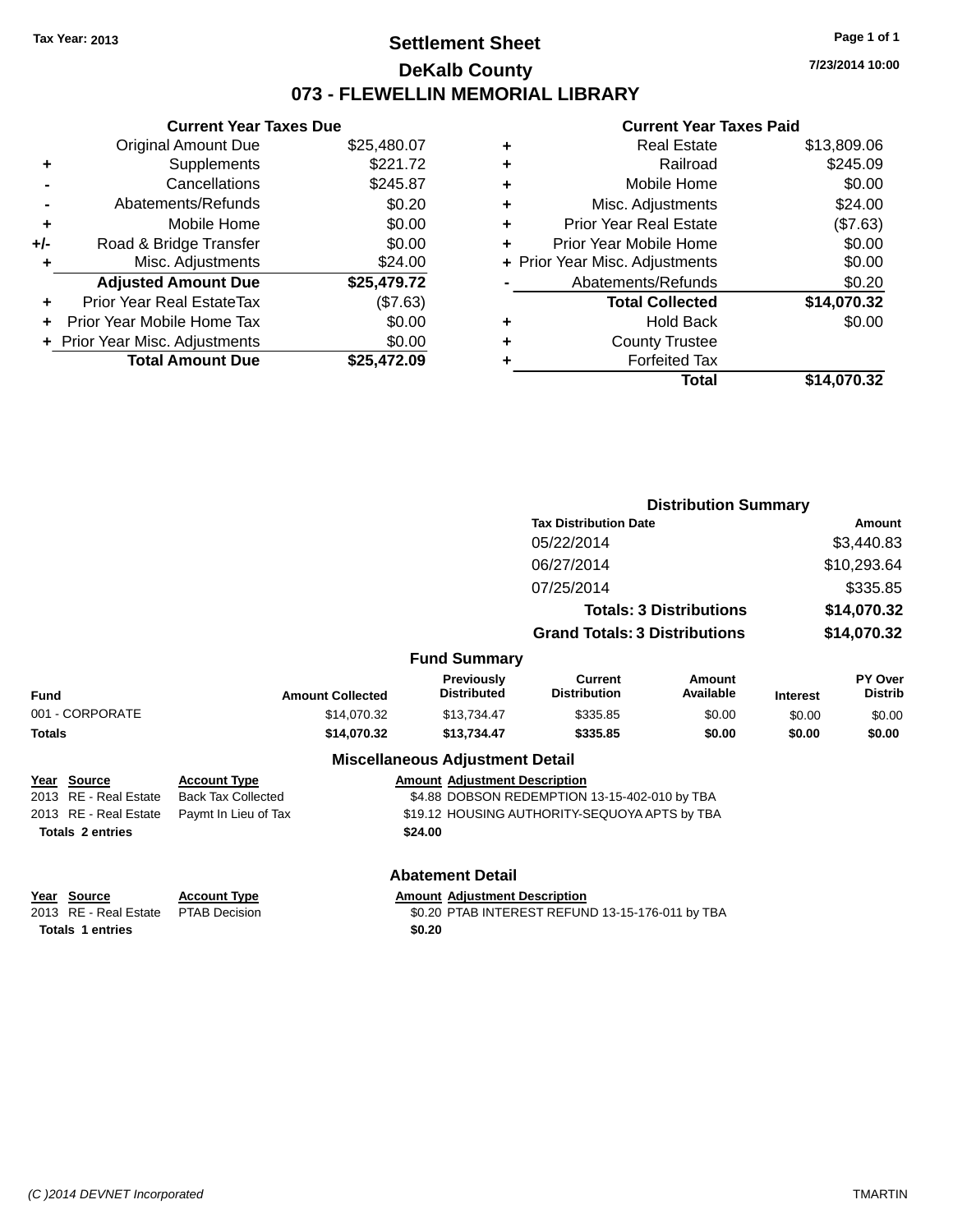### **Settlement Sheet Tax Year: 2013 Page 1 of 1 DeKalb County 074 - VILLAGE OF SOMONAUK**

**7/23/2014 10:00**

#### **Current Year Taxes Paid**

|     | <b>Current Year Taxes Due</b>  |              |
|-----|--------------------------------|--------------|
|     | <b>Original Amount Due</b>     | \$383,610.76 |
| ٠   | Supplements                    | \$2,279.78   |
|     | Cancellations                  | \$2,594.23   |
|     | Abatements/Refunds             | \$0.00       |
| ٠   | Mobile Home                    | \$0.00       |
| +/- | Road & Bridge Transfer         | \$30,625.75  |
|     | Misc. Adjustments              | \$0.00       |
|     | <b>Adjusted Amount Due</b>     | \$413,922.06 |
|     | Prior Year Real EstateTax      | (\$261.75)   |
|     | Prior Year Mobile Home Tax     | \$0.00       |
|     | + Prior Year Misc. Adjustments | \$0.00       |
|     | <b>Total Amount Due</b>        | \$413,660.31 |
|     |                                |              |

| ٠ | <b>Real Estate</b>             | \$245,854.55 |
|---|--------------------------------|--------------|
| ٠ | Railroad                       | \$2,059.44   |
| ٠ | Mobile Home                    | \$0.00       |
| ٠ | Misc. Adjustments              | \$0.00       |
| ٠ | <b>Prior Year Real Estate</b>  | (\$261.75)   |
| ٠ | Prior Year Mobile Home         | \$0.00       |
|   | + Prior Year Misc. Adjustments | \$0.00       |
|   | Abatements/Refunds             | \$0.00       |
|   | <b>Total Collected</b>         | \$247,652.24 |
| ٠ | <b>Hold Back</b>               | \$0.00       |
| ٠ | <b>County Trustee</b>          |              |
|   | <b>Forfeited Tax</b>           |              |
|   | Total                          | \$247,652.24 |

| <b>Road and Bridge Summary</b> |             |                         | <b>Distribution Summary</b>  |              |
|--------------------------------|-------------|-------------------------|------------------------------|--------------|
| <b>Rd./Br. District</b>        | Amt. Due    | Amt. Distrib.           | <b>Tax Distribution Date</b> | Amount       |
| SOMONAUK ROAD & BRID(          | \$53.227.32 | \$30.625.75             | 05/22/2014                   | \$79,083.93  |
| <b>Totals</b>                  |             | \$53,227.32 \$30,625.75 | 06/27/2014                   | \$164,113.21 |
|                                |             |                         | 07/25/2014                   | \$4,455.10   |

# **Totals: 3 Distributions \$247,652.24 Grand Totals: 3 Distributions \$247,652.24**

|                                               |                         | <b>Previously</b>  | Current             | Amount    |                 | <b>PY Over</b> |
|-----------------------------------------------|-------------------------|--------------------|---------------------|-----------|-----------------|----------------|
| <b>Fund</b>                                   | <b>Amount Collected</b> | <b>Distributed</b> | <b>Distribution</b> | Available | <b>Interest</b> | <b>Distrib</b> |
| 001 - CORPORATE                               | \$63.880.45             | \$62,702.49        | \$1,177.96          | \$0.00    | \$0.00          | \$0.00         |
| 003 - BONDS AND INTEREST                      | \$77.674.65             | \$76.242.32        | \$1,432.33          | \$0.00    | \$0.00          | \$0.00         |
| 007 - ROAD AND BRIDGE                         | \$30.625.75             | \$30,172.66        | \$453.09            | \$0.00    | \$0.00          | \$0.00         |
| 014 - POLICE PROTECTION                       | \$13,290.05             | \$13,044.98        | \$245.07            | \$0.00    | \$0.00          | \$0.00         |
| 025 - GARBAGE DISPOSAL                        | \$8,368.11              | \$8,213,80         | \$154.31            | \$0.00    | \$0.00          | \$0.00         |
| 027 - AUDIT                                   | \$10.829.83             | \$10.630.12        | \$199.71            | \$0.00    | \$0.00          | \$0.00         |
| 035 - TORT JUDGEMENTS/LIABILITY<br><b>INS</b> | \$23,048.22             | \$22,623.20        | \$425.02            | \$0.00    | \$0.00          | \$0.00         |
| 047 - SOCIAL SECURITY                         | \$19,935.18             | \$19.567.57        | \$367.61            | \$0.00    | \$0.00          | \$0.00         |
| <b>Totals</b>                                 | \$247,652.24            | \$243,197.14       | \$4,455.10          | \$0.00    | \$0.00          | \$0.00         |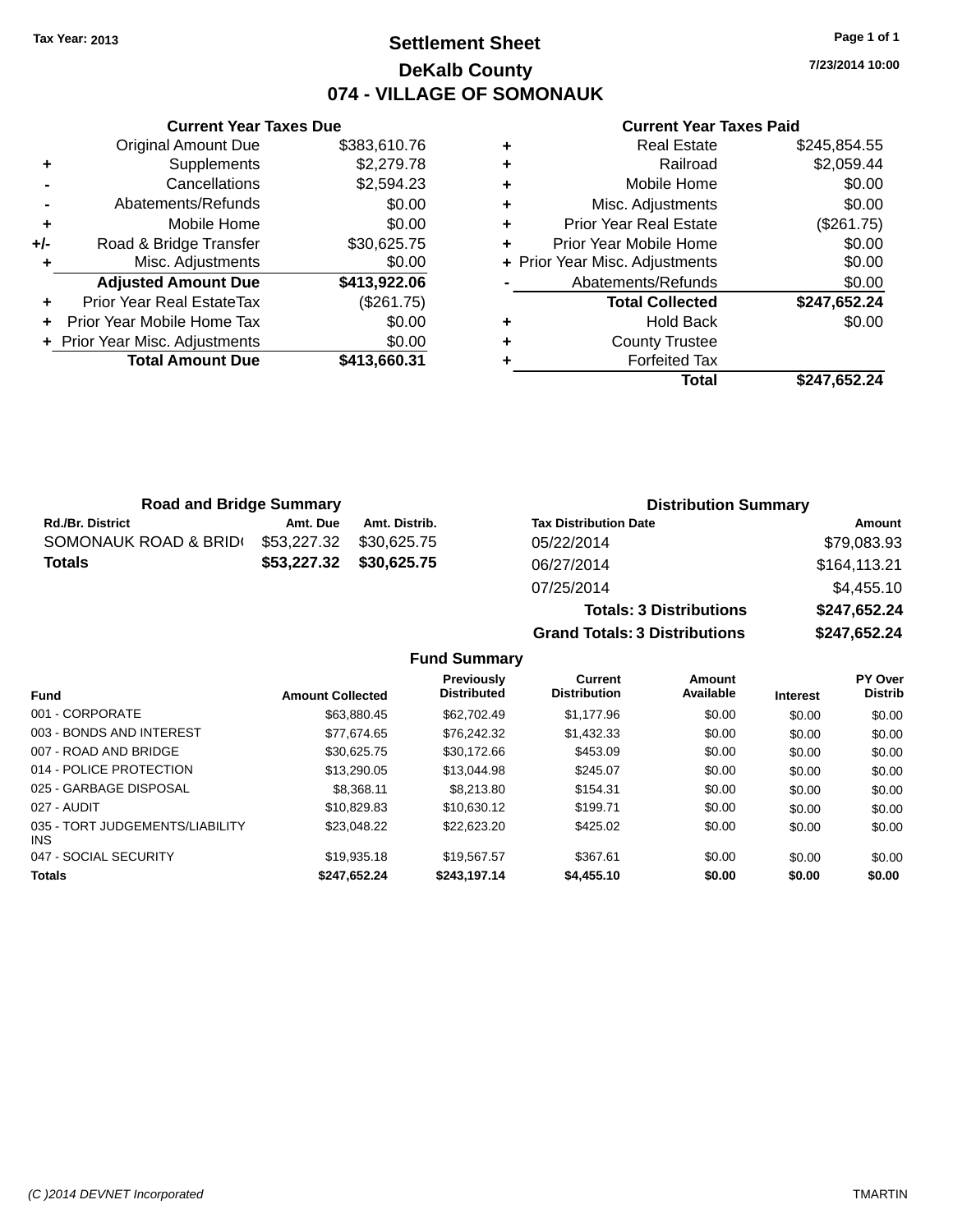## **Settlement Sheet Tax Year: 2013 Page 1 of 1 DeKalb County 075 - SOMONAUK LIBRARY**

**7/23/2014 10:00**

|     | <b>Current Year Taxes Due</b>  |              |
|-----|--------------------------------|--------------|
|     | <b>Original Amount Due</b>     | \$130,917.44 |
| ٠   | Supplements                    | \$514.04     |
|     | Cancellations                  | \$585.83     |
|     | Abatements/Refunds             | \$0.00       |
| ٠   | Mobile Home                    | \$0.00       |
| +/- | Road & Bridge Transfer         | \$0.00       |
| ٠   | Misc. Adjustments              | \$0.00       |
|     | <b>Adjusted Amount Due</b>     | \$130,845.65 |
|     | Prior Year Real EstateTax      | (\$70.41)    |
| ÷   | Prior Year Mobile Home Tax     | \$0.00       |
|     | + Prior Year Misc. Adjustments | \$0.00       |
|     | <b>Total Amount Due</b>        | \$130,775.24 |
|     |                                |              |

#### **Current Year Taxes Paid**

|   | Total                          | \$74,338.46 |
|---|--------------------------------|-------------|
| ٠ | <b>Forfeited Tax</b>           |             |
| ٠ | <b>County Trustee</b>          |             |
| ٠ | Hold Back                      | \$0.00      |
|   | <b>Total Collected</b>         | \$74,338.46 |
|   | Abatements/Refunds             | \$0.00      |
|   | + Prior Year Misc. Adjustments | \$0.00      |
| ٠ | Prior Year Mobile Home         | \$0.00      |
| ٠ | <b>Prior Year Real Estate</b>  | (\$70.41)   |
| ٠ | Misc. Adjustments              | \$0.00      |
| ٠ | Mobile Home                    | \$0.00      |
| ٠ | Railroad                       | \$677.78    |
| ٠ | <b>Real Estate</b>             | \$73,731.09 |

### **Distribution Summary Tax Distribution Date Amount** 05/22/2014 \$23,255.73 06/27/2014 \$49,800.34 07/25/2014 \$1,282.39 **Totals: 3 Distributions \$74,338.46 Grand Totals: 3 Distributions \$74,338.46**

| <b>Fund</b>                                   | <b>Amount Collected</b> | Previously<br><b>Distributed</b> | Current<br><b>Distribution</b> | Amount<br>Available | <b>Interest</b> | <b>PY Over</b><br><b>Distrib</b> |
|-----------------------------------------------|-------------------------|----------------------------------|--------------------------------|---------------------|-----------------|----------------------------------|
| 001 - CORPORATE                               | \$29.512.66             | \$29,003.53                      | \$509.13                       | \$0.00              | \$0.00          | \$0.00                           |
| 003 - BONDS AND INTEREST                      | \$31,025.68             | \$30,490.46                      | \$535.22                       | \$0.00              | \$0.00          | \$0.00                           |
| 004 - OPERATIONS & MAINTENANCE                | \$3,935.03              | \$3,867.15                       | \$67.88                        | \$0.00              | \$0.00          | \$0.00                           |
| $005 - I. M. R. F.$                           | \$2,612.85              | \$2,567.78                       | \$45.07                        | \$0.00              | \$0.00          | \$0.00                           |
| 027 - AUDIT                                   | \$983.72                | \$966.75                         | \$16.97                        | \$0.00              | \$0.00          | \$0.00                           |
| 035 - TORT JUDGEMENTS/LIABILITY<br><b>INS</b> | \$3.134.26              | \$3,080.20                       | \$54.06                        | \$0.00              | \$0.00          | \$0.00                           |
| 047 - SOCIAL SECURITY                         | \$3.134.26              | \$3,080.20                       | \$54.06                        | \$0.00              | \$0.00          | \$0.00                           |
| <b>Totals</b>                                 | \$74,338.46             | \$73.056.07                      | \$1,282.39                     | \$0.00              | \$0.00          | \$0.00                           |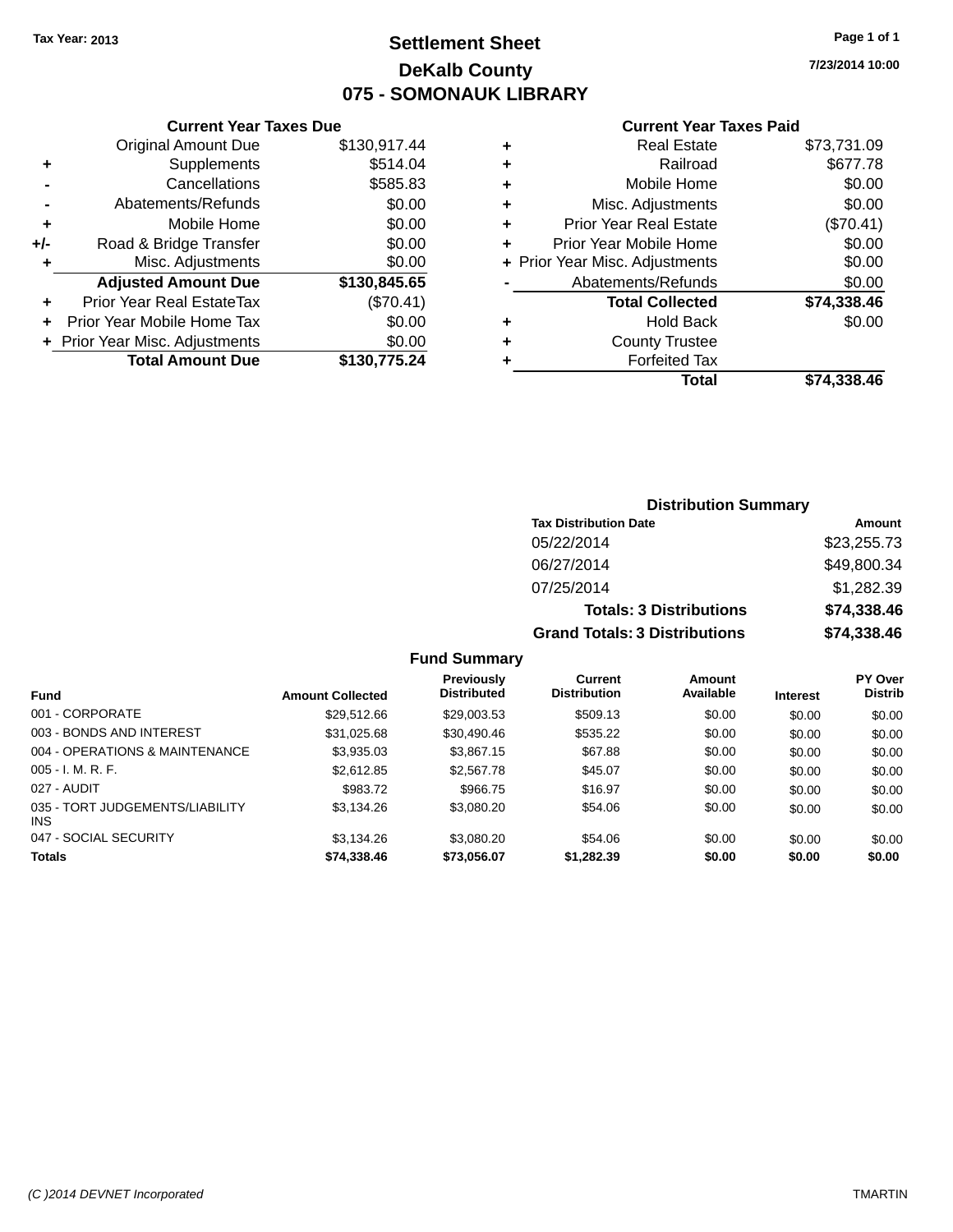# **Settlement Sheet Tax Year: 2013 Page 1 of 1 DeKalb County 076 - CITY OF SYCAMORE**

**7/23/2014 10:00**

### **Current Year Taxes Paid**

|     | <b>Current Year Taxes Due</b>  |                |
|-----|--------------------------------|----------------|
|     | <b>Original Amount Due</b>     | \$2,626,377.46 |
| ٠   | Supplements                    | \$8,917.78     |
|     | Cancellations                  | \$11,463.24    |
|     | Abatements/Refunds             | \$3.12         |
| ٠   | Mobile Home                    | \$0.00         |
| +/- | Road & Bridge Transfer         | \$22,823.15    |
|     | Misc. Adjustments              | \$6.34         |
|     | <b>Adjusted Amount Due</b>     | \$2,646,658.37 |
| ÷   | Prior Year Real EstateTax      | (\$374.38)     |
|     | Prior Year Mobile Home Tax     | \$0.00         |
|     | + Prior Year Misc. Adjustments | \$0.00         |
|     | <b>Total Amount Due</b>        | \$2,646,283.99 |
|     |                                |                |

| ٠ | <b>Real Estate</b>             | \$1,409,701.85 |
|---|--------------------------------|----------------|
| ٠ | Railroad                       | \$0.19         |
| ٠ | Mobile Home                    | \$0.00         |
| ٠ | Misc. Adjustments              | \$6.34         |
| ٠ | <b>Prior Year Real Estate</b>  | (\$374.38)     |
| ٠ | Prior Year Mobile Home         | \$0.00         |
|   | + Prior Year Misc. Adjustments | \$0.00         |
|   | Abatements/Refunds             | \$3.12         |
|   | <b>Total Collected</b>         | \$1,409,330.88 |
| ٠ | Hold Back                      | \$0.00         |
| ٠ | <b>County Trustee</b>          |                |
| ٠ | <b>Forfeited Tax</b>           |                |
|   | Total                          | \$1,409,330.88 |
|   |                                |                |

| <b>Road and Bridge Summary</b>   |             |               | <b>Distribution Summary</b>    |                |  |
|----------------------------------|-------------|---------------|--------------------------------|----------------|--|
| <b>Rd./Br. District</b>          | Amt. Due    | Amt. Distrib. | <b>Tax Distribution Date</b>   | Amount         |  |
| <b>CORTLAND ROAD &amp; BRIDG</b> | \$25,847.96 | \$13,724.14   | 05/22/2014                     | \$333,470.10   |  |
| DEKALB ROAD & BRIDGE             | \$9,881.91  | \$5.140.70    | 06/27/2014                     | \$1,032,859.51 |  |
| <b>SYCAMORE ROAD &amp; BRID(</b> | \$7,416.75  | \$3.958.31    | 07/25/2014                     | \$43,001.27    |  |
| <b>Totals</b>                    | \$43,146.62 | \$22,823.15   | <b>Totals: 3 Distributions</b> | \$1,409,330.88 |  |

**Grand Totals: 3 Distributions \$1,409,330.88**

## **Fund Summary**

| <b>Fund</b>                  | <b>Amount Collected</b> | Previously<br><b>Distributed</b> | <b>Current</b><br><b>Distribution</b> | Amount<br>Available | <b>Interest</b> | <b>PY Over</b><br><b>Distrib</b> |
|------------------------------|-------------------------|----------------------------------|---------------------------------------|---------------------|-----------------|----------------------------------|
| 001 - CORPORATE              | \$661.135.38            | \$640.940.49                     | \$20.194.89                           | \$0.00              | \$0.00          | \$0.00                           |
| 003 - BONDS AND INTEREST     | \$82.669.14             | \$80.143.95                      | \$2.525.19                            | \$0.00              | \$0.00          | \$0.00                           |
| $005 - I. M. R. F.$          | \$82.832.75             | \$80,302.56                      | \$2,530.19                            | \$0.00              | \$0.00          | \$0.00                           |
| 007 - ROAD AND BRIDGE        | \$22.823.15             | \$22.173.79                      | \$649.36                              | \$0.00              | \$0.00          | \$0.00                           |
| 013 - FIREFIGHTER'S PENSION  | \$273.785.37            | \$265,422,40                     | \$8.362.97                            | \$0.00              | \$0.00          | \$0.00                           |
| 015 - POLICE PENSION         | \$180,304.22            | \$174,796.70                     | \$5,507.52                            | \$0.00              | \$0.00          | \$0.00                           |
| 047 - SOCIAL SECURITY        | \$48,817.58             | \$47.326.41                      | \$1.491.17                            | \$0.00              | \$0.00          | \$0.00                           |
| 048 - SCHOOL CROSSING GUARDS | \$10,576.28             | \$10.253.22                      | \$323.06                              | \$0.00              | \$0.00          | \$0.00                           |
| 143 - MEDICARE               | \$46,387.01             | \$44,970.09                      | \$1.416.92                            | \$0.00              | \$0.00          | \$0.00                           |
| <b>Totals</b>                | \$1,409,330.88          | \$1,366,329.61                   | \$43,001.27                           | \$0.00              | \$0.00          | \$0.00                           |

## **Miscellaneous Adjustment Detail**

| Year Source             | <b>Account Type</b> | <b>Amount Adiustment Description</b>             |
|-------------------------|---------------------|--------------------------------------------------|
| 2013 RE - Real Estate   | Back Tax Collected  | \$6.34 STOGSDILL REDEMPTION 06-32-328-025 by TBA |
| <b>Totals 1 entries</b> |                     | \$6.34                                           |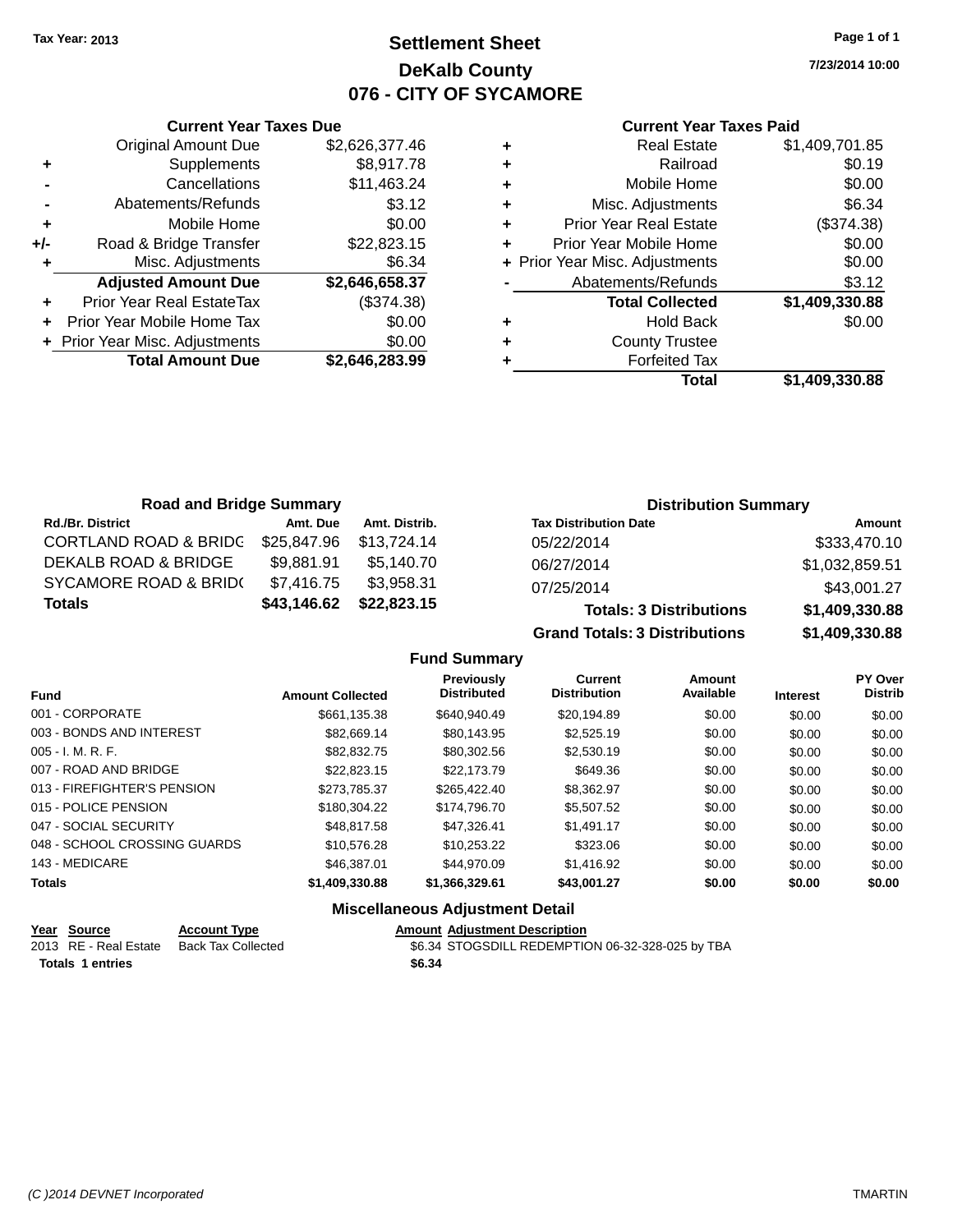# **Settlement Sheet Tax Year: 2013 Page 1 of 1 DeKalb County 077 - SYCAMORE LIBRARY**

**7/23/2014 10:00**

### **Current Year Taxes Paid**

|     | <b>Original Amount Due</b>     | \$971,734.73 |
|-----|--------------------------------|--------------|
| ٠   | Supplements                    | \$3,127.90   |
|     | Cancellations                  | \$4,062.29   |
|     | Abatements/Refunds             | \$0.00       |
| ÷   | Mobile Home                    | \$0.00       |
| +/- | Road & Bridge Transfer         | \$0.00       |
| ٠   | Misc. Adjustments              | \$2.35       |
|     | <b>Adjusted Amount Due</b>     | \$970,802.69 |
| ÷   | Prior Year Real EstateTax      | (\$120.02)   |
|     | Prior Year Mobile Home Tax     | \$0.00       |
|     | + Prior Year Misc. Adjustments | \$0.00       |
|     | <b>Total Amount Due</b>        | \$970,682.67 |
|     |                                |              |

**Current Year Taxes Due**

| ٠ | <b>Real Estate</b>             | \$513,125.84 |
|---|--------------------------------|--------------|
| ٠ | Railroad                       | \$0.07       |
| ٠ | Mobile Home                    | \$0.00       |
| ٠ | Misc. Adjustments              | \$2.35       |
| ٠ | <b>Prior Year Real Estate</b>  | (\$120.02)   |
| ٠ | Prior Year Mobile Home         | \$0.00       |
|   | + Prior Year Misc. Adjustments | \$0.00       |
|   | Abatements/Refunds             | \$0.00       |
|   | <b>Total Collected</b>         | \$513,008.24 |
| ٠ | <b>Hold Back</b>               | \$0.00       |
| ٠ | <b>County Trustee</b>          |              |
| ٠ | <b>Forfeited Tax</b>           |              |
|   | Total                          | \$513,008.24 |
|   |                                |              |

# **Distribution Summary Tax Distribution Date Amount** 05/22/2014 \$121,309.91 06/27/2014 \$376,028.55 07/25/2014 \$15,669.78 **Totals: 3 Distributions \$513,008.24 Grand Totals: 3 Distributions \$513,008.24 Fund Summary**

| <b>Fund</b>                              | <b>Amount Collected</b> | <b>Previously</b><br><b>Distributed</b> | Current<br><b>Distribution</b> | Amount<br>Available | <b>Interest</b> | PY Over<br><b>Distrib</b> |
|------------------------------------------|-------------------------|-----------------------------------------|--------------------------------|---------------------|-----------------|---------------------------|
| $005 - I. M. R. F.$                      | \$0.00                  | \$0.00                                  | \$0.00                         | \$0.00              | \$0.00          | \$0.00                    |
| 016 - LIBRARY (township, municipalities) | \$513,008.24            | \$497.338.46                            | \$15,669.78                    | \$0.00              | \$0.00          | \$0.00                    |
| 027 - AUDIT                              | \$0.00                  | \$0.00                                  | \$0.00                         | \$0.00              | \$0.00          | \$0.00                    |
| 047 - SOCIAL SECURITY                    | \$0.00                  | \$0.00                                  | \$0.00                         | \$0.00              | \$0.00          | \$0.00                    |
| <b>Totals</b>                            | \$513,008.24            | \$497,338.46                            | \$15,669.78                    | \$0.00              | \$0.00          | \$0.00                    |

## **Miscellaneous Adjustment Detail**

### **Year Source Account Type Amount Adjustment Description**

2013 RE - Real Estate Back Tax Collected \$2.35 STOGSDILL REDEMPTION 06-32-328-025 by TBA **Totals 1 entries \$2.35**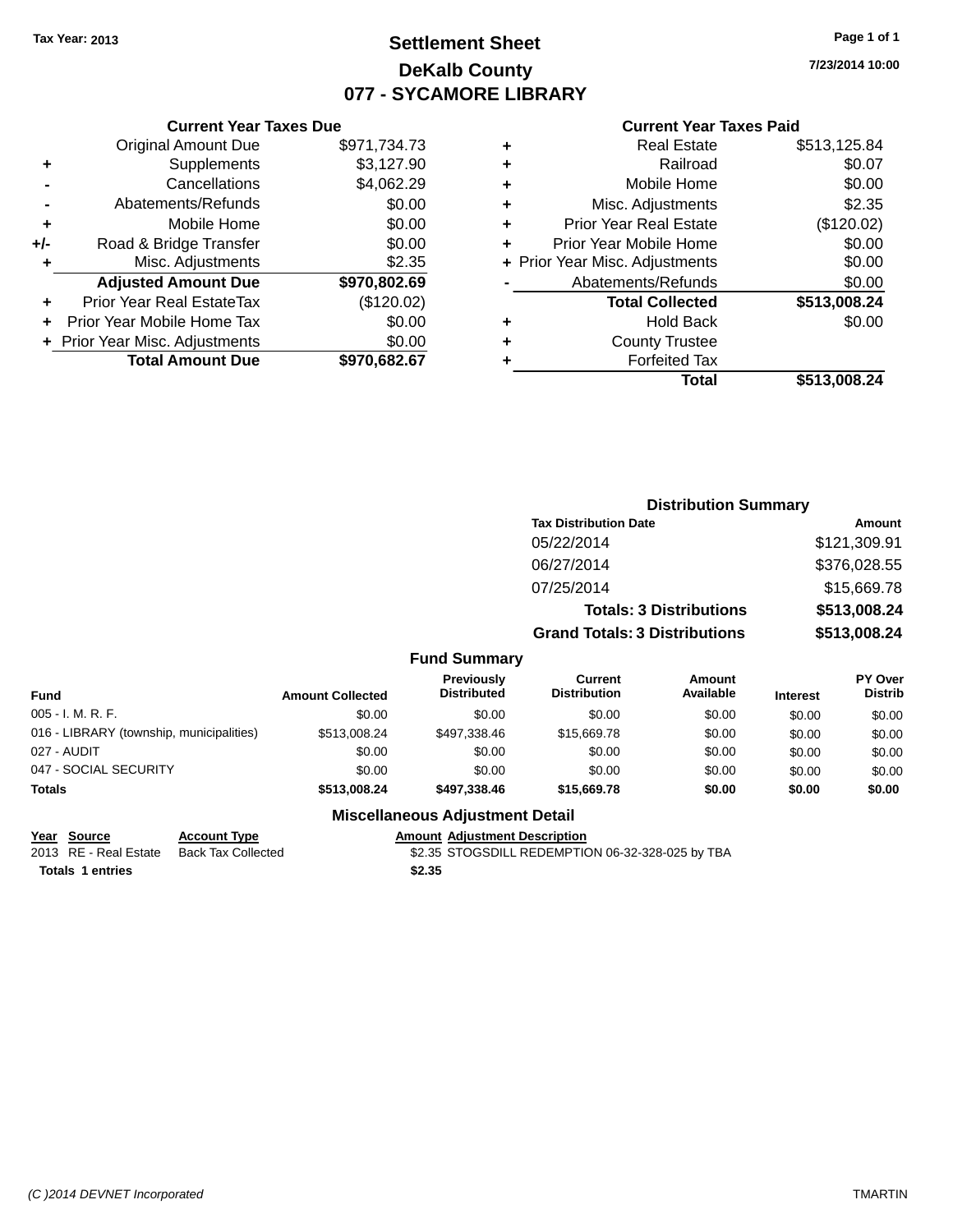# **Settlement Sheet Tax Year: 2013 Page 1 of 1 DeKalb County 078 - VILLAGE OF WATERMAN**

**7/23/2014 10:00**

## **Current Year Taxes Paid**

|     | <b>Current Year Taxes Due</b>  |              |
|-----|--------------------------------|--------------|
|     | <b>Original Amount Due</b>     | \$171,818.00 |
| ٠   | Supplements                    | \$769.67     |
|     | Cancellations                  | \$832.93     |
|     | Abatements/Refunds             | \$0.00       |
| ٠   | Mobile Home                    | \$0.00       |
| +/- | Road & Bridge Transfer         | \$17,920.85  |
|     | Misc. Adjustments              | \$0.00       |
|     | <b>Adjusted Amount Due</b>     | \$189,675.59 |
| ٠   | Prior Year Real EstateTax      | \$0.00       |
|     | Prior Year Mobile Home Tax     | \$0.00       |
|     | + Prior Year Misc. Adjustments | \$0.00       |
|     | <b>Total Amount Due</b>        | \$189,675.59 |
|     |                                |              |

| <b>Real Estate</b>             | \$106,955.75 |
|--------------------------------|--------------|
| Railroad                       | \$750.92     |
| Mobile Home                    | \$0.00       |
| Misc. Adjustments              | \$0.00       |
| <b>Prior Year Real Estate</b>  | \$0.00       |
| Prior Year Mobile Home         | \$0.00       |
| + Prior Year Misc. Adjustments | \$0.00       |
| Abatements/Refunds             | \$0.00       |
| <b>Total Collected</b>         | \$107,706.67 |
| <b>Hold Back</b>               | \$0.00       |
| <b>County Trustee</b>          |              |
| <b>Forfeited Tax</b>           |              |
| Total                          | \$107,706.67 |
|                                |              |

| <b>Road and Bridge Summary</b>   |             |                         | <b>Distribution Summary</b>    |              |  |
|----------------------------------|-------------|-------------------------|--------------------------------|--------------|--|
| <b>Rd./Br. District</b>          | Amt. Due    | Amt. Distrib.           | <b>Tax Distribution Date</b>   | Amount       |  |
| <b>CLINTON ROAD &amp; BRIDGE</b> | \$33,003.62 | \$17,920.85             | 05/22/2014                     | \$22,645.61  |  |
| Totals                           |             | \$33,003.62 \$17,920.85 | 06/27/2014                     | \$82,968.94  |  |
|                                  |             |                         | 07/25/2014                     | \$2,092.12   |  |
|                                  |             |                         | <b>Totals: 3 Distributions</b> | \$107,706.67 |  |

**Grand Totals: 3 Distributions \$107,706.67**

| <b>Fund</b>                             | <b>Amount Collected</b> | Previously<br><b>Distributed</b> | Current<br><b>Distribution</b> | Amount<br>Available | <b>Interest</b> | PY Over<br><b>Distrib</b> |
|-----------------------------------------|-------------------------|----------------------------------|--------------------------------|---------------------|-----------------|---------------------------|
| 001 - CORPORATE                         | \$49,799.33             | \$48,900.57                      | \$898.76                       | \$0.00              | \$0.00          | \$0.00                    |
| 007 - ROAD AND BRIDGE                   | \$17,920.85             | \$17,449.18                      | \$471.67                       | \$0.00              | \$0.00          | \$0.00                    |
| 014 - POLICE PROTECTION                 | \$14,768.25             | \$14,501.71                      | \$266.54                       | \$0.00              | \$0.00          | \$0.00                    |
| 027 - AUDIT                             | \$7,523,78              | \$7,387.99                       | \$135.79                       | \$0.00              | \$0.00          | \$0.00                    |
| 035 - TORT JUDGEMENTS/LIABILITY<br>INS. | \$16,009.98             | \$15,721.03                      | \$288.95                       | \$0.00              | \$0.00          | \$0.00                    |
| 047 - SOCIAL SECURITY                   | \$1,466.39              | \$1,439.92                       | \$26.47                        | \$0.00              | \$0.00          | \$0.00                    |
| 073 - CHLORINATION OF SEWAGE            | \$218.09                | \$214.15                         | \$3.94                         | \$0.00              | \$0.00          | \$0.00                    |
| <b>Totals</b>                           | \$107,706.67            | \$105,614.55                     | \$2,092.12                     | \$0.00              | \$0.00          | \$0.00                    |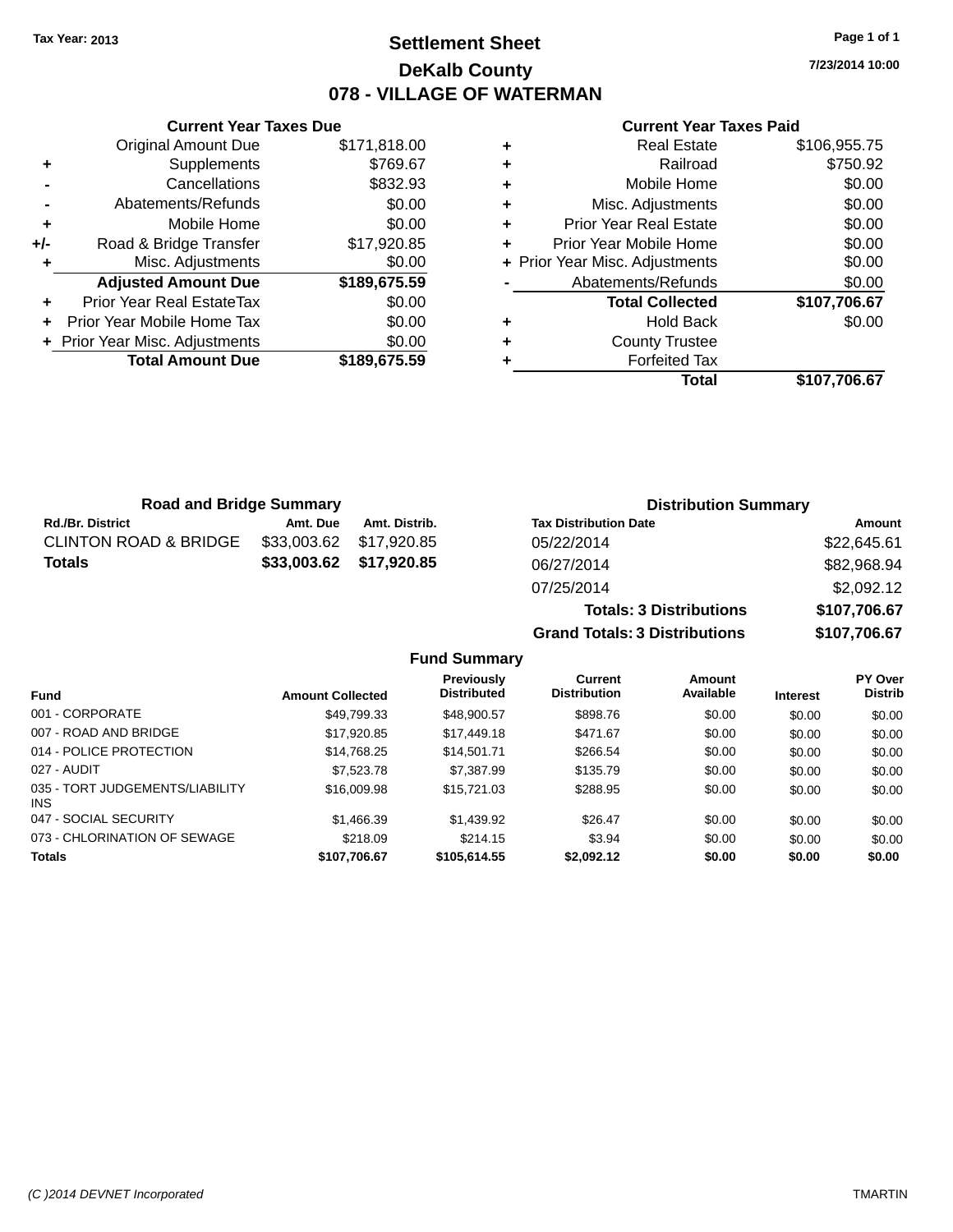# **Settlement Sheet Tax Year: 2013 Page 1 of 1 DeKalb County 079 - HINCKLEY SPEC SERV #1**

**7/23/2014 10:00**

### **Current Year Taxes Paid**

| <b>Current Year Taxes Due</b> |                              |
|-------------------------------|------------------------------|
| <b>Original Amount Due</b>    | \$430.08                     |
| Supplements                   | \$0.00                       |
| Cancellations                 | \$0.00                       |
| Abatements/Refunds            | \$0.00                       |
| Mobile Home                   | \$0.00                       |
| Road & Bridge Transfer        | \$0.00                       |
| Misc. Adjustments             | \$0.00                       |
| <b>Adjusted Amount Due</b>    | \$430.08                     |
| Prior Year Real EstateTax     | \$0.00                       |
| Prior Year Mobile Home Tax    | \$0.00                       |
|                               | \$0.00                       |
| <b>Total Amount Due</b>       | \$430.08                     |
|                               | Prior Year Misc. Adjustments |

|   | Total                          | \$215.05 |
|---|--------------------------------|----------|
|   | <b>Forfeited Tax</b>           |          |
| ٠ | <b>County Trustee</b>          |          |
| ٠ | <b>Hold Back</b>               | \$0.00   |
|   | <b>Total Collected</b>         | \$215.05 |
|   | Abatements/Refunds             | \$0.00   |
|   | + Prior Year Misc. Adjustments | \$0.00   |
| ٠ | Prior Year Mobile Home         | \$0.00   |
| ÷ | <b>Prior Year Real Estate</b>  | \$0.00   |
| ٠ | Misc. Adjustments              | \$0.00   |
| ÷ | Mobile Home                    | \$0.00   |
| ٠ | Railroad                       | \$0.00   |
| ٠ | <b>Real Estate</b>             | \$215.05 |
|   |                                |          |

|                            |                         |                                  |                                       | <b>Distribution Summary</b>    |                 |                           |
|----------------------------|-------------------------|----------------------------------|---------------------------------------|--------------------------------|-----------------|---------------------------|
|                            |                         |                                  | <b>Tax Distribution Date</b>          |                                |                 | Amount                    |
|                            |                         |                                  | 05/22/2014                            |                                |                 | \$59.76                   |
|                            |                         |                                  | 06/27/2014                            |                                |                 | \$155.29                  |
|                            |                         |                                  |                                       | <b>Totals: 2 Distributions</b> |                 | \$215.05                  |
|                            |                         |                                  | <b>Grand Totals: 2 Distributions</b>  |                                |                 | \$215.05                  |
|                            |                         | <b>Fund Summary</b>              |                                       |                                |                 |                           |
| <b>Fund</b>                | <b>Amount Collected</b> | Previously<br><b>Distributed</b> | <b>Current</b><br><b>Distribution</b> | <b>Amount</b><br>Available     | <b>Interest</b> | PY Over<br><b>Distrib</b> |
| 023 - SPECIAL SERVICE AREA | \$215.05                | \$215.05                         | \$0.00                                | \$0.00                         | \$0.00          | \$0.00                    |
| <b>Totals</b>              | \$215.05                | \$215.05                         | \$0.00                                | \$0.00                         | \$0.00          | \$0.00                    |
|                            |                         |                                  |                                       |                                |                 |                           |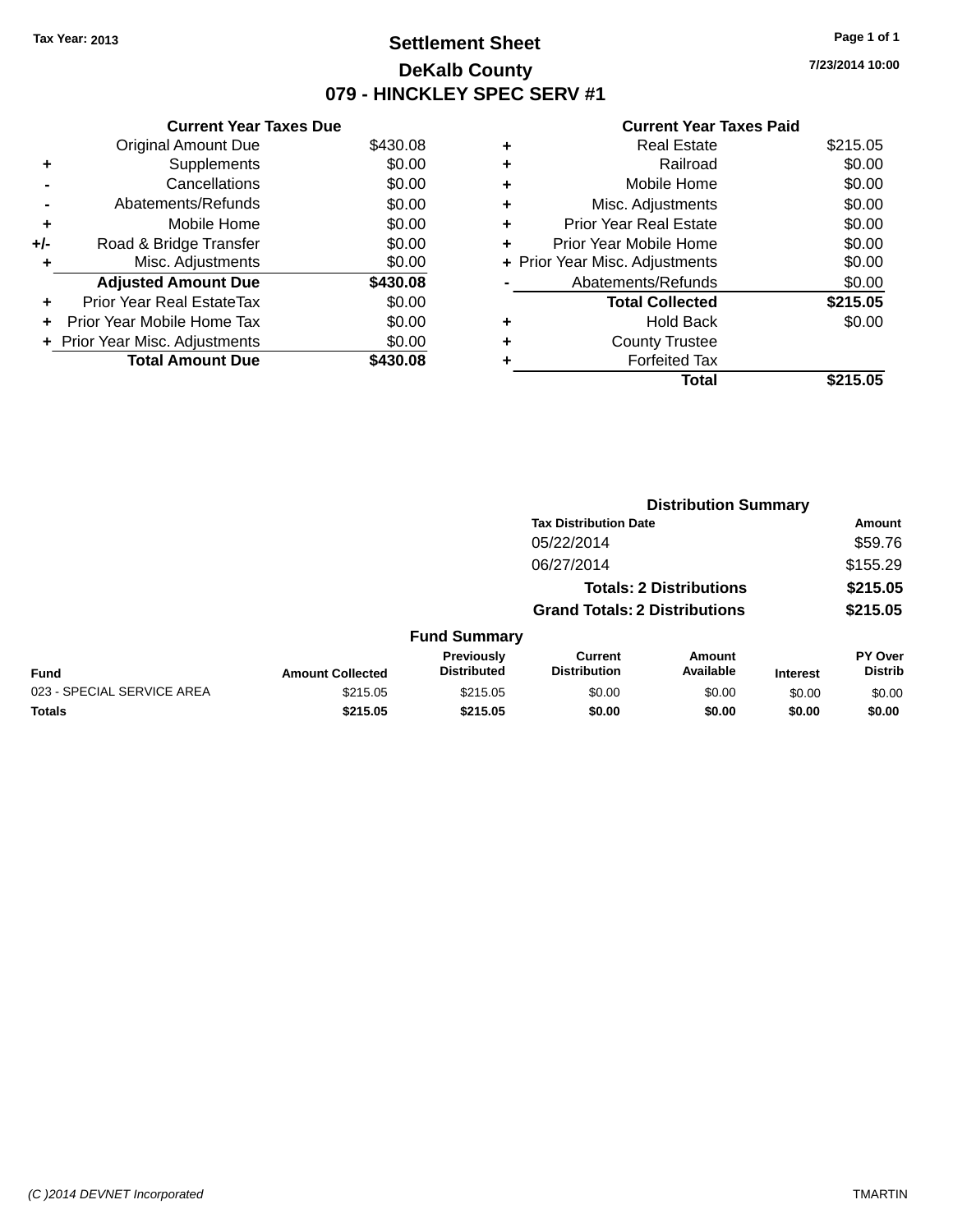# **Settlement Sheet Tax Year: 2013 Page 1 of 1 DeKalb County 080 - HINCKLEY SPEC SERV #2**

**7/23/2014 10:00**

### **Current Year Taxes Paid**

|     | <b>Current Year Taxes Due</b>    |          |
|-----|----------------------------------|----------|
|     | <b>Original Amount Due</b>       | \$430.05 |
| ٠   | Supplements                      | \$0.00   |
|     | Cancellations                    | \$0.00   |
|     | Abatements/Refunds               | \$0.00   |
| ٠   | Mobile Home                      | \$0.00   |
| +/- | Road & Bridge Transfer           | \$0.00   |
| ٠   | Misc. Adjustments                | \$0.00   |
|     | <b>Adjusted Amount Due</b>       | \$430.05 |
| ٠   | <b>Prior Year Real EstateTax</b> | \$0.00   |
| ٠   | Prior Year Mobile Home Tax       | \$0.00   |
|     | + Prior Year Misc. Adjustments   | \$0.00   |
|     | <b>Total Amount Due</b>          | \$430.05 |

|   | <b>Real Estate</b>             | \$226.55 |
|---|--------------------------------|----------|
| ٠ | Railroad                       | \$0.00   |
| ٠ | Mobile Home                    | \$0.00   |
| ٠ | Misc. Adjustments              | \$0.00   |
| ٠ | <b>Prior Year Real Estate</b>  | \$0.00   |
| ٠ | Prior Year Mobile Home         | \$0.00   |
|   | + Prior Year Misc. Adjustments | \$0.00   |
|   | Abatements/Refunds             | \$0.00   |
|   | <b>Total Collected</b>         | \$226.55 |
| ٠ | Hold Back                      | \$0.00   |
|   | <b>County Trustee</b>          |          |
| ٠ | <b>Forfeited Tax</b>           |          |
|   | Total                          | \$226.55 |
|   |                                |          |

|                            |                         |                                  |                                       | <b>Distribution Summary</b>    |                 |                           |
|----------------------------|-------------------------|----------------------------------|---------------------------------------|--------------------------------|-----------------|---------------------------|
|                            |                         |                                  | <b>Tax Distribution Date</b>          |                                |                 | <b>Amount</b>             |
|                            |                         |                                  | 05/22/2014                            |                                |                 | \$33.43                   |
|                            |                         |                                  | 06/27/2014                            |                                |                 | \$193.12                  |
|                            |                         |                                  |                                       | <b>Totals: 2 Distributions</b> |                 | \$226.55                  |
|                            |                         |                                  | <b>Grand Totals: 2 Distributions</b>  |                                |                 | \$226.55                  |
|                            |                         | <b>Fund Summary</b>              |                                       |                                |                 |                           |
| <b>Fund</b>                | <b>Amount Collected</b> | Previously<br><b>Distributed</b> | <b>Current</b><br><b>Distribution</b> | <b>Amount</b><br>Available     | <b>Interest</b> | PY Over<br><b>Distrib</b> |
| 023 - SPECIAL SERVICE AREA | \$226.55                | \$226.55                         | \$0.00                                | \$0.00                         | \$0.00          | \$0.00                    |
| <b>Totals</b>              | \$226.55                | \$226.55                         | \$0.00                                | \$0.00                         | \$0.00          | \$0.00                    |
|                            |                         |                                  |                                       |                                |                 |                           |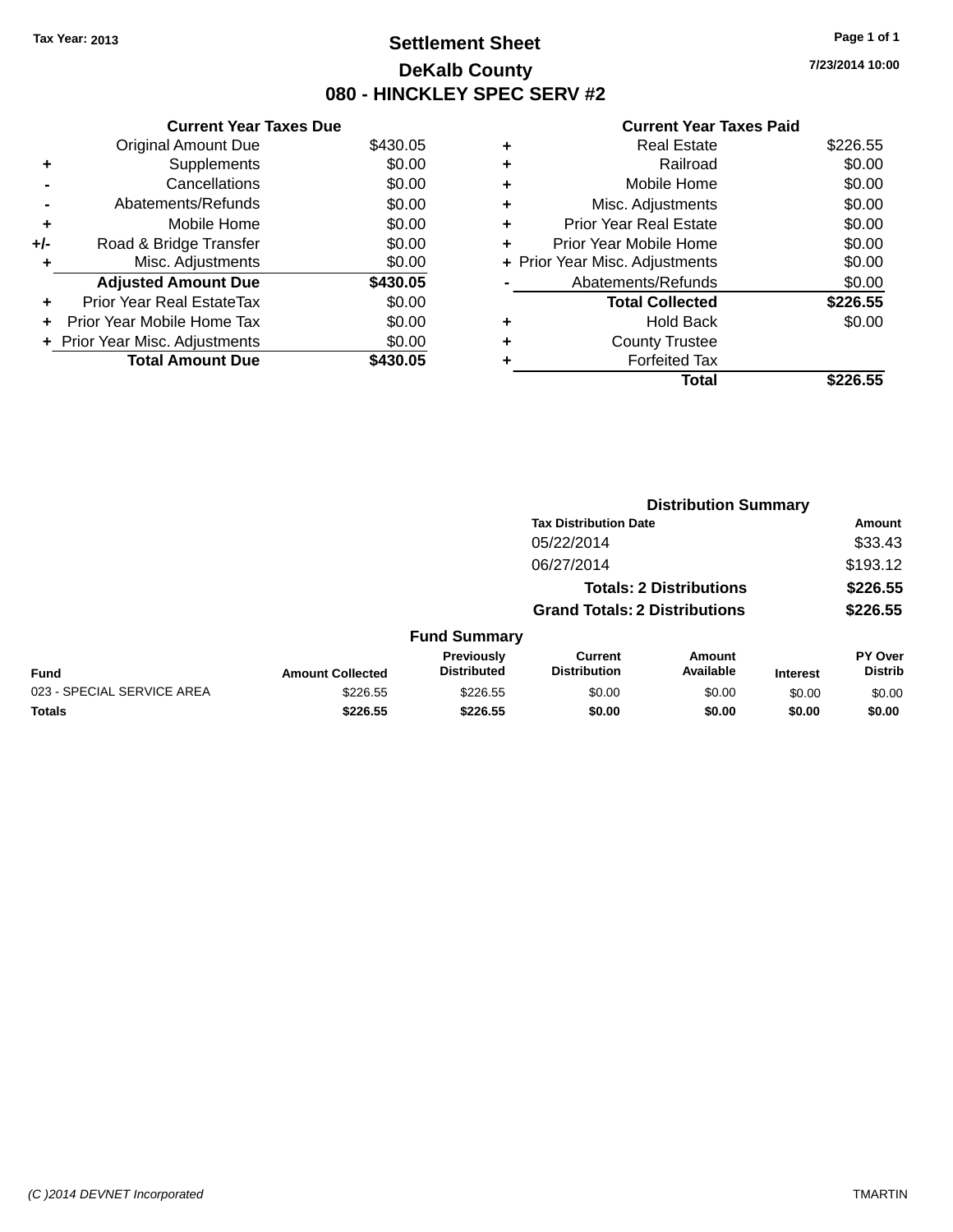# **Settlement Sheet Tax Year: 2013 Page 1 of 1 DeKalb County 083 - TOWN OF CORTLAND SBA #1**

**7/23/2014 10:00**

|       | <b>Current Year Taxes Due</b>  |        |
|-------|--------------------------------|--------|
|       | Original Amount Due            | \$0.00 |
|       | Supplements                    | \$0.00 |
|       | Cancellations                  | \$0.00 |
|       | Abatements/Refunds             | \$0.00 |
| ٠     | Mobile Home                    | \$0.00 |
| $+/-$ | Road & Bridge Transfer         | \$0.00 |
|       | Misc. Adjustments              | \$0.00 |
|       | <b>Adjusted Amount Due</b>     | \$0.00 |
|       | Prior Year Real EstateTax      | \$0.00 |
|       | Prior Year Mobile Home Tax     | \$0.00 |
|       | + Prior Year Misc. Adjustments | \$0.00 |
|       | <b>Total Amount Due</b>        | \$0.00 |
|       |                                |        |

|   | <b>Current Year Taxes Paid</b> |        |
|---|--------------------------------|--------|
| ٠ | <b>Real Estate</b>             | \$0.00 |
|   | Railroad                       | \$0.00 |
|   | Mobile Home                    | \$0.00 |
| ٠ | Misc. Adjustments              | \$0.00 |
| ÷ | <b>Prior Year Real Estate</b>  | \$0.00 |
| ÷ | Prior Year Mobile Home         | \$0.00 |
|   | + Prior Year Misc. Adjustments | \$0.00 |
|   | Abatements/Refunds             | \$0.00 |
|   | <b>Total Collected</b>         | \$0.00 |
|   | <b>Hold Back</b>               | \$0.00 |
|   | <b>County Trustee</b>          |        |
|   | <b>Forfeited Tax</b>           |        |
|   | Total                          |        |

| <b>Fund Summary</b>                                                                                                                                           |        |        |        |        |                                  |        |
|---------------------------------------------------------------------------------------------------------------------------------------------------------------|--------|--------|--------|--------|----------------------------------|--------|
| <b>Previously</b><br>Amount<br>Current<br>Available<br><b>Distribution</b><br><b>Distributed</b><br><b>Fund</b><br><b>Amount Collected</b><br><b>Interest</b> |        |        |        |        | <b>PY Over</b><br><b>Distrib</b> |        |
| 003 - BONDS AND INTEREST                                                                                                                                      | \$0.00 | \$0.00 | \$0.00 | \$0.00 | \$0.00                           | \$0.00 |
| <b>Totals</b>                                                                                                                                                 | \$0.00 | \$0.00 | \$0.00 | \$0.00 | \$0.00                           | \$0.00 |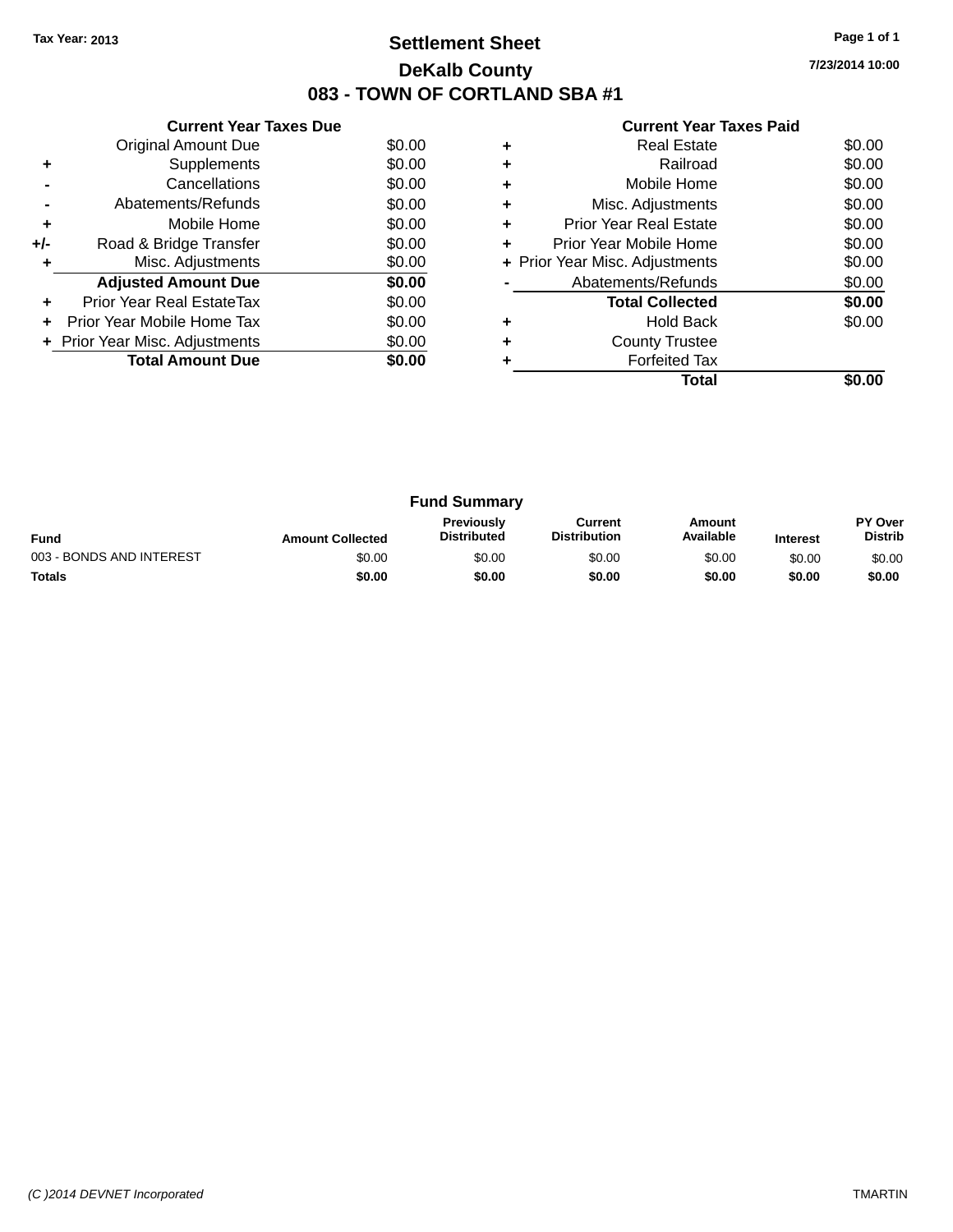# **Settlement Sheet Tax Year: 2013 Page 1 of 1 DeKalb County 085 - BURLINGTON FIRE**

**7/23/2014 10:00**

| <b>Current Year Taxes Paid</b> |  |  |
|--------------------------------|--|--|
|                                |  |  |

|     | <b>Current Year Taxes Due</b>  |            |
|-----|--------------------------------|------------|
|     | <b>Original Amount Due</b>     | \$9,385.36 |
| ٠   | Supplements                    | \$0.00     |
|     | Cancellations                  | \$0.00     |
|     | Abatements/Refunds             | \$0.00     |
| ٠   | Mobile Home                    | \$0.00     |
| +/- | Road & Bridge Transfer         | \$0.00     |
| ٠   | Misc. Adjustments              | \$0.00     |
|     | <b>Adjusted Amount Due</b>     | \$9,385.36 |
| ÷   | Prior Year Real EstateTax      | \$0.00     |
| ÷   | Prior Year Mobile Home Tax     | \$0.00     |
|     | + Prior Year Misc. Adjustments | \$0.00     |
|     | <b>Total Amount Due</b>        | \$9.385.36 |

| ٠ | <b>Real Estate</b>             | \$4,961.87 |
|---|--------------------------------|------------|
| ٠ | Railroad                       | \$213.44   |
| ٠ | Mobile Home                    | \$0.00     |
| ٠ | Misc. Adjustments              | \$0.00     |
| ٠ | <b>Prior Year Real Estate</b>  | \$0.00     |
| ٠ | Prior Year Mobile Home         | \$0.00     |
|   | + Prior Year Misc. Adjustments | \$0.00     |
|   | Abatements/Refunds             | \$0.00     |
|   | <b>Total Collected</b>         | \$5,175.31 |
| ٠ | Hold Back                      | \$0.00     |
| ٠ | <b>County Trustee</b>          |            |
| ٠ | <b>Forfeited Tax</b>           |            |
|   | Total                          | \$5,175.31 |
|   |                                |            |

|                 |                         |                                  | <b>Distribution Summary</b>          |                                |                 |                           |
|-----------------|-------------------------|----------------------------------|--------------------------------------|--------------------------------|-----------------|---------------------------|
|                 |                         |                                  | <b>Tax Distribution Date</b>         |                                |                 | Amount                    |
|                 |                         |                                  | 05/22/2014                           |                                |                 | \$735.00                  |
|                 |                         |                                  | 06/27/2014                           |                                |                 | \$4,440.31                |
|                 |                         |                                  |                                      | <b>Totals: 2 Distributions</b> |                 | \$5,175.31                |
|                 |                         |                                  | <b>Grand Totals: 2 Distributions</b> |                                |                 | \$5,175.31                |
|                 |                         | <b>Fund Summary</b>              |                                      |                                |                 |                           |
| <b>Fund</b>     | <b>Amount Collected</b> | Previously<br><b>Distributed</b> | Current<br><b>Distribution</b>       | Amount<br>Available            | <b>Interest</b> | PY Over<br><b>Distrib</b> |
| 001 - CORPORATE | \$2,587.65              | \$2,587.65                       | \$0.00                               | \$0.00                         | \$0.00          | \$0.00                    |
| 064 - AMBULANCE | \$2,587.66              | \$2,587.66                       | \$0.00                               | \$0.00                         | \$0.00          | \$0.00                    |
| <b>Totals</b>   | \$5.175.31              | \$5,175.31                       | \$0.00                               | \$0.00                         | \$0.00          | \$0.00                    |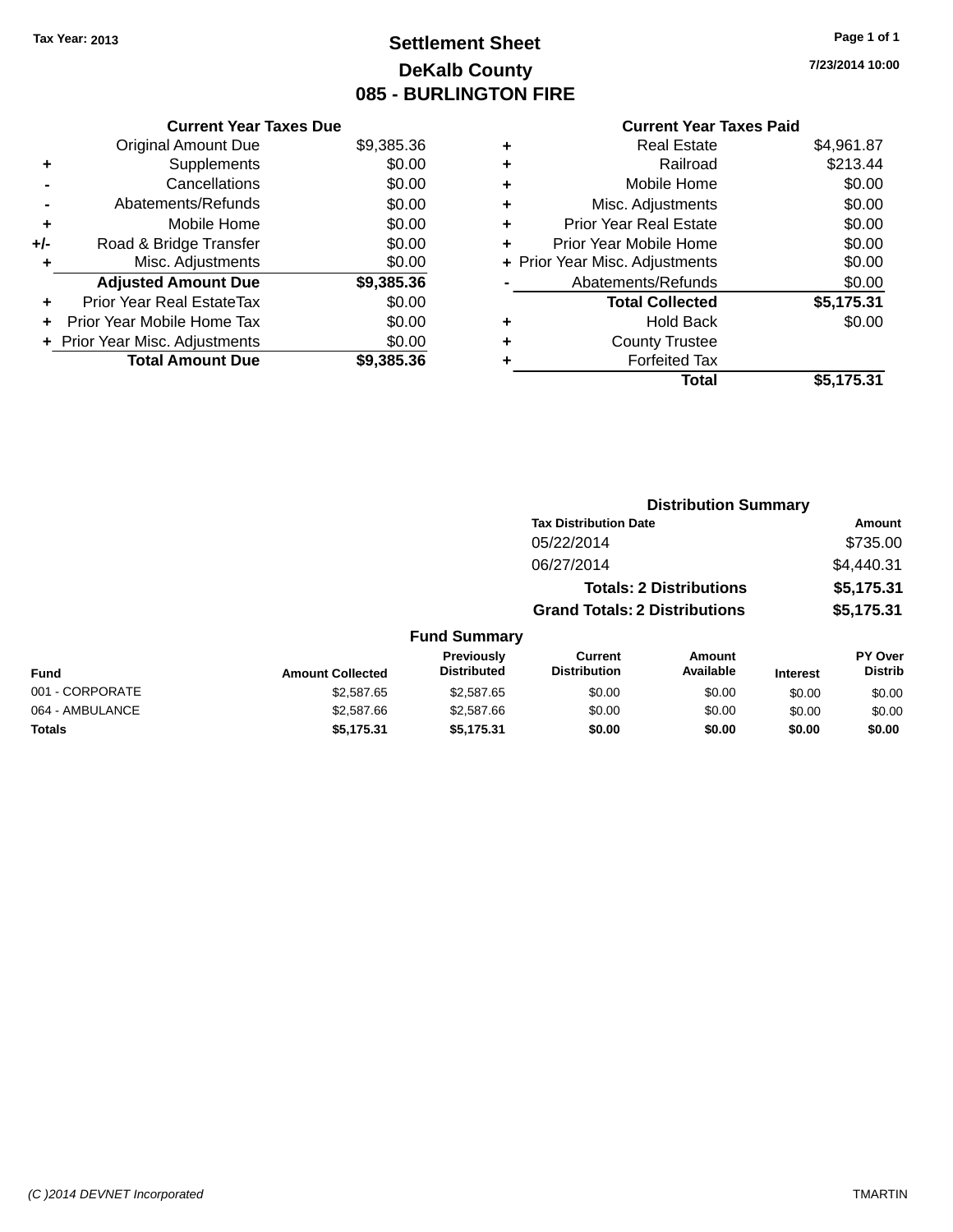# **Settlement Sheet Tax Year: 2013 Page 1 of 1 DeKalb County 086 - CORTLAND FIRE**

#### **Current Year Taxes Due**

|     | <b>Original Amount Due</b>       | \$460,778.37 |
|-----|----------------------------------|--------------|
| ٠   | Supplements                      | \$1,958.21   |
|     | Cancellations                    | \$2,201.22   |
|     | Abatements/Refunds               | \$0.00       |
| ÷   | Mobile Home                      | \$0.00       |
| +/- | Road & Bridge Transfer           | \$0.00       |
| ٠   | Misc. Adjustments                | \$0.00       |
|     | <b>Adjusted Amount Due</b>       | \$460,535.36 |
| ÷   | <b>Prior Year Real EstateTax</b> | \$0.00       |
| ÷   | Prior Year Mobile Home Tax       | \$0.00       |
|     | + Prior Year Misc. Adjustments   | \$0.00       |
|     | <b>Total Amount Due</b>          | \$460,535.36 |
|     |                                  |              |

## **Current Year Taxes Paid**

| <b>Real Estate</b>             | \$239,110.91 |
|--------------------------------|--------------|
| Railroad                       | \$1,784.20   |
| Mobile Home                    | \$0.00       |
| Misc. Adjustments              | \$0.00       |
| <b>Prior Year Real Estate</b>  | \$0.00       |
| Prior Year Mobile Home         | \$0.00       |
| + Prior Year Misc. Adjustments | \$0.00       |
| Abatements/Refunds             | \$0.00       |
| <b>Total Collected</b>         | \$240,895.11 |
| <b>Hold Back</b>               | \$0.00       |
| <b>County Trustee</b>          |              |
| <b>Forfeited Tax</b>           |              |
| <b>Total</b>                   | \$240,895.11 |
|                                |              |

# **Distribution Summary Tax Distribution Date Amount** 05/22/2014 \$68,186.54 06/27/2014 \$169,634.14 07/25/2014 \$3,074.43 **Totals: 3 Distributions \$240,895.11 Grand Totals: 3 Distributions \$240,895.11 Fund Summary**

| <b>Fund</b>     | <b>Amount Collected</b> | <b>Previously</b><br><b>Distributed</b> | Current<br><b>Distribution</b> | Amount<br>Available | <b>Interest</b> | <b>PY Over</b><br><b>Distrib</b> |
|-----------------|-------------------------|-----------------------------------------|--------------------------------|---------------------|-----------------|----------------------------------|
| 001 - CORPORATE | \$113,668,29            | \$112,217.59                            | \$1,450.70                     | \$0.00              | \$0.00          | \$0.00                           |
| 064 - AMBULANCE | \$127,226.82            | \$125,603.09                            | \$1,623,73                     | \$0.00              | \$0.00          | \$0.00                           |
| <b>Totals</b>   | \$240.895.11            | \$237.820.68                            | \$3.074.43                     | \$0.00              | \$0.00          | \$0.00                           |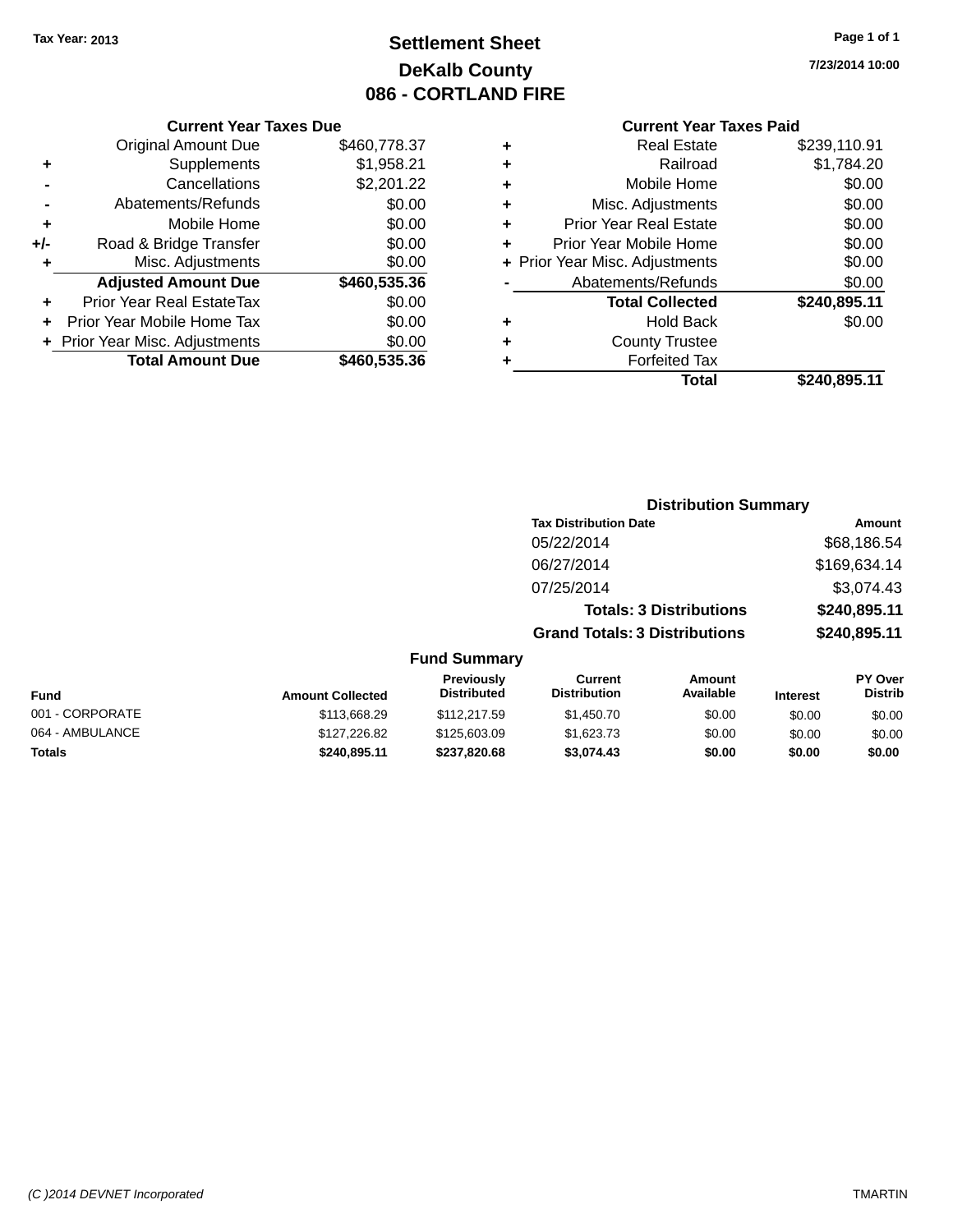# **Settlement Sheet Tax Year: 2013 Page 1 of 1 DeKalb County 087 - DE KALB FIRE**

**7/23/2014 10:00**

## **Current Year Taxes Due**

| <b>Original Amount Due</b> | \$131,416.33                   |
|----------------------------|--------------------------------|
| Supplements                | \$0.00                         |
| Cancellations              | \$0.00                         |
| Abatements/Refunds         | \$0.00                         |
| Mobile Home                | \$0.00                         |
| Road & Bridge Transfer     | \$0.00                         |
| Misc. Adjustments          | \$0.00                         |
| <b>Adjusted Amount Due</b> | \$131,416.33                   |
| Prior Year Real EstateTax  | \$0.00                         |
| Prior Year Mobile Home Tax | \$0.00                         |
|                            | \$0.00                         |
| <b>Total Amount Due</b>    | \$131,416.33                   |
|                            | + Prior Year Misc. Adjustments |

# **Current Year Taxes Paid**

|   | <b>Real Estate</b>             | \$70,773.97 |
|---|--------------------------------|-------------|
| ٠ | Railroad                       | \$1,634.39  |
| ٠ | Mobile Home                    | \$0.00      |
| ٠ | Misc. Adjustments              | \$0.00      |
| ٠ | <b>Prior Year Real Estate</b>  | \$0.00      |
| ÷ | Prior Year Mobile Home         | \$0.00      |
|   | + Prior Year Misc. Adjustments | \$0.00      |
|   | Abatements/Refunds             | \$0.00      |
|   | <b>Total Collected</b>         | \$72,408.36 |
|   | <b>Hold Back</b>               | \$0.00      |
| ٠ | <b>County Trustee</b>          |             |
|   | <b>Forfeited Tax</b>           |             |
|   | Total                          | \$72,408,36 |
|   |                                |             |

|                 |                         |                                  | <b>Distribution Summary</b>           |                     |                 |                                  |  |
|-----------------|-------------------------|----------------------------------|---------------------------------------|---------------------|-----------------|----------------------------------|--|
|                 |                         |                                  | <b>Tax Distribution Date</b>          |                     |                 | Amount                           |  |
|                 |                         |                                  | 05/22/2014                            |                     |                 | \$11,958.99                      |  |
|                 |                         |                                  | 06/27/2014                            |                     |                 | \$59,298.23                      |  |
|                 |                         |                                  | 07/25/2014                            |                     |                 | \$1,151.14                       |  |
|                 |                         | <b>Totals: 3 Distributions</b>   |                                       | \$72,408.36         |                 |                                  |  |
|                 |                         |                                  | <b>Grand Totals: 3 Distributions</b>  |                     |                 | \$72,408.36                      |  |
|                 |                         | <b>Fund Summary</b>              |                                       |                     |                 |                                  |  |
| <b>Fund</b>     | <b>Amount Collected</b> | Previously<br><b>Distributed</b> | <b>Current</b><br><b>Distribution</b> | Amount<br>Available | <b>Interest</b> | <b>PY Over</b><br><b>Distrib</b> |  |
| 001 - CORPORATE | \$72,408.36             | \$71,257.22                      | \$1,151.14                            | \$0.00              | \$0.00          | \$0.00                           |  |

**Totals \$72,408.36 \$71,257.22 \$1,151.14 \$0.00 \$0.00 \$0.00**

*(C )2014 DEVNET Incorporated* TMARTIN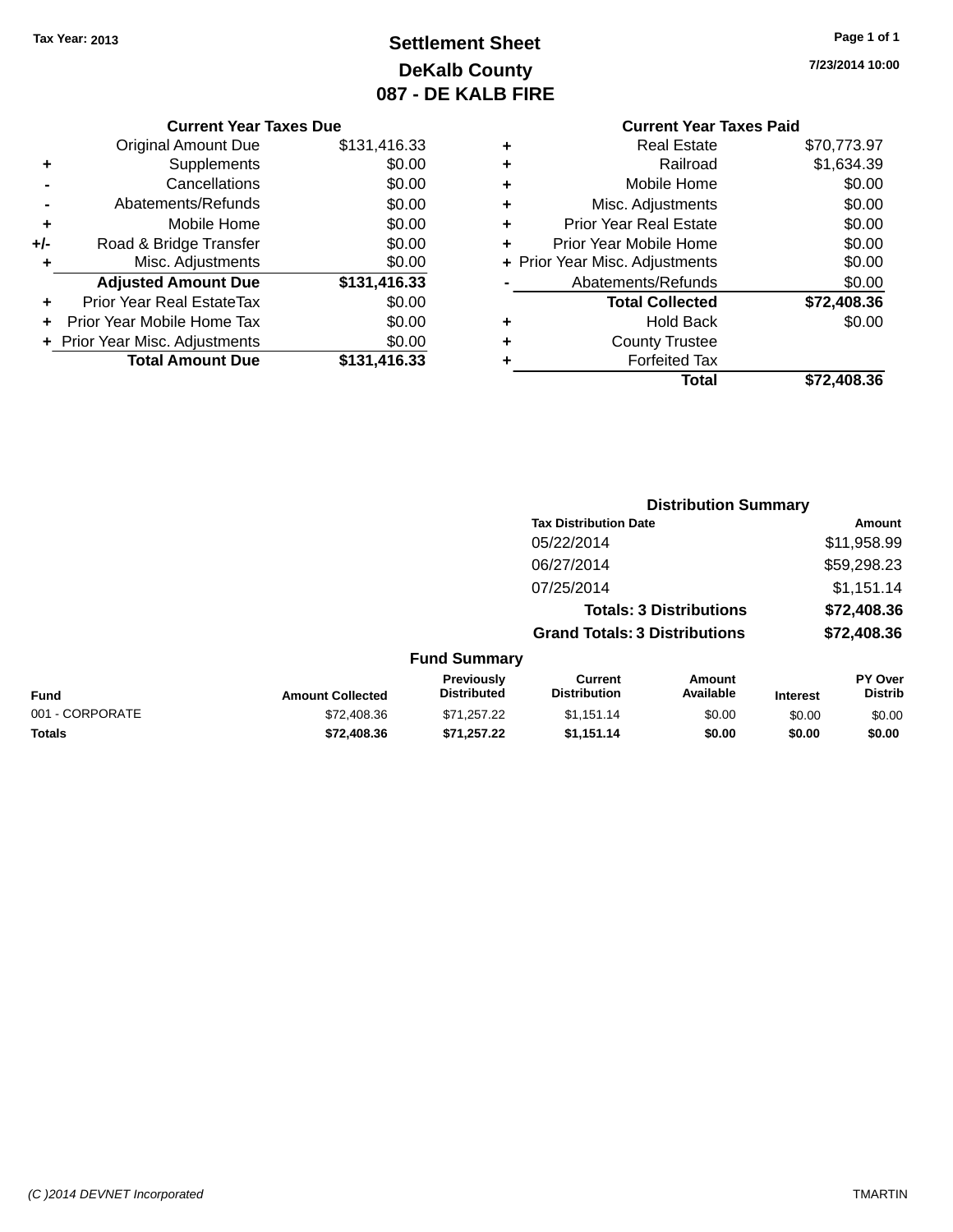# **Settlement Sheet Tax Year: 2013 Page 1 of 1 DeKalb County 088 - EARLVILLE FIRE**

**7/23/2014 10:00**

# **Current Year Taxes Paid +** Real Estate \$1,525.22 **+** Railroad \$113.51 **+** Mobile Home \$0.00 **+** Misc. Adjustments \$0.00 **+** Prior Year Real Estate \$0.00 **+** Prior Year Mobile Home \$0.00<br> **+** Prior Year Misc Adjustments \$0.00 **Prior Year Misc. Adjustments**

|   | Total                          | \$1,638.73   |
|---|--------------------------------|--------------|
|   | <b>Forfeited Tax</b>           |              |
|   | <b>County Trustee</b>          |              |
| ٠ | <b>Hold Back</b>               | \$0.00       |
|   | <b>Total Collected</b>         | \$1,638.73   |
|   | Abatements/Refunds             | \$0.00       |
|   | + Prior rear Misc. Adjustments | <b>JU.UU</b> |

| <b>Distribution Summary</b>    |            |
|--------------------------------|------------|
| <b>Tax Distribution Date</b>   | Amount     |
| 05/22/2014                     | \$476.88   |
| 06/27/2014                     | \$1,088.13 |
| 07/25/2014                     | \$73.72    |
| <b>Totals: 3 Distributions</b> | \$1,638.73 |

**Grand Totals: 3 Distributions \$1,638.73**

| <b>Fund</b>     | <b>Amount Collected</b> | <b>Previously</b><br><b>Distributed</b> | Current<br><b>Distribution</b> | Amount<br>Available | <b>Interest</b> | <b>PY Over</b><br><b>Distrib</b> |
|-----------------|-------------------------|-----------------------------------------|--------------------------------|---------------------|-----------------|----------------------------------|
| 001 - CORPORATE | \$792.71                | \$757.05                                | \$35.66                        | \$0.00              | \$0.00          | \$0.00                           |
| 064 - AMBULANCE | \$846.02                | \$807.96                                | \$38.06                        | \$0.00              | \$0.00          | \$0.00                           |
| <b>Totals</b>   | \$1,638,73              | \$1.565.01                              | \$73.72                        | \$0.00              | \$0.00          | \$0.00                           |

|     | <b>Current Year Taxes Due</b>  |            |
|-----|--------------------------------|------------|
|     | <b>Original Amount Due</b>     | \$2,809.17 |
| ٠   | Supplements                    | \$0.00     |
|     | Cancellations                  | \$0.00     |
|     | Abatements/Refunds             | \$0.00     |
| ÷   | Mobile Home                    | \$0.00     |
| +/- | Road & Bridge Transfer         | \$0.00     |
| ÷   | Misc. Adjustments              | \$0.00     |
|     | <b>Adjusted Amount Due</b>     | \$2,809.17 |
|     | Prior Year Real EstateTax      | \$0.00     |
|     | Prior Year Mobile Home Tax     | \$0.00     |
|     | + Prior Year Misc. Adjustments | \$0.00     |
|     | <b>Total Amount Due</b>        | \$2,809.17 |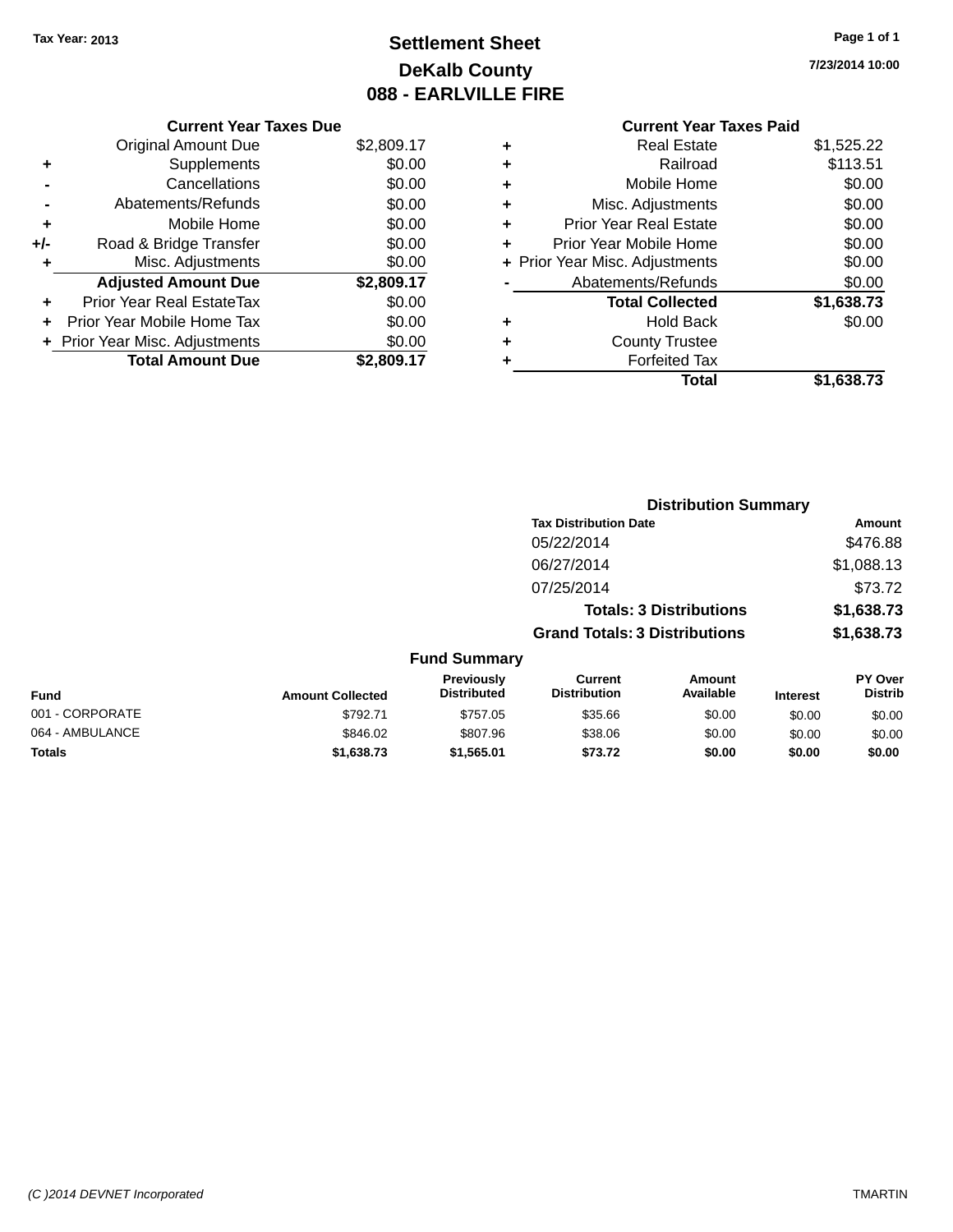# **Settlement Sheet Tax Year: 2013 Page 1 of 1 DeKalb County 089 - GENOA-KINGSTON FIRE**

**7/23/2014 10:00**

### **Current Year Taxes Paid**

|     | <b>Current Year Taxes Due</b>  |              |  |  |
|-----|--------------------------------|--------------|--|--|
|     | <b>Original Amount Due</b>     | \$922,298.19 |  |  |
| ٠   | Supplements                    | \$5,504.11   |  |  |
|     | Cancellations                  | \$7,392.49   |  |  |
|     | Abatements/Refunds             | \$3.83       |  |  |
| ٠   | Mobile Home                    | \$0.00       |  |  |
| +/- | Road & Bridge Transfer         | \$0.00       |  |  |
|     | Misc. Adjustments              | \$0.00       |  |  |
|     | <b>Adjusted Amount Due</b>     | \$920,405.98 |  |  |
| ٠   | Prior Year Real EstateTax      | (\$291.02)   |  |  |
|     | Prior Year Mobile Home Tax     | \$0.00       |  |  |
|     | + Prior Year Misc. Adjustments | \$0.00       |  |  |
|     | <b>Total Amount Due</b>        | \$920,114.96 |  |  |
|     |                                |              |  |  |

|   | <b>Real Estate</b>             | \$498,510.27 |
|---|--------------------------------|--------------|
| ٠ | Railroad                       | \$3,620.92   |
| ÷ | Mobile Home                    | \$0.00       |
| ٠ | Misc. Adjustments              | \$0.00       |
| ٠ | Prior Year Real Estate         | (\$291.02)   |
| ٠ | Prior Year Mobile Home         | \$0.00       |
|   | + Prior Year Misc. Adjustments | \$0.00       |
|   | Abatements/Refunds             | \$3.83       |
|   | <b>Total Collected</b>         | \$501,836.34 |
| ٠ | <b>Hold Back</b>               | \$0.00       |
| ٠ | <b>County Trustee</b>          |              |
| ٠ | <b>Forfeited Tax</b>           |              |
|   | Total                          | \$501,836.34 |

|                                               |                         |                                         |                                       | <b>Distribution Summary</b>    |                 |                           |
|-----------------------------------------------|-------------------------|-----------------------------------------|---------------------------------------|--------------------------------|-----------------|---------------------------|
|                                               |                         |                                         | <b>Tax Distribution Date</b>          |                                |                 | Amount                    |
|                                               |                         |                                         | 05/22/2014                            |                                |                 | \$117,736.57              |
|                                               |                         |                                         | 06/27/2014                            |                                |                 | \$371,385.18              |
|                                               |                         |                                         | 07/25/2014                            |                                |                 | \$12,714.59               |
|                                               |                         |                                         |                                       | <b>Totals: 3 Distributions</b> |                 | \$501,836.34              |
|                                               |                         |                                         | <b>Grand Totals: 3 Distributions</b>  |                                |                 | \$501,836.34              |
|                                               |                         | <b>Fund Summary</b>                     |                                       |                                |                 |                           |
| <b>Fund</b>                                   | <b>Amount Collected</b> | <b>Previously</b><br><b>Distributed</b> | <b>Current</b><br><b>Distribution</b> | <b>Amount</b><br>Available     | <b>Interest</b> | PY Over<br><b>Distrib</b> |
| 001 - CORPORATE                               | \$146,366.08            | \$142,657.74                            | \$3,708.34                            | \$0.00                         | \$0.00          | \$0.00                    |
| 035 - TORT JUDGEMENTS/LIABILITY<br><b>INS</b> | \$120,386.04            | \$117,335.92                            | \$3,050.12                            | \$0.00                         | \$0.00          | \$0.00                    |
| 064 - AMBULANCE                               | \$235,084.22            | \$229,128.09                            | \$5,956.13                            | \$0.00                         | \$0.00          | \$0.00                    |
| Totals                                        | \$501,836.34            | \$489,121.75                            | \$12,714.59                           | \$0.00                         | \$0.00          | \$0.00                    |

# **<u>Year Source</u><br>
2013 RE - Real Estate PTAB Decision**

**Totals 1 entries \$3.83**

# **Abatement Detail**

Amount Adjustment Description<br>\$3.83 PTAB INTEREST REFUND 03-30-276-011 by TBA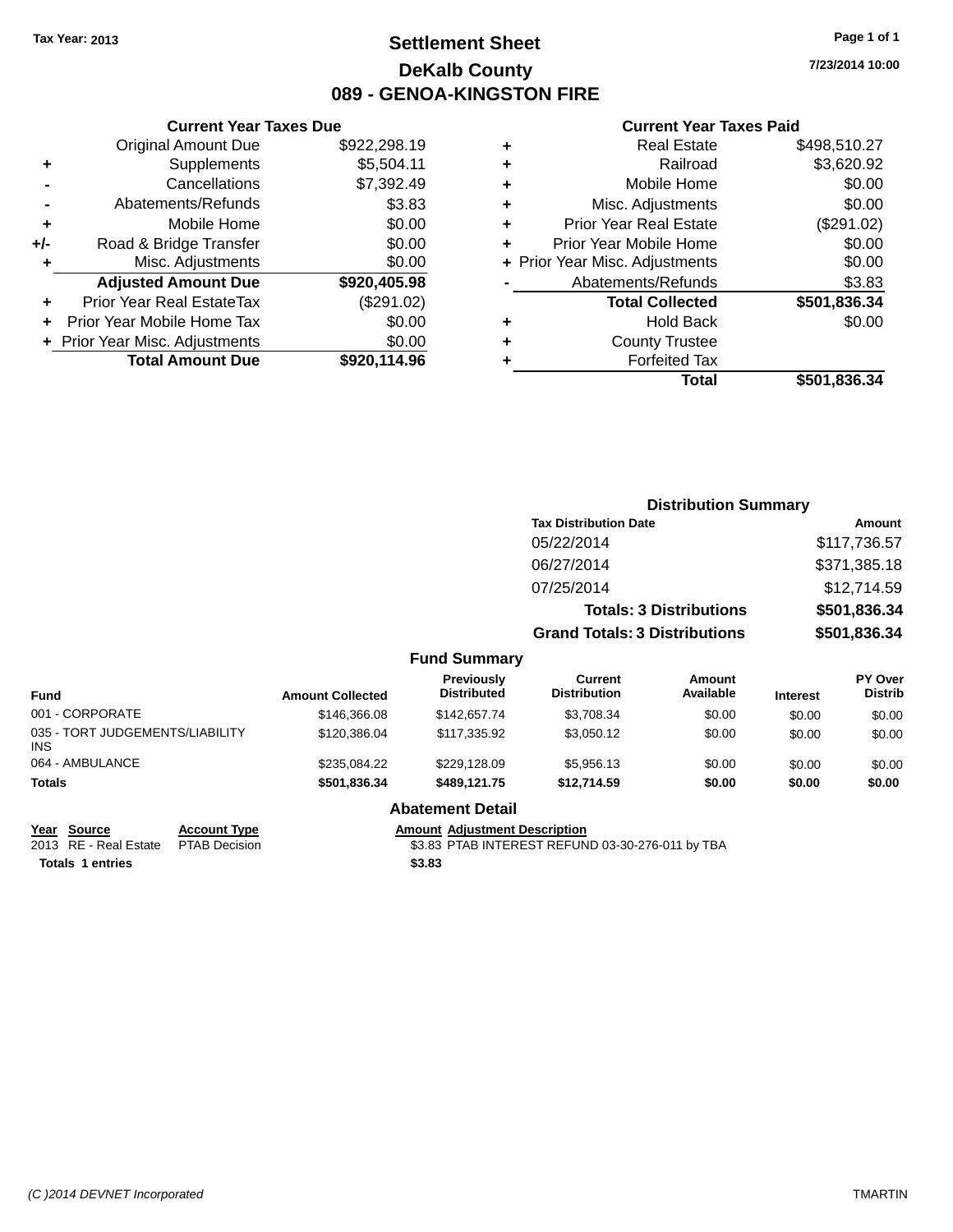# **Settlement Sheet Tax Year: 2013 Page 1 of 1 DeKalb County 090 - HAMPSHIRE FIRE**

**7/23/2014 10:00**

# **Current Year Taxes Paid**

|       | <b>Current Year Taxes Due</b>  |             |
|-------|--------------------------------|-------------|
|       | <b>Original Amount Due</b>     | \$23,271.69 |
| ٠     | Supplements                    | \$0.00      |
|       | Cancellations                  | \$0.00      |
|       | Abatements/Refunds             | \$0.00      |
| ÷     | Mobile Home                    | \$0.00      |
| $+/-$ | Road & Bridge Transfer         | \$0.00      |
|       | Misc. Adjustments              | \$0.00      |
|       | <b>Adjusted Amount Due</b>     | \$23,271.69 |
| ٠     | Prior Year Real EstateTax      | \$0.00      |
|       | Prior Year Mobile Home Tax     | \$0.00      |
|       | + Prior Year Misc. Adjustments | \$0.00      |
|       | <b>Total Amount Due</b>        | \$23,271.69 |
|       |                                |             |

| ٠ | <b>Real Estate</b>             | \$14,387.51 |
|---|--------------------------------|-------------|
| ٠ | Railroad                       | \$216.66    |
| ٠ | Mobile Home                    | \$0.00      |
| ٠ | Misc. Adjustments              | \$0.00      |
| ٠ | <b>Prior Year Real Estate</b>  | \$0.00      |
| ٠ | Prior Year Mobile Home         | \$0.00      |
|   | + Prior Year Misc. Adjustments | \$0.00      |
|   | Abatements/Refunds             | \$0.00      |
|   | <b>Total Collected</b>         | \$14,604.17 |
| ٠ | Hold Back                      | \$0.00      |
| ٠ | <b>County Trustee</b>          |             |
| ٠ | <b>Forfeited Tax</b>           |             |
|   | Total                          | \$14,604.17 |
|   |                                |             |

|                     | <b>Distribution Summary</b>          |             |
|---------------------|--------------------------------------|-------------|
|                     | <b>Tax Distribution Date</b>         | Amount      |
|                     | 05/22/2014                           | \$4,513.62  |
|                     | 06/27/2014                           | \$10,090.55 |
|                     | <b>Totals: 2 Distributions</b>       | \$14,604.17 |
|                     | <b>Grand Totals: 2 Distributions</b> | \$14,604.17 |
| <b>Fund Summary</b> |                                      |             |

| Fund                        | <b>Amount Collected</b> | Previously<br><b>Distributed</b> | Current<br><b>Distribution</b> | Amount<br>Available | <b>Interest</b> | PY Over<br><b>Distrib</b> |
|-----------------------------|-------------------------|----------------------------------|--------------------------------|---------------------|-----------------|---------------------------|
| 001 - CORPORATE             | \$7,995.82              | \$7,995.82                       | \$0.00                         | \$0.00              | \$0.00          | \$0.00                    |
| 013 - FIREFIGHTER'S PENSION | \$299.06                | \$299.06                         | \$0.00                         | \$0.00              | \$0.00          | \$0.00                    |
| 064 - AMBULANCE             | \$6,309.29              | \$6,309.29                       | \$0.00                         | \$0.00              | \$0.00          | \$0.00                    |
| <b>Totals</b>               | \$14,604.17             | \$14,604.17                      | \$0.00                         | \$0.00              | \$0.00          | \$0.00                    |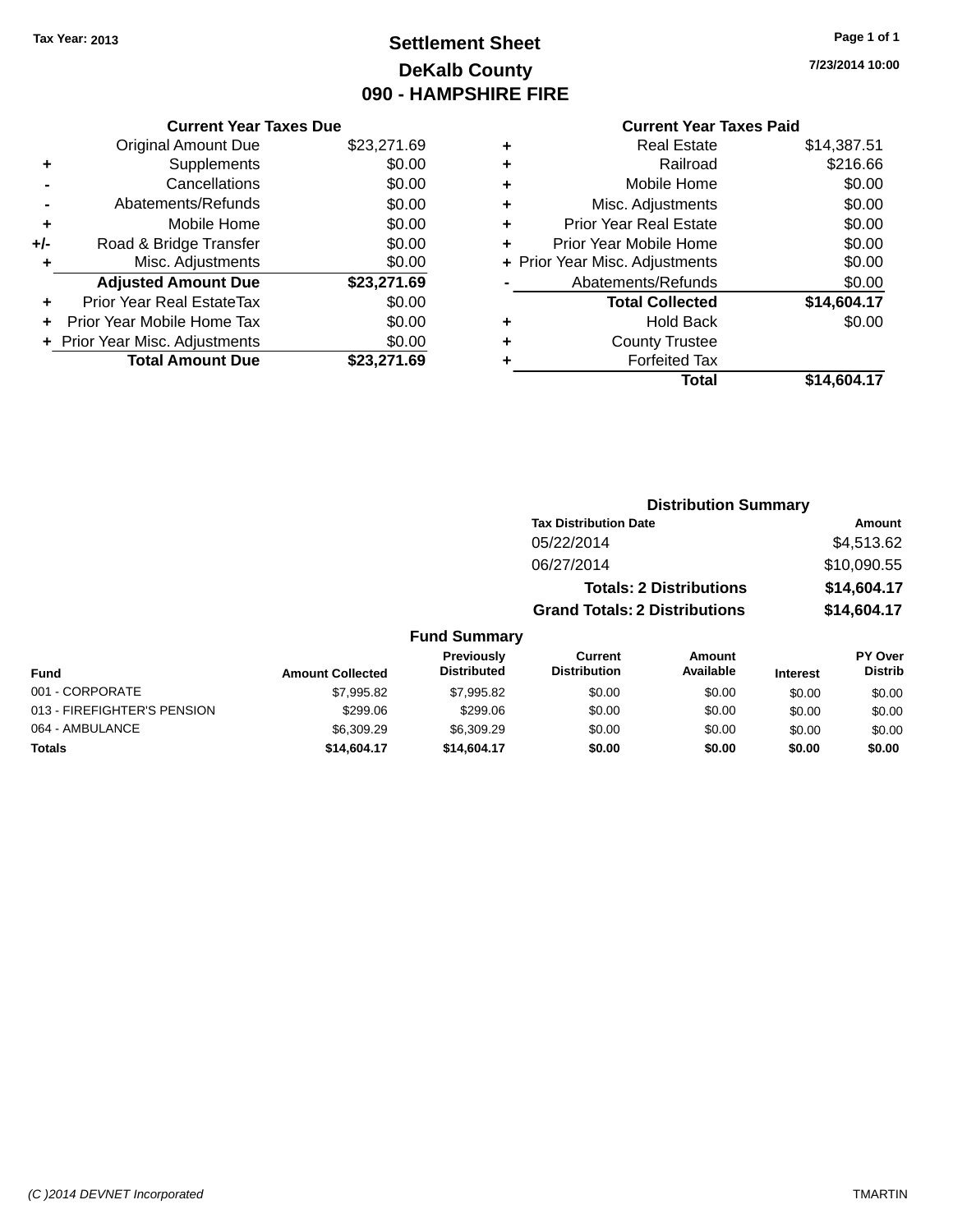# **Settlement Sheet Tax Year: 2013 Page 1 of 1 DeKalb County 091 - HINCKLEY FIRE**

**7/23/2014 10:00**

# **Current Year Taxes Paid**

|       | <b>Current Year Taxes Due</b>  |              |
|-------|--------------------------------|--------------|
|       | <b>Original Amount Due</b>     | \$385,874.97 |
| ٠     | Supplements                    | \$1,860.78   |
|       | Cancellations                  | \$2,009.84   |
|       | Abatements/Refunds             | \$29.19      |
| ٠     | Mobile Home                    | \$0.00       |
| $+/-$ | Road & Bridge Transfer         | \$0.00       |
| ٠     | Misc. Adjustments              | \$75.67      |
|       | <b>Adjusted Amount Due</b>     | \$385,772.39 |
| ٠     | Prior Year Real EstateTax      | (\$1,463.11) |
|       | Prior Year Mobile Home Tax     | \$0.00       |
|       | + Prior Year Misc. Adjustments | \$0.00       |
|       | <b>Total Amount Due</b>        | \$384.309.28 |
|       |                                |              |

|   | <b>Real Estate</b>             | \$207,649.92 |
|---|--------------------------------|--------------|
| ٠ | Railroad                       | \$2,232.50   |
| ٠ | Mobile Home                    | \$0.00       |
| ٠ | Misc. Adjustments              | \$75.67      |
| ٠ | <b>Prior Year Real Estate</b>  | (\$1,463.11) |
| ٠ | Prior Year Mobile Home         | \$0.00       |
|   | + Prior Year Misc. Adjustments | \$0.00       |
|   | Abatements/Refunds             | \$29.19      |
|   | <b>Total Collected</b>         | \$208,465.79 |
| ٠ | <b>Hold Back</b>               | \$0.00       |
| ٠ | <b>County Trustee</b>          |              |
| ٠ | <b>Forfeited Tax</b>           |              |
|   | Total                          | \$208,465.79 |
|   |                                |              |

|                     | <b>Distribution Summary</b>          |              |
|---------------------|--------------------------------------|--------------|
|                     | <b>Tax Distribution Date</b>         | Amount       |
|                     | 05/22/2014                           | \$46,711.06  |
|                     | 06/27/2014                           | \$157,955.57 |
|                     | 07/25/2014                           | \$3,799.16   |
|                     | <b>Totals: 3 Distributions</b>       | \$208,465.79 |
|                     | <b>Grand Totals: 3 Distributions</b> | \$208,465.79 |
| <b>Fund Summary</b> |                                      |              |

| <b>Fund</b>                 | <b>Amount Collected</b> | <b>Previously</b><br><b>Distributed</b> | Current<br><b>Distribution</b> | Amount<br>Available | <b>Interest</b> | PY Over<br><b>Distrib</b> |
|-----------------------------|-------------------------|-----------------------------------------|--------------------------------|---------------------|-----------------|---------------------------|
| 001 - CORPORATE             | \$126,182,06            | \$123.882.47                            | \$2,299.59                     | \$0.00              | \$0.00          | \$0.00                    |
| 013 - FIREFIGHTER'S PENSION | \$4.785.95              | \$4,698.73                              | \$87.22                        | \$0.00              | \$0.00          | \$0.00                    |
| 064 - AMBULANCE             | \$77.497.78             | \$76,085.43                             | \$1.412.35                     | \$0.00              | \$0.00          | \$0.00                    |
| <b>Totals</b>               | \$208,465.79            | \$204.666.63                            | \$3,799.16                     | \$0.00              | \$0.00          | \$0.00                    |

## **Miscellaneous Adjustment Detail**

### **Year Source • Account Type Amount Adjustment Description**

2013 RE - Real Estate Back Tax Collected \$4.49 VANGUARD HOMES REDEMPTION 15-14-107-008 by TBA 2013 RE - Real Estate Back Tax Collected \$3.43 VANGUARD HOMES REDEMPTION 15-14-107-007 by TBA 2013 RE - Real Estate Back Tax Collected \$18.37 VANGUARD HOMES REDEMPTION 15-14-102-033 by TBA 2013 RE - Real Estate Paymt In Lieu of Tax \$49.38 HOUSING AUTHORITY-SUNSET VIEW APTS. by TBA **Totals 4 entries \$75.67**

## **Abatement Detail**

### **Year Source Account Type Amount Adjustment Description**

|         |  | \$24.76 PTAB INTEREST REFUND 15-14-400-041 by TBA |
|---------|--|---------------------------------------------------|
|         |  | \$0.77 PTAB INTEREST REFUND 15-14-302-006 by TBA  |
|         |  | \$1.42 PTAB INTEREST REFUND 15-14-302-007 by TBA  |
|         |  | \$0.29 PTAB INTEREST REFUND 15-15-403-020 by TBA  |
|         |  | \$1.95 PTAB INTEREST REFUND 15-14-302-007 by TBA  |
| \$29.19 |  |                                                   |

2013 RE - Real Estate PTAB Decision 2013 RE - Real Estate PTAB Decision 2013 RE - Real Estate PTAB Decision 2013 RE - Real Estate PTAB Decision 2013 RE - Real Estate PTAB Decision **Totals 5** entries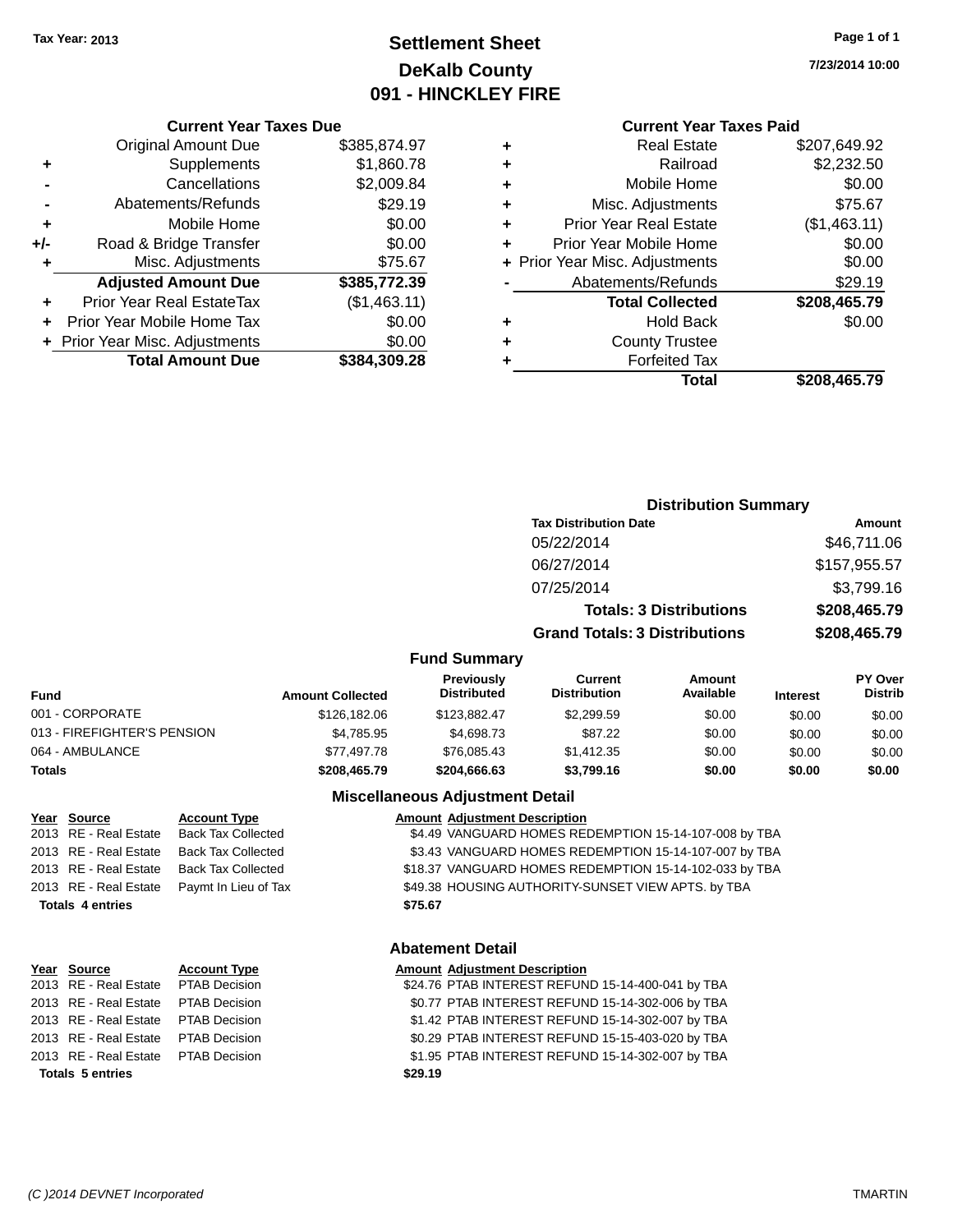# **Settlement Sheet Tax Year: 2013 Page 1 of 1 DeKalb County 092 - KIRKLAND FIRE**

**7/23/2014 10:00**

## **Current Year Taxes Paid**

|       | <b>Current Year Taxes Due</b>  |              |  |  |  |
|-------|--------------------------------|--------------|--|--|--|
|       | <b>Original Amount Due</b>     | \$329,690.34 |  |  |  |
| ٠     | Supplements                    | \$1,711.89   |  |  |  |
|       | Cancellations                  | \$1,952.50   |  |  |  |
|       | Abatements/Refunds             | \$0.00       |  |  |  |
| ٠     | Mobile Home                    | \$0.00       |  |  |  |
| $+/-$ | Road & Bridge Transfer         | \$0.00       |  |  |  |
| ÷     | Misc. Adjustments              | \$0.00       |  |  |  |
|       | <b>Adjusted Amount Due</b>     | \$329,449.73 |  |  |  |
| ÷     | Prior Year Real EstateTax      | \$0.00       |  |  |  |
|       | Prior Year Mobile Home Tax     | \$0.00       |  |  |  |
|       | + Prior Year Misc. Adjustments | \$0.00       |  |  |  |
|       | <b>Total Amount Due</b>        | \$329.449.73 |  |  |  |
|       |                                |              |  |  |  |

|   | Total                          | \$183,125.79 |
|---|--------------------------------|--------------|
| ٠ | <b>Forfeited Tax</b>           |              |
| ٠ | <b>County Trustee</b>          |              |
| ٠ | <b>Hold Back</b>               | \$0.00       |
|   | <b>Total Collected</b>         | \$183,125.79 |
|   | Abatements/Refunds             | \$0.00       |
|   | + Prior Year Misc. Adjustments | \$0.00       |
| ٠ | Prior Year Mobile Home         | \$0.00       |
| ٠ | <b>Prior Year Real Estate</b>  | \$0.00       |
| ٠ | Misc. Adjustments              | \$0.00       |
| ٠ | Mobile Home                    | \$0.00       |
| ٠ | Railroad                       | \$1,709.77   |
| ٠ | Real Estate                    | \$181,416.02 |
|   |                                |              |

# **Distribution Summary Tax Distribution Date Amount** 05/22/2014 \$40,862.17 06/27/2014 \$138,734.92 07/25/2014 \$3,528.70 **Totals: 3 Distributions \$183,125.79 Grand Totals: 3 Distributions \$183,125.79 Fund Summary**

| <b>Fund</b>                                         | <b>Amount Collected</b> | Previously<br><b>Distributed</b> | Current<br><b>Distribution</b> | Amount<br>Available | <b>Interest</b> | PY Over<br><b>Distrib</b> |
|-----------------------------------------------------|-------------------------|----------------------------------|--------------------------------|---------------------|-----------------|---------------------------|
| 001 - CORPORATE                                     | \$106,106.75            | \$104.062.16                     | \$2,044.59                     | \$0.00              | \$0.00          | \$0.00                    |
| 027 - AUDIT                                         | \$1,202.22              | \$1,179.05                       | \$23.17                        | \$0.00              | \$0.00          | \$0.00                    |
| 035 - TORT JUDGMENTS, LIABILITY<br><b>INSURANCE</b> | \$6.513.41              | \$6,387.90                       | \$125.51                       | \$0.00              | \$0.00          | \$0.00                    |
| 062 - WORKERS COMPENSATION                          | \$4.069.97              | \$3.991.54                       | \$78.43                        | \$0.00              | \$0.00          | \$0.00                    |
| 064 - AMBULANCE                                     | \$65,233,44             | \$63.976.44                      | \$1.257.00                     | \$0.00              | \$0.00          | \$0.00                    |
| <b>Totals</b>                                       | \$183,125,79            | \$179,597.09                     | \$3,528.70                     | \$0.00              | \$0.00          | \$0.00                    |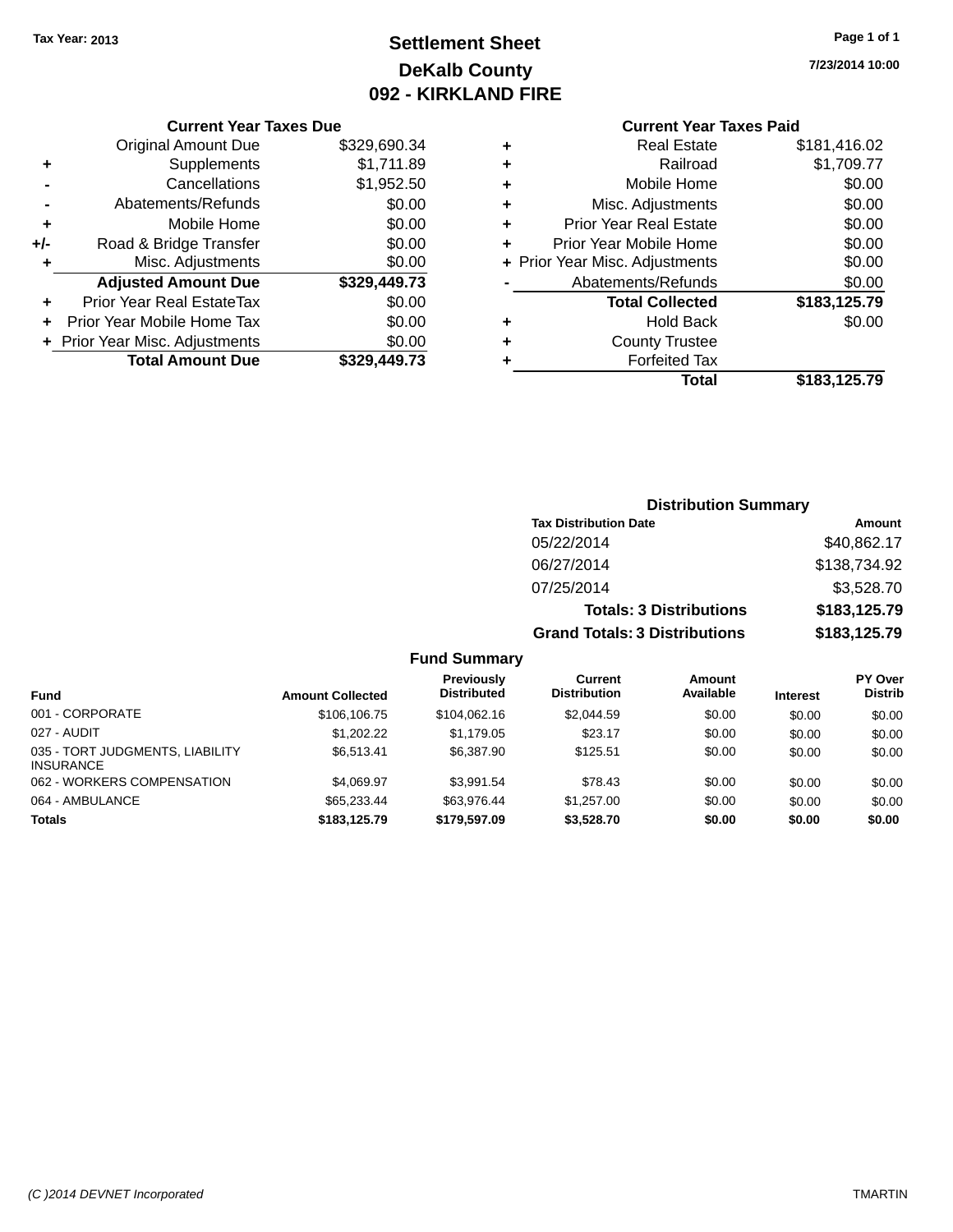# **Settlement Sheet Tax Year: 2013 Page 1 of 1 DeKalb County 093 - LEE FIRE**

**7/23/2014 10:00**

|   | <b>Current Year Taxes Paid</b> |             |
|---|--------------------------------|-------------|
| ٠ | <b>Real Estate</b>             | \$21,679.25 |
| ٠ | Railroad                       | \$453.85    |
| ٠ | Mobile Home                    | \$0.00      |
| ٠ | Misc. Adjustments              | \$27.82     |
| ٠ | <b>Prior Year Real Estate</b>  | \$0.00      |
| ٠ | Prior Year Mobile Home         | \$0.00      |
|   | + Prior Year Misc. Adjustments | \$0.00      |
|   | Abatements/Refunds             | \$0.00      |
|   | <b>Total Collected</b>         | \$22,160.92 |
| ٠ | <b>Hold Back</b>               | \$0.00      |
| ٠ | <b>County Trustee</b>          |             |
|   | <b>Forfeited Tax</b>           |             |
|   | Total                          | \$22,160.92 |
|   |                                |             |

|     | <b>Current Year Taxes Due</b>  |             |
|-----|--------------------------------|-------------|
|     | Original Amount Due            | \$41,661.22 |
| ٠   | Supplements                    | \$0.00      |
|     | Cancellations                  | \$19.46     |
|     | Abatements/Refunds             | \$0.00      |
| ٠   | Mobile Home                    | \$0.00      |
| +/- | Road & Bridge Transfer         | \$0.00      |
| ٠   | Misc. Adjustments              | \$27.82     |
|     | <b>Adjusted Amount Due</b>     | \$41,669.58 |
|     | Prior Year Real EstateTax      | \$0.00      |
|     | Prior Year Mobile Home Tax     | \$0.00      |
|     | + Prior Year Misc. Adjustments | \$0.00      |
|     | <b>Total Amount Due</b>        | \$41,669.58 |

|                                               |                         |                                  |                                       | <b>Distribution Summary</b>    |                 |                           |
|-----------------------------------------------|-------------------------|----------------------------------|---------------------------------------|--------------------------------|-----------------|---------------------------|
|                                               |                         |                                  | <b>Tax Distribution Date</b>          |                                |                 | Amount                    |
|                                               |                         |                                  | 05/22/2014                            |                                |                 | \$3,620.14                |
|                                               |                         |                                  | 06/27/2014                            |                                |                 | \$18,383.61               |
|                                               |                         |                                  | 07/25/2014                            |                                |                 | \$157.17                  |
|                                               |                         |                                  |                                       | <b>Totals: 3 Distributions</b> |                 | \$22,160.92               |
|                                               |                         |                                  | <b>Grand Totals: 3 Distributions</b>  |                                |                 | \$22,160.92               |
|                                               |                         | <b>Fund Summary</b>              |                                       |                                |                 |                           |
| <b>Fund</b>                                   | <b>Amount Collected</b> | Previously<br><b>Distributed</b> | <b>Current</b><br><b>Distribution</b> | Amount<br>Available            | <b>Interest</b> | PY Over<br><b>Distrib</b> |
| 001 - CORPORATE                               | \$14,221.71             | \$14,120.84                      | \$100.87                              | \$0.00                         | \$0.00          | \$0.00                    |
| 035 - TORT JUDGEMENTS/LIABILITY<br><b>INS</b> | \$1,581.29              | \$1,570.08                       | \$11.21                               | \$0.00                         | \$0.00          | \$0.00                    |
| 064 - AMBULANCE                               | \$6,357.92              | \$6.312.83                       | \$45.09                               | \$0.00                         | \$0.00          | \$0.00                    |

## **Miscellaneous Adjustment Detail**

**Totals \$22,160.92 \$22,003.75 \$157.17 \$0.00 \$0.00 \$0.00**

| Year Source             | <b>Account Type</b> |         | <b>Amount Adiustment Description</b>           |
|-------------------------|---------------------|---------|------------------------------------------------|
| 2013 RE - Real Estate   | Back Tax Collected  |         | \$16.52 MANESS REDEMPTION 13-06-331-005 by TBA |
| 2013 RE - Real Estate   | Back Tax Collected  |         | \$11.30 SCAVENGER SALE 13-06-332-003 by TBA    |
| <b>Totals 2 entries</b> |                     | \$27.82 |                                                |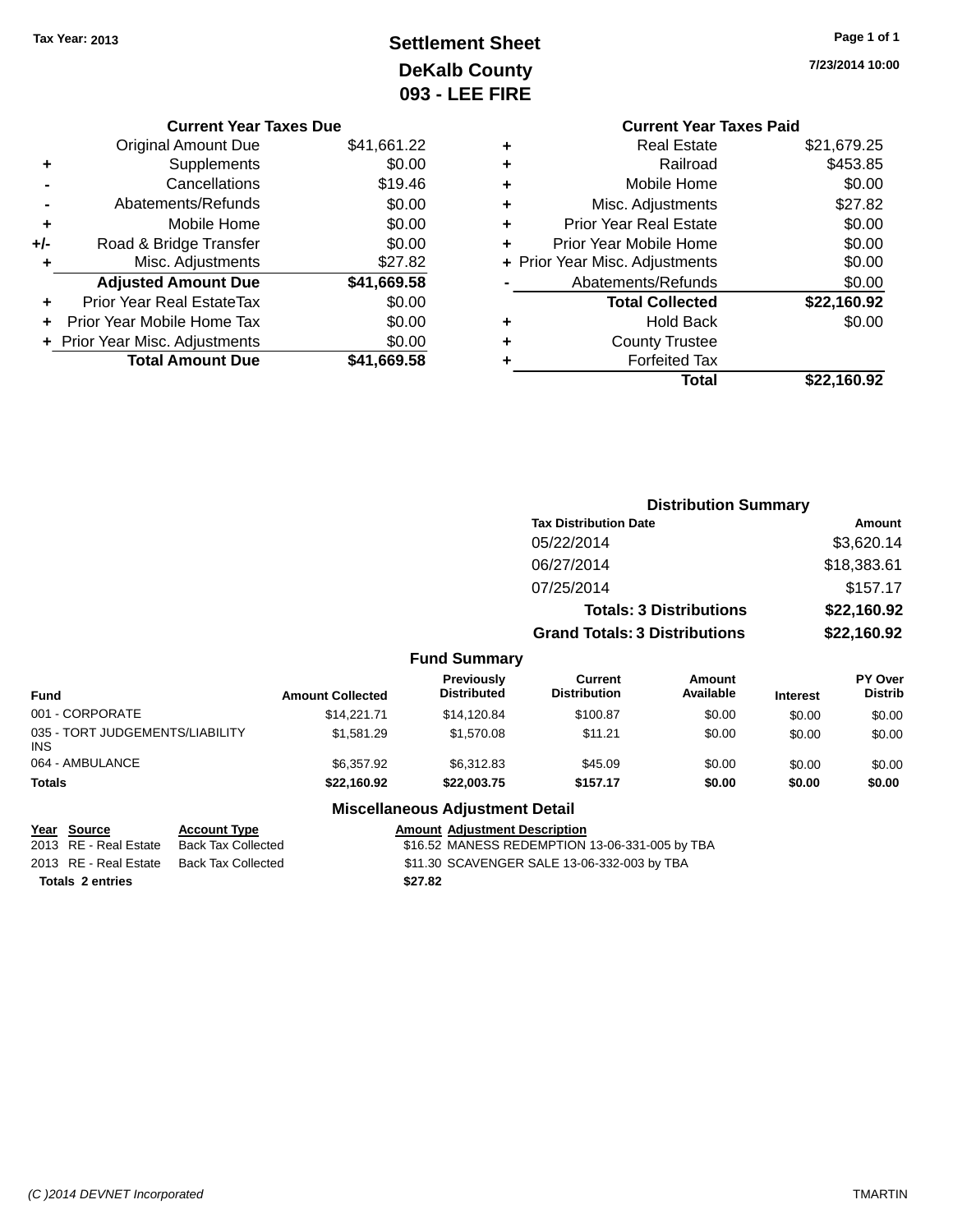# **Settlement Sheet Tax Year: 2013 Page 1 of 1 DeKalb County 094 - LELAND FIRE**

**7/23/2014 10:00**

|     | <b>Current Year Taxes Due</b>  |             |
|-----|--------------------------------|-------------|
|     | <b>Original Amount Due</b>     | \$27,388.98 |
| ٠   | Supplements                    | \$115.63    |
|     | Cancellations                  | \$7.91      |
|     | Abatements/Refunds             | \$0.00      |
| ٠   | Mobile Home                    | \$0.00      |
| +/- | Road & Bridge Transfer         | \$0.00      |
| ٠   | Misc. Adjustments              | \$0.00      |
|     | <b>Adjusted Amount Due</b>     | \$27,496.70 |
| ٠   | Prior Year Real EstateTax      | \$0.00      |
|     | Prior Year Mobile Home Tax     | \$0.00      |
|     | + Prior Year Misc. Adjustments | \$0.00      |
|     | <b>Total Amount Due</b>        | \$27.496.70 |
|     |                                |             |

# **Current Year Taxes Paid +** Real Estate \$17,525.02 **+** Railroad \$0.00

|   | Total                          | \$17,525.02 |
|---|--------------------------------|-------------|
|   | <b>Forfeited Tax</b>           |             |
| ٠ | <b>County Trustee</b>          |             |
|   | <b>Hold Back</b>               | \$0.00      |
|   | <b>Total Collected</b>         | \$17,525.02 |
|   | Abatements/Refunds             | \$0.00      |
|   | + Prior Year Misc. Adjustments | \$0.00      |
|   | Prior Year Mobile Home         | \$0.00      |
| ٠ | <b>Prior Year Real Estate</b>  | \$0.00      |
| ٠ | Misc. Adjustments              | \$0.00      |
|   | Mobile Home                    | \$0.00      |

|                 |                         |                                  |                                      | <b>Distribution Summary</b>    |                 |                           |
|-----------------|-------------------------|----------------------------------|--------------------------------------|--------------------------------|-----------------|---------------------------|
|                 |                         |                                  | <b>Tax Distribution Date</b>         |                                |                 | Amount                    |
|                 |                         |                                  | 05/22/2014                           |                                |                 | \$5,270.07                |
|                 |                         |                                  | 06/27/2014                           |                                |                 | \$12,006.32               |
|                 |                         |                                  | 07/25/2014                           |                                |                 | \$248.63                  |
|                 |                         |                                  |                                      | <b>Totals: 3 Distributions</b> |                 | \$17,525.02               |
|                 |                         |                                  | <b>Grand Totals: 3 Distributions</b> |                                |                 | \$17,525.02               |
|                 |                         | <b>Fund Summary</b>              |                                      |                                |                 |                           |
| <b>Fund</b>     | <b>Amount Collected</b> | Previously<br><b>Distributed</b> | Current<br><b>Distribution</b>       | Amount<br>Available            | <b>Interest</b> | PY Over<br><b>Distrib</b> |
| 001 - CORPORATE | \$17,525.02             | \$17.276.39                      | \$248.63                             | \$0.00                         | \$0.00          | \$0.00                    |

**Totals \$17,525.02 \$17,276.39 \$248.63 \$0.00 \$0.00 \$0.00**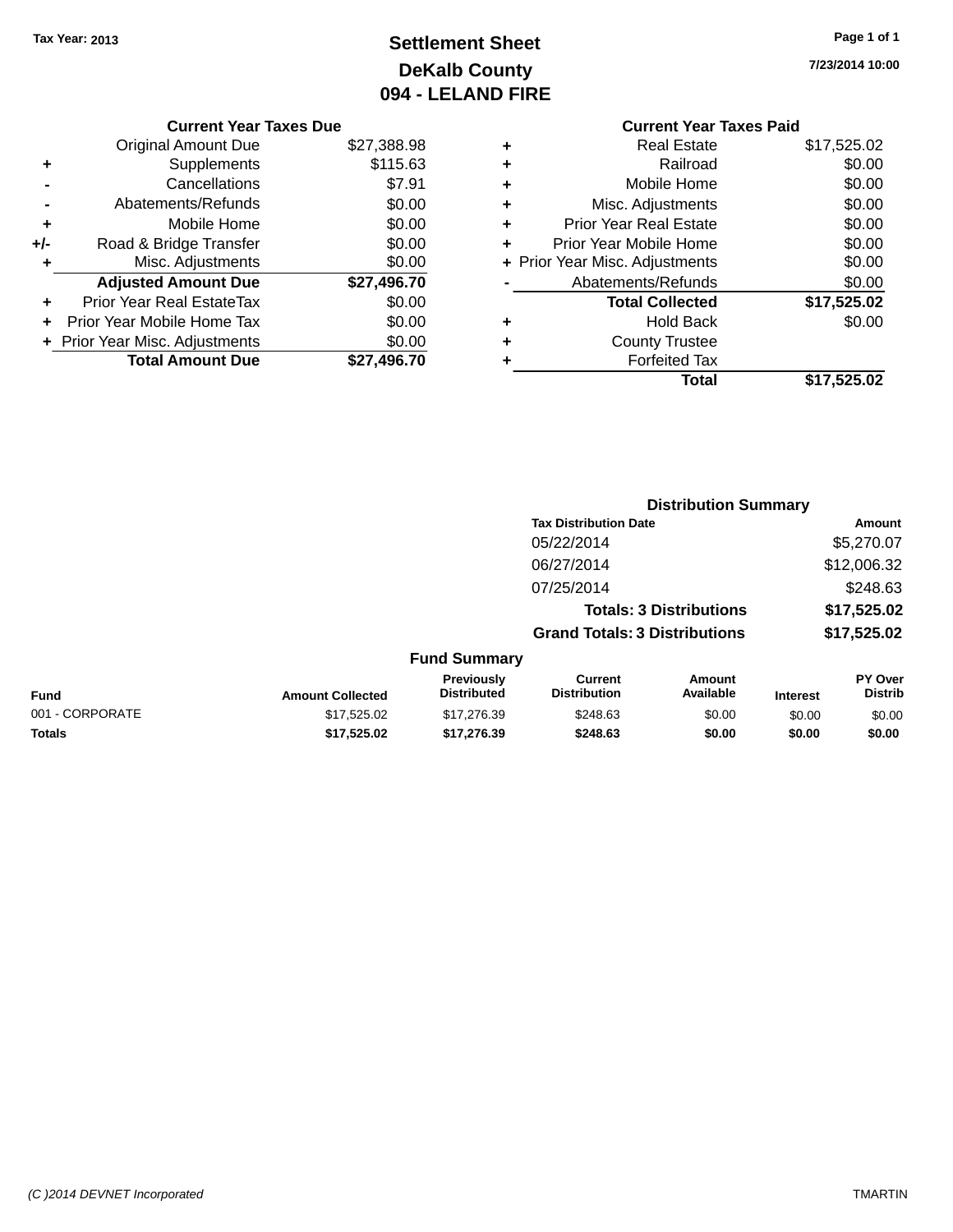# **Settlement Sheet Tax Year: 2013 Page 1 of 1 DeKalb County 095 - MALTA FIRE**

**7/23/2014 10:00**

|   | <b>Current Year Taxes Paid</b> |             |
|---|--------------------------------|-------------|
| ٠ | <b>Real Estate</b>             | \$48,635.96 |
| ٠ | Railroad                       | \$1,237.69  |
| ٠ | Mobile Home                    | \$0.00      |
| ٠ | Misc. Adjustments              | \$0.00      |
| ٠ | <b>Prior Year Real Estate</b>  | $(\$10.91)$ |
| ÷ | Prior Year Mobile Home         | \$0.00      |
|   | + Prior Year Misc. Adjustments | \$0.00      |
|   | Abatements/Refunds             | \$0.18      |
|   | <b>Total Collected</b>         | \$49,862.56 |
| ٠ | <b>Hold Back</b>               | \$0.00      |
| ٠ | <b>County Trustee</b>          |             |
|   | <b>Forfeited Tax</b>           |             |
|   | Total                          | \$49,862.56 |

|     | <b>Current Year Taxes Due</b>  |             |
|-----|--------------------------------|-------------|
|     | <b>Original Amount Due</b>     | \$89,334.17 |
| ٠   | Supplements                    | \$469.88    |
|     | Cancellations                  | \$521.64    |
|     | Abatements/Refunds             | \$0.18      |
| ٠   | Mobile Home                    | \$0.00      |
| +/- | Road & Bridge Transfer         | \$0.00      |
|     | Misc. Adjustments              | \$0.00      |
|     | <b>Adjusted Amount Due</b>     | \$89,282.23 |
| ÷   | Prior Year Real EstateTax      | (\$10.91)   |
|     | Prior Year Mobile Home Tax     | \$0.00      |
|     | + Prior Year Misc. Adjustments | \$0.00      |
|     | <b>Total Amount Due</b>        | \$89,271.32 |
|     |                                |             |

|                                                                 |                                                  |                                                                                                    | <b>Distribution Summary</b>                |                                |                 |                           |
|-----------------------------------------------------------------|--------------------------------------------------|----------------------------------------------------------------------------------------------------|--------------------------------------------|--------------------------------|-----------------|---------------------------|
|                                                                 |                                                  |                                                                                                    | <b>Tax Distribution Date</b>               |                                | Amount          |                           |
|                                                                 |                                                  |                                                                                                    | 05/22/2014                                 |                                |                 | \$8,988.39                |
|                                                                 |                                                  |                                                                                                    | 06/27/2014                                 |                                |                 | \$40,477.51               |
|                                                                 |                                                  |                                                                                                    | 07/25/2014                                 |                                |                 | \$396.66                  |
|                                                                 |                                                  |                                                                                                    |                                            | <b>Totals: 3 Distributions</b> |                 | \$49,862.56               |
|                                                                 |                                                  |                                                                                                    | <b>Grand Totals: 3 Distributions</b>       |                                |                 | \$49,862.56               |
|                                                                 |                                                  | <b>Fund Summary</b>                                                                                |                                            |                                |                 |                           |
| <b>Fund</b>                                                     | <b>Amount Collected</b>                          | <b>Previously</b><br><b>Distributed</b>                                                            | <b>Current</b><br><b>Distribution</b>      | Amount<br>Available            | <b>Interest</b> | PY Over<br><b>Distrib</b> |
| 001 - CORPORATE                                                 | \$49,862.56                                      | \$49,465.90                                                                                        | \$396.66                                   | \$0.00                         | \$0.00          | \$0.00                    |
| <b>Totals</b>                                                   | \$49,862.56                                      | \$49,465.90                                                                                        | \$396.66                                   | \$0.00                         | \$0.00          | \$0.00                    |
|                                                                 |                                                  | <b>Miscellaneous Adjustment Detail</b>                                                             |                                            |                                |                 |                           |
| Year Source<br>2013 RE - Real Estate<br><b>Totals 1 entries</b> | <b>Account Type</b><br><b>Back Tax Collected</b> | <b>Amount Adjustment Description</b><br>\$0.00                                                     | \$0.00 LAY REDEMPTION 07-23-155-002 by TBA |                                |                 |                           |
|                                                                 |                                                  | <b>Abatement Detail</b>                                                                            |                                            |                                |                 |                           |
| Year Source<br>2013 RE - Real Estate<br><b>Totals 1 entries</b> | <b>Account Type</b><br><b>PTAB Decision</b>      | <b>Amount Adjustment Description</b><br>\$0.18 PTAB INTEREST REFUND 07-23-332-002 by TBA<br>\$0.18 |                                            |                                |                 |                           |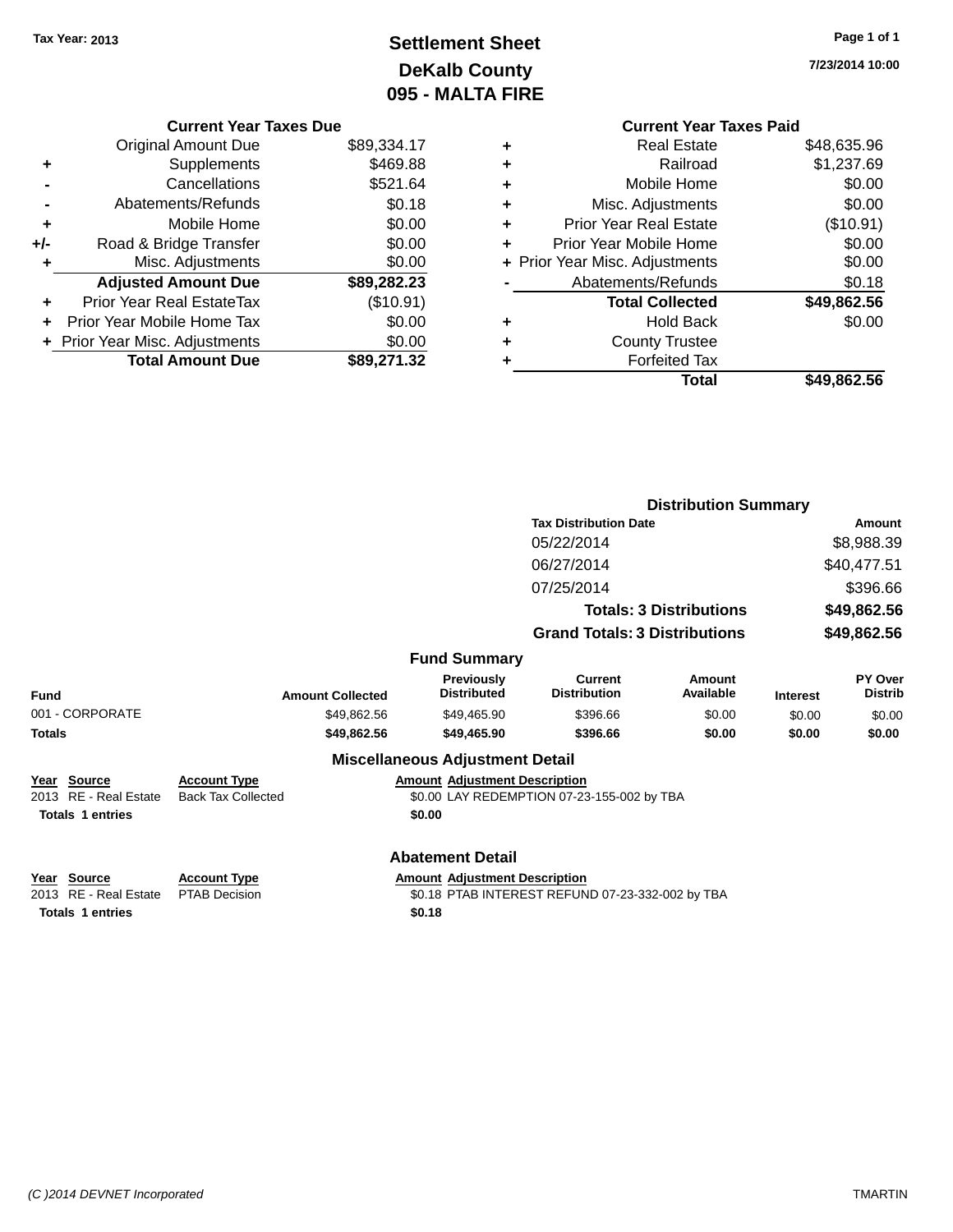# **Settlement Sheet Tax Year: 2013 Page 1 of 1 DeKalb County 096 - MAPLE PARK FIRE**

**7/23/2014 10:00**

## **Current Year Taxes Paid**

| <b>Current Year Taxes Due</b>            |              |  |  |  |  |
|------------------------------------------|--------------|--|--|--|--|
| <b>Original Amount Due</b>               | \$169,094.44 |  |  |  |  |
| Supplements                              | \$1,145.77   |  |  |  |  |
| Cancellations                            | \$1,281.60   |  |  |  |  |
| Abatements/Refunds                       |              |  |  |  |  |
| Mobile Home                              | \$0.00       |  |  |  |  |
| Road & Bridge Transfer                   | \$0.00       |  |  |  |  |
| Misc. Adjustments                        | \$0.00       |  |  |  |  |
| <b>Adjusted Amount Due</b>               | \$168,958.61 |  |  |  |  |
| <b>Prior Year Real EstateTax</b>         | \$0.00       |  |  |  |  |
| Prior Year Mobile Home Tax               | \$0.00       |  |  |  |  |
| \$0.00<br>+ Prior Year Misc. Adjustments |              |  |  |  |  |
| <b>Total Amount Due</b>                  | \$168,958.61 |  |  |  |  |
|                                          |              |  |  |  |  |

| ٠ | Real Estate                    | \$86,246.87 |
|---|--------------------------------|-------------|
| ٠ | Railroad                       | \$2,521.89  |
| ٠ | Mobile Home                    | \$0.00      |
| ٠ | Misc. Adjustments              | \$0.00      |
| ٠ | <b>Prior Year Real Estate</b>  | \$0.00      |
| ٠ | Prior Year Mobile Home         | \$0.00      |
|   | + Prior Year Misc. Adjustments | \$0.00      |
|   | Abatements/Refunds             | \$0.00      |
|   | <b>Total Collected</b>         | \$88,768.76 |
| ٠ | <b>Hold Back</b>               | \$0.00      |
| ٠ | <b>County Trustee</b>          |             |
| ٠ | <b>Forfeited Tax</b>           |             |
|   | Total                          | \$88,768.76 |
|   |                                |             |

|   | <b>Distribution Summary</b>          |             |
|---|--------------------------------------|-------------|
|   | <b>Tax Distribution Date</b>         | Amount      |
|   | 05/22/2014                           | \$22,709.58 |
|   | 06/27/2014                           | \$64,185.09 |
|   | 07/25/2014                           | \$1,874.09  |
|   | <b>Totals: 3 Distributions</b>       | \$88,768.76 |
|   | <b>Grand Totals: 3 Distributions</b> | \$88,768.76 |
| 2 |                                      |             |

| <b>Fund</b>                                   | <b>Amount Collected</b> | <b>Previously</b><br><b>Distributed</b> | Current<br><b>Distribution</b> | Amount<br>Available | <b>Interest</b> | <b>PY Over</b><br><b>Distrib</b> |
|-----------------------------------------------|-------------------------|-----------------------------------------|--------------------------------|---------------------|-----------------|----------------------------------|
| 001 - CORPORATE                               | \$44.284.69             | \$43,349.76                             | \$934.93                       | \$0.00              | \$0.00          | \$0.00                           |
| 013 - FIREFIGHTER'S PENSION                   | \$1,235,20              | \$1,209.13                              | \$26.07                        | \$0.00              | \$0.00          | \$0.00                           |
| 027 - AUDIT                                   | \$206.13                | \$201.77                                | \$4.36                         | \$0.00              | \$0.00          | \$0.00                           |
| 035 - TORT JUDGEMENTS/LIABILITY<br><b>INS</b> | \$8.434.01              | \$8.255.95                              | \$178.06                       | \$0.00              | \$0.00          | \$0.00                           |
| 064 - AMBULANCE                               | \$34,608.73             | \$33,878.06                             | \$730.67                       | \$0.00              | \$0.00          | \$0.00                           |
| <b>Totals</b>                                 | \$88.768.76             | \$86,894,67                             | \$1.874.09                     | \$0.00              | \$0.00          | \$0.00                           |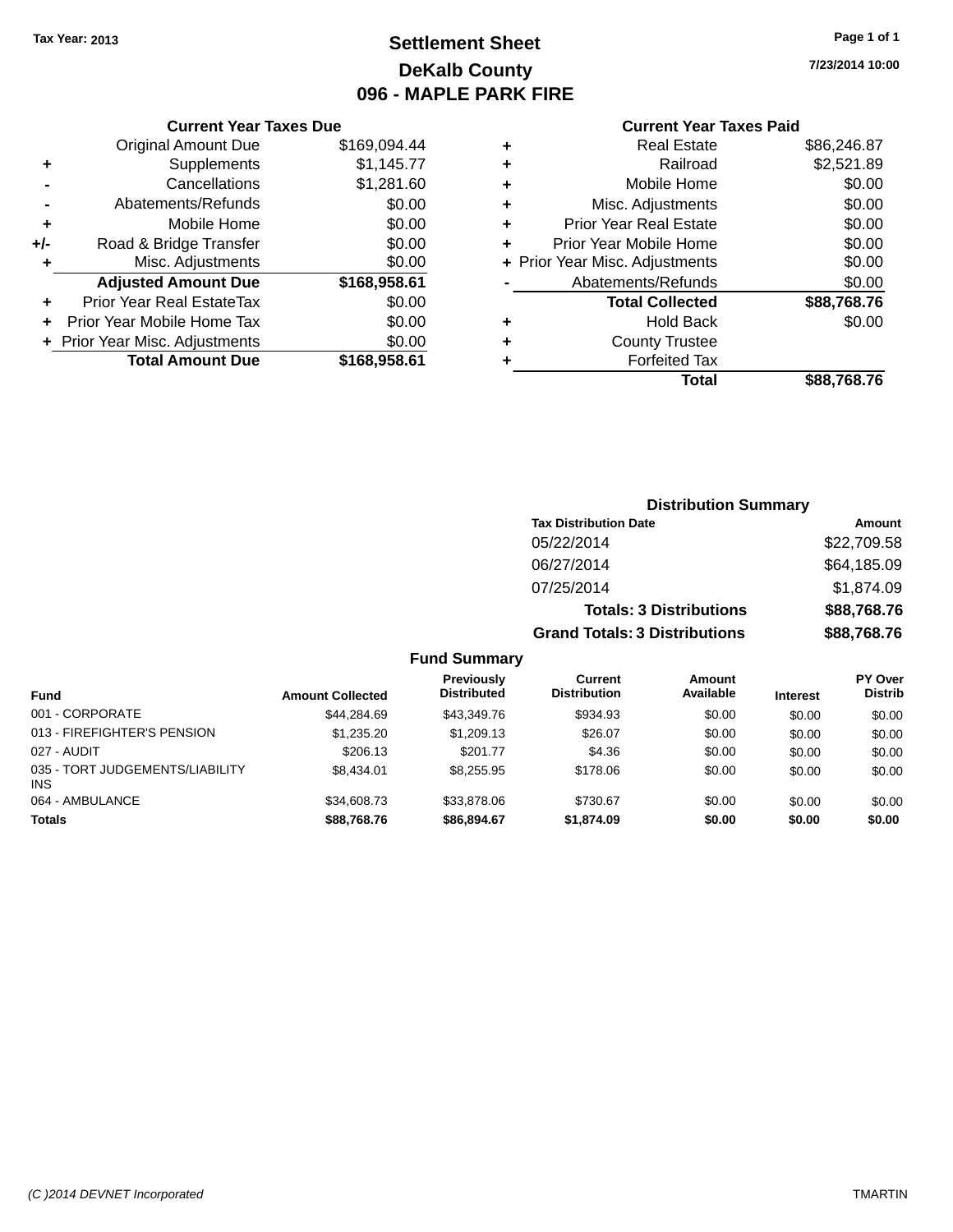# **Settlement Sheet Tax Year: 2013 Page 1 of 1 DeKalb County 097 - PAW PAW FIRE**

**7/23/2014 10:00**

|                | <b>Current Year Taxes Due</b> |             |  |  |  |
|----------------|-------------------------------|-------------|--|--|--|
|                | <b>Original Amount Due</b>    | \$33,555.43 |  |  |  |
| ٠              | Supplements                   | \$0.00      |  |  |  |
|                | Cancellations                 | \$0.00      |  |  |  |
| $\blacksquare$ | Abatements/Refunds            | \$0.00      |  |  |  |
| ٠              | Mobile Home                   | \$0.00      |  |  |  |
| +/-            | Road & Bridge Transfer        | \$0.00      |  |  |  |
| ÷              | Misc. Adjustments             | \$0.00      |  |  |  |
|                | <b>Adjusted Amount Due</b>    | \$33,555.43 |  |  |  |

| <b>Prior Year Real EstateTax</b> | \$0.00      |
|----------------------------------|-------------|
| + Prior Year Mobile Home Tax     | \$0.00      |
| + Prior Year Misc. Adjustments   | \$0.00      |
| <b>Total Amount Due</b>          | \$33,555.43 |

# **Current Year Taxes Paid +** Real Estate \$17,562.75 **+** Railroad \$888.03

|           | Total                          | \$18,450.78 |
|-----------|--------------------------------|-------------|
|           | <b>Forfeited Tax</b>           |             |
| $\ddot{}$ | <b>County Trustee</b>          |             |
| ÷         | <b>Hold Back</b>               | \$0.00      |
|           | <b>Total Collected</b>         | \$18,450.78 |
|           | Abatements/Refunds             | \$0.00      |
|           | + Prior Year Misc. Adjustments | \$0.00      |
| ÷         | Prior Year Mobile Home         | \$0.00      |
| ÷         | <b>Prior Year Real Estate</b>  | \$0.00      |
| $\ddot{}$ | Misc. Adjustments              | \$0.00      |
| ÷         | Mobile Home                    | \$0.00      |

|          |                                  |                                      | <b>Distribution Summary</b>    |           |                                  |
|----------|----------------------------------|--------------------------------------|--------------------------------|-----------|----------------------------------|
|          |                                  | <b>Tax Distribution Date</b>         |                                |           | Amount                           |
|          |                                  | 05/22/2014                           |                                |           | \$2,700.56                       |
|          |                                  | 06/27/2014                           |                                |           | \$15,224.17                      |
|          |                                  | 07/25/2014                           |                                |           | \$526.05                         |
|          |                                  |                                      | <b>Totals: 3 Distributions</b> |           | \$18,450.78                      |
|          |                                  | <b>Grand Totals: 3 Distributions</b> |                                |           | \$18,450.78                      |
|          | <b>Fund Summary</b>              |                                      |                                |           |                                  |
| اممدمماا | <b>Previously</b><br>Distributed | Current<br>Distribution              | Amount<br>Available            | In format | <b>PY Over</b><br><b>Distrib</b> |

| <b>Fund</b>                                   | <b>Amount Collected</b> | <b>Previously</b><br><b>Distributed</b> | Current<br><b>Distribution</b> | Amount<br>Available | <b>Interest</b> | <b>PY Over</b><br><b>Distrib</b> |
|-----------------------------------------------|-------------------------|-----------------------------------------|--------------------------------|---------------------|-----------------|----------------------------------|
| 001 - CORPORATE                               | \$16,656,45             | \$16,181.56                             | \$474.89                       | \$0.00              | \$0.00          | \$0.00                           |
| 035 - TORT JUDGEMENTS/LIABILITY<br><b>INS</b> | \$1.794.33              | \$1.743.17                              | \$51.16                        | \$0.00              | \$0.00          | \$0.00                           |
| <b>Totals</b>                                 | \$18,450.78             | \$17,924.73                             | \$526.05                       | \$0.00              | \$0.00          | \$0.00                           |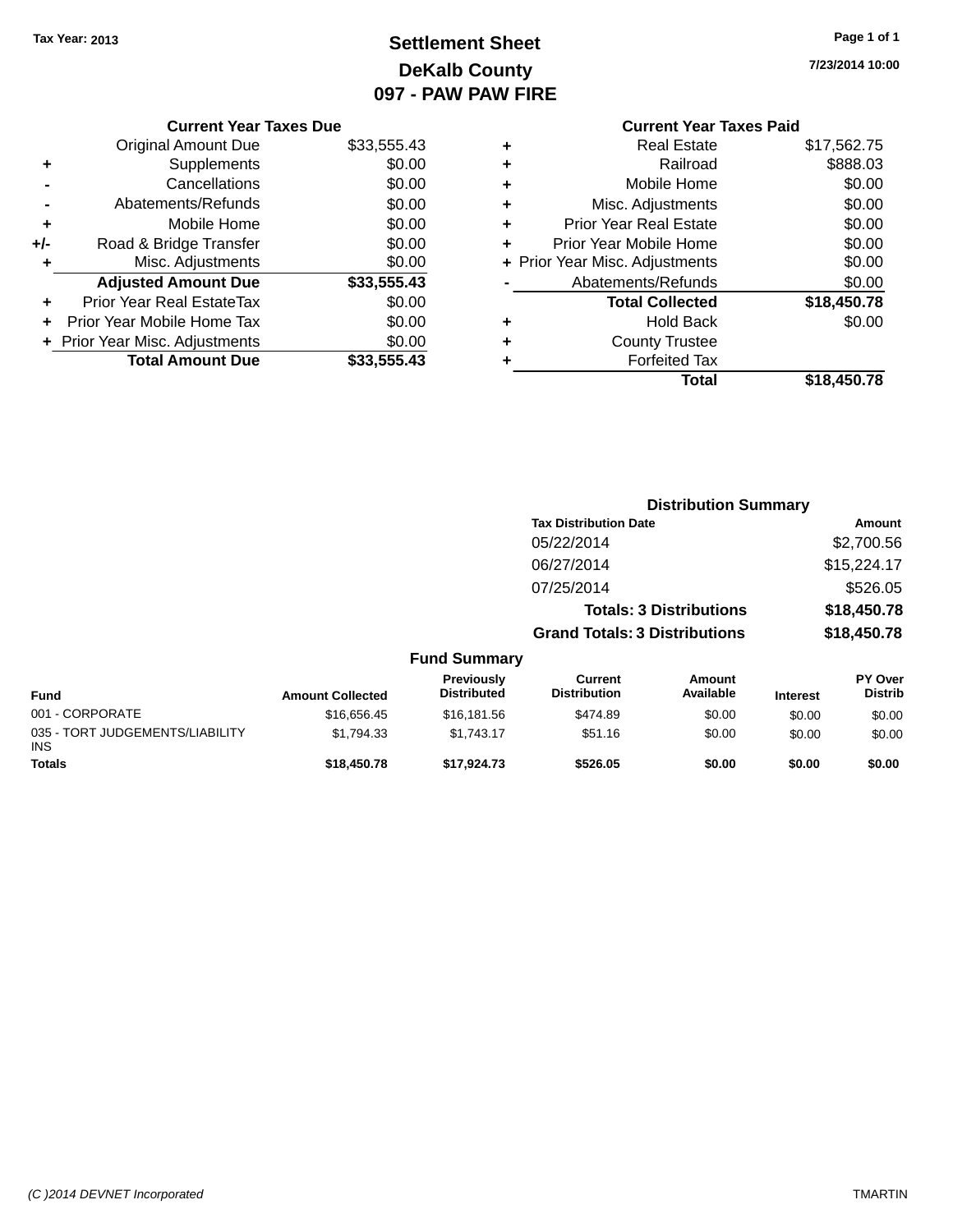# **Settlement Sheet Tax Year: 2013 Page 1 of 1 DeKalb County 098 - SANDWICH FIRE**

**7/23/2014 10:00**

## **Current Year Taxes Paid**

|     | <b>Current Year Taxes Due</b>  |              |  |  |  |  |
|-----|--------------------------------|--------------|--|--|--|--|
|     | <b>Original Amount Due</b>     | \$552,571.90 |  |  |  |  |
| ٠   | Supplements                    | \$2,979.63   |  |  |  |  |
|     | Cancellations                  | \$3,385.27   |  |  |  |  |
|     | Abatements/Refunds             | \$1.32       |  |  |  |  |
| ٠   | Mobile Home                    | \$0.00       |  |  |  |  |
| +/- | Road & Bridge Transfer         | \$0.00       |  |  |  |  |
|     | Misc. Adjustments              | \$0.59       |  |  |  |  |
|     | <b>Adjusted Amount Due</b>     | \$552,165.53 |  |  |  |  |
| ٠   | Prior Year Real EstateTax      | (\$49.54)    |  |  |  |  |
|     | Prior Year Mobile Home Tax     | \$0.00       |  |  |  |  |
|     | + Prior Year Misc. Adjustments | \$0.00       |  |  |  |  |
|     | <b>Total Amount Due</b>        | \$552.115.99 |  |  |  |  |
|     |                                |              |  |  |  |  |

|   | <b>Real Estate</b>             | \$297,164.61 |
|---|--------------------------------|--------------|
| ٠ | Railroad                       | \$1,060.93   |
| ٠ | Mobile Home                    | \$0.00       |
| ٠ | Misc. Adjustments              | \$0.59       |
| ٠ | Prior Year Real Estate         | (\$49.54)    |
| ٠ | Prior Year Mobile Home         | \$0.00       |
|   | + Prior Year Misc. Adjustments | \$0.00       |
|   | Abatements/Refunds             | \$1.32       |
|   | <b>Total Collected</b>         | \$298,175.27 |
| ٠ | <b>Hold Back</b>               | \$0.00       |
|   | <b>County Trustee</b>          |              |
| ٠ | <b>Forfeited Tax</b>           |              |
|   | Total                          | \$298,175.27 |
|   |                                |              |

|                                                          |                                                  |                         |                                         | <b>Distribution Summary</b>                   |                                |                 |                           |
|----------------------------------------------------------|--------------------------------------------------|-------------------------|-----------------------------------------|-----------------------------------------------|--------------------------------|-----------------|---------------------------|
|                                                          |                                                  |                         |                                         | <b>Tax Distribution Date</b>                  |                                |                 | Amount                    |
|                                                          |                                                  |                         |                                         | 05/22/2014                                    |                                | \$70,914.95     |                           |
|                                                          |                                                  |                         |                                         | 06/27/2014                                    |                                |                 | \$222,034.36              |
|                                                          |                                                  |                         |                                         | 07/25/2014                                    |                                |                 | \$5,225.96                |
|                                                          |                                                  |                         |                                         |                                               | <b>Totals: 3 Distributions</b> |                 | \$298,175.27              |
|                                                          |                                                  |                         |                                         | <b>Grand Totals: 3 Distributions</b>          |                                |                 | \$298,175.27              |
|                                                          |                                                  |                         | <b>Fund Summary</b>                     |                                               |                                |                 |                           |
| <b>Fund</b>                                              |                                                  | <b>Amount Collected</b> | <b>Previously</b><br><b>Distributed</b> | <b>Current</b><br><b>Distribution</b>         | Amount<br>Available            | <b>Interest</b> | PY Over<br><b>Distrib</b> |
| 001 - CORPORATE                                          |                                                  | \$261,216.74            | \$256,638.54                            | \$4,578.20                                    | \$0.00                         | \$0.00          | \$0.00                    |
| 027 - AUDIT                                              |                                                  | \$2,595.32              | \$2,549.83                              | \$45.49                                       | \$0.00                         | \$0.00          | \$0.00                    |
| 035 - TORT JUDGEMENTS/LIABILITY<br><b>INS</b>            |                                                  | \$34,363.21             | \$33,760.94                             | \$602.27                                      | \$0.00                         | \$0.00          | \$0.00                    |
| <b>Totals</b>                                            |                                                  | \$298,175.27            | \$292,949.31                            | \$5,225.96                                    | \$0.00                         | \$0.00          | \$0.00                    |
|                                                          |                                                  |                         | <b>Miscellaneous Adjustment Detail</b>  |                                               |                                |                 |                           |
| <b>Source</b><br>Year<br><b>RE</b> - Real Estate<br>2013 | <b>Account Type</b><br><b>Back Tax Collected</b> |                         | <b>Amount Adjustment Description</b>    | \$0.59 PRIMUS REDEMPTION 19-23-397-008 by TBA |                                |                 |                           |
| <b>Totals 1 entries</b>                                  |                                                  |                         | \$0.59                                  |                                               |                                |                 |                           |
|                                                          |                                                  |                         | <b>Abatement Detail</b>                 |                                               |                                |                 |                           |

| Year Source<br>2013 RE - Real Estate  PTAB Decision | <b>Account Type</b> | <b>Amount Adiustment Description</b><br>\$1.32 PTAB INTEREST REFUND 19-26-431-010 by TBA |
|-----------------------------------------------------|---------------------|------------------------------------------------------------------------------------------|
| <b>Totals 1 entries</b>                             |                     | \$1.32                                                                                   |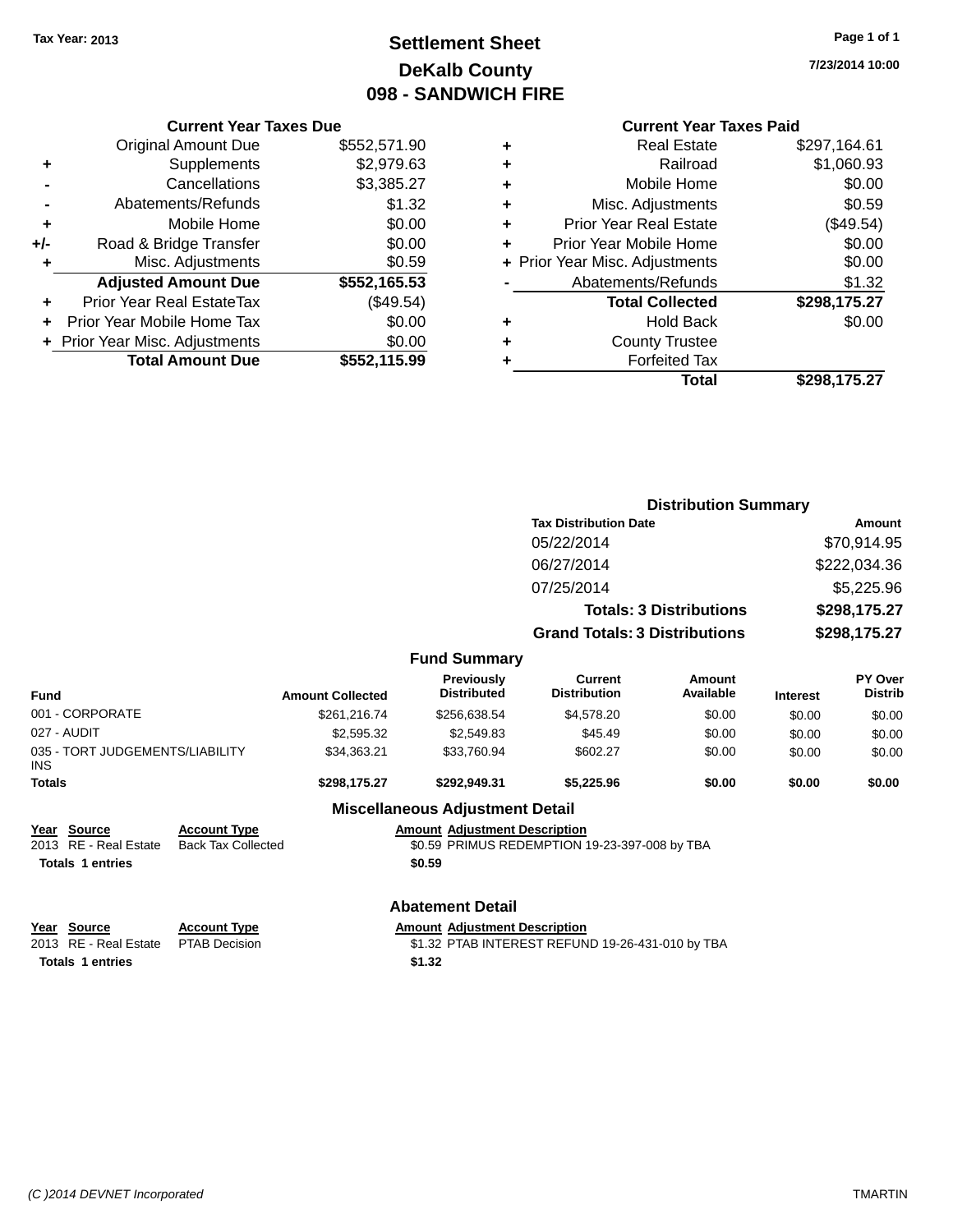# **Settlement Sheet Tax Year: 2013 Page 1 of 1 DeKalb County 099 - SHABBONA FIRE**

**7/23/2014 10:00**

## **Current Year Taxes Due**

|     | <b>Original Amount Due</b>       | \$181,072.93 |
|-----|----------------------------------|--------------|
| ٠   | Supplements                      | \$991.27     |
|     | Cancellations                    | \$1,092.82   |
|     | Abatements/Refunds               | \$0.47       |
| ٠   | Mobile Home                      | \$0.00       |
| +/- | Road & Bridge Transfer           | \$0.00       |
| ٠   | Misc. Adjustments                | \$93.95      |
|     | <b>Adjusted Amount Due</b>       | \$181,064.86 |
| ٠   | <b>Prior Year Real EstateTax</b> | (\$19.42)    |
|     | Prior Year Mobile Home Tax       | \$0.00       |
|     | + Prior Year Misc. Adjustments   | \$0.00       |
|     | <b>Total Amount Due</b>          | \$181,045.44 |

# **Current Year Taxes Paid**

| ٠ | <b>Real Estate</b>             | \$100,099.35 |
|---|--------------------------------|--------------|
| ٠ | Railroad                       | \$2,378.39   |
| ٠ | Mobile Home                    | \$0.00       |
| ٠ | Misc. Adjustments              | \$93.95      |
| ٠ | <b>Prior Year Real Estate</b>  | (\$19.42)    |
| ٠ | Prior Year Mobile Home         | \$0.00       |
|   | + Prior Year Misc. Adjustments | \$0.00       |
|   | Abatements/Refunds             | \$0.47       |
|   | <b>Total Collected</b>         | \$102,551.80 |
| ٠ | <b>Hold Back</b>               | \$0.00       |
| ٠ | <b>County Trustee</b>          |              |
| ٠ | <b>Forfeited Tax</b>           |              |
|   | Total                          | \$102,551.80 |
|   |                                |              |

|                                         |                         |                                  | <b>Distribution Summary</b>          |                                |                 |                           |
|-----------------------------------------|-------------------------|----------------------------------|--------------------------------------|--------------------------------|-----------------|---------------------------|
|                                         |                         |                                  | <b>Tax Distribution Date</b>         |                                | Amount          |                           |
|                                         |                         |                                  | 05/22/2014                           |                                |                 | \$18,147.75               |
|                                         |                         |                                  | 06/27/2014                           |                                |                 | \$82,931.91               |
|                                         |                         |                                  | 07/25/2014                           |                                |                 | \$1,472.14                |
|                                         |                         |                                  |                                      | <b>Totals: 3 Distributions</b> |                 | \$102,551.80              |
|                                         |                         |                                  | <b>Grand Totals: 3 Distributions</b> |                                |                 | \$102,551.80              |
|                                         |                         | <b>Fund Summary</b>              |                                      |                                |                 |                           |
| <b>Fund</b>                             | <b>Amount Collected</b> | Previously<br><b>Distributed</b> | Current<br><b>Distribution</b>       | Amount<br>Available            | <b>Interest</b> | PY Over<br><b>Distrib</b> |
| 001 - CORPORATE                         | \$70,510.02             | \$69,497.83                      | \$1,012.19                           | \$0.00                         | \$0.00          | \$0.00                    |
| 035 - TORT JUDGEMENTS/LIABILITY<br>INS. | \$14,003.14             | \$13,802.13                      | \$201.01                             | \$0.00                         | \$0.00          | \$0.00                    |
| 064 - AMBULANCE                         | \$18,038.64             | \$17,779.70                      | \$258.94                             | \$0.00                         | \$0.00          | \$0.00                    |

## **Totals \$102,551.80 \$101,079.66 \$1,472.14 \$0.00 \$0.00 \$0.00**

## **Miscellaneous Adjustment Detail**

| Year Source             | <b>Account Type</b>                        | <b>Amount Adjustment Description</b>           |
|-------------------------|--------------------------------------------|------------------------------------------------|
| 2013 RE - Real Estate   | <b>Back Tax Collected</b>                  | \$11.70 DOBSON REDEMPTION 13-15-402-010 by TBA |
| 2013 RE - Real Estate   | Back Tax Collected                         | \$36.37 ENBURG REDEMPTION 13-35-201-007 by TBA |
|                         | 2013 RE - Real Estate Paymt In Lieu of Tax | \$45.88 HOUSING AUTHORITY-SEQUOYA APTS by TBA  |
| <b>Totals 3 entries</b> |                                            | \$93.95                                        |
|                         |                                            |                                                |

## **Abatement Detail**

| <u>Year Source</u>      | <b>Account Type</b> | <b>Amount Adjustment Description</b>             |
|-------------------------|---------------------|--------------------------------------------------|
| 2013 RE - Real Estate   | PTAB Decision       | \$0.47 PTAB INTEREST REFUND 13-15-176-011 by TBA |
| <b>Totals 1 entries</b> |                     | \$0.47                                           |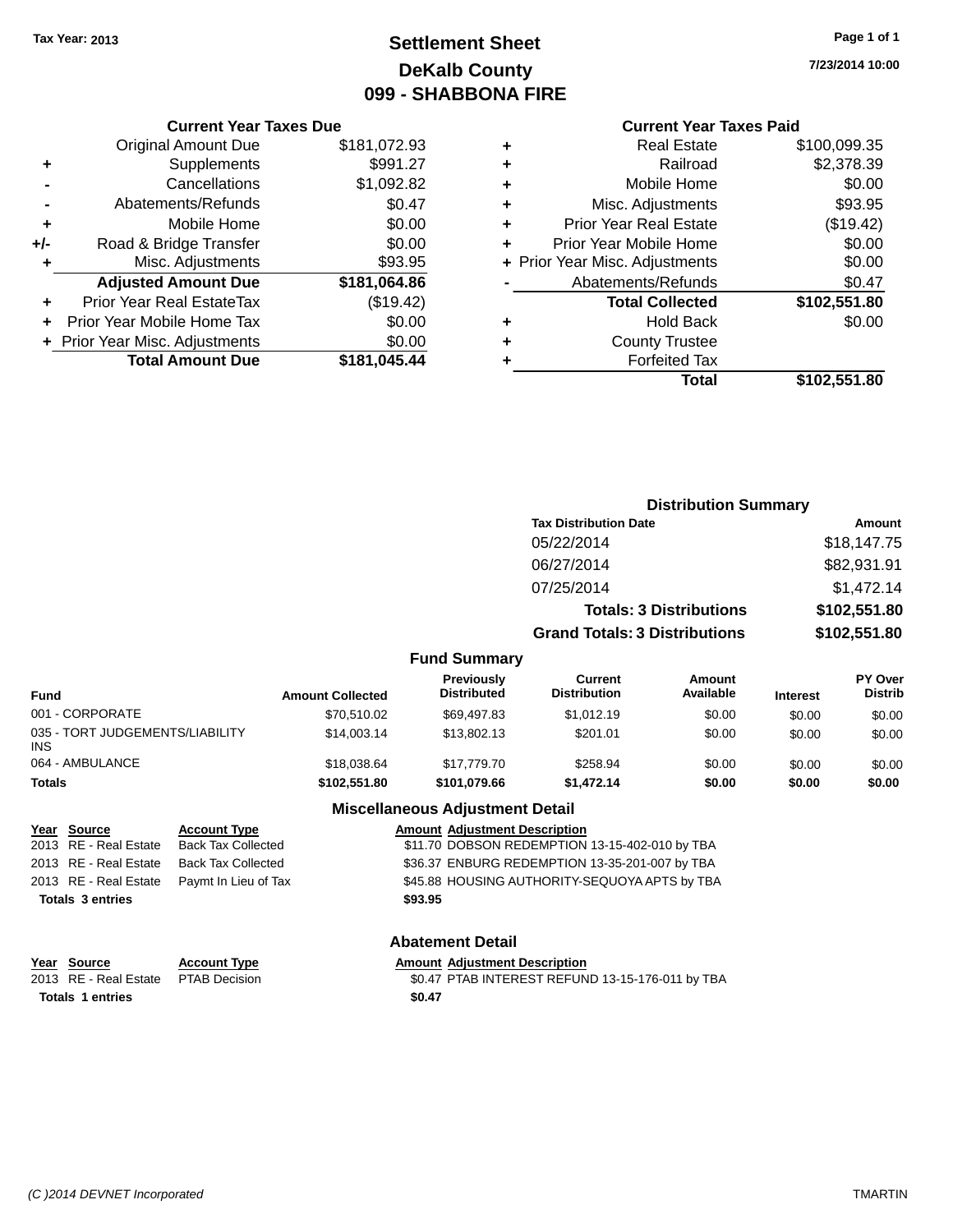# **Settlement Sheet Tax Year: 2013 Page 1 of 1 DeKalb County 100 - SOMONAUK FIRE**

**7/23/2014 10:00**

## **Current Year Taxes Paid**

| \$237,568.88 |
|--------------|
| \$1,018.38   |
| \$1,145.06   |
| \$0.00       |
| \$0.00       |
| \$0.00       |
| \$0.00       |
| \$237,442.20 |
| (\$79.47)    |
| \$0.00       |
| \$0.00       |
| \$237,362.73 |
|              |

|   | <b>Real Estate</b>             | \$135,931.30 |
|---|--------------------------------|--------------|
| ٠ | Railroad                       | \$1,986.87   |
| ٠ | Mobile Home                    | \$0.00       |
| ٠ | Misc. Adjustments              | \$0.00       |
| ٠ | <b>Prior Year Real Estate</b>  | (\$79.47)    |
| ٠ | Prior Year Mobile Home         | \$0.00       |
|   | + Prior Year Misc. Adjustments | \$0.00       |
|   | Abatements/Refunds             | \$0.00       |
|   | <b>Total Collected</b>         | \$137,838.70 |
| ٠ | <b>Hold Back</b>               | \$0.00       |
| ٠ | <b>County Trustee</b>          |              |
| ٠ | <b>Forfeited Tax</b>           |              |
|   | Total                          | \$137,838.70 |
|   |                                |              |

|                     |                                      | <b>Distribution Summary</b>    |                |
|---------------------|--------------------------------------|--------------------------------|----------------|
|                     | <b>Tax Distribution Date</b>         |                                | Amount         |
|                     | 05/22/2014                           |                                | \$42,161.11    |
|                     | 06/27/2014                           |                                | \$93,886.12    |
|                     | 07/25/2014                           |                                | \$1,791.47     |
|                     |                                      | <b>Totals: 3 Distributions</b> | \$137,838.70   |
|                     | <b>Grand Totals: 3 Distributions</b> |                                | \$137,838.70   |
| <b>Fund Summary</b> |                                      |                                |                |
| Previously          | Current                              | Amount                         | <b>PY Over</b> |

| Fund            | <b>Amount Collected</b> | Previously<br><b>Distributed</b> | Current<br><b>Distribution</b> | Amount<br>Available | <b>Interest</b> | PY Over<br><b>Distrib</b> |
|-----------------|-------------------------|----------------------------------|--------------------------------|---------------------|-----------------|---------------------------|
| 001 - CORPORATE | \$72.549.47             | \$71,606.55                      | \$942.92                       | \$0.00              | \$0.00          | \$0.00                    |
| 064 - AMBULANCE | \$65,289,23             | \$64,440.68                      | \$848.55                       | \$0.00              | \$0.00          | \$0.00                    |
| Totals          | \$137,838,70            | \$136,047.23                     | \$1.791.47                     | \$0.00              | \$0.00          | \$0.00                    |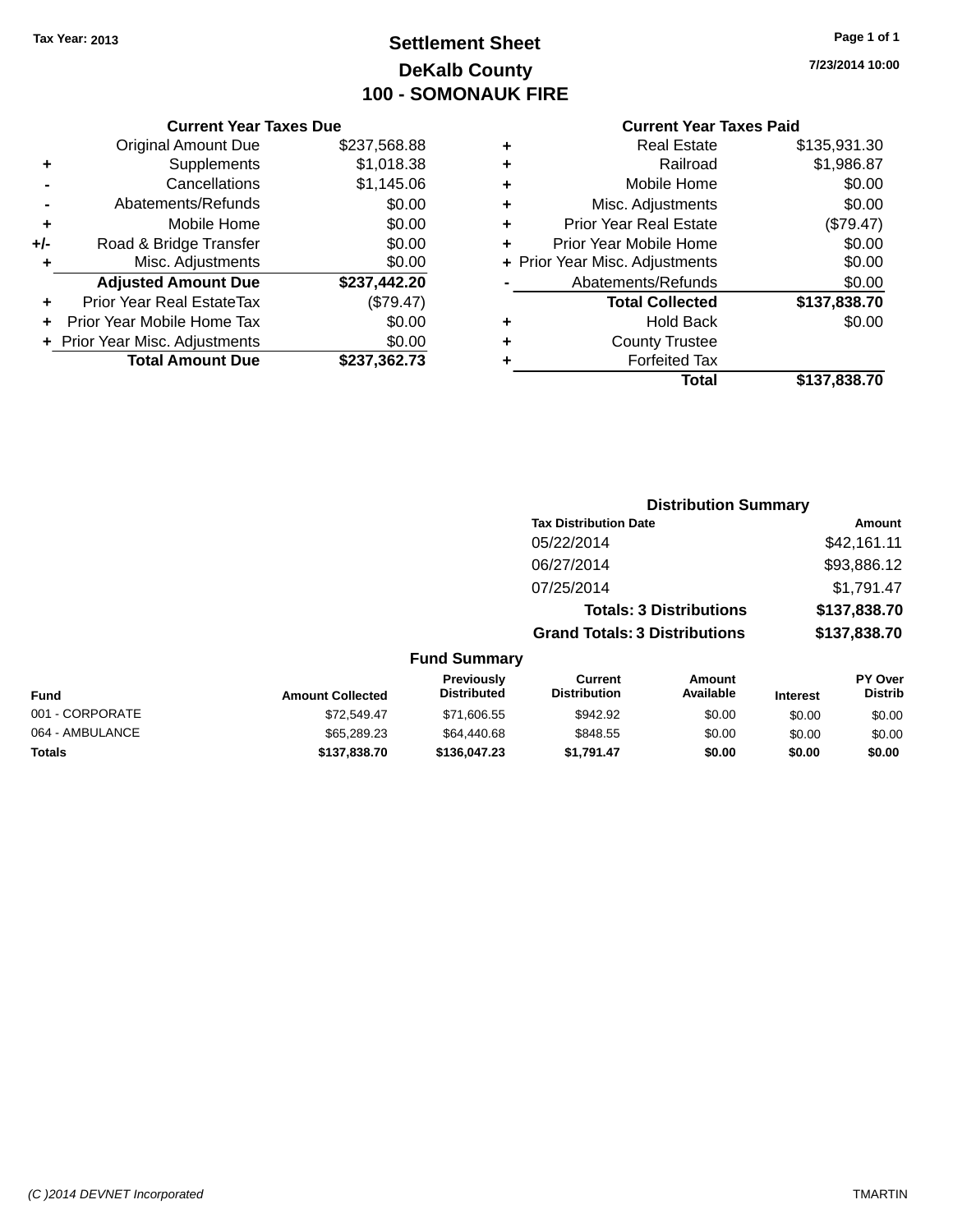# **Settlement Sheet Tax Year: 2013 Page 1 of 1 DeKalb County 101 - SYCAMORE FIRE**

**7/23/2014 10:00**

### **Current Year Taxes Paid**

| \$329,550.01 |
|--------------|
| \$1,488.38   |
| \$1,577.51   |
| \$67.75      |
| \$0.00       |
| \$0.00       |
| \$9.16       |
| \$329,402.29 |
| \$0.00       |
| \$0.00       |
| \$0.00       |
| \$329,402.29 |
|              |

|   | <b>Real Estate</b>             | \$182,823.31 |
|---|--------------------------------|--------------|
| ٠ | Railroad                       | \$0.00       |
| ٠ | Mobile Home                    | \$0.00       |
| ٠ | Misc. Adjustments              | \$9.16       |
| ٠ | <b>Prior Year Real Estate</b>  | \$0.00       |
| ÷ | Prior Year Mobile Home         | \$0.00       |
|   | + Prior Year Misc. Adjustments | \$0.00       |
|   | Abatements/Refunds             | \$67.75      |
|   | <b>Total Collected</b>         | \$182,764.72 |
| ٠ | Hold Back                      | \$0.00       |
|   | <b>County Trustee</b>          |              |
| ٠ | <b>Forfeited Tax</b>           |              |
|   | Total                          | \$182,764.72 |
|   |                                |              |

|                 |                              |                                  | <b>Distribution Summary</b>          |                                |                 |                           |
|-----------------|------------------------------|----------------------------------|--------------------------------------|--------------------------------|-----------------|---------------------------|
|                 | <b>Tax Distribution Date</b> |                                  |                                      |                                | <b>Amount</b>   |                           |
|                 |                              |                                  | 05/22/2014                           |                                |                 | \$46,951.64               |
|                 |                              |                                  | 06/27/2014                           |                                |                 | \$133,129.82              |
|                 |                              |                                  | 07/25/2014                           |                                |                 | \$2,683.26                |
|                 |                              |                                  |                                      | <b>Totals: 3 Distributions</b> |                 | \$182,764.72              |
|                 |                              |                                  | <b>Grand Totals: 3 Distributions</b> |                                | \$182,764.72    |                           |
|                 |                              | <b>Fund Summary</b>              |                                      |                                |                 |                           |
| <b>Fund</b>     | <b>Amount Collected</b>      | Previously<br><b>Distributed</b> | Current<br><b>Distribution</b>       | Amount<br>Available            | <b>Interest</b> | PY Over<br><b>Distrib</b> |
| 001 - CORPORATE | \$93,133.25                  | \$91,765.91                      | \$1,367.34                           | \$0.00                         | \$0.00          | \$0.00                    |
| 064 - AMBULANCE | \$89,631.47                  | \$88,315.55                      | \$1,315.92                           | \$0.00                         | \$0.00          | \$0.00                    |
| Totals          | \$182,764.72                 | \$180,081.46                     | \$2,683.26                           | \$0.00                         | \$0.00          | \$0.00                    |
|                 |                              | Miscellaneous Adjustment Detail  |                                      |                                |                 |                           |

### **Miscellaneous Adjustment Detail**

**Year Source Account Type Amount Adjustment Description Totals 1 entries \$9.16**

# 2013 RE - Real Estate Back Tax Collected \$9.16 MEIER REDEMPTION 06-18-300-001 by TBA

## **Abatement Detail**

**Year** Source **Account Type Account Adjustment Description** 

**Totals 1 entries \$67.75**

2013 RE - Real Estate RE Abatement \$67.75 CLARK PRIOR YEAR ABATEMENT 09-17-100-015 by TBA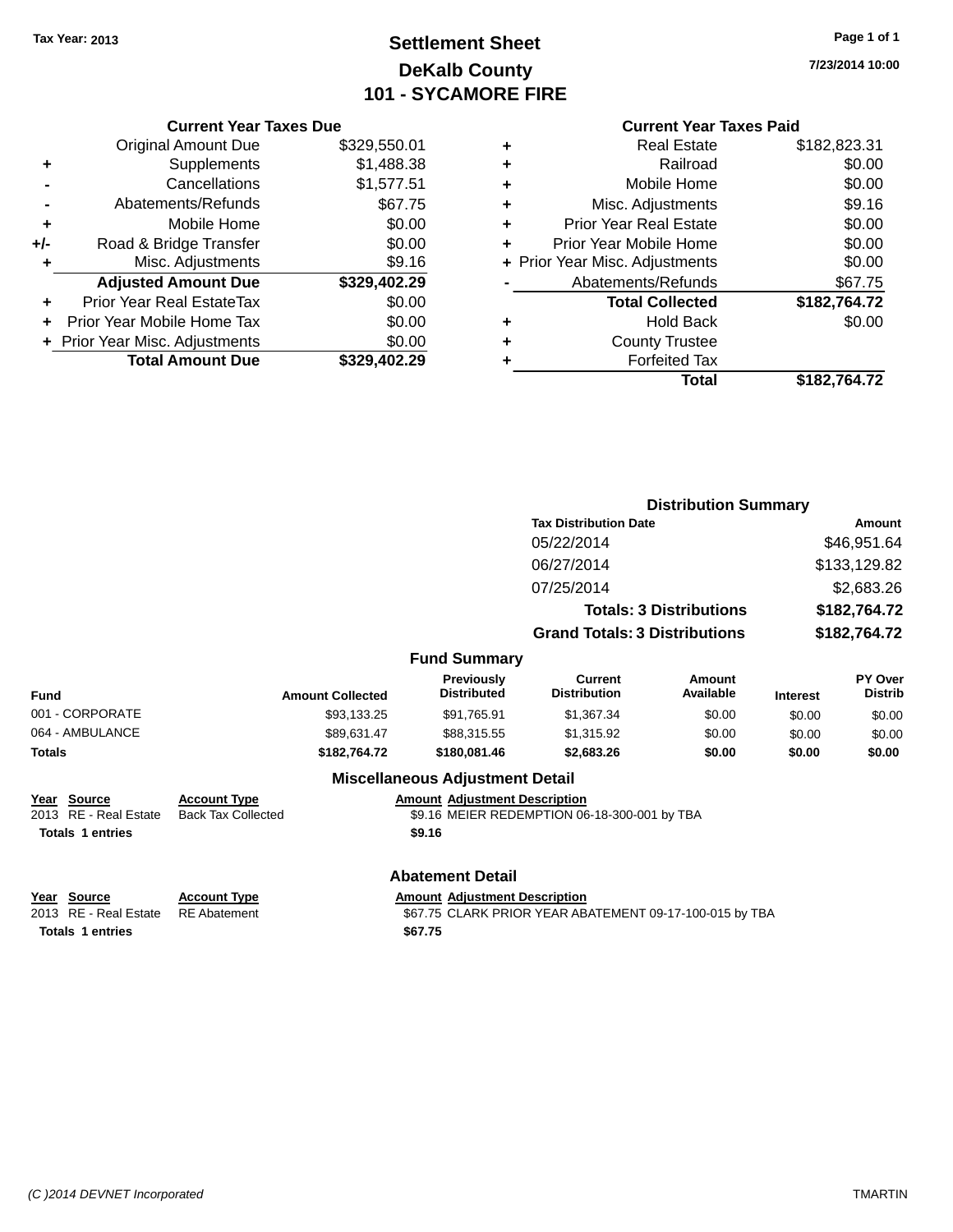# **Settlement Sheet Tax Year: 2013 Page 1 of 1 DeKalb County 102 - WATERMAN FIRE**

**7/23/2014 10:00**

## **Current Year Taxes Due**

|       | <b>Original Amount Due</b>       | \$143,703.62 |
|-------|----------------------------------|--------------|
| ٠     | Supplements                      | \$1,089.50   |
|       | Cancellations                    | \$1,190.30   |
|       | Abatements/Refunds               | \$0.00       |
| ٠     | Mobile Home                      | \$0.00       |
| $+/-$ | Road & Bridge Transfer           | \$0.00       |
| ٠     | Misc. Adjustments                | \$0.00       |
|       | <b>Adjusted Amount Due</b>       | \$143,602.82 |
|       | <b>Prior Year Real EstateTax</b> | \$0.00       |
|       | Prior Year Mobile Home Tax       | \$0.00       |
|       | + Prior Year Misc. Adjustments   | \$0.00       |
|       | <b>Total Amount Due</b>          | \$143.602.82 |

# **Current Year Taxes Paid +** Real Estate \$76,615.63

|   | Railroad                       | \$1,292.11  |
|---|--------------------------------|-------------|
|   | Mobile Home                    | \$0.00      |
| ٠ | Misc. Adjustments              | \$0.00      |
|   | <b>Prior Year Real Estate</b>  | \$0.00      |
|   | Prior Year Mobile Home         | \$0.00      |
|   | + Prior Year Misc. Adjustments | \$0.00      |
|   | Abatements/Refunds             | \$0.00      |
|   | <b>Total Collected</b>         | \$77,907.74 |
|   | <b>Hold Back</b>               | \$0.00      |
| ٠ | <b>County Trustee</b>          |             |
|   | <b>Forfeited Tax</b>           |             |
|   | Total                          | \$77,907.74 |

|                 |                         |                                  |                                       | <b>Distribution Summary</b>    |                 |                           |
|-----------------|-------------------------|----------------------------------|---------------------------------------|--------------------------------|-----------------|---------------------------|
|                 |                         |                                  | <b>Tax Distribution Date</b>          |                                |                 | Amount                    |
|                 |                         |                                  | 05/22/2014                            |                                |                 | \$14,176.19               |
|                 |                         |                                  | 06/27/2014                            |                                |                 | \$62,155.21               |
|                 |                         |                                  | 07/25/2014                            |                                |                 | \$1,576.34                |
|                 |                         |                                  |                                       | <b>Totals: 3 Distributions</b> |                 | \$77,907.74               |
|                 |                         |                                  | <b>Grand Totals: 3 Distributions</b>  |                                |                 | \$77,907.74               |
|                 |                         | <b>Fund Summary</b>              |                                       |                                |                 |                           |
| <b>Fund</b>     | <b>Amount Collected</b> | Previously<br><b>Distributed</b> | <b>Current</b><br><b>Distribution</b> | Amount<br>Available            | <b>Interest</b> | PY Over<br><b>Distrib</b> |
| 001 - CORPORATE | \$77,907.74             | \$76,331.40                      | \$1,576.34                            | \$0.00                         | \$0.00          | \$0.00                    |
| <b>Totals</b>   | \$77.907.74             | \$76.331.40                      | \$1,576,34                            | \$0.00                         | \$0.00          | \$0.00                    |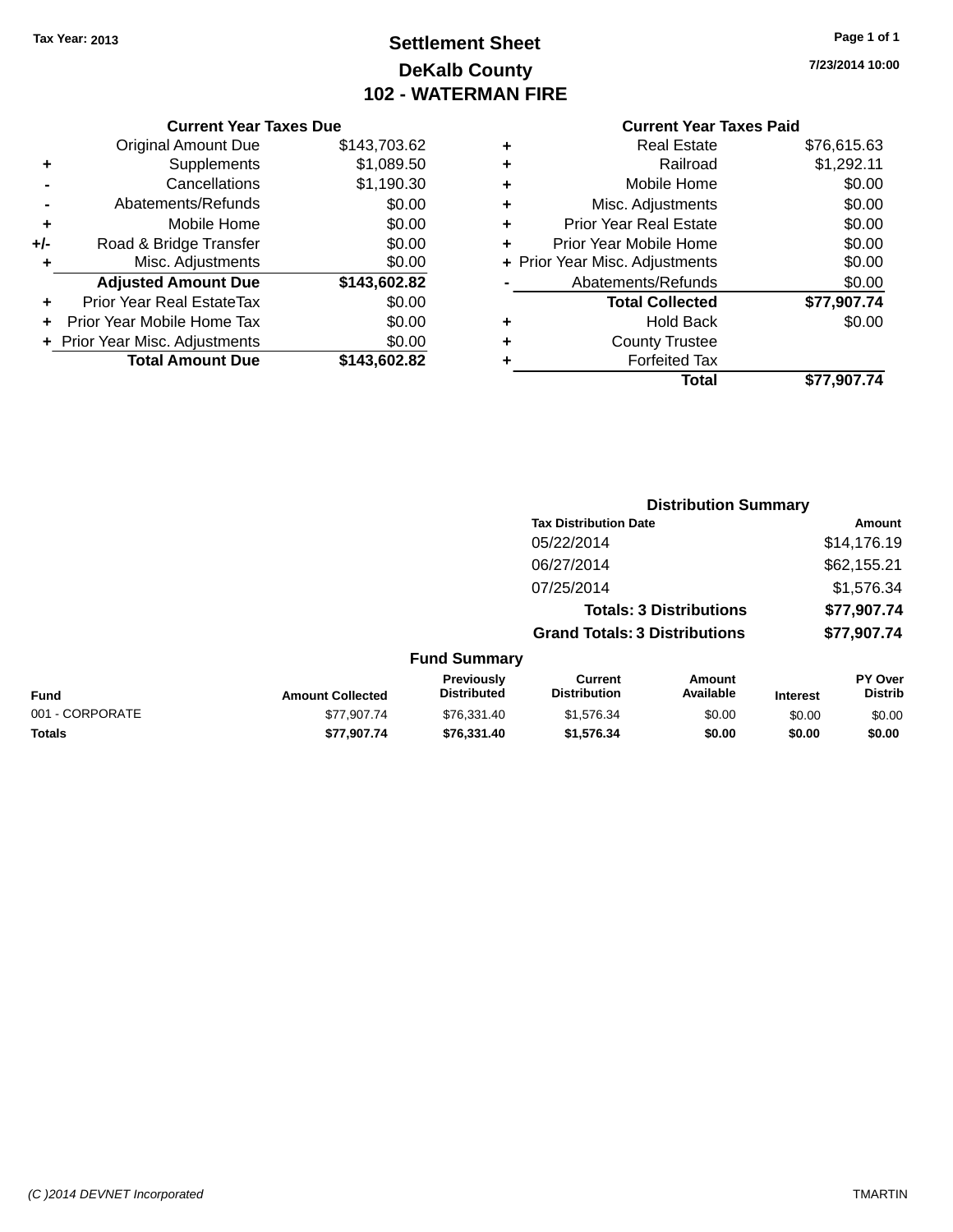# **Settlement Sheet Tax Year: 2013 Page 1 of 1 DeKalb County 103 - EARLVILLE LIBRARY DISTRICT**

**7/23/2014 10:00**

# **Current Year Taxes Paid**

|     | <b>Current Year Taxes Due</b>  |            |
|-----|--------------------------------|------------|
|     | <b>Original Amount Due</b>     | \$4,232.85 |
|     | Supplements                    | \$0.00     |
|     | Cancellations                  | \$0.00     |
|     | Abatements/Refunds             | \$0.00     |
| ÷   | Mobile Home                    | \$0.00     |
| +/- | Road & Bridge Transfer         | \$0.00     |
| ٠   | Misc. Adjustments              | \$0.00     |
|     | <b>Adjusted Amount Due</b>     | \$4,232.85 |
| ٠   | Prior Year Real EstateTax      | \$0.00     |
|     | Prior Year Mobile Home Tax     | \$0.00     |
|     | + Prior Year Misc. Adjustments | \$0.00     |
|     | <b>Total Amount Due</b>        | \$4.232.85 |
|     |                                |            |

| ٠ | <b>Real Estate</b>             | \$2,584.00 |
|---|--------------------------------|------------|
| ٠ | Railroad                       | \$0.00     |
| ٠ | Mobile Home                    | \$0.00     |
| ٠ | Misc. Adjustments              | \$0.00     |
| ٠ | <b>Prior Year Real Estate</b>  | \$0.00     |
| ٠ | Prior Year Mobile Home         | \$0.00     |
|   | + Prior Year Misc. Adjustments | \$0.00     |
|   | Abatements/Refunds             | \$0.00     |
|   | <b>Total Collected</b>         | \$2,584.00 |
| ٠ | Hold Back                      | \$0.00     |
| ٠ | <b>County Trustee</b>          |            |
| ٠ | <b>Forfeited Tax</b>           |            |
|   | <b>Total</b>                   | \$2,584.00 |
|   |                                |            |

| <b>Distribution Summary</b>          |            |  |  |
|--------------------------------------|------------|--|--|
| <b>Tax Distribution Date</b>         | Amount     |  |  |
| 05/22/2014                           | \$1,019.75 |  |  |
| 06/27/2014                           | \$1,467.31 |  |  |
| 07/25/2014                           | \$96.94    |  |  |
| <b>Totals: 3 Distributions</b>       | \$2,584.00 |  |  |
| <b>Grand Totals: 3 Distributions</b> | \$2,584.00 |  |  |

|                                                     |                         | <b>Previously</b>  | Current             | Amount    |                 | <b>PY Over</b> |
|-----------------------------------------------------|-------------------------|--------------------|---------------------|-----------|-----------------|----------------|
| Fund                                                | <b>Amount Collected</b> | <b>Distributed</b> | <b>Distribution</b> | Available | <b>Interest</b> | <b>Distrib</b> |
| 001 - CORPORATE                                     | \$1,493.51              | \$1,437.48         | \$56.03             | \$0.00    | \$0.00          | \$0.00         |
| 004 - OPERATIONS & MAINTENANCE                      | \$199.14                | \$191.67           | \$7.47              | \$0.00    | \$0.00          | \$0.00         |
| 027 - AUDIT                                         | \$49.79                 | \$47.92            | \$1.87              | \$0.00    | \$0.00          | \$0.00         |
| 031 - WORKING CASH                                  | \$0.00                  | \$0.00             | \$0.00              | \$0.00    | \$0.00          | \$0.00         |
| 035 - TORT JUDGMENTS, LIABILITY<br><b>INSURANCE</b> | \$647.20                | \$622.92           | \$24.28             | \$0.00    | \$0.00          | \$0.00         |
| 047 - SOCIAL SECURITY                               | \$194.36                | \$187.07           | \$7.29              | \$0.00    | \$0.00          | \$0.00         |
| <b>Totals</b>                                       | \$2,584.00              | \$2,487.06         | \$96.94             | \$0.00    | \$0.00          | \$0.00         |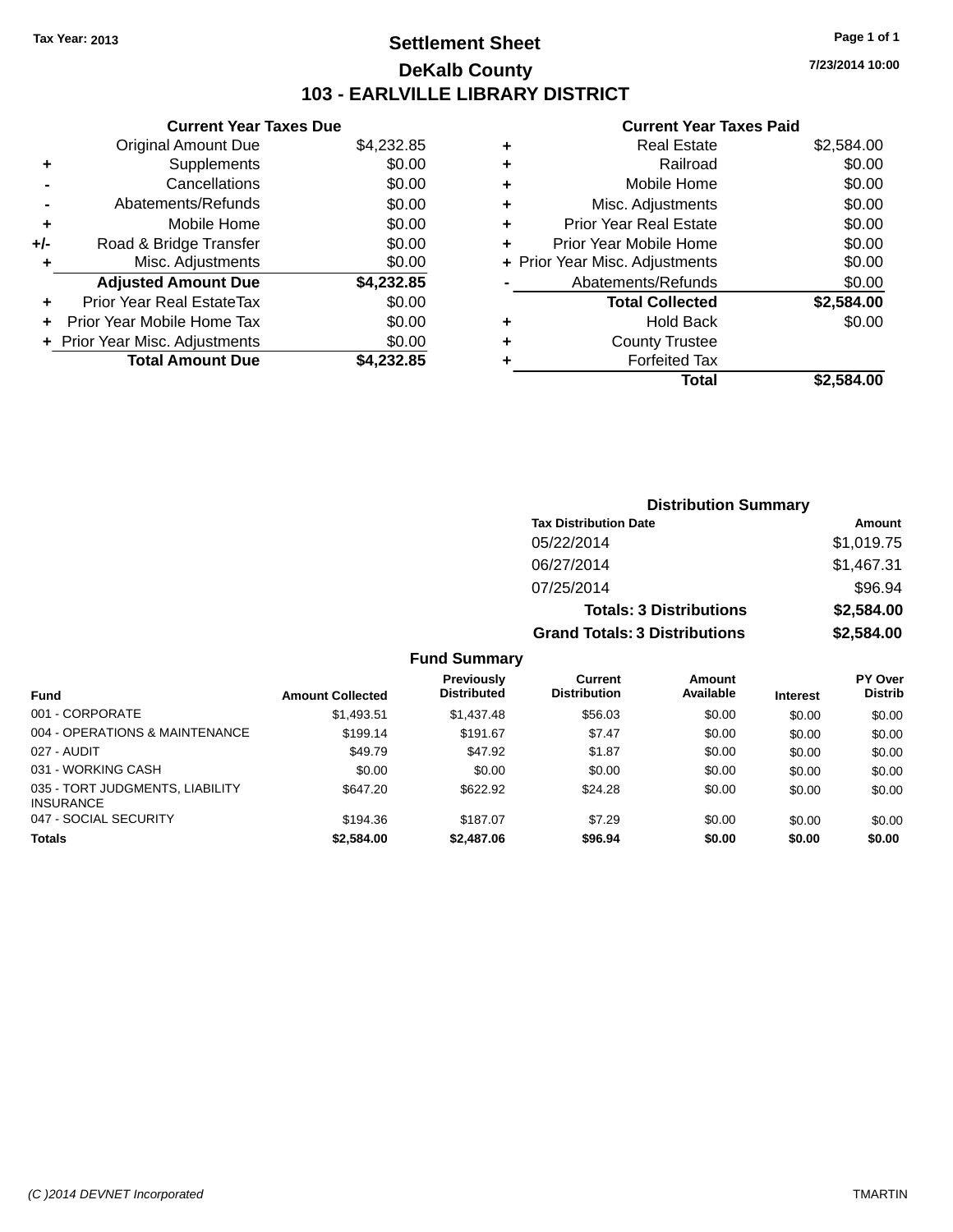# **Settlement Sheet Tax Year: 2013 Page 1 of 1 DeKalb County 110 - DEKALB PARK**

**7/23/2014 10:00**

## **Current Year Taxes Paid**

| <b>Real Estate</b><br>٠            | \$1,872,490.37 |
|------------------------------------|----------------|
| Railroad                           | \$5,814.60     |
| Mobile Home<br>٠                   | \$0.00         |
| Misc. Adjustments<br>٠             | \$0.00         |
| <b>Prior Year Real Estate</b><br>٠ | (\$814.49)     |
| Prior Year Mobile Home             | \$0.00         |
| + Prior Year Misc. Adjustments     | \$0.00         |
| Abatements/Refunds                 | \$350.80       |
| <b>Total Collected</b>             | \$1,877,139.68 |
| <b>Hold Back</b><br>٠              | \$0.00         |
| <b>County Trustee</b><br>٠         |                |
| <b>Forfeited Tax</b>               |                |
| Total                              | \$1,877,139.68 |
|                                    |                |

|     | <b>Current Year Taxes Due</b>    |                |
|-----|----------------------------------|----------------|
|     | <b>Original Amount Due</b>       | \$3,664,843.62 |
| ٠   | Supplements                      | \$72,252.20    |
|     | Cancellations                    | \$126,508.99   |
|     | Abatements/Refunds               | \$350.80       |
| ٠   | Mobile Home                      | \$0.00         |
| +/- | Road & Bridge Transfer           | \$0.00         |
| ٠   | Misc. Adjustments                | \$0.00         |
|     | <b>Adjusted Amount Due</b>       | \$3,610,236.03 |
|     | <b>Prior Year Real EstateTax</b> | (\$814.49)     |
|     | Prior Year Mobile Home Tax       | \$0.00         |
|     | + Prior Year Misc. Adjustments   | \$0.00         |
|     | <b>Total Amount Due</b>          | \$3,609,421.54 |

## **Distribution Summary**

| <b>Tax Distribution Date</b>         | Amount         |
|--------------------------------------|----------------|
| 05/22/2014                           | \$423,687.59   |
| 06/27/2014                           | \$1,392,495.60 |
| 07/25/2014                           | \$60,956.49    |
| <b>Totals: 3 Distributions</b>       | \$1,877,139.68 |
| <b>Grand Totals: 3 Distributions</b> | \$1,877,139.68 |

## **Fund Summary**

| <b>Fund</b>                             | <b>Amount Collected</b> | <b>Previously</b><br><b>Distributed</b> | Current<br><b>Distribution</b> | Amount<br>Available | <b>Interest</b> | PY Over<br><b>Distrib</b> |
|-----------------------------------------|-------------------------|-----------------------------------------|--------------------------------|---------------------|-----------------|---------------------------|
| 001 - CORPORATE                         | \$530,881.43            | \$513,642.09                            | \$17,239.34                    | \$0.00              | \$0.00          | \$0.00                    |
| 003 - BONDS AND INTEREST                | \$622,159.18            | \$601.955.76                            | \$20,203.42                    | \$0.00              | \$0.00          | \$0.00                    |
| $005 - I. M. R. F.$                     | \$127,653.01            | \$123,507.72                            | \$4,145.29                     | \$0.00              | \$0.00          | \$0.00                    |
| 027 - AUDIT                             | \$12.458.55             | \$12.053.98                             | \$404.57                       | \$0.00              | \$0.00          | \$0.00                    |
| 035 - TORT JUDGEMENTS/LIABILITY<br>INS. | \$39,322.33             | \$38,045.41                             | \$1,276.92                     | \$0.00              | \$0.00          | \$0.00                    |
| 047 - SOCIAL SECURITY                   | \$75,598.02             | \$73.143.13                             | \$2,454.89                     | \$0.00              | \$0.00          | \$0.00                    |
| 060 - UNEMPLOYMENT INSURANCE            | \$31,158.63             | \$30,146.81                             | \$1.011.82                     | \$0.00              | \$0.00          | \$0.00                    |
| 062 - WORKERS COMPENSATION              | \$26,563.42             | \$25,700.82                             | \$862.60                       | \$0.00              | \$0.00          | \$0.00                    |
| 122 - RECREATION                        | \$239,975.40            | \$232,182.67                            | \$7,792.73                     | \$0.00              | \$0.00          | \$0.00                    |
| 123 - AQUARIUM AND MUSEUM               | \$71,504.01             | \$69,182.05                             | \$2,321.96                     | \$0.00              | \$0.00          | \$0.00                    |
| 126 - REC PROGRAMS/HANDICAPPED          | \$99.865.70             | \$96.622.75                             | \$3.242.95                     | \$0.00              | \$0.00          | \$0.00                    |
| <b>Totals</b>                           | \$1,877,139.68          | \$1,816,183.19                          | \$60,956.49                    | \$0.00              | \$0.00          | \$0.00                    |
|                                         |                         |                                         |                                |                     |                 |                           |

### **Abatement Detail**

| Year Source             | <b>Account Type</b>  |          | <b>Amount Adjustment Description</b>               |
|-------------------------|----------------------|----------|----------------------------------------------------|
| 2013 RE - Real Estate   | PTAB Decision        |          | \$4.71 PTAB INTEREST REFUND 08-12-451-004 by TBA   |
| 2013 RE - Real Estate   | <b>PTAB Decision</b> |          | \$34.62 PTAB INTEREST REFUND 08-12-451-005 by TBA  |
| 2013 RE - Real Estate   | <b>PTAB Decision</b> |          | \$0.00 PTAB INTEREST REFUND 08-12-451-007 by TBA   |
| 2013 RE - Real Estate   | <b>PTAB Decision</b> |          | \$7.73 PTAB INTEREST REFUND 08-12-451-014 by TBA   |
| 2013 RE - Real Estate   | <b>PTAB Decision</b> |          | \$299.55 PTAB INTEREST REFUND 08-25-100-021 by TBA |
| 2013 RE - Real Estate   | <b>PTAB Decision</b> |          | \$0.86 PTAB INTEREST REFUND 09-19-100-014 by TBA   |
| 2013 RE - Real Estate   | <b>PTAB Decision</b> |          | \$3.33 PTAB INTEREST REFUND 09-19-000-012 by TBA   |
| <b>Totals 7 entries</b> |                      | \$350.80 |                                                    |
|                         |                      |          |                                                    |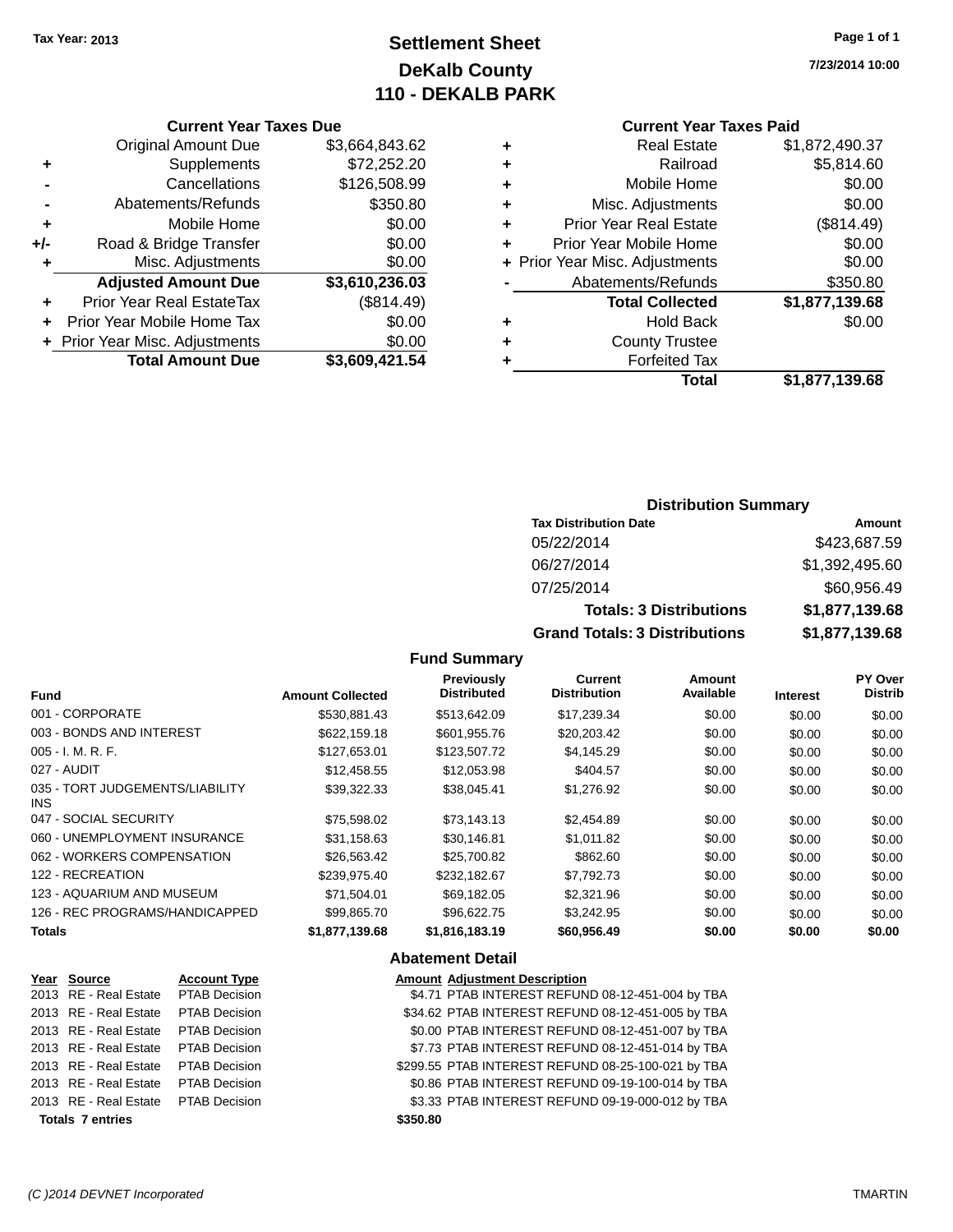# **Settlement Sheet Tax Year: 2013 Page 1 of 1 DeKalb County 111 - FRANKLIN TWP PARK**

**7/23/2014 10:00**

|  | <b>Current Year Taxes Paid</b> |  |  |  |
|--|--------------------------------|--|--|--|
|--|--------------------------------|--|--|--|

|       | <b>Current Year Taxes Due</b>  |             |
|-------|--------------------------------|-------------|
|       | <b>Original Amount Due</b>     | \$39,551.09 |
| ٠     | Supplements                    | \$207.25    |
|       | Cancellations                  | \$226.23    |
|       | Abatements/Refunds             | \$0.00      |
| ٠     | Mobile Home                    | \$0.00      |
| $+/-$ | Road & Bridge Transfer         | \$0.00      |
| ÷     | Misc. Adjustments              | \$0.00      |
|       | <b>Adjusted Amount Due</b>     | \$39,532.11 |
| ٠     | Prior Year Real EstateTax      | \$0.00      |
|       | Prior Year Mobile Home Tax     | \$0.00      |
|       | + Prior Year Misc. Adjustments | \$0.00      |
|       | <b>Total Amount Due</b>        | \$39.532.11 |
|       |                                |             |

|   | <b>Real Estate</b>             | \$21,340.64 |
|---|--------------------------------|-------------|
| ٠ | Railroad                       | \$191.50    |
| ٠ | Mobile Home                    | \$0.00      |
| ٠ | Misc. Adjustments              | \$0.00      |
| ٠ | <b>Prior Year Real Estate</b>  | \$0.00      |
| ÷ | Prior Year Mobile Home         | \$0.00      |
|   | + Prior Year Misc. Adjustments | \$0.00      |
|   | Abatements/Refunds             | \$0.00      |
|   | <b>Total Collected</b>         | \$21,532.14 |
| ٠ | <b>Hold Back</b>               | \$0.00      |
| ٠ | <b>County Trustee</b>          |             |
| ٠ | <b>Forfeited Tax</b>           |             |
|   | Total                          | \$21,532.14 |
|   |                                |             |

|                                         |                         |                                  |                                      | <b>Distribution Summary</b>    |                 |                           |
|-----------------------------------------|-------------------------|----------------------------------|--------------------------------------|--------------------------------|-----------------|---------------------------|
|                                         |                         |                                  | <b>Tax Distribution Date</b>         |                                |                 | Amount                    |
|                                         |                         |                                  | 05/22/2014                           |                                |                 | \$4,898.21                |
|                                         |                         |                                  | 06/27/2014                           |                                |                 | \$16,222.10               |
|                                         |                         |                                  | 07/25/2014                           |                                |                 | \$411.83                  |
|                                         |                         |                                  |                                      | <b>Totals: 3 Distributions</b> |                 | \$21,532.14               |
|                                         |                         |                                  | <b>Grand Totals: 3 Distributions</b> |                                |                 | \$21,532.14               |
|                                         |                         | <b>Fund Summary</b>              |                                      |                                |                 |                           |
| <b>Fund</b>                             | <b>Amount Collected</b> | Previously<br><b>Distributed</b> | Current<br><b>Distribution</b>       | <b>Amount</b><br>Available     | <b>Interest</b> | PY Over<br><b>Distrib</b> |
| 001 - CORPORATE                         | \$20,208.70             | \$19,822.18                      | \$386.52                             | \$0.00                         | \$0.00          | \$0.00                    |
| 035 - TORT JUDGEMENTS/LIABILITY<br>INS. | \$1,323.44              | \$1,298.13                       | \$25.31                              | \$0.00                         | \$0.00          | \$0.00                    |
| <b>Totals</b>                           | \$21.532.14             | \$21,120.31                      | \$411.83                             | \$0.00                         | \$0.00          | \$0.00                    |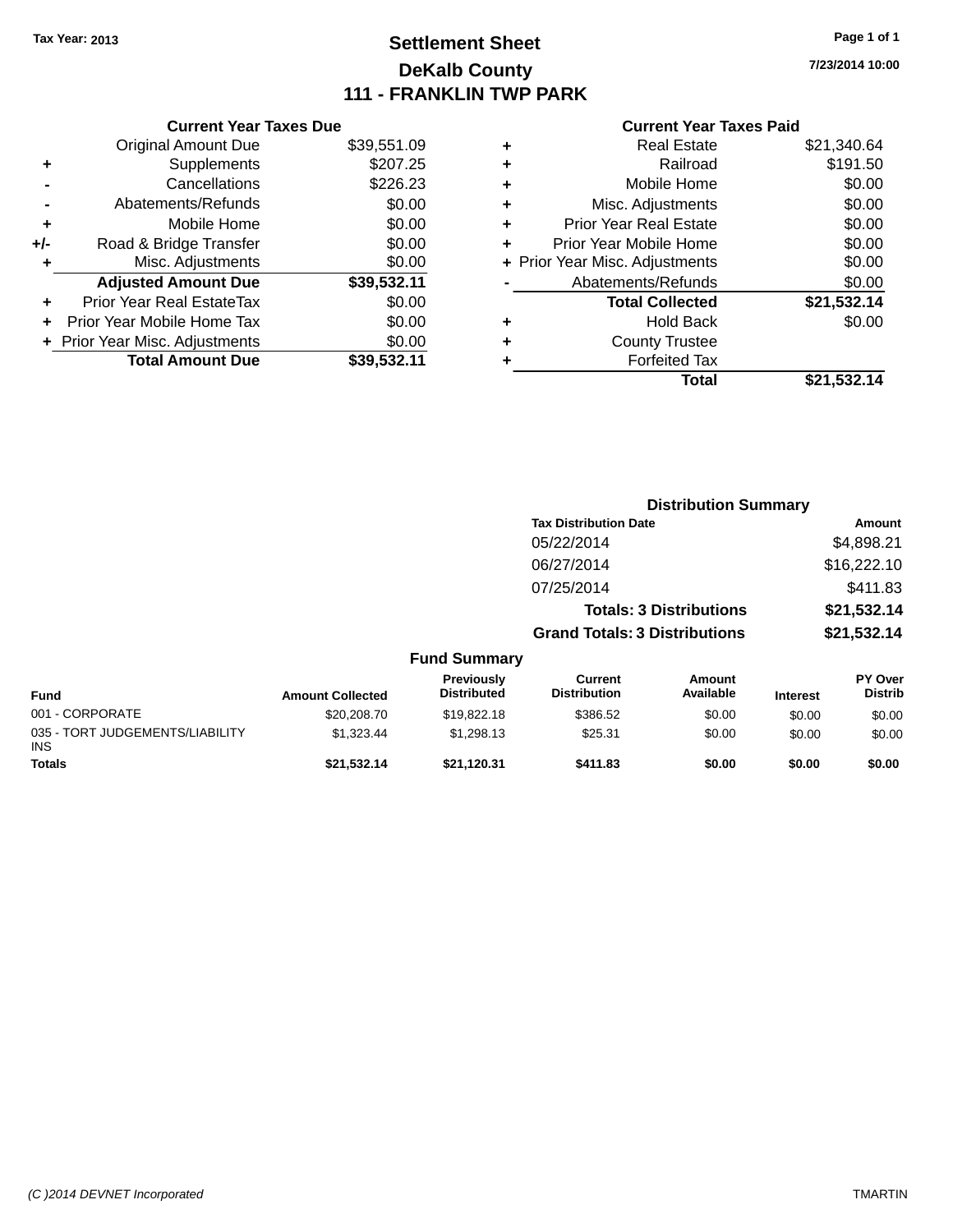# **Settlement Sheet Tax Year: 2013 Page 1 of 1 DeKalb County 112 - GENOA TWP PARK**

**7/23/2014 10:00**

## **Current Year Taxes Paid**

|     | <b>Current Year Taxes Due</b>  |              |
|-----|--------------------------------|--------------|
|     | <b>Original Amount Due</b>     | \$593,303.68 |
| ٠   | Supplements                    | \$4,478.63   |
|     | Cancellations                  | \$5,477.03   |
|     | Abatements/Refunds             | \$4.55       |
| ٠   | Mobile Home                    | \$0.00       |
| +/- | Road & Bridge Transfer         | \$0.00       |
|     | Misc. Adjustments              | \$0.00       |
|     | <b>Adjusted Amount Due</b>     | \$592,300.73 |
| ٠   | Prior Year Real EstateTax      | (\$162.57)   |
|     | Prior Year Mobile Home Tax     | \$0.00       |
|     | + Prior Year Misc. Adjustments | \$0.00       |
|     | <b>Total Amount Due</b>        | \$592,138.16 |
|     |                                |              |

| ٠ | <b>Real Estate</b>             | \$322,525.12 |
|---|--------------------------------|--------------|
| ٠ | Railroad                       | \$2,168.96   |
| ٠ | Mobile Home                    | \$0.00       |
| ٠ | Misc. Adjustments              | \$0.00       |
| ٠ | <b>Prior Year Real Estate</b>  | (\$162.57)   |
| ٠ | Prior Year Mobile Home         | \$0.00       |
|   | + Prior Year Misc. Adjustments | \$0.00       |
|   | Abatements/Refunds             | \$4.55       |
|   | <b>Total Collected</b>         | \$324,526.96 |
| ٠ | <b>Hold Back</b>               | \$0.00       |
| ٠ | <b>County Trustee</b>          |              |
| ٠ | <b>Forfeited Tax</b>           |              |
|   | Total                          | \$324,526.96 |
|   |                                |              |

# **Distribution Summary Tax Distribution Date Amount** 05/22/2014 \$77,120.53 06/27/2014 \$235,805.75 07/25/2014 \$11,600.68 **Totals: 3 Distributions \$324,526.96 Grand Totals: 3 Distributions \$324,526.96**

## **Fund Summary**

| <b>Fund</b>                             | <b>Amount Collected</b> | <b>Previously</b><br><b>Distributed</b> | <b>Current</b><br><b>Distribution</b> | Amount<br>Available | <b>Interest</b> | PY Over<br><b>Distrib</b> |
|-----------------------------------------|-------------------------|-----------------------------------------|---------------------------------------|---------------------|-----------------|---------------------------|
| 001 - CORPORATE                         | \$91.001.59             | \$87.748.58                             | \$3.253.01                            | \$0.00              | \$0.00          | \$0.00                    |
| 003 - BONDS AND INTEREST                | \$145,068.75            | \$139,883.06                            | \$5,185.69                            | \$0.00              | \$0.00          | \$0.00                    |
| 005 - I. M. R. F.                       | \$427.07                | \$411.81                                | \$15.26                               | \$0.00              | \$0.00          | \$0.00                    |
| 027 - AUDIT                             | \$427.07                | \$411.81                                | \$15.26                               | \$0.00              | \$0.00          | \$0.00                    |
| 035 - TORT JUDGEMENTS/LIABILITY<br>INS. | \$0.00                  | \$0.00                                  | \$0.00                                | \$0.00              | \$0.00          | \$0.00                    |
| 047 - SOCIAL SECURITY                   | \$427.07                | \$411.81                                | \$15.26                               | \$0.00              | \$0.00          | \$0.00                    |
| 062 - WORKERS COMPENSATION              | \$427.07                | \$411.81                                | \$15.26                               | \$0.00              | \$0.00          | \$0.00                    |
| 122 - RECREATION                        | \$65,743.98             | \$63,393.87                             | \$2,350.11                            | \$0.00              | \$0.00          | \$0.00                    |
| 126 - REC PROGRAMS/HANDICAPPED          | \$20,577.29             | \$19.841.72                             | \$735.57                              | \$0.00              | \$0.00          | \$0.00                    |
| 143 - MEDICARE                          | \$427.07                | \$411.81                                | \$15.26                               | \$0.00              | \$0.00          | \$0.00                    |
| <b>Totals</b>                           | \$324,526.96            | \$312,926.28                            | \$11,600.68                           | \$0.00              | \$0.00          | \$0.00                    |

## **Abatement Detail**

| Year Source                         | <b>Account Type</b> | <b>Amount Adiustment Description</b>             |
|-------------------------------------|---------------------|--------------------------------------------------|
| 2013 RE - Real Estate PTAB Decision |                     | \$4.55 PTAB INTEREST REFUND 03-30-276-011 by TBA |
| Totals 1 entries                    |                     | \$4.55                                           |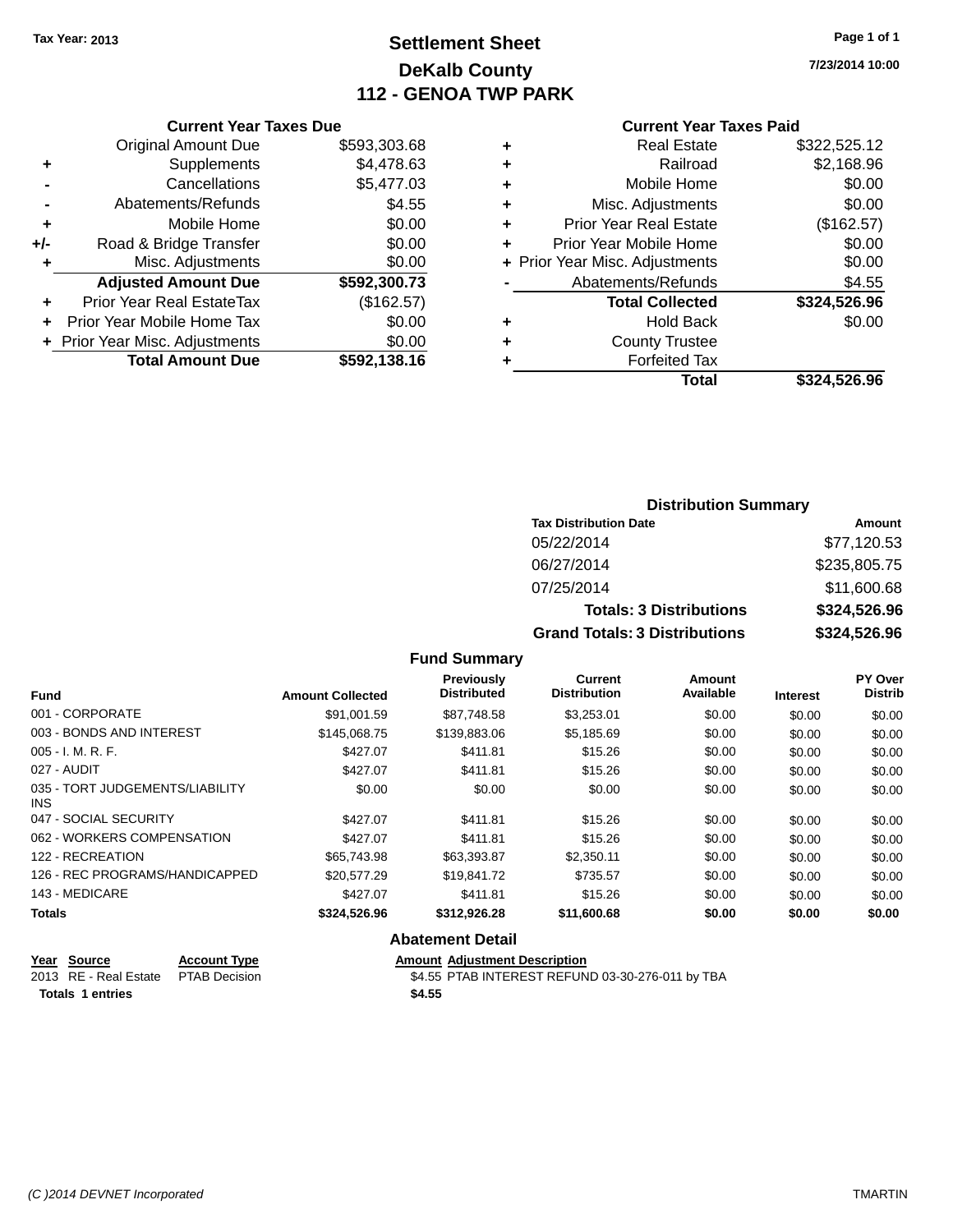# **Settlement Sheet Tax Year: 2013 Page 1 of 1 DeKalb County 113 - KINGSTON TWP PARK**

**7/23/2014 10:00**

|                | <b>Current Year Taxes Due</b> |             |  |
|----------------|-------------------------------|-------------|--|
|                | Original Amount Due           | \$50,280.04 |  |
| ٠.             | Supplements                   | \$302.17    |  |
| $\blacksquare$ | Cancellations                 | \$373.88    |  |

|     | Abatements/Refunds             | \$0.00      |
|-----|--------------------------------|-------------|
| ÷   | Mobile Home                    | \$0.00      |
| +/- | Road & Bridge Transfer         | \$0.00      |
| ÷   | Misc. Adjustments              | \$0.00      |
|     | <b>Adjusted Amount Due</b>     | \$50,208.33 |
| ÷   | Prior Year Real EstateTax      | (\$21.21)   |
|     | Prior Year Mobile Home Tax     | \$0.00      |
|     | + Prior Year Misc. Adjustments | \$0.00      |
|     | <b>Total Amount Due</b>        | \$50,187.12 |

## **Current Year Taxes Paid**

|   | <b>Real Estate</b>             | \$27,108.94 |
|---|--------------------------------|-------------|
| ٠ | Railroad                       | \$324.68    |
| ٠ | Mobile Home                    | \$0.00      |
| ٠ | Misc. Adjustments              | \$0.00      |
| ٠ | <b>Prior Year Real Estate</b>  | (\$21.21)   |
| ٠ | Prior Year Mobile Home         | \$0.00      |
|   | + Prior Year Misc. Adjustments | \$0.00      |
|   | Abatements/Refunds             | \$0.00      |
|   | <b>Total Collected</b>         | \$27,412.41 |
| ٠ | <b>Hold Back</b>               | \$0.00      |
| ٠ | <b>County Trustee</b>          |             |
| ٠ | <b>Forfeited Tax</b>           |             |
|   | Total                          | \$27,412.41 |
|   |                                |             |

|                                   |                                      | <b>Distribution Summary</b>    |                |
|-----------------------------------|--------------------------------------|--------------------------------|----------------|
|                                   | <b>Tax Distribution Date</b>         |                                | Amount         |
|                                   | 05/22/2014                           |                                | \$6,926.49     |
|                                   | 06/27/2014                           |                                | \$20,094.02    |
|                                   | 07/25/2014                           |                                | \$391.90       |
|                                   |                                      | <b>Totals: 3 Distributions</b> | \$27,412.41    |
|                                   | <b>Grand Totals: 3 Distributions</b> |                                | \$27,412.41    |
| <b>Fund Summary</b><br>Previously | Current                              | Amount                         | <b>PY Over</b> |

| <b>Fund</b>                                   | <b>Amount Collected</b> | Previously<br><b>Distributed</b> | Current<br><b>Distribution</b> | Amount<br>Available | <b>Interest</b> | PY Over<br><b>Distrib</b> |
|-----------------------------------------------|-------------------------|----------------------------------|--------------------------------|---------------------|-----------------|---------------------------|
| 001 - CORPORATE                               | \$21,506.70             | \$21,199.23                      | \$307.47                       | \$0.00              | \$0.00          | \$0.00                    |
| 035 - TORT JUDGEMENTS/LIABILITY<br><b>INS</b> | \$2.958.57              | \$2.916.27                       | \$42.30                        | \$0.00              | \$0.00          | \$0.00                    |
| 122 - RECREATION                              | \$2.947.14              | \$2.905.01                       | \$42.13                        | \$0.00              | \$0.00          | \$0.00                    |
| <b>Totals</b>                                 | \$27,412.41             | \$27,020.51                      | \$391.90                       | \$0.00              | \$0.00          | \$0.00                    |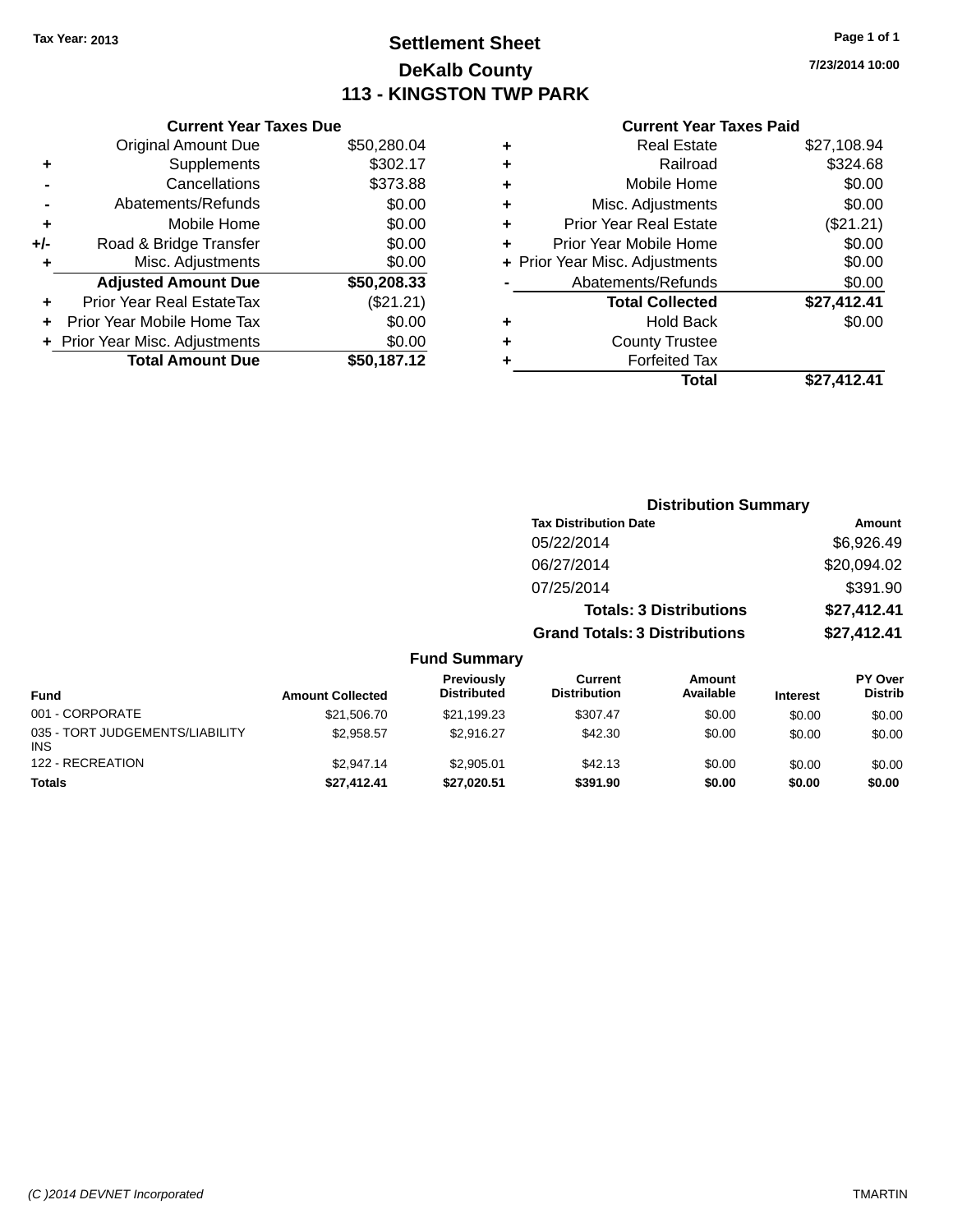# **Settlement Sheet Tax Year: 2013 Page 1 of 1 DeKalb County 114 - SANDWICH PARK**

**7/23/2014 10:00**

### **Current Year Taxes Due**

|       | <b>Original Amount Due</b>       | \$466,792.41 |
|-------|----------------------------------|--------------|
| ٠     | Supplements                      | \$2,393.52   |
|       | Cancellations                    | \$2,758.23   |
|       | Abatements/Refunds               | \$1.27       |
| ٠     | Mobile Home                      | \$0.00       |
| $+/-$ | Road & Bridge Transfer           | \$0.00       |
| ٠     | Misc. Adjustments                | \$0.57       |
|       | <b>Adjusted Amount Due</b>       | \$466,427.00 |
|       | <b>Prior Year Real EstateTax</b> | (\$47.25)    |
|       | Prior Year Mobile Home Tax       | \$0.00       |
|       | + Prior Year Misc. Adjustments   | \$0.00       |
|       | <b>Total Amount Due</b>          | \$466.379.75 |

## **Current Year Taxes Paid**

|   | <b>Real Estate</b>             | \$249,613.41 |
|---|--------------------------------|--------------|
| ٠ | Railroad                       | \$546.77     |
| ÷ | Mobile Home                    | \$0.00       |
| ٠ | Misc. Adjustments              | \$0.57       |
| ٠ | <b>Prior Year Real Estate</b>  | (\$47.25)    |
| ٠ | Prior Year Mobile Home         | \$0.00       |
|   | + Prior Year Misc. Adjustments | \$0.00       |
|   | Abatements/Refunds             | \$1.27       |
|   | <b>Total Collected</b>         | \$250,112.23 |
| ٠ | Hold Back                      | \$0.00       |
| ٠ | <b>County Trustee</b>          |              |
| ٠ | <b>Forfeited Tax</b>           |              |
|   | Total                          | \$250,112.23 |
|   |                                |              |

## **Distribution Summary Tax Distribution Date Amount** 05/22/2014 \$60,177.38 06/27/2014 \$185,464.64 07/25/2014 \$4,470.21 **Totals: 3 Distributions \$250,112.23 Grand Totals: 3 Distributions \$250,112.23**

## **Fund Summary**

| <b>Fund</b>                             | <b>Amount Collected</b> | <b>Previously</b><br><b>Distributed</b> | Current<br><b>Distribution</b> | Amount<br>Available | <b>Interest</b> | <b>PY Over</b><br><b>Distrib</b> |
|-----------------------------------------|-------------------------|-----------------------------------------|--------------------------------|---------------------|-----------------|----------------------------------|
| 001 - CORPORATE                         | \$86,322.52             | \$84,779.69                             | \$1,542.83                     | \$0.00              | \$0.00          | \$0.00                           |
| 003 - BONDS AND INTEREST                | \$53,125.33             | \$52,175.83                             | \$949.50                       | \$0.00              | \$0.00          | \$0.00                           |
| $005 - I. M. R. F.$                     | \$12,107.43             | \$11,891.04                             | \$216.39                       | \$0.00              | \$0.00          | \$0.00                           |
| 027 - AUDIT                             | \$3,163.92              | \$3,107.37                              | \$56.55                        | \$0.00              | \$0.00          | \$0.00                           |
| 035 - TORT JUDGEMENTS/LIABILITY<br>INS. | \$7,265.75              | \$7,135.89                              | \$129.86                       | \$0.00              | \$0.00          | \$0.00                           |
| 047 - SOCIAL SECURITY                   | \$9,683.60              | \$9,510.53                              | \$173.07                       | \$0.00              | \$0.00          | \$0.00                           |
| 060 - UNEMPLOYMENT INSURANCE            | \$7.265.75              | \$7,135.89                              | \$129.86                       | \$0.00              | \$0.00          | \$0.00                           |
| 122 - RECREATION                        | \$68,014.01             | \$66,798,41                             | \$1,215.60                     | \$0.00              | \$0.00          | \$0.00                           |
| 125 - PAVING & LIGHTING, STREETS        | \$3.163.92              | \$3,107.37                              | \$56.55                        | \$0.00              | \$0.00          | \$0.00                           |
| <b>Totals</b>                           | \$250,112.23            | \$245,642.02                            | \$4,470.21                     | \$0.00              | \$0.00          | \$0.00                           |

## **Miscellaneous Adjustment Detail**

| Year Source<br>2013 RE - Real Estate | <b>Account Type</b><br>Back Tax Collected | <b>Amount Adjustment Description</b><br>\$0.57 PRIMUS REDEMPTION 19-23-397-008 by TBA |  |  |
|--------------------------------------|-------------------------------------------|---------------------------------------------------------------------------------------|--|--|
| <b>Totals 1 entries</b>              |                                           | \$0.57                                                                                |  |  |
|                                      |                                           | <b>Abatement Detail</b>                                                               |  |  |

# **Totals 1 entries \$1.27**

# **Year** Source **Account Type Account Adjustment Description**

2013 RE - Real Estate PTAB Decision \$1.27 PTAB INTEREST REFUND 19-26-431-010 by TBA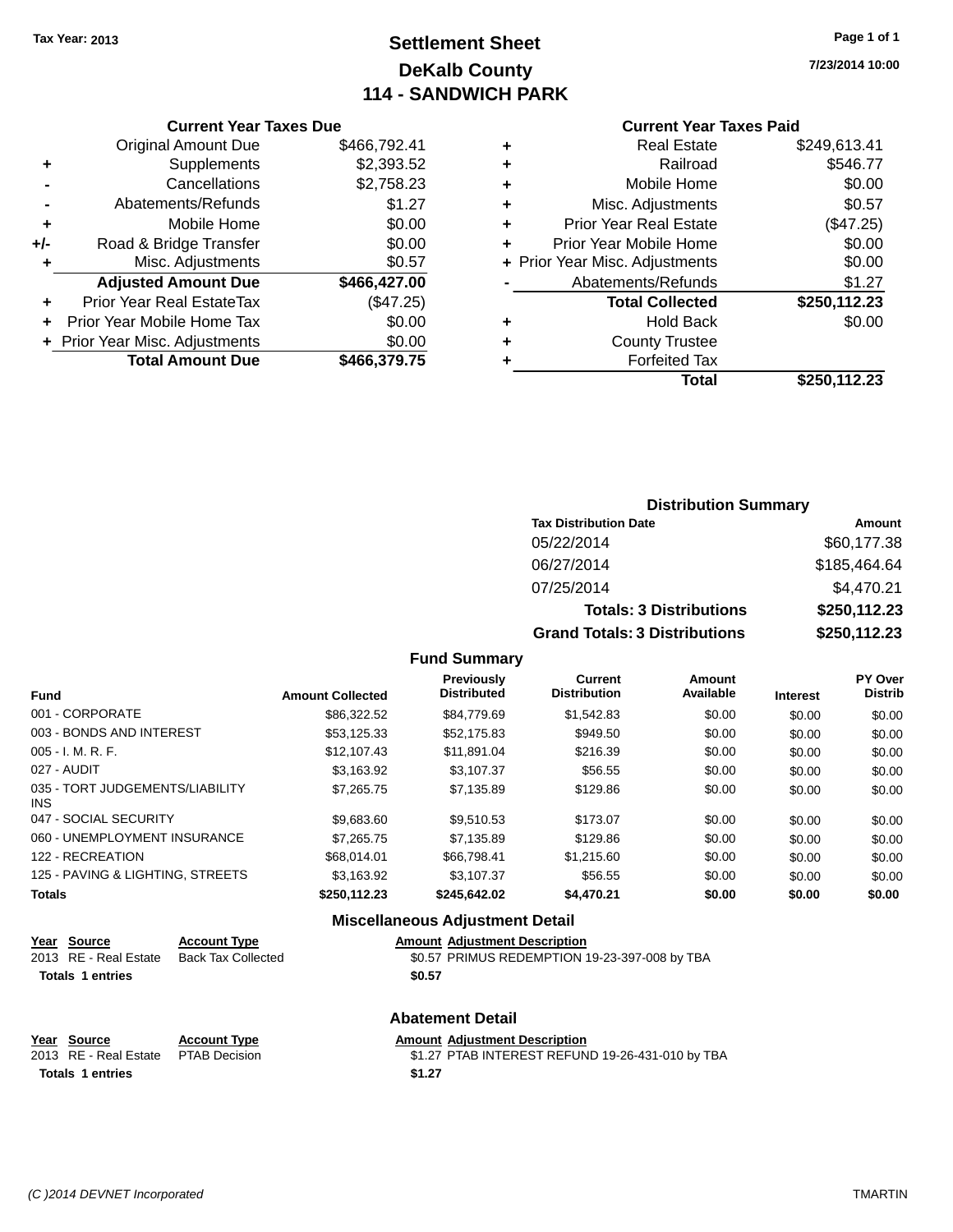# **Settlement Sheet Tax Year: 2013 Page 1 of 1 DeKalb County 115 - SYCAMORE PARK**

**7/23/2014 10:00**

### **Current Year Taxes Paid**

|     | <b>Total Amount Due</b>          | \$2,268,419.51 |  |
|-----|----------------------------------|----------------|--|
|     | + Prior Year Misc. Adjustments   | \$0.00         |  |
|     | Prior Year Mobile Home Tax       | \$0.00         |  |
| ٠   | <b>Prior Year Real EstateTax</b> | (\$267.52)     |  |
|     | <b>Adjusted Amount Due</b>       | \$2,268,687.03 |  |
| ٠   | Misc. Adjustments                | \$5.12         |  |
| +/- | Road & Bridge Transfer           | \$0.00         |  |
| ٠   | Mobile Home                      | \$0.00         |  |
|     | Abatements/Refunds               | \$0.00         |  |
|     | Cancellations                    | \$10,506.21    |  |
| ٠   | Supplements                      | \$8,358.19     |  |
|     | <b>Original Amount Due</b>       | \$2,270,829.93 |  |
|     |                                  |                |  |

**Current Year Taxes Due**

| ٠ | <b>Real Estate</b>             | \$1,201,589.64 |
|---|--------------------------------|----------------|
| ٠ | Railroad                       | \$0.15         |
| ٠ | Mobile Home                    | \$0.00         |
| ٠ | Misc. Adjustments              | \$5.12         |
| ٠ | <b>Prior Year Real Estate</b>  | (\$267.52)     |
| ٠ | Prior Year Mobile Home         | \$0.00         |
|   | + Prior Year Misc. Adjustments | \$0.00         |
|   | Abatements/Refunds             | \$0.00         |
|   | <b>Total Collected</b>         | \$1,201,327.39 |
| ٠ | <b>Hold Back</b>               | \$0.00         |
|   | <b>County Trustee</b>          |                |
|   | <b>Forfeited Tax</b>           |                |
|   | Total                          | \$1,201,327.39 |
|   |                                |                |

# **Distribution Summary Tax Distribution Date Amount** 05/22/2014 \$286,657.41 06/27/2014 \$878,106.59 07/25/2014 \$36,563.39 **Totals: 3 Distributions \$1,201,327.39 Grand Totals: 3 Distributions \$1,201,327.39**

## **Fund Summary**

| <b>Fund</b>                                    | <b>Amount Collected</b> | <b>Previously</b><br><b>Distributed</b> | <b>Current</b><br><b>Distribution</b> | Amount<br>Available | <b>Interest</b> | <b>PY Over</b><br><b>Distrib</b> |
|------------------------------------------------|-------------------------|-----------------------------------------|---------------------------------------|---------------------|-----------------|----------------------------------|
| 001 - CORPORATE                                | \$257,158.56            | \$249.331.71                            | \$7,826.85                            | \$0.00              | \$0.00          | \$0.00                           |
| 003 - BONDS AND INTEREST                       | \$305,532.40            | \$296,233.27                            | \$9,299.13                            | \$0.00              | \$0.00          | \$0.00                           |
| $005 - I. M. R. F.$                            | \$46,546.63             | \$45,129.96                             | \$1,416.67                            | \$0.00              | \$0.00          | \$0.00                           |
| 014 - POLICE PROTECTION                        | \$38.45                 | \$37.28                                 | \$1.17                                | \$0.00              | \$0.00          | \$0.00                           |
| 027 - AUDIT                                    | \$7,666.86              | \$7,433.51                              | \$233.35                              | \$0.00              | \$0.00          | \$0.00                           |
| 035 - TORT JUDGEMENTS/LIABILITY<br>INS.        | \$27,515.19             | \$26,677.74                             | \$837.45                              | \$0.00              | \$0.00          | \$0.00                           |
| 039 - PLAYGROUND AND RECREATION<br><b>COMM</b> | \$175,134,32            | \$169,803.96                            | \$5,330.36                            | \$0.00              | \$0.00          | \$0.00                           |
| 047 - SOCIAL SECURITY                          | \$41,253.59             | \$39,998.01                             | \$1,255.58                            | \$0.00              | \$0.00          | \$0.00                           |
| 122 - RECREATION                               | \$262,605.34            | \$254.612.73                            | \$7.992.61                            | \$0.00              | \$0.00          | \$0.00                           |
| 125 - PAVING & LIGHTING, STREETS               | \$38.45                 | \$37.28                                 | \$1.17                                | \$0.00              | \$0.00          | \$0.00                           |
| 126 - REC PROGRAMS/HANDICAPPED                 | \$77.837.60             | \$75.468.55                             | \$2,369.05                            | \$0.00              | \$0.00          | \$0.00                           |
| <b>Totals</b>                                  | \$1,201,327.39          | \$1,164,764.00                          | \$36,563.39                           | \$0.00              | \$0.00          | \$0.00                           |

## **Miscellaneous Adjustment Detail**

| Year Source             | <b>Account Type</b> | <b>Amount Adjustment Description</b>             |
|-------------------------|---------------------|--------------------------------------------------|
| 2013 RE - Real Estate   | Back Tax Collected  | \$5.12 STOGSDILL REDEMPTION 06-32-328-025 by TBA |
| <b>Totals 1 entries</b> |                     | \$5.12                                           |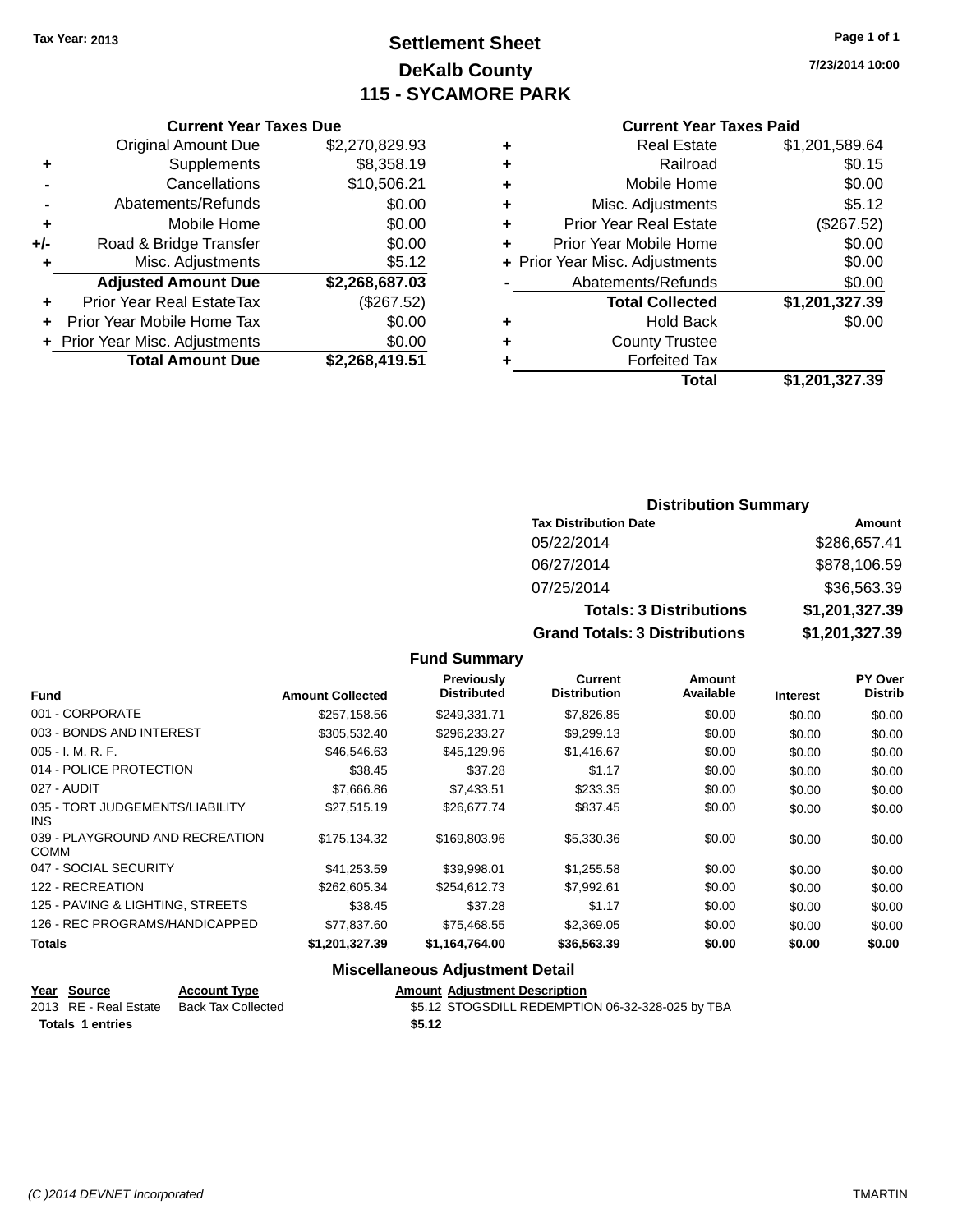# **Settlement Sheet Tax Year: 2013 Page 1 of 1 DeKalb County 120 - SCHOOL DISTRICT 1**

**7/23/2014 10:00**

### **Current Year Taxes Paid**

|       | <b>Current Year Taxes Due</b>  |              |
|-------|--------------------------------|--------------|
|       | <b>Original Amount Due</b>     | \$509,831.61 |
| ٠     | Supplements                    | \$0.00       |
|       | Cancellations                  | \$0.00       |
|       | Abatements/Refunds             | \$0.00       |
| ٠     | Mobile Home                    | \$0.00       |
| $+/-$ | Road & Bridge Transfer         | \$0.00       |
| ٠     | Misc. Adjustments              | \$0.00       |
|       | <b>Adjusted Amount Due</b>     | \$509,831.61 |
| ٠     | Prior Year Real EstateTax      | \$0.00       |
|       | Prior Year Mobile Home Tax     | \$0.00       |
|       | + Prior Year Misc. Adjustments | \$0.00       |
|       | <b>Total Amount Due</b>        | \$509,831.61 |
|       |                                |              |

|   | <b>Real Estate</b>             | \$324,379.78 |
|---|--------------------------------|--------------|
| ٠ | Railroad                       | \$0.00       |
| ٠ | Mobile Home                    | \$0.00       |
| ٠ | Misc. Adjustments              | \$0.00       |
| ٠ | <b>Prior Year Real Estate</b>  | \$0.00       |
| ÷ | Prior Year Mobile Home         | \$0.00       |
|   | + Prior Year Misc. Adjustments | \$0.00       |
|   | Abatements/Refunds             | \$0.00       |
|   | <b>Total Collected</b>         | \$324,379.78 |
| ٠ | <b>Hold Back</b>               | \$0.00       |
| ٠ | <b>County Trustee</b>          |              |
| ٠ | <b>Forfeited Tax</b>           |              |
|   | Total                          | \$324,379.78 |
|   |                                |              |

# **Distribution Summary Tax Distribution Date Amount** 05/22/2014 \$94,203.02 06/27/2014 \$228,903.89 07/25/2014 \$1,272.87 **Totals: 3 Distributions \$324,379.78 Grand Totals: 3 Distributions \$324,379.78**

| <b>Fund</b>                             | <b>Amount Collected</b> | <b>Previously</b><br><b>Distributed</b> | <b>Current</b><br><b>Distribution</b> | Amount<br>Available | <b>Interest</b> | <b>PY Over</b><br><b>Distrib</b> |
|-----------------------------------------|-------------------------|-----------------------------------------|---------------------------------------|---------------------|-----------------|----------------------------------|
| 002 - EDUCATION                         | \$219,747.85            | \$218,885.54                            | \$862.31                              | \$0.00              | \$0.00          | \$0.00                           |
| 003 - BONDS AND INTEREST                | \$26,947.85             | \$26.842.11                             | \$105.74                              | \$0.00              | \$0.00          | \$0.00                           |
| 004 - OPERATIONS & MAINTENANCE          | \$27,582.34             | \$27,474.11                             | \$108.23                              | \$0.00              | \$0.00          | \$0.00                           |
| $005 - I. M. R. F.$                     | \$8,338.18              | \$8,305.46                              | \$32.72                               | \$0.00              | \$0.00          | \$0.00                           |
| 030 - TRANSPORTATION SYSTEM             | \$11.032.80             | \$10.989.51                             | \$43.29                               | \$0.00              | \$0.00          | \$0.00                           |
| 031 - WORKING CASH                      | \$2,758.20              | \$2,747.38                              | \$10.82                               | \$0.00              | \$0.00          | \$0.00                           |
| 032 - FIRE PREV/SFTY/ENERGY             | \$2,758,20              | \$2,747.38                              | \$10.82                               | \$0.00              | \$0.00          | \$0.00                           |
| 033 - SPECIAL EDUCATION                 | \$2,206,43              | \$2.197.77                              | \$8.66                                | \$0.00              | \$0.00          | \$0.00                           |
| 035 - TORT JUDGEMENTS/LIABILITY<br>INS. | \$11.911.55             | \$11.864.81                             | \$46.74                               | \$0.00              | \$0.00          | \$0.00                           |
| 047 - SOCIAL SECURITY                   | \$8,338.18              | \$8,305.46                              | \$32.72                               | \$0.00              | \$0.00          | \$0.00                           |
| 057 - LEASE/PURCHASE/RENTAL             | \$2.758.20              | \$2,747.38                              | \$10.82                               | \$0.00              | \$0.00          | \$0.00                           |
| <b>Totals</b>                           | \$324,379.78            | \$323,106.91                            | \$1.272.87                            | \$0.00              | \$0.00          | \$0.00                           |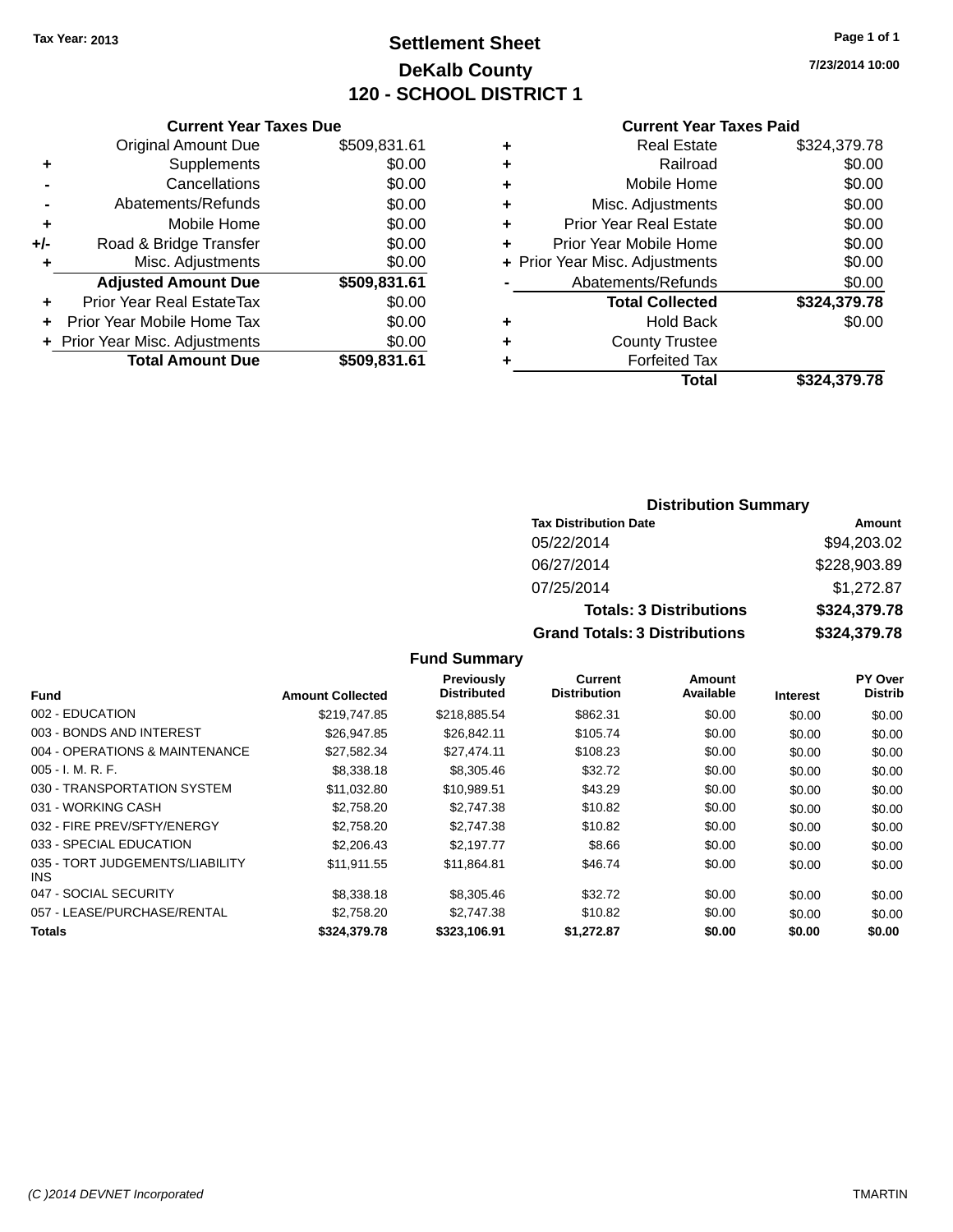# **Settlement Sheet Tax Year: 2013 Page 1 of 1 DeKalb County 121 - SCHOOL DISTRICT 9**

**7/23/2014 10:00**

### **Current Year Taxes Paid**

|     | <b>Current Year Taxes Due</b>  |              |
|-----|--------------------------------|--------------|
|     | <b>Original Amount Due</b>     | \$112,134.51 |
| ÷   | Supplements                    | \$0.00       |
|     | Cancellations                  | \$0.00       |
|     | Abatements/Refunds             | \$0.00       |
| ٠   | Mobile Home                    | \$0.00       |
| +/- | Road & Bridge Transfer         | \$0.00       |
| ٠   | Misc. Adjustments              | \$0.00       |
|     | <b>Adjusted Amount Due</b>     | \$112,134.51 |
| ÷   | Prior Year Real EstateTax      | \$0.00       |
| ÷   | Prior Year Mobile Home Tax     | \$0.00       |
|     | + Prior Year Misc. Adjustments | \$0.00       |
|     | <b>Total Amount Due</b>        | \$112,134.51 |
|     |                                |              |

| ٠ | <b>Real Estate</b>             | \$63,944.45 |
|---|--------------------------------|-------------|
| ÷ | Railroad                       | \$3,693.44  |
| ÷ | Mobile Home                    | \$0.00      |
| ٠ | Misc. Adjustments              | \$0.00      |
| ٠ | <b>Prior Year Real Estate</b>  | \$0.00      |
| ٠ | Prior Year Mobile Home         | \$0.00      |
|   | + Prior Year Misc. Adjustments | \$0.00      |
|   | Abatements/Refunds             | \$0.00      |
|   | <b>Total Collected</b>         | \$67,637.89 |
| ٠ | <b>Hold Back</b>               | \$0.00      |
| ٠ | <b>County Trustee</b>          |             |
| ٠ | <b>Forfeited Tax</b>           |             |
|   | Total                          | \$67,637.89 |
|   |                                |             |

## **Distribution Summary Tax Distribution Date Amount** 05/22/2014 \$25,234.72 06/27/2014 \$40,004.16 07/25/2014 \$2,399.01 **Totals: 3 Distributions \$67,637.89 Grand Totals: 3 Distributions \$67,637.89**

| <b>Fund</b>                                   | <b>Amount Collected</b> | <b>Previously</b><br><b>Distributed</b> | <b>Current</b><br><b>Distribution</b> | Amount<br>Available | <b>Interest</b> | PY Over<br><b>Distrib</b> |
|-----------------------------------------------|-------------------------|-----------------------------------------|---------------------------------------|---------------------|-----------------|---------------------------|
| 002 - EDUCATION                               | \$42,127,71             | \$40,633.51                             | \$1,494.20                            | \$0.00              | \$0.00          | \$0.00                    |
| 003 - BONDS AND INTEREST                      | \$8.419.97              | \$8.121.33                              | \$298.64                              | \$0.00              | \$0.00          | \$0.00                    |
| 004 - OPERATIONS & MAINTENANCE                | \$7,425.02              | \$7,161.67                              | \$263.35                              | \$0.00              | \$0.00          | \$0.00                    |
| $005 - I. M. R. F.$                           | \$1.101.01              | \$1,061.96                              | \$39.05                               | \$0.00              | \$0.00          | \$0.00                    |
| 030 - TRANSPORTATION SYSTEM                   | \$2,106.38              | \$2,031.67                              | \$74.71                               | \$0.00              | \$0.00          | \$0.00                    |
| 031 - WORKING CASH                            | \$526.56                | \$507.88                                | \$18.68                               | \$0.00              | \$0.00          | \$0.00                    |
| 032 - FIRE PREV/SFTY/ENERGY                   | \$526.56                | \$507.88                                | \$18.68                               | \$0.00              | \$0.00          | \$0.00                    |
| 033 - SPECIAL EDUCATION                       | \$421.24                | \$406.30                                | \$14.94                               | \$0.00              | \$0.00          | \$0.00                    |
| 035 - TORT JUDGEMENTS/LIABILITY<br><b>INS</b> | \$3,033.30              | \$2,925.71                              | \$107.59                              | \$0.00              | \$0.00          | \$0.00                    |
| 047 - SOCIAL SECURITY                         | \$1,423.58              | \$1,373.09                              | \$50.49                               | \$0.00              | \$0.00          | \$0.00                    |
| 057 - LEASE/PURCHASE/RENTAL                   | \$526.56                | \$507.88                                | \$18.68                               | \$0.00              | \$0.00          | \$0.00                    |
| <b>Totals</b>                                 | \$67,637.89             | \$65,238.88                             | \$2,399.01                            | \$0.00              | \$0.00          | \$0.00                    |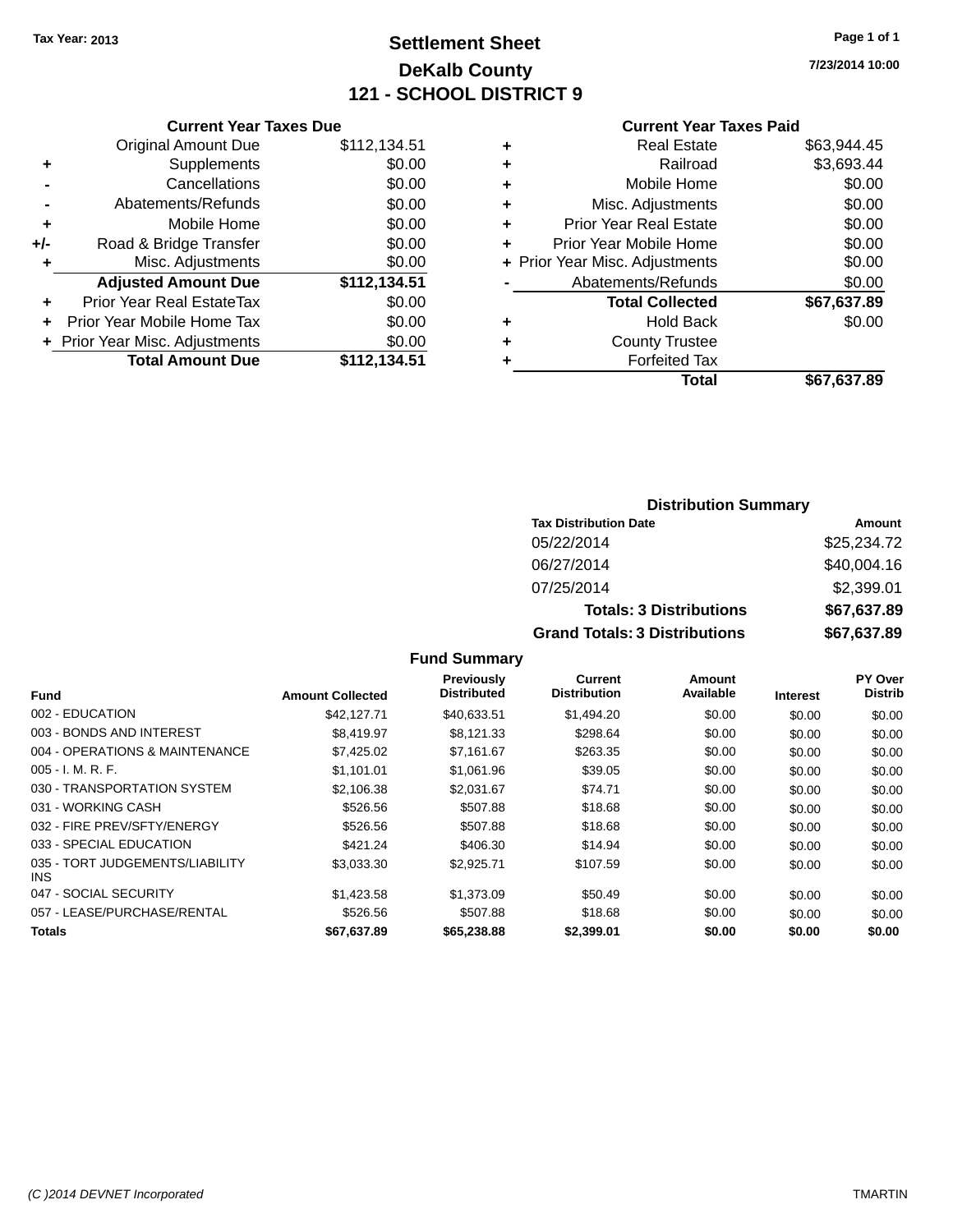# **Settlement Sheet Tax Year: 2013 Page 1 of 1 DeKalb County 122 - SCHOOL DISTRICT 100**

**7/23/2014 10:00**

| <b>Current Year Taxes Due</b>    |                                |  |  |  |  |
|----------------------------------|--------------------------------|--|--|--|--|
| <b>Original Amount Due</b>       | \$14,927.61                    |  |  |  |  |
| Supplements                      | \$0.00                         |  |  |  |  |
| Cancellations                    | \$0.00                         |  |  |  |  |
| Abatements/Refunds               | \$0.00                         |  |  |  |  |
| Mobile Home                      | \$0.00                         |  |  |  |  |
| Road & Bridge Transfer           | \$0.00                         |  |  |  |  |
| Misc. Adjustments                | \$0.00                         |  |  |  |  |
| <b>Adjusted Amount Due</b>       | \$14,927.61                    |  |  |  |  |
| <b>Prior Year Real EstateTax</b> | \$0.00                         |  |  |  |  |
| Prior Year Mobile Home Tax       | \$0.00                         |  |  |  |  |
|                                  | \$0.00                         |  |  |  |  |
| <b>Total Amount Due</b>          | \$14.927.61                    |  |  |  |  |
|                                  | + Prior Year Misc. Adjustments |  |  |  |  |

### **Current Year Taxes Paid**

| ٠ | <b>Real Estate</b>             | \$8,295.34 |
|---|--------------------------------|------------|
| ٠ | Railroad                       | \$0.00     |
| ٠ | Mobile Home                    | \$0.00     |
| ٠ | Misc. Adjustments              | \$0.00     |
| ٠ | <b>Prior Year Real Estate</b>  | \$0.00     |
| ٠ | Prior Year Mobile Home         | \$0.00     |
|   | + Prior Year Misc. Adjustments | \$0.00     |
|   | Abatements/Refunds             | \$0.00     |
|   | <b>Total Collected</b>         | \$8,295.34 |
| ٠ | Hold Back                      | \$0.00     |
| ٠ | <b>County Trustee</b>          |            |
| ٠ | <b>Forfeited Tax</b>           |            |
|   | Total                          | \$8,295.34 |
|   |                                |            |

## **Distribution Summary Tax Distribution Date Amount** 05/22/2014 \$4,804.94 06/27/2014 \$3,490.40 **Totals: 2 Distributions \$8,295.34 Grand Totals: 2 Distributions \$8,295.34**

|                                               |                         | <b>Previously</b><br><b>Distributed</b> | Current<br><b>Distribution</b> | Amount<br>Available |                 | PY Over<br><b>Distrib</b> |
|-----------------------------------------------|-------------------------|-----------------------------------------|--------------------------------|---------------------|-----------------|---------------------------|
| <b>Fund</b>                                   | <b>Amount Collected</b> |                                         |                                |                     | <b>Interest</b> |                           |
| 002 - EDUCATION                               | \$4.929.58              | \$4.929.58                              | \$0.00                         | \$0.00              | \$0.00          | \$0.00                    |
| 003 - BONDS AND INTEREST                      | \$1.137.35              | \$1.137.35                              | \$0.00                         | \$0.00              | \$0.00          | \$0.00                    |
| 004 - OPERATIONS & MAINTENANCE                | \$978.14                | \$978.14                                | \$0.00                         | \$0.00              | \$0.00          | \$0.00                    |
| $005 - I. M. R. F.$                           | \$106.80                | \$106.80                                | \$0.00                         | \$0.00              | \$0.00          | \$0.00                    |
| 030 - TRANSPORTATION SYSTEM                   | \$427.13                | \$427.13                                | \$0.00                         | \$0.00              | \$0.00          | \$0.00                    |
| 031 - WORKING CASH                            | \$0.00                  | \$0.00                                  | \$0.00                         | \$0.00              | \$0.00          | \$0.00                    |
| 032 - FIRE PREV/SFTY/ENERGY                   | \$84.54                 | \$84.54                                 | \$0.00                         | \$0.00              | \$0.00          | \$0.00                    |
| 033 - SPECIAL EDUCATION                       | \$240.26                | \$240.26                                | \$0.00                         | \$0.00              | \$0.00          | \$0.00                    |
| 035 - TORT JUDGEMENTS/LIABILITY<br><b>INS</b> | \$204.67                | \$204.67                                | \$0.00                         | \$0.00              | \$0.00          | \$0.00                    |
| 047 - SOCIAL SECURITY                         | \$186.87                | \$186.87                                | \$0.00                         | \$0.00              | \$0.00          | \$0.00                    |
| <b>Totals</b>                                 | \$8,295,34              | \$8,295,34                              | \$0.00                         | \$0.00              | \$0.00          | \$0.00                    |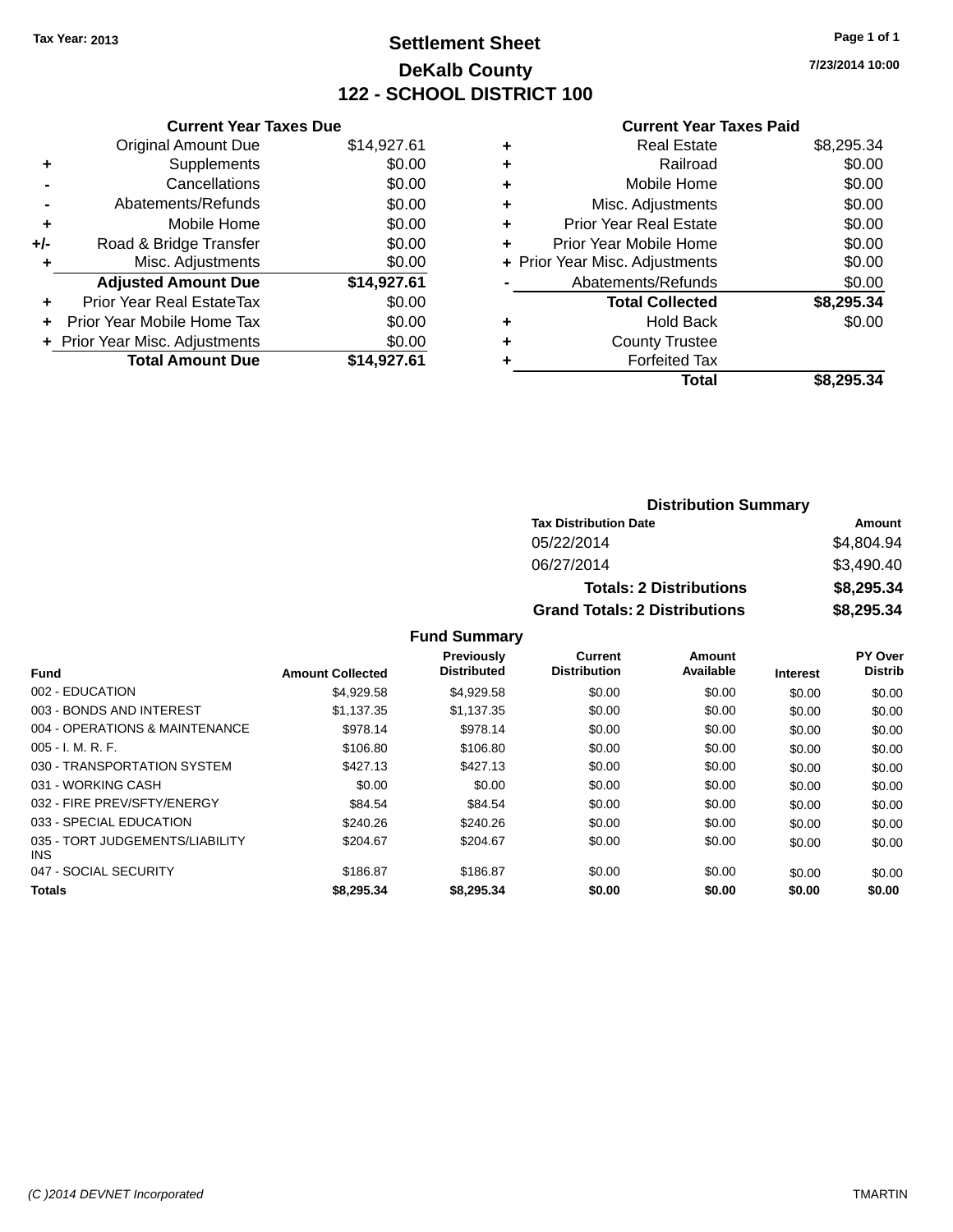# **Settlement Sheet Tax Year: 2013 Page 1 of 1 DeKalb County 123 - SCHOOL DISTRICT 161**

**7/23/2014 10:00**

### **Current Year Taxes Paid**

|     | <b>Current Year Taxes Due</b>  |             |
|-----|--------------------------------|-------------|
|     | <b>Original Amount Due</b>     | \$64,028.20 |
| ÷   | Supplements                    | \$0.00      |
|     | Cancellations                  | \$0.00      |
|     | Abatements/Refunds             | \$0.00      |
| ٠   | Mobile Home                    | \$0.00      |
| +/- | Road & Bridge Transfer         | \$0.00      |
|     | Misc. Adjustments              | \$0.00      |
|     | <b>Adjusted Amount Due</b>     | \$64,028.20 |
| ÷   | Prior Year Real EstateTax      | \$0.00      |
|     | Prior Year Mobile Home Tax     | \$0.00      |
|     | + Prior Year Misc. Adjustments | \$0.00      |
|     | <b>Total Amount Due</b>        | \$64,028.20 |
|     |                                |             |

| ٠ | <b>Real Estate</b>             | \$39,465.20 |
|---|--------------------------------|-------------|
| ٠ | Railroad                       | \$0.00      |
| ٠ | Mobile Home                    | \$0.00      |
| ٠ | Misc. Adjustments              | \$0.00      |
| ٠ | <b>Prior Year Real Estate</b>  | \$0.00      |
| ٠ | Prior Year Mobile Home         | \$0.00      |
|   | + Prior Year Misc. Adjustments | \$0.00      |
|   | Abatements/Refunds             | \$0.00      |
|   | <b>Total Collected</b>         | \$39,465.20 |
| ٠ | <b>Hold Back</b>               | \$0.00      |
| ٠ | <b>County Trustee</b>          |             |
| ٠ | <b>Forfeited Tax</b>           |             |
|   | <b>Total</b>                   | \$39,465.20 |
|   |                                |             |

## **Distribution Summary Tax Distribution Date Amount** 05/22/2014 \$14,630.06 06/27/2014 \$24,835.14 **Totals: 2 Distributions \$39,465.20 Grand Totals: 2 Distributions \$39,465.20**

| Fund                                    | <b>Amount Collected</b> | <b>Previously</b><br><b>Distributed</b> | Current<br><b>Distribution</b> | Amount<br>Available | <b>Interest</b> | PY Over<br><b>Distrib</b> |
|-----------------------------------------|-------------------------|-----------------------------------------|--------------------------------|---------------------|-----------------|---------------------------|
| 002 - EDUCATION                         | \$29.514.81             | \$29,514.81                             | \$0.00                         | \$0.00              | \$0.00          | \$0.00                    |
| 003 - BONDS AND INTEREST                | \$1,444.46              | \$1,444.46                              | \$0.00                         | \$0.00              | \$0.00          | \$0.00                    |
| 004 - OPERATIONS & MAINTENANCE          | \$3.100.39              | \$3.100.39                              | \$0.00                         | \$0.00              | \$0.00          | \$0.00                    |
| $005 - I. M. R. F.$                     | \$677.46                | \$677.46                                | \$0.00                         | \$0.00              | \$0.00          | \$0.00                    |
| 030 - TRANSPORTATION SYSTEM             | \$1.488.15              | \$1,488.15                              | \$0.00                         | \$0.00              | \$0.00          | \$0.00                    |
| 031 - WORKING CASH                      | \$620.11                | \$620.11                                | \$0.00                         | \$0.00              | \$0.00          | \$0.00                    |
| 033 - SPECIAL EDUCATION                 | \$262.33                | \$262.33                                | \$0.00                         | \$0.00              | \$0.00          | \$0.00                    |
| 035 - TORT JUDGEMENTS/LIABILITY<br>INS. | \$1,059.92              | \$1,059.92                              | \$0.00                         | \$0.00              | \$0.00          | \$0.00                    |
| 047 - SOCIAL SECURITY                   | \$677.46                | \$677.46                                | \$0.00                         | \$0.00              | \$0.00          | \$0.00                    |
| 057 - LEASE/PURCHASE/RENTAL             | \$620.11                | \$620.11                                | \$0.00                         | \$0.00              | \$0.00          | \$0.00                    |
| <b>Totals</b>                           | \$39,465.20             | \$39,465.20                             | \$0.00                         | \$0.00              | \$0.00          | \$0.00                    |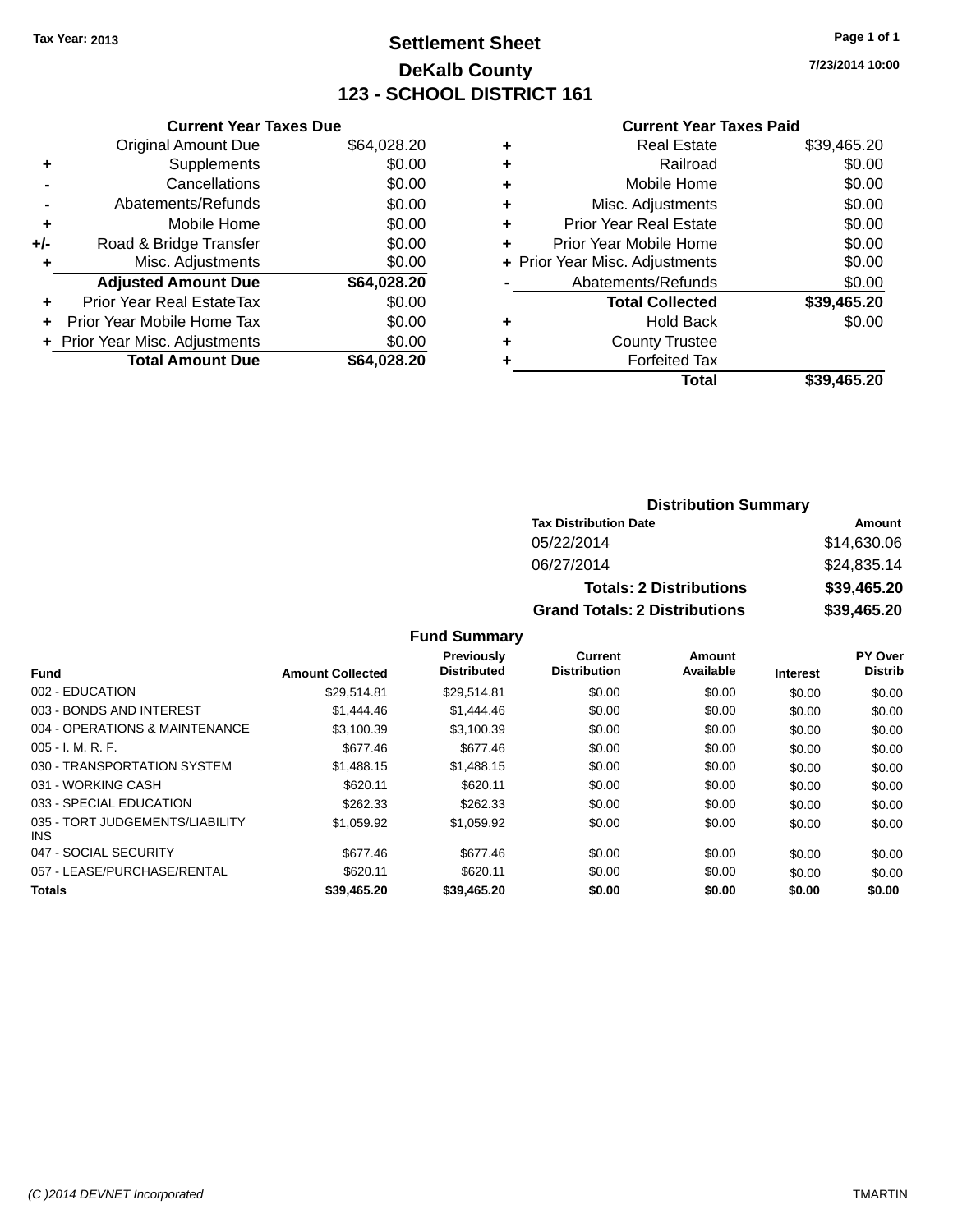# **Settlement Sheet Tax Year: 2013 Page 1 of 1 DeKalb County 124 - SCHOOL DISTRICT 212**

**7/23/2014 10:00**

## **Current Year Taxes Paid**

|       | <b>Current Year Taxes Due</b>  |              |
|-------|--------------------------------|--------------|
|       | <b>Original Amount Due</b>     | \$270,033.88 |
| ٠     | Supplements                    | \$4,347.91   |
|       | Cancellations                  | \$5,048.33   |
|       | Abatements/Refunds             | \$0.00       |
| ٠     | Mobile Home                    | \$0.00       |
| $+/-$ | Road & Bridge Transfer         | \$0.00       |
| ٠     | Misc. Adjustments              | \$0.00       |
|       | <b>Adjusted Amount Due</b>     | \$269,333.46 |
| ٠     | Prior Year Real EstateTax      | \$0.00       |
|       | Prior Year Mobile Home Tax     | \$0.00       |
|       | + Prior Year Misc. Adjustments | \$0.00       |
|       | <b>Total Amount Due</b>        | \$269,333.46 |
|       |                                |              |

| ٠ | <b>Real Estate</b>             | \$165,265.26 |
|---|--------------------------------|--------------|
| ٠ | Railroad                       | \$0.00       |
| ٠ | Mobile Home                    | \$0.00       |
| ٠ | Misc. Adjustments              | \$0.00       |
| ٠ | <b>Prior Year Real Estate</b>  | \$0.00       |
| ٠ | Prior Year Mobile Home         | \$0.00       |
|   | + Prior Year Misc. Adjustments | \$0.00       |
|   | Abatements/Refunds             | \$0.00       |
|   | <b>Total Collected</b>         | \$165,265.26 |
| ٠ | Hold Back                      | \$0.00       |
| ٠ | <b>County Trustee</b>          |              |
| ٠ | <b>Forfeited Tax</b>           |              |
|   | Total                          | \$165,265.26 |
|   |                                |              |

# **Distribution Summary Tax Distribution Date Amount** 05/22/2014 \$49,416.81 06/27/2014 \$115,705.77 07/25/2014 \$142.68 **Totals: 3 Distributions \$165,265.26 Grand Totals: 3 Distributions \$165,265.26**

| <b>Fund</b>                             | <b>Amount Collected</b> | Previously<br><b>Distributed</b> | Current<br><b>Distribution</b> | Amount<br>Available | <b>Interest</b> | <b>PY Over</b><br><b>Distrib</b> |
|-----------------------------------------|-------------------------|----------------------------------|--------------------------------|---------------------|-----------------|----------------------------------|
| 002 - EDUCATION                         | \$81.435.59             | \$81,365.29                      | \$70.30                        | \$0.00              | \$0.00          | \$0.00                           |
| 003 - BONDS AND INTEREST                | \$23.767.29             | \$23,746.77                      | \$20.52                        | \$0.00              | \$0.00          | \$0.00                           |
| 004 - OPERATIONS & MAINTENANCE          | \$15,660.70             | \$15,647.18                      | \$13.52                        | \$0.00              | \$0.00          | \$0.00                           |
| $005 - I. M. R. F.$                     | \$2,847.68              | \$2,845.23                       | \$2.45                         | \$0.00              | \$0.00          | \$0.00                           |
| 030 - TRANSPORTATION SYSTEM             | \$7.517.09              | \$7,510.60                       | \$6.49                         | \$0.00              | \$0.00          | \$0.00                           |
| 031 - WORKING CASH                      | \$3.132.12              | \$3,129.41                       | \$2.71                         | \$0.00              | \$0.00          | \$0.00                           |
| 032 - FIRE PREV/SFTY/ENERGY             | \$83.95                 | \$83.88                          | \$0.07                         | \$0.00              | \$0.00          | \$0.00                           |
| 033 - SPECIAL EDUCATION                 | \$1,252.88              | \$1,251.80                       | \$1.08                         | \$0.00              | \$0.00          | \$0.00                           |
| 035 - TORT JUDGEMENTS/LIABILITY<br>INS. | \$19.975.45             | \$19,958.20                      | \$17.25                        | \$0.00              | \$0.00          | \$0.00                           |
| 047 - SOCIAL SECURITY                   | \$3,456.03              | \$3,453.04                       | \$2.99                         | \$0.00              | \$0.00          | \$0.00                           |
| 057 - LEASE/PURCHASE/RENTAL             | \$3.132.12              | \$3.129.41                       | \$2.71                         | \$0.00              | \$0.00          | \$0.00                           |
| 109 - PRIOR YEAR ADJUSTMENT             | \$3,004.36              | \$3,001.77                       | \$2.59                         | \$0.00              | \$0.00          | \$0.00                           |
| Totals                                  | \$165,265.26            | \$165,122.58                     | \$142.68                       | \$0.00              | \$0.00          | \$0.00                           |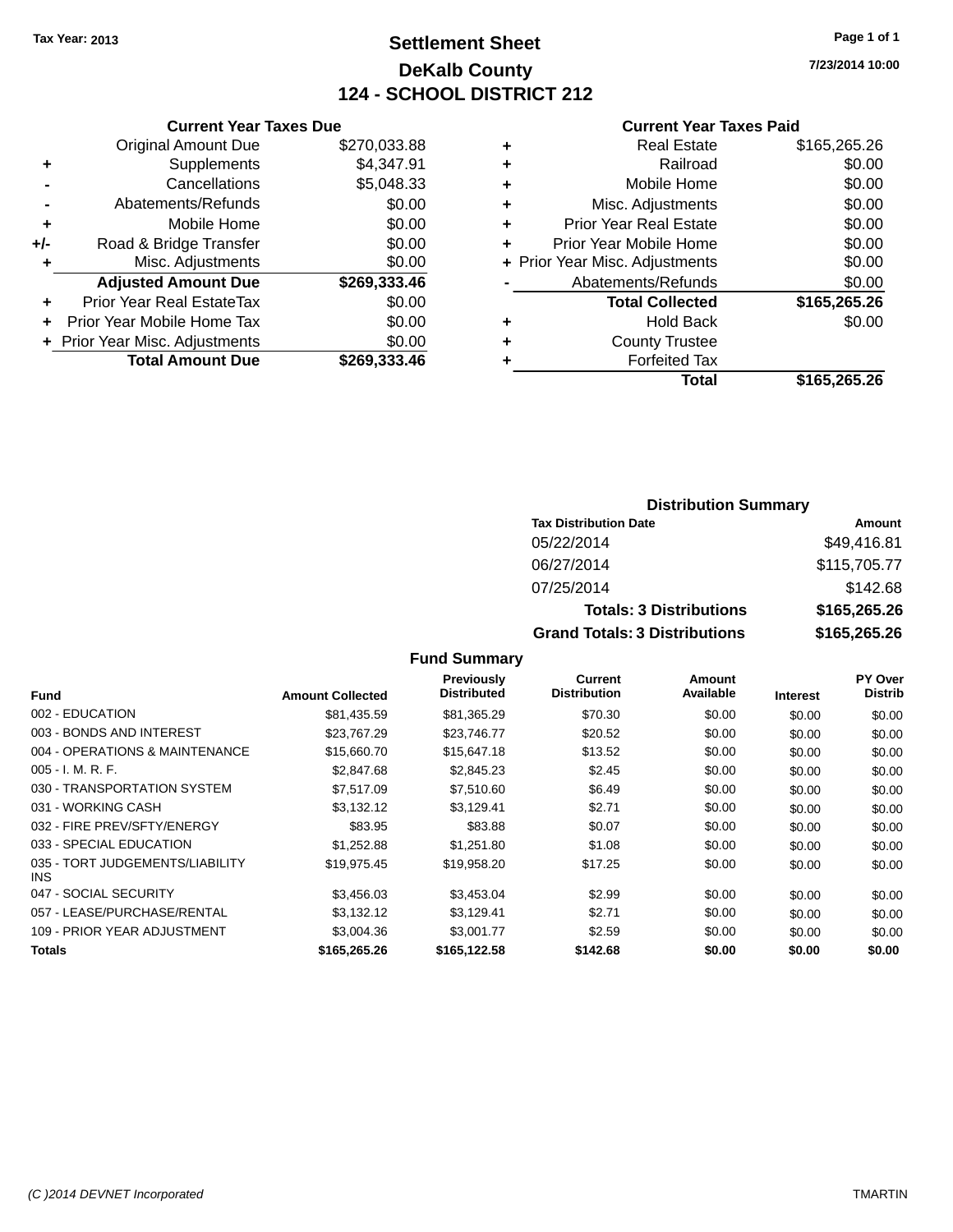### **Settlement Sheet Tax Year: 2013 Page 1 of 1 DeKalb County 125 - SCHOOL DISTRICT 220**

**7/23/2014 10:00**

#### **Current Year Taxes Paid**

|     | <b>Current Year Taxes Due</b> |            |
|-----|-------------------------------|------------|
|     | <b>Original Amount Due</b>    | \$3,707.30 |
| ٠   | Supplements                   | \$0.00     |
|     | Cancellations                 | \$0.00     |
|     | Abatements/Refunds            | \$0.00     |
| ٠   | Mobile Home                   | \$0.00     |
| +/- | Road & Bridge Transfer        | \$0.00     |
|     | Misc. Adjustments             | \$0.00     |
|     | <b>Adjusted Amount Due</b>    | \$3,707.30 |
| ÷   | Prior Year Real EstateTax     | \$0.00     |
|     | Prior Year Mobile Home Tax    | \$0.00     |
|     | Prior Year Misc. Adjustments  | \$0.00     |
|     | <b>Total Amount Due</b>       | \$3,707.30 |

|   | <b>Real Estate</b>             | \$1,853.65 |
|---|--------------------------------|------------|
| ٠ | Railroad                       | \$0.00     |
| ٠ | Mobile Home                    | \$0.00     |
| ٠ | Misc. Adjustments              | \$0.00     |
| ٠ | <b>Prior Year Real Estate</b>  | \$0.00     |
|   | Prior Year Mobile Home         | \$0.00     |
|   | + Prior Year Misc. Adjustments | \$0.00     |
|   | Abatements/Refunds             | \$0.00     |
|   | <b>Total Collected</b>         | \$1,853.65 |
| ٠ | Hold Back                      | \$0.00     |
| ٠ | <b>County Trustee</b>          |            |
| ٠ | <b>Forfeited Tax</b>           |            |
|   | Total                          | \$1,853.65 |
|   |                                |            |

| <b>Distribution Summary</b>          |            |
|--------------------------------------|------------|
| <b>Tax Distribution Date</b>         | Amount     |
| 06/27/2014                           | \$1,853.65 |
| <b>Totals: 1 Distributions</b>       | \$1,853.65 |
| <b>Grand Totals: 1 Distributions</b> | \$1,853.65 |

|                                         |                         | <b>Previously</b><br><b>Distributed</b> | <b>Current</b><br><b>Distribution</b> | Amount<br>Available |                 | PY Over<br><b>Distrib</b> |
|-----------------------------------------|-------------------------|-----------------------------------------|---------------------------------------|---------------------|-----------------|---------------------------|
| <b>Fund</b>                             | <b>Amount Collected</b> |                                         |                                       |                     | <b>Interest</b> |                           |
| 002 - EDUCATION                         | \$1.145.56              | \$1,145.56                              | \$0.00                                | \$0.00              | \$0.00          | \$0.00                    |
| 003 - BONDS AND INTEREST                | \$277.74                | \$277.74                                | \$0.00                                | \$0.00              | \$0.00          | \$0.00                    |
| 004 - OPERATIONS & MAINTENANCE          | \$185.43                | \$185.43                                | \$0.00                                | \$0.00              | \$0.00          | \$0.00                    |
| $005 - I. M. R. F.$                     | \$28.01                 | \$28.01                                 | \$0.00                                | \$0.00              | \$0.00          | \$0.00                    |
| 030 - TRANSPORTATION SYSTEM             | \$96.75                 | \$96.75                                 | \$0.00                                | \$0.00              | \$0.00          | \$0.00                    |
| 031 - WORKING CASH                      | \$10.30                 | \$10.30                                 | \$0.00                                | \$0.00              | \$0.00          | \$0.00                    |
| 032 - FIRE PREV/SFTY/ENERGY             | \$11.34                 | \$11.34                                 | \$0.00                                | \$0.00              | \$0.00          | \$0.00                    |
| 033 - SPECIAL EDUCATION                 | \$10.20                 | \$10.20                                 | \$0.00                                | \$0.00              | \$0.00          | \$0.00                    |
| 035 - TORT JUDGEMENTS/LIABILITY<br>INS. | \$36.06                 | \$36.06                                 | \$0.00                                | \$0.00              | \$0.00          | \$0.00                    |
| 047 - SOCIAL SECURITY                   | \$28.85                 | \$28.85                                 | \$0.00                                | \$0.00              | \$0.00          | \$0.00                    |
| 057 - LEASE/PURCHASE/RENTAL             | \$23.41                 | \$23.41                                 | \$0.00                                | \$0.00              | \$0.00          | \$0.00                    |
| Totals                                  | \$1,853.65              | \$1,853.65                              | \$0.00                                | \$0.00              | \$0.00          | \$0.00                    |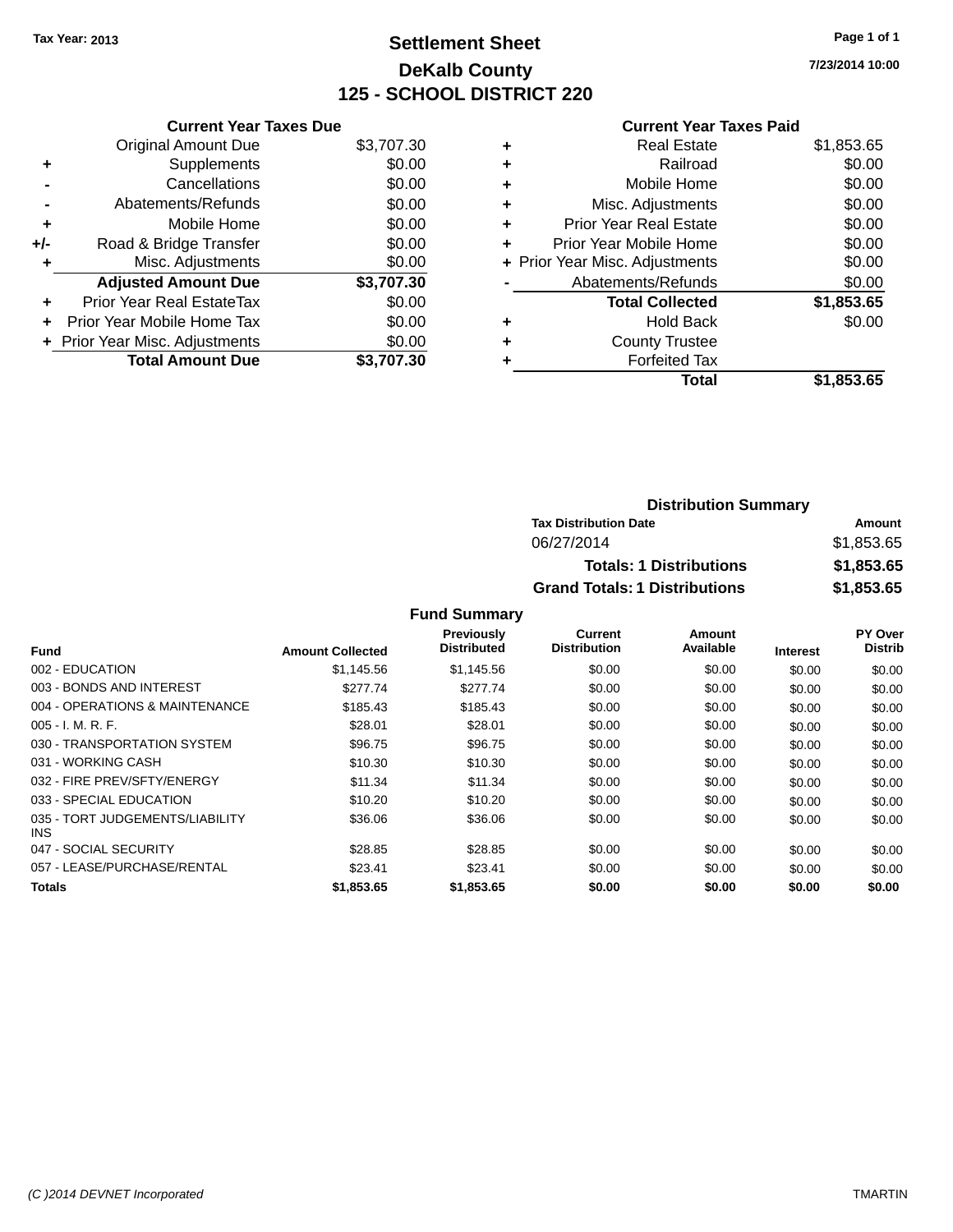### **Settlement Sheet Tax Year: 2013 Page 1 of 1 DeKalb County 126 - SCHOOL DISTRICT 269**

**7/23/2014 10:00**

| Current Year Taxes Due |  |  |  |
|------------------------|--|--|--|

|     | <b>Original Amount Due</b>       | \$263,666.93 |
|-----|----------------------------------|--------------|
| ٠   | Supplements                      | \$5,428.48   |
|     | Cancellations                    | \$6,302.97   |
|     | Abatements/Refunds               | \$0.00       |
| ٠   | Mobile Home                      | \$0.00       |
| +/- | Road & Bridge Transfer           | \$0.00       |
| ٠   | Misc. Adjustments                | \$0.00       |
|     | <b>Adjusted Amount Due</b>       | \$262,792.44 |
| ٠   | <b>Prior Year Real EstateTax</b> | \$0.00       |
| ÷   | Prior Year Mobile Home Tax       | \$0.00       |
|     | + Prior Year Misc. Adjustments   | \$0.00       |
|     | <b>Total Amount Due</b>          | \$262.792.44 |
|     |                                  |              |

#### **Current Year Taxes Paid**

| ٠ | <b>Real Estate</b>             | \$161,442.66 |
|---|--------------------------------|--------------|
| ٠ | Railroad                       | \$0.00       |
| ٠ | Mobile Home                    | \$0.00       |
| ٠ | Misc. Adjustments              | \$0.00       |
| ٠ | <b>Prior Year Real Estate</b>  | \$0.00       |
| ٠ | Prior Year Mobile Home         | \$0.00       |
|   | + Prior Year Misc. Adjustments | \$0.00       |
|   | Abatements/Refunds             | \$0.00       |
|   | <b>Total Collected</b>         | \$161,442.66 |
| ٠ | <b>Hold Back</b>               | \$0.00       |
| ٠ | <b>County Trustee</b>          |              |
| ٠ | <b>Forfeited Tax</b>           |              |
|   | Total                          | \$161,442.66 |
|   |                                |              |

### **Distribution Summary Tax Distribution Date Amount** 05/22/2014 \$45,682.69 06/27/2014 \$115,581.84 07/25/2014 \$178.13 **Totals: 3 Distributions \$161,442.66 Grand Totals: 3 Distributions \$161,442.66**

| <b>Fund</b>                             | <b>Amount Collected</b> | <b>Previously</b><br><b>Distributed</b> | Current<br><b>Distribution</b> | Amount<br>Available | <b>Interest</b> | <b>PY Over</b><br><b>Distrib</b> |
|-----------------------------------------|-------------------------|-----------------------------------------|--------------------------------|---------------------|-----------------|----------------------------------|
| 002 - EDUCATION                         | \$102.926.47            | \$102.812.91                            | \$113.56                       | \$0.00              | \$0.00          | \$0.00                           |
| 004 - OPERATIONS & MAINTENANCE          | \$26,956.90             | \$26.927.15                             | \$29.75                        | \$0.00              | \$0.00          | \$0.00                           |
| $005 - I. M. R. F.$                     | \$1,607.16              | \$1,605.39                              | \$1.77                         | \$0.00              | \$0.00          | \$0.00                           |
| 030 - TRANSPORTATION SYSTEM             | \$5,881.52              | \$5,875.03                              | \$6.49                         | \$0.00              | \$0.00          | \$0.00                           |
| 031 - WORKING CASH                      | \$2,450.70              | \$2,447.99                              | \$2.71                         | \$0.00              | \$0.00          | \$0.00                           |
| 033 - SPECIAL EDUCATION                 | \$980.28                | \$979.20                                | \$1.08                         | \$0.00              | \$0.00          | \$0.00                           |
| 035 - TORT JUDGEMENTS/LIABILITY<br>INS. | \$17,224.96             | \$17,205.96                             | \$19.00                        | \$0.00              | \$0.00          | \$0.00                           |
| 047 - SOCIAL SECURITY                   | \$3.414.67              | \$3,410.90                              | \$3.77                         | \$0.00              | \$0.00          | \$0.00                           |
| Totals                                  | \$161,442.66            | \$161,264.53                            | \$178.13                       | \$0.00              | \$0.00          | \$0.00                           |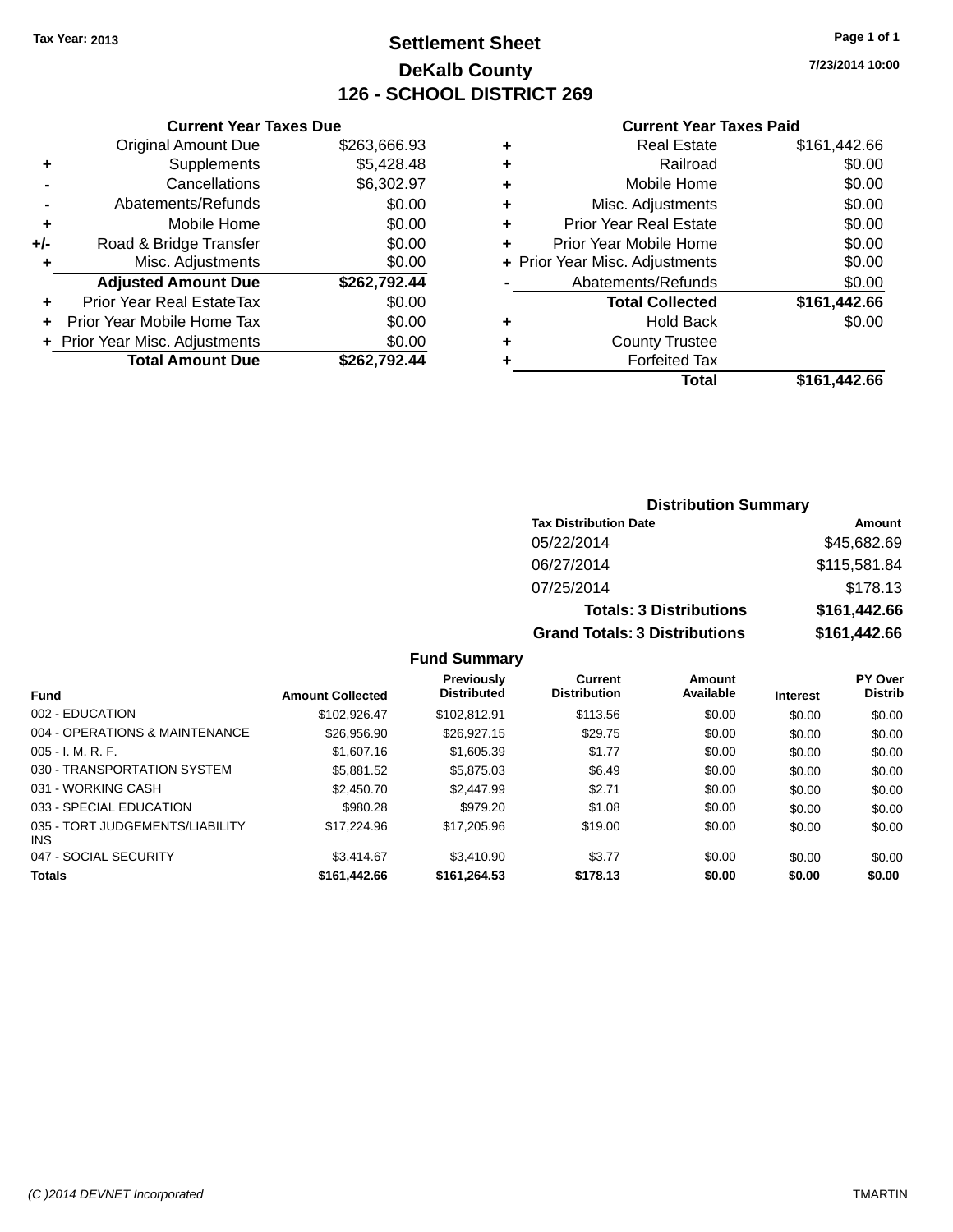### **Settlement Sheet Tax Year: 2013 Page 1 of 1 DeKalb County 127 - SCHOOL DISTRICT 271**

**7/23/2014 10:00**

#### **Current Year Taxes Paid**

|     | <b>Current Year Taxes Due</b>  |             |
|-----|--------------------------------|-------------|
|     | <b>Original Amount Due</b>     | \$60,184.02 |
| ٠   | Supplements                    | \$0.00      |
|     | Cancellations                  | \$0.00      |
|     | Abatements/Refunds             | \$0.00      |
| ٠   | Mobile Home                    | \$0.00      |
| +/- | Road & Bridge Transfer         | \$0.00      |
|     | Misc. Adjustments              | \$0.00      |
|     | <b>Adjusted Amount Due</b>     | \$60,184.02 |
| ٠   | Prior Year Real EstateTax      | \$0.00      |
|     | Prior Year Mobile Home Tax     | \$0.00      |
|     | + Prior Year Misc. Adjustments | \$0.00      |
|     | <b>Total Amount Due</b>        | \$60.184.02 |
|     |                                |             |

|   | <b>Real Estate</b>             | \$33,764.60 |
|---|--------------------------------|-------------|
| ٠ | Railroad                       | \$0.00      |
| ٠ | Mobile Home                    | \$0.00      |
| ٠ | Misc. Adjustments              | \$0.00      |
| ٠ | <b>Prior Year Real Estate</b>  | \$0.00      |
|   | Prior Year Mobile Home         | \$0.00      |
|   | + Prior Year Misc. Adjustments | \$0.00      |
|   | Abatements/Refunds             | \$0.00      |
|   | <b>Total Collected</b>         | \$33.764.60 |
| ٠ | Hold Back                      | \$0.00      |
| ٠ | <b>County Trustee</b>          |             |
| ٠ | <b>Forfeited Tax</b>           |             |
|   | Total                          | \$33.764.60 |
|   |                                |             |

### **Distribution Summary Tax Distribution Date Amount** 05/22/2014 \$9,593.93 06/27/2014 \$24,170.67 **Totals: 2 Distributions \$33,764.60 Grand Totals: 2 Distributions \$33,764.60**

|                                         |                         | Previously         | <b>Current</b>      | Amount    |                 | PY Over        |
|-----------------------------------------|-------------------------|--------------------|---------------------|-----------|-----------------|----------------|
| <b>Fund</b>                             | <b>Amount Collected</b> | <b>Distributed</b> | <b>Distribution</b> | Available | <b>Interest</b> | <b>Distrib</b> |
| 002 - EDUCATION                         | \$18,859.81             | \$18,859.81        | \$0.00              | \$0.00    | \$0.00          | \$0.00         |
| 003 - BONDS AND INTEREST                | \$7,103.46              | \$7,103.46         | \$0.00              | \$0.00    | \$0.00          | \$0.00         |
| 004 - OPERATIONS & MAINTENANCE          | \$3,212.80              | \$3,212.80         | \$0.00              | \$0.00    | \$0.00          | \$0.00         |
| $005 - I. M. R. F.$                     | \$1.013.99              | \$1,013.99         | \$0.00              | \$0.00    | \$0.00          | \$0.00         |
| 030 - TRANSPORTATION SYSTEM             | \$1,066.62              | \$1,066.62         | \$0.00              | \$0.00    | \$0.00          | \$0.00         |
| 031 - WORKING CASH                      | \$177.63                | \$177.63           | \$0.00              | \$0.00    | \$0.00          | \$0.00         |
| 032 - FIRE PREV/SFTY/ENERGY             | \$14.32                 | \$14.32            | \$0.00              | \$0.00    | \$0.00          | \$0.00         |
| 033 - SPECIAL EDUCATION                 | \$143.53                | \$143.53           | \$0.00              | \$0.00    | \$0.00          | \$0.00         |
| 035 - TORT JUDGEMENTS/LIABILITY<br>INS. | \$1,170.72              | \$1,170.72         | \$0.00              | \$0.00    | \$0.00          | \$0.00         |
| 047 - SOCIAL SECURITY                   | \$806.53                | \$806.53           | \$0.00              | \$0.00    | \$0.00          | \$0.00         |
| 057 - LEASE/PURCHASE/RENTAL             | \$195.19                | \$195.19           | \$0.00              | \$0.00    | \$0.00          | \$0.00         |
| Totals                                  | \$33.764.60             | \$33.764.60        | \$0.00              | \$0.00    | \$0.00          | \$0.00         |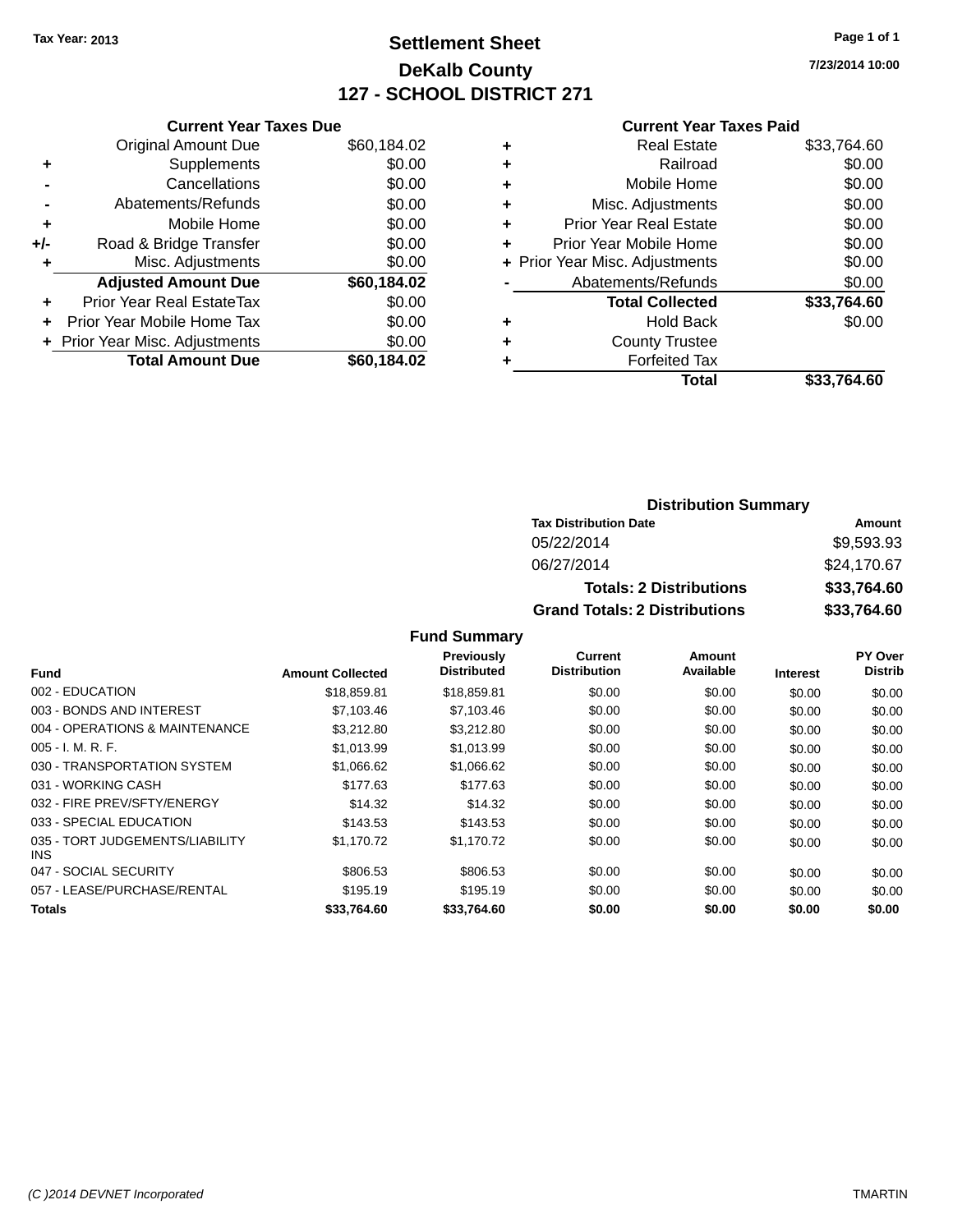### **Settlement Sheet Tax Year: 2013 Page 1 of 1 DeKalb County 128 - SCHOOL DISTRICT 300**

**7/23/2014 10:00**

| <b>Original Amount Due</b>     | \$8,819.47                                               |
|--------------------------------|----------------------------------------------------------|
| Supplements                    | \$0.00                                                   |
| Cancellations                  | \$0.00                                                   |
| Abatements/Refunds             | \$0.00                                                   |
| Mobile Home                    | \$0.00                                                   |
| Road & Bridge Transfer         | \$0.00                                                   |
| Misc. Adjustments              | \$0.00                                                   |
| <b>Adjusted Amount Due</b>     | \$8,819.47                                               |
| Prior Year Real EstateTax      | \$0.00                                                   |
| Prior Year Mobile Home Tax     | \$0.00                                                   |
| + Prior Year Misc. Adjustments | \$0.00                                                   |
|                                | \$8.819.47                                               |
|                                | <b>Current Year Taxes Due</b><br><b>Total Amount Due</b> |

#### **Current Year Taxes Paid**

| ٠ | Railroad<br>Mobile Home        | \$0.00     |
|---|--------------------------------|------------|
| ٠ |                                | \$0.00     |
| ٠ | Misc. Adjustments              | \$0.00     |
| ٠ | <b>Prior Year Real Estate</b>  | \$0.00     |
| ٠ | Prior Year Mobile Home         | \$0.00     |
|   | + Prior Year Misc. Adjustments | \$0.00     |
|   | Abatements/Refunds             | \$0.00     |
|   | <b>Total Collected</b>         |            |
|   |                                | \$5,606.88 |
| ٠ | Hold Back                      | \$0.00     |
| ٠ | <b>County Trustee</b>          |            |
| ٠ | <b>Forfeited Tax</b>           |            |

### **Distribution Summary Tax Distribution Date Amount** 05/22/2014 \$3,212.59 06/27/2014 \$2,394.29 **Totals: 2 Distributions \$5,606.88 Grand Totals: 2 Distributions \$5,606.88**

| Fund                                          | <b>Amount Collected</b> | <b>Previously</b><br><b>Distributed</b> | Current<br><b>Distribution</b> | Amount<br>Available | <b>Interest</b> | PY Over<br><b>Distrib</b> |
|-----------------------------------------------|-------------------------|-----------------------------------------|--------------------------------|---------------------|-----------------|---------------------------|
| 002 - EDUCATION                               | \$3.031.04              | \$3.031.04                              | \$0.00                         | \$0.00              | \$0.00          | \$0.00                    |
| 003 - BONDS AND INTEREST                      | \$830.32                | \$830.32                                | \$0.00                         | \$0.00              | \$0.00          | \$0.00                    |
| 004 - OPERATIONS & MAINTENANCE                | \$662.27                | \$662.27                                | \$0.00                         | \$0.00              | \$0.00          | \$0.00                    |
| $005 - I. M. R. F.$                           | \$104.07                | \$104.07                                | \$0.00                         | \$0.00              | \$0.00          | \$0.00                    |
| 030 - TRANSPORTATION SYSTEM                   | \$141.28                | \$141.28                                | \$0.00                         | \$0.00              | \$0.00          | \$0.00                    |
| 031 - WORKING CASH                            | \$0.44                  | \$0.44                                  | \$0.00                         | \$0.00              | \$0.00          | \$0.00                    |
| 033 - SPECIAL EDUCATION                       | \$706.42                | \$706.42                                | \$0.00                         | \$0.00              | \$0.00          | \$0.00                    |
| 035 - TORT JUDGEMENTS/LIABILITY<br><b>INS</b> | \$44.16                 | \$44.16                                 | \$0.00                         | \$0.00              | \$0.00          | \$0.00                    |
| 047 - SOCIAL SECURITY                         | \$86.88                 | \$86.88                                 | \$0.00                         | \$0.00              | \$0.00          | \$0.00                    |
| <b>Totals</b>                                 | \$5,606.88              | \$5,606.88                              | \$0.00                         | \$0.00              | \$0.00          | \$0.00                    |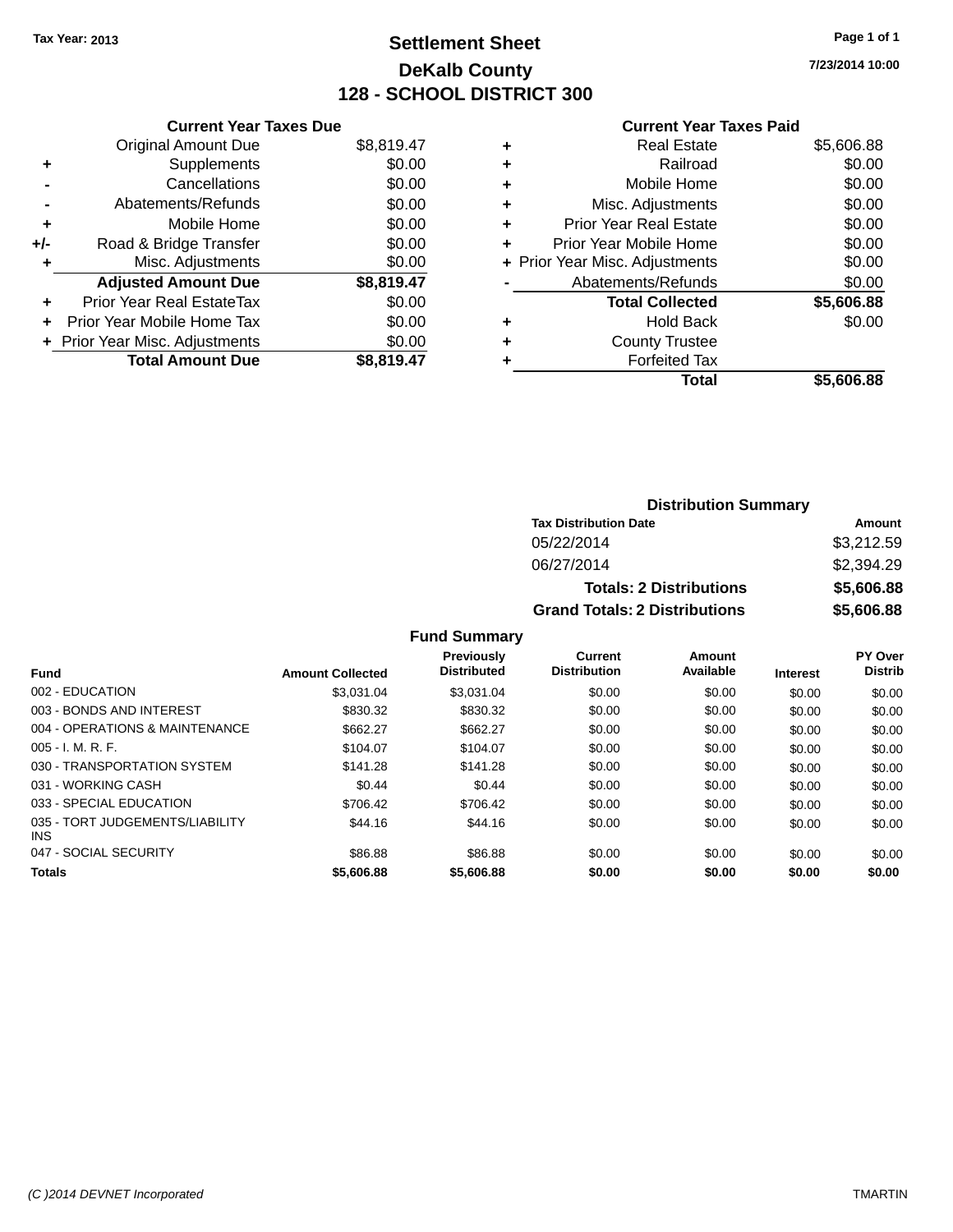### **Settlement Sheet Tax Year: 2013 Page 1 of 1 DeKalb County 129 - SCHOOL DISTRICT 301**

**7/23/2014 10:00**

### **Current Year Taxes Paid**

|     | <b>Current Year Taxes Due</b>  |            |
|-----|--------------------------------|------------|
|     | <b>Original Amount Due</b>     | \$9,199.16 |
| ٠   | Supplements                    | \$0.00     |
|     | Cancellations                  | \$0.00     |
|     | Abatements/Refunds             | \$0.00     |
| ٠   | Mobile Home                    | \$0.00     |
| +/- | Road & Bridge Transfer         | \$0.00     |
| ٠   | Misc. Adjustments              | \$0.00     |
|     | <b>Adjusted Amount Due</b>     | \$9,199.16 |
| ÷   | Prior Year Real EstateTax      | \$0.00     |
| ÷   | Prior Year Mobile Home Tax     | \$0.00     |
|     | + Prior Year Misc. Adjustments | \$0.00     |
|     | <b>Total Amount Due</b>        | \$9.199.16 |

|   | <b>Real Estate</b>             | \$4,599.58 |
|---|--------------------------------|------------|
| ٠ | Railroad                       | \$0.00     |
| ٠ | Mobile Home                    | \$0.00     |
| ٠ | Misc. Adjustments              | \$0.00     |
| ٠ | <b>Prior Year Real Estate</b>  | \$0.00     |
| ٠ | Prior Year Mobile Home         | \$0.00     |
|   | + Prior Year Misc. Adjustments | \$0.00     |
|   | Abatements/Refunds             | \$0.00     |
|   | <b>Total Collected</b>         | \$4,599.58 |
| ٠ | <b>Hold Back</b>               | \$0.00     |
| ٠ | <b>County Trustee</b>          |            |
| ٠ | <b>Forfeited Tax</b>           |            |
|   | <b>Total</b>                   | \$4,599.58 |
|   |                                |            |

| <b>Distribution Summary</b>          |            |  |  |  |
|--------------------------------------|------------|--|--|--|
| <b>Tax Distribution Date</b>         | Amount     |  |  |  |
| 05/22/2014                           | \$2,106.72 |  |  |  |
| 06/27/2014                           | \$2,492.86 |  |  |  |
| <b>Totals: 2 Distributions</b>       | \$4,599.58 |  |  |  |
| <b>Grand Totals: 2 Distributions</b> | \$4,599.58 |  |  |  |

| <b>Fund</b>                                         | <b>Amount Collected</b> | <b>Previously</b><br><b>Distributed</b> | Current<br><b>Distribution</b> | Amount<br>Available | <b>Interest</b> | PY Over<br><b>Distrib</b> |
|-----------------------------------------------------|-------------------------|-----------------------------------------|--------------------------------|---------------------|-----------------|---------------------------|
|                                                     |                         |                                         |                                |                     |                 |                           |
| 002 - EDUCATION                                     | \$2,337.95              | \$2,337.95                              | \$0.00                         | \$0.00              | \$0.00          | \$0.00                    |
| 003 - BONDS AND INTEREST                            | \$812.27                | \$812.27                                | \$0.00                         | \$0.00              | \$0.00          | \$0.00                    |
| 004 - OPERATIONS & MAINTENANCE                      | \$438.38                | \$438.38                                | \$0.00                         | \$0.00              | \$0.00          | \$0.00                    |
| $005 - I. M. R. F.$                                 | \$76.79                 | \$76.79                                 | \$0.00                         | \$0.00              | \$0.00          | \$0.00                    |
| 030 - TRANSPORTATION SYSTEM                         | \$367.53                | \$367.53                                | \$0.00                         | \$0.00              | \$0.00          | \$0.00                    |
| 031 - WORKING CASH                                  | \$29.13                 | \$29.13                                 | \$0.00                         | \$0.00              | \$0.00          | \$0.00                    |
| 033 - SPECIAL EDUCATION                             | \$354.28                | \$354.28                                | \$0.00                         | \$0.00              | \$0.00          | \$0.00                    |
| 035 - TORT JUDGMENTS, LIABILITY<br><b>INSURANCE</b> | \$88.45                 | \$88.45                                 | \$0.00                         | \$0.00              | \$0.00          | \$0.00                    |
| 047 - SOCIAL SECURITY                               | \$94.80                 | \$94.80                                 | \$0.00                         | \$0.00              | \$0.00          | \$0.00                    |
| <b>Totals</b>                                       | \$4,599.58              | \$4,599.58                              | \$0.00                         | \$0.00              | \$0.00          | \$0.00                    |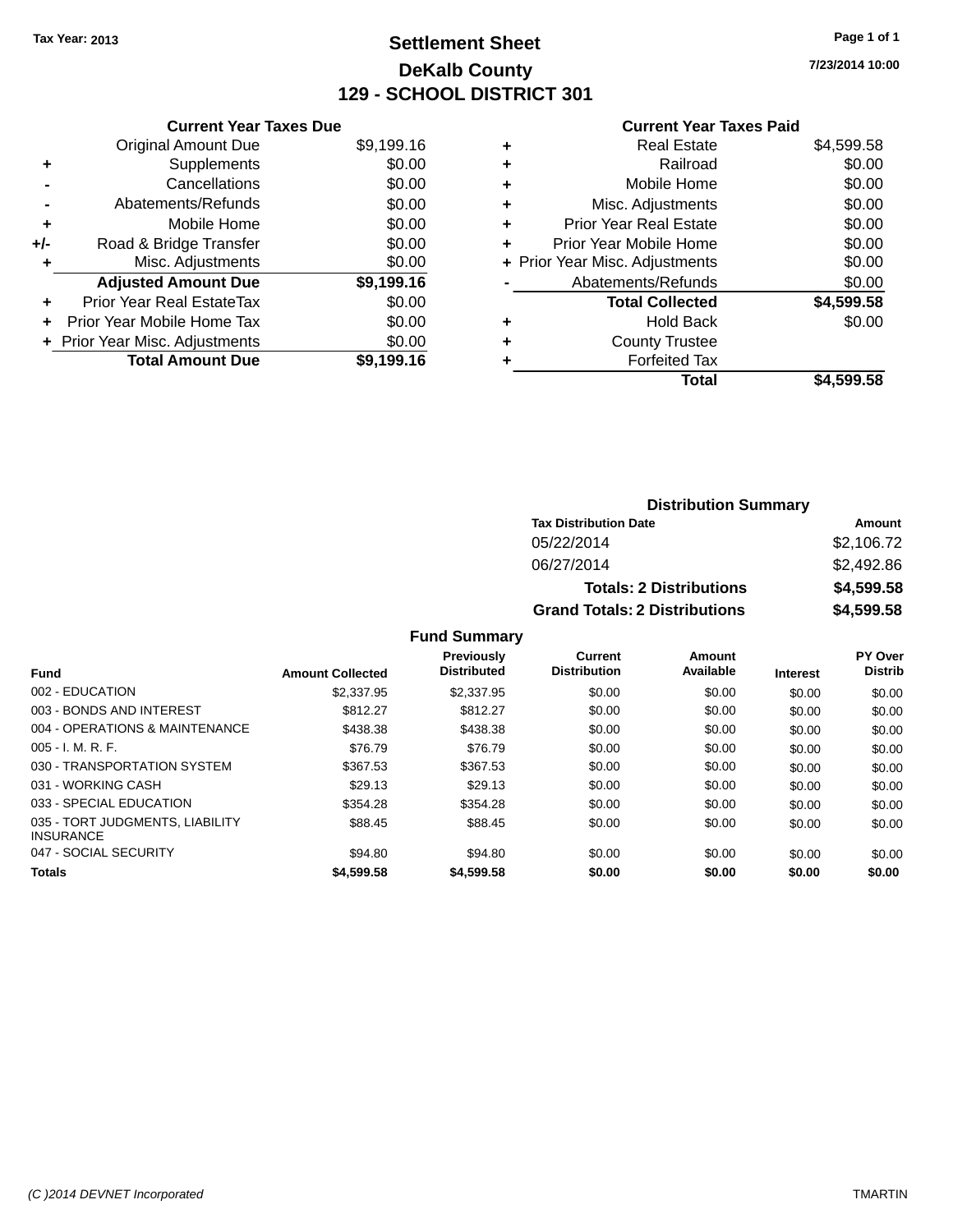### **Settlement Sheet Tax Year: 2013 Page 1 of 1 DeKalb County 130 - SCHOOL DISTRICT 302**

**7/23/2014 10:00**

#### **Current Year Taxes Paid**

| <b>Current Year Taxes Due</b> |  |  |  |  |  |  |
|-------------------------------|--|--|--|--|--|--|
| \$1,842,285.34                |  |  |  |  |  |  |
| \$12,734.83                   |  |  |  |  |  |  |
| \$14,244.53                   |  |  |  |  |  |  |
| \$0.00                        |  |  |  |  |  |  |
| \$0.00                        |  |  |  |  |  |  |
| \$0.00                        |  |  |  |  |  |  |
| \$0.00                        |  |  |  |  |  |  |
| \$1,840,775.64                |  |  |  |  |  |  |
| \$0.00                        |  |  |  |  |  |  |
| \$0.00                        |  |  |  |  |  |  |
| \$0.00                        |  |  |  |  |  |  |
|                               |  |  |  |  |  |  |
|                               |  |  |  |  |  |  |

| ٠ | <b>Real Estate</b>             | \$943,758.41 |
|---|--------------------------------|--------------|
| ٠ | Railroad                       | \$26,067.20  |
| ٠ | Mobile Home                    | \$0.00       |
| ٠ | Misc. Adjustments              | \$0.00       |
| ٠ | <b>Prior Year Real Estate</b>  | \$0.00       |
| ٠ | Prior Year Mobile Home         | \$0.00       |
|   | + Prior Year Misc. Adjustments | \$0.00       |
|   | Abatements/Refunds             | \$0.00       |
|   | <b>Total Collected</b>         | \$969,825.61 |
| ٠ | <b>Hold Back</b>               | \$0.00       |
| ٠ | <b>County Trustee</b>          |              |
| ٠ | <b>Forfeited Tax</b>           |              |
|   | Total                          | \$969,825.61 |
|   |                                |              |

# **Distribution Summary**

| <b>Tax Distribution Date</b>         | Amount       |
|--------------------------------------|--------------|
| 05/22/2014                           | \$243,483.40 |
| 06/27/2014                           | \$705,939.92 |
| 07/25/2014                           | \$20,402.29  |
| <b>Totals: 3 Distributions</b>       | \$969,825.61 |
| <b>Grand Totals: 3 Distributions</b> | \$969,825.61 |

| <b>Fund</b>                    | <b>Amount Collected</b> | Previously<br><b>Distributed</b> | Current<br><b>Distribution</b> | Amount<br>Available | <b>Interest</b> | <b>PY Over</b><br><b>Distrib</b> |
|--------------------------------|-------------------------|----------------------------------|--------------------------------|---------------------|-----------------|----------------------------------|
| 002 - EDUCATION                | \$510,575.35            | \$499.834.33                     | \$10,741.02                    | \$0.00              | \$0.00          | \$0.00                           |
| 003 - BONDS AND INTEREST       | \$189,290.56            | \$185,308.45                     | \$3,982.11                     | \$0.00              | \$0.00          | \$0.00                           |
| 004 - OPERATIONS & MAINTENANCE | \$85,735.49             | \$83,931.87                      | \$1,803.62                     | \$0.00              | \$0.00          | \$0.00                           |
| $005 - I. M. R. F.$            | \$11,281.98             | \$11,044.64                      | \$237.34                       | \$0.00              | \$0.00          | \$0.00                           |
| 030 - TRANSPORTATION SYSTEM    | \$75,206,10             | \$73.623.98                      | \$1,582.12                     | \$0.00              | \$0.00          | \$0.00                           |
| 031 - WORKING CASH             | \$1,844.61              | \$1,805.81                       | \$38.80                        | \$0.00              | \$0.00          | \$0.00                           |
| 033 - SPECIAL EDUCATION        | \$80,848.55             | \$79,147.73                      | \$1,700.82                     | \$0.00              | \$0.00          | \$0.00                           |
| 047 - SOCIAL SECURITY          | \$15,042.97             | \$14,726.51                      | \$316.46                       | \$0.00              | \$0.00          | \$0.00                           |
| <b>Totals</b>                  | \$969,825.61            | \$949,423.32                     | \$20,402.29                    | \$0.00              | \$0.00          | \$0.00                           |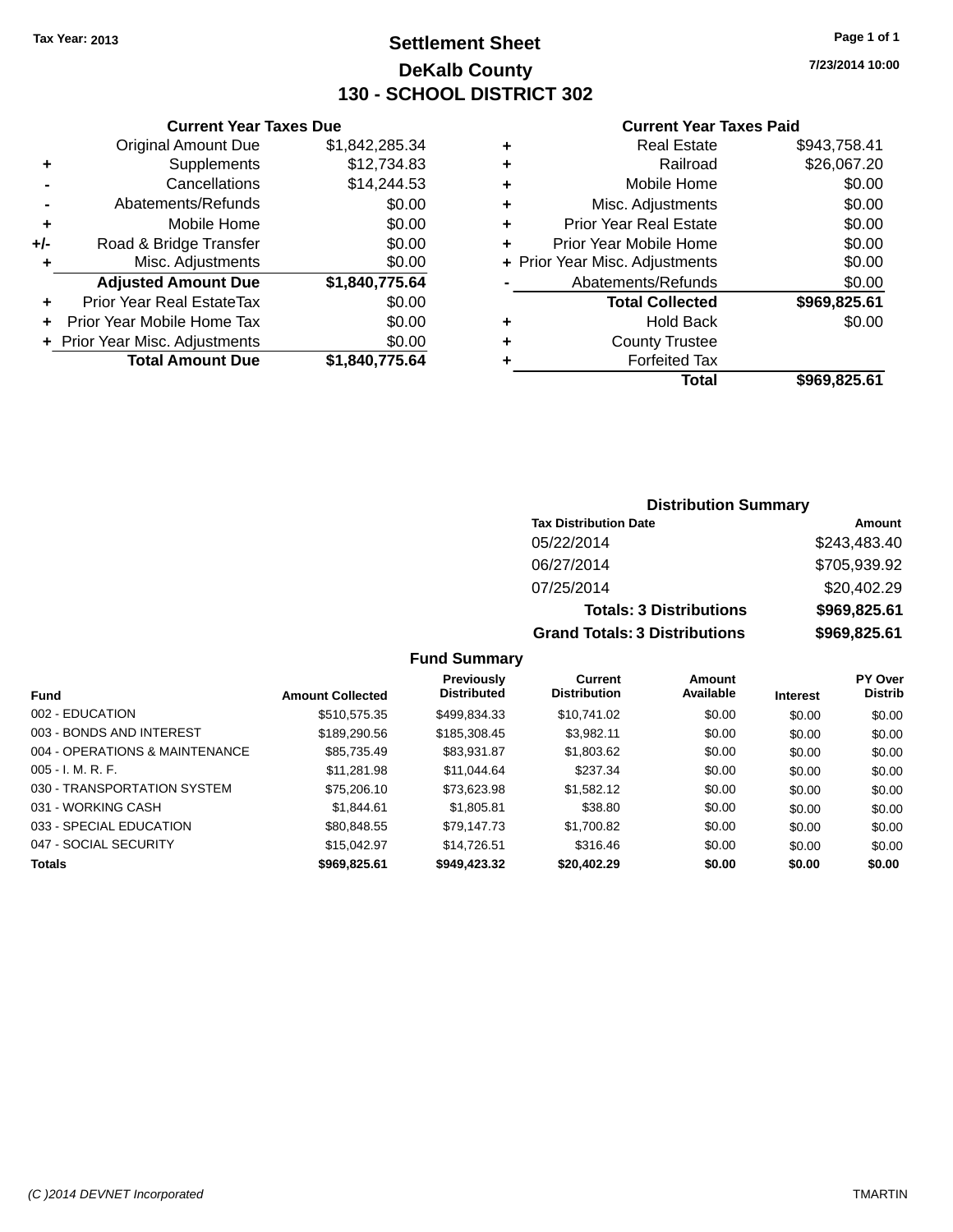### **Settlement Sheet Tax Year: 2013 Page 1 of 1 DeKalb County 131 - SCHOOL DISTRICT 424**

**7/23/2014 10:00**

#### **Current Year Taxes Paid**

|     | <b>Current Year Taxes Due</b>    |                 |  |  |  |  |
|-----|----------------------------------|-----------------|--|--|--|--|
|     | <b>Original Amount Due</b>       | \$10,292,632.33 |  |  |  |  |
| ٠   | Supplements                      | \$62,424.17     |  |  |  |  |
|     | \$84,642.62<br>Cancellations     |                 |  |  |  |  |
| -   | Abatements/Refunds               | \$6,254.22      |  |  |  |  |
| ٠   | Mobile Home                      | \$0.00          |  |  |  |  |
| +/- | Road & Bridge Transfer           | \$0.00          |  |  |  |  |
| ٠   | Misc. Adjustments                | \$0.00          |  |  |  |  |
|     | <b>Adjusted Amount Due</b>       | \$10,264,159.66 |  |  |  |  |
| ٠   | <b>Prior Year Real EstateTax</b> | (\$3,402.58)    |  |  |  |  |
|     | Prior Year Mobile Home Tax       | \$0.00          |  |  |  |  |
|     | + Prior Year Misc. Adjustments   | \$0.00          |  |  |  |  |
|     | <b>Total Amount Due</b>          | \$10,260,757.08 |  |  |  |  |
|     |                                  |                 |  |  |  |  |

| <b>Real Estate</b>            | \$5,579,644.36                 |
|-------------------------------|--------------------------------|
| Railroad                      | \$46,047.61                    |
| Mobile Home                   | \$0.00                         |
| Misc. Adjustments             | \$0.00                         |
| <b>Prior Year Real Estate</b> | (\$3,402.58)                   |
| Prior Year Mobile Home        | \$0.00                         |
|                               | \$0.00                         |
| Abatements/Refunds            | \$6,254.22                     |
| <b>Total Collected</b>        | \$5,616,035.17                 |
| <b>Hold Back</b>              | \$0.00                         |
| <b>County Trustee</b>         |                                |
| <b>Forfeited Tax</b>          |                                |
| Total                         | \$5,616,035.17                 |
|                               | + Prior Year Misc. Adjustments |

### **Distribution Summary**

| <b>Tax Distribution Date</b>         | Amount         |
|--------------------------------------|----------------|
| 05/22/2014                           | \$1,325,919.49 |
| 06/27/2014                           | \$4,141,750.42 |
| 07/25/2014                           | \$148,365.26   |
| <b>Totals: 3 Distributions</b>       | \$5,616,035.17 |
| <b>Grand Totals: 3 Distributions</b> | \$5,616,035.17 |

### **Fund Summary**

| <b>Amount Collected</b> | <b>Previously</b><br><b>Distributed</b> | Current<br><b>Distribution</b> | <b>Amount</b><br>Available | <b>Interest</b> | PY Over<br><b>Distrib</b> |
|-------------------------|-----------------------------------------|--------------------------------|----------------------------|-----------------|---------------------------|
| \$3,025,464.85          | \$2,945,537.66                          | \$79,927.19                    | \$0.00                     | \$0.00          | \$0.00                    |
| \$1,165,563.16          | \$1,134,771.14                          | \$30,792.02                    | \$0.00                     | \$0.00          | \$0.00                    |
| \$653,420.09            | \$636,157.94                            | \$17,262.15                    | \$0.00                     | \$0.00          | \$0.00                    |
| \$132,942.78            | \$129,430.67                            | \$3.512.11                     | \$0.00                     | \$0.00          | \$0.00                    |
| \$218.244.74            | \$212,479.12                            | \$5,765.62                     | \$0.00                     | \$0.00          | \$0.00                    |
| \$12,737.17             | \$12,400.68                             | \$336.49                       | \$0.00                     | \$0.00          | \$0.00                    |
| \$25,030.68             | \$24,369.41                             | \$661.27                       | \$0.00                     | \$0.00          | \$0.00                    |
| \$47.854.23             | \$46,590.02                             | \$1,264.21                     | \$0.00                     | \$0.00          | \$0.00                    |
| \$143,338,06            | \$139.551.34                            | \$3.786.72                     | \$0.00                     | \$0.00          | \$0.00                    |
| \$167,503.87            | \$163,078.73                            | \$4.425.14                     | \$0.00                     | \$0.00          | \$0.00                    |
| \$23,935.54             | \$23,303.20                             | \$632.34                       | \$0.00                     | \$0.00          | \$0.00                    |
| \$5,616,035.17          | \$5,467,669.91                          | \$148,365.26                   | \$0.00                     | \$0.00          | \$0.00                    |
|                         |                                         |                                |                            |                 |                           |

#### **Abatement Detail**

| Year Source<br>2013 RE - Real Estate<br>2013 RE - Real Estate RE Abatement | <b>Account Type</b><br>PTAB Decision |            | <b>Amount Adiustment Description</b><br>\$45.27 PTAB INTEREST REFUND 03-30-276-011 by TBA<br>\$6.208.95 PRIOR YEAR ABATEMENT 03-30-180-016 by TBA |
|----------------------------------------------------------------------------|--------------------------------------|------------|---------------------------------------------------------------------------------------------------------------------------------------------------|
| <b>Totals 2 entries</b>                                                    |                                      | \$6.254.22 |                                                                                                                                                   |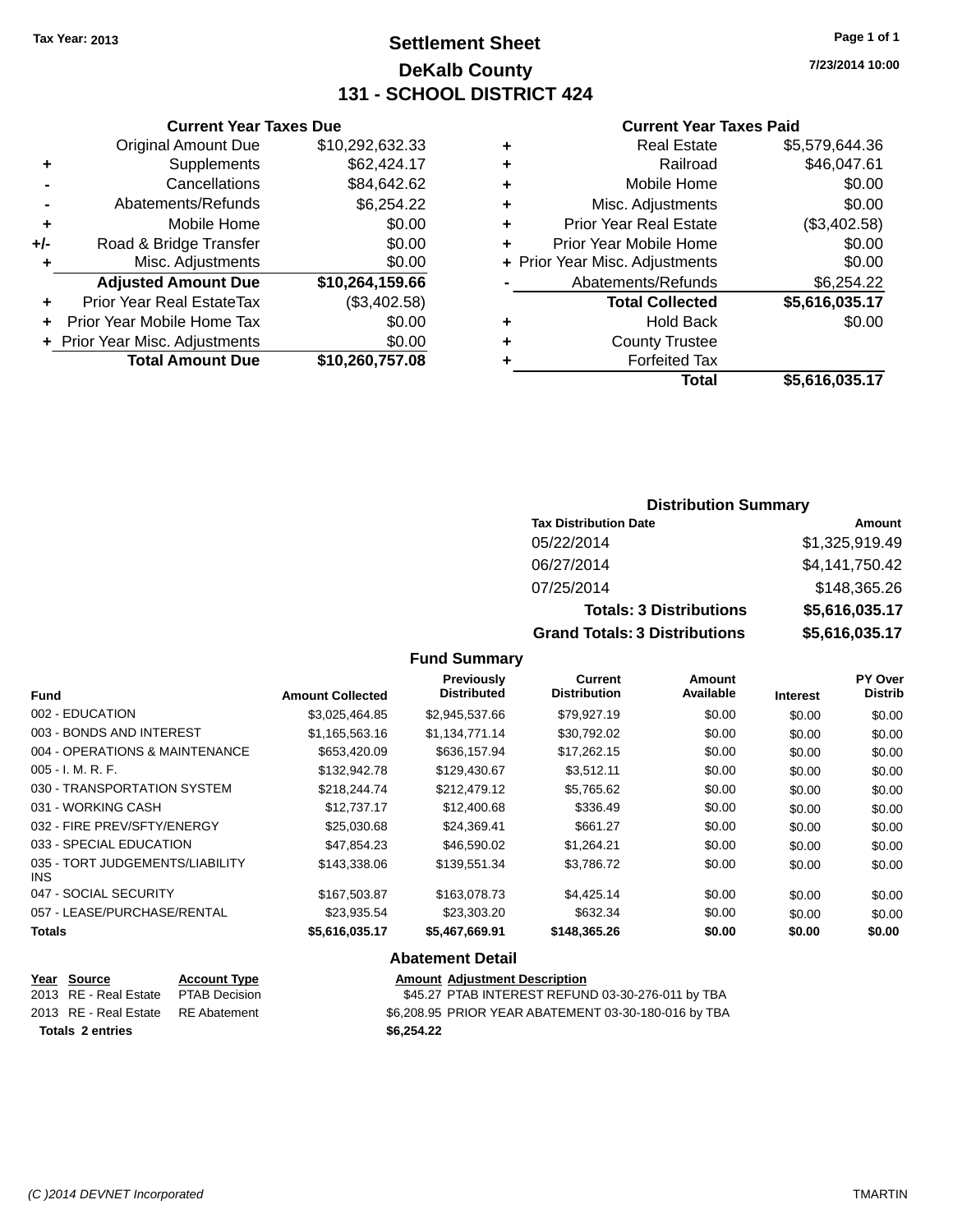### **Settlement Sheet Tax Year: 2013 Page 1 of 2 DeKalb County 132 - SCHOOL DISTRICT 425**

**7/23/2014 10:00**

### **Current Year Taxes Paid**

|     | <b>Current Year Taxes Due</b>    |                |   | <b>Current Year Taxes Paid</b> |                      |
|-----|----------------------------------|----------------|---|--------------------------------|----------------------|
|     | <b>Original Amount Due</b>       | \$7,311,773.44 |   | <b>Real Estate</b>             | \$3,965,495.83       |
| ٠   | Supplements                      | \$37,389.32    | ٠ | Railroad                       | \$85,932.05          |
|     | Cancellations                    | \$38,089.29    |   | Mobile Home                    | \$0.00               |
|     | Abatements/Refunds               | \$5.95         | ٠ | Misc. Adjustments              | \$1,500.32           |
| ٠   | Mobile Home                      | \$0.00         |   | <b>Prior Year Real Estate</b>  | (\$254.43)           |
| +/- | Road & Bridge Transfer           | \$0.00         |   | Prior Year Mobile Home         | \$0.00               |
|     | Misc. Adjustments                | \$1,500.32     |   | + Prior Year Misc. Adjustments | \$0.00               |
|     | <b>Adjusted Amount Due</b>       | \$7,312,567.84 |   | Abatements/Refunds             | \$5.95               |
| ÷.  | <b>Prior Year Real EstateTax</b> | (\$254.43)     |   | <b>Total Collected</b>         | \$4,052,667.82       |
| ÷.  | Prior Year Mobile Home Tax       | \$0.00         | ٠ | <b>Hold Back</b>               | \$0.00               |
|     | + Prior Year Misc. Adjustments   | \$0.00         |   | <b>County Trustee</b>          |                      |
|     | <b>Total Amount Due</b>          | \$7,312,313.41 |   | <b>Forfeited Tax</b>           |                      |
|     |                                  |                |   | <b>Total</b>                   | <b>CA 052 667 82</b> |

# **Total \$4,052,667.82**

### **Distribution Summary Tax Distribution Date Amount** 05/22/2014 \$679,544.20 06/27/2014 \$3,299,807.48 07/25/2014 \$73,316.14 **Totals: 3 Distributions \$4,052,667.82 Grand Totals: 3 Distributions \$4,052,667.82**

### **Fund Summary**

| <b>Amount Collected</b> | Previously<br><b>Distributed</b> | <b>Current</b><br><b>Distribution</b> | Amount<br>Available | <b>Interest</b> | PY Over<br><b>Distrib</b> |
|-------------------------|----------------------------------|---------------------------------------|---------------------|-----------------|---------------------------|
| \$2,964,218.50          | \$2,910,593.31                   | \$53,625.19                           | \$0.00              | \$0.00          | \$0.00                    |
| \$119,849.55            | \$117,681.37                     | \$2,168.18                            | \$0.00              | \$0.00          | \$0.00                    |
| \$355,350.07            | \$348.921.49                     | \$6,428.58                            | \$0.00              | \$0.00          | \$0.00                    |
| \$38.074.80             | \$37.386.00                      | \$688.80                              | \$0.00              | \$0.00          | \$0.00                    |
| \$253,826,70            | \$249.234.76                     | \$4.591.94                            | \$0.00              | \$0.00          | \$0.00                    |
| \$510.65                | \$501.41                         | \$9.24                                | \$0.00              | \$0.00          | \$0.00                    |
| \$33,000.87             | \$32,403.86                      | \$597.01                              | \$0.00              | \$0.00          | \$0.00                    |
| \$173.612.24            | \$170.471.45                     | \$3.140.79                            | \$0.00              | \$0.00          | \$0.00                    |
| \$50.767.77             | \$49,849.34                      | \$918.43                              | \$0.00              | \$0.00          | \$0.00                    |
| \$63,456.67             | \$62,308.69                      | \$1.147.98                            | \$0.00              | \$0.00          | \$0.00                    |
| \$4.052.667.82          | \$3.979.351.68                   | \$73.316.14                           | \$0.00              | \$0.00          | \$0.00                    |
|                         |                                  |                                       |                     |                 |                           |

#### **Miscellaneous Adjustment Detail**

| Year Source             | <b>Account Type</b>                        | <b>Amount Adjustment Description</b>            |
|-------------------------|--------------------------------------------|-------------------------------------------------|
|                         | 2013 RE - Real Estate Back Tax Collected   | \$146.87 DOBSON REDEMPTION 13-15-402-010 by TBA |
| 2013 RE - Real Estate   | Back Tax Collected                         | \$190.91 MANESS REDEMPTION 13-06-331-005 by TBA |
|                         | 2013 RE - Real Estate Back Tax Collected   | \$130.55 SCAVENGER SALE 13-06-332-003 by TBA    |
|                         | 2013 RE - Real Estate Back Tax Collected   | \$456.33 ENBURG REDEMPTION 13-35-201-007 by TBA |
|                         | 2013 RE - Real Estate Paymt In Lieu of Tax | \$575.66 HOUSING AUTHORITY-SEQUOYA APTS by TBA  |
| <b>Totals 5 entries</b> |                                            | \$1,500.32                                      |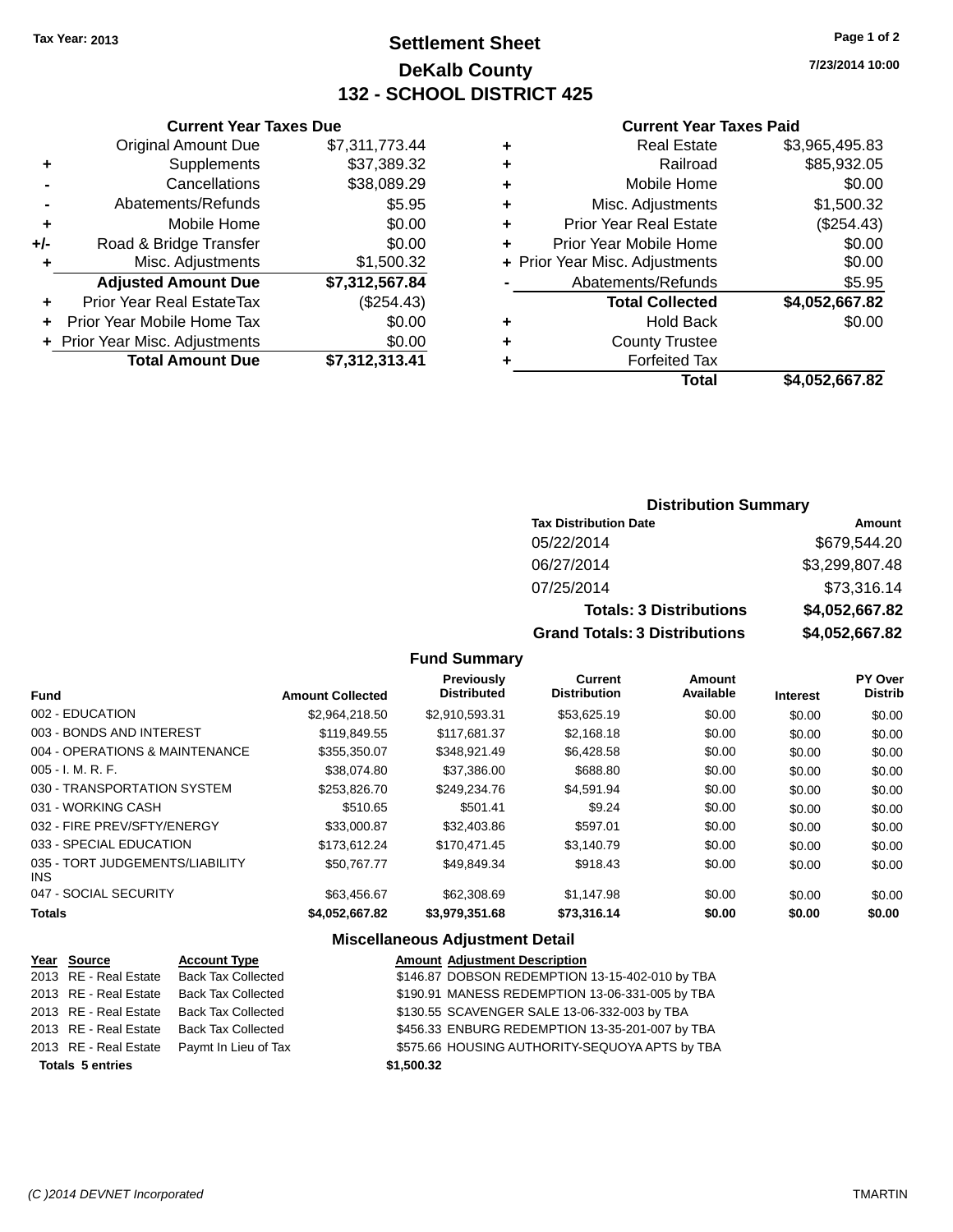### **Settlement Sheet Tax Year: 2013 Page 2 of 2 DeKalb County Abatement Detail**

**7/23/2014 10:00**

**Totals 1 entries \$5.95**

**Year Source Account Type Anneurs Amount Adjustment Description**<br>
2013 RE - Real Estate PTAB Decision **Amount Adjustment Description** \$5.95 PTAB INTEREST REFUND 13-15-176-011 by TBA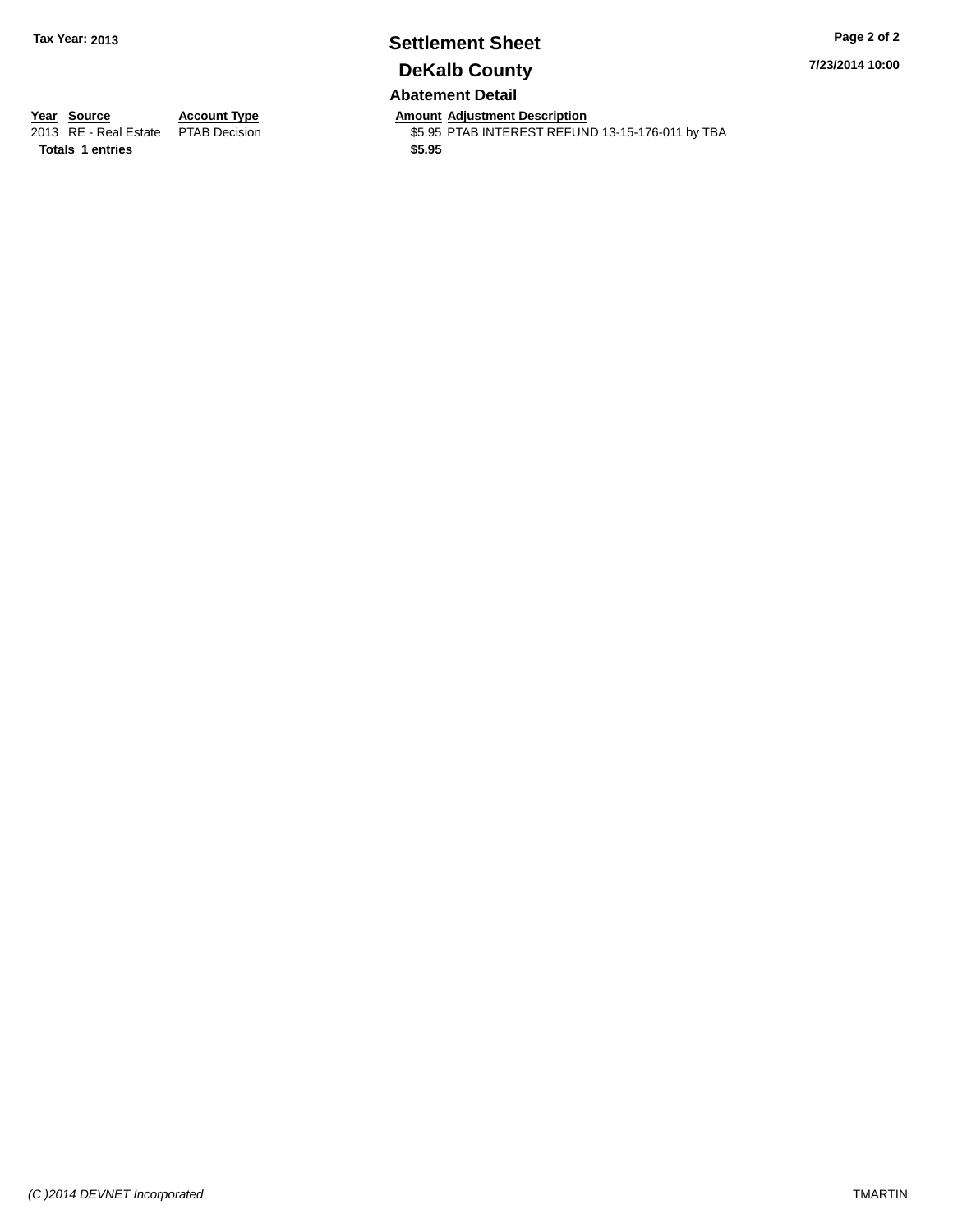### **Settlement Sheet Tax Year: 2013 Page 1 of 1 DeKalb County 133 - SCHOOL DISTRICT 426**

**7/23/2014 10:00**

#### **Current Year Taxes Paid**

| <b>Current Year Taxes Due</b> |                              |
|-------------------------------|------------------------------|
| <b>Original Amount Due</b>    | \$3,420,392.86               |
| Supplements                   | \$14,992.97                  |
| Cancellations                 | \$16,468.37                  |
| Abatements/Refunds            | \$0.00                       |
| Mobile Home                   | \$0.00                       |
| Road & Bridge Transfer        | \$0.00                       |
| Misc. Adjustments             | \$0.00                       |
| <b>Adjusted Amount Due</b>    | \$3,418,917.46               |
| Prior Year Real EstateTax     | \$0.00                       |
| Prior Year Mobile Home Tax    | \$0.00                       |
|                               | \$0.00                       |
| <b>Total Amount Due</b>       | \$3,418,917.46               |
|                               | Prior Year Misc. Adjustments |

| ٠ | <b>Real Estate</b>             | \$1,856,832.38 |
|---|--------------------------------|----------------|
| ٠ | Railroad                       | \$17,508.08    |
| ٠ | Mobile Home                    | \$0.00         |
| ٠ | Misc. Adjustments              | \$0.00         |
| ٠ | <b>Prior Year Real Estate</b>  | \$0.00         |
| ÷ | Prior Year Mobile Home         | \$0.00         |
|   | + Prior Year Misc. Adjustments | \$0.00         |
|   | Abatements/Refunds             | \$0.00         |
|   | <b>Total Collected</b>         | \$1,874,340.46 |
| ٠ | Hold Back                      | \$0.00         |
| ٠ | <b>County Trustee</b>          |                |
| ٠ | <b>Forfeited Tax</b>           |                |
|   | Total                          | \$1,874,340.46 |
|   |                                |                |

### **Distribution Summary**

| <b>Tax Distribution Date</b>         | Amount         |
|--------------------------------------|----------------|
| 05/22/2014                           | \$418,644.43   |
| 06/27/2014                           | \$1,415,663.85 |
| 07/25/2014                           | \$40,032.18    |
| <b>Totals: 3 Distributions</b>       | \$1,874,340.46 |
| <b>Grand Totals: 3 Distributions</b> | \$1,874,340.46 |

| <b>Fund</b>                                   | <b>Amount Collected</b> | Previously<br><b>Distributed</b> | Current<br><b>Distribution</b> | Amount<br>Available | <b>Interest</b> | PY Over<br><b>Distrib</b> |
|-----------------------------------------------|-------------------------|----------------------------------|--------------------------------|---------------------|-----------------|---------------------------|
| 002 - EDUCATION                               | \$1,092,018.86          | \$1,068,695.52                   | \$23,323.34                    | \$0.00              | \$0.00          | \$0.00                    |
| 003 - BONDS AND INTEREST                      | \$299.191.60            | \$292.801.46                     | \$6,390.14                     | \$0.00              | \$0.00          | \$0.00                    |
| 004 - OPERATIONS & MAINTENANCE                | \$222,862.84            | \$218,102.93                     | \$4,759.91                     | \$0.00              | \$0.00          | \$0.00                    |
| $005 - I. M. R. F.$                           | \$50,942.70             | \$49.854.67                      | \$1,088.03                     | \$0.00              | \$0.00          | \$0.00                    |
| 030 - TRANSPORTATION SYSTEM                   | \$63,298,36             | \$61,946.43                      | \$1,351.93                     | \$0.00              | \$0.00          | \$0.00                    |
| 031 - WORKING CASH                            | \$15,825,06             | \$15,487.07                      | \$337.99                       | \$0.00              | \$0.00          | \$0.00                    |
| 032 - FIRE PREV/SFTY/ENERGY                   | \$15,825.06             | \$15,487.07                      | \$337.99                       | \$0.00              | \$0.00          | \$0.00                    |
| 033 - SPECIAL EDUCATION                       | \$12,659.29             | \$12,388.91                      | \$270.38                       | \$0.00              | \$0.00          | \$0.00                    |
| 035 - TORT JUDGEMENTS/LIABILITY<br><b>INS</b> | \$27.087.97             | \$26,509.42                      | \$578.55                       | \$0.00              | \$0.00          | \$0.00                    |
| 047 - SOCIAL SECURITY                         | \$63,675,08             | \$62,315.11                      | \$1.359.97                     | \$0.00              | \$0.00          | \$0.00                    |
| 057 - LEASE/PURCHASE/RENTAL                   | \$10,953.64             | \$10.719.69                      | \$233.95                       | \$0.00              | \$0.00          | \$0.00                    |
| <b>Totals</b>                                 | \$1,874,340,46          | \$1.834.308.28                   | \$40,032.18                    | \$0.00              | \$0.00          | \$0.00                    |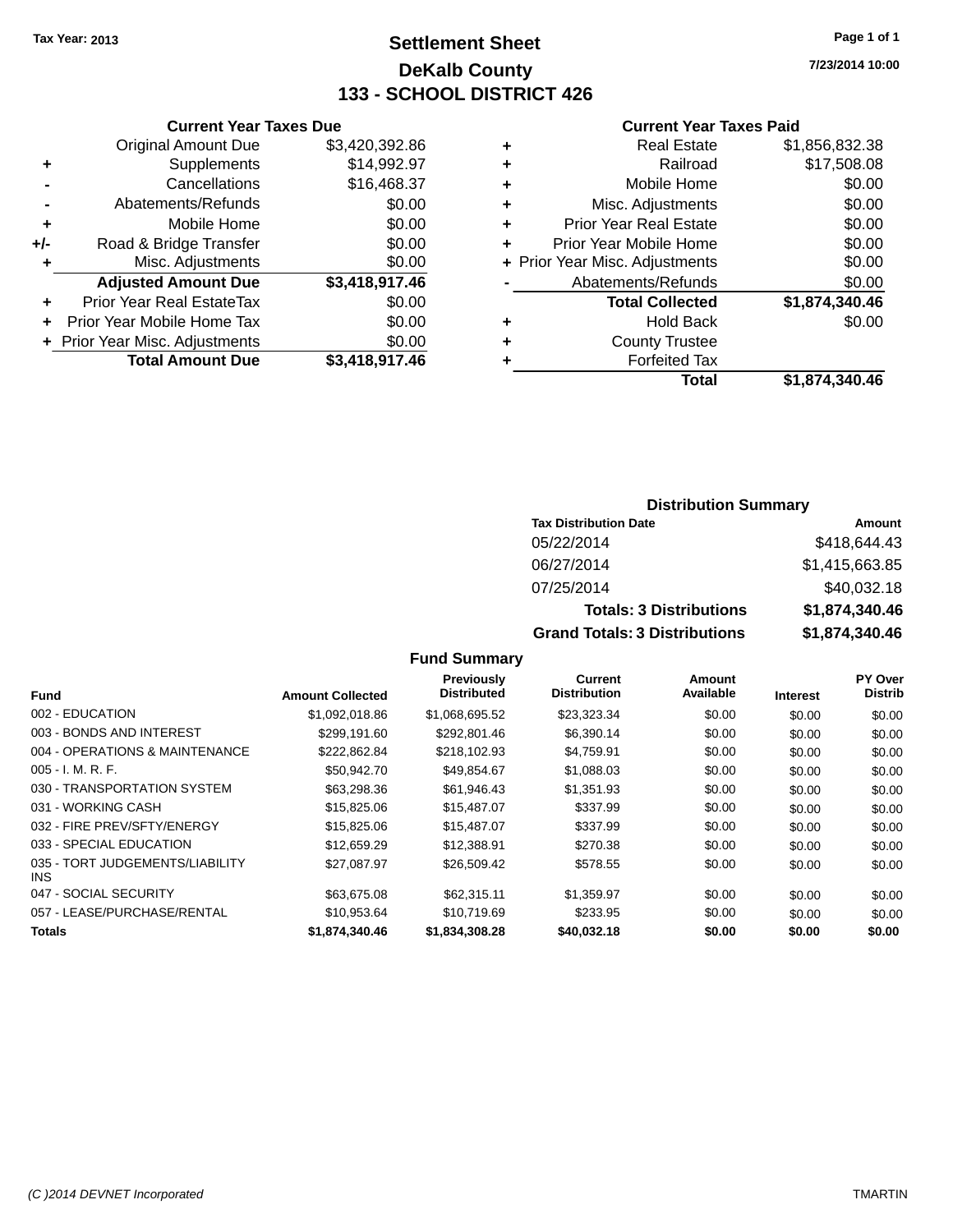**Current Year Taxes Due** Original Amount Due \$28,985,721.54

**+** Supplements \$105,286.60 **-** Cancellations \$129,241.27 **-** Abatements/Refunds \$1,147.81 **+** Mobile Home \$0.00 **+/-** Road & Bridge Transfer \$0.00 **+** Misc. Adjustments \$210.85

### **Settlement Sheet Tax Year: 2013 Page 1 of 1 DeKalb County 134 - SCHOOL DISTRICT 427**

**7/23/2014 10:00**

#### **Current Year Taxes Paid**

|   | Total                          | \$15,490,553.39 |
|---|--------------------------------|-----------------|
| ٠ | <b>Forfeited Tax</b>           |                 |
| ٠ | <b>County Trustee</b>          |                 |
| ٠ | <b>Hold Back</b>               | \$0.00          |
|   | <b>Total Collected</b>         | \$15,490,553.39 |
|   | Abatements/Refunds             | \$1,147.81      |
|   | + Prior Year Misc. Adjustments | \$0.00          |
| ٠ | Prior Year Mobile Home         | \$0.00          |
| ٠ | <b>Prior Year Real Estate</b>  | (\$3,228.35)    |
| ٠ | Misc. Adjustments              | \$210.85        |
| ٠ | Mobile Home                    | \$0.00          |
| ٠ | Railroad                       | \$3,265.35      |
| ٠ | <b>Real Estate</b>             | \$15,491,453.35 |
|   |                                |                 |

|       | <b>Adjusted Amount Due</b>       | \$28,960,829.91 | $\blacksquare$ | Abateme |
|-------|----------------------------------|-----------------|----------------|---------|
| $\pm$ | <b>Prior Year Real EstateTax</b> | (\$3,228.35)    |                | Tota    |
|       | + Prior Year Mobile Home Tax     | \$0.00          |                |         |
|       | + Prior Year Misc. Adjustments   | \$0.00          | ٠              | Cot     |
|       | <b>Total Amount Due</b>          | \$28,957,601.56 |                |         |

| <b>Distribution Summary</b> |  |
|-----------------------------|--|
|-----------------------------|--|

| <b>Tax Distribution Date</b>         | Amount          |
|--------------------------------------|-----------------|
| 05/22/2014                           | \$3,767,091.14  |
| 06/27/2014                           | \$11,302,707.90 |
| 07/25/2014                           | \$420,754.35    |
| <b>Totals: 3 Distributions</b>       | \$15,490,553.39 |
| <b>Grand Totals: 3 Distributions</b> | \$15,490,553.39 |

### **Fund Summary**

| <b>Fund</b>                    | <b>Amount Collected</b> | <b>Previously</b><br><b>Distributed</b> | <b>Current</b><br><b>Distribution</b> | <b>Amount</b><br>Available | <b>Interest</b> | <b>PY Over</b><br><b>Distrib</b> |
|--------------------------------|-------------------------|-----------------------------------------|---------------------------------------|----------------------------|-----------------|----------------------------------|
| 002 - EDUCATION                | \$8,503,973,07          | \$8,272,988.16                          | \$230.984.91                          | \$0.00                     | \$0.00          | \$0.00                           |
| 003 - BONDS AND INTEREST       | \$2.303.383.34          | \$2,240,818,85                          | \$62.564.49                           | \$0.00                     | \$0.00          | \$0.00                           |
| 004 - OPERATIONS & MAINTENANCE | \$1,546,220.57          | \$1,504,222.13                          | \$41,998.44                           | \$0.00                     | \$0.00          | \$0.00                           |
| $005 - I. M. R. F.$            | \$335,029.69            | \$325,929.62                            | \$9,100.07                            | \$0.00                     | \$0.00          | \$0.00                           |
| 030 - TRANSPORTATION SYSTEM    | \$566,969.75            | \$551.569.72                            | \$15,400.03                           | \$0.00                     | \$0.00          | \$0.00                           |
| 031 - WORKING CASH             | \$109.843.49            | \$106,859.93                            | \$2,983.56                            | \$0.00                     | \$0.00          | \$0.00                           |
| 032 - FIRE PREV/SFTY/ENERGY    | \$154,642.19            | \$150,441.80                            | \$4,200.39                            | \$0.00                     | \$0.00          | \$0.00                           |
| 033 - SPECIAL EDUCATION        | \$1.422,528.49          | \$1.383.889.78                          | \$38.638.71                           | \$0.00                     | \$0.00          | \$0.00                           |
| 047 - SOCIAL SECURITY          | \$438,119.31            | \$426,219.12                            | \$11,900.19                           | \$0.00                     | \$0.00          | \$0.00                           |
| 057 - LEASE/PURCHASE/RENTAL    | \$109.843.49            | \$106.859.93                            | \$2.983.56                            | \$0.00                     | \$0.00          | \$0.00                           |
| <b>Totals</b>                  | \$15.490.553.39         | \$15.069.799.04                         | \$420,754,35                          | \$0.00                     | \$0.00          | \$0.00                           |

#### **Miscellaneous Adjustment Detail**

**Abatement Detail**

| Year Source             | <b>Account Type</b> | <b>Amount Adjustment Description</b>              |
|-------------------------|---------------------|---------------------------------------------------|
| 2013 RE - Real Estate   | Back Tax Collected  | \$55.71 STOGSDILL REDEMPTION 06-32-328-025 by TBA |
| 2013 RE - Real Estate   | Back Tax Collected  | \$155.14 MEIER REDEMPTION 06-18-300-001 by TBA    |
| <b>Totals 2 entries</b> |                     | \$210.85                                          |
|                         |                     |                                                   |
|                         |                     |                                                   |

| Year Source             | <b>Account Type</b> | <b>Amount Adiustment Description</b>                       |
|-------------------------|---------------------|------------------------------------------------------------|
| 2013 RE - Real Estate   | RE Abatement        | \$1,147.81 CLARK PRIOR YEAR ABATEMENT 09-17-100-015 by TBA |
| <b>Totals 1 entries</b> |                     | \$1.147.81                                                 |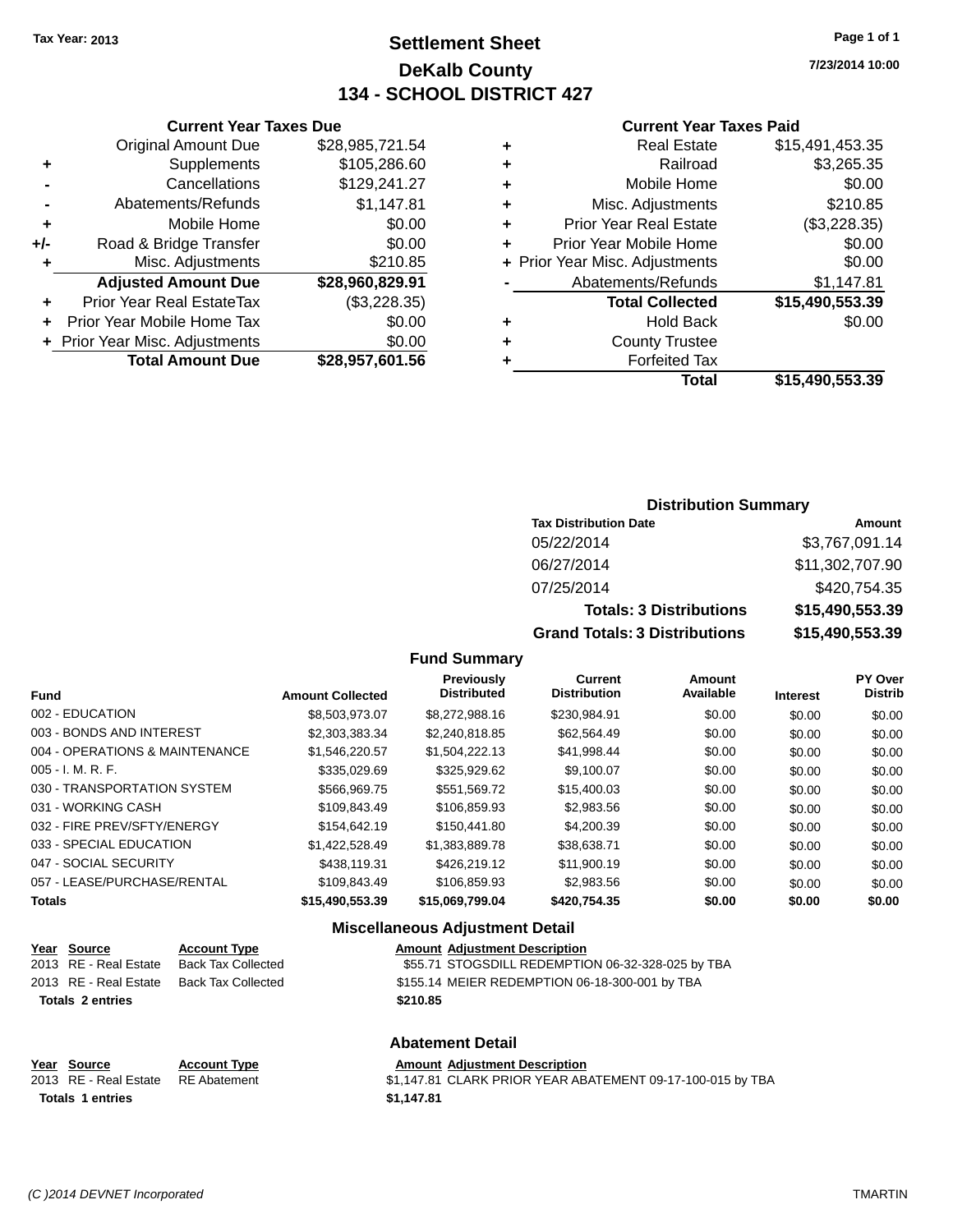### **Settlement Sheet Tax Year: 2013 Page 1 of 2 DeKalb County 135 - SCHOOL DISTRICT 428**

**7/23/2014 10:00**

#### **Current Year Taxes Paid**

| ٠ | <b>Real Estate</b>             | \$25,615,489.17 |
|---|--------------------------------|-----------------|
| ٠ | Railroad                       | \$173,093.91    |
| ٠ | Mobile Home                    | \$0.00          |
| ٠ | Misc. Adjustments              | \$0.00          |
| ٠ | <b>Prior Year Real Estate</b>  | (\$8,721.49)    |
| ٠ | Prior Year Mobile Home         | \$0.00          |
|   | + Prior Year Misc. Adjustments | \$0.00          |
|   | Abatements/Refunds             | \$3,656.25      |
|   | <b>Total Collected</b>         | \$25,776,205.34 |
| ٠ | <b>Hold Back</b>               | \$0.00          |
| ٠ | <b>County Trustee</b>          |                 |
|   | <b>Forfeited Tax</b>           |                 |
|   | Total                          | \$25,776,205.34 |

|     | <b>Current Year Taxes Due</b>    |                 |  |  |
|-----|----------------------------------|-----------------|--|--|
|     | <b>Original Amount Due</b>       | \$49,828,275.15 |  |  |
| ٠   | Supplements                      | \$781,380.16    |  |  |
|     | Cancellations                    | \$1,350,415.25  |  |  |
|     | Abatements/Refunds               | \$3,656.25      |  |  |
| ٠   | Mobile Home                      | \$0.00          |  |  |
| +/- | Road & Bridge Transfer           | \$0.00          |  |  |
| ٠   | Misc. Adjustments                | \$0.00          |  |  |
|     | <b>Adjusted Amount Due</b>       | \$49,255,583.81 |  |  |
|     | <b>Prior Year Real EstateTax</b> | (\$8,721.49)    |  |  |
|     | Prior Year Mobile Home Tax       | \$0.00          |  |  |
|     | + Prior Year Misc. Adjustments   | \$0.00          |  |  |
|     | <b>Total Amount Due</b>          | \$49,246,862.32 |  |  |
|     |                                  |                 |  |  |

### **Distribution Summary**

| <b>Tax Distribution Date</b>         | Amount          |
|--------------------------------------|-----------------|
| 05/22/2014                           | \$5,737,051.42  |
| 06/27/2014                           | \$19,332,091.05 |
| 07/25/2014                           | \$707,062.87    |
| <b>Totals: 3 Distributions</b>       | \$25,776,205.34 |
| <b>Grand Totals: 3 Distributions</b> | \$25,776,205.34 |

### **Fund Summary**

| <b>Fund</b>                             | <b>Amount Collected</b> | Previously<br><b>Distributed</b> | <b>Current</b><br><b>Distribution</b> | Amount<br>Available | <b>Interest</b> | PY Over<br><b>Distrib</b> |
|-----------------------------------------|-------------------------|----------------------------------|---------------------------------------|---------------------|-----------------|---------------------------|
| 002 - EDUCATION                         | \$13,182,209.15         | \$12,820,610.11                  | \$361,599.04                          | \$0.00              | \$0.00          | \$0.00                    |
| 003 - BONDS AND INTEREST                | \$2,493,796.30          | \$2,425,389.39                   | \$68,406.91                           | \$0.00              | \$0.00          | \$0.00                    |
| 004 - OPERATIONS & MAINTENANCE          | \$2,471,654.56          | \$2,403,855.01                   | \$67,799.55                           | \$0.00              | \$0.00          | \$0.00                    |
| $005 - I. M. R. F.$                     | \$625,485,40            | \$608,327.81                     | \$17.157.59                           | \$0.00              | \$0.00          | \$0.00                    |
| 030 - TRANSPORTATION SYSTEM             | \$2.847.342.75          | \$2,769,237.76                   | \$78.104.99                           | \$0.00              | \$0.00          | \$0.00                    |
| 031 - WORKING CASH                      | \$164,787.29            | \$160,267,04                     | \$4,520.25                            | \$0.00              | \$0.00          | \$0.00                    |
| 032 - FIRE PREV/SFTY/ENERGY             | \$329.548.81            | \$320,509.01                     | \$9.039.80                            | \$0.00              | \$0.00          | \$0.00                    |
| 033 - SPECIAL EDUCATION                 | \$2.636.441.83          | \$2.564.122.03                   | \$72,319.80                           | \$0.00              | \$0.00          | \$0.00                    |
| 035 - TORT JUDGEMENTS/LIABILITY<br>INS. | \$353,675.31            | \$343.973.70                     | \$9,701.61                            | \$0.00              | \$0.00          | \$0.00                    |
| 047 - SOCIAL SECURITY                   | \$671,263.94            | \$652,850.61                     | \$18,413.33                           | \$0.00              | \$0.00          | \$0.00                    |
| <b>Totals</b>                           | \$25.776.205.34         | \$25,069,142,47                  | \$707.062.87                          | \$0.00              | \$0.00          | \$0.00                    |

### **Miscellaneous Adjustment Detail**

| Year Source           | <b>Account Type</b> | <b>Amount Adiustment Description</b>       |
|-----------------------|---------------------|--------------------------------------------|
| 2013 RE - Real Estate | Back Tax Collected  | \$0.00 LAY REDEMPTION 07-23-155-002 by TBA |
| Totals 1 entries      |                     | \$0.00                                     |

|             |                     | <b>Abatement Detail</b>              |
|-------------|---------------------|--------------------------------------|
| Year Source | <b>Account Type</b> | <b>Amount Adiustment Description</b> |

| 2013 RE - Real Estate PTAB Decision | \$48.96 PTAB INTEREST REFUND 08-12-451-004 by TBA    |
|-------------------------------------|------------------------------------------------------|
| 2013 RE - Real Estate PTAB Decision | \$360.16 PTAB INTEREST REFUND 08-12-451-005 by TBA   |
| 2013 RE - Real Estate PTAB Decision | \$0.04 PTAB INTEREST REFUND 08-12-451-007 by TBA     |
| 2013 RE - Real Estate PTAB Decision | \$80.37 PTAB INTEREST REFUND 08-12-451-014 by TBA    |
| 2013 RE - Real Estate PTAB Decision | \$6.95 PTAB INTEREST REFUND 07-23-332-002 by TBA     |
| 2013 RE - Real Estate PTAB Decision | \$3,116.17 PTAB INTEREST REFUND 08-25-100-021 by TBA |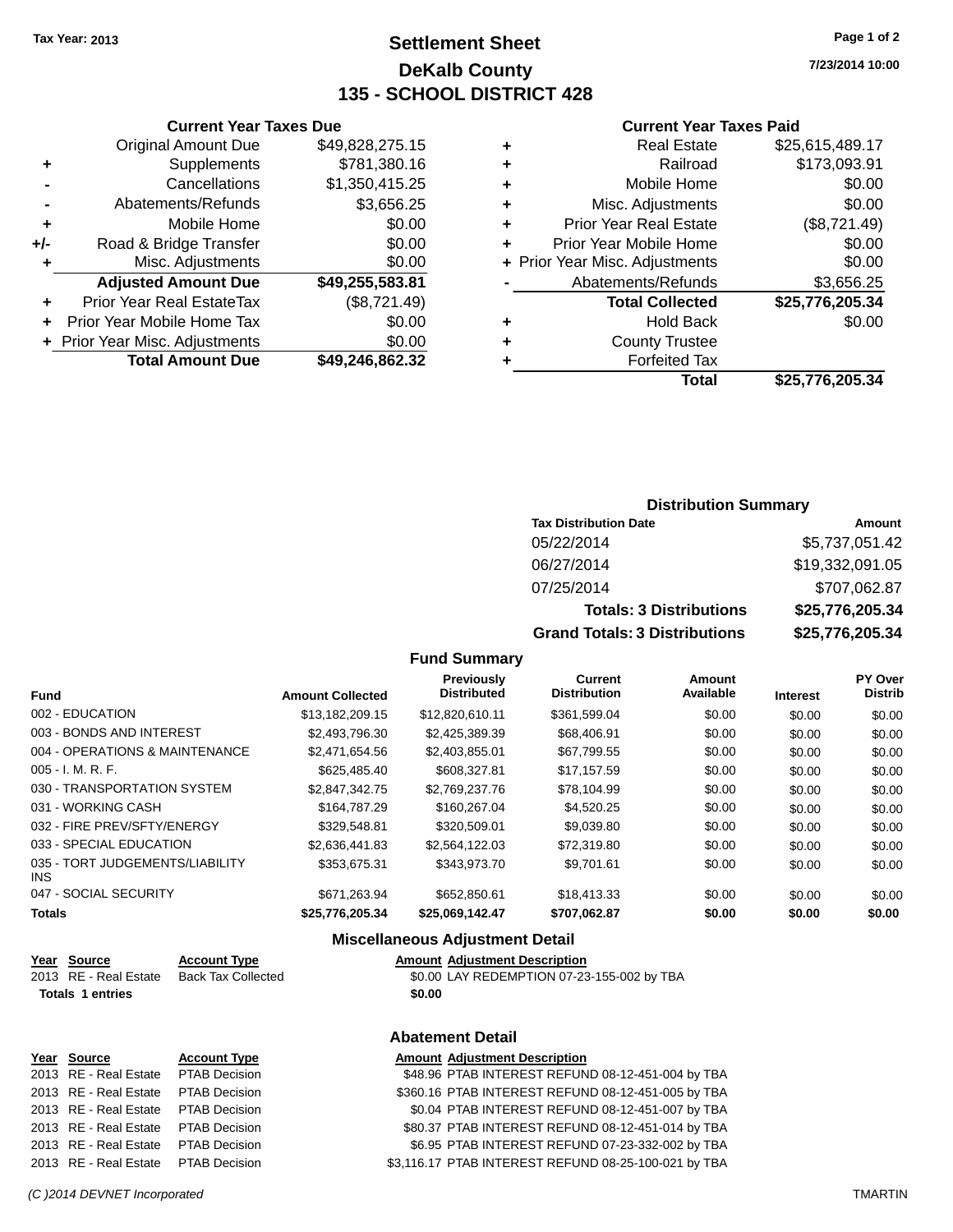# **Settlement Sheet Tax Year: 2013 Page 2 of 2 DeKalb County**

**7/23/2014 10:00**

### **Abatement Detail**

**Totals 8 entries \$3,656.24**

**Year Source Account Type Amount Adjustment Description**<br>2013 RE - Real Estate PTAB Decision **\$8.97 PTAB INTEREST REFUN** \$8.97 PTAB INTEREST REFUND 09-19-100-014 by TBA 2013 RE - Real Estate PTAB Decision \$34.62 PTAB INTEREST REFUND 09-19-000-012 by TBA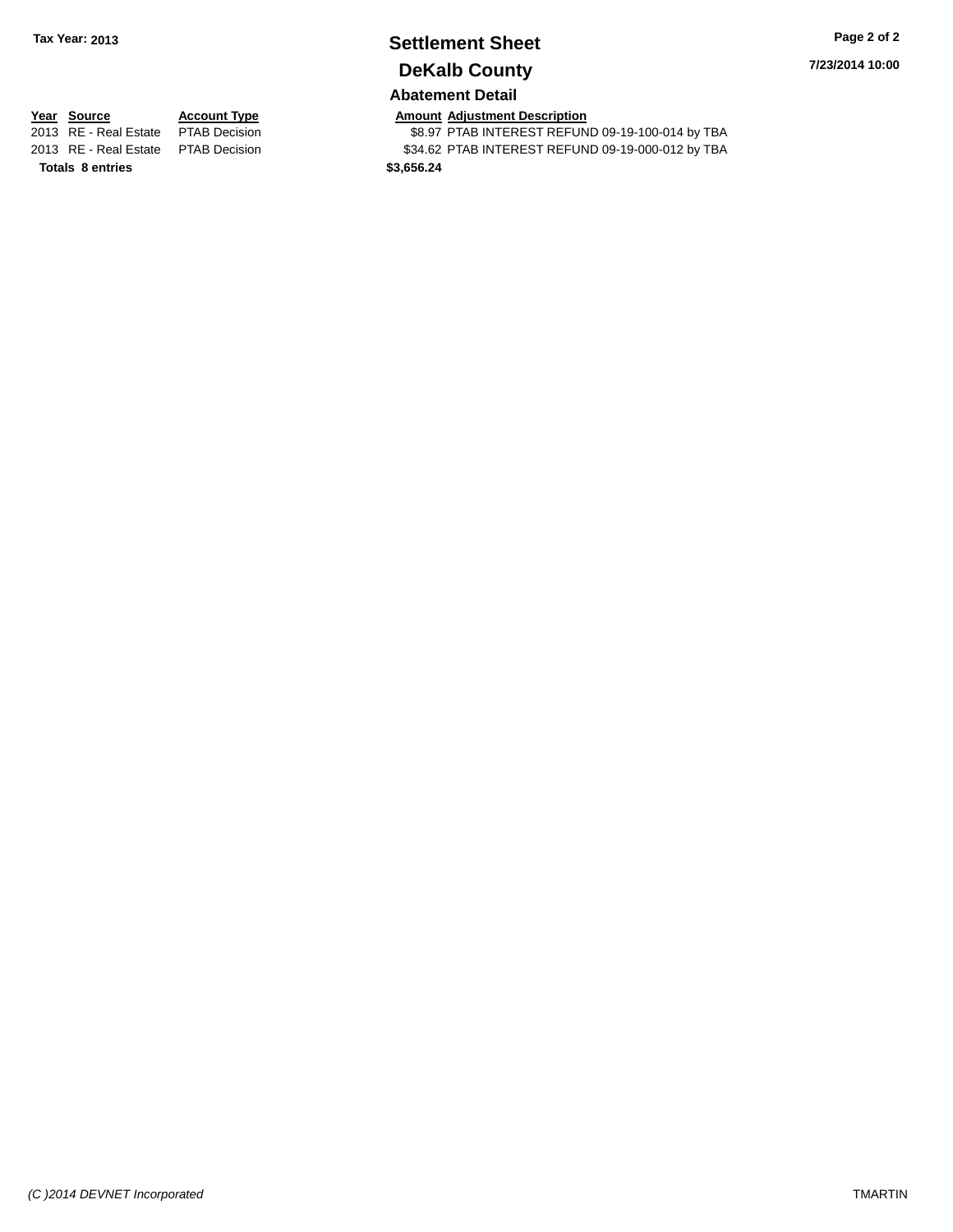### **Settlement Sheet Tax Year: 2013 Page 1 of 2 DeKalb County 136 - SCHOOL DISTRICT 429**

**7/23/2014 10:00**

#### **Current Year Taxes Paid**

| ٠ | <b>Real Estate</b>             | \$2,684,272.03 |
|---|--------------------------------|----------------|
| ٠ | Railroad                       | \$28,330.19    |
| ٠ | Mobile Home                    | \$0.00         |
| ٠ | Misc. Adjustments              | \$960.29       |
| ٠ | <b>Prior Year Real Estate</b>  | (\$18,281.73)  |
| ÷ | Prior Year Mobile Home         | \$0.00         |
|   | + Prior Year Misc. Adjustments | \$0.00         |
|   | Abatements/Refunds             | \$370.42       |
|   | <b>Total Collected</b>         | \$2,694,910.36 |
| ٠ | <b>Hold Back</b>               | \$0.00         |
| ٠ | <b>County Trustee</b>          |                |
|   | <b>Forfeited Tax</b>           |                |
|   | Total                          | \$2,694,910.36 |

|                | <b>Original Amount Due</b>       | \$4,980,520.06 |
|----------------|----------------------------------|----------------|
| ٠              | Supplements                      | \$27,178.48    |
|                | Cancellations                    | \$29,116.07    |
| $\blacksquare$ | Abatements/Refunds               | \$370.42       |
| ٠              | Mobile Home                      | \$0.00         |
| +/-            | Road & Bridge Transfer           | \$0.00         |
| ٠              | Misc. Adjustments                | \$960.29       |
|                | <b>Adjusted Amount Due</b>       | \$4,979,172.34 |
| ٠              | <b>Prior Year Real EstateTax</b> | (\$18,281.73)  |
| ÷              | Prior Year Mobile Home Tax       | \$0.00         |
|                | + Prior Year Misc. Adjustments   | \$0.00         |
|                | <b>Total Amount Due</b>          | \$4,960,890.61 |

**Current Year Taxes Due**

| <b>Distribution Summary</b> |  |
|-----------------------------|--|
|                             |  |

| <b>Tax Distribution Date</b>         | Amount         |
|--------------------------------------|----------------|
| 05/22/2014                           | \$635,231.98   |
| 06/27/2014                           | \$2,013,464.25 |
| 07/25/2014                           | \$46,214.13    |
| <b>Totals: 3 Distributions</b>       | \$2,694,910.36 |
| <b>Grand Totals: 3 Distributions</b> | \$2,694,910.36 |

### **Fund Summary**

| <b>Fund</b>                             | <b>Amount Collected</b> | <b>Previously</b><br><b>Distributed</b> | <b>Current</b><br><b>Distribution</b> | <b>Amount</b><br>Available | <b>Interest</b> | PY Over<br><b>Distrib</b> |
|-----------------------------------------|-------------------------|-----------------------------------------|---------------------------------------|----------------------------|-----------------|---------------------------|
| 002 - EDUCATION                         | \$1,528,933.13          | \$1,502,713.96                          | \$26,219.17                           | \$0.00                     | \$0.00          | \$0.00                    |
| 003 - BONDS AND INTEREST                | \$481.418.79            | \$473.163.10                            | \$8,255.69                            | \$0.00                     | \$0.00          | \$0.00                    |
| 004 - OPERATIONS & MAINTENANCE          | \$249,928.69            | \$245.642.74                            | \$4,285.95                            | \$0.00                     | \$0.00          | \$0.00                    |
| $005 - I. M. R. F.$                     | \$47.341.49             | \$46,529.65                             | \$811.84                              | \$0.00                     | \$0.00          | \$0.00                    |
| 030 - TRANSPORTATION SYSTEM             | \$117,616.67            | \$115,599.70                            | \$2.016.97                            | \$0.00                     | \$0.00          | \$0.00                    |
| 032 - FIRE PREV/SFTY/ENERGY             | \$328.78                | \$323.14                                | \$5.64                                | \$0.00                     | \$0.00          | \$0.00                    |
| 033 - SPECIAL EDUCATION                 | \$168,776.85            | \$165,882,55                            | \$2,894.30                            | \$0.00                     | \$0.00          | \$0.00                    |
| 035 - TORT JUDGEMENTS/LIABILITY<br>INS. | \$47.341.49             | \$46,529.65                             | \$811.84                              | \$0.00                     | \$0.00          | \$0.00                    |
| 047 - SOCIAL SECURITY                   | \$53.224.47             | \$52,311.74                             | \$912.73                              | \$0.00                     | \$0.00          | \$0.00                    |
| <b>Totals</b>                           | \$2.694.910.36          | \$2.648.696.23                          | \$46,214.13                           | \$0.00                     | \$0.00          | \$0.00                    |

### **Miscellaneous Adjustment Detail**

| <u>Year Source</u>      | <b>Account Type</b>       | <b>Amount Adjustment Description</b>                    |
|-------------------------|---------------------------|---------------------------------------------------------|
| 2013 RE - Real Estate   | <b>Back Tax Collected</b> | \$56.91 VANGUARD HOMES REDEMPTION 15-14-107-008 by TBA  |
| 2013 RE - Real Estate   | <b>Back Tax Collected</b> | \$43.55 VANGUARD HOMES REDEMPTION 15-14-107-007 by TBA  |
| 2013 RE - Real Estate   | <b>Back Tax Collected</b> | \$233.16 VANGUARD HOMES REDEMPTION 15-14-102-033 by TBA |
| 2013 RE - Real Estate   | Paymt In Lieu of Tax      | \$626.67 HOUSING AUTHORITY-SUNSET VIEW APTS. by TBA     |
| <b>Totals 4 entries</b> |                           | \$960.29                                                |
|                         |                           |                                                         |

#### **Abatement Detail**

#### **Year** Source **Account Type Account Adjustment Description**

2013 RE - Real Estate PTAB Decision \$314.25 PTAB INTEREST REFUND 15-14-400-041 by TBA 2013 RE - Real Estate PTAB Decision \$9.74 PTAB INTEREST REFUND 15-14-302-006 by TBA 2013 RE - Real Estate PTAB Decision \$18.01 PTAB INTEREST REFUND 15-14-302-007 by TBA 2013 RE - Real Estate PTAB Decision \$3.65 PTAB INTEREST REFUND 15-15-403-020 by TBA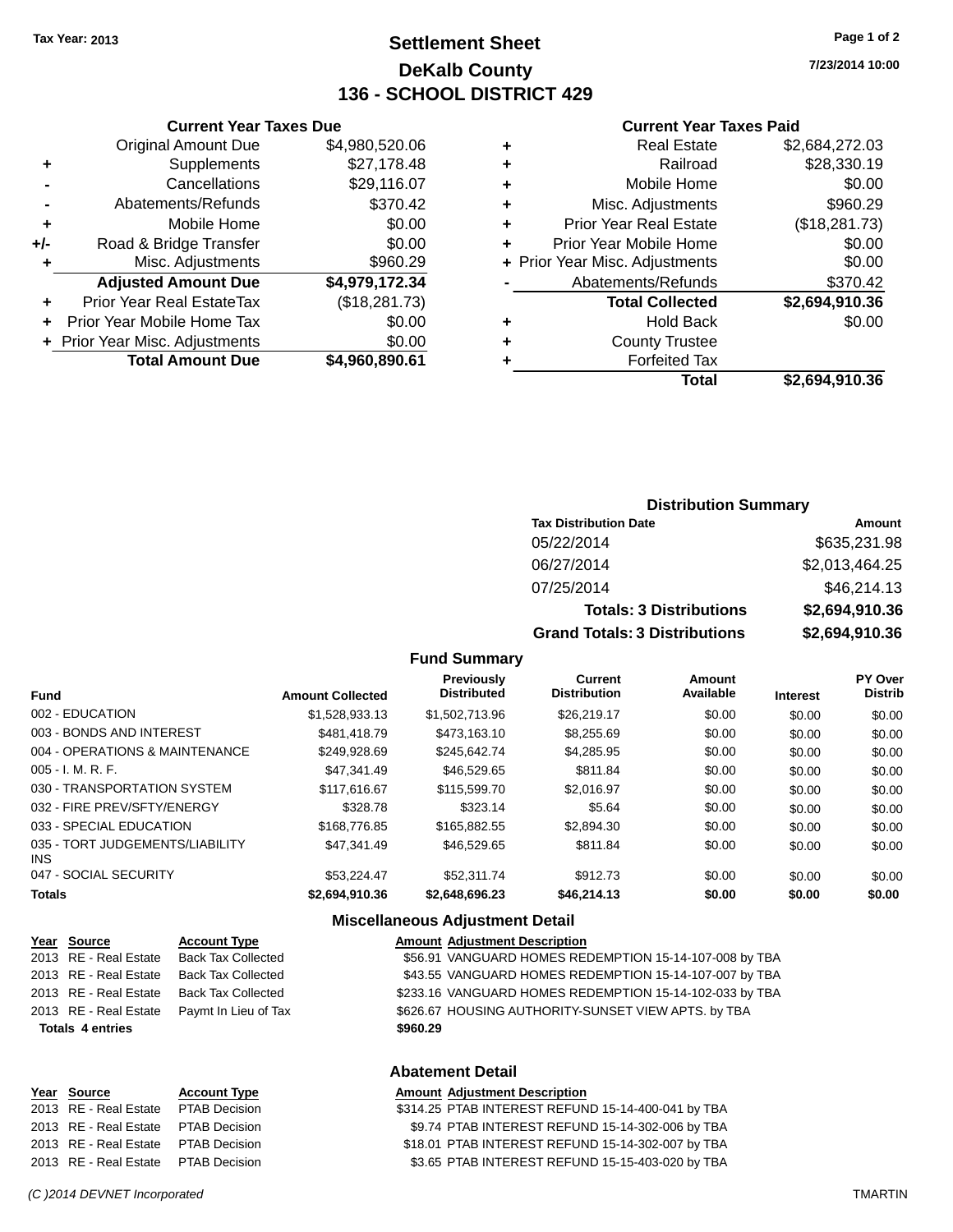# **Settlement Sheet Tax Year: 2013 Page 2 of 2 DeKalb County**

**7/23/2014 10:00**

### **Abatement Detail**

**Year Source Account Type And Amount Adjustment Description**<br>
2013 RE - Real Estate PTAB Decision **Amount Adjustment Description** 

\$24.77 PTAB INTEREST REFUND 15-14-302-007 by TBA

**Totals 5 entries \$370.42**

*(C )2014 DEVNET Incorporated* TMARTIN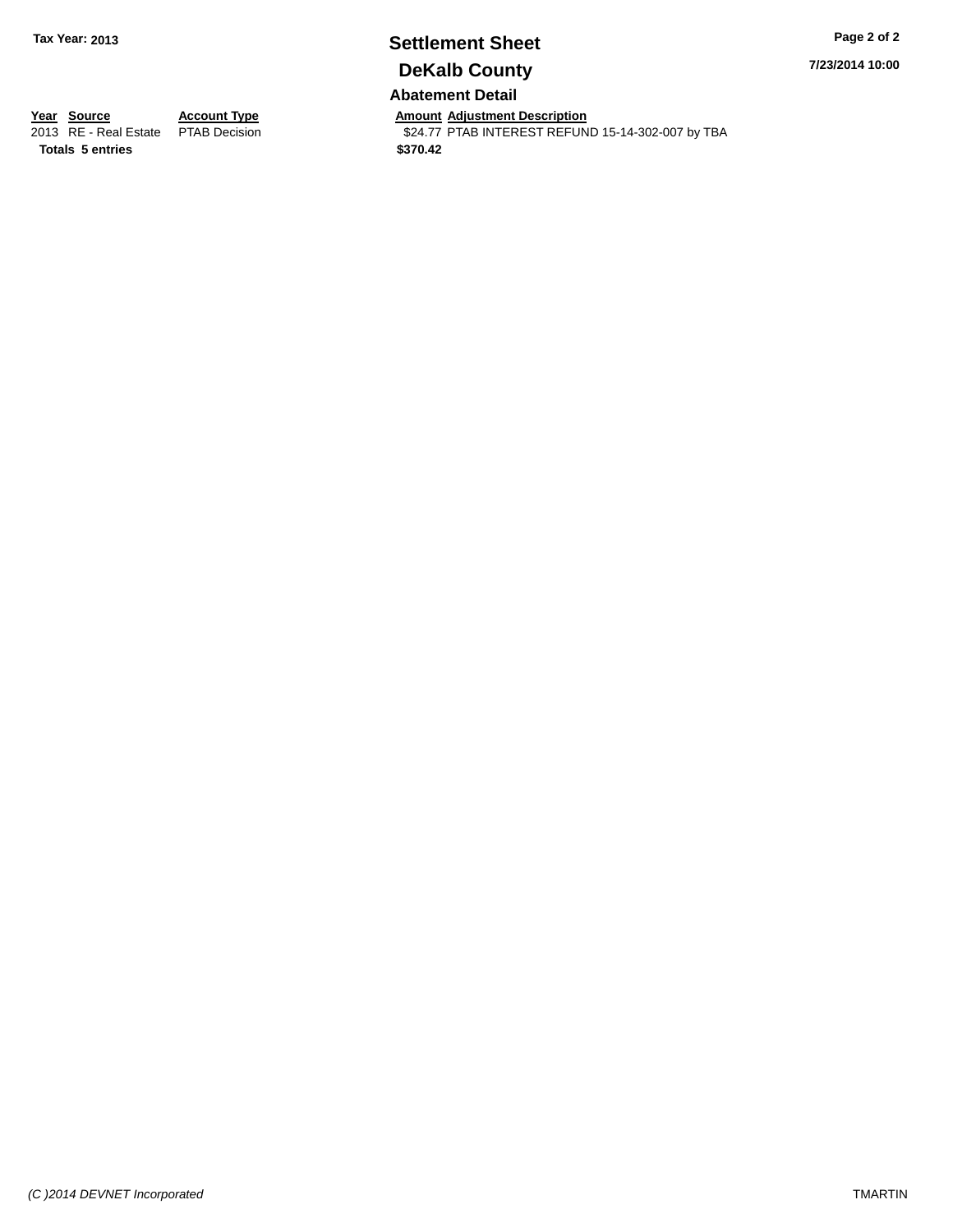### **Settlement Sheet Tax Year: 2013 Page 1 of 1 DeKalb County 137 - SCHOOL DISTRICT 430**

**7/23/2014 10:00**

#### **Current Year Taxes Paid**

| Total                          | \$4,004,011.13 |
|--------------------------------|----------------|
| <b>Forfeited Tax</b>           |                |
| <b>County Trustee</b>          |                |
| <b>Hold Back</b>               | \$0.00         |
| <b>Total Collected</b>         | \$4,004,011.13 |
| Abatements/Refunds             | \$17.14        |
| + Prior Year Misc. Adjustments | \$0.00         |
| Prior Year Mobile Home         | \$0.00         |
| <b>Prior Year Real Estate</b>  | (\$693.96)     |
| Misc. Adjustments              | \$7.72         |
| Mobile Home                    | \$0.00         |
| Railroad                       | \$17,286.40    |
| <b>Real Estate</b>             | \$3,987,428.11 |
|                                |                |

|     | <b>Current Year Taxes Due</b>    |                |
|-----|----------------------------------|----------------|
|     | <b>Original Amount Due</b>       | \$7,414,204.70 |
| ٠   | Supplements                      | \$38,730.46    |
|     | Cancellations                    | \$44,003.04    |
|     | Abatements/Refunds               | \$17.14        |
| ٠   | Mobile Home                      | \$0.00         |
| +/- | Road & Bridge Transfer           | \$0.00         |
| ٠   | Misc. Adjustments                | \$7.72         |
|     | <b>Adjusted Amount Due</b>       | \$7,408,922.70 |
|     | <b>Prior Year Real EstateTax</b> | (\$693.96)     |
|     | Prior Year Mobile Home Tax       | \$0.00         |
|     | + Prior Year Misc. Adjustments   | \$0.00         |
|     | <b>Total Amount Due</b>          | \$7,408,228.74 |
|     |                                  |                |

| <b>Distribution Summary</b>    |                |  |  |  |
|--------------------------------|----------------|--|--|--|
| <b>Tax Distribution Date</b>   | Amount         |  |  |  |
| 05/22/2014                     | \$952,942.64   |  |  |  |
| 06/27/2014                     | \$2,982,836.19 |  |  |  |
| 07/25/2014                     | \$68,232.30    |  |  |  |
| <b>Totals: 3 Distributions</b> | \$4,004,011.13 |  |  |  |

**Grand Totals: 3 Distributions \$4,004,011.13**

### **Fund Summary**

| Fund                           | <b>Amount Collected</b> | <b>Previously</b><br><b>Distributed</b> | Current<br><b>Distribution</b> | Amount<br>Available | <b>Interest</b> | PY Over<br><b>Distrib</b> |
|--------------------------------|-------------------------|-----------------------------------------|--------------------------------|---------------------|-----------------|---------------------------|
| 002 - EDUCATION                | \$3,038,075.46          | \$2,986,303.66                          | \$51,771.80                    | \$0.00              | \$0.00          | \$0.00                    |
| 003 - BONDS AND INTEREST       | \$295.431.97            | \$290.397.52                            | \$5.034.45                     | \$0.00              | \$0.00          | \$0.00                    |
| 004 - OPERATIONS & MAINTENANCE | \$472.024.87            | \$463,981.09                            | \$8,043.78                     | \$0.00              | \$0.00          | \$0.00                    |
| $005 - I. M. R. F.$            | \$0.00                  | \$0.00                                  | \$0.00                         | \$0.00              | \$0.00          | \$0.00                    |
| 030 - TRANSPORTATION SYSTEM    | \$198,478.83            | \$195,096.56                            | \$3.382.27                     | \$0.00              | \$0.00          | \$0.00                    |
| 033 - SPECIAL EDUCATION        | \$0.00                  | \$0.00                                  | \$0.00                         | \$0.00              | \$0.00          | \$0.00                    |
| 047 - SOCIAL SECURITY          | \$0.00                  | \$0.00                                  | \$0.00                         | \$0.00              | \$0.00          | \$0.00                    |
| <b>Totals</b>                  | \$4,004,011.13          | \$3,935,778.83                          | \$68,232,30                    | \$0.00              | \$0.00          | \$0.00                    |

### **Miscellaneous Adjustment Detail**

#### **Year Source • Account Type Amount Adjustment Description**

2013 RE - Real Estate Back Tax Collected \$7.72 PRIMUS REDEMPTION 19-23-397-008 by TBA **Totals 1 entries \$7.72**

#### **Abatement Detail**

#### **Year** Source **Account Type Account Adjustment Description**

2013 RE - Real Estate PTAB Decision \$17.14 PTAB INTEREST REFUND 19-26-431-010 by TBA **Totals 1 entries \$17.14**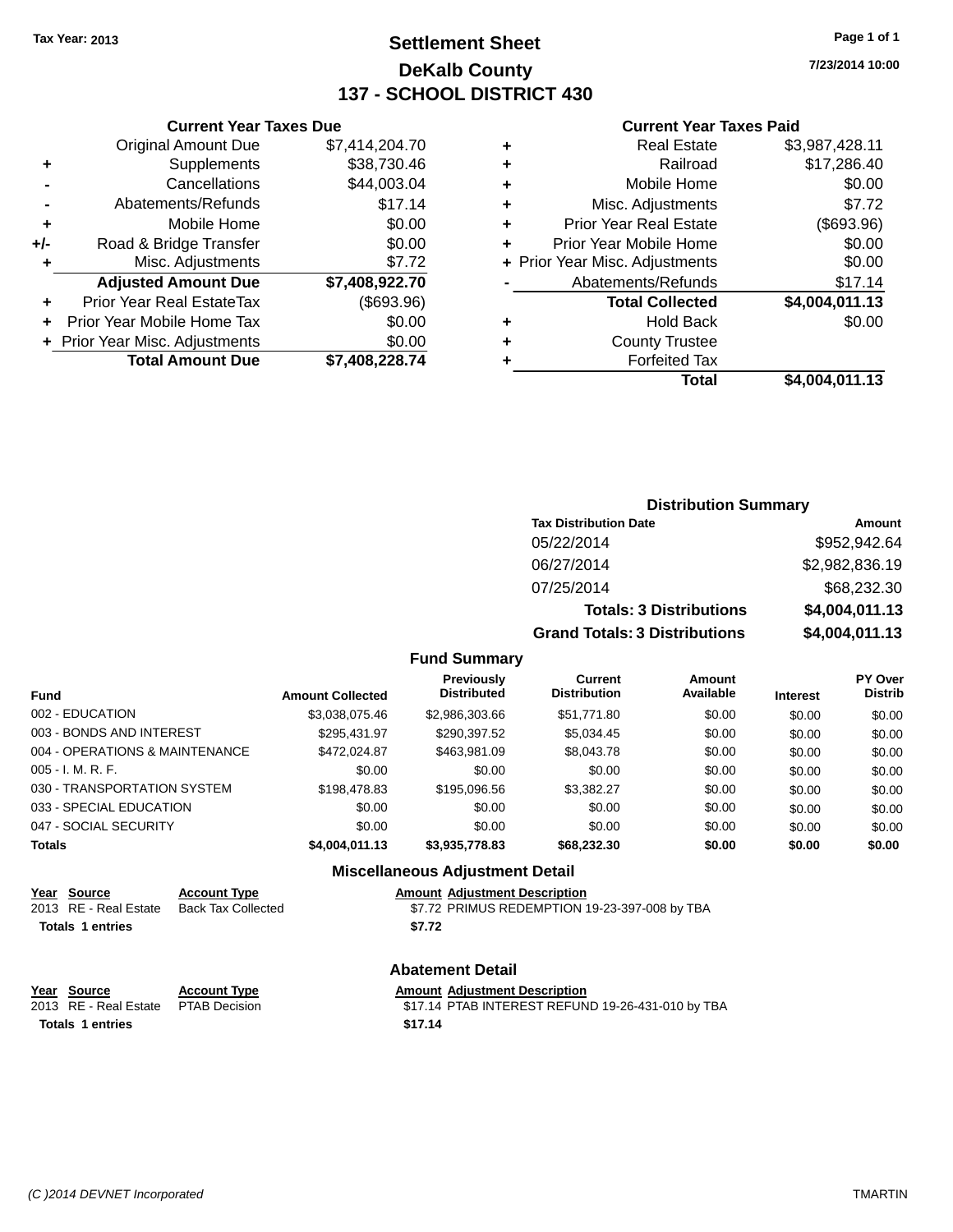### **Settlement Sheet Tax Year: 2013 Page 1 of 1 DeKalb County 139 - SCHOOL DISTRICT 432**

**7/23/2014 10:00**

#### **Current Year Taxes Paid**

|     | <b>Current Year Taxes Due</b>  |                |  |  |  |
|-----|--------------------------------|----------------|--|--|--|
|     | <b>Original Amount Due</b>     | \$2,438,564.93 |  |  |  |
| ٠   | Supplements                    | \$11,610.86    |  |  |  |
|     | Cancellations                  | \$13,055.05    |  |  |  |
|     | Abatements/Refunds             | \$0.00         |  |  |  |
| ٠   | Mobile Home                    | \$0.00         |  |  |  |
| +/- | Road & Bridge Transfer         | \$0.00         |  |  |  |
| ٠   | Misc. Adjustments              | \$0.00         |  |  |  |
|     | <b>Adjusted Amount Due</b>     | \$2,437,120.74 |  |  |  |
| ٠   | Prior Year Real EstateTax      | (\$1, 113.79)  |  |  |  |
|     | Prior Year Mobile Home Tax     | \$0.00         |  |  |  |
|     | + Prior Year Misc. Adjustments | \$0.00         |  |  |  |
|     | <b>Total Amount Due</b>        | \$2,436,006.95 |  |  |  |
|     |                                |                |  |  |  |

| ٠ | <b>Real Estate</b>             | \$1,404,958.08 |
|---|--------------------------------|----------------|
| ٠ | Railroad                       | \$18,662.18    |
| ٠ | Mobile Home                    | \$0.00         |
| ٠ | Misc. Adjustments              | \$0.00         |
| ٠ | <b>Prior Year Real Estate</b>  | (\$1,113.79)   |
| ٠ | Prior Year Mobile Home         | \$0.00         |
|   | + Prior Year Misc. Adjustments | \$0.00         |
|   | Abatements/Refunds             | \$0.00         |
|   | <b>Total Collected</b>         | \$1,422,506.47 |
| ٠ | <b>Hold Back</b>               | \$0.00         |
| ٠ | <b>County Trustee</b>          |                |
| ٠ | <b>Forfeited Tax</b>           |                |
|   | Total                          | \$1,422,506.47 |

# **Distribution Summary**

| <b>Tax Distribution Date</b>         | Amount         |
|--------------------------------------|----------------|
| 05/22/2014                           | \$447,512.03   |
| 06/27/2014                           | \$954,915.89   |
| 07/25/2014                           | \$20,078.55    |
| <b>Totals: 3 Distributions</b>       | \$1,422,506.47 |
| <b>Grand Totals: 3 Distributions</b> | \$1,422,506.47 |

| Fund                                    | <b>Amount Collected</b> | <b>Previously</b><br><b>Distributed</b> | <b>Current</b><br><b>Distribution</b> | Amount<br>Available | <b>Interest</b> | PY Over<br><b>Distrib</b> |
|-----------------------------------------|-------------------------|-----------------------------------------|---------------------------------------|---------------------|-----------------|---------------------------|
| 002 - EDUCATION                         | \$945,562.83            | \$932,216.28                            | \$13,346.55                           | \$0.00              | \$0.00          | \$0.00                    |
| 003 - BONDS AND INTEREST                | \$178,814.75            | \$176,290.80                            | \$2,523.95                            | \$0.00              | \$0.00          | \$0.00                    |
| 004 - OPERATIONS & MAINTENANCE          | \$88,646.33             | \$87,395.10                             | \$1,251.23                            | \$0.00              | \$0.00          | \$0.00                    |
| $005 - I. M. R. F.$                     | \$10,087,00             | \$9.944.62                              | \$142.38                              | \$0.00              | \$0.00          | \$0.00                    |
| 030 - TRANSPORTATION SYSTEM             | \$47,278.43             | \$46,611.10                             | \$667.33                              | \$0.00              | \$0.00          | \$0.00                    |
| 031 - WORKING CASH                      | \$11,819.60             | \$11,652.77                             | \$166.83                              | \$0.00              | \$0.00          | \$0.00                    |
| 032 - FIRE PREV/SFTY/ENERGY             | \$0.00                  | \$0.00                                  | \$0.00                                | \$0.00              | \$0.00          | \$0.00                    |
| 033 - SPECIAL EDUCATION                 | \$9.455.41              | \$9.321.95                              | \$133.46                              | \$0.00              | \$0.00          | \$0.00                    |
| 035 - TORT JUDGEMENTS/LIABILITY<br>INS. | \$100.865.66            | \$99,441.95                             | \$1,423.71                            | \$0.00              | \$0.00          | \$0.00                    |
| 047 - SOCIAL SECURITY                   | \$18,156.86             | \$17,900.58                             | \$256.28                              | \$0.00              | \$0.00          | \$0.00                    |
| 057 - LEASE/PURCHASE/RENTAL             | \$11.819.60             | \$11,652.77                             | \$166.83                              | \$0.00              | \$0.00          | \$0.00                    |
| <b>Totals</b>                           | \$1.422.506.47          | \$1.402.427.92                          | \$20,078.55                           | \$0.00              | \$0.00          | \$0.00                    |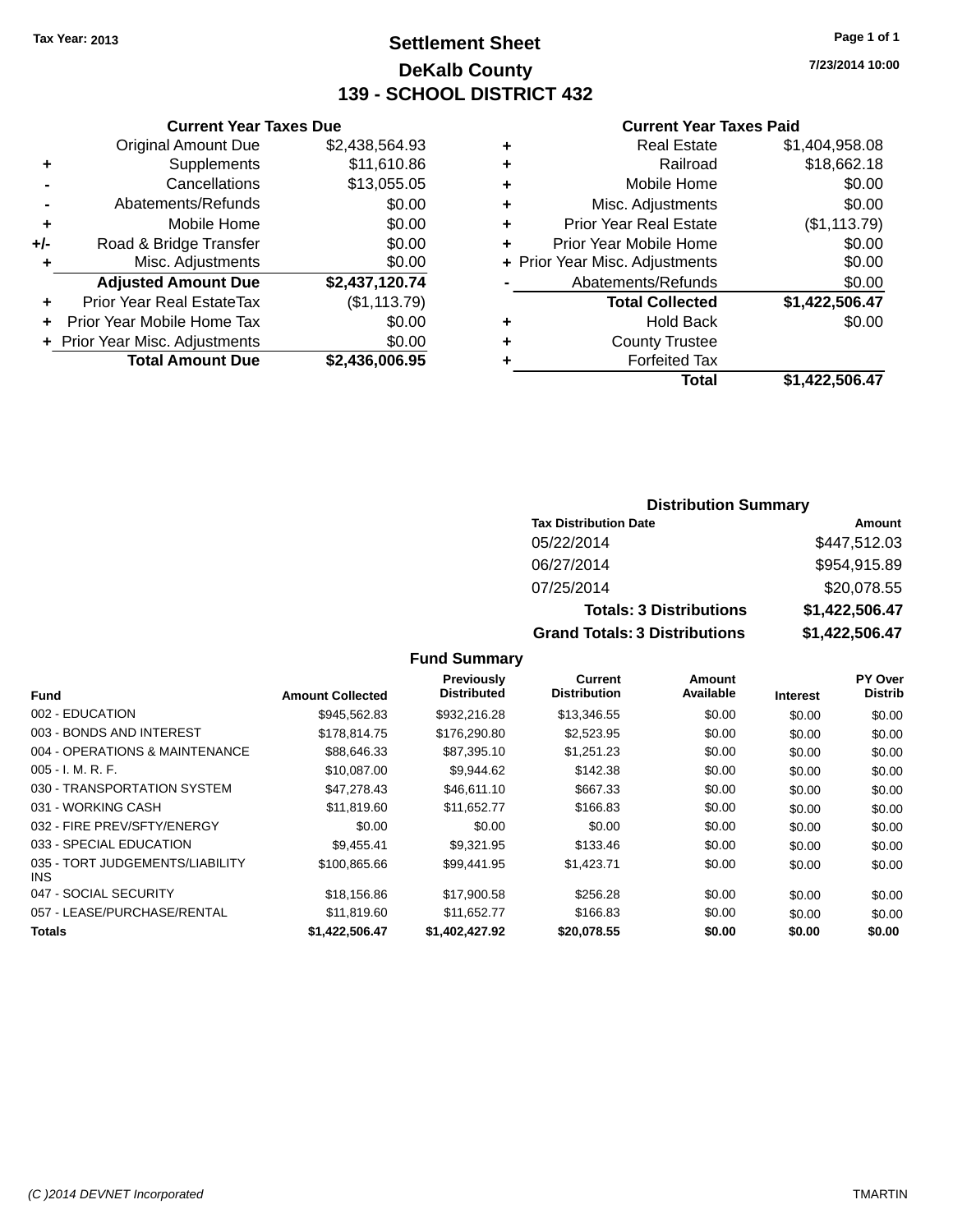## **Settlement Sheet Tax Year: 2013 Page 1 of 1 DeKalb County 141 - CC 509 ELGIN**

**7/23/2014 10:00**

### **Current Year Taxes Due**

|     | <b>Original Amount Due</b>       | \$6,159.10 |
|-----|----------------------------------|------------|
|     | Supplements                      | \$0.00     |
|     | Cancellations                    | \$0.00     |
|     | Abatements/Refunds               | \$0.00     |
| ٠   | Mobile Home                      | \$0.00     |
| +/- | Road & Bridge Transfer           | \$0.00     |
|     | Misc. Adjustments                | \$0.00     |
|     | <b>Adjusted Amount Due</b>       | \$6,159.10 |
|     | <b>Prior Year Real EstateTax</b> | \$0.00     |
|     | Prior Year Mobile Home Tax       | \$0.00     |
|     | + Prior Year Misc. Adjustments   | \$0.00     |
|     | <b>Total Amount Due</b>          | \$6,159.10 |

## **Current Year Taxes Paid +** Real Estate \$3,531.35

| ÷ | Mobile Home                    | \$0.00     |
|---|--------------------------------|------------|
| ٠ | Misc. Adjustments              | \$0.00     |
| ٠ | <b>Prior Year Real Estate</b>  | \$0.00     |
| ÷ | Prior Year Mobile Home         | \$0.00     |
|   | + Prior Year Misc. Adjustments | \$0.00     |
|   | Abatements/Refunds             | \$0.00     |
|   | <b>Total Collected</b>         | \$3,531.35 |
| ٠ | <b>Hold Back</b>               | \$0.00     |
| ٠ | <b>County Trustee</b>          |            |
|   |                                |            |
|   | <b>Forfeited Tax</b>           |            |
|   | Total                          | \$3,531.35 |

### **Distribution Summary Tax Distribution Date Amount** 05/22/2014 \$1,860.69 06/27/2014 \$1,670.66 **Totals: 2 Distributions \$3,531.35 Grand Totals: 2 Distributions \$3,531.35**

| <b>Fund</b>                                  | <b>Amount Collected</b> | Previously<br><b>Distributed</b> | Current<br><b>Distribution</b> | Amount<br>Available | <b>Interest</b> | <b>PY Over</b><br><b>Distrib</b> |
|----------------------------------------------|-------------------------|----------------------------------|--------------------------------|---------------------|-----------------|----------------------------------|
| 003 - BONDS AND INTEREST                     | \$868.64                | \$868.64                         | \$0.00                         | \$0.00              | \$0.00          | \$0.00                           |
| 027 - AUDIT                                  | \$6.57                  | \$6.57                           | \$0.00                         | \$0.00              | \$0.00          | \$0.00                           |
| 035 - TORT JUDGEMENTS/LIABILITY<br>INS.      | \$87.50                 | \$87.50                          | \$0.00                         | \$0.00              | \$0.00          | \$0.00                           |
| 047 - SOCIAL SECURITY                        | \$41.19                 | \$41.19                          | \$0.00                         | \$0.00              | \$0.00          | \$0.00                           |
| 136 - OPERATIONS & MAINTENANCE<br>(colleges) | \$540.19                | \$540.19                         | \$0.00                         | \$0.00              | \$0.00          | \$0.00                           |
| 159 - EDUCATIONAL PURPOSES<br>(colleges)     | \$1,987.26              | \$1,987.26                       | \$0.00                         | \$0.00              | \$0.00          | \$0.00                           |
| <b>Totals</b>                                | \$3,531.35              | \$3,531.35                       | \$0.00                         | \$0.00              | \$0.00          | \$0.00                           |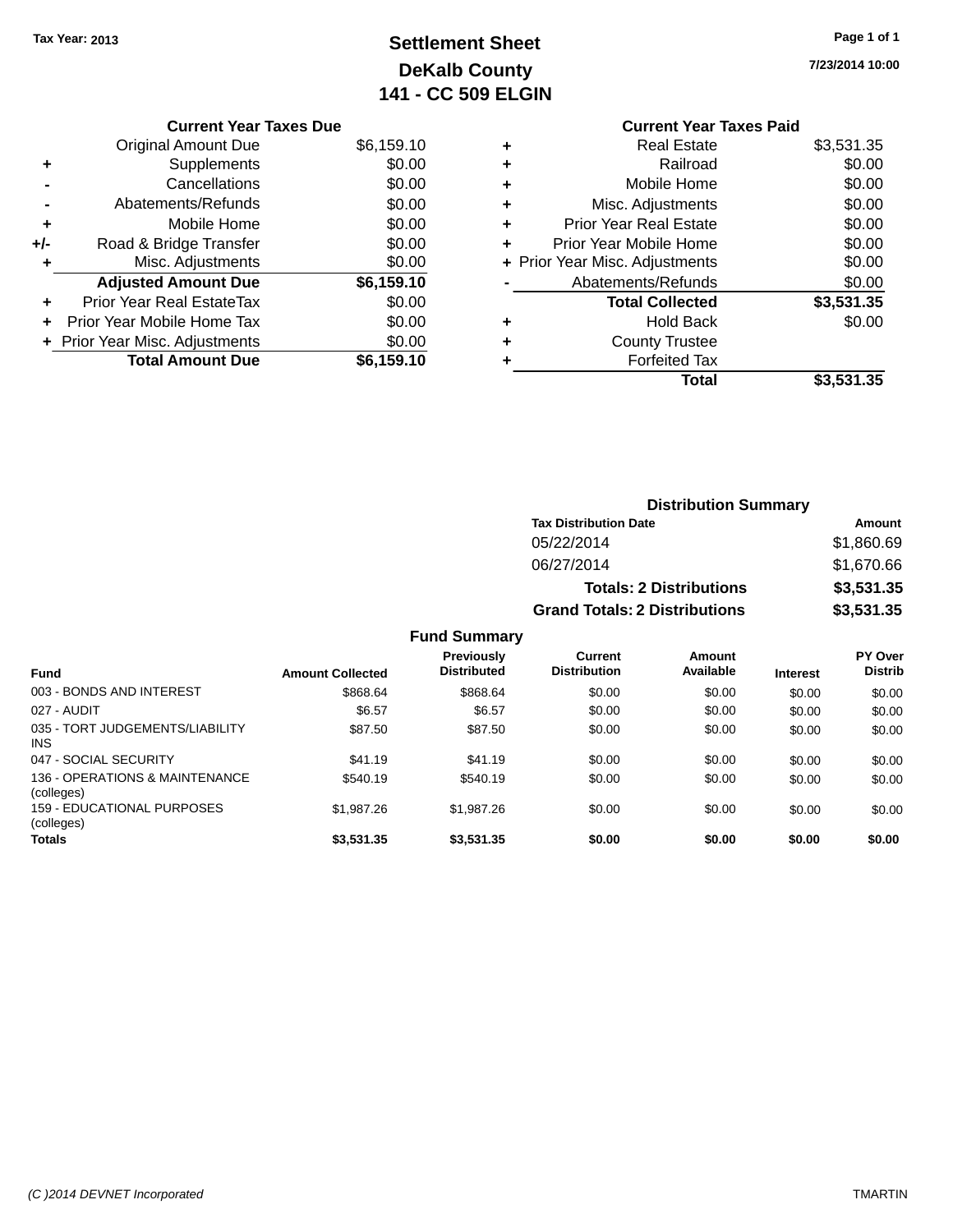### **Settlement Sheet Tax Year: 2013 Page 1 of 1 DeKalb County 142 - CC 511 ROCK VALLEY**

**7/23/2014 10:00**

|       | <b>Current Year Taxes Due</b>  |            |
|-------|--------------------------------|------------|
|       | <b>Original Amount Due</b>     | \$1,087.79 |
| ٠     | Supplements                    | \$0.00     |
|       | Cancellations                  | \$0.00     |
|       | Abatements/Refunds             | \$0.00     |
| ٠     | Mobile Home                    | \$0.00     |
| $+/-$ | Road & Bridge Transfer         | \$0.00     |
| ٠     | Misc. Adjustments              | \$0.00     |
|       | <b>Adjusted Amount Due</b>     | \$1,087.79 |
| ٠     | Prior Year Real EstateTax      | \$0.00     |
|       | Prior Year Mobile Home Tax     | \$0.00     |
|       | + Prior Year Misc. Adjustments | \$0.00     |
|       | <b>Total Amount Due</b>        | \$1,087.79 |

### **Current Year Taxes Paid**

|   | Total                          | \$604.48 |
|---|--------------------------------|----------|
| ٠ | Forfeited Tax                  |          |
| ٠ | <b>County Trustee</b>          |          |
| ٠ | <b>Hold Back</b>               | \$0.00   |
|   | <b>Total Collected</b>         | \$604.48 |
|   | Abatements/Refunds             | \$0.00   |
|   | + Prior Year Misc. Adjustments | \$0.00   |
| ٠ | Prior Year Mobile Home         | \$0.00   |
| ٠ | <b>Prior Year Real Estate</b>  | \$0.00   |
| ٠ | Misc. Adjustments              | \$0.00   |
| ٠ | Mobile Home                    | \$0.00   |
| ٠ | Railroad                       | \$0.00   |
| ٠ | Real Estate                    | \$604.48 |

| <b>Distribution Summary</b>          |          |  |  |  |
|--------------------------------------|----------|--|--|--|
| <b>Tax Distribution Date</b>         | Amount   |  |  |  |
| 05/22/2014                           | \$350.15 |  |  |  |
| 06/27/2014                           | \$254.33 |  |  |  |
| <b>Totals: 2 Distributions</b>       | \$604.48 |  |  |  |
| <b>Grand Totals: 2 Distributions</b> | \$604.48 |  |  |  |

| <b>Fund</b>                                     | <b>Amount Collected</b> | <b>Previously</b><br><b>Distributed</b> | <b>Current</b><br><b>Distribution</b> | Amount<br>Available | <b>Interest</b> | PY Over<br><b>Distrib</b> |
|-------------------------------------------------|-------------------------|-----------------------------------------|---------------------------------------|---------------------|-----------------|---------------------------|
| 003 - BONDS AND INTEREST                        | \$182.00                | \$182.00                                | \$0.00                                | \$0.00              | \$0.00          | \$0.00                    |
| 027 - AUDIT                                     | \$0.50                  | \$0.50                                  | \$0.00                                | \$0.00              | \$0.00          | \$0.00                    |
| 035 - TORT JUDGEMENTS/LIABILITY<br><b>INS</b>   | \$57.59                 | \$57.59                                 | \$0.00                                | \$0.00              | \$0.00          | \$0.00                    |
| 047 - SOCIAL SECURITY                           | \$12.01                 | \$12.01                                 | \$0.00                                | \$0.00              | \$0.00          | \$0.00                    |
| 136 - OPERATIONS & MAINTENANCE<br>(colleges)    | \$52.20                 | \$52.20                                 | \$0.00                                | \$0.00              | \$0.00          | \$0.00                    |
| 141 - HLTH, SFTY/HANDICAP<br>ACCESS/ENERGY      | \$0.00                  | \$0.00                                  | \$0.00                                | \$0.00              | \$0.00          | \$0.00                    |
| <b>159 - EDUCATIONAL PURPOSES</b><br>(colleges) | \$300.18                | \$300.18                                | \$0.00                                | \$0.00              | \$0.00          | \$0.00                    |
| <b>Totals</b>                                   | \$604.48                | \$604.48                                | \$0.00                                | \$0.00              | \$0.00          | \$0.00                    |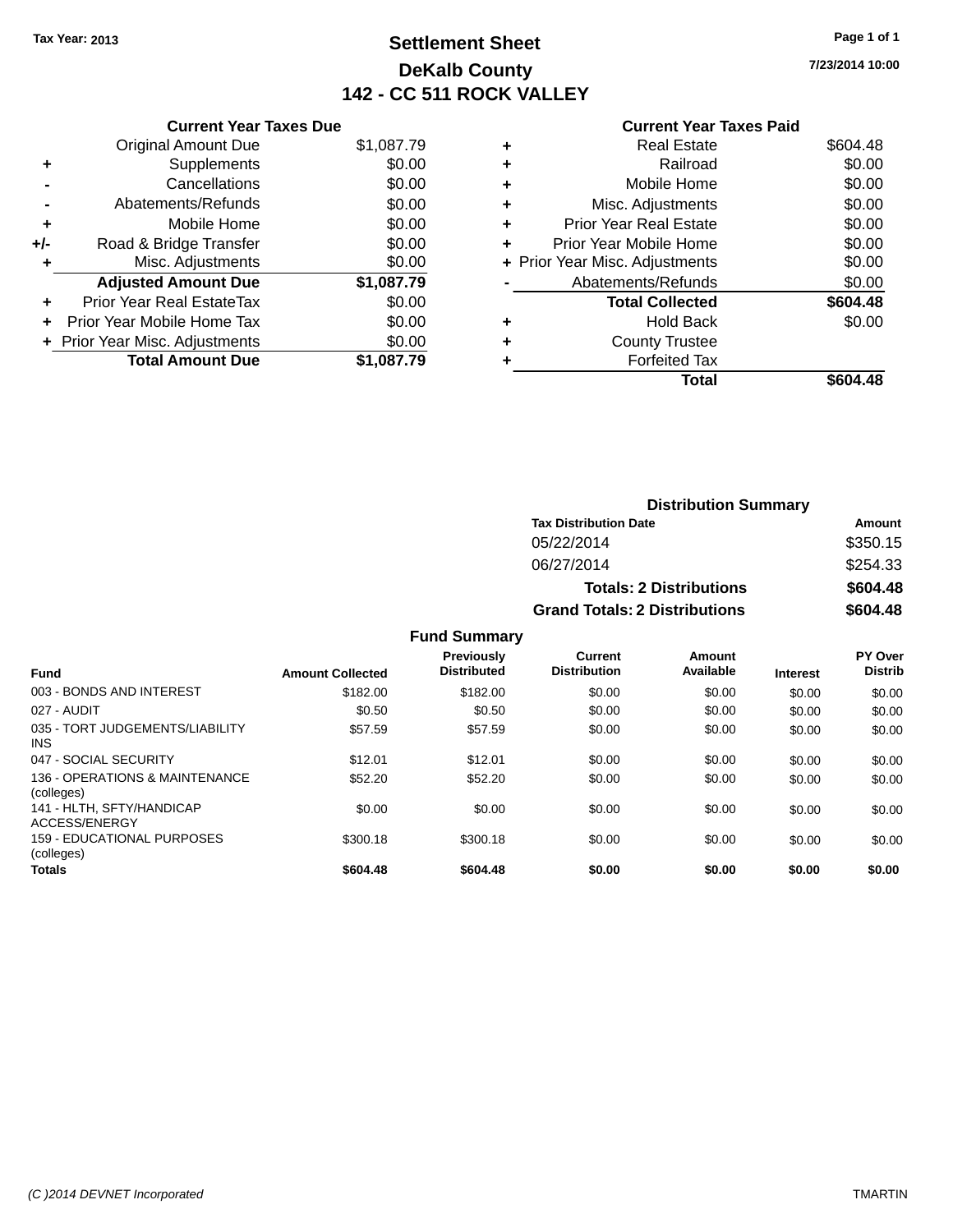### **Settlement Sheet Tax Year: 2013 Page 1 of 1 DeKalb County 143 - CC 513 ILLINOIS VALLEY**

**7/23/2014 10:00**

#### **Current Year Taxes Paid**

| <b>Current Year Taxes Due</b> |                                                           |
|-------------------------------|-----------------------------------------------------------|
| <b>Original Amount Due</b>    | \$6,382.33                                                |
| Supplements                   | \$0.00                                                    |
| Cancellations                 | \$0.00                                                    |
| Abatements/Refunds            | \$0.00                                                    |
| Mobile Home                   | \$0.00                                                    |
| Road & Bridge Transfer        | \$0.00                                                    |
| Misc. Adjustments             | \$0.00                                                    |
| <b>Adjusted Amount Due</b>    | \$6,382.33                                                |
| Prior Year Real EstateTax     | \$0.00                                                    |
| Prior Year Mobile Home Tax    | \$0.00                                                    |
|                               | \$0.00                                                    |
|                               | \$6,382.33                                                |
|                               | + Prior Year Misc. Adjustments<br><b>Total Amount Due</b> |

|   | <b>Real Estate</b>             | \$3,639.44 |
|---|--------------------------------|------------|
| ٠ | Railroad                       | \$210.22   |
| ٠ | Mobile Home                    | \$0.00     |
| ٠ | Misc. Adjustments              | \$0.00     |
| ٠ | Prior Year Real Estate         | \$0.00     |
| ÷ | Prior Year Mobile Home         | \$0.00     |
|   | + Prior Year Misc. Adjustments | \$0.00     |
|   | Abatements/Refunds             | \$0.00     |
|   | <b>Total Collected</b>         | \$3,849.66 |
| ٠ | <b>Hold Back</b>               | \$0.00     |
| ٠ | <b>County Trustee</b>          |            |
| ٠ | <b>Forfeited Tax</b>           |            |
|   | Total                          | \$3.849.66 |
|   |                                |            |

| <b>Distribution Summary</b>          |            |
|--------------------------------------|------------|
| <b>Tax Distribution Date</b>         | Amount     |
| 05/22/2014                           | \$1,436.25 |
| 06/27/2014                           | \$2,276.87 |
| 07/25/2014                           | \$136.54   |
| <b>Totals: 3 Distributions</b>       | \$3,849.66 |
| <b>Grand Totals: 3 Distributions</b> | \$3,849.66 |

|                                              |                         | <b>Previously</b>  | Current             | Amount    |                 | <b>PY Over</b> |
|----------------------------------------------|-------------------------|--------------------|---------------------|-----------|-----------------|----------------|
| <b>Fund</b>                                  | <b>Amount Collected</b> | <b>Distributed</b> | <b>Distribution</b> | Available | <b>Interest</b> | <b>Distrib</b> |
| 003 - BONDS AND INTEREST                     | \$446.45                | \$430.61           | \$15.84             | \$0.00    | \$0.00          | \$0.00         |
| 027 - AUDIT                                  | \$12.53                 | \$12.09            | \$0.44              | \$0.00    | \$0.00          | \$0.00         |
| 047 - SOCIAL SECURITY                        | \$87.31                 | \$84.21            | \$3.10              | \$0.00    | \$0.00          | \$0.00         |
| 136 - OPERATIONS & MAINTENANCE<br>(colleges) | \$421.26                | \$406.32           | \$14.94             | \$0.00    | \$0.00          | \$0.00         |
| 141 - HLTH, SFTY/HANDICAP<br>ACCESS/ENERGY   | \$519.85                | \$501.41           | \$18.44             | \$0.00    | \$0.00          | \$0.00         |
| 149 - STATEWIDE AVERAGE<br>ADDITIONAL TAX    | \$993.14                | \$957.92           | \$35.22             | \$0.00    | \$0.00          | \$0.00         |
| 159 - EDUCATIONAL PURPOSES<br>(colleges)     | \$1,369.12              | \$1,320.56         | \$48.56             | \$0.00    | \$0.00          | \$0.00         |
| <b>Totals</b>                                | \$3,849.66              | \$3.713.12         | \$136.54            | \$0.00    | \$0.00          | \$0.00         |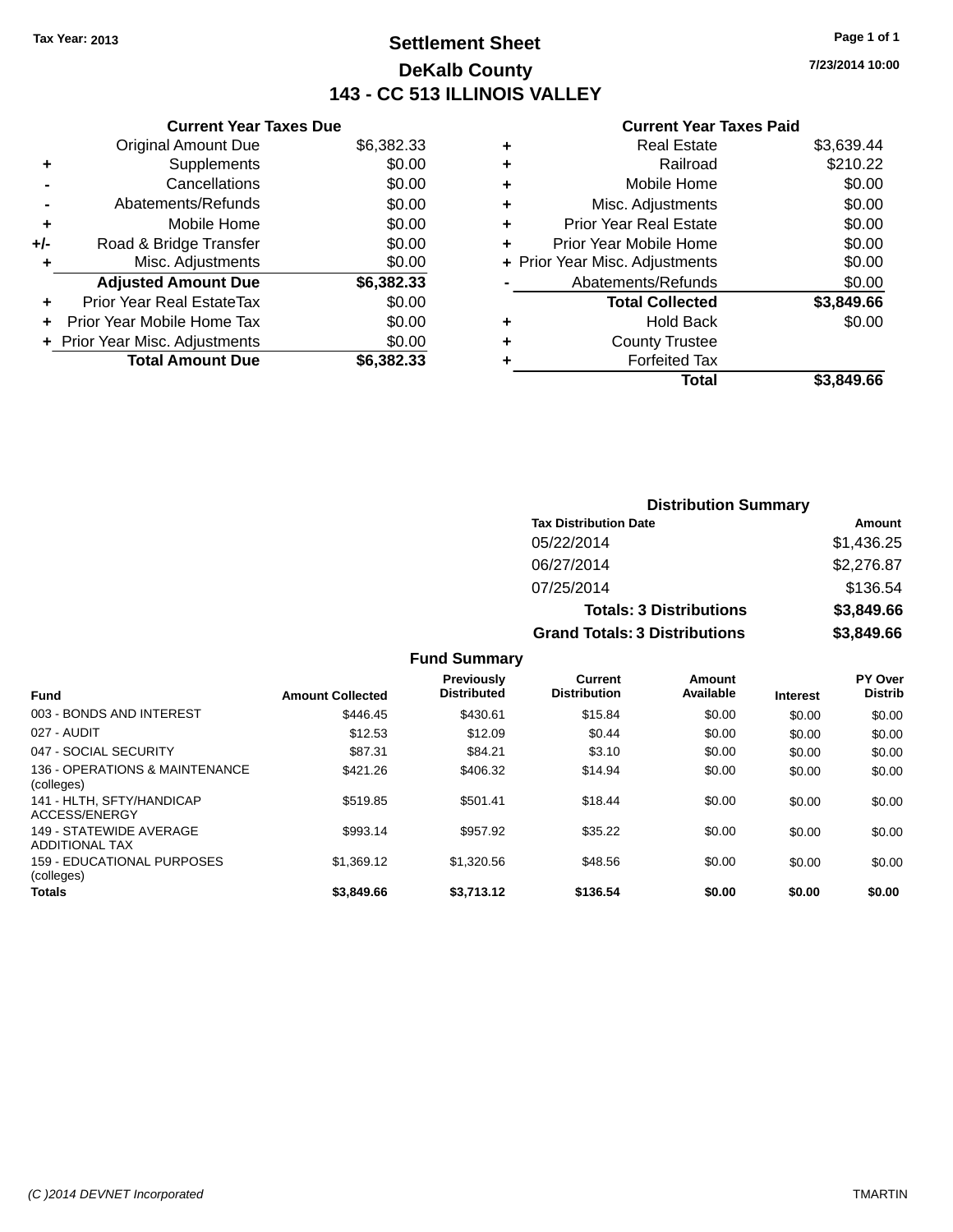### **Settlement Sheet Tax Year: 2013 Page 1 of 2 DeKalb County 144 - CC 516 WAUBONSEE**

**7/23/2014 10:00**

#### **Current Year Taxes Paid**

|     | <b>Original Amount Due</b>       | \$1,645,816.73 |
|-----|----------------------------------|----------------|
| ٠   | Supplements                      | \$8,571.34     |
|     | Cancellations                    | \$9,558.74     |
|     | Abatements/Refunds               | \$33.20        |
| ٠   | Mobile Home                      | \$0.00         |
| +/- | Road & Bridge Transfer           | \$0.00         |
| ٠   | Misc. Adjustments                | \$82.13        |
|     | <b>Adjusted Amount Due</b>       | \$1,644,878.26 |
| ٠   | <b>Prior Year Real EstateTax</b> | (\$1,762.70)   |
| ٠   | Prior Year Mobile Home Tax       | \$0.00         |
|     | + Prior Year Misc. Adjustments   | \$0.00         |
|     | <b>Total Amount Due</b>          | \$1,643,115.56 |
|     |                                  |                |

**Current Year Taxes Due**

|   | <b>Real Estate</b>             | \$895,687.77 |
|---|--------------------------------|--------------|
| ٠ | Railroad                       | \$8,049.07   |
| ٠ | Mobile Home                    | \$0.00       |
| ٠ | Misc. Adjustments              | \$82.13      |
| ٠ | <b>Prior Year Real Estate</b>  | (\$1,762.70) |
| ٠ | Prior Year Mobile Home         | \$0.00       |
|   | + Prior Year Misc. Adjustments | \$0.00       |
|   | Abatements/Refunds             | \$33.20      |
|   | <b>Total Collected</b>         | \$902,023.07 |
|   | Hold Back                      | \$0.00       |
| ٠ | <b>County Trustee</b>          |              |
| ٠ | <b>Forfeited Tax</b>           |              |
|   | Total                          | \$902,023.07 |
|   |                                |              |

### **Distribution Summary Tax Distribution Date Amount** 05/22/2014 \$227,077.78 06/27/2014 \$660,055.55 07/25/2014 \$14,889.74 **Totals: 3 Distributions \$902,023.07 Grand Totals: 3 Distributions \$902,023.07**

### **Fund Summary**

| <b>Fund</b>                                   | <b>Amount Collected</b> | Previously<br><b>Distributed</b> | Current<br><b>Distribution</b> | Amount<br>Available | <b>Interest</b> | <b>PY Over</b><br><b>Distrib</b> |
|-----------------------------------------------|-------------------------|----------------------------------|--------------------------------|---------------------|-----------------|----------------------------------|
| 003 - BONDS AND INTEREST                      | \$132,562.20            | \$130,374.00                     | \$2,188.20                     | \$0.00              | \$0.00          | \$0.00                           |
| 027 - AUDIT                                   | \$1,503.68              | \$1,478.85                       | \$24.83                        | \$0.00              | \$0.00          | \$0.00                           |
| 035 - TORT JUDGEMENTS/LIABILITY<br><b>INS</b> | \$20,703.22             | \$20.361.47                      | \$341.75                       | \$0.00              | \$0.00          | \$0.00                           |
| 136 - OPERATIONS & MAINTENANCE<br>(colleges)  | \$132.625.37            | \$130,436.12                     | \$2.189.25                     | \$0.00              | \$0.00          | \$0.00                           |
| 159 - EDUCATIONAL PURPOSES<br>(colleges)      | \$614,628,60            | \$604.482.89                     | \$10.145.71                    | \$0.00              | \$0.00          | \$0.00                           |
| <b>Totals</b>                                 | \$902.023.07            | \$887,133.33                     | \$14,889.74                    | \$0.00              | \$0.00          | \$0.00                           |

### **Miscellaneous Adjustment Detail**

| Year Source             | <b>Account Type</b>       | <b>Amount Adjustment Description</b>                   |
|-------------------------|---------------------------|--------------------------------------------------------|
| 2013 RE - Real Estate   | <b>Back Tax Collected</b> | \$4.82 VANGUARD HOMES REDEMPTION 15-14-107-008 by TBA  |
| 2013 RE - Real Estate   | <b>Back Tax Collected</b> | \$3.69 VANGUARD HOMES REDEMPTION 15-14-107-007 by TBA  |
| 2013 RE - Real Estate   | <b>Back Tax Collected</b> | \$19.74 VANGUARD HOMES REDEMPTION 15-14-102-033 by TBA |
| 2013 RE - Real Estate   | <b>Back Tax Collected</b> | \$0.83 PRIMUS REDEMPTION 19-23-397-008 by TBA          |
| 2013 RE - Real Estate   | Paymt In Lieu of Tax      | \$53.05 HOUSING AUTHORITY-SUNSET VIEW APTS. by TBA     |
| <b>Totals 5 entries</b> |                           | \$82.13                                                |
|                         |                           |                                                        |

### **Abatement Detail**

| Year Source                         | <b>Account Type</b> | <b>Amount Adjustment Description</b>              |
|-------------------------------------|---------------------|---------------------------------------------------|
| 2013 RE - Real Estate PTAB Decision |                     | \$26.60 PTAB INTEREST REFUND 15-14-400-041 by TBA |
| 2013 RE - Real Estate PTAB Decision |                     | \$0.82 PTAB INTEREST REFUND 15-14-302-006 by TBA  |
| 2013 RE - Real Estate PTAB Decision |                     | \$1.52 PTAB INTEREST REFUND 15-14-302-007 by TBA  |
| 2013 RE - Real Estate PTAB Decision |                     | \$0.31 PTAB INTEREST REFUND 15-15-403-020 by TBA  |
| 2013 RE - Real Estate PTAB Decision |                     | \$1.85 PTAB INTEREST REFUND 19-26-431-010 by TBA  |

**Year Source**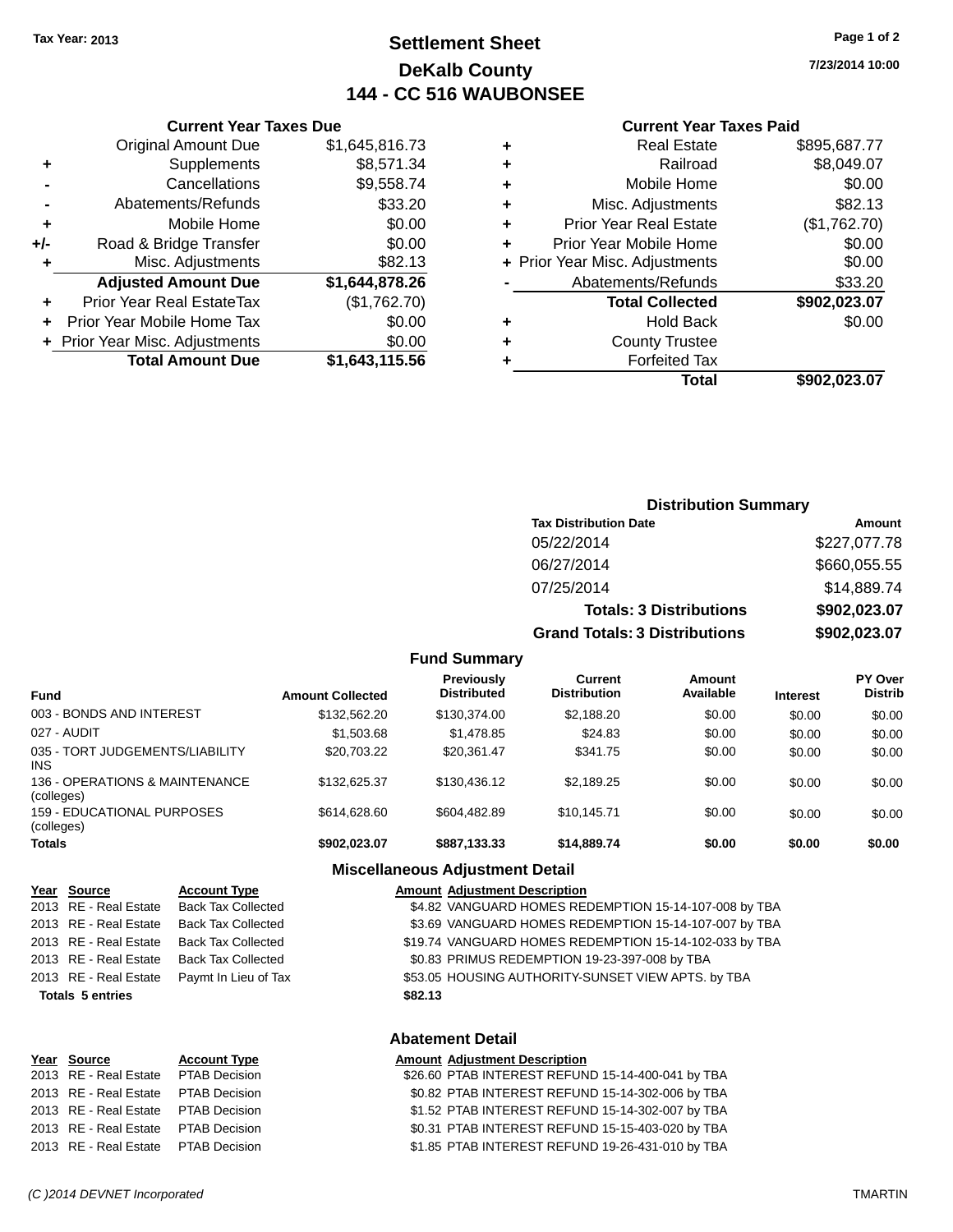# **Settlement Sheet Tax Year: 2013 Page 2 of 2 DeKalb County**

**7/23/2014 10:00**

### **Abatement Detail**

**Totals 6 entries \$33.20**

**Year Source Account Type Anneunt Adjustment Description**<br>
2013 RE - Real Estate PTAB Decision **Amount Adjustment Description** \$2.10 PTAB INTEREST REFUND 15-14-302-007 by TBA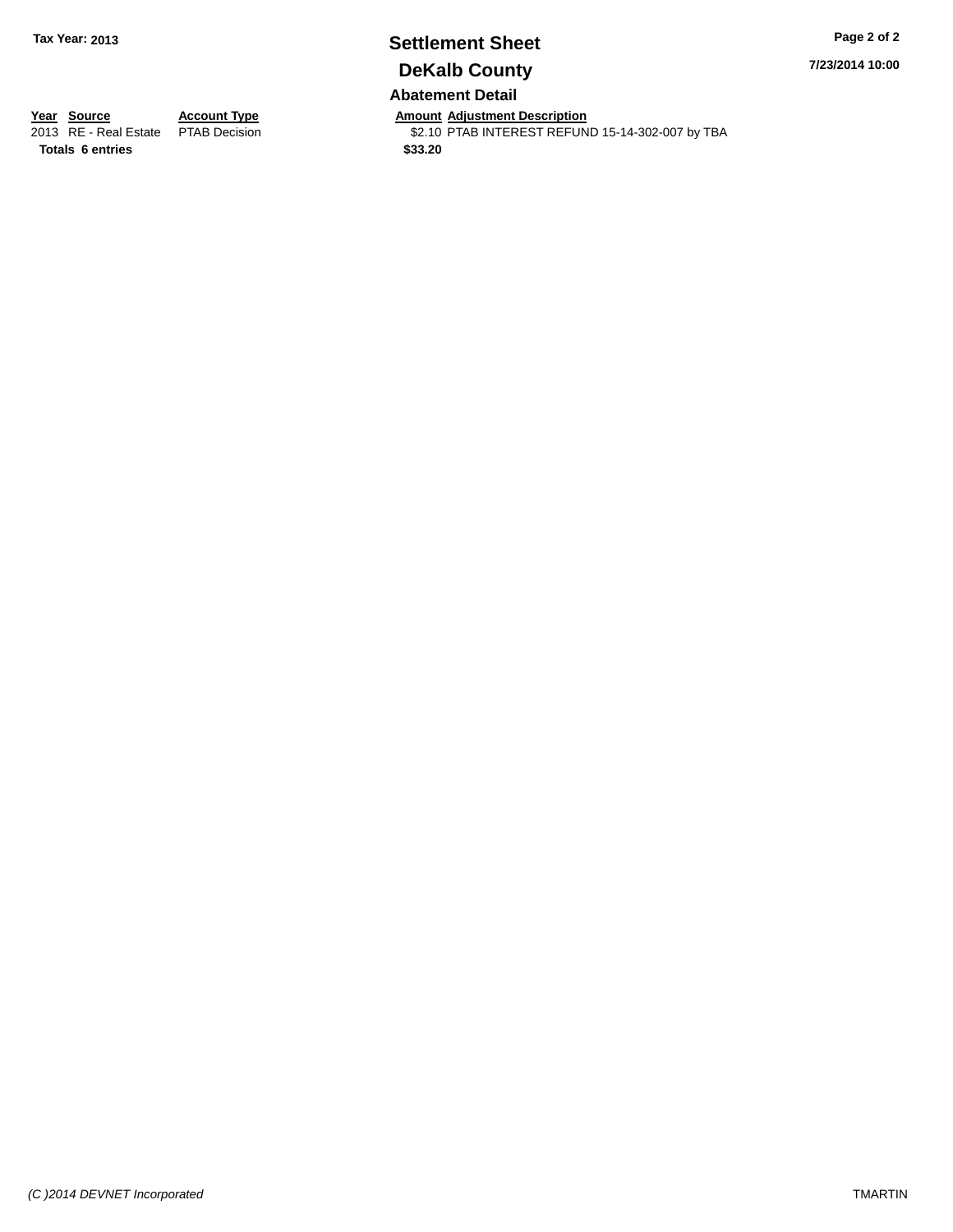### **Settlement Sheet Tax Year: 2013 Page 1 of 2 DeKalb County 145 - CC 523 KISHWAUKEE**

**7/23/2014 10:00**

### **Current Year Taxes Paid**

| \$5,528,040.22 | <b>Real Estate</b>             | ٠ |
|----------------|--------------------------------|---|
| \$35,460.18    | Railroad                       | ٠ |
| \$0.00         | Mobile Home                    | ÷ |
| \$223.01       | Misc. Adjustments              | ÷ |
| (\$1,695.52)   | <b>Prior Year Real Estate</b>  | ٠ |
| \$0.00         | Prior Year Mobile Home         | ٠ |
| \$0.00         | + Prior Year Misc. Adjustments |   |
| \$471.72       | Abatements/Refunds             |   |
| \$5,561,556.17 | <b>Total Collected</b>         |   |
| \$0.00         | <b>Hold Back</b>               | ٠ |
|                | <b>County Trustee</b>          | ٠ |
|                | <b>Forfeited Tax</b>           | ٠ |
| \$5,561,556.17 | Total                          |   |
|                |                                |   |

|     | <b>Current Year Taxes Due</b>  |                 |
|-----|--------------------------------|-----------------|
|     | <b>Original Amount Due</b>     | \$10,469,968.55 |
| ٠   | Supplements                    | \$101,001.02    |
|     | Cancellations                  | \$158,308.20    |
|     | Abatements/Refunds             | \$471.72        |
| ٠   | Mobile Home                    | \$0.00          |
| +/- | Road & Bridge Transfer         | \$0.00          |
| ٠   | Misc. Adjustments              | \$223.01        |
|     | <b>Adjusted Amount Due</b>     | \$10,412,412.66 |
|     | Prior Year Real EstateTax      | (\$1,695.52)    |
|     | Prior Year Mobile Home Tax     | \$0.00          |
|     | + Prior Year Misc. Adjustments | \$0.00          |
|     | <b>Total Amount Due</b>        | \$10,410,717.14 |
|     |                                |                 |

### **Distribution Summary**

| <b>Tax Distribution Date</b>         | Amount         |
|--------------------------------------|----------------|
| 05/22/2014                           | \$1,255,996.25 |
| 06/27/2014                           | \$4,161,951.06 |
| 07/25/2014                           | \$143,608.86   |
| <b>Totals: 3 Distributions</b>       | \$5,561,556,17 |
| <b>Grand Totals: 3 Distributions</b> | \$5,561,556.17 |

### **Fund Summary**

| <b>Fund</b>                                  | <b>Amount Collected</b> | <b>Previously</b><br><b>Distributed</b> | Current<br><b>Distribution</b> | Amount<br>Available | <b>Interest</b> | PY Over<br><b>Distrib</b> |
|----------------------------------------------|-------------------------|-----------------------------------------|--------------------------------|---------------------|-----------------|---------------------------|
| 003 - BONDS AND INTEREST                     | \$1,796,538.30          | \$1,750,148.65                          | \$46,389.65                    | \$0.00              | \$0.00          | \$0.00                    |
| 027 - AUDIT                                  | \$33,247.02             | \$32,388.51                             | \$858.51                       | \$0.00              | \$0.00          | \$0.00                    |
| 035 - TORT JUDGEMENTS/LIABILITY<br>INS.      | \$594.752.82            | \$579.395.29                            | \$15,357.53                    | \$0.00              | \$0.00          | \$0.00                    |
| 047 - SOCIAL SECURITY                        | \$98,055.79             | \$95,523.83                             | \$2,531.96                     | \$0.00              | \$0.00          | \$0.00                    |
| 109 - PRIOR YEAR ADJUSTMENT                  | \$27.524.15             | \$26,813,42                             | \$710.73                       | \$0.00              | \$0.00          | \$0.00                    |
| 136 - OPERATIONS & MAINTENANCE<br>(colleges) | \$571,878.13            | \$557.111.25                            | \$14.766.88                    | \$0.00              | \$0.00          | \$0.00                    |
| 141 - HLTH/SFTY/HANDICAP<br>ACCESS/ENERGY    | \$342,669.73            | \$333.821.41                            | \$8.848.32                     | \$0.00              | \$0.00          | \$0.00                    |
| 159 - EDUCATIONAL PURPOSES<br>(colleges)     | \$2.096.890.23          | \$2.042.744.95                          | \$54.145.28                    | \$0.00              | \$0.00          | \$0.00                    |
| <b>Totals</b>                                | \$5,561,556.17          | \$5.417.947.31                          | \$143,608.86                   | \$0.00              | \$0.00          | \$0.00                    |

### **Miscellaneous Adjustment Detail**

| Year Source             | <b>Account Type</b>       | <b>Amount Adjustment Description</b>             |
|-------------------------|---------------------------|--------------------------------------------------|
| 2013 RE - Real Estate   | <b>Back Tax Collected</b> | \$19.59 DOBSON REDEMPTION 13-15-402-010 by TBA   |
| 2013 RE - Real Estate   | <b>Back Tax Collected</b> | \$6.05 STOGSDILL REDEMPTION 06-32-328-025 by TBA |
| 2013 RE - Real Estate   | <b>Back Tax Collected</b> | \$0.00 LAY REDEMPTION 07-23-155-002 by TBA       |
| 2013 RE - Real Estate   | <b>Back Tax Collected</b> | \$25.46 MANESS REDEMPTION 13-06-331-005 by TBA   |
| 2013 RE - Real Estate   | <b>Back Tax Collected</b> | \$16.86 MEIER REDEMPTION 06-18-300-001 by TBA    |
| 2013 RE - Real Estate   | <b>Back Tax Collected</b> | \$17.41 SCAVENGER SALE 13-06-332-003 by TBA      |
| 2013 RE - Real Estate   | <b>Back Tax Collected</b> | \$60.86 ENBURG REDEMPTION 13-35-201-007 by TBA   |
| 2013 RE - Real Estate   | Paymt In Lieu of Tax      | \$76.78 HOUSING AUTHORITY-SEQUOYA APTS by TBA    |
| <b>Totals 8 entries</b> |                           | \$223.01                                         |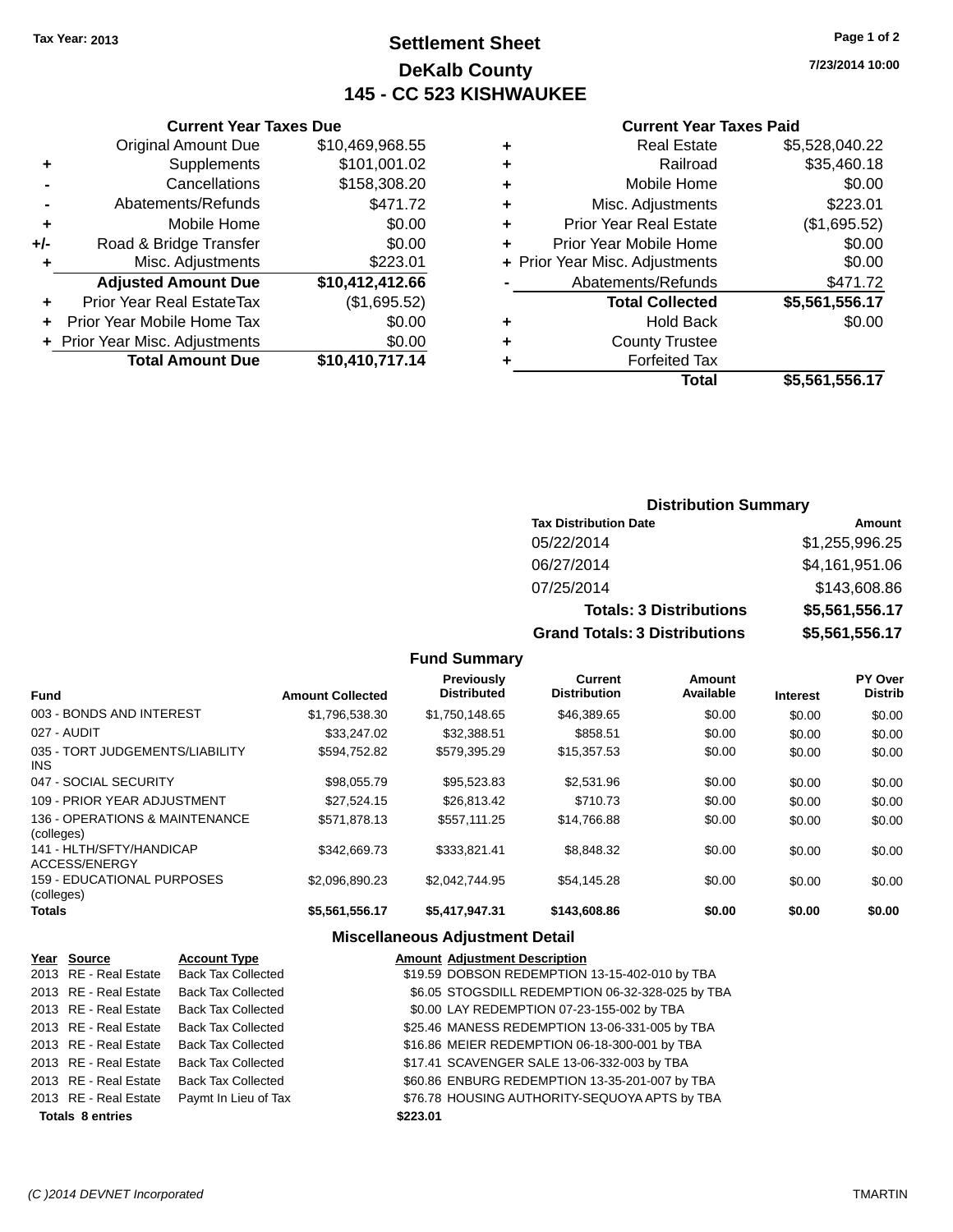| Year Source                         | <b>Account Type</b>  |          | <b>Amount Adjustment Description</b> |
|-------------------------------------|----------------------|----------|--------------------------------------|
| 2013 RE - Real Estate PTAB Decision |                      |          | \$5.26 PTAB INTEREST REFUN           |
| 2013 RE - Real Estate               | <b>PTAB Decision</b> |          | \$4.57 PTAB INTEREST REFUN           |
| 2013 RE - Real Estate               | <b>PTAB Decision</b> |          | \$33.59 PTAB INTEREST REFUN          |
| 2013 RE - Real Estate               | PTAB Decision        |          | \$0.00 PTAB INTEREST REFUN           |
| 2013 RE - Real Estate               | PTAB Decision        |          | \$7.49 PTAB INTEREST REFUN           |
| 2013 RE - Real Estate PTAB Decision |                      |          | \$0.65 PTAB INTEREST REFUN           |
| 2013 RE - Real Estate PTAB Decision |                      |          | \$0.79 PTAB INTEREST REFUN           |
| 2013 RE - Real Estate               | PTAB Decision        |          | \$290.55 PTAB INTEREST REFUN         |
| 2013 RE - Real Estate               | <b>RE</b> Abatement  |          | \$124.75 CLARK PRIOR YEAR AB         |
| 2013 RE - Real Estate               | <b>PTAB Decision</b> |          | \$0.84 PTAB INTEREST REFUN           |
| 2013 RE - Real Estate PTAB Decision |                      |          | \$3.23 PTAB INTEREST REFUN           |
| Totals 11 entries                   |                      | \$471.72 |                                      |

### **Settlement Sheet Tax Year: 2013 Page 2 of 2 DeKalb County Abatement Detail**

| Yea <u>r</u> Source   | <b>Account Type</b>  | <b>Amount Adjustment Description</b>                     |
|-----------------------|----------------------|----------------------------------------------------------|
| 2013 RE - Real Estate | <b>PTAB Decision</b> | \$5.26 PTAB INTEREST REFUND 03-30-276-011 by TBA         |
| 2013 RE - Real Estate | <b>PTAB Decision</b> | \$4.57 PTAB INTEREST REFUND 08-12-451-004 by TBA         |
| 2013 RE - Real Estate | <b>PTAB Decision</b> | \$33.59 PTAB INTEREST REFUND 08-12-451-005 by TBA        |
| 2013 RE - Real Estate | <b>PTAB Decision</b> | \$0.00 PTAB INTEREST REFUND 08-12-451-007 by TBA         |
| 2013 RE - Real Estate | <b>PTAB Decision</b> | \$7.49 PTAB INTEREST REFUND 08-12-451-014 by TBA         |
| 2013 RE - Real Estate | <b>PTAB Decision</b> | \$0.65 PTAB INTEREST REFUND 07-23-332-002 by TBA         |
| 2013 RE - Real Estate | <b>PTAB Decision</b> | \$0.79 PTAB INTEREST REFUND 13-15-176-011 by TBA         |
| 2013 RE - Real Estate | <b>PTAB Decision</b> | \$290.55 PTAB INTEREST REFUND 08-25-100-021 by TBA       |
| 2013 RE - Real Estate | <b>RE</b> Abatement  | \$124.75 CLARK PRIOR YEAR ABATEMENT 09-17-100-015 by TBA |
| 2013 RE - Real Estate | <b>PTAB Decision</b> | \$0.84 PTAB INTEREST REFUND 09-19-100-014 by TBA         |
| 2013 RE - Real Estate | PTAB Decision        | \$3.23 PTAB INTEREST REFUND 09-19-000-012 by TBA         |
| Totals 11 entries     |                      | \$471.72                                                 |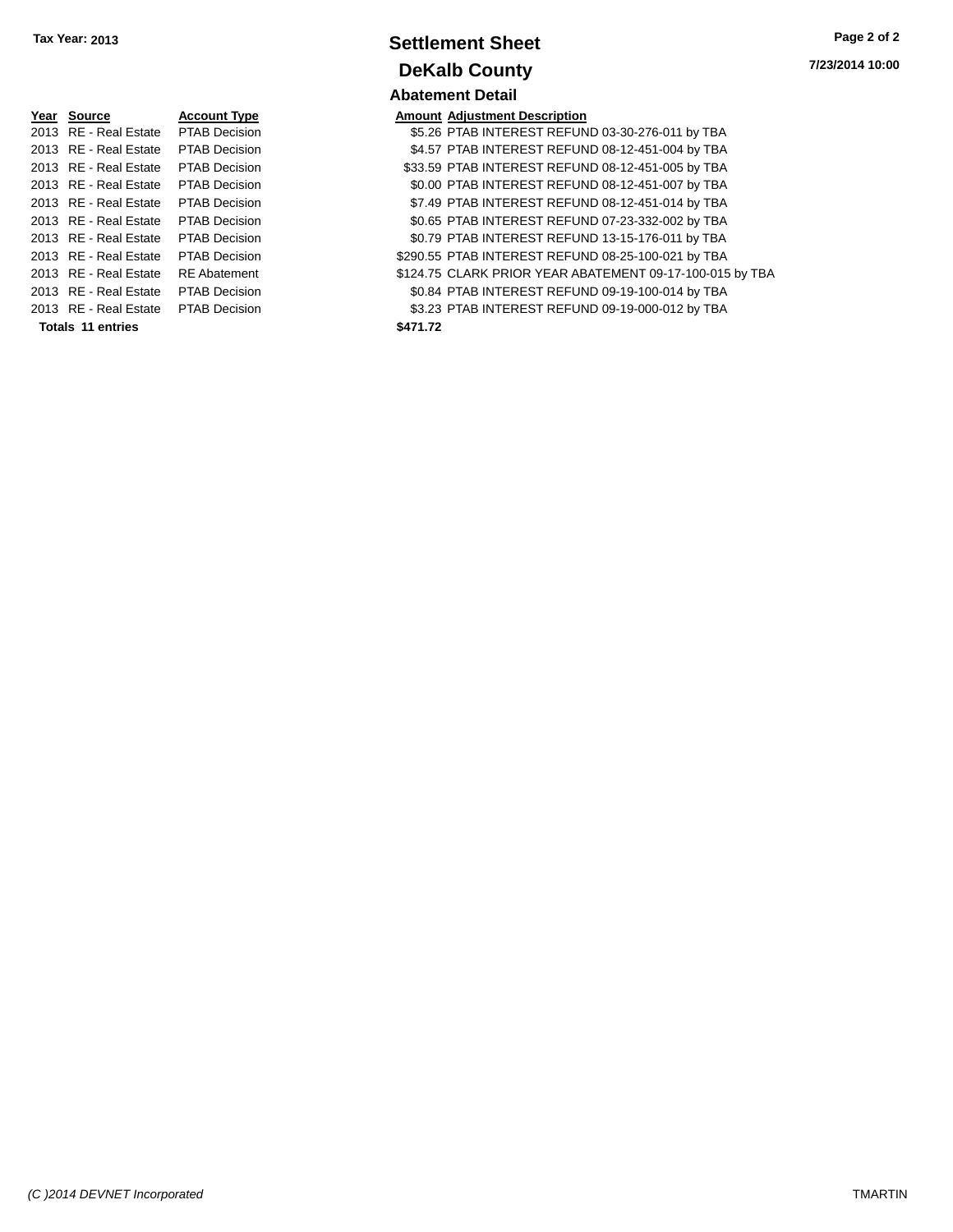### **Settlement Sheet Tax Year: 2013 Page 1 of 1 DeKalb County 150 - DE KALB SANITARY**

**7/23/2014 10:00**

#### **Current Year Taxes Paid**

| <b>Current Year</b>            |   | <b>Current Year Taxes Due</b> |                                  |       |  |  |
|--------------------------------|---|-------------------------------|----------------------------------|-------|--|--|
| <b>Real Estate</b>             | ٠ | \$664,735.96                  | <b>Original Amount Due</b>       |       |  |  |
| Railroad                       | ٠ | \$13,503.23                   | Supplements                      |       |  |  |
| Mobile Home                    | ٠ | \$23,300.46                   | Cancellations                    |       |  |  |
| Misc. Adjustments              | ٠ | \$64.20                       | Abatements/Refunds               |       |  |  |
| <b>Prior Year Real Estate</b>  | ٠ | \$0.00                        | Mobile Home                      | ٠     |  |  |
| Prior Year Mobile Home         | ٠ | \$0.00                        | Road & Bridge Transfer           | $+/-$ |  |  |
| + Prior Year Misc. Adjustments |   | \$0.00                        | Misc. Adjustments                |       |  |  |
| Abatements/Refunds             |   | \$654,874.53                  | <b>Adjusted Amount Due</b>       |       |  |  |
| <b>Total Collected</b>         |   | (\$123.59)                    | <b>Prior Year Real EstateTax</b> |       |  |  |
| <b>Hold Back</b>               | ٠ | \$0.00                        | Prior Year Mobile Home Tax       |       |  |  |
| <b>County Trustee</b>          | ٠ | \$0.00                        | + Prior Year Misc. Adjustments   |       |  |  |
| <b>Forfeited Tax</b>           |   | \$654,750.94                  | <b>Total Amount Due</b>          |       |  |  |
| $T0$ tal                       |   |                               |                                  |       |  |  |

| ٠ | <b>Real Estate</b>             | \$339,101.50 |
|---|--------------------------------|--------------|
| ٠ | Railroad                       | \$916.38     |
|   | Mobile Home                    | \$0.00       |
| ٠ | Misc. Adjustments              | \$0.00       |
| ٠ | <b>Prior Year Real Estate</b>  | (\$123.59)   |
|   | Prior Year Mobile Home         | \$0.00       |
|   | + Prior Year Misc. Adjustments | \$0.00       |
|   | Abatements/Refunds             | \$64.20      |
|   | <b>Total Collected</b>         | \$339,830.09 |
| ٠ | Hold Back                      | \$0.00       |
| ٠ | <b>County Trustee</b>          |              |
|   | <b>Forfeited Tax</b>           |              |
|   | Total                          | \$339,830.09 |
|   |                                |              |

### **Distribution Summary Tax Distribution Date Amount** 05/22/2014 \$75,854.41 06/27/2014 \$252,811.13 07/25/2014 \$11,164.55 **Totals: 3 Distributions \$339,830.09 Grand Totals: 3 Distributions \$339,830.09 Fund Summary**

| Fund                  | <b>Amount Collected</b> | <b>Previously</b><br><b>Distributed</b> | Current<br><b>Distribution</b> | Amount<br>Available | <b>Interest</b> | <b>PY Over</b><br><b>Distrib</b> |
|-----------------------|-------------------------|-----------------------------------------|--------------------------------|---------------------|-----------------|----------------------------------|
| 001 - CORPORATE       | \$107.040.09            | \$103,523,46                            | \$3.516.63                     | \$0.00              | \$0.00          | \$0.00                           |
| 005 - I. M. R. F.     | \$82,694.92             | \$79.978.12                             | \$2,716.80                     | \$0.00              | \$0.00          | \$0.00                           |
| 027 - AUDIT           | \$9,708.60              | \$9,389.64                              | \$318.96                       | \$0.00              | \$0.00          | \$0.00                           |
| 045 - PUBLIC BENEFIT  | \$93.867.52             | \$90.783.66                             | \$3,083.86                     | \$0.00              | \$0.00          | \$0.00                           |
| 047 - SOCIAL SECURITY | \$46,518.96             | \$44.990.66                             | \$1,528.30                     | \$0.00              | \$0.00          | \$0.00                           |
| <b>Totals</b>         | \$339,830.09            | \$328,665.54                            | \$11,164.55                    | \$0.00              | \$0.00          | \$0.00                           |
|                       |                         |                                         |                                |                     |                 |                                  |

#### **Abatement Detail**

| Year Source                          | <b>Account Type</b> |         | <b>Amount Adjustment Description</b>              |
|--------------------------------------|---------------------|---------|---------------------------------------------------|
| 2013 RE - Real Estate  PTAB Decision |                     |         | \$0.87 PTAB INTEREST REFUND 08-12-451-004 by TBA  |
| 2013 RE - Real Estate PTAB Decision  |                     |         | \$6.41 PTAB INTEREST REFUND 08-12-451-005 by TBA  |
| 2013 RE - Real Estate PTAB Decision  |                     |         | \$0.00 PTAB INTEREST REFUND 08-12-451-007 by TBA  |
| 2013 RE - Real Estate PTAB Decision  |                     |         | \$1.43 PTAB INTEREST REFUND 08-12-451-014 by TBA  |
| 2013 RE - Real Estate PTAB Decision  |                     |         | \$55.48 PTAB INTEREST REFUND 08-25-100-021 by TBA |
| <b>Totals 5 entries</b>              |                     | \$64.19 |                                                   |
|                                      |                     |         |                                                   |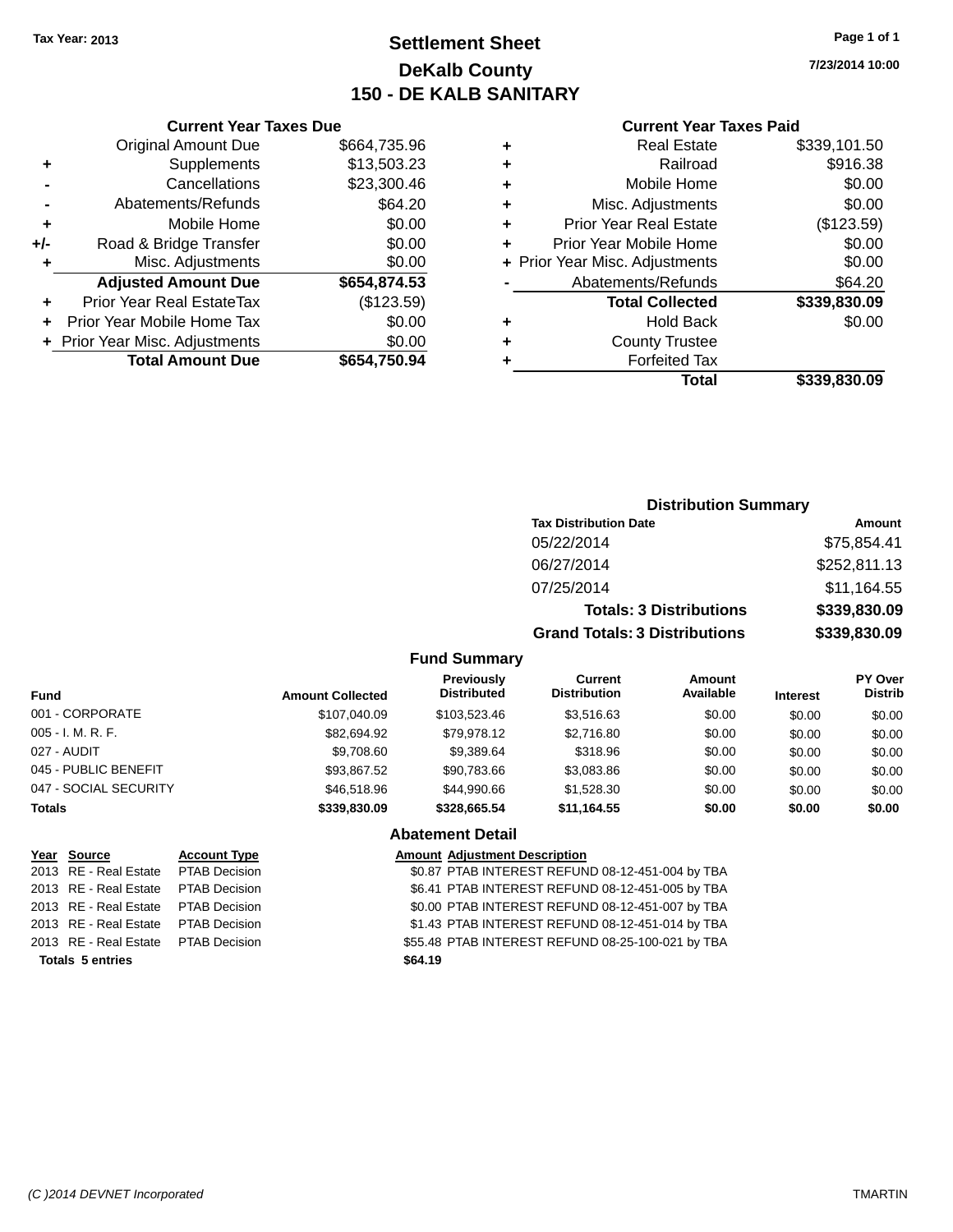### **Settlement Sheet Tax Year: 2013 Page 1 of 1 DeKalb County 151 - FAIRDALE STREET LIGHT**

**7/23/2014 10:00**

### **Current Year Taxes Paid**

| <b>Current Year Taxes Due</b>  |            |
|--------------------------------|------------|
| <b>Original Amount Due</b>     | \$3,615.04 |
| Supplements                    | \$34.23    |
| Cancellations                  | \$44.10    |
| Abatements/Refunds             | \$0.00     |
| Mobile Home                    | \$0.00     |
| Road & Bridge Transfer         | \$0.00     |
| Misc. Adjustments              | \$0.00     |
| <b>Adjusted Amount Due</b>     | \$3,605.17 |
| Prior Year Real EstateTax      | \$0.00     |
| Prior Year Mobile Home Tax     | \$0.00     |
| + Prior Year Misc. Adjustments | \$0.00     |
| <b>Total Amount Due</b>        | \$3,605.17 |
|                                |            |

| ٠ | <b>Real Estate</b>             | \$1,854.64 |
|---|--------------------------------|------------|
| ٠ | Railroad                       | \$0.00     |
| ٠ | Mobile Home                    | \$0.00     |
| ٠ | Misc. Adjustments              | \$0.00     |
| ٠ | <b>Prior Year Real Estate</b>  | \$0.00     |
|   | Prior Year Mobile Home         | \$0.00     |
|   | + Prior Year Misc. Adjustments | \$0.00     |
|   | Abatements/Refunds             | \$0.00     |
|   | <b>Total Collected</b>         | \$1,854.64 |
| ٠ | <b>Hold Back</b>               | \$0.00     |
| ٠ | <b>County Trustee</b>          |            |
|   | <b>Forfeited Tax</b>           |            |
|   | Total                          | \$1.854.64 |
|   |                                |            |

|                 |                         |                                  | <b>Distribution Summary</b>           |                                |                 |                           |
|-----------------|-------------------------|----------------------------------|---------------------------------------|--------------------------------|-----------------|---------------------------|
|                 |                         |                                  | <b>Tax Distribution Date</b>          |                                |                 | Amount                    |
|                 |                         |                                  | 05/22/2014                            |                                |                 | \$449.04                  |
|                 |                         |                                  | 06/27/2014                            |                                |                 | \$1,341.15                |
|                 |                         |                                  | 07/25/2014                            |                                |                 | \$64.45                   |
|                 |                         |                                  |                                       | <b>Totals: 3 Distributions</b> |                 | \$1,854.64                |
|                 |                         |                                  | <b>Grand Totals: 3 Distributions</b>  |                                |                 | \$1,854.64                |
|                 |                         | <b>Fund Summary</b>              |                                       |                                |                 |                           |
| <b>Fund</b>     | <b>Amount Collected</b> | Previously<br><b>Distributed</b> | <b>Current</b><br><b>Distribution</b> | Amount<br>Available            | <b>Interest</b> | PY Over<br><b>Distrib</b> |
| 001 - CORPORATE | \$1,854.64              | \$1,790.19                       | \$64.45                               | \$0.00                         | \$0.00          | \$0.00                    |
| <b>Totals</b>   | \$1,854.64              | \$1,790.19                       | \$64.45                               | \$0.00                         | \$0.00          | \$0.00                    |
|                 |                         |                                  |                                       |                                |                 |                           |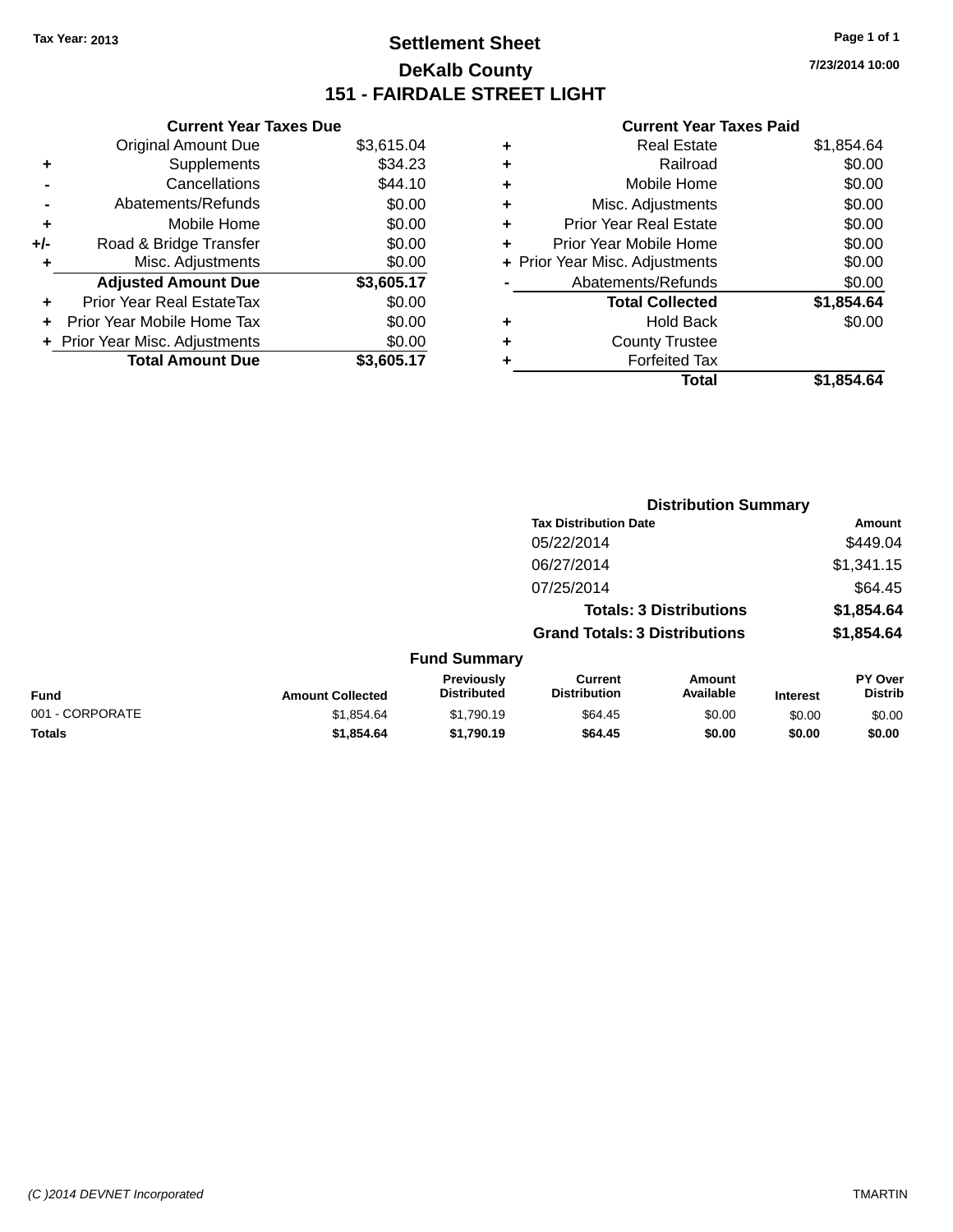### **Settlement Sheet Tax Year: 2013 Page 1 of 1 DeKalb County 152 - AFTON-PIERCE MULTI TWP**

**7/23/2014 10:00**

### **Current Year Taxes Paid**

| <b>Current Year Taxes Due</b> |                                |
|-------------------------------|--------------------------------|
| <b>Original Amount Due</b>    | \$24,500.33                    |
| Supplements                   | \$107.38                       |
| Cancellations                 | \$117.39                       |
| Abatements/Refunds            | \$0.00                         |
| Mobile Home                   | \$0.00                         |
| Road & Bridge Transfer        | \$0.00                         |
| Misc. Adjustments             | \$0.00                         |
| <b>Adjusted Amount Due</b>    | \$24,490.32                    |
| Prior Year Real EstateTax     | \$0.00                         |
| Prior Year Mobile Home Tax    | \$0.00                         |
|                               | \$0.00                         |
| <b>Total Amount Due</b>       | \$24,490.32                    |
|                               | + Prior Year Misc. Adjustments |

| ٠ | <b>Real Estate</b>             | \$13,464.48 |
|---|--------------------------------|-------------|
| ٠ | Railroad                       | \$162.50    |
| ٠ | Mobile Home                    | \$0.00      |
| ٠ | Misc. Adjustments              | \$0.00      |
| ٠ | <b>Prior Year Real Estate</b>  | \$0.00      |
| ٠ | Prior Year Mobile Home         | \$0.00      |
|   | + Prior Year Misc. Adjustments | \$0.00      |
|   | Abatements/Refunds             | \$0.00      |
|   | <b>Total Collected</b>         | \$13,626.98 |
| ٠ | <b>Hold Back</b>               | \$0.00      |
| ٠ | <b>County Trustee</b>          |             |
| ٠ | <b>Forfeited Tax</b>           |             |
|   | Total                          | \$13,626.98 |
|   |                                |             |

|                                         |                         |                                  | <b>Distribution Summary</b>           |                                |                 |                                  |
|-----------------------------------------|-------------------------|----------------------------------|---------------------------------------|--------------------------------|-----------------|----------------------------------|
|                                         |                         |                                  | <b>Tax Distribution Date</b>          |                                |                 | Amount                           |
|                                         |                         |                                  | 05/22/2014                            |                                |                 | \$2,659.37                       |
|                                         |                         |                                  | 06/27/2014                            |                                |                 | \$10,787.51                      |
|                                         |                         |                                  | 07/25/2014                            |                                |                 | \$180.10                         |
|                                         |                         |                                  |                                       | <b>Totals: 3 Distributions</b> |                 | \$13,626.98                      |
|                                         |                         |                                  | <b>Grand Totals: 3 Distributions</b>  |                                |                 | \$13,626.98                      |
|                                         |                         | <b>Fund Summary</b>              |                                       |                                |                 |                                  |
| <b>Fund</b>                             | <b>Amount Collected</b> | Previously<br><b>Distributed</b> | <b>Current</b><br><b>Distribution</b> | Amount<br>Available            | <b>Interest</b> | <b>PY Over</b><br><b>Distrib</b> |
| 147 - ASSESSING PURPOSES<br>(multi-twp) | \$13,626.98             | \$13,446.88                      | \$180.10                              | \$0.00                         | \$0.00          | \$0.00                           |
| <b>Totals</b>                           | \$13,626.98             | \$13,446.88                      | \$180.10                              | \$0.00                         | \$0.00          | \$0.00                           |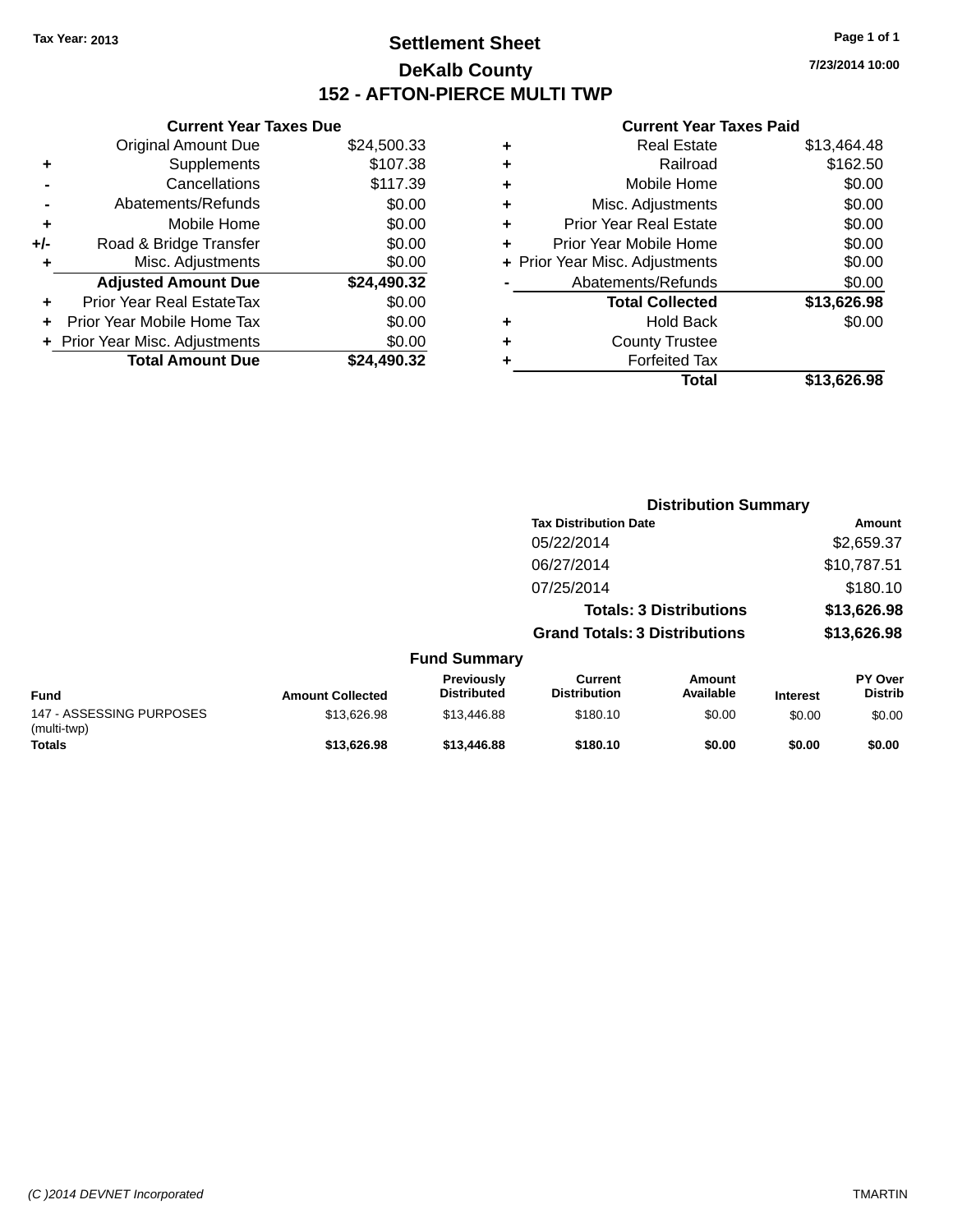### **Settlement Sheet Tax Year: 2013 Page 1 of 1 DeKalb County 153 - MILAN-MALTA MULTI-TWP**

**7/23/2014 10:00**

#### **Current Year Taxes Paid**

|     | <b>Current Year Taxes Due</b>    |             |
|-----|----------------------------------|-------------|
|     | <b>Original Amount Due</b>       | \$12,989.71 |
| ٠   | Supplements                      | \$46.70     |
|     | Cancellations                    | \$52.74     |
|     | Abatements/Refunds               | \$0.02      |
| ٠   | Mobile Home                      | \$0.00      |
| +/- | Road & Bridge Transfer           | \$0.00      |
| ٠   | Misc. Adjustments                | \$0.00      |
|     | <b>Adjusted Amount Due</b>       | \$12,983.65 |
| ÷   | <b>Prior Year Real EstateTax</b> | (\$1.28)    |
|     | Prior Year Mobile Home Tax       | \$0.00      |
|     | + Prior Year Misc. Adjustments   | \$0.00      |
|     | <b>Total Amount Due</b>          | \$12,982.37 |
|     |                                  |             |

| ٠ | <b>Real Estate</b>             | \$7,101.74 |
|---|--------------------------------|------------|
| ٠ | Railroad                       | \$144.56   |
| ٠ | Mobile Home                    | \$0.00     |
| ٠ | Misc. Adjustments              | \$0.00     |
| ٠ | <b>Prior Year Real Estate</b>  | (\$1.28)   |
| ٠ | Prior Year Mobile Home         | \$0.00     |
|   | + Prior Year Misc. Adjustments | \$0.00     |
|   | Abatements/Refunds             | \$0.02     |
|   | <b>Total Collected</b>         | \$7,245.00 |
| ٠ | <b>Hold Back</b>               | \$0.00     |
| ٠ | <b>County Trustee</b>          |            |
| ٠ | <b>Forfeited Tax</b>           |            |
|   | Total                          | \$7.245.00 |
|   |                                |            |

|                                         |                           |                         |                                         |                                            | <b>Distribution Summary</b>    |                 |                           |
|-----------------------------------------|---------------------------|-------------------------|-----------------------------------------|--------------------------------------------|--------------------------------|-----------------|---------------------------|
|                                         |                           |                         |                                         | <b>Tax Distribution Date</b>               |                                |                 | <b>Amount</b>             |
|                                         |                           |                         |                                         | 05/22/2014                                 |                                |                 | \$1,093.79                |
|                                         |                           |                         |                                         | 06/27/2014                                 |                                |                 | \$6,116.97                |
|                                         |                           |                         |                                         | 07/25/2014                                 |                                |                 | \$34.24                   |
|                                         |                           |                         |                                         |                                            | <b>Totals: 3 Distributions</b> |                 | \$7,245.00                |
|                                         |                           |                         |                                         | <b>Grand Totals: 3 Distributions</b>       |                                |                 | \$7,245.00                |
|                                         |                           |                         | <b>Fund Summary</b>                     |                                            |                                |                 |                           |
| <b>Fund</b>                             |                           | <b>Amount Collected</b> | <b>Previously</b><br><b>Distributed</b> | <b>Current</b><br><b>Distribution</b>      | Amount<br>Available            | <b>Interest</b> | PY Over<br><b>Distrib</b> |
| 147 - ASSESSING PURPOSES<br>(multi-twp) |                           | \$7,245.00              | \$7,210.76                              | \$34.24                                    | \$0.00                         | \$0.00          | \$0.00                    |
| <b>Totals</b>                           |                           | \$7,245.00              | \$7,210.76                              | \$34.24                                    | \$0.00                         | \$0.00          | \$0.00                    |
|                                         |                           |                         | <b>Miscellaneous Adjustment Detail</b>  |                                            |                                |                 |                           |
| Year Source                             | <b>Account Type</b>       |                         | <b>Amount Adjustment Description</b>    |                                            |                                |                 |                           |
| 2013 RE - Real Estate                   | <b>Back Tax Collected</b> |                         |                                         | \$0.00 LAY REDEMPTION 07-23-155-002 by TBA |                                |                 |                           |
| <b>Totals 1 entries</b>                 |                           |                         | \$0.00                                  |                                            |                                |                 |                           |
|                                         |                           |                         | <b>Abatement Detail</b>                 |                                            |                                |                 |                           |

**Totals 1 entries \$0.02**

**Year Source Account Type Amount Adjustment Description** 2013 RE - Real Estate PTAB Decision \$0.02 PTAB INTEREST REFUND 07-23-332-002 by TBA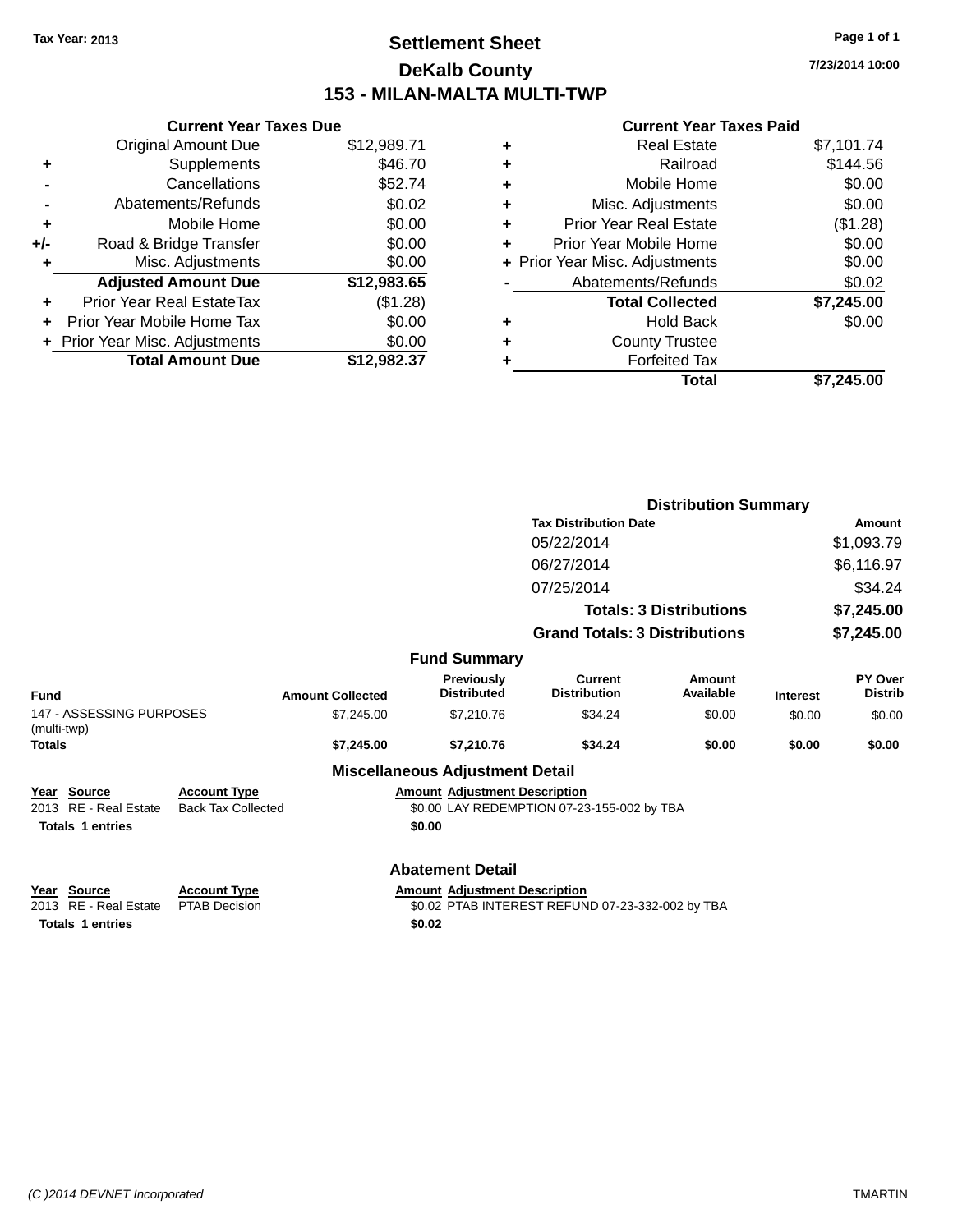### **Settlement Sheet Tax Year: 2013 Page 1 of 1 DeKalb County 154 - PAW PAW-SHABBONA MULT TWP**

|     | <b>Current Year Taxes Due</b>  |             |  |  |  |  |  |
|-----|--------------------------------|-------------|--|--|--|--|--|
|     | <b>Original Amount Due</b>     | \$12,555.67 |  |  |  |  |  |
| ٠   | \$42.22<br>Supplements         |             |  |  |  |  |  |
|     | \$47.64<br>Cancellations       |             |  |  |  |  |  |
|     | Abatements/Refunds             |             |  |  |  |  |  |
| ٠   | Mobile Home                    | \$0.00      |  |  |  |  |  |
| +/- | Road & Bridge Transfer         | \$0.00      |  |  |  |  |  |
| ٠   | Misc. Adjustments              | \$6.62      |  |  |  |  |  |
|     | <b>Adjusted Amount Due</b>     | \$12,556.84 |  |  |  |  |  |
|     | Prior Year Real EstateTax      | (\$1.08)    |  |  |  |  |  |
|     | Prior Year Mobile Home Tax     | \$0.00      |  |  |  |  |  |
|     | + Prior Year Misc. Adjustments | \$0.00      |  |  |  |  |  |
|     | <b>Total Amount Due</b>        | \$12,555.76 |  |  |  |  |  |

#### **Current Year Taxes Paid**

| ٠ | <b>Real Estate</b>             | \$6,817.25 |
|---|--------------------------------|------------|
| ٠ | Railroad                       | \$246.52   |
| ٠ | Mobile Home                    | \$0.00     |
| ٠ | Misc. Adjustments              | \$6.62     |
| ٠ | <b>Prior Year Real Estate</b>  | (\$1.08)   |
| ٠ | Prior Year Mobile Home         | \$0.00     |
|   | + Prior Year Misc. Adjustments | \$0.00     |
|   | Abatements/Refunds             | \$0.03     |
|   | <b>Total Collected</b>         | \$7,069.28 |
| ٠ | <b>Hold Back</b>               | \$0.00     |
| ٠ | <b>County Trustee</b>          |            |
| ٠ | <b>Forfeited Tax</b>           |            |
|   | Total                          | \$7,069.28 |
|   |                                |            |

|                                         |                       |                           |                         |                                               | <b>Distribution Summary</b>                   |                            |                 |                           |
|-----------------------------------------|-----------------------|---------------------------|-------------------------|-----------------------------------------------|-----------------------------------------------|----------------------------|-----------------|---------------------------|
|                                         |                       |                           |                         |                                               | <b>Tax Distribution Date</b>                  |                            |                 | Amount                    |
|                                         |                       |                           |                         |                                               | 05/22/2014                                    |                            |                 | \$1,478.51                |
|                                         |                       |                           |                         |                                               | 06/27/2014                                    |                            |                 | \$5,422.24                |
|                                         |                       |                           |                         |                                               | 07/25/2014                                    |                            |                 | \$168.53                  |
|                                         |                       |                           |                         | <b>Totals: 3 Distributions</b>                |                                               |                            | \$7,069.28      |                           |
|                                         |                       |                           |                         | <b>Grand Totals: 3 Distributions</b>          |                                               |                            | \$7,069.28      |                           |
|                                         |                       |                           |                         | <b>Fund Summary</b>                           |                                               |                            |                 |                           |
| <b>Fund</b>                             |                       |                           | <b>Amount Collected</b> | Previously<br><b>Distributed</b>              | <b>Current</b><br><b>Distribution</b>         | <b>Amount</b><br>Available | <b>Interest</b> | PY Over<br><b>Distrib</b> |
| 147 - ASSESSING PURPOSES<br>(multi-twp) |                       |                           | \$7,069.28              | \$6,900.75                                    | \$168.53                                      | \$0.00                     | \$0.00          | \$0.00                    |
| Totals                                  |                       |                           | \$7,069.28              | \$6,900.75                                    | \$168.53                                      | \$0.00                     | \$0.00          | \$0.00                    |
|                                         |                       |                           |                         | <b>Miscellaneous Adjustment Detail</b>        |                                               |                            |                 |                           |
|                                         | Year Source           | <b>Account Type</b>       |                         | <b>Amount Adjustment Description</b>          |                                               |                            |                 |                           |
| 2013                                    | RE - Real Estate      | <b>Back Tax Collected</b> |                         |                                               | \$0.65 DOBSON REDEMPTION 13-15-402-010 by TBA |                            |                 |                           |
|                                         | 2013 RE - Real Estate | <b>Back Tax Collected</b> |                         | \$0.84 MANESS REDEMPTION 13-06-331-005 by TBA |                                               |                            |                 |                           |
|                                         |                       |                           |                         |                                               |                                               |                            |                 |                           |

2013 RE - Real Estate Back Tax Collected \$0.58 SCAVENGER SALE 13-06-332-003 by TBA

2013 RE - Real Estate Back Tax Collected \$2.01 ENBURG REDEMPTION 13-35-201-007 by TBA

2013 RE - Real Estate Paymt In Lieu of Tax \$2.54 HOUSING AUTHORITY-SEQUOYA APTS by TBA

**Totals 5 entries \$6.62**

#### **Abatement Detail**

| Year Source                         | <b>Account Type</b> | <b>Amount Adjustment Description</b>             |
|-------------------------------------|---------------------|--------------------------------------------------|
| 2013 RE - Real Estate PTAB Decision |                     | \$0.03 PTAB INTEREST REFUND 13-15-176-011 by TBA |
| <b>Totals 1 entries</b>             |                     | \$0.03                                           |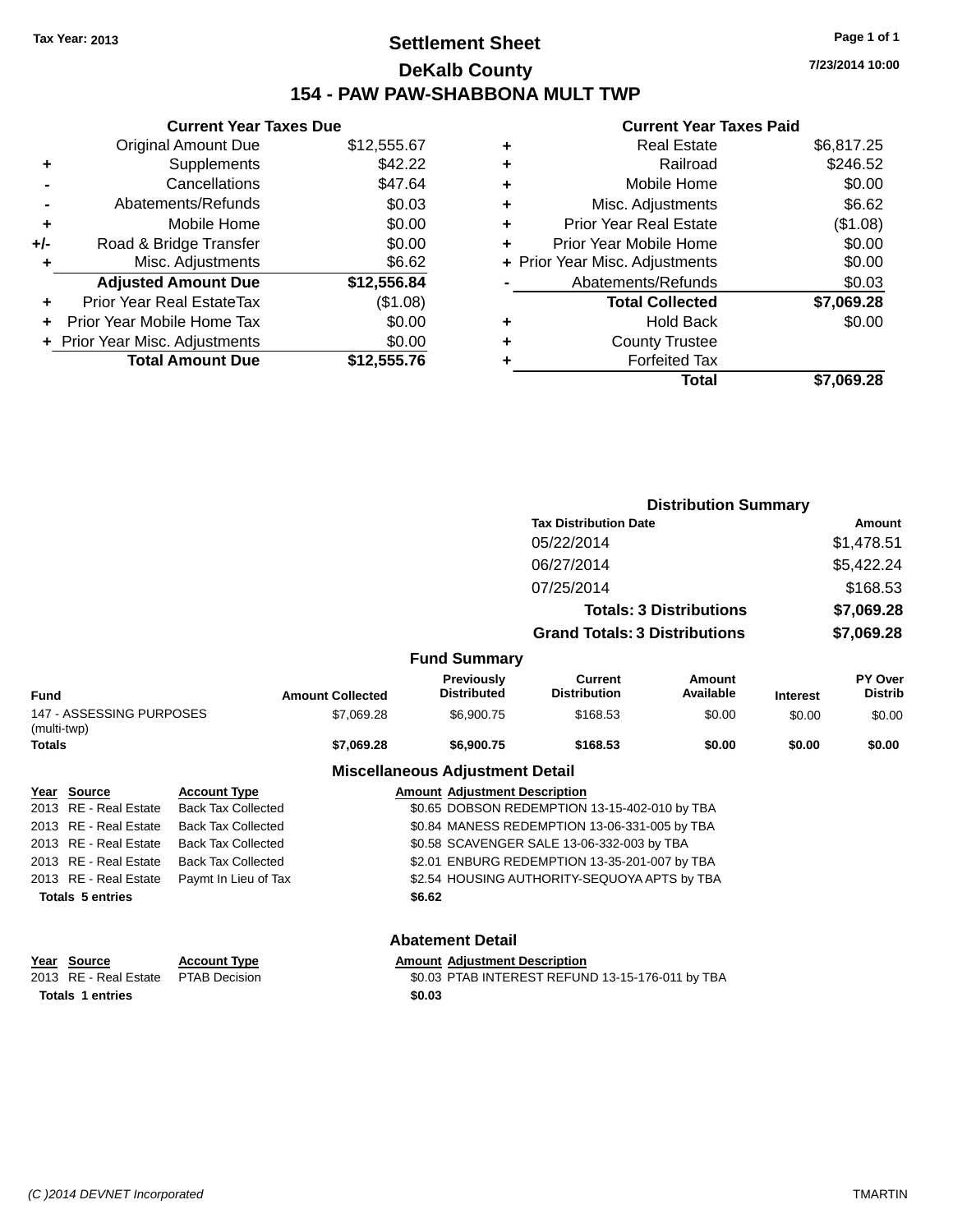### **Settlement Sheet Tax Year: 2013 Page 1 of 1 DeKalb County 155 - SOUTH GROVE-MAYFIELD MULT**

**Current Year Taxes Due** Original Amount Due \$11,460.34 **+** Supplements \$40.38 **-** Cancellations \$46.88 **-** Abatements/Refunds \$0.00 **+** Mobile Home \$0.00 **+/-** Road & Bridge Transfer \$0.00 **+** Misc. Adjustments \$0.00 **Adjusted Amount Due \$11,453.84 +** Prior Year Real EstateTax \$0.00 **+** Prior Year Mobile Home Tax \$0.00 **+ Prior Year Misc. Adjustments**  $$0.00$ **Total Amount Due \$11,453.84**

#### **Current Year Taxes Paid**

| ٠ | <b>Real Estate</b>             | \$6,463.74 |
|---|--------------------------------|------------|
| ÷ | Railroad                       | \$0.00     |
| ÷ | Mobile Home                    | \$0.00     |
| ٠ | Misc. Adjustments              | \$0.00     |
| ٠ | <b>Prior Year Real Estate</b>  | \$0.00     |
| ٠ | Prior Year Mobile Home         | \$0.00     |
|   | + Prior Year Misc. Adjustments | \$0.00     |
|   | Abatements/Refunds             | \$0.00     |
|   | <b>Total Collected</b>         | \$6,463.74 |
| ٠ | <b>Hold Back</b>               | \$0.00     |
| ٠ | <b>County Trustee</b>          |            |
| ٠ | <b>Forfeited Tax</b>           |            |
|   | Total                          | \$6,463.74 |
|   |                                |            |

|                                         |                         |                                         |                                       | <b>Distribution Summary</b>    |                 |                           |
|-----------------------------------------|-------------------------|-----------------------------------------|---------------------------------------|--------------------------------|-----------------|---------------------------|
|                                         |                         |                                         | <b>Tax Distribution Date</b>          |                                |                 | <b>Amount</b>             |
|                                         |                         |                                         | 05/22/2014                            |                                |                 | \$1,383.69                |
|                                         |                         |                                         | 06/27/2014                            |                                |                 | \$4,983.37                |
|                                         |                         |                                         | 07/25/2014                            |                                |                 | \$96.68                   |
|                                         |                         |                                         |                                       | <b>Totals: 3 Distributions</b> |                 | \$6,463.74                |
|                                         |                         |                                         | <b>Grand Totals: 3 Distributions</b>  |                                |                 | \$6,463.74                |
|                                         |                         | <b>Fund Summary</b>                     |                                       |                                |                 |                           |
| <b>Fund</b>                             | <b>Amount Collected</b> | <b>Previously</b><br><b>Distributed</b> | <b>Current</b><br><b>Distribution</b> | Amount<br>Available            | <b>Interest</b> | PY Over<br><b>Distrib</b> |
| 147 - ASSESSING PURPOSES<br>(multi-twp) | \$6,463.74              | \$6,367.06                              | \$96.68                               | \$0.00                         | \$0.00          | \$0.00                    |
| Totals                                  | \$6,463.74              | \$6,367.06                              | \$96.68                               | \$0.00                         | \$0.00          | \$0.00                    |

**7/23/2014 10:00**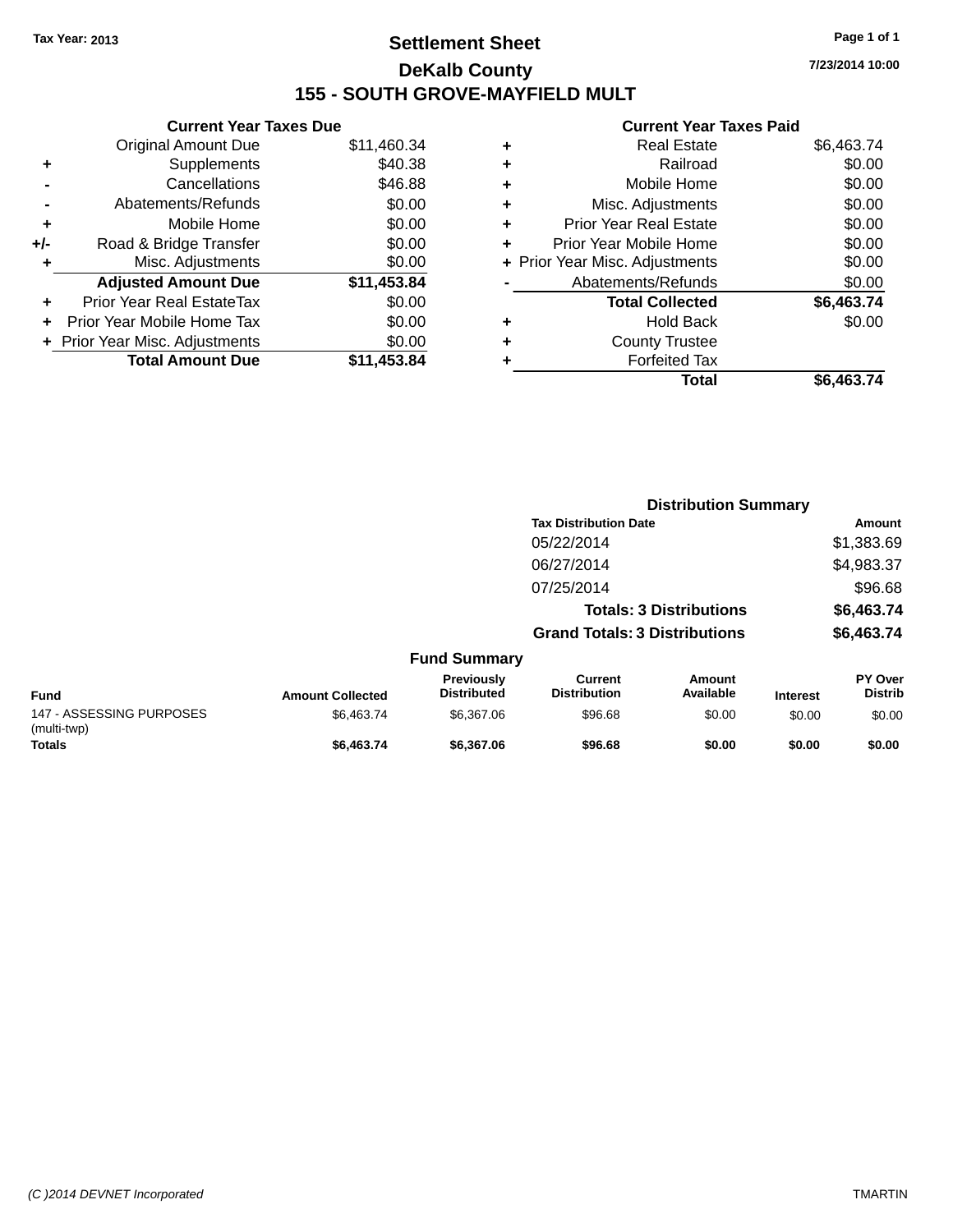### **Settlement Sheet Tax Year: 2013 Page 1 of 1 DeKalb County 156 - VICTOR-SOMONAUK MULTI TWP**

**7/23/2014 10:00**

### **Current Year Taxes Paid**

|     | <b>Current Year Taxes Due</b>  |             |
|-----|--------------------------------|-------------|
|     | <b>Original Amount Due</b>     | \$21,638.29 |
| ٠   | Supplements                    | \$117.71    |
|     | Cancellations                  | \$109.83    |
|     | Abatements/Refunds             | \$0.00      |
| ٠   | Mobile Home                    | \$0.00      |
| +/- | Road & Bridge Transfer         | \$0.00      |
| ٠   | Misc. Adjustments              | \$0.00      |
|     | <b>Adjusted Amount Due</b>     | \$21,646.17 |
| ÷   | Prior Year Real EstateTax      | (\$6.94)    |
|     | Prior Year Mobile Home Tax     | \$0.00      |
|     | + Prior Year Misc. Adjustments | \$0.00      |
|     | <b>Total Amount Due</b>        | \$21.639.23 |
|     |                                |             |

|   | <b>Real Estate</b>             | \$12,578.54 |
|---|--------------------------------|-------------|
| ٠ | Railroad                       | \$143.88    |
| ٠ | Mobile Home                    | \$0.00      |
| ٠ | Misc. Adjustments              | \$0.00      |
| ٠ | <b>Prior Year Real Estate</b>  | (\$6.94)    |
| ٠ | Prior Year Mobile Home         | \$0.00      |
|   | + Prior Year Misc. Adjustments | \$0.00      |
|   | Abatements/Refunds             | \$0.00      |
|   | <b>Total Collected</b>         | \$12,715.48 |
| ٠ | <b>Hold Back</b>               | \$0.00      |
| ٠ | <b>County Trustee</b>          |             |
|   | <b>Forfeited Tax</b>           |             |
|   | Total                          | \$12,715.48 |
|   |                                |             |

|                                         |                         |                                  |                                       | <b>Distribution Summary</b>    |                 |                                  |
|-----------------------------------------|-------------------------|----------------------------------|---------------------------------------|--------------------------------|-----------------|----------------------------------|
|                                         |                         |                                  | <b>Tax Distribution Date</b>          |                                |                 | Amount                           |
|                                         |                         |                                  | 05/22/2014                            |                                |                 | \$3,747.29                       |
|                                         |                         |                                  | 06/27/2014                            |                                |                 | \$8,838.44                       |
|                                         |                         |                                  | 07/25/2014                            |                                |                 | \$129.75                         |
|                                         |                         |                                  |                                       | <b>Totals: 3 Distributions</b> |                 | \$12,715.48                      |
|                                         |                         |                                  | <b>Grand Totals: 3 Distributions</b>  |                                |                 | \$12,715.48                      |
|                                         |                         | <b>Fund Summary</b>              |                                       |                                |                 |                                  |
| <b>Fund</b>                             | <b>Amount Collected</b> | Previously<br><b>Distributed</b> | <b>Current</b><br><b>Distribution</b> | Amount<br>Available            | <b>Interest</b> | <b>PY Over</b><br><b>Distrib</b> |
| 147 - ASSESSING PURPOSES<br>(multi-twp) | \$12,715.48             | \$12,585.73                      | \$129.75                              | \$0.00                         | \$0.00          | \$0.00                           |
| <b>Totals</b>                           | \$12,715.48             | \$12,585.73                      | \$129.75                              | \$0.00                         | \$0.00          | \$0.00                           |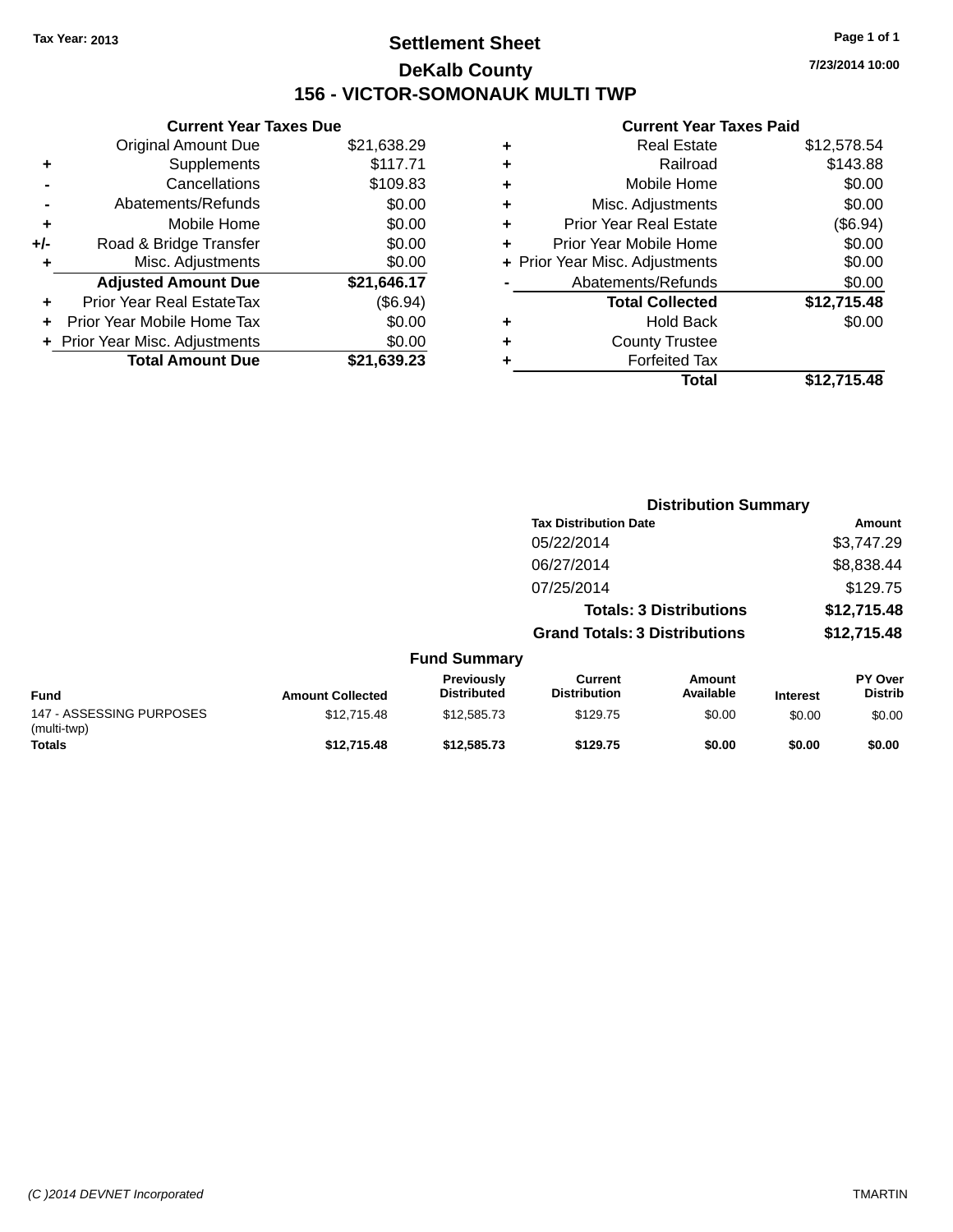### **Settlement Sheet Tax Year: 2013 Page 1 of 1 DeKalb County 157 - GENOA PUBLIC LIBRARY DIST**

**Current Year Taxes Due**

| <b>Original Amount Due</b> | \$223,793.68                   |
|----------------------------|--------------------------------|
| Supplements                | \$1,231.14                     |
| Cancellations              | \$2,040.82                     |
| Abatements/Refunds         | \$2.29                         |
| Mobile Home                | \$0.00                         |
| Road & Bridge Transfer     | \$0.00                         |
| Misc. Adjustments          | \$0.00                         |
| <b>Adjusted Amount Due</b> | \$222,981.71                   |
| Prior Year Real EstateTax  | (\$76.45)                      |
| Prior Year Mobile Home Tax | \$0.00                         |
|                            | \$0.00                         |
| <b>Total Amount Due</b>    | \$222,905.26                   |
|                            | + Prior Year Misc. Adjustments |

#### **Current Year Taxes Paid**

| ٠ | Real Estate                    | \$117,845.34 |
|---|--------------------------------|--------------|
| ٠ | Railroad                       | \$281.63     |
| ٠ | Mobile Home                    | \$0.00       |
| ٠ | Misc. Adjustments              | \$0.00       |
| ٠ | <b>Prior Year Real Estate</b>  | (\$76.45)    |
| ٠ | Prior Year Mobile Home         | \$0.00       |
|   | + Prior Year Misc. Adjustments | \$0.00       |
|   | Abatements/Refunds             | \$2.29       |
|   | <b>Total Collected</b>         | \$118,048.23 |
| ٠ | <b>Hold Back</b>               | \$0.00       |
|   | <b>County Trustee</b>          |              |
|   | <b>Forfeited Tax</b>           |              |
|   | Total                          | \$118,048.23 |
|   |                                |              |

| <b>Distribution Summary</b>          |              |  |  |  |  |
|--------------------------------------|--------------|--|--|--|--|
| <b>Tax Distribution Date</b>         | Amount       |  |  |  |  |
| 05/22/2014                           | \$27,537.46  |  |  |  |  |
| 06/27/2014                           | \$84,851.34  |  |  |  |  |
| 07/25/2014                           | \$5,659.43   |  |  |  |  |
| <b>Totals: 3 Distributions</b>       | \$118,048.23 |  |  |  |  |
| <b>Grand Totals: 3 Distributions</b> | \$118,048.23 |  |  |  |  |

### **Fund Summary**

| <b>Fund</b>                             | <b>Amount Collected</b> | Previously<br><b>Distributed</b> | <b>Current</b><br><b>Distribution</b> | Amount<br>Available | <b>Interest</b> | <b>PY Over</b><br><b>Distrib</b> |
|-----------------------------------------|-------------------------|----------------------------------|---------------------------------------|---------------------|-----------------|----------------------------------|
| 001 - CORPORATE                         | \$98.013.21             | \$93.314.29                      | \$4,698.92                            | \$0.00              | \$0.00          | \$0.00                           |
| 004 - OPERATIONS & MAINTENANCE          | \$5.649.43              | \$5,378.59                       | \$270.84                              | \$0.00              | \$0.00          | \$0.00                           |
| $005 - I. M. R. F.$                     | \$7,699.81              | \$7,330.67                       | \$369.14                              | \$0.00              | \$0.00          | \$0.00                           |
| 027 - AUDIT                             | \$1.545.14              | \$1,471.06                       | \$74.08                               | \$0.00              | \$0.00          | \$0.00                           |
| 035 - TORT JUDGEMENTS/LIABILITY<br>INS. | \$520.00                | \$495.07                         | \$24.93                               | \$0.00              | \$0.00          | \$0.00                           |
| 047 - SOCIAL SECURITY                   | \$4.620.64              | \$4,399.12                       | \$221.52                              | \$0.00              | \$0.00          | \$0.00                           |
| <b>Totals</b>                           | \$118,048.23            | \$112,388.80                     | \$5,659.43                            | \$0.00              | \$0.00          | \$0.00                           |

### **Abatement Detail**

# **Year Source Account Type Amount Adjustment Description**<br>2013 RE - Real Estate PTAB Decision **Amount Adjustment Description**

\$2.29 PTAB INTEREST REFUND 03-30-276-011 by TBA **Totals 1 entries \$2.29**

**7/23/2014 10:00**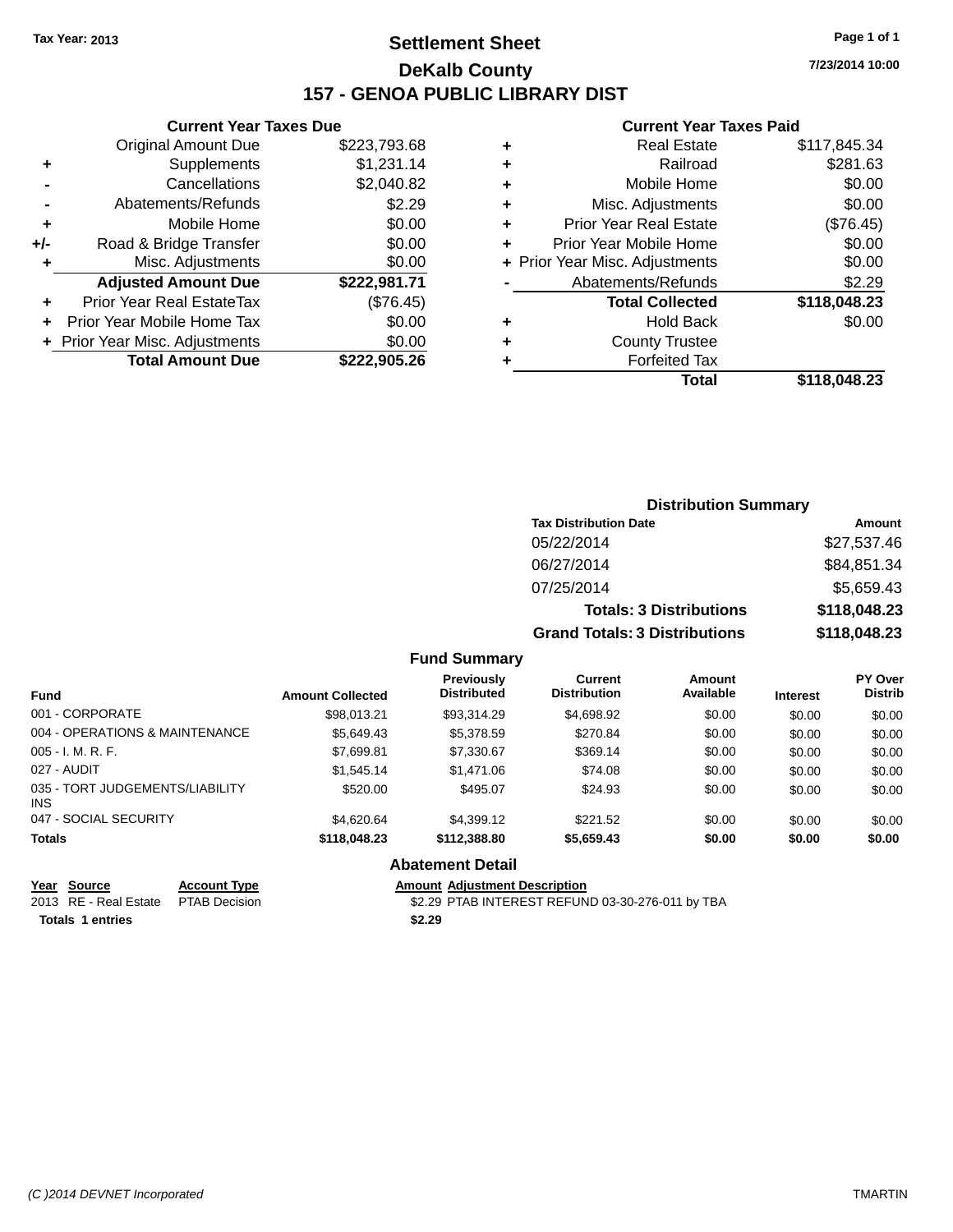### **Settlement Sheet Tax Year: 2013 Page 1 of 1 DeKalb County 158 - DEKALB TIF1**

**7/23/2014 10:00**

#### **Current Year Taxes Due**

|     | <b>Original Amount Due</b>     | \$4,299,597.96 |
|-----|--------------------------------|----------------|
| ٠   | Supplements                    | \$10,118.08    |
|     | Cancellations                  | \$14,899.92    |
|     | Abatements/Refunds             | \$0.00         |
| ٠   | Mobile Home                    | \$0.00         |
| +/- | Road & Bridge Transfer         | \$0.00         |
| ٠   | Misc. Adjustments              | \$0.00         |
|     | <b>Adjusted Amount Due</b>     | \$4,294,816.12 |
|     | Prior Year Real EstateTax      | (\$27,127.56)  |
|     | Prior Year Mobile Home Tax     | \$0.00         |
|     | + Prior Year Misc. Adjustments | \$0.00         |
|     | <b>Total Amount Due</b>        | \$4,267,688.56 |

### **Current Year Taxes Paid**

|   | <b>Real Estate</b>             | \$2,277,960.92 |
|---|--------------------------------|----------------|
| ٠ | Railroad                       | \$0.00         |
| ٠ | Mobile Home                    | \$0.00         |
| ٠ | Misc. Adjustments              | \$0.00         |
| ٠ | <b>Prior Year Real Estate</b>  | (\$27,127.56)  |
| ٠ | Prior Year Mobile Home         | \$0.00         |
|   | + Prior Year Misc. Adjustments | \$0.00         |
|   | Abatements/Refunds             | \$0.00         |
|   | <b>Total Collected</b>         | \$2,250,833.36 |
| ٠ | <b>Hold Back</b>               | \$0.00         |
| ٠ | <b>County Trustee</b>          |                |
| ٠ | <b>Forfeited Tax</b>           |                |
|   | Total                          | \$2,250,833.36 |
|   |                                |                |

#### **Distribution Summary Tax Distribution Date Amount** 05/22/2014 \$627,400.75 06/27/2014 \$1,586,762.70 07/25/2014 \$36,669.91 **Totals: 3 Distributions \$2,250,833.36 Grand Totals: 3 Distributions \$2,250,833.36 Fund Summary Fund Interest Amount Collected Distributed PY Over Distrib Amount Available Current Distribution Previously** 001 - CORPORATE \$2,250,833.36 \$2,214,163.45 \$36,669.91 \$0.00 \$0.00 \$0.00 **Totals \$2,250,833.36 \$2,214,163.45 \$36,669.91 \$0.00 \$0.00 \$0.00 Abatement Detail Year** Source **Account Type Account Adjustment Description** 2013 RE - Real Estate PTAB Decision \$0.00 PTAB INTEREST REFUND 08-12-451-004 by TBA 2013 RE - Real Estate PTAB Decision \$0.00 PTAB INTEREST REFUND 08-12-451-005 by TBA 2013 RE - Real Estate PTAB Decision \$0.00 PTAB INTEREST REFUND 08-12-451-007 by TBA

**Totals 4 entries \$0.00**

2013 RE - Real Estate PTAB Decision \$0.00 PTAB INTEREST REFUND 08-12-451-014 by TBA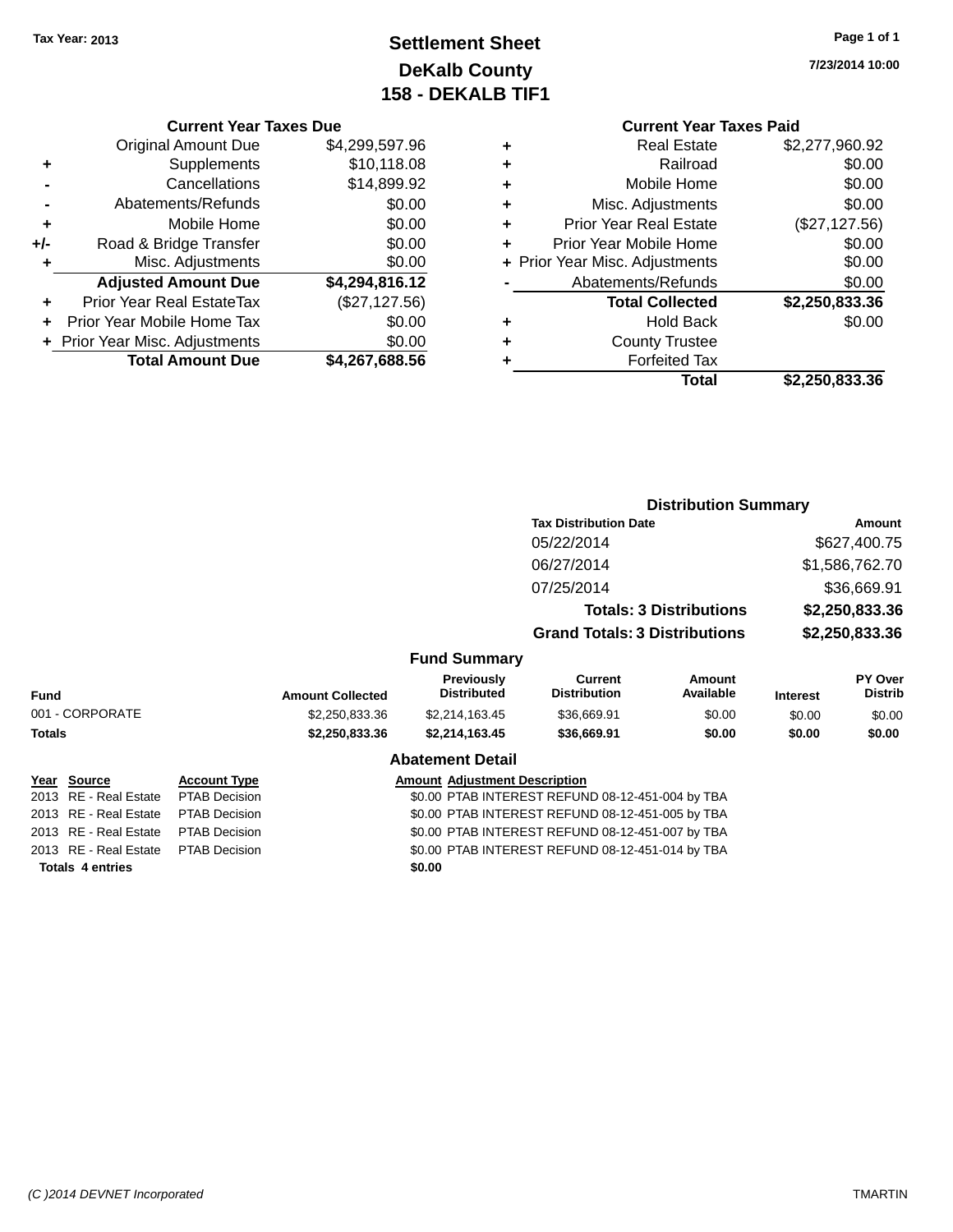## **Settlement Sheet Tax Year: 2013 Page 1 of 1 DeKalb County 159 - DEKALB TIF2**

**7/23/2014 10:00**

### **Current Year Taxes Due**

|       | <b>Original Amount Due</b>       | \$1,370,554.08 |
|-------|----------------------------------|----------------|
| ٠     | Supplements                      | \$1,865.40     |
|       | Cancellations                    | \$7,976.14     |
|       | Abatements/Refunds               | \$0.00         |
| ÷     | Mobile Home                      | \$0.00         |
| $+/-$ | Road & Bridge Transfer           | \$0.00         |
| ٠     | Misc. Adjustments                | \$0.00         |
|       | <b>Adjusted Amount Due</b>       | \$1,364,443.34 |
|       | <b>Prior Year Real EstateTax</b> | (\$34,351.76)  |
|       | Prior Year Mobile Home Tax       | \$0.00         |
|       | + Prior Year Misc. Adjustments   | \$0.00         |
|       | <b>Total Amount Due</b>          | \$1,330,091.58 |

### **Current Year Taxes Paid**

|   | Total                          | \$669,452.63  |
|---|--------------------------------|---------------|
| ٠ | <b>Forfeited Tax</b>           |               |
| ٠ | <b>County Trustee</b>          |               |
| ٠ | <b>Hold Back</b>               | \$0.00        |
|   | <b>Total Collected</b>         | \$669,452.63  |
|   | Abatements/Refunds             | \$0.00        |
|   | + Prior Year Misc. Adjustments | \$0.00        |
| ٠ | Prior Year Mobile Home         | \$0.00        |
| ٠ | <b>Prior Year Real Estate</b>  | (\$34,351.76) |
| ٠ | Misc. Adjustments              | \$0.00        |
| ٠ | Mobile Home                    | \$0.00        |
| ٠ | Railroad                       | \$0.00        |
| ٠ | <b>Real Estate</b>             | \$703,804.39  |

|                                      |                                             |                         |                                      |                                                  | <b>Distribution Summary</b>    |                 |                                  |  |
|--------------------------------------|---------------------------------------------|-------------------------|--------------------------------------|--------------------------------------------------|--------------------------------|-----------------|----------------------------------|--|
|                                      |                                             |                         |                                      | <b>Tax Distribution Date</b>                     |                                |                 | Amount                           |  |
|                                      |                                             |                         |                                      | 05/22/2014                                       |                                |                 | \$67,624.26                      |  |
|                                      |                                             |                         |                                      | 06/27/2014                                       |                                |                 | \$587,589.72                     |  |
|                                      |                                             |                         |                                      | 07/25/2014                                       |                                |                 | \$14,238.65                      |  |
|                                      |                                             |                         |                                      |                                                  | <b>Totals: 3 Distributions</b> |                 | \$669,452.63                     |  |
|                                      |                                             |                         |                                      | <b>Grand Totals: 3 Distributions</b>             |                                | \$669,452.63    |                                  |  |
|                                      |                                             |                         | <b>Fund Summary</b>                  |                                                  |                                |                 |                                  |  |
| <b>Fund</b>                          |                                             | <b>Amount Collected</b> | Previously<br><b>Distributed</b>     | <b>Current</b><br><b>Distribution</b>            | <b>Amount</b><br>Available     | <b>Interest</b> | <b>PY Over</b><br><b>Distrib</b> |  |
| 001 - CORPORATE                      |                                             | \$669,452.63            | \$655,213.98                         | \$14,238.65                                      | \$0.00                         | \$0.00          | \$0.00                           |  |
| <b>Totals</b>                        | \$669,452.63                                |                         | \$655,213.98                         | \$14,238.65                                      | \$0.00                         | \$0.00          | \$0.00                           |  |
|                                      |                                             |                         | <b>Abatement Detail</b>              |                                                  |                                |                 |                                  |  |
| Year Source<br>2013 RE - Real Estate | <b>Account Type</b><br><b>PTAB Decision</b> |                         | <b>Amount Adjustment Description</b> | \$0.00 PTAB INTEREST REFUND 08-25-100-021 by TBA |                                |                 |                                  |  |
| <b>Totals 1 entries</b>              |                                             |                         | \$0.00                               |                                                  |                                |                 |                                  |  |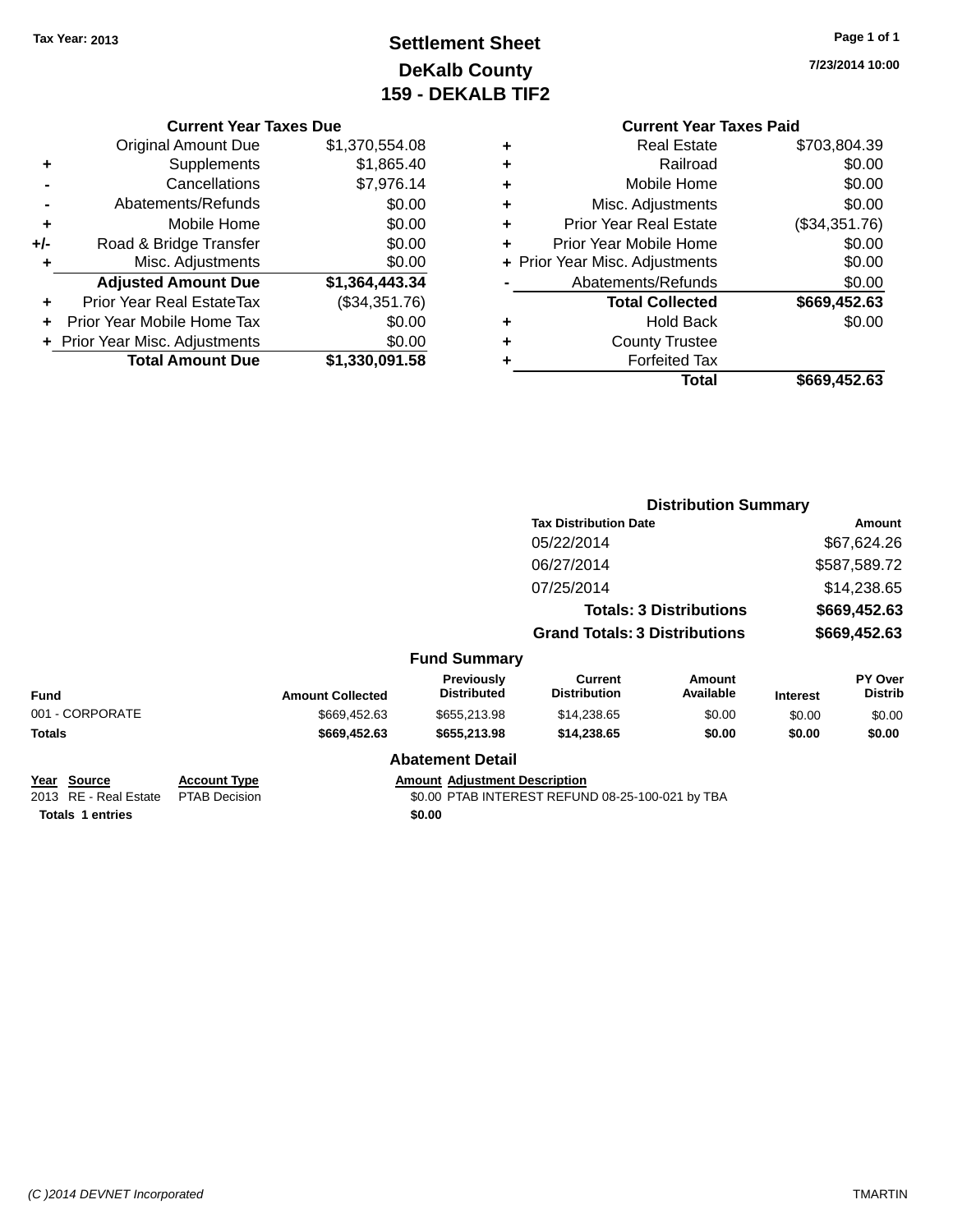### **Settlement Sheet Tax Year: 2013 Page 1 of 1 DeKalb County 160 - DEKALB TIF1 AMENDED**

**7/23/2014 10:00**

#### **Current Year Taxes Paid**

|     | <b>Current Year Taxes Due</b>  |                |
|-----|--------------------------------|----------------|
|     | <b>Original Amount Due</b>     | \$2,184,134.16 |
| ٠   | Supplements                    | \$5,821.10     |
|     | Cancellations                  | \$8,881.44     |
|     | Abatements/Refunds             | \$0.00         |
| ٠   | Mobile Home                    | \$0.00         |
| +/- | Road & Bridge Transfer         | \$0.00         |
| ٠   | Misc. Adjustments              | \$0.00         |
|     | <b>Adjusted Amount Due</b>     | \$2,181,073.82 |
| ٠   | Prior Year Real EstateTax      | \$0.00         |
| ÷   | Prior Year Mobile Home Tax     | \$0.00         |
|     | + Prior Year Misc. Adjustments | \$0.00         |
|     | <b>Total Amount Due</b>        | \$2,181,073.82 |

|   | <b>Real Estate</b>             | \$1,193,742.64 |
|---|--------------------------------|----------------|
| ٠ | Railroad                       | \$0.00         |
| ٠ | Mobile Home                    | \$0.00         |
| ٠ | Misc. Adjustments              | \$0.00         |
| ٠ | <b>Prior Year Real Estate</b>  | \$0.00         |
| ٠ | Prior Year Mobile Home         | \$0.00         |
|   | + Prior Year Misc. Adjustments | \$0.00         |
|   | Abatements/Refunds             | \$0.00         |
|   | <b>Total Collected</b>         | \$1,193,742.64 |
|   | <b>Hold Back</b>               | \$0.00         |
| ٠ | <b>County Trustee</b>          |                |
|   | <b>Forfeited Tax</b>           |                |
|   | <b>Total</b>                   | \$1,193,742.64 |
|   |                                |                |

|                         |                                         |                                      | <b>Distribution Summary</b>    |                 |                                  |
|-------------------------|-----------------------------------------|--------------------------------------|--------------------------------|-----------------|----------------------------------|
|                         |                                         | <b>Tax Distribution Date</b>         |                                |                 | Amount                           |
|                         |                                         | 05/22/2014                           |                                |                 | \$331,698.49                     |
|                         |                                         | 06/27/2014                           |                                |                 | \$820,743.34                     |
|                         |                                         | 07/25/2014                           |                                |                 | \$41,300.81                      |
|                         |                                         |                                      | <b>Totals: 3 Distributions</b> |                 | \$1,193,742.64                   |
|                         |                                         | <b>Grand Totals: 3 Distributions</b> |                                |                 | \$1,193,742.64                   |
|                         | <b>Fund Summary</b>                     |                                      |                                |                 |                                  |
| <b>Amount Collected</b> | <b>Previously</b><br><b>Distributed</b> | Current<br><b>Distribution</b>       | Amount<br>Available            | <b>Interest</b> | <b>PY Over</b><br><b>Distrib</b> |
| \$1,193,742.64          | \$1.152.441.83                          | \$41,300.81                          | \$0.00                         | \$0.00          | \$0.00                           |

| <b>Fund</b>     | <b>Amount Collected</b> | <b>Previously</b><br>Distributed | current<br><b>Distribution</b> | Amount<br>Available | <b>Interest</b> | <b>PT OVER</b><br><b>Distrib</b> |
|-----------------|-------------------------|----------------------------------|--------------------------------|---------------------|-----------------|----------------------------------|
| 001 - CORPORATE | \$1.193.742.64          | \$1.152.441.83                   | \$41,300.81                    | \$0.00              | \$0.00          | \$0.00                           |
| <b>Totals</b>   | \$1.193.742.64          | \$1.152.441.83                   | \$41.300.81                    | \$0.00              | \$0.00          | \$0.00                           |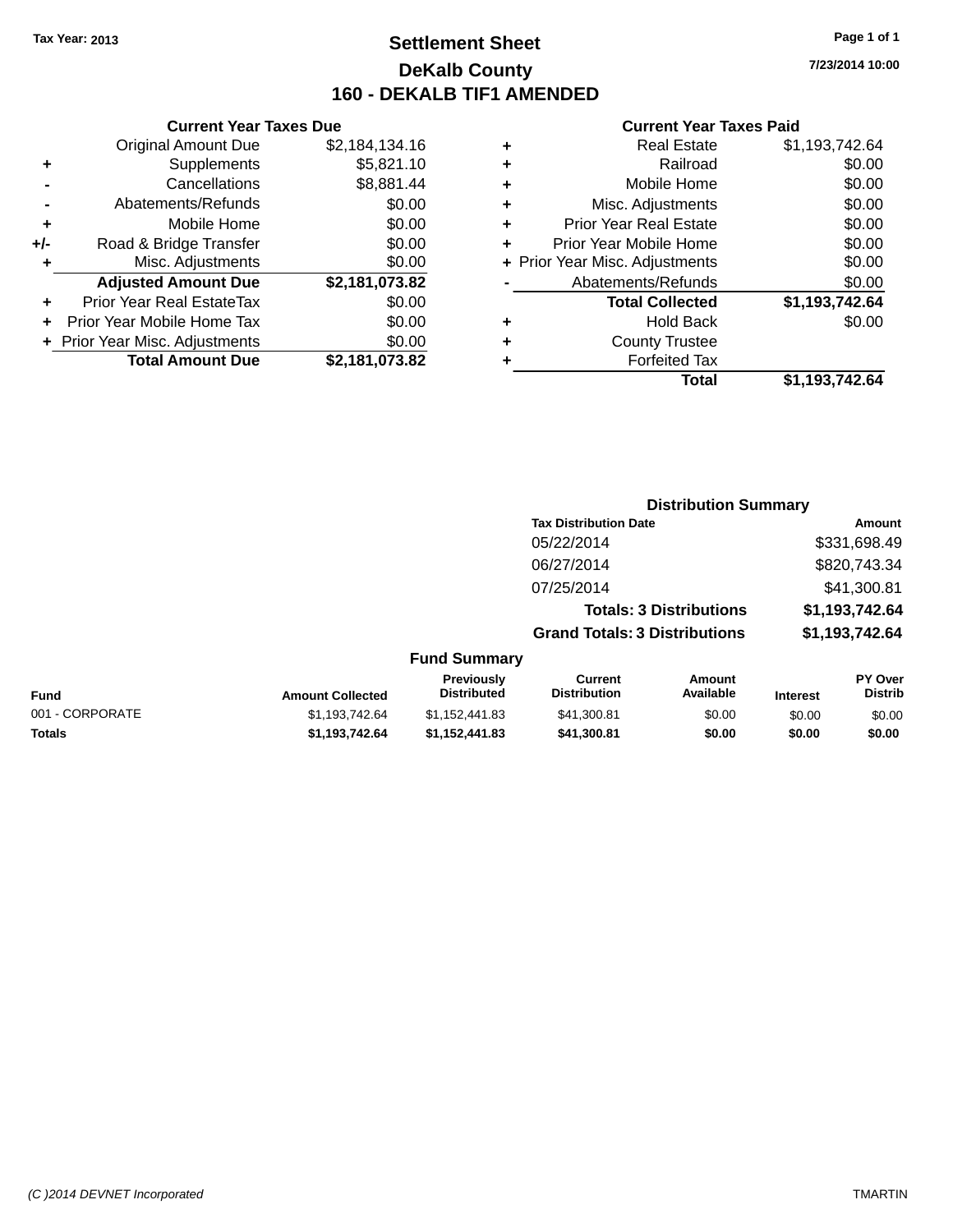## **Settlement Sheet Tax Year: 2013 Page 1 of 1 DeKalb County 163 - MALTA TIF**

**7/23/2014 10:00**

| <b>Current Year</b>            |   |              | ır Taxes Due |
|--------------------------------|---|--------------|--------------|
| <b>Real Estate</b>             | ٠ | \$381,299.96 | е            |
| Railroad                       | ٠ | \$5,872.48   | s            |
| Mobile Home                    | ٠ | \$5,918.78   | S            |
| Misc. Adjustments              | ٠ | \$0.00       | S            |
| <b>Prior Year Real Estate</b>  | ÷ | \$0.00       | e            |
| Prior Year Mobile Home         |   | \$0.00       | ۹ľ           |
| + Prior Year Misc. Adjustments |   | \$0.00       | S            |
| Abatements/Refunds             |   | \$381,253.66 | e            |
| <b>Total Collected</b>         |   | \$0.00       | x            |
| <b>Hold Back</b>               | ٠ | \$0.00       | x            |
| <b>County Trustee</b>          | ٠ | \$0.00       | S            |
| Forfeited Tax                  |   | \$381,253.66 | e            |

#### **Current Year**

|       | <b>Original Amount Due</b>       | \$381,299.96 |  |  |  |
|-------|----------------------------------|--------------|--|--|--|
| ٠     | Supplements                      | \$5,872.48   |  |  |  |
|       | Cancellations                    | \$5,918.78   |  |  |  |
|       | \$0.00<br>Abatements/Refunds     |              |  |  |  |
| ٠     | Mobile Home                      | \$0.00       |  |  |  |
| $+/-$ | Road & Bridge Transfer           | \$0.00       |  |  |  |
|       | Misc. Adjustments                | \$0.00       |  |  |  |
|       | <b>Adjusted Amount Due</b>       | \$381,253.66 |  |  |  |
| ٠     | <b>Prior Year Real EstateTax</b> | \$0.00       |  |  |  |
|       | Prior Year Mobile Home Tax       | \$0.00       |  |  |  |
|       | + Prior Year Misc. Adjustments   | \$0.00       |  |  |  |
|       | <b>Total Amount Due</b>          | \$381,253.66 |  |  |  |
|       |                                  |              |  |  |  |

### **Year Taxes Paid +** Real Estate \$189,798.78 **+** Railroad \$0.00 **+**  $\frac{1}{2}$  Mome \$0.00 **+** Misc. Adjustments  $$0.00$ **+** Prior Year Real Estate \$0.00 **+** Prior Year Mobile Home \$0.00 **+** Prior Year Misc. Adjustments  $$0.00$ **-** Abatements/Refunds \$0.00 **Total Collected \$189,798.78 Back**  $\text{\$0.00}$ ustee

| <b>Distribution Summary</b> |  |  |  |  |  |  |  |  |
|-----------------------------|--|--|--|--|--|--|--|--|
| Amount                      |  |  |  |  |  |  |  |  |
| \$40.116.94                 |  |  |  |  |  |  |  |  |
| \$147,235.47                |  |  |  |  |  |  |  |  |
| \$2,446.37                  |  |  |  |  |  |  |  |  |
| \$189,798.78                |  |  |  |  |  |  |  |  |
| \$189,798.78                |  |  |  |  |  |  |  |  |
|                             |  |  |  |  |  |  |  |  |

**Total \$189,798.78**

| Fund            | <b>Amount Collected</b> | Previously<br><b>Distributed</b> | Current<br><b>Distribution</b> | Amount<br>Available | <b>Interest</b> | <b>PY Over</b><br><b>Distrib</b> |
|-----------------|-------------------------|----------------------------------|--------------------------------|---------------------|-----------------|----------------------------------|
| 001 - CORPORATE | \$189,798,78            | \$187.352.41                     | \$2,446.37                     | \$0.00              | \$0.00          | \$0.00                           |
| Totals          | \$189.798.78            | \$187.352.41                     | \$2,446.37                     | \$0.00              | \$0.00          | \$0.00                           |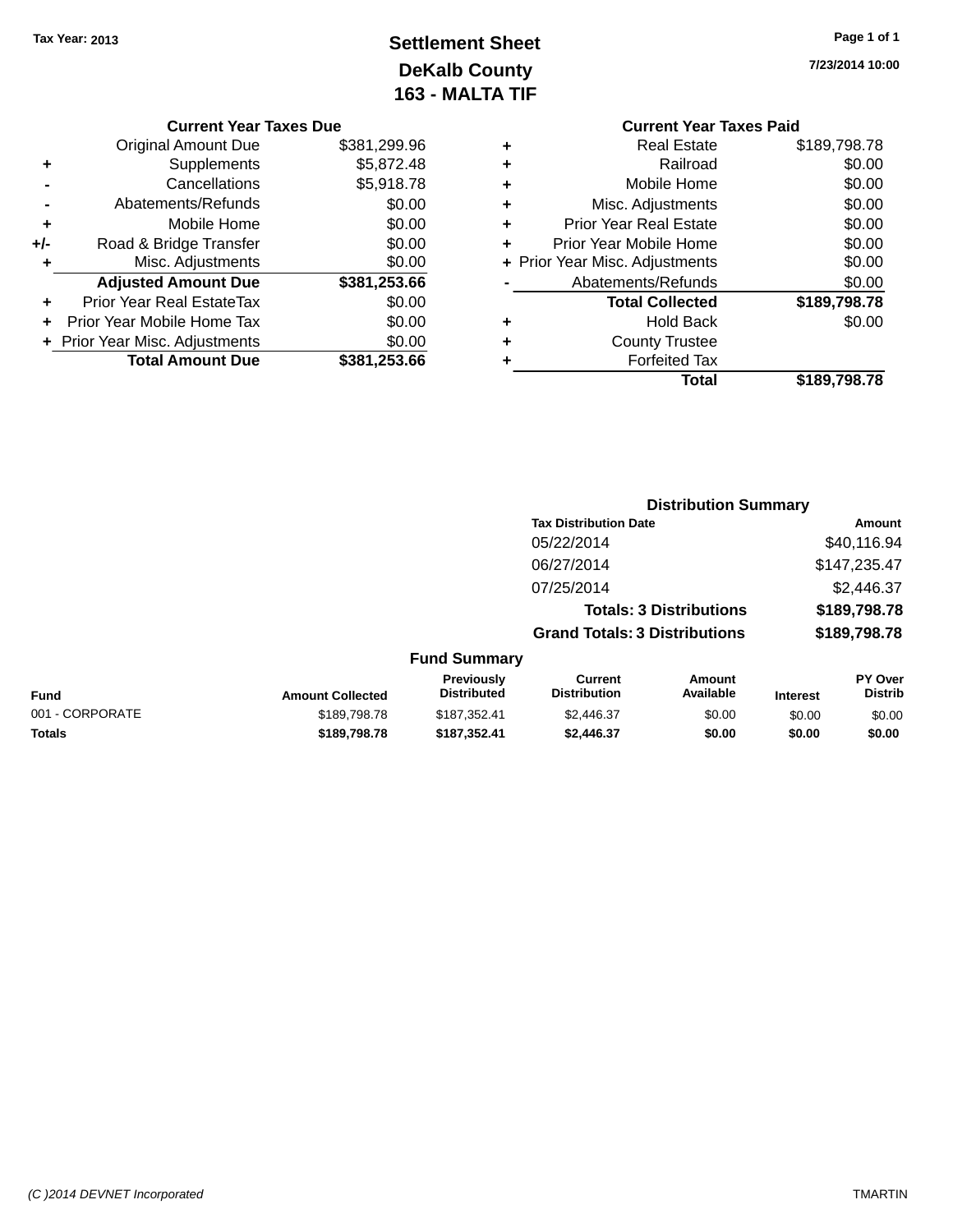## **Settlement Sheet Tax Year: 2013 Page 1 of 1 DeKalb County 164 - DEKALB TIF5**

**7/23/2014 10:00**

|     | <b>Current Year Taxes Due</b>    |          |  |  |  |
|-----|----------------------------------|----------|--|--|--|
|     | <b>Original Amount Due</b>       | \$618.94 |  |  |  |
| ٠   | Supplements                      | \$0.00   |  |  |  |
|     | \$0.00<br>Cancellations          |          |  |  |  |
|     | Abatements/Refunds               | \$0.00   |  |  |  |
| ٠   | Mobile Home                      | \$0.00   |  |  |  |
| +/- | Road & Bridge Transfer           | \$0.00   |  |  |  |
| ٠   | Misc. Adjustments                | \$0.00   |  |  |  |
|     | <b>Adjusted Amount Due</b>       | \$618.94 |  |  |  |
| ٠   | <b>Prior Year Real EstateTax</b> | \$0.00   |  |  |  |
| ÷   | Prior Year Mobile Home Tax       | \$0.00   |  |  |  |
|     | + Prior Year Misc. Adjustments   | \$0.00   |  |  |  |
|     | <b>Total Amount Due</b>          | \$618.94 |  |  |  |

|   | <b>Current Year Taxes Paid</b> |          |
|---|--------------------------------|----------|
| ٠ | <b>Real Estate</b>             | \$618.94 |
| ٠ | Railroad                       | \$0.00   |
| ٠ | Mobile Home                    | \$0.00   |
| ٠ | Misc. Adjustments              | \$0.00   |
| ٠ | Prior Year Real Estate         | \$0.00   |
| ٠ | Prior Year Mobile Home         | \$0.00   |
|   | + Prior Year Misc. Adjustments | \$0.00   |
|   | Abatements/Refunds             | \$0.00   |
|   | <b>Total Collected</b>         | \$618.94 |
|   | Hold Back                      | \$0.00   |
|   | <b>County Trustee</b>          |          |
|   | <b>Forfeited Tax</b>           |          |
|   | Total                          | \$618.94 |
|   |                                |          |

|                 |                         |                                  | <b>Distribution Summary</b>           |                                |                 |                           |  |
|-----------------|-------------------------|----------------------------------|---------------------------------------|--------------------------------|-----------------|---------------------------|--|
|                 |                         |                                  | <b>Tax Distribution Date</b>          |                                |                 | <b>Amount</b>             |  |
|                 |                         |                                  | 06/27/2014                            |                                |                 | \$618.94                  |  |
|                 |                         |                                  |                                       | <b>Totals: 1 Distributions</b> |                 | \$618.94                  |  |
|                 |                         |                                  | <b>Grand Totals: 1 Distributions</b>  |                                |                 | \$618.94                  |  |
|                 |                         | <b>Fund Summary</b>              |                                       |                                |                 |                           |  |
| <b>Fund</b>     | <b>Amount Collected</b> | Previously<br><b>Distributed</b> | <b>Current</b><br><b>Distribution</b> | Amount<br>Available            | <b>Interest</b> | PY Over<br><b>Distrib</b> |  |
| 001 - CORPORATE | \$618.94                | \$618.94                         | \$0.00                                | \$0.00                         | \$0.00          | \$0.00                    |  |
| <b>Totals</b>   | \$618.94                | \$618.94                         | \$0.00                                | \$0.00                         | \$0.00          | \$0.00                    |  |
|                 |                         |                                  |                                       |                                |                 |                           |  |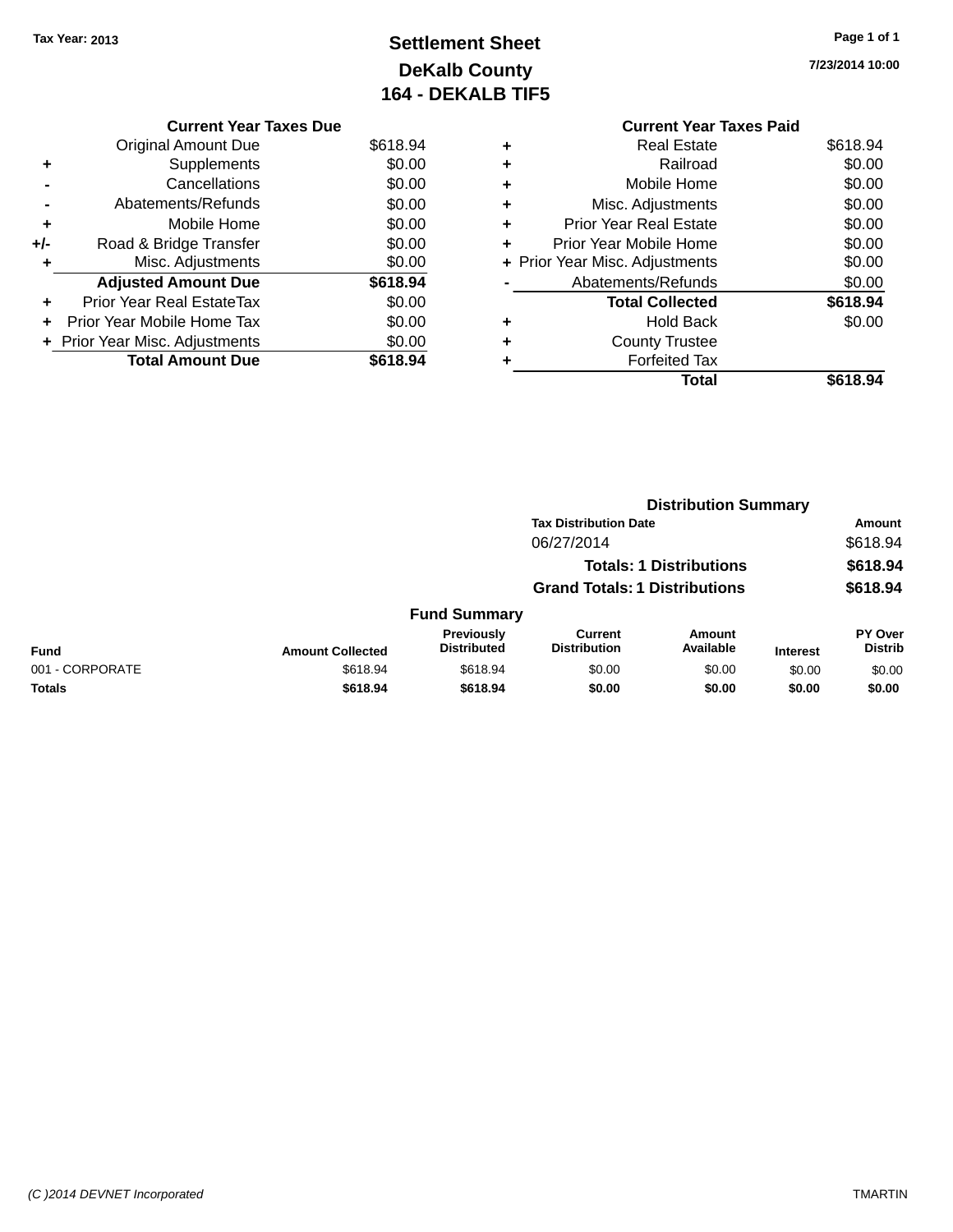## **Settlement Sheet Tax Year: 2013 Page 1 of 1 DeKalb County 170 - KIRKLAND TIF**

**7/23/2014 10:00**

#### **Current Year Taxes Due**

|     | <b>Original Amount Due</b>     | \$213,415.44 |
|-----|--------------------------------|--------------|
| ٠   | Supplements                    | \$1,872.08   |
|     | Cancellations                  | \$2,718.18   |
|     | Abatements/Refunds             | \$0.00       |
| ٠   | Mobile Home                    | \$0.00       |
| +/- | Road & Bridge Transfer         | \$0.00       |
| ٠   | Misc. Adjustments              | \$0.00       |
|     | <b>Adjusted Amount Due</b>     | \$212,569.34 |
| ÷   | Prior Year Real EstateTax      | \$0.00       |
|     | Prior Year Mobile Home Tax     | \$0.00       |
|     | + Prior Year Misc. Adjustments | \$0.00       |
|     | <b>Total Amount Due</b>        | \$212,569.34 |

|   | Total                          | \$113,290.48 |
|---|--------------------------------|--------------|
| ٠ | <b>Forfeited Tax</b>           |              |
| ٠ | <b>County Trustee</b>          |              |
| ٠ | <b>Hold Back</b>               | \$0.00       |
|   | <b>Total Collected</b>         | \$113,290.48 |
|   | Abatements/Refunds             | \$0.00       |
|   | + Prior Year Misc. Adjustments | \$0.00       |
| ٠ | Prior Year Mobile Home         | \$0.00       |
| ٠ | <b>Prior Year Real Estate</b>  | \$0.00       |
| ٠ | Misc. Adjustments              | \$0.00       |
| ٠ | Mobile Home                    | \$0.00       |
| ٠ | Railroad                       | \$0.00       |
| ٠ | <b>Real Estate</b>             | \$113,290.48 |

|                                  |                                      | <b>Distribution Summary</b>    |                                  |
|----------------------------------|--------------------------------------|--------------------------------|----------------------------------|
|                                  | <b>Tax Distribution Date</b>         |                                | Amount                           |
|                                  | 05/22/2014                           |                                | \$31,343.11                      |
|                                  | 06/27/2014                           |                                | \$80,982.30                      |
|                                  | 07/25/2014                           |                                | \$965.07                         |
|                                  |                                      | <b>Totals: 3 Distributions</b> | \$113,290.48                     |
|                                  | <b>Grand Totals: 3 Distributions</b> |                                | \$113,290.48                     |
| <b>Fund Summary</b>              |                                      |                                |                                  |
| <b>Previously</b><br>Diatrik dad | Current<br>Djatellentian             | Amount<br>A                    | <b>PY Over</b><br><b>Diatrik</b> |

| <b>Fund</b>     | <b>Amount Collected</b> | <b>Previously</b><br><b>Distributed</b> | Current<br><b>Distribution</b> | Amount<br><b>Available</b> | Interest | <b>PY Over</b><br>Distrib |
|-----------------|-------------------------|-----------------------------------------|--------------------------------|----------------------------|----------|---------------------------|
| 001 - CORPORATE | \$113,290.48            | \$112.325.41                            | \$965.07                       | \$0.00                     | \$0.00   | \$0.00                    |
| <b>Totals</b>   | \$113,290,48            | \$112.325.41                            | \$965.07                       | \$0.00                     | \$0.00   | \$0.00                    |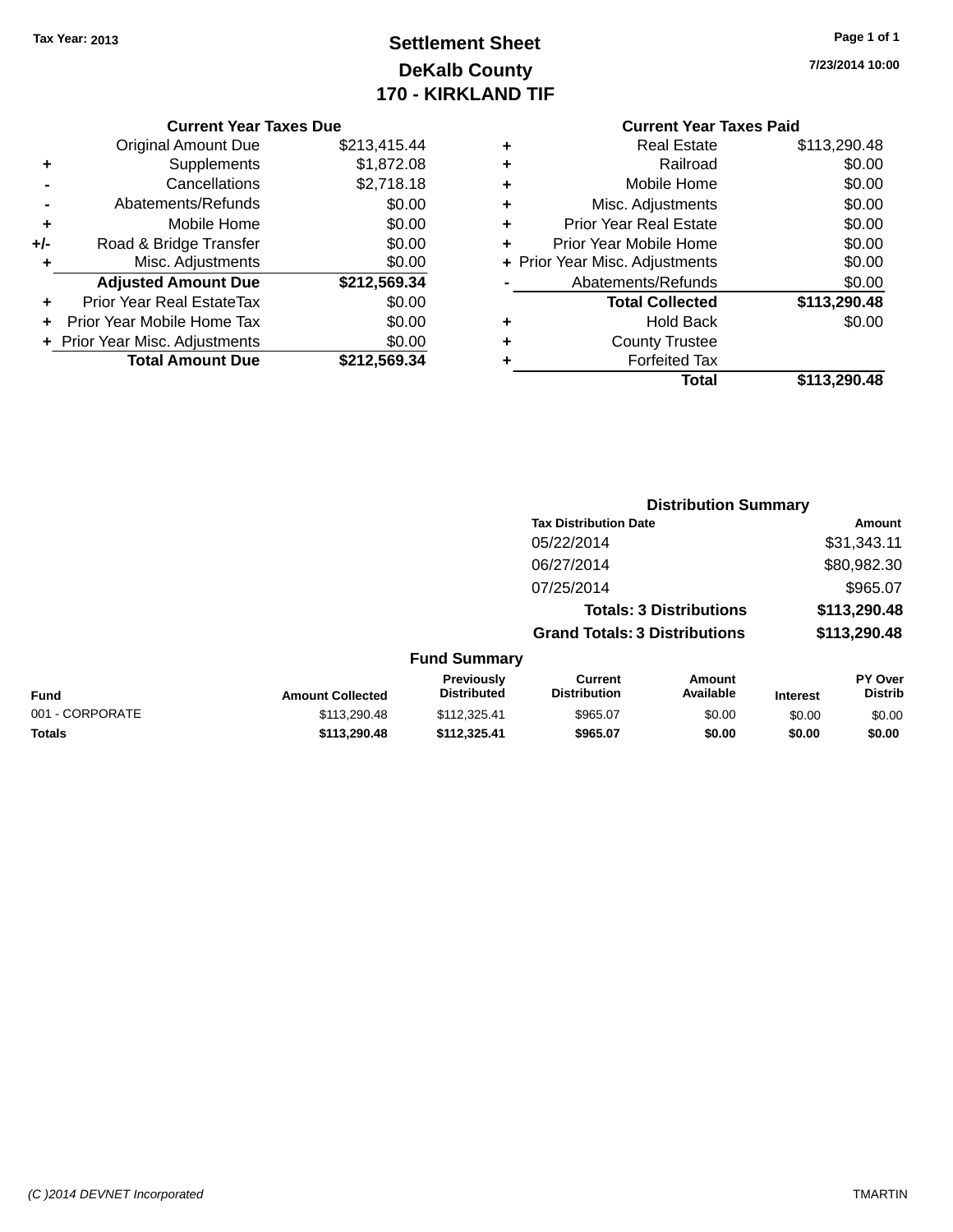## **Settlement Sheet Tax Year: 2013 Page 1 of 1 DeKalb County 171 - WATERMAN TIF**

**7/23/2014 10:00**

| <b>Current Year Taxes Due</b> |                              |  |  |  |  |
|-------------------------------|------------------------------|--|--|--|--|
| Original Amount Due           | \$14,339.90                  |  |  |  |  |
| Supplements                   | \$0.00                       |  |  |  |  |
| Cancellations                 | \$0.00                       |  |  |  |  |
| Abatements/Refunds            | \$0.00                       |  |  |  |  |
| Mobile Home                   | \$0.00                       |  |  |  |  |
| Road & Bridge Transfer        | \$0.00                       |  |  |  |  |
| Misc. Adjustments             | \$0.00                       |  |  |  |  |
| <b>Adjusted Amount Due</b>    | \$14,339.90                  |  |  |  |  |
| Prior Year Real EstateTax     | \$0.00                       |  |  |  |  |
| Prior Year Mobile Home Tax    | \$0.00                       |  |  |  |  |
|                               | \$0.00                       |  |  |  |  |
| <b>Total Amount Due</b>       | \$14.339.90                  |  |  |  |  |
|                               | Prior Year Misc. Adjustments |  |  |  |  |

|   | <b>Real Estate</b>             | \$7,169.95 |
|---|--------------------------------|------------|
|   | Railroad                       | \$0.00     |
| ٠ | Mobile Home                    | \$0.00     |
| ٠ | Misc. Adjustments              | \$0.00     |
| ٠ | <b>Prior Year Real Estate</b>  | \$0.00     |
| ٠ | Prior Year Mobile Home         | \$0.00     |
|   | + Prior Year Misc. Adjustments | \$0.00     |
|   | Abatements/Refunds             | \$0.00     |
|   | <b>Total Collected</b>         | \$7,169.95 |
|   | <b>Hold Back</b>               | \$0.00     |
|   | <b>County Trustee</b>          |            |
|   | <b>Forfeited Tax</b>           |            |
|   | Total                          | \$7,169.95 |
|   |                                |            |

|                 |                         |                                         | <b>Distribution Summary</b>           |                                |                 |                           |  |
|-----------------|-------------------------|-----------------------------------------|---------------------------------------|--------------------------------|-----------------|---------------------------|--|
|                 |                         |                                         | <b>Tax Distribution Date</b>          |                                |                 | <b>Amount</b>             |  |
|                 |                         |                                         | 05/22/2014                            |                                |                 | \$4,987.98                |  |
|                 |                         |                                         | 06/27/2014                            |                                |                 | \$2,181.97                |  |
|                 |                         |                                         |                                       | <b>Totals: 2 Distributions</b> |                 | \$7,169.95                |  |
|                 |                         |                                         | <b>Grand Totals: 2 Distributions</b>  |                                |                 | \$7,169.95                |  |
|                 |                         | <b>Fund Summary</b>                     |                                       |                                |                 |                           |  |
| <b>Fund</b>     | <b>Amount Collected</b> | <b>Previously</b><br><b>Distributed</b> | <b>Current</b><br><b>Distribution</b> | Amount<br>Available            | <b>Interest</b> | PY Over<br><b>Distrib</b> |  |
| 001 - CORPORATE | \$7,169.95              | \$7,169.95                              | \$0.00                                | \$0.00                         | \$0.00          | \$0.00                    |  |
| <b>Totals</b>   | \$7,169.95              | \$7,169.95                              | \$0.00                                | \$0.00                         | \$0.00          | \$0.00                    |  |
|                 |                         |                                         |                                       |                                |                 |                           |  |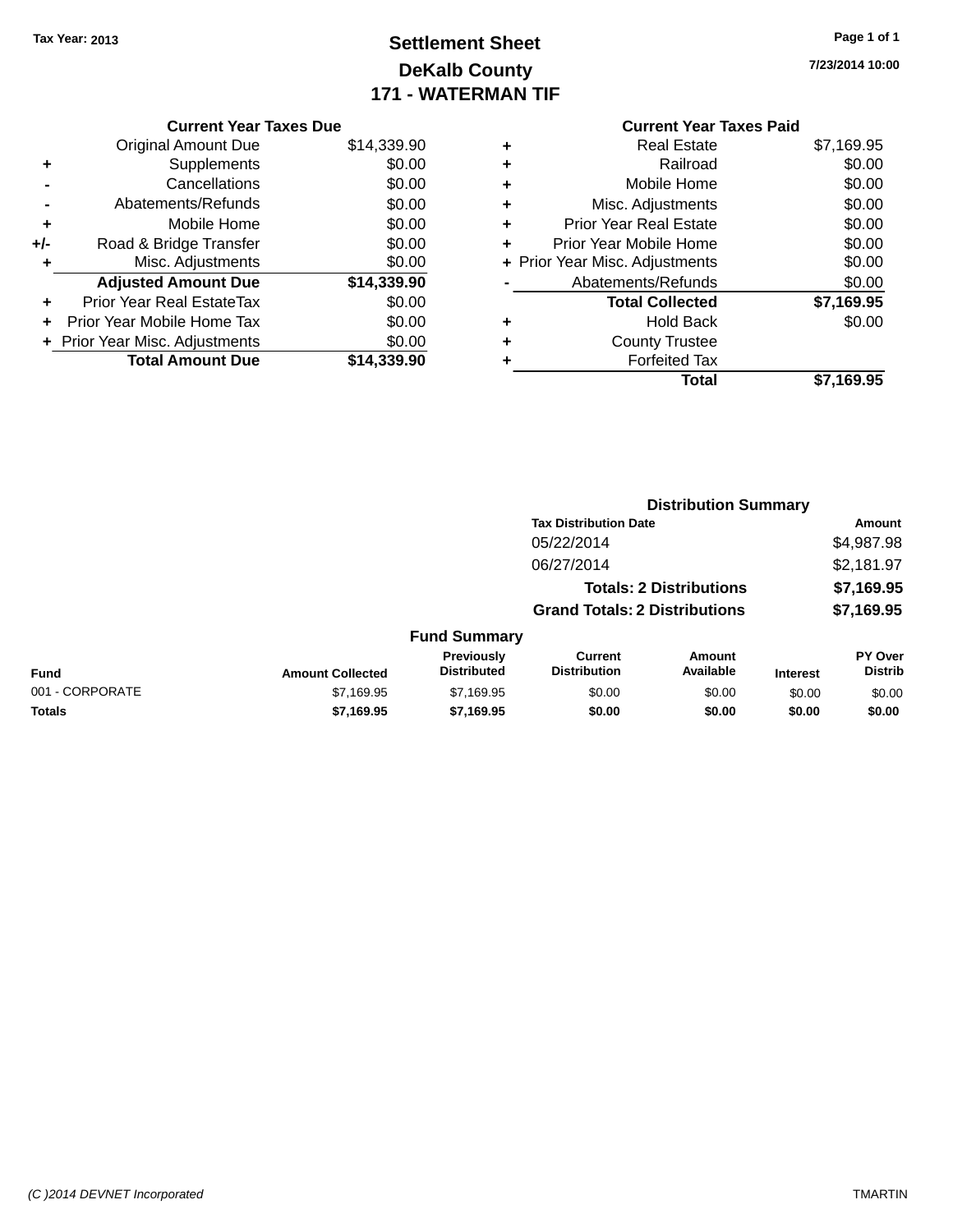## **Settlement Sheet Tax Year: 2013 Page 1 of 1 DeKalb County 172 - MAPLE PARK TIF**

**7/23/2014 10:00**

|     | <b>Current Year Taxes Due</b>  |            |  |  |  |  |
|-----|--------------------------------|------------|--|--|--|--|
|     | <b>Original Amount Due</b>     | \$3,141.24 |  |  |  |  |
| ٠   | Supplements                    | \$0.00     |  |  |  |  |
|     | Cancellations                  | \$0.00     |  |  |  |  |
|     | Abatements/Refunds             | \$0.00     |  |  |  |  |
| ٠   | Mobile Home                    | \$0.00     |  |  |  |  |
| +/- | Road & Bridge Transfer         | \$0.00     |  |  |  |  |
| ٠   | Misc. Adjustments              | \$0.00     |  |  |  |  |
|     | <b>Adjusted Amount Due</b>     | \$3,141.24 |  |  |  |  |
|     | Prior Year Real EstateTax      | \$0.00     |  |  |  |  |
|     | Prior Year Mobile Home Tax     | \$0.00     |  |  |  |  |
|     | + Prior Year Misc. Adjustments | \$0.00     |  |  |  |  |
|     | <b>Total Amount Due</b>        | \$3.141.24 |  |  |  |  |

| ٠ | <b>Real Estate</b>             | \$1,672.79 |
|---|--------------------------------|------------|
| ٠ | Railroad                       | \$0.00     |
| ٠ | Mobile Home                    | \$0.00     |
| ٠ | Misc. Adjustments              | \$0.00     |
| ٠ | <b>Prior Year Real Estate</b>  | \$0.00     |
| ٠ | Prior Year Mobile Home         | \$0.00     |
|   | + Prior Year Misc. Adjustments | \$0.00     |
|   | Abatements/Refunds             | \$0.00     |
|   | <b>Total Collected</b>         | \$1,672.79 |
| ٠ | <b>Hold Back</b>               | \$0.00     |
| ٠ | <b>County Trustee</b>          |            |
| ٠ | <b>Forfeited Tax</b>           |            |
|   | Total                          | \$1.672.79 |
|   |                                |            |

|                 |                         |                                  |                                       | <b>Distribution Summary</b>    |                 |                           |  |
|-----------------|-------------------------|----------------------------------|---------------------------------------|--------------------------------|-----------------|---------------------------|--|
|                 |                         |                                  | <b>Tax Distribution Date</b>          |                                |                 | <b>Amount</b>             |  |
|                 |                         |                                  | 05/22/2014                            |                                |                 | \$1,155.09                |  |
|                 |                         |                                  | 06/27/2014                            |                                |                 | \$517.70                  |  |
|                 |                         |                                  |                                       | <b>Totals: 2 Distributions</b> |                 | \$1,672.79                |  |
|                 |                         |                                  | <b>Grand Totals: 2 Distributions</b>  |                                |                 | \$1,672.79                |  |
|                 |                         | <b>Fund Summary</b>              |                                       |                                |                 |                           |  |
| <b>Fund</b>     | <b>Amount Collected</b> | Previously<br><b>Distributed</b> | <b>Current</b><br><b>Distribution</b> | Amount<br>Available            | <b>Interest</b> | PY Over<br><b>Distrib</b> |  |
| 001 - CORPORATE | \$1,672.79              | \$1,672.79                       | \$0.00                                | \$0.00                         | \$0.00          | \$0.00                    |  |
| <b>Totals</b>   | \$1,672.79              | \$1,672.79                       | \$0.00                                | \$0.00                         | \$0.00          | \$0.00                    |  |
|                 |                         |                                  |                                       |                                |                 |                           |  |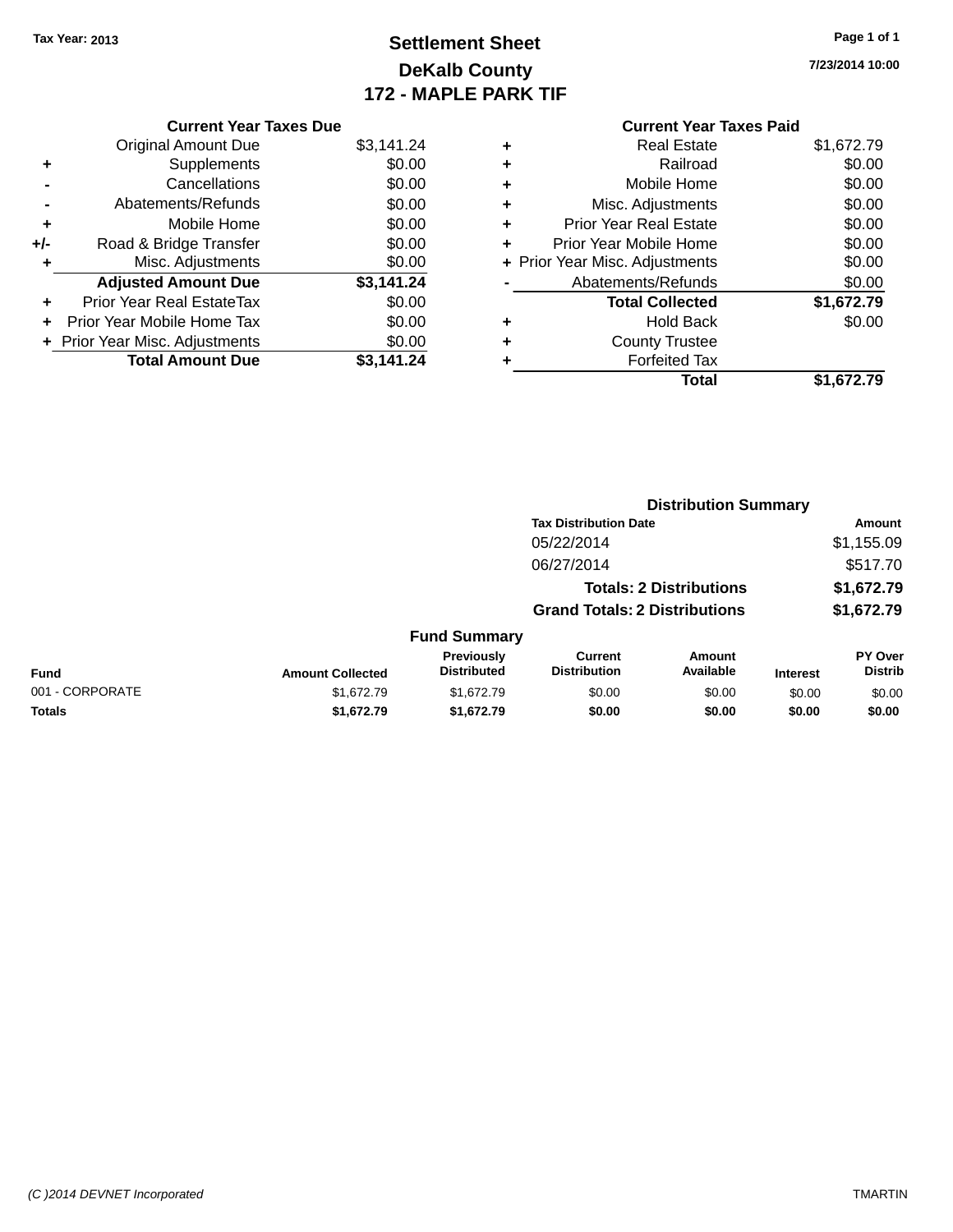## **Settlement Sheet Tax Year: 2013 Page 1 of 1 DeKalb County 180 - SYCAMORE TIF DISTRICT**

**7/23/2014 10:00**

|     | <b>Current Year Taxes Due</b>  |             |
|-----|--------------------------------|-------------|
|     | <b>Original Amount Due</b>     | \$56,409.02 |
| ٠   | Supplements                    | \$0.00      |
|     | Cancellations                  | \$0.00      |
|     | Abatements/Refunds             | \$0.00      |
| ٠   | Mobile Home                    | \$0.00      |
| +/- | Road & Bridge Transfer         | \$0.00      |
|     | Misc. Adjustments              | \$0.00      |
|     | <b>Adjusted Amount Due</b>     | \$56,409.02 |
| ÷   | Prior Year Real EstateTax      | \$0.00      |
|     | Prior Year Mobile Home Tax     | \$0.00      |
|     | + Prior Year Misc. Adjustments | \$0.00      |
|     | <b>Total Amount Due</b>        | \$56.409.02 |
|     |                                |             |

| ٠ | <b>Real Estate</b>             | \$28,348.48 |
|---|--------------------------------|-------------|
| ٠ | Railroad                       | \$0.00      |
| ٠ | Mobile Home                    | \$0.00      |
| ٠ | Misc. Adjustments              | \$0.00      |
| ٠ | <b>Prior Year Real Estate</b>  | \$0.00      |
| ٠ | Prior Year Mobile Home         | \$0.00      |
|   | + Prior Year Misc. Adjustments | \$0.00      |
|   | Abatements/Refunds             | \$0.00      |
|   | <b>Total Collected</b>         | \$28,348.48 |
| ٠ | <b>Hold Back</b>               | \$0.00      |
| ٠ | <b>County Trustee</b>          |             |
| ٠ | <b>Forfeited Tax</b>           |             |
|   | Total                          | \$28.348.48 |
|   |                                |             |

|                 |                         |                                  |                                       | <b>Distribution Summary</b>    |                 |                           |
|-----------------|-------------------------|----------------------------------|---------------------------------------|--------------------------------|-----------------|---------------------------|
|                 |                         |                                  | <b>Tax Distribution Date</b>          |                                |                 | <b>Amount</b>             |
|                 |                         |                                  | 05/22/2014                            |                                |                 | \$347.57                  |
|                 |                         |                                  | 06/27/2014                            |                                |                 | \$28,000.91               |
|                 |                         |                                  |                                       | <b>Totals: 2 Distributions</b> |                 | \$28,348.48               |
|                 |                         |                                  | <b>Grand Totals: 2 Distributions</b>  |                                |                 | \$28,348.48               |
|                 |                         | <b>Fund Summary</b>              |                                       |                                |                 |                           |
| <b>Fund</b>     | <b>Amount Collected</b> | Previously<br><b>Distributed</b> | <b>Current</b><br><b>Distribution</b> | Amount<br>Available            | <b>Interest</b> | PY Over<br><b>Distrib</b> |
| 001 - CORPORATE | \$28,348.48             | \$28,348.48                      | \$0.00                                | \$0.00                         | \$0.00          | \$0.00                    |
| <b>Totals</b>   | \$28,348.48             | \$28,348.48                      | \$0.00                                | \$0.00                         | \$0.00          | \$0.00                    |
|                 |                         |                                  |                                       |                                |                 |                           |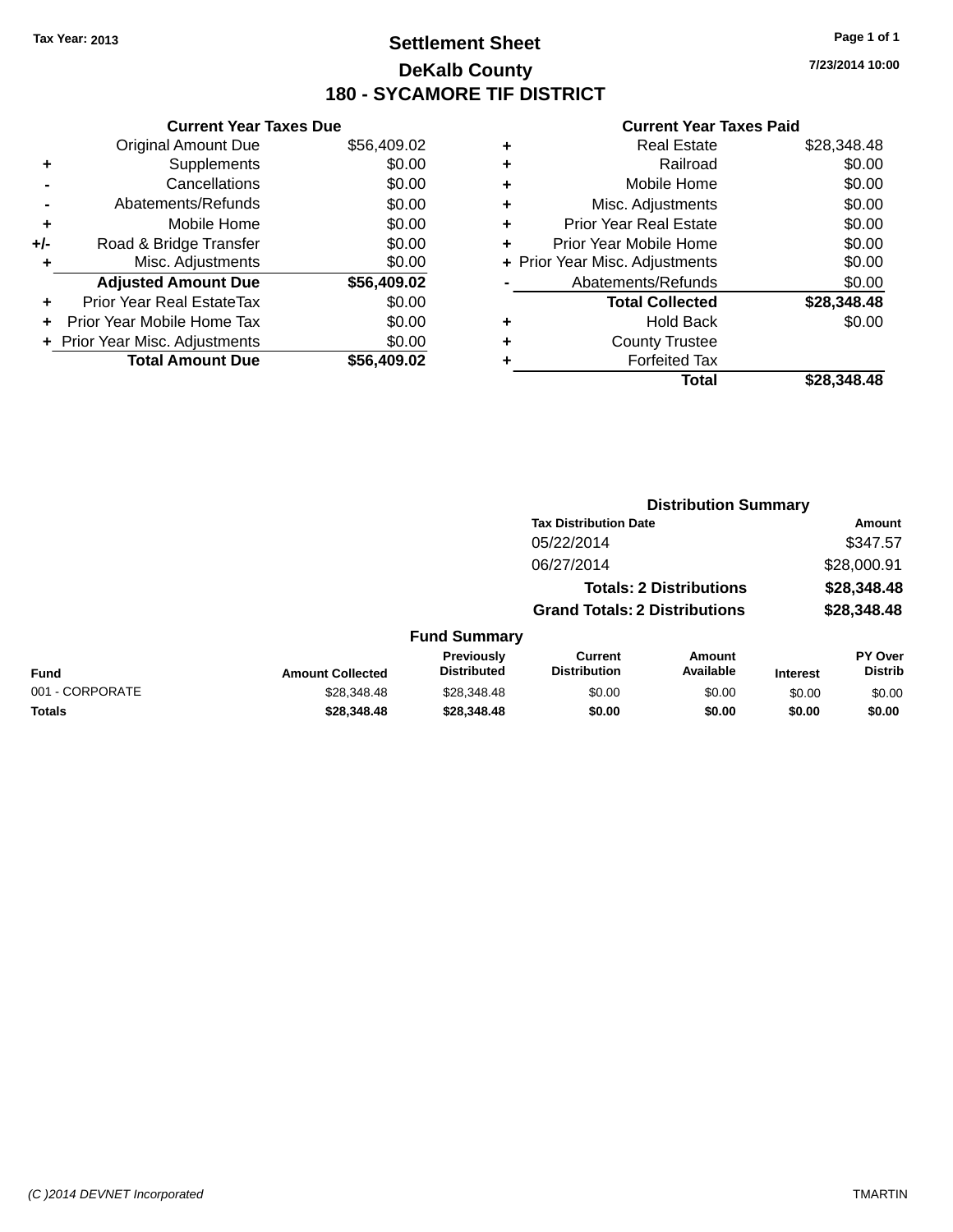## **Settlement Sheet Tax Year: 2013 Page 1 of 1 DeKalb County 190 - CORTLAND TIF**

**7/23/2014 10:00**

|     | <b>Current Year Taxes Due</b>  |             |
|-----|--------------------------------|-------------|
|     | <b>Original Amount Due</b>     | \$49,859.36 |
| ٠   | Supplements                    | \$0.00      |
|     | Cancellations                  | \$0.00      |
|     | Abatements/Refunds             | \$0.00      |
| ٠   | Mobile Home                    | \$0.00      |
| +/- | Road & Bridge Transfer         | \$0.00      |
| ٠   | Misc. Adjustments              | \$0.00      |
|     | <b>Adjusted Amount Due</b>     | \$49,859.36 |
| ٠   | Prior Year Real EstateTax      | \$0.00      |
|     | Prior Year Mobile Home Tax     | \$0.00      |
|     | + Prior Year Misc. Adjustments | \$0.00      |
|     | <b>Total Amount Due</b>        | \$49,859.36 |
|     |                                |             |

### **Current Year Taxes Paid +** Real Estate \$31,237.90 **+** Railroad \$0.00 **+** Mobile Home \$0.00 **+** Misc. Adjustments \$0.00 **+** Prior Year Real Estate \$0.00 **+** Prior Year Mobile Home \$0.00 **+ Prior Year Misc. Adjustments**  $$0.00$ **-** Abatements/Refunds \$0.00 **Total Collected \$31,237.90 +** Hold Back \$0.00 **+** County Trustee **+** Forfeited Tax **Total \$31,237.90**

**Distribution Summary**

|                 |                         |                                  |                                       | PISUINUUVII VUIIIIIIAI Y       |                 |                                  |  |
|-----------------|-------------------------|----------------------------------|---------------------------------------|--------------------------------|-----------------|----------------------------------|--|
|                 |                         |                                  | <b>Tax Distribution Date</b>          |                                |                 | Amount                           |  |
|                 |                         |                                  | 05/22/2014                            |                                |                 | \$29,371.90                      |  |
|                 |                         |                                  | 06/27/2014                            |                                |                 | \$1,866.00                       |  |
|                 |                         |                                  |                                       | <b>Totals: 2 Distributions</b> |                 | \$31,237.90                      |  |
|                 |                         |                                  | <b>Grand Totals: 2 Distributions</b>  |                                |                 | \$31,237.90                      |  |
|                 |                         | <b>Fund Summary</b>              |                                       |                                |                 |                                  |  |
| Fund            | <b>Amount Collected</b> | Previously<br><b>Distributed</b> | <b>Current</b><br><b>Distribution</b> | Amount<br>Available            | <b>Interest</b> | <b>PY Over</b><br><b>Distrib</b> |  |
| 001 - CORPORATE | \$31,237.90             | \$31,237.90                      | \$0.00                                | \$0.00                         | \$0.00          | \$0.00                           |  |
| Totals          | \$31.237.90             | \$31,237.90                      | \$0.00                                | \$0.00                         | \$0.00          | \$0.00                           |  |
|                 |                         |                                  |                                       |                                |                 |                                  |  |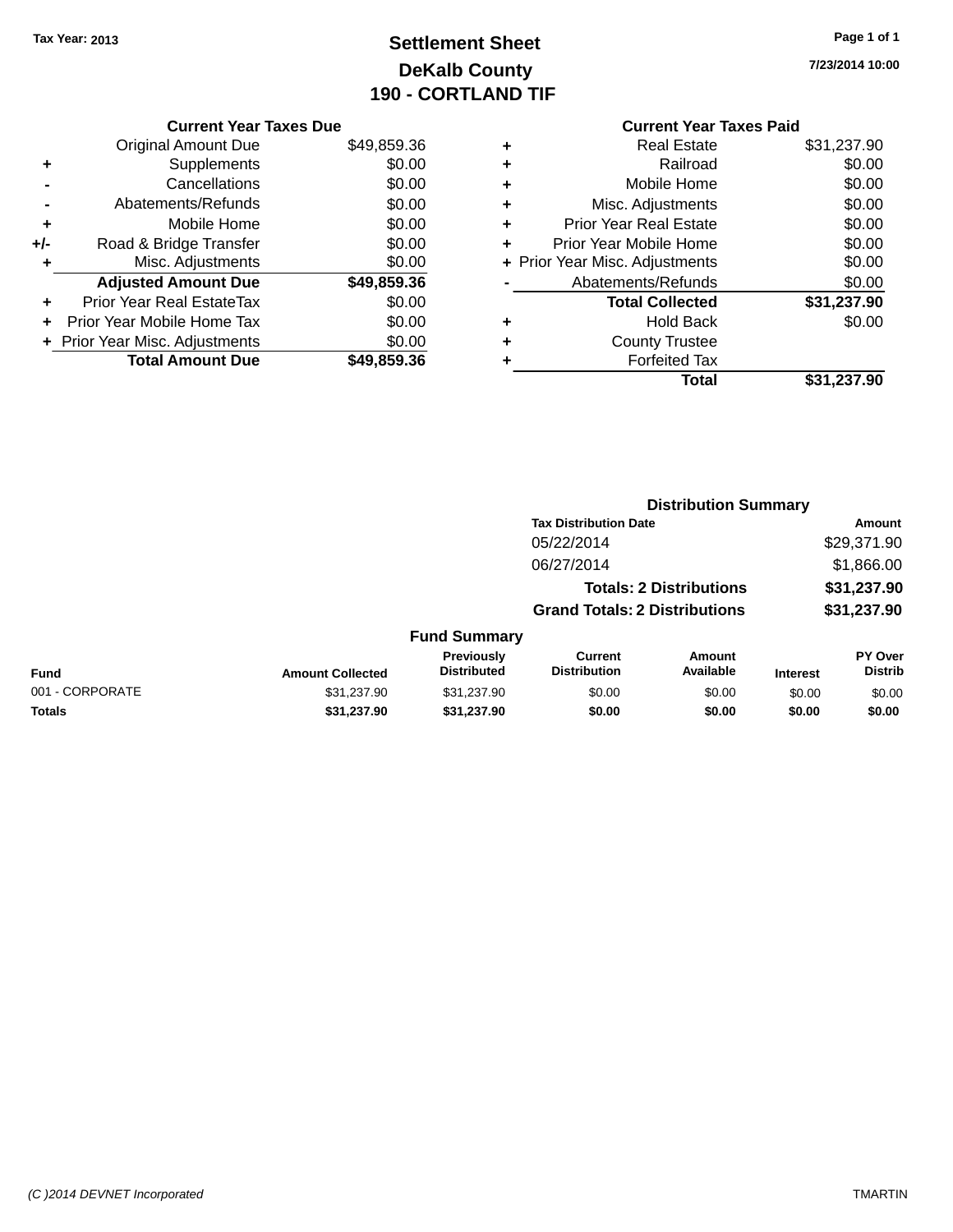## **Settlement Sheet Tax Year: 2013 Page 1 of 1 DeKalb County 201 - DEKALB SSA #6**

**7/23/2014 10:00**

|     | <b>Current Year Taxes Due</b>    |            |
|-----|----------------------------------|------------|
|     | <b>Original Amount Due</b>       | \$5,099.98 |
| ٠   | Supplements                      | \$0.00     |
|     | Cancellations                    | \$0.00     |
| -   | Abatements/Refunds               | \$0.00     |
| ٠   | Mobile Home                      | \$0.00     |
| +/- | Road & Bridge Transfer           | \$0.00     |
| ٠   | Misc. Adjustments                | \$0.00     |
|     | <b>Adjusted Amount Due</b>       | \$5,099.98 |
| ÷   | <b>Prior Year Real EstateTax</b> | \$0.00     |
| ٠   | Prior Year Mobile Home Tax       | \$0.00     |
|     | + Prior Year Misc. Adjustments   | \$0.00     |
|     | <b>Total Amount Due</b>          | \$5.099.98 |

### **Current Year Taxes Paid +** Real Estate \$2,521.26 **+** Railroad \$0.00 **+** Mobile Home \$0.00 **+** Misc. Adjustments \$0.00 **+** Prior Year Real Estate \$0.00 **+** Prior Year Mobile Home \$0.00 **+ Prior Year Misc. Adjustments \$0.00 -** Abatements/Refunds \$0.00 **Total Collected \$2,521.26 +** Hold Back \$0.00 **+** County Trustee **+** Forfeited Tax **Total \$2,521.26**

|                            |                         |                                  | <b>Distribution Summary</b>           |                                |                 |                           |
|----------------------------|-------------------------|----------------------------------|---------------------------------------|--------------------------------|-----------------|---------------------------|
|                            |                         |                                  | <b>Tax Distribution Date</b>          |                                |                 | Amount                    |
|                            |                         |                                  | 05/22/2014                            |                                |                 | \$296.63                  |
|                            |                         |                                  | 06/27/2014                            |                                |                 | \$1,902.64                |
|                            |                         |                                  | 07/25/2014                            |                                |                 | \$321.99                  |
|                            |                         |                                  |                                       | <b>Totals: 3 Distributions</b> |                 | \$2,521.26                |
|                            |                         |                                  | <b>Grand Totals: 3 Distributions</b>  |                                |                 | \$2,521.26                |
|                            |                         | <b>Fund Summary</b>              |                                       |                                |                 |                           |
| <b>Fund</b>                | <b>Amount Collected</b> | Previously<br><b>Distributed</b> | <b>Current</b><br><b>Distribution</b> | Amount<br>Available            | <b>Interest</b> | PY Over<br><b>Distrib</b> |
| 023 - SPECIAL SERVICE AREA | \$2,521.26              | \$2,199.27                       | \$321.99                              | \$0.00                         | \$0.00          | \$0.00                    |
| <b>Totals</b>              | \$2.521.26              | \$2,199.27                       | \$321.99                              | \$0.00                         | \$0.00          | \$0.00                    |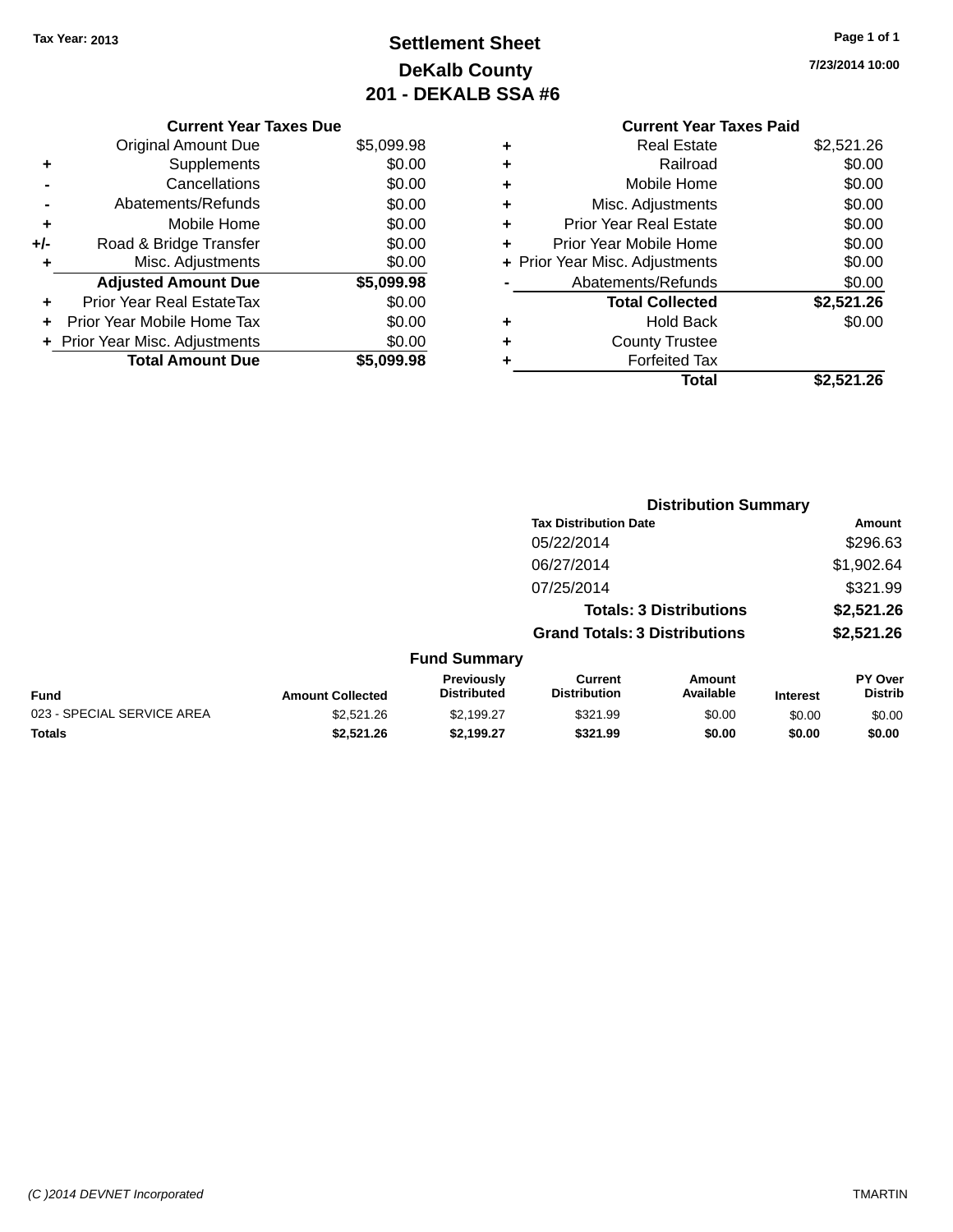## **Settlement Sheet Tax Year: 2013 Page 1 of 1 DeKalb County 204 - GENOA RIVER BEND SSA**

**7/23/2014 10:00**

|       | <b>Current Year Taxes Due</b>  |             |
|-------|--------------------------------|-------------|
|       | <b>Original Amount Due</b>     | \$48,389.57 |
| ٠     | Supplements                    | \$371.56    |
|       | Cancellations                  | \$426.56    |
|       | Abatements/Refunds             | \$0.00      |
| ٠     | Mobile Home                    | \$0.00      |
| $+/-$ | Road & Bridge Transfer         | \$0.00      |
| ٠     | Misc. Adjustments              | \$0.00      |
|       | <b>Adjusted Amount Due</b>     | \$48,334.57 |
| ٠     | Prior Year Real EstateTax      | \$0.00      |
|       | Prior Year Mobile Home Tax     | \$0.00      |
|       | + Prior Year Misc. Adjustments | \$0.00      |
|       | <b>Total Amount Due</b>        | \$48.334.57 |
|       |                                |             |

|   | <b>Real Estate</b>             | \$24,712.59 |
|---|--------------------------------|-------------|
| ٠ | Railroad                       | \$0.00      |
| ٠ | Mobile Home                    | \$0.00      |
| ٠ | Misc. Adjustments              | \$0.00      |
| ٠ | <b>Prior Year Real Estate</b>  | \$0.00      |
| ÷ | Prior Year Mobile Home         | \$0.00      |
|   | + Prior Year Misc. Adjustments | \$0.00      |
|   | Abatements/Refunds             | \$0.00      |
|   | <b>Total Collected</b>         | \$24,712.59 |
| ٠ | Hold Back                      | \$0.00      |
| ٠ | <b>County Trustee</b>          |             |
| ٠ | <b>Forfeited Tax</b>           |             |
|   | Total                          | \$24,712.59 |
|   |                                |             |

|                            |                         |                                  |                                       | <b>Distribution Summary</b>    |                 |                                  |
|----------------------------|-------------------------|----------------------------------|---------------------------------------|--------------------------------|-----------------|----------------------------------|
|                            |                         |                                  | <b>Tax Distribution Date</b>          |                                |                 | Amount                           |
|                            |                         |                                  | 05/22/2014                            |                                |                 | \$8,666.48                       |
|                            |                         |                                  | 06/27/2014                            |                                |                 | \$15,450.30                      |
|                            |                         |                                  | 07/25/2014                            |                                |                 | \$595.81                         |
|                            |                         |                                  |                                       | <b>Totals: 3 Distributions</b> |                 | \$24,712.59                      |
|                            |                         |                                  | <b>Grand Totals: 3 Distributions</b>  |                                |                 | \$24,712.59                      |
|                            |                         | <b>Fund Summary</b>              |                                       |                                |                 |                                  |
| Fund                       | <b>Amount Collected</b> | Previously<br><b>Distributed</b> | <b>Current</b><br><b>Distribution</b> | Amount<br>Available            | <b>Interest</b> | <b>PY Over</b><br><b>Distrib</b> |
| 023 - SPECIAL SERVICE AREA | \$24,712.59             | \$24,116.78                      | \$595.81                              | \$0.00                         | \$0.00          | \$0.00                           |
| <b>Totals</b>              | \$24,712.59             | \$24,116.78                      | \$595.81                              | \$0.00                         | \$0.00          | \$0.00                           |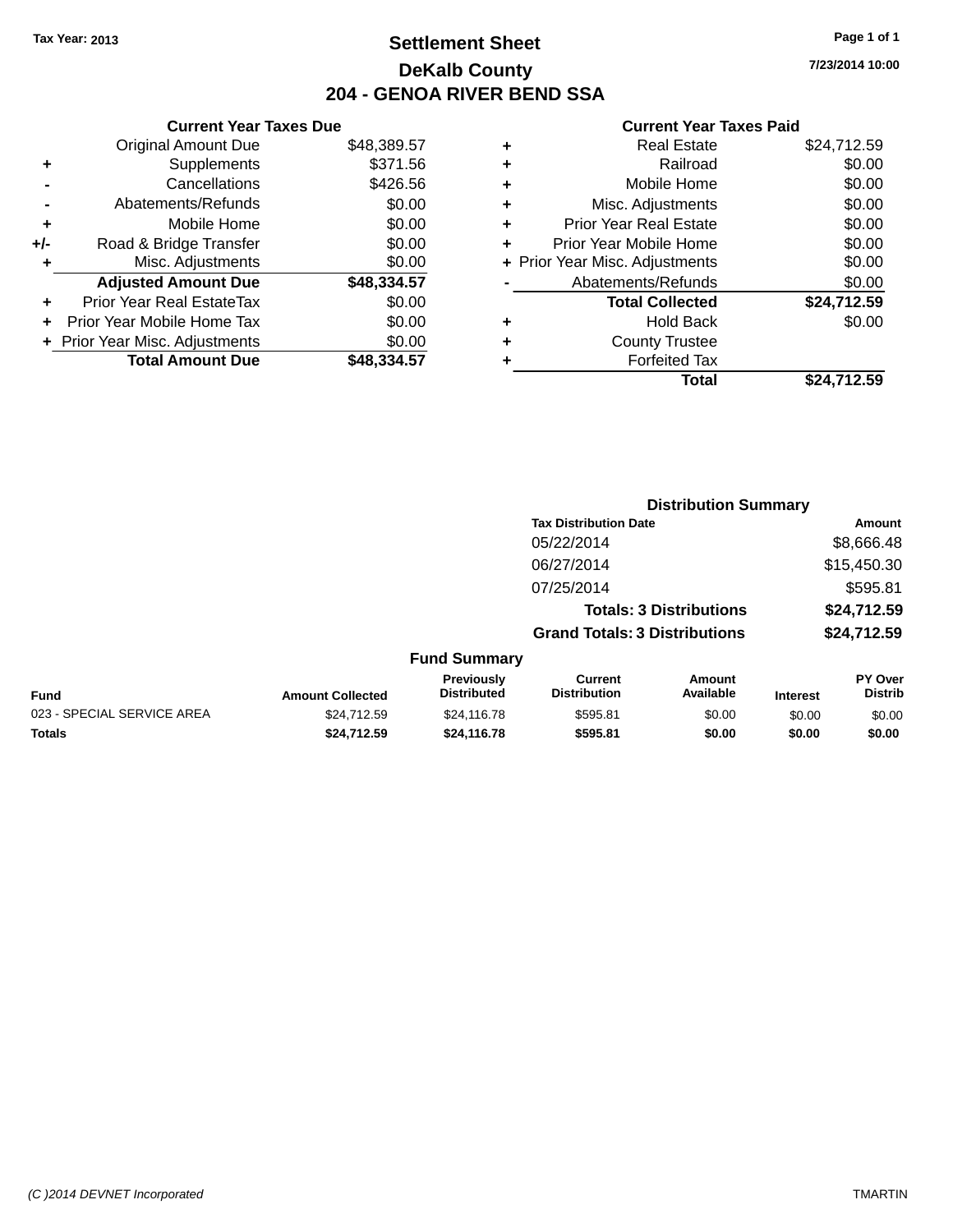## **Settlement Sheet Tax Year: 2013 Page 1 of 1 DeKalb County 207 - DERBY ESTATES SSA**

**7/23/2014 10:00**

|     | <b>Current Year Taxes Due</b>     |            |
|-----|-----------------------------------|------------|
|     | <b>Original Amount Due</b>        | \$4,000.15 |
| ٠   | Supplements                       | \$0.00     |
|     | Cancellations                     | \$0.00     |
|     | Abatements/Refunds                | \$0.00     |
| ٠   | Mobile Home                       | \$0.00     |
| +/- | Road & Bridge Transfer            | \$0.00     |
|     | Misc. Adjustments                 | \$0.00     |
|     | <b>Adjusted Amount Due</b>        | \$4,000.15 |
|     | Prior Year Real EstateTax         | \$0.00     |
|     | <b>Prior Year Mobile Home Tax</b> | \$0.00     |
|     | + Prior Year Misc. Adjustments    | \$0.00     |
|     | <b>Total Amount Due</b>           | \$4,000.15 |

|   | <b>Real Estate</b>             | \$2,082.16 |
|---|--------------------------------|------------|
| ٠ | Railroad                       | \$0.00     |
| ٠ | Mobile Home                    | \$0.00     |
| ٠ | Misc. Adjustments              | \$0.00     |
| ٠ | <b>Prior Year Real Estate</b>  | \$0.00     |
| ٠ | Prior Year Mobile Home         | \$0.00     |
|   | + Prior Year Misc. Adjustments | \$0.00     |
|   | Abatements/Refunds             | \$0.00     |
|   | <b>Total Collected</b>         | \$2,082.16 |
| ٠ | <b>Hold Back</b>               | \$0.00     |
| ٠ | <b>County Trustee</b>          |            |
| ٠ | <b>Forfeited Tax</b>           |            |
|   | Total                          | \$2.082.16 |
|   |                                |            |

|                            |                         |                                  |                                      | <b>Distribution Summary</b> |                 |                           |
|----------------------------|-------------------------|----------------------------------|--------------------------------------|-----------------------------|-----------------|---------------------------|
|                            |                         |                                  | <b>Tax Distribution Date</b>         |                             |                 | Amount                    |
|                            |                         |                                  | 05/22/2014                           |                             |                 | \$530.27                  |
|                            |                         |                                  | 06/27/2014                           |                             |                 | \$1,530.63                |
|                            |                         |                                  | 07/25/2014                           |                             |                 | \$21.26                   |
|                            |                         |                                  | <b>Totals: 3 Distributions</b>       |                             |                 | \$2,082.16                |
|                            |                         |                                  | <b>Grand Totals: 3 Distributions</b> |                             |                 | \$2,082.16                |
|                            |                         | <b>Fund Summary</b>              |                                      |                             |                 |                           |
| <b>Fund</b>                | <b>Amount Collected</b> | Previously<br><b>Distributed</b> | Current<br><b>Distribution</b>       | Amount<br>Available         | <b>Interest</b> | PY Over<br><b>Distrib</b> |
| 023 - SPECIAL SERVICE AREA | \$2,082.16              | \$2,060.90                       | \$21.26                              | \$0.00                      | \$0.00          | \$0.00                    |
| <b>Totals</b>              | \$2,082.16              | \$2,060.90                       | \$21.26                              | \$0.00                      | \$0.00          | \$0.00                    |
|                            |                         |                                  |                                      |                             |                 |                           |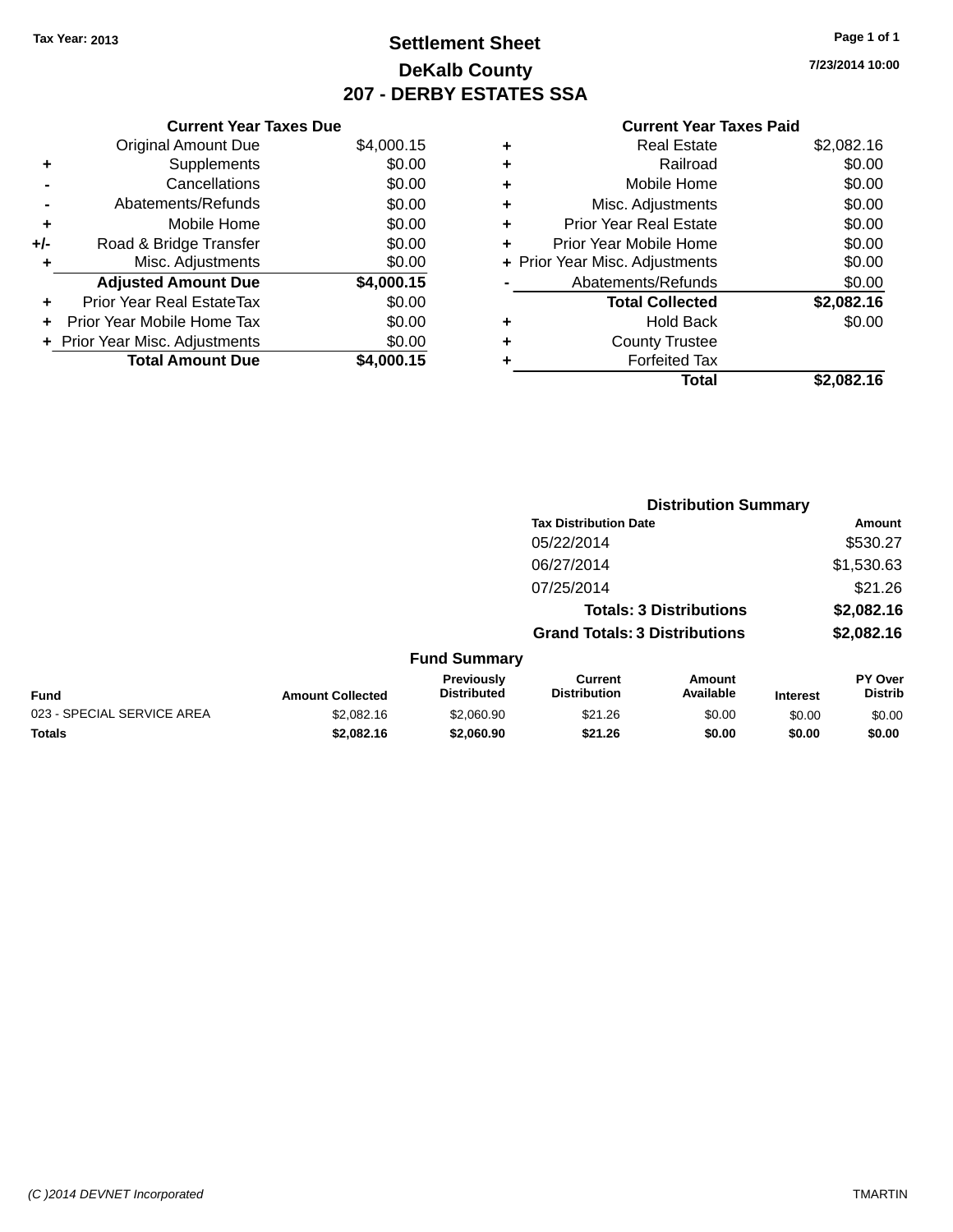## **Settlement Sheet Tax Year: 2013 Page 1 of 1 DeKalb County 209 - DEKALB SSA #14**

**7/23/2014 10:00**

|     | <b>Current Year Taxes Due</b>  |            |
|-----|--------------------------------|------------|
|     | <b>Original Amount Due</b>     | \$2,500.09 |
| ٠   | Supplements                    | \$0.00     |
|     | Cancellations                  | \$0.00     |
|     | Abatements/Refunds             | \$0.00     |
| ٠   | Mobile Home                    | \$0.00     |
| +/- | Road & Bridge Transfer         | \$0.00     |
| ٠   | Misc. Adjustments              | \$0.00     |
|     | <b>Adjusted Amount Due</b>     | \$2,500.09 |
|     | Prior Year Real EstateTax      | \$0.00     |
|     | Prior Year Mobile Home Tax     | \$0.00     |
|     | + Prior Year Misc. Adjustments | \$0.00     |
|     | <b>Total Amount Due</b>        | \$2,500.09 |
|     |                                |            |

### **Current Year Taxes Paid +** Real Estate \$1,277.46

|   | Total                          | \$1,277.46     |
|---|--------------------------------|----------------|
|   | <b>Forfeited Tax</b>           |                |
| ٠ | <b>County Trustee</b>          |                |
|   | <b>Hold Back</b>               | \$0.00         |
|   | <b>Total Collected</b>         | \$1,277.46     |
|   | Abatements/Refunds             | \$0.00         |
|   | + Prior Year Misc. Adjustments | \$0.00         |
|   | Prior Year Mobile Home         | \$0.00         |
| ÷ | <b>Prior Year Real Estate</b>  | \$0.00         |
| ÷ | Misc. Adjustments              | \$0.00         |
| ÷ | Mobile Home                    | \$0.00         |
| ÷ | Railroad                       | \$0.00         |
| ۰ | Real Estate                    | <del>9</del> 9 |

|                            |                         |                                  | <b>Distribution Summary</b>           |                                |                 |                           |
|----------------------------|-------------------------|----------------------------------|---------------------------------------|--------------------------------|-----------------|---------------------------|
|                            |                         |                                  | <b>Tax Distribution Date</b>          |                                |                 | Amount                    |
|                            |                         |                                  | 05/22/2014                            |                                |                 | \$474.57                  |
|                            |                         |                                  | 06/27/2014                            |                                |                 | \$766.71                  |
|                            |                         |                                  | 07/25/2014                            |                                |                 | \$36.18                   |
|                            |                         |                                  |                                       | <b>Totals: 3 Distributions</b> |                 | \$1,277.46                |
|                            |                         |                                  | <b>Grand Totals: 3 Distributions</b>  |                                |                 | \$1,277.46                |
|                            |                         | <b>Fund Summary</b>              |                                       |                                |                 |                           |
| <b>Fund</b>                | <b>Amount Collected</b> | Previously<br><b>Distributed</b> | <b>Current</b><br><b>Distribution</b> | Amount<br>Available            | <b>Interest</b> | PY Over<br><b>Distrib</b> |
| 023 - SPECIAL SERVICE AREA | \$1,277.46              | \$1,241.28                       | \$36.18                               | \$0.00                         | \$0.00          | \$0.00                    |
| Totals                     | \$1,277.46              | \$1,241.28                       | \$36.18                               | \$0.00                         | \$0.00          | \$0.00                    |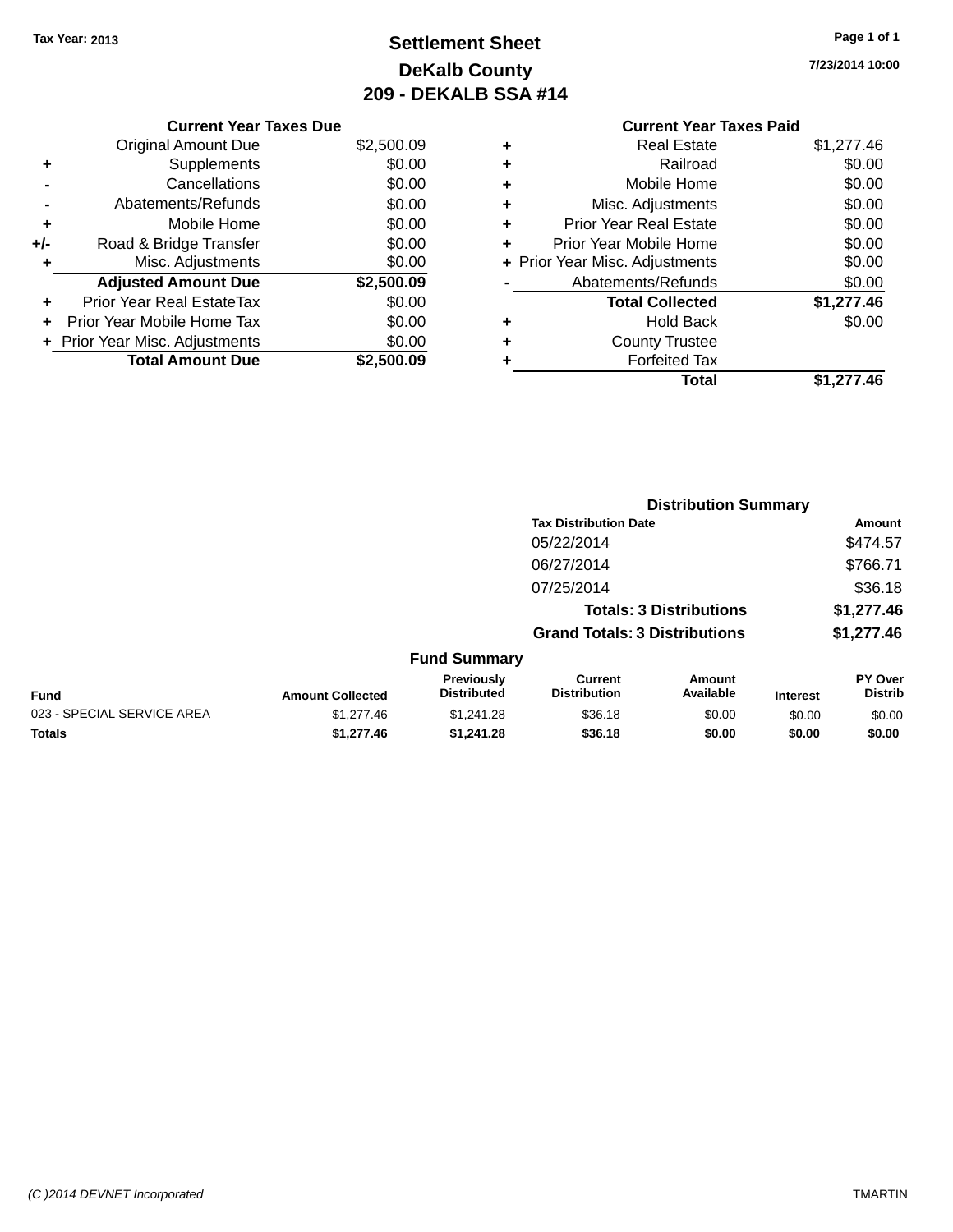## **Settlement Sheet Tax Year: 2013 Page 1 of 1 DeKalb County 213 - GENOA OAK CREEK EST SSA#4**

|       | <b>Current Year Taxes Due</b>  |            |
|-------|--------------------------------|------------|
|       | <b>Original Amount Due</b>     | \$1,391.73 |
| ٠     | Supplements                    | \$0.00     |
|       | Cancellations                  | \$0.00     |
|       | Abatements/Refunds             | \$0.00     |
| ÷     | Mobile Home                    | \$0.00     |
| $+/-$ | Road & Bridge Transfer         | \$0.00     |
| ۰     | Misc. Adjustments              | \$0.00     |
|       | <b>Adjusted Amount Due</b>     | \$1,391.73 |
| ÷     | Prior Year Real EstateTax      | \$0.00     |
|       | Prior Year Mobile Home Tax     | \$0.00     |
|       | + Prior Year Misc. Adjustments | \$0.00     |
|       | <b>Total Amount Due</b>        | \$1,391.73 |

| ٠ | Real Estate                    | \$709.48 |
|---|--------------------------------|----------|
| ٠ | Railroad                       | \$0.00   |
| ٠ | Mobile Home                    | \$0.00   |
| ٠ | Misc. Adjustments              | \$0.00   |
| ٠ | <b>Prior Year Real Estate</b>  | \$0.00   |
| ٠ | Prior Year Mobile Home         | \$0.00   |
|   | + Prior Year Misc. Adjustments | \$0.00   |
|   | Abatements/Refunds             | \$0.00   |
|   | <b>Total Collected</b>         | \$709.48 |
| ٠ | <b>Hold Back</b>               | \$0.00   |
| ٠ | <b>County Trustee</b>          |          |
|   | <b>Forfeited Tax</b>           |          |
|   | Total                          | \$709.48 |
|   |                                |          |

|                            |                         |                                         |                                       | <b>Distribution Summary</b>    |                 |                           |
|----------------------------|-------------------------|-----------------------------------------|---------------------------------------|--------------------------------|-----------------|---------------------------|
|                            |                         |                                         | <b>Tax Distribution Date</b>          |                                |                 | Amount                    |
|                            |                         |                                         | 05/22/2014                            |                                |                 | \$276.39                  |
|                            |                         |                                         | 06/27/2014                            |                                |                 | \$433.09                  |
|                            |                         |                                         |                                       | <b>Totals: 2 Distributions</b> |                 | \$709.48                  |
|                            |                         |                                         | <b>Grand Totals: 2 Distributions</b>  |                                |                 | \$709.48                  |
|                            |                         | <b>Fund Summary</b>                     |                                       |                                |                 |                           |
| <b>Fund</b>                | <b>Amount Collected</b> | <b>Previously</b><br><b>Distributed</b> | <b>Current</b><br><b>Distribution</b> | Amount<br>Available            | <b>Interest</b> | PY Over<br><b>Distrib</b> |
| 023 - SPECIAL SERVICE AREA | \$709.48                | \$709.48                                | \$0.00                                | \$0.00                         | \$0.00          | \$0.00                    |
| <b>Totals</b>              | \$709.48                | \$709.48                                | \$0.00                                | \$0.00                         | \$0.00          | \$0.00                    |
|                            |                         |                                         |                                       |                                |                 |                           |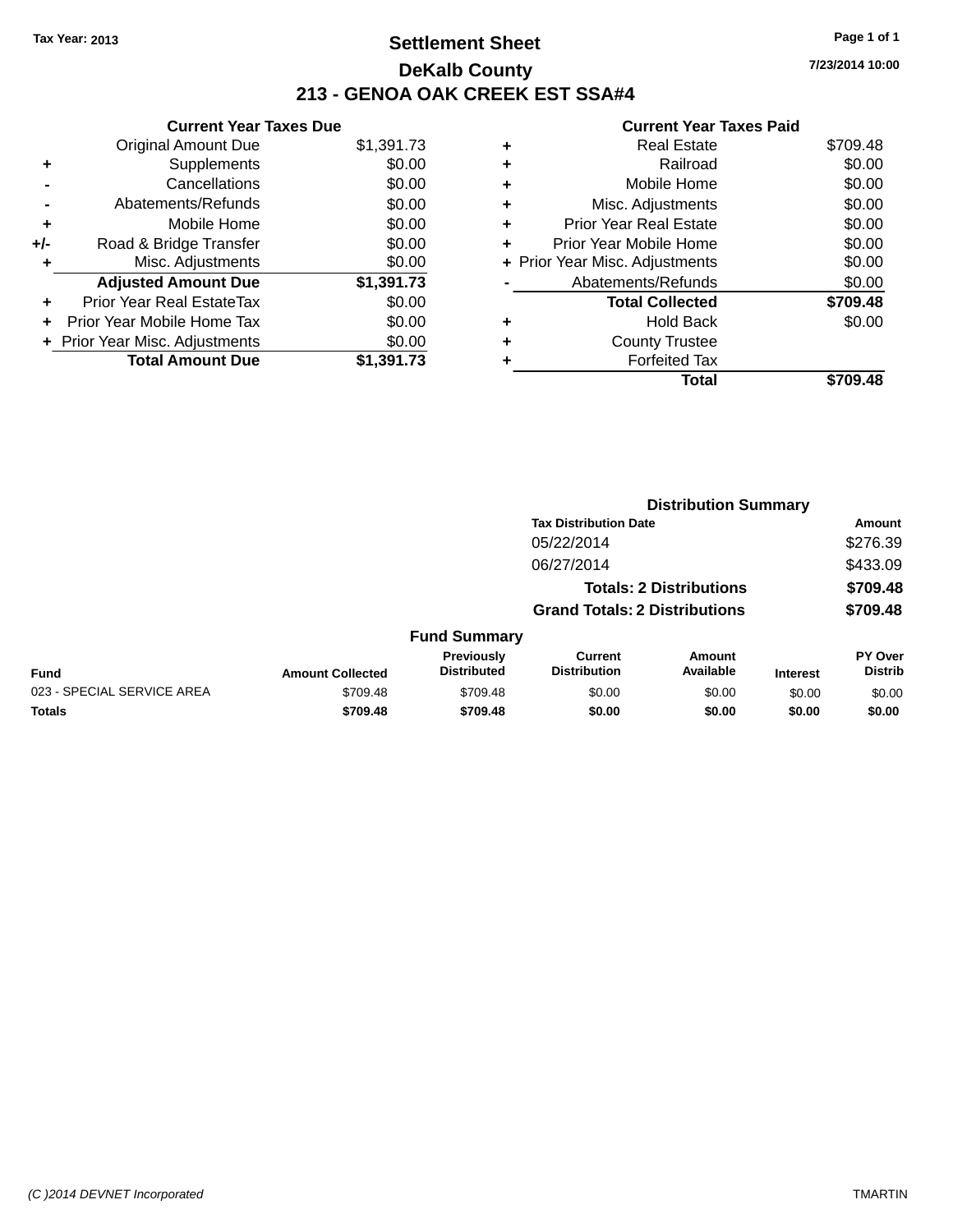## **Settlement Sheet Tax Year: 2013 Page 1 of 1 DeKalb County AF-DK #5 - AFTON DEKALB DRAINAGE #5**

| <b>Current Year Taxes Due</b>  |             |
|--------------------------------|-------------|
| <b>Original Amount Due</b>     | \$11,325.24 |
| Supplements                    | \$0.00      |
| Cancellations                  | \$0.00      |
| Abatements/Refunds             | \$0.00      |
| Mobile Home                    | \$0.00      |
| Road & Bridge Transfer         | \$0.00      |
| Misc. Adjustments              | \$0.00      |
| <b>Adjusted Amount Due</b>     | \$11,325.24 |
| Prior Year Real EstateTax      | \$0.00      |
| Prior Year Mobile Home Tax     | \$0.00      |
| + Prior Year Misc. Adjustments | \$0.00      |
| <b>Total Amount Due</b>        | \$11,325.24 |
|                                |             |

|   | <b>Real Estate</b>             | \$7,948.42 |
|---|--------------------------------|------------|
| ٠ | Railroad                       | \$0.00     |
| ٠ | Mobile Home                    | \$0.00     |
| ٠ | Misc. Adjustments              | \$0.00     |
| ٠ | <b>Prior Year Real Estate</b>  | \$0.00     |
| ٠ | Prior Year Mobile Home         | \$0.00     |
|   | + Prior Year Misc. Adjustments | \$0.00     |
|   | Abatements/Refunds             | \$0.00     |
|   | <b>Total Collected</b>         | \$7,948.42 |
| ٠ | Hold Back                      | \$0.00     |
| ٠ | <b>County Trustee</b>          |            |
| ٠ | <b>Forfeited Tax</b>           |            |
|   | Total                          | \$7.948.42 |
|   |                                |            |

|                 |                         |                                  |                                       | <b>Distribution Summary</b>    |                 |                           |
|-----------------|-------------------------|----------------------------------|---------------------------------------|--------------------------------|-----------------|---------------------------|
|                 |                         |                                  | <b>Tax Distribution Date</b>          |                                |                 | Amount                    |
|                 |                         |                                  | 05/22/2014                            |                                |                 | \$1,986.15                |
|                 |                         |                                  | 06/27/2014                            |                                |                 | \$5,908.39                |
|                 |                         |                                  | 07/25/2014                            |                                |                 | \$53.88                   |
|                 |                         |                                  |                                       | <b>Totals: 3 Distributions</b> |                 | \$7,948.42                |
|                 |                         |                                  | <b>Grand Totals: 3 Distributions</b>  |                                |                 | \$7,948.42                |
|                 |                         | <b>Fund Summary</b>              |                                       |                                |                 |                           |
| <b>Fund</b>     | <b>Amount Collected</b> | Previously<br><b>Distributed</b> | <b>Current</b><br><b>Distribution</b> | Amount<br>Available            | <b>Interest</b> | PY Over<br><b>Distrib</b> |
| 001 - CORPORATE | \$7,948.42              | \$7,894.54                       | \$53.88                               | \$0.00                         | \$0.00          | \$0.00                    |
| <b>Totals</b>   | \$7,948.42              | \$7,894.54                       | \$53.88                               | \$0.00                         | \$0.00          | \$0.00                    |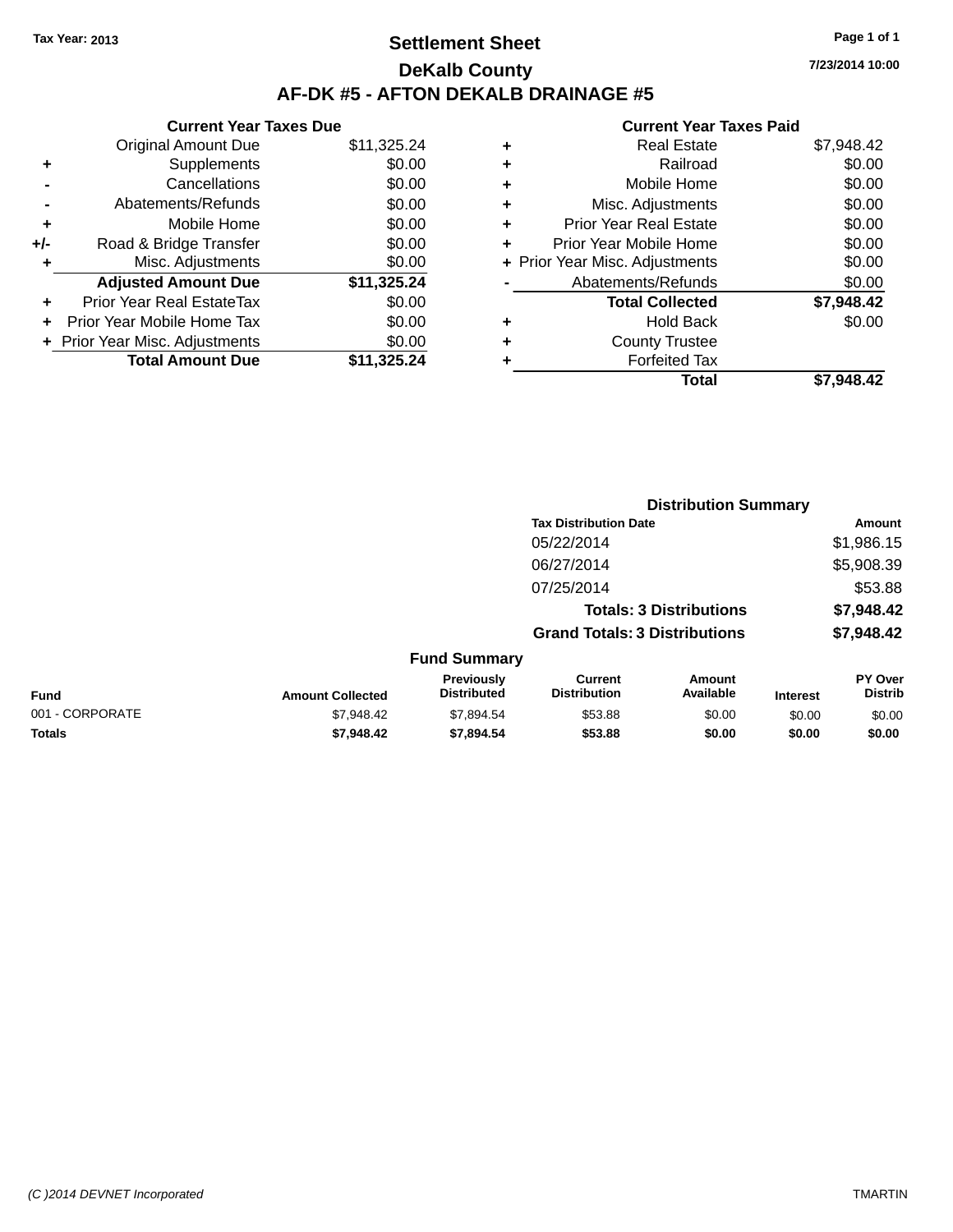## **Settlement Sheet Tax Year: 2013 Page 1 of 1 DeKalb County AF-MI #4 - AF/ MI/ DK DRAINAGE #4**

**7/23/2014 10:00**

|     | <b>Current Year Taxes Due</b>  |            |  |  |  |
|-----|--------------------------------|------------|--|--|--|
|     | <b>Original Amount Due</b>     | \$7,589.22 |  |  |  |
| ٠   | Supplements                    | \$1.56     |  |  |  |
|     | Cancellations                  | \$1.56     |  |  |  |
|     | Abatements/Refunds             | \$0.00     |  |  |  |
| ٠   | Mobile Home                    | \$0.00     |  |  |  |
| +/- | Road & Bridge Transfer         | \$0.00     |  |  |  |
|     | Misc. Adjustments              | \$0.00     |  |  |  |
|     | <b>Adjusted Amount Due</b>     | \$7,589.22 |  |  |  |
| ÷   | Prior Year Real EstateTax      | \$0.00     |  |  |  |
|     | Prior Year Mobile Home Tax     | \$0.00     |  |  |  |
|     | + Prior Year Misc. Adjustments | \$0.00     |  |  |  |
|     | <b>Total Amount Due</b>        | \$7.589.22 |  |  |  |

|   | <b>Real Estate</b>             | \$5,059.37 |
|---|--------------------------------|------------|
| ٠ | Railroad                       | \$0.00     |
| ٠ | Mobile Home                    | \$0.00     |
| ٠ | Misc. Adjustments              | \$0.00     |
| ٠ | <b>Prior Year Real Estate</b>  | \$0.00     |
| ÷ | Prior Year Mobile Home         | \$0.00     |
|   | + Prior Year Misc. Adjustments | \$0.00     |
|   | Abatements/Refunds             | \$0.00     |
|   | <b>Total Collected</b>         | \$5,059.37 |
| ٠ | Hold Back                      | \$0.00     |
| ٠ | <b>County Trustee</b>          |            |
| ٠ | <b>Forfeited Tax</b>           |            |
|   | Total                          | \$5,059.37 |
|   |                                |            |

|                 | <b>Distribution Summary</b> |                                  |                                       |                                |                 |                           |  |
|-----------------|-----------------------------|----------------------------------|---------------------------------------|--------------------------------|-----------------|---------------------------|--|
|                 |                             |                                  | <b>Tax Distribution Date</b>          |                                |                 | Amount                    |  |
|                 |                             |                                  | 05/22/2014                            |                                |                 | \$977.45                  |  |
|                 |                             |                                  | 06/27/2014                            |                                |                 | \$4,043.96                |  |
|                 |                             |                                  | 07/25/2014                            |                                |                 | \$37.96                   |  |
|                 |                             |                                  |                                       | <b>Totals: 3 Distributions</b> |                 | \$5,059.37                |  |
|                 |                             |                                  | <b>Grand Totals: 3 Distributions</b>  |                                |                 | \$5,059.37                |  |
|                 |                             | <b>Fund Summary</b>              |                                       |                                |                 |                           |  |
| <b>Fund</b>     | <b>Amount Collected</b>     | Previously<br><b>Distributed</b> | <b>Current</b><br><b>Distribution</b> | Amount<br>Available            | <b>Interest</b> | PY Over<br><b>Distrib</b> |  |
| 001 - CORPORATE | \$5,059.37                  | \$5,021.41                       | \$37.96                               | \$0.00                         | \$0.00          | \$0.00                    |  |
| <b>Totals</b>   | \$5,059.37                  | \$5,021.41                       | \$37.96                               | \$0.00                         | \$0.00          | \$0.00                    |  |
|                 |                             |                                  |                                       |                                |                 |                           |  |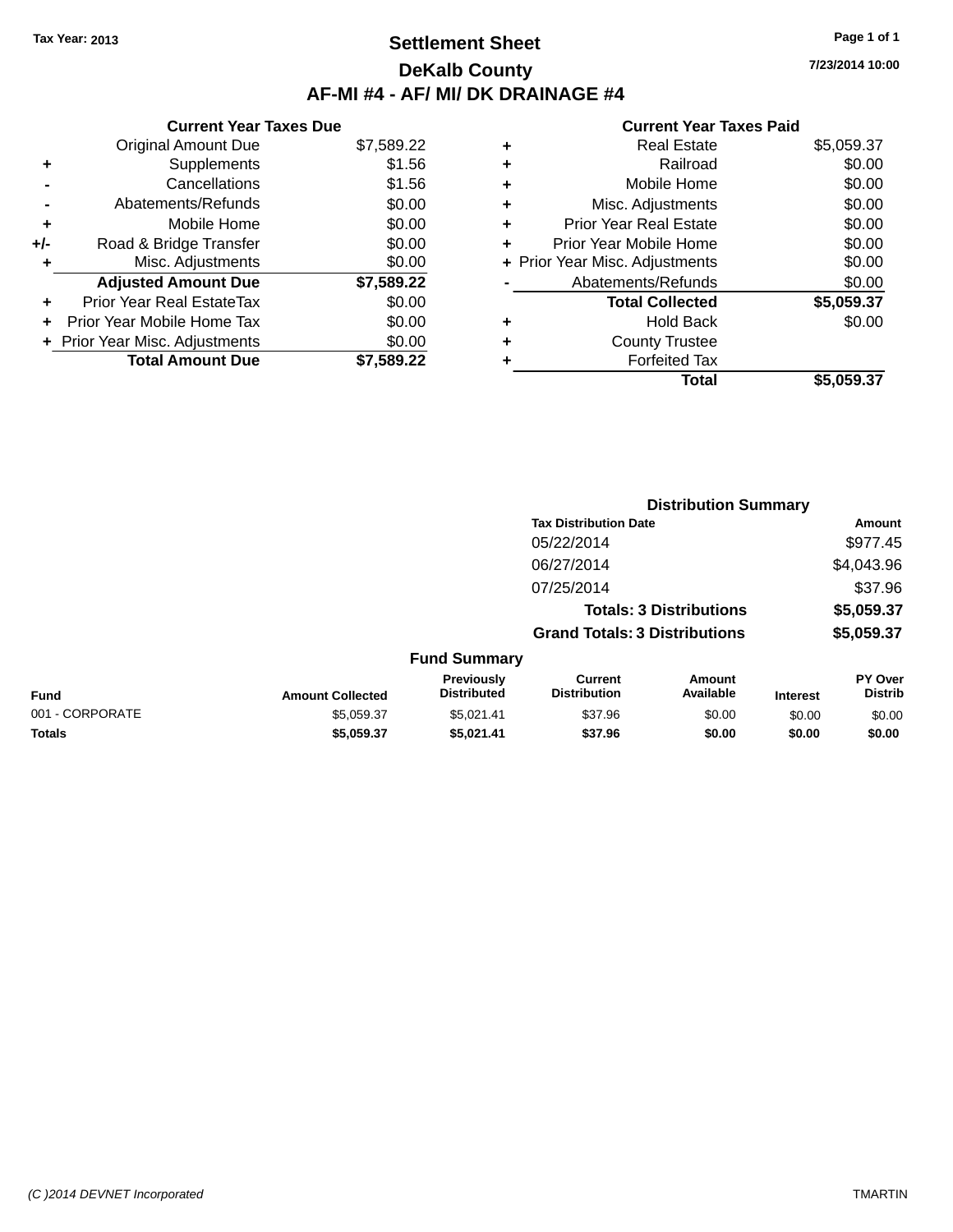## **Settlement Sheet Tax Year: 2013 Page 1 of 1 DeKalb County CL-SH #7 - CLINTON/SHABBONA DRN #7**

**7/23/2014 10:00**

| <b>Current Year Taxes Paid</b> |  |
|--------------------------------|--|

|     | <b>Current Year Taxes Due</b>  |        |
|-----|--------------------------------|--------|
|     | Original Amount Due            | \$0.00 |
|     | Supplements                    | \$0.00 |
|     | Cancellations                  | \$0.00 |
|     | Abatements/Refunds             | \$0.00 |
| ÷   | Mobile Home                    | \$0.00 |
| +/- | Road & Bridge Transfer         | \$0.00 |
|     | Misc. Adjustments              | \$0.00 |
|     | <b>Adjusted Amount Due</b>     | \$0.00 |
|     | Prior Year Real EstateTax      | \$0.00 |
|     | Prior Year Mobile Home Tax     | \$0.00 |
|     | + Prior Year Misc. Adjustments | \$0.00 |
|     | <b>Total Amount Due</b>        | \$0.00 |
|     |                                |        |

|   | <b>Real Estate</b>             | \$0.00 |
|---|--------------------------------|--------|
|   | Railroad                       | \$0.00 |
| ٠ | Mobile Home                    | \$0.00 |
| ٠ | Misc. Adjustments              | \$0.00 |
| ٠ | <b>Prior Year Real Estate</b>  | \$0.00 |
| ٠ | Prior Year Mobile Home         | \$0.00 |
|   | + Prior Year Misc. Adjustments | \$0.00 |
|   | Abatements/Refunds             | \$0.00 |
|   | <b>Total Collected</b>         | \$0.00 |
|   | <b>Hold Back</b>               | \$0.00 |
|   | <b>County Trustee</b>          |        |
|   | <b>Forfeited Tax</b>           |        |
|   | Total                          |        |

| <b>Fund Summary</b> |                         |                                         |                                |                     |                 |                                  |
|---------------------|-------------------------|-----------------------------------------|--------------------------------|---------------------|-----------------|----------------------------------|
| <b>Fund</b>         | <b>Amount Collected</b> | <b>Previously</b><br><b>Distributed</b> | Current<br><b>Distribution</b> | Amount<br>Available | <b>Interest</b> | <b>PY Over</b><br><b>Distrib</b> |
| 001 - CORPORATE     | \$0.00                  | \$0.00                                  | \$0.00                         | \$0.00              | \$0.00          | \$0.00                           |
| <b>Totals</b>       | \$0.00                  | \$0.00                                  | \$0.00                         | \$0.00              | \$0.00          | \$0.00                           |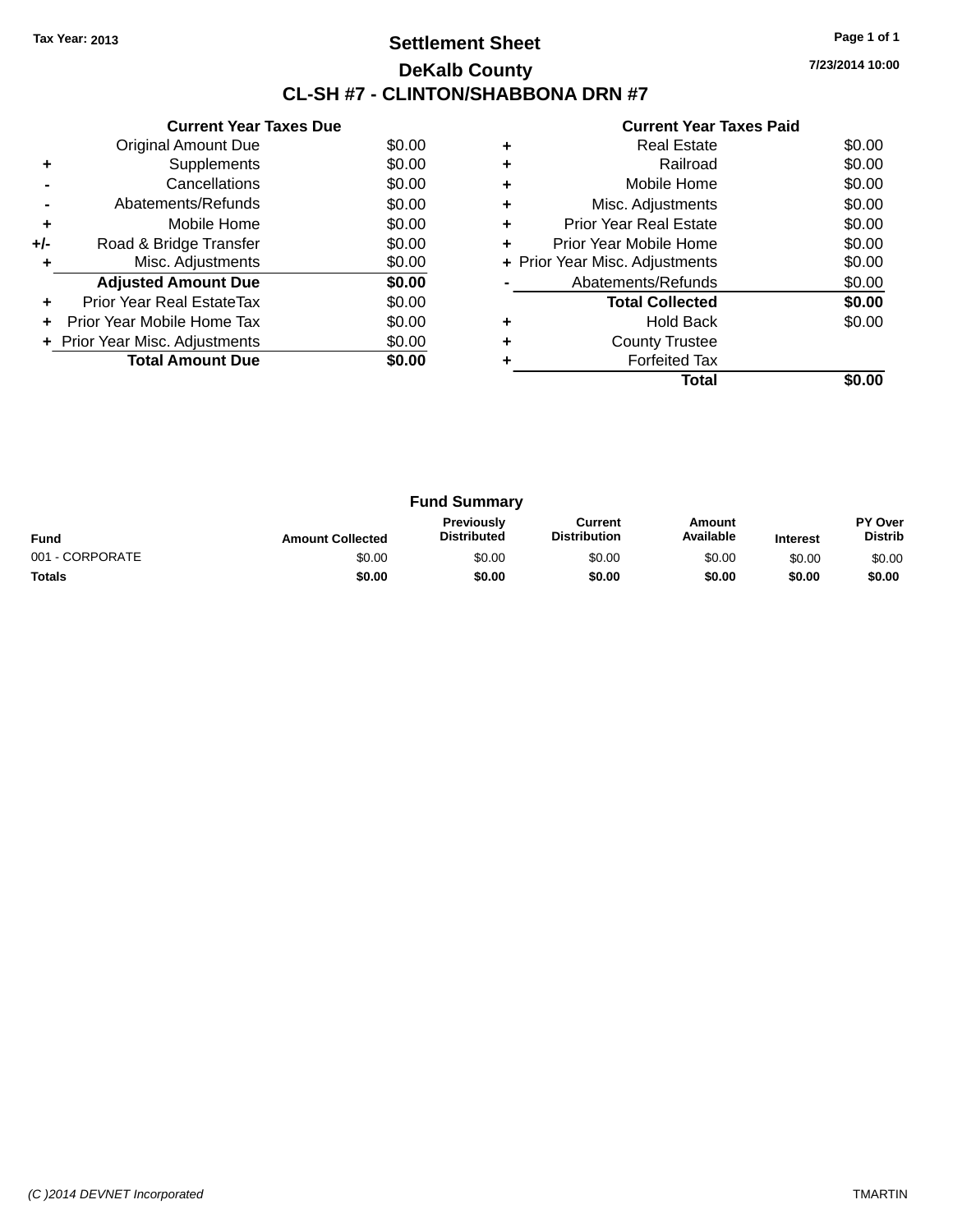## **Settlement Sheet Tax Year: 2013 Page 1 of 1 DeKalb County CO SBA #10 - CORTLAND SBA #10**

**7/23/2014 10:00**

|     | <b>Current Year Taxes Due</b>  |        |
|-----|--------------------------------|--------|
|     | <b>Original Amount Due</b>     | \$0.00 |
| ٠   | Supplements                    | \$0.00 |
|     | Cancellations                  | \$0.00 |
|     | Abatements/Refunds             | \$0.00 |
| ÷   | Mobile Home                    | \$0.00 |
| +/- | Road & Bridge Transfer         | \$0.00 |
|     | Misc. Adjustments              | \$0.00 |
|     | <b>Adjusted Amount Due</b>     | \$0.00 |
|     | Prior Year Real EstateTax      | \$0.00 |
|     | Prior Year Mobile Home Tax     | \$0.00 |
|     | + Prior Year Misc. Adjustments | \$0.00 |
|     | <b>Total Amount Due</b>        | \$0.00 |
|     |                                |        |

|   | <b>Real Estate</b>             | \$0.00 |
|---|--------------------------------|--------|
| ٠ | Railroad                       | \$0.00 |
| ٠ | Mobile Home                    | \$0.00 |
| ٠ | Misc. Adjustments              | \$0.00 |
| ٠ | <b>Prior Year Real Estate</b>  | \$0.00 |
|   | Prior Year Mobile Home         | \$0.00 |
|   | + Prior Year Misc. Adjustments | \$0.00 |
|   | Abatements/Refunds             | \$0.00 |
|   | <b>Total Collected</b>         | \$0.00 |
|   | Hold Back                      | \$0.00 |
|   | <b>County Trustee</b>          |        |
|   | <b>Forfeited Tax</b>           |        |
|   | Total                          |        |

| <b>Fund Summary</b>        |                         |                                         |                                |                     |                 |                                  |
|----------------------------|-------------------------|-----------------------------------------|--------------------------------|---------------------|-----------------|----------------------------------|
| <b>Fund</b>                | <b>Amount Collected</b> | <b>Previously</b><br><b>Distributed</b> | Current<br><b>Distribution</b> | Amount<br>Available | <b>Interest</b> | <b>PY Over</b><br><b>Distrib</b> |
| 023 - SPECIAL SERVICE AREA | \$0.00                  | \$0.00                                  | \$0.00                         | \$0.00              | \$0.00          | \$0.00                           |
| <b>Totals</b>              | \$0.00                  | \$0.00                                  | \$0.00                         | \$0.00              | \$0.00          | \$0.00                           |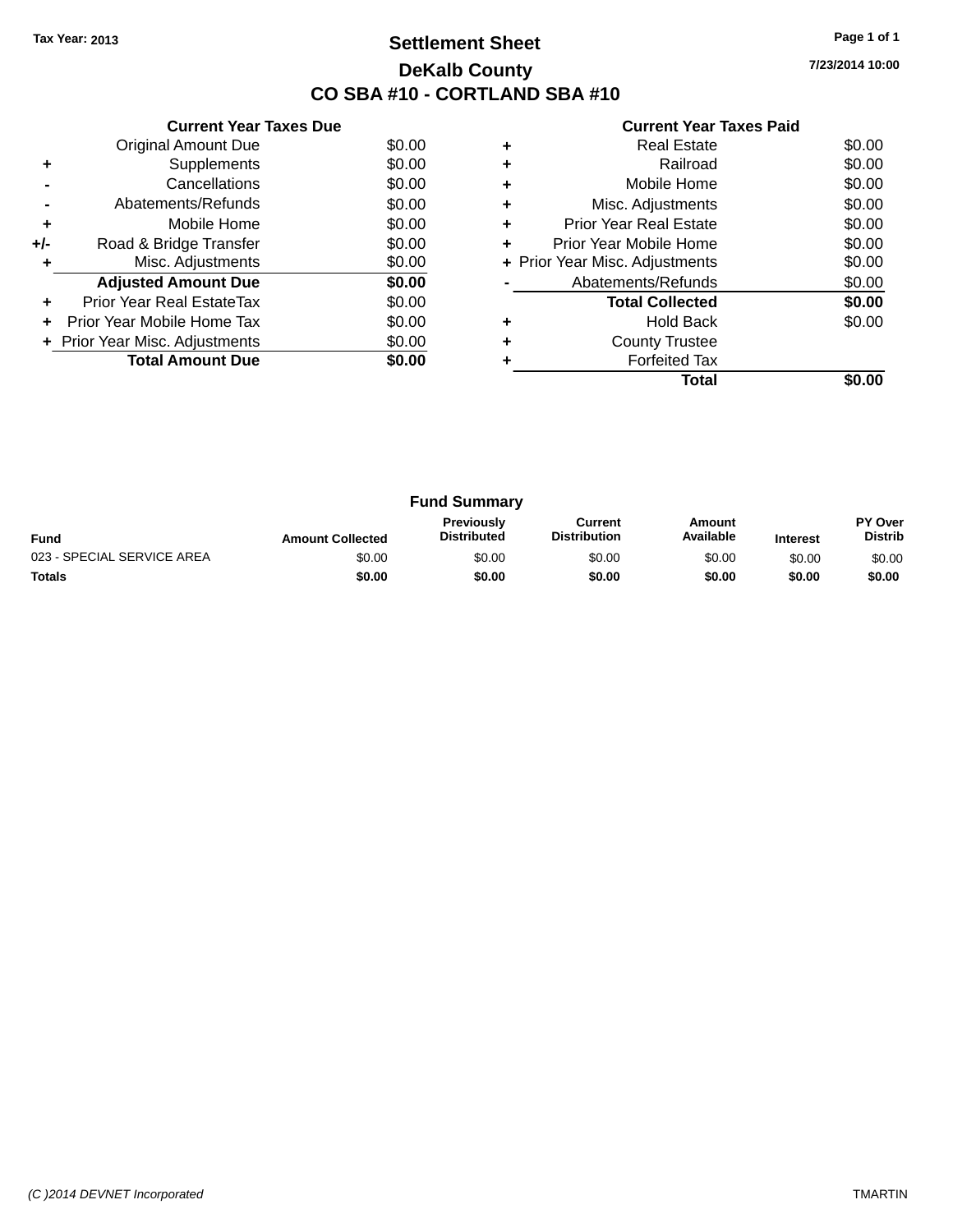## **Settlement Sheet Tax Year: 2013 Page 1 of 1 DeKalb County COON #1 - COON CREEK DRAINAGE #1**

**7/23/2014 10:00**

| <b>Current Year Taxes Due</b>  |             |  |  |  |  |  |
|--------------------------------|-------------|--|--|--|--|--|
| <b>Original Amount Due</b>     | \$11,823.50 |  |  |  |  |  |
| Supplements                    | \$0.00      |  |  |  |  |  |
| Cancellations                  | \$0.00      |  |  |  |  |  |
| Abatements/Refunds             | \$0.00      |  |  |  |  |  |
| Mobile Home                    | \$0.00      |  |  |  |  |  |
| Road & Bridge Transfer         | \$0.00      |  |  |  |  |  |
| Misc. Adjustments              | \$0.00      |  |  |  |  |  |
| <b>Adjusted Amount Due</b>     | \$11,823.50 |  |  |  |  |  |
| Prior Year Real EstateTax      | \$0.00      |  |  |  |  |  |
| Prior Year Mobile Home Tax     | \$0.00      |  |  |  |  |  |
| + Prior Year Misc. Adjustments | \$0.00      |  |  |  |  |  |
| <b>Total Amount Due</b>        | \$11,823.50 |  |  |  |  |  |
|                                |             |  |  |  |  |  |

|   | <b>Real Estate</b>             | \$7,372.80 |
|---|--------------------------------|------------|
| ٠ | Railroad                       | \$0.00     |
| ٠ | Mobile Home                    | \$0.00     |
| ٠ | Misc. Adjustments              | \$0.00     |
| ٠ | <b>Prior Year Real Estate</b>  | \$0.00     |
| ٠ | Prior Year Mobile Home         | \$0.00     |
|   | + Prior Year Misc. Adjustments | \$0.00     |
|   | Abatements/Refunds             | \$0.00     |
|   | <b>Total Collected</b>         | \$7,372.80 |
| ٠ | <b>Hold Back</b>               | \$0.00     |
| ٠ | <b>County Trustee</b>          |            |
| ٠ | <b>Forfeited Tax</b>           |            |
|   | Total                          | \$7,372.80 |
|   |                                |            |

|                 |                         |                                  | <b>Distribution Summary</b>           |                     |                 |                           |  |
|-----------------|-------------------------|----------------------------------|---------------------------------------|---------------------|-----------------|---------------------------|--|
|                 |                         | <b>Tax Distribution Date</b>     |                                       |                     |                 | <b>Amount</b>             |  |
|                 |                         |                                  | 05/22/2014                            |                     |                 | \$2,790.11                |  |
|                 |                         |                                  | 06/27/2014                            |                     |                 | \$4,571.41                |  |
|                 |                         |                                  | 07/25/2014                            |                     |                 | \$11.28                   |  |
|                 |                         | <b>Totals: 3 Distributions</b>   |                                       |                     |                 | \$7,372.80                |  |
|                 |                         |                                  | <b>Grand Totals: 3 Distributions</b>  |                     |                 | \$7,372.80                |  |
|                 |                         | <b>Fund Summary</b>              |                                       |                     |                 |                           |  |
| <b>Fund</b>     | <b>Amount Collected</b> | Previously<br><b>Distributed</b> | <b>Current</b><br><b>Distribution</b> | Amount<br>Available | <b>Interest</b> | PY Over<br><b>Distrib</b> |  |
| 001 - CORPORATE | \$7,372.80              | \$7,361.52                       | \$11.28                               | \$0.00              | \$0.00          | \$0.00                    |  |
| <b>Totals</b>   | \$7,372.80              | \$7,361.52                       | \$11.28                               | \$0.00              | \$0.00          | \$0.00                    |  |
|                 |                         |                                  |                                       |                     |                 |                           |  |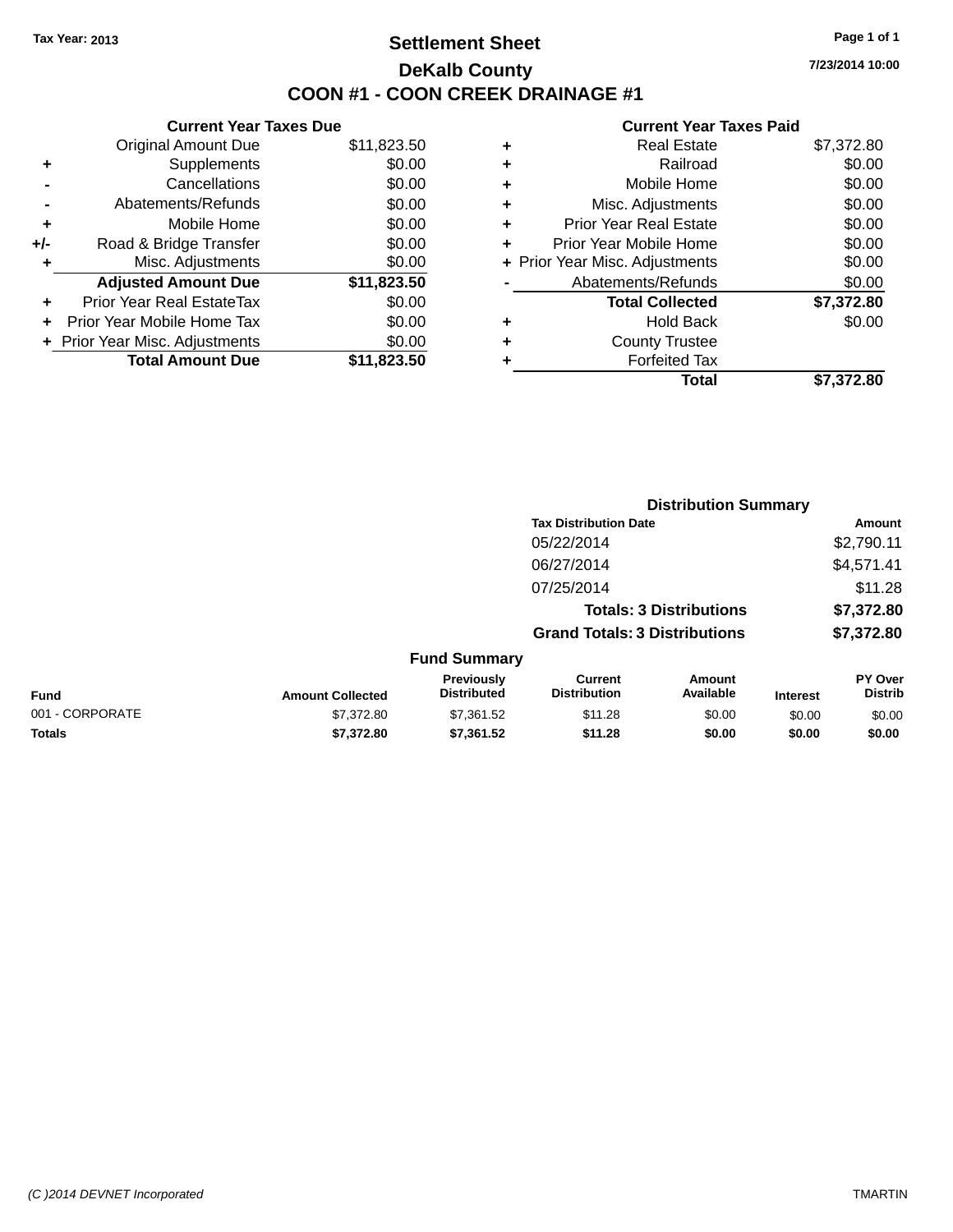### **Settlement Sheet Tax Year: 2013 Page 1 of 1 DeKalb County CO-PI #15 - CORTLAND PIERCE DRAINAGE**

**7/23/2014 10:00**

|       | <b>Current Year Taxes Due</b>  |        |
|-------|--------------------------------|--------|
|       | <b>Original Amount Due</b>     | \$0.00 |
| ٠     | Supplements                    | \$0.00 |
|       | Cancellations                  | \$0.00 |
|       | Abatements/Refunds             | \$0.00 |
| ٠     | Mobile Home                    | \$0.00 |
| $+/-$ | Road & Bridge Transfer         | \$0.00 |
|       | Misc. Adjustments              | \$0.00 |
|       | <b>Adjusted Amount Due</b>     | \$0.00 |
|       | Prior Year Real EstateTax      | \$0.00 |
|       | Prior Year Mobile Home Tax     | \$0.00 |
|       | + Prior Year Misc. Adjustments | \$0.00 |
|       | <b>Total Amount Due</b>        | \$0.00 |
|       |                                |        |

|   | <b>Real Estate</b>             | \$0.00 |
|---|--------------------------------|--------|
|   | Railroad                       | \$0.00 |
|   | Mobile Home                    | \$0.00 |
| ٠ | Misc. Adjustments              | \$0.00 |
| ٠ | <b>Prior Year Real Estate</b>  | \$0.00 |
| ٠ | Prior Year Mobile Home         | \$0.00 |
|   | + Prior Year Misc. Adjustments | \$0.00 |
|   | Abatements/Refunds             | \$0.00 |
|   | <b>Total Collected</b>         | \$0.00 |
|   | Hold Back                      | \$0.00 |
|   | <b>County Trustee</b>          |        |
|   | <b>Forfeited Tax</b>           |        |
|   | Total                          |        |

| <b>Fund Summary</b> |                         |                                         |                                |                     |                 |                           |
|---------------------|-------------------------|-----------------------------------------|--------------------------------|---------------------|-----------------|---------------------------|
| <b>Fund</b>         | <b>Amount Collected</b> | <b>Previously</b><br><b>Distributed</b> | Current<br><b>Distribution</b> | Amount<br>Available | <b>Interest</b> | PY Over<br><b>Distrib</b> |
| 001 - CORPORATE     | \$0.00                  | \$0.00                                  | \$0.00                         | \$0.00              | \$0.00          | \$0.00                    |
| <b>Totals</b>       | \$0.00                  | \$0.00                                  | \$0.00                         | \$0.00              | \$0.00          | \$0.00                    |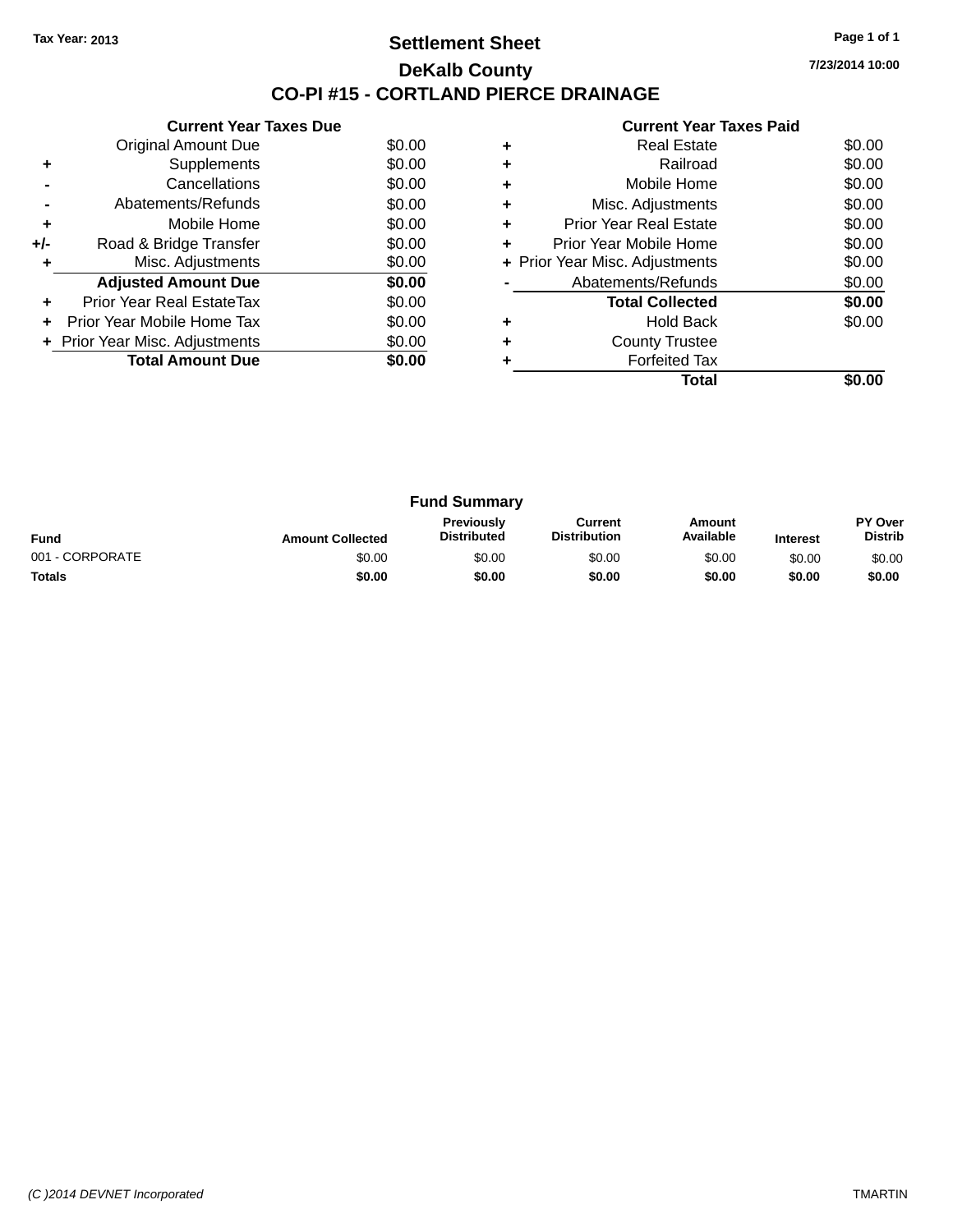## **Settlement Sheet Tax Year: 2013 Page 1 of 1 DeKalb County CO-SBA#5 - CORTLAND SBA #5**

**7/23/2014 10:00**

|     | <b>Current Year Taxes Due</b>  |                |  |  |  |
|-----|--------------------------------|----------------|--|--|--|
|     | <b>Original Amount Due</b>     | \$1,300,594.02 |  |  |  |
| ٠   | Supplements                    | \$0.00         |  |  |  |
|     | Cancellations                  | \$0.00         |  |  |  |
|     | Abatements/Refunds             | \$0.00         |  |  |  |
| ٠   | Mobile Home                    | \$0.00         |  |  |  |
| +/- | Road & Bridge Transfer         | \$0.00         |  |  |  |
| ٠   | Misc. Adjustments              | \$0.00         |  |  |  |
|     | <b>Adjusted Amount Due</b>     | \$1,300,594.02 |  |  |  |
| ٠   | Prior Year Real EstateTax      | \$0.00         |  |  |  |
| ÷   | Prior Year Mobile Home Tax     | \$0.00         |  |  |  |
|     | + Prior Year Misc. Adjustments | \$0.00         |  |  |  |
|     | <b>Total Amount Due</b>        | \$1,300,594.02 |  |  |  |
|     |                                |                |  |  |  |

|   | Real Estate                    | \$0.00 |
|---|--------------------------------|--------|
| ٠ | Railroad                       | \$0.00 |
| ٠ | Mobile Home                    | \$0.00 |
| ٠ | Misc. Adjustments              | \$0.00 |
| ٠ | <b>Prior Year Real Estate</b>  | \$0.00 |
| ٠ | Prior Year Mobile Home         | \$0.00 |
|   | + Prior Year Misc. Adjustments | \$0.00 |
|   | Abatements/Refunds             | \$0.00 |
|   | <b>Total Collected</b>         | \$0.00 |
|   | Hold Back                      | \$0.00 |
| ٠ | <b>County Trustee</b>          |        |
|   | <b>Forfeited Tax</b>           |        |
|   | Total                          |        |

| <b>Fund Summary</b>        |                         |                                         |                                |                     |                 |                           |
|----------------------------|-------------------------|-----------------------------------------|--------------------------------|---------------------|-----------------|---------------------------|
| <b>Fund</b>                | <b>Amount Collected</b> | <b>Previously</b><br><b>Distributed</b> | Current<br><b>Distribution</b> | Amount<br>Available | <b>Interest</b> | PY Over<br><b>Distrib</b> |
| 023 - SPECIAL SERVICE AREA | \$0.00                  | \$0.00                                  | \$0.00                         | \$0.00              | \$0.00          | \$0.00                    |
| <b>Totals</b>              | \$0.00                  | \$0.00                                  | \$0.00                         | \$0.00              | \$0.00          | \$0.00                    |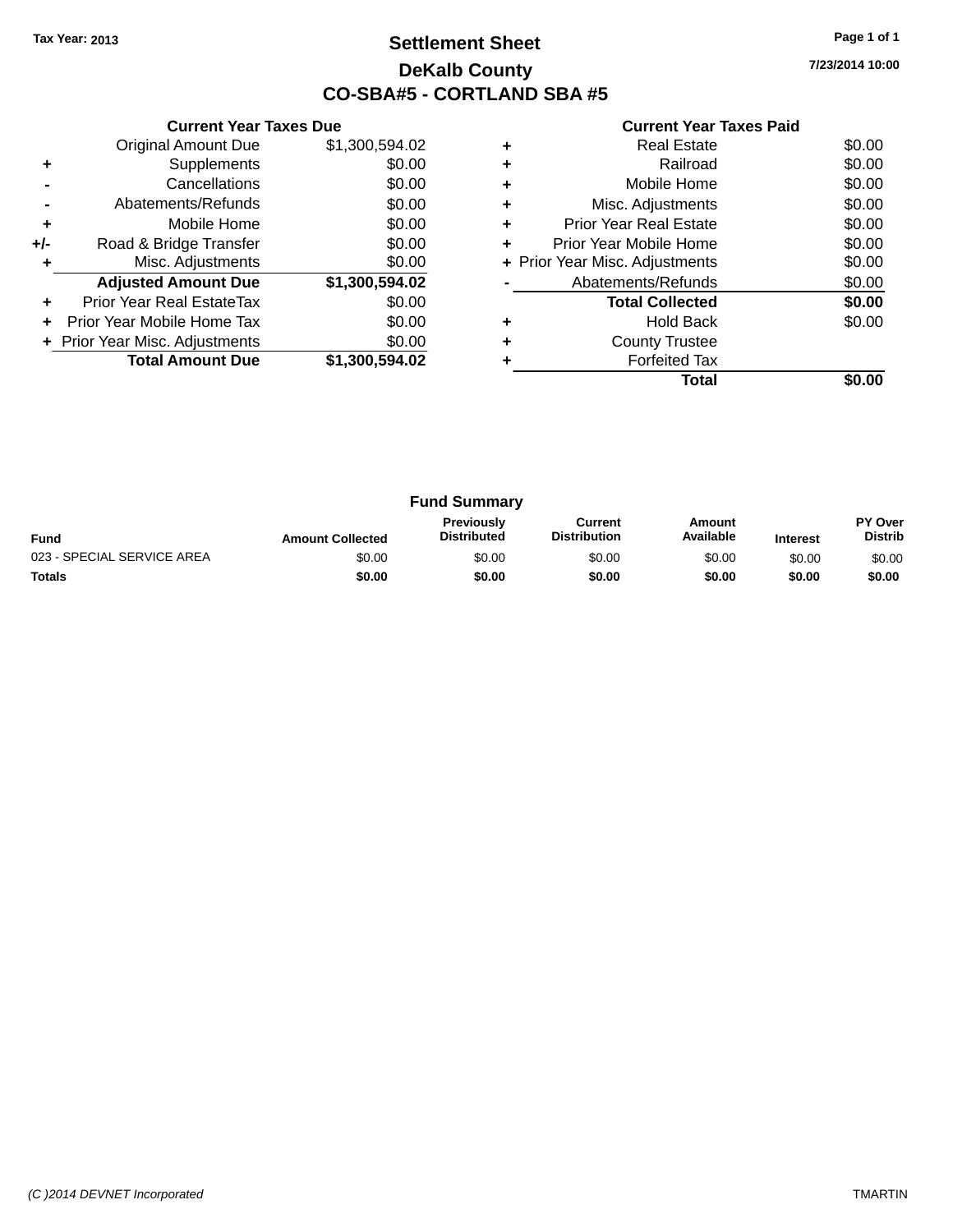## **Settlement Sheet Tax Year: 2013 Page 1 of 1 DeKalb County CO-SBA#6 - CORTLAND SBA #6**

**7/23/2014 10:00**

|     | <b>Current Year Taxes Due</b>    |              |  |  |  |
|-----|----------------------------------|--------------|--|--|--|
|     | <b>Original Amount Due</b>       | \$791,774.00 |  |  |  |
| ٠   | Supplements                      | \$0.00       |  |  |  |
|     | Cancellations                    | \$0.00       |  |  |  |
|     | Abatements/Refunds               | \$0.00       |  |  |  |
| ٠   | Mobile Home                      | \$0.00       |  |  |  |
| +/- | Road & Bridge Transfer           | \$0.00       |  |  |  |
|     | Misc. Adjustments                | \$0.00       |  |  |  |
|     | <b>Adjusted Amount Due</b>       | \$791,774.00 |  |  |  |
| ٠   | <b>Prior Year Real EstateTax</b> | \$0.00       |  |  |  |
|     | Prior Year Mobile Home Tax       | \$0.00       |  |  |  |
|     | + Prior Year Misc. Adjustments   | \$0.00       |  |  |  |
|     | <b>Total Amount Due</b>          | \$791.774.00 |  |  |  |
|     |                                  |              |  |  |  |

| ٠ | <b>Real Estate</b>             | \$0.00 |
|---|--------------------------------|--------|
| ÷ | Railroad                       | \$0.00 |
| ٠ | Mobile Home                    | \$0.00 |
| ٠ | Misc. Adjustments              | \$0.00 |
| ٠ | <b>Prior Year Real Estate</b>  | \$0.00 |
| ÷ | Prior Year Mobile Home         | \$0.00 |
|   | + Prior Year Misc. Adjustments | \$0.00 |
|   | Abatements/Refunds             | \$0.00 |
|   | <b>Total Collected</b>         | \$0.00 |
| ٠ | <b>Hold Back</b>               | \$0.00 |
| ٠ | <b>County Trustee</b>          |        |
|   | <b>Forfeited Tax</b>           |        |
|   | Total                          |        |
|   |                                |        |

| <b>Fund Summary</b>        |                         |                                         |                                |                     |                 |                           |
|----------------------------|-------------------------|-----------------------------------------|--------------------------------|---------------------|-----------------|---------------------------|
| <b>Fund</b>                | <b>Amount Collected</b> | <b>Previously</b><br><b>Distributed</b> | Current<br><b>Distribution</b> | Amount<br>Available | <b>Interest</b> | PY Over<br><b>Distrib</b> |
| 023 - SPECIAL SERVICE AREA | \$0.00                  | \$0.00                                  | \$0.00                         | \$0.00              | \$0.00          | \$0.00                    |
| <b>Totals</b>              | \$0.00                  | \$0.00                                  | \$0.00                         | \$0.00              | \$0.00          | \$0.00                    |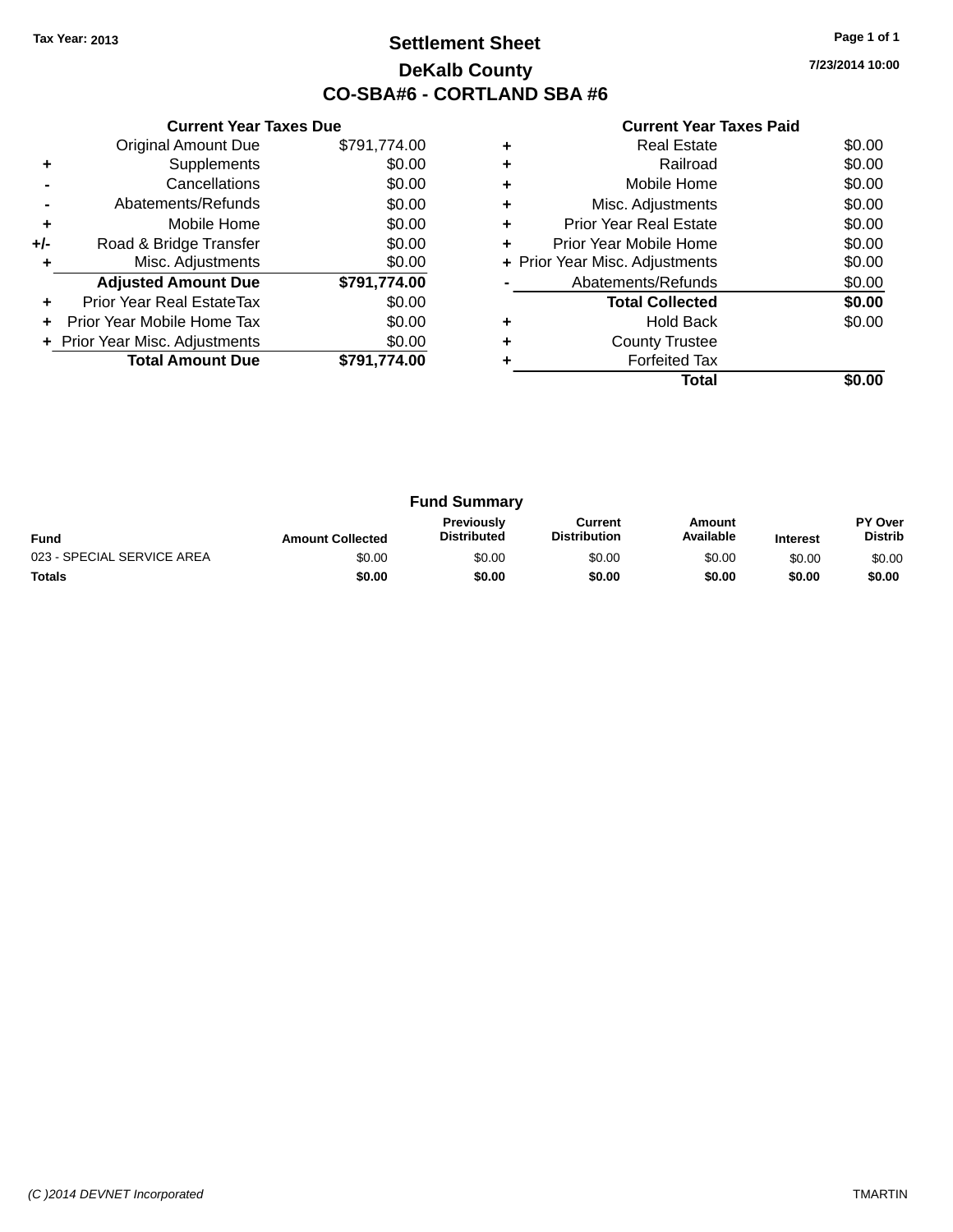## **Settlement Sheet Tax Year: 2013 Page 1 of 1 DeKalb County CO-SBA#9 - CORTLAND SBA #9**

**7/23/2014 10:00**

|     | <b>Current Year Taxes Due</b>  |              |
|-----|--------------------------------|--------------|
|     | <b>Original Amount Due</b>     | \$400,235.00 |
| ٠   | Supplements                    | \$0.00       |
|     | Cancellations                  | \$0.00       |
|     | Abatements/Refunds             | \$0.00       |
| ٠   | Mobile Home                    | \$0.00       |
| +/- | Road & Bridge Transfer         | \$0.00       |
| ٠   | Misc. Adjustments              | \$0.00       |
|     | <b>Adjusted Amount Due</b>     | \$400,235.00 |
| ٠   | Prior Year Real EstateTax      | \$0.00       |
|     | Prior Year Mobile Home Tax     | \$0.00       |
|     | + Prior Year Misc. Adjustments | \$0.00       |
|     | <b>Total Amount Due</b>        | \$400,235.00 |
|     |                                |              |

| ٠ | <b>Real Estate</b>             | \$90,005.00 |
|---|--------------------------------|-------------|
| ٠ | Railroad                       | \$0.00      |
| ٠ | Mobile Home                    | \$0.00      |
| ٠ | Misc. Adjustments              | \$0.00      |
| ٠ | <b>Prior Year Real Estate</b>  | \$0.00      |
| ٠ | Prior Year Mobile Home         | \$0.00      |
|   | + Prior Year Misc. Adjustments | \$0.00      |
|   | Abatements/Refunds             | \$0.00      |
|   | <b>Total Collected</b>         | \$90,005.00 |
| ٠ | Hold Back                      | \$0.00      |
| ٠ | <b>County Trustee</b>          |             |
|   | <b>Forfeited Tax</b>           |             |
|   | Total                          | \$90,005.00 |
|   |                                |             |

|                            |                         | <b>Distribution Summary</b>      |                                       |                                |                 |                                  |  |
|----------------------------|-------------------------|----------------------------------|---------------------------------------|--------------------------------|-----------------|----------------------------------|--|
|                            |                         | <b>Tax Distribution Date</b>     |                                       |                                | Amount          |                                  |  |
|                            |                         |                                  | 06/27/2014                            |                                |                 | \$90,005.00                      |  |
|                            |                         |                                  |                                       | <b>Totals: 1 Distributions</b> |                 | \$90,005.00                      |  |
|                            |                         |                                  | <b>Grand Totals: 1 Distributions</b>  |                                |                 | \$90,005.00                      |  |
|                            |                         | <b>Fund Summary</b>              |                                       |                                |                 |                                  |  |
| <b>Fund</b>                | <b>Amount Collected</b> | Previously<br><b>Distributed</b> | <b>Current</b><br><b>Distribution</b> | <b>Amount</b><br>Available     | <b>Interest</b> | <b>PY Over</b><br><b>Distrib</b> |  |
| 023 - SPECIAL SERVICE AREA | \$90,005,00             | \$90,005,00                      | \$0.00                                | \$0.00                         | \$0.00          | \$0.00                           |  |
| <b>Totals</b>              | \$90,005.00             | \$90,005.00                      | \$0.00                                | \$0.00                         | \$0.00          | \$0.00                           |  |
|                            |                         |                                  |                                       |                                |                 |                                  |  |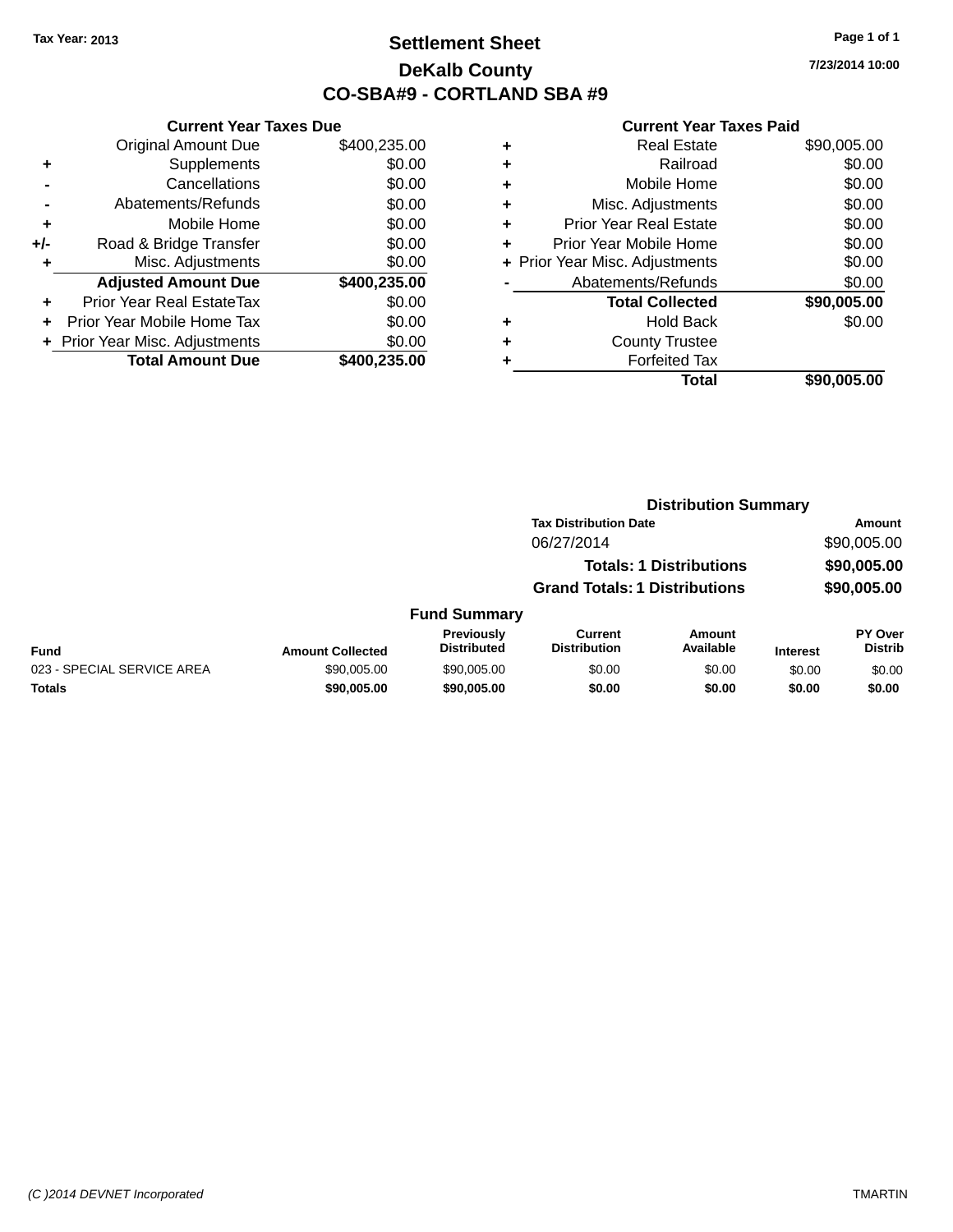## **Settlement Sheet Tax Year: 2013 Page 1 of 1 DeKalb County CO-SSA#1 - CORTLAND SBA #1**

**7/23/2014 10:00**

|     | <b>Current Year Taxes Due</b>  |              |       |
|-----|--------------------------------|--------------|-------|
|     | <b>Original Amount Due</b>     | \$395,000.24 | ÷     |
|     | Supplements                    | \$3,390.56   | ٠     |
|     | Cancellations                  | \$3,390.56   | ٠     |
|     | Abatements/Refunds             | \$0.00       | ٠     |
|     | Mobile Home                    | \$0.00       | ٠     |
| +/- | Road & Bridge Transfer         | \$0.00       | ٠     |
|     | Misc. Adjustments              | \$0.00       | Prior |
|     | <b>Adjusted Amount Due</b>     | \$395,000.24 |       |
|     | Prior Year Real EstateTax      | \$0.00       |       |
|     | Prior Year Mobile Home Tax     | \$0.00       | ٠     |
|     | + Prior Year Misc. Adjustments | \$0.00       | ٠     |
|     | <b>Total Amount Due</b>        | \$395,000.24 |       |
|     |                                |              |       |

| ٠ | <b>Real Estate</b>             | \$203,433.60 |
|---|--------------------------------|--------------|
| ٠ | Railroad                       | \$0.00       |
| ٠ | Mobile Home                    | \$0.00       |
| ٠ | Misc. Adjustments              | \$0.00       |
| ٠ | <b>Prior Year Real Estate</b>  | \$0.00       |
| ٠ | Prior Year Mobile Home         | \$0.00       |
|   | + Prior Year Misc. Adjustments | \$0.00       |
|   | Abatements/Refunds             | \$0.00       |
|   | <b>Total Collected</b>         | \$203,433.60 |
| ٠ | <b>Hold Back</b>               | \$0.00       |
| ٠ | <b>County Trustee</b>          |              |
| ٠ | <b>Forfeited Tax</b>           |              |
|   | Total                          | \$203,433.60 |
|   |                                |              |

|                            |                         |                                         |                                       | <b>Distribution Summary</b>    |                 |                           |
|----------------------------|-------------------------|-----------------------------------------|---------------------------------------|--------------------------------|-----------------|---------------------------|
|                            |                         |                                         | <b>Tax Distribution Date</b>          |                                |                 | Amount                    |
|                            |                         |                                         | 06/27/2014                            |                                |                 | \$201,738.32              |
|                            |                         |                                         | 07/25/2014                            |                                |                 | \$1,695.28                |
|                            |                         |                                         |                                       | <b>Totals: 2 Distributions</b> |                 | \$203,433.60              |
|                            |                         |                                         | <b>Grand Totals: 2 Distributions</b>  |                                |                 | \$203,433.60              |
|                            |                         | <b>Fund Summary</b>                     |                                       |                                |                 |                           |
| Fund                       | <b>Amount Collected</b> | <b>Previously</b><br><b>Distributed</b> | <b>Current</b><br><b>Distribution</b> | Amount<br>Available            | <b>Interest</b> | PY Over<br><b>Distrib</b> |
| 023 - SPECIAL SERVICE AREA | \$203,433,60            | \$201.738.32                            | \$1,695.28                            | \$0.00                         | \$0.00          | \$0.00                    |
| <b>Totals</b>              | \$203,433.60            | \$201,738.32                            | \$1,695.28                            | \$0.00                         | \$0.00          | \$0.00                    |
|                            |                         |                                         |                                       |                                |                 |                           |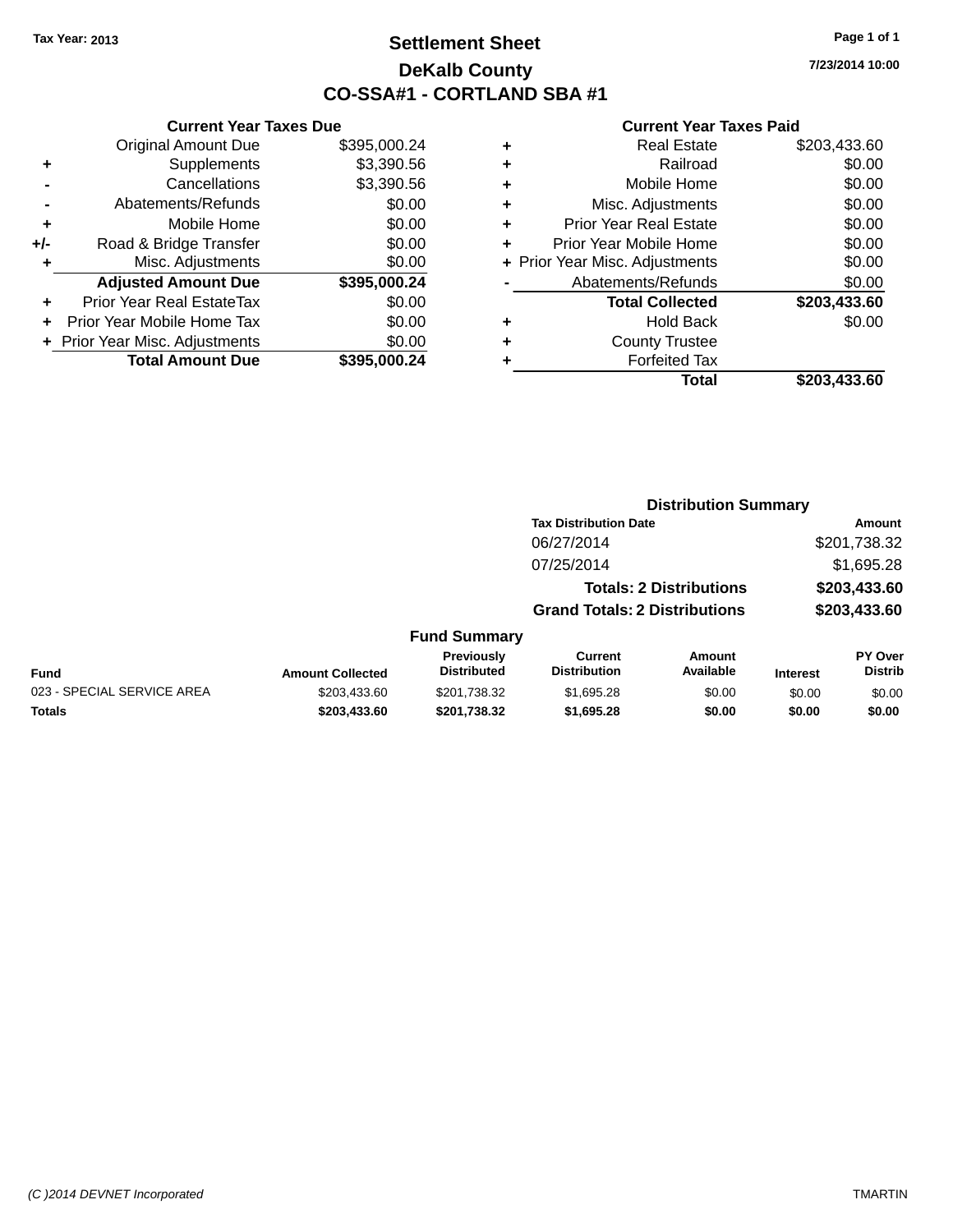## **Settlement Sheet Tax Year: 2013 Page 1 of 1 DeKalb County CO-SSA#4 - CORTLAND SBA #4**

**7/23/2014 10:00**

|     | <b>Current Year Taxes Due</b>    |                |  |  |  |
|-----|----------------------------------|----------------|--|--|--|
|     | Original Amount Due              | \$2,790,886.40 |  |  |  |
| ٠   | Supplements                      | \$0.00         |  |  |  |
|     | Cancellations                    | \$0.00         |  |  |  |
|     | Abatements/Refunds               | \$0.00         |  |  |  |
| ٠   | Mobile Home                      | \$0.00         |  |  |  |
| +/- | Road & Bridge Transfer           | \$0.00         |  |  |  |
| ٠   | Misc. Adjustments                | \$4,361.12     |  |  |  |
|     | <b>Adjusted Amount Due</b>       | \$2,795,247.52 |  |  |  |
| ÷   | <b>Prior Year Real EstateTax</b> | \$0.00         |  |  |  |
| ÷   | Prior Year Mobile Home Tax       | \$0.00         |  |  |  |
|     | + Prior Year Misc. Adjustments   | \$0.00         |  |  |  |
|     | <b>Total Amount Due</b>          | \$2.795.247.52 |  |  |  |
|     |                                  |                |  |  |  |

|   | <b>Real Estate</b>             | \$2,180.38 |
|---|--------------------------------|------------|
|   | Railroad                       | \$0.00     |
|   | Mobile Home                    | \$0.00     |
| ٠ | Misc. Adjustments              | \$4,361.12 |
| ٠ | <b>Prior Year Real Estate</b>  | \$0.00     |
| ٠ | Prior Year Mobile Home         | \$0.00     |
|   | + Prior Year Misc. Adjustments | \$0.00     |
|   | Abatements/Refunds             | \$0.00     |
|   | <b>Total Collected</b>         | \$6,541.50 |
|   | <b>Hold Back</b>               | \$0.00     |
| ٠ | <b>County Trustee</b>          |            |
|   | <b>Forfeited Tax</b>           |            |
|   | Total                          | \$6.541.50 |

|                            | <b>Fund Summary</b>     |                                         |                                |                     |                 |                           |
|----------------------------|-------------------------|-----------------------------------------|--------------------------------|---------------------|-----------------|---------------------------|
| <b>Fund</b>                | <b>Amount Collected</b> | <b>Previously</b><br><b>Distributed</b> | Current<br><b>Distribution</b> | Amount<br>Available | <b>Interest</b> | PY Over<br><b>Distrib</b> |
| 023 - SPECIAL SERVICE AREA | \$6,541.50              | \$0.00                                  | \$0.00                         | \$6.541.50          | \$0.00          | \$0.00                    |
| Totals                     | \$6,541.50              | \$0.00                                  | \$0.00                         | \$6,541.50          | \$0.00          | \$0.00                    |
|                            | ---<br>.                |                                         |                                |                     |                 |                           |

### **Miscellaneous Adjustment Detail**

|                         | <u>Year Source</u> | <b>Account Type</b>       |            | <b>Amount Adiustment Description</b>                      |
|-------------------------|--------------------|---------------------------|------------|-----------------------------------------------------------|
|                         | 2013 DR - Drainage | Back Tax Collected        |            | \$2,180.56 M & I REGIONAL REDEMPTION 09-17-386-003 by TBA |
|                         | 2013 DR - Drainage | <b>Back Tax Collected</b> |            | \$2.180.56 M & I REGIONAL REDEMPTION 09-17-383-003 by TBA |
| <b>Totals 2 entries</b> |                    |                           | \$4,361.12 |                                                           |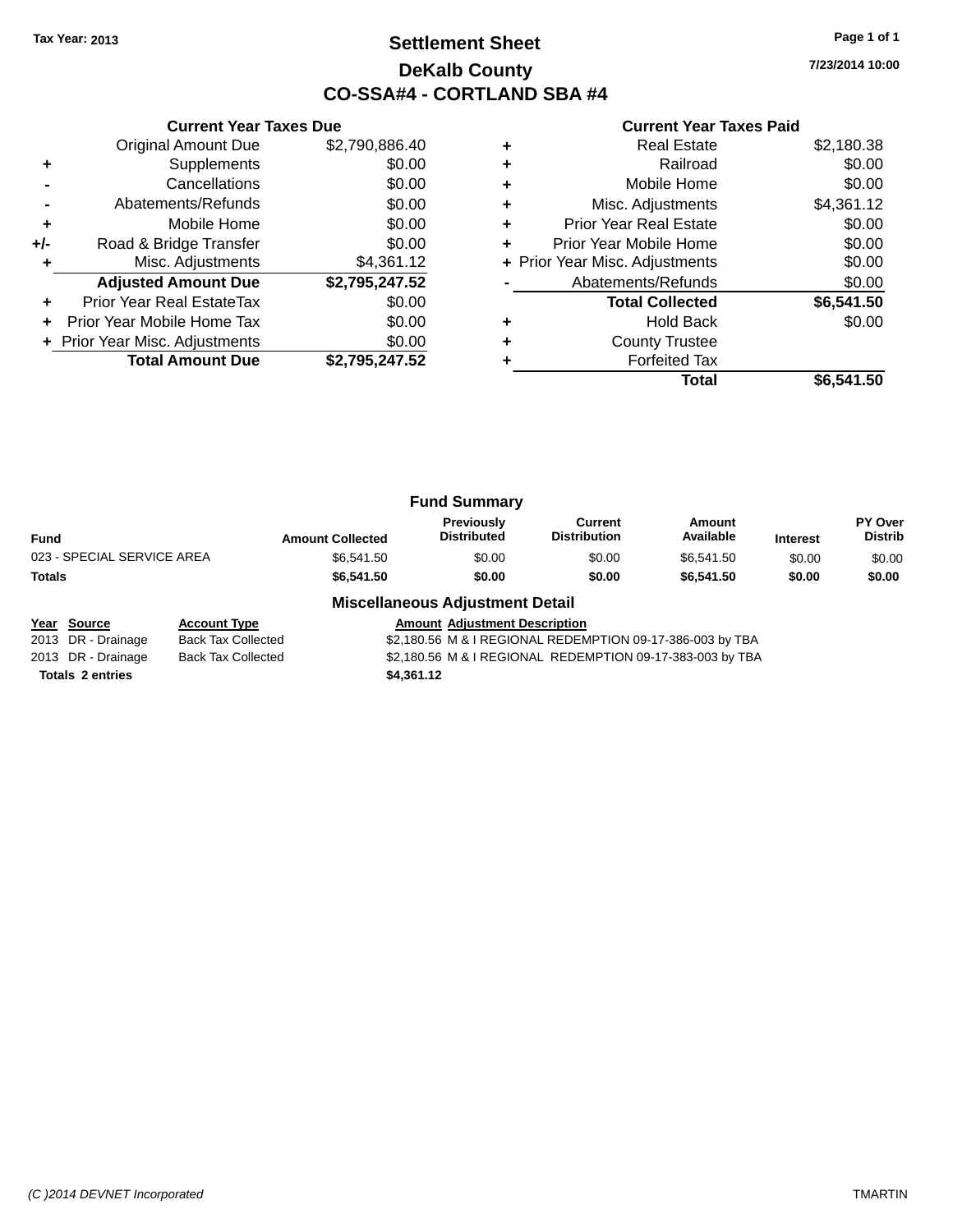## **Settlement Sheet Tax Year: 2013 Page 1 of 1 DeKalb County CO-SSA#7 - CORTLAND SBA #7**

**7/23/2014 10:00**

|     | <b>Current Year Taxes Due</b>  |                |  |  |  |  |
|-----|--------------------------------|----------------|--|--|--|--|
|     | <b>Original Amount Due</b>     | \$1,155,599.02 |  |  |  |  |
| ٠   | Supplements                    | \$0.00         |  |  |  |  |
|     | Cancellations                  | \$0.00         |  |  |  |  |
|     | Abatements/Refunds             | \$0.00         |  |  |  |  |
| ÷   | Mobile Home                    | \$0.00         |  |  |  |  |
| +/- | Road & Bridge Transfer         | \$0.00         |  |  |  |  |
|     | Misc. Adjustments              | \$0.00         |  |  |  |  |
|     | <b>Adjusted Amount Due</b>     | \$1,155,599.02 |  |  |  |  |
| ٠   | Prior Year Real EstateTax      | \$0.00         |  |  |  |  |
|     | Prior Year Mobile Home Tax     | \$0.00         |  |  |  |  |
|     | + Prior Year Misc. Adjustments | \$0.00         |  |  |  |  |
|     | <b>Total Amount Due</b>        | \$1,155,599.02 |  |  |  |  |
|     |                                |                |  |  |  |  |

|   | Total                          |        |
|---|--------------------------------|--------|
|   | <b>Forfeited Tax</b>           |        |
| ٠ | <b>County Trustee</b>          |        |
|   | <b>Hold Back</b>               | \$0.00 |
|   | <b>Total Collected</b>         | \$0.00 |
|   | Abatements/Refunds             | \$0.00 |
|   | + Prior Year Misc. Adjustments | \$0.00 |
| ÷ | Prior Year Mobile Home         | \$0.00 |
| ٠ | Prior Year Real Estate         | \$0.00 |
| ٠ | Misc. Adjustments              | \$0.00 |
| ٠ | Mobile Home                    | \$0.00 |
|   | Railroad                       | \$0.00 |
|   | <b>Real Estate</b>             | \$0.00 |

| <b>Fund Summary</b>        |                         |                                  |                                |                     |                 |                           |
|----------------------------|-------------------------|----------------------------------|--------------------------------|---------------------|-----------------|---------------------------|
| <b>Fund</b>                | <b>Amount Collected</b> | Previously<br><b>Distributed</b> | Current<br><b>Distribution</b> | Amount<br>Available | <b>Interest</b> | PY Over<br><b>Distrib</b> |
| 023 - SPECIAL SERVICE AREA | \$0.00                  | \$0.00                           | \$0.00                         | \$0.00              | \$0.00          | \$0.00                    |
| <b>Totals</b>              | \$0.00                  | \$0.00                           | \$0.00                         | \$0.00              | \$0.00          | \$0.00                    |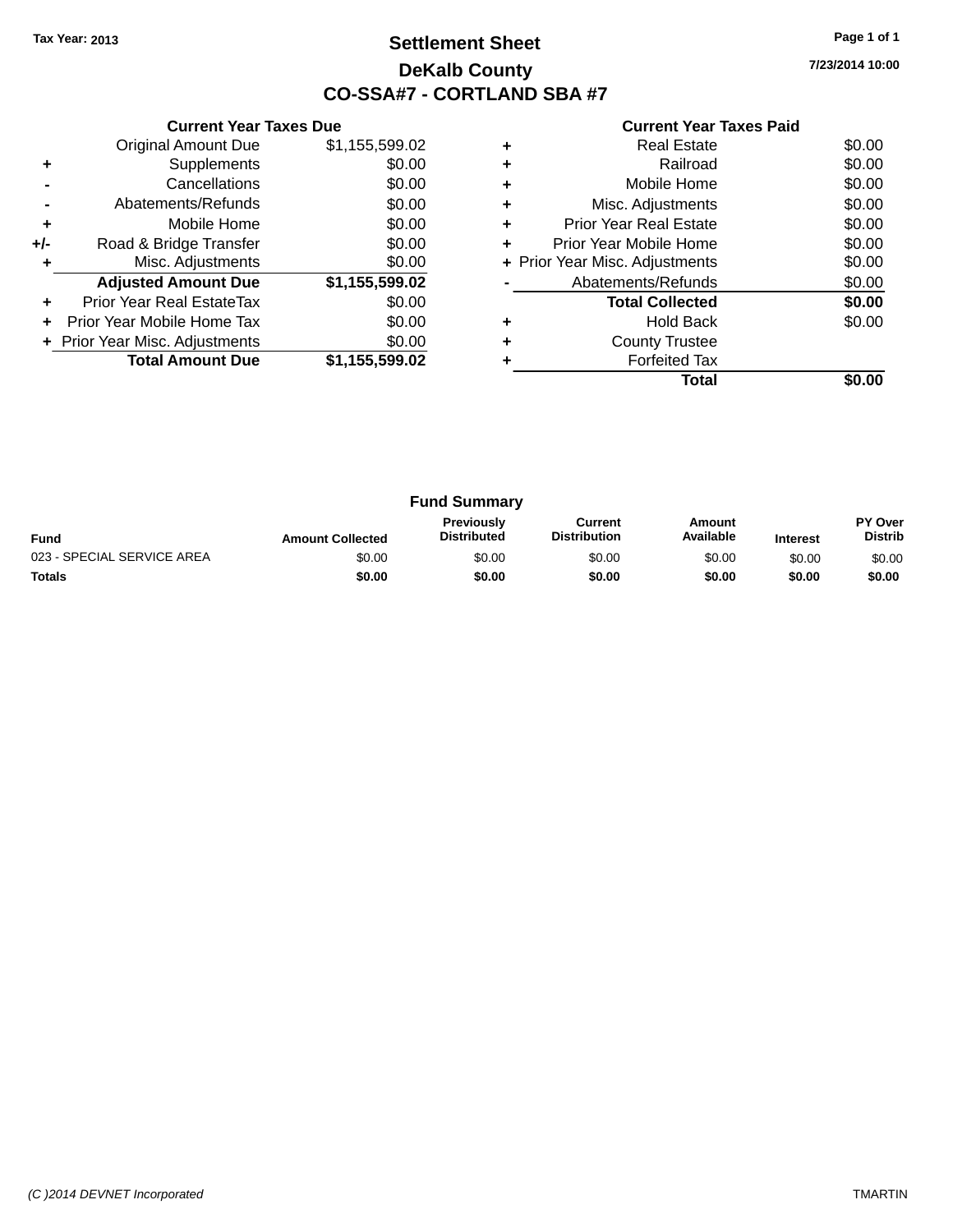## **Settlement Sheet Tax Year: 2013 Page 1 of 1 DeKalb County CO-SSA#8 - CORTLAND SBA #8**

**7/23/2014 10:00**

|     | <b>Current Year Taxes Due</b>  |              |  |  |  |
|-----|--------------------------------|--------------|--|--|--|
|     | <b>Original Amount Due</b>     | \$893,955.80 |  |  |  |
| ٠   | Supplements                    | \$0.00       |  |  |  |
|     | Cancellations                  | \$0.00       |  |  |  |
|     | Abatements/Refunds             | \$0.00       |  |  |  |
| ٠   | Mobile Home                    | \$0.00       |  |  |  |
| +/- | Road & Bridge Transfer         | \$0.00       |  |  |  |
| ٠   | Misc. Adjustments              | \$0.00       |  |  |  |
|     | <b>Adjusted Amount Due</b>     | \$893,955.80 |  |  |  |
| ٠   | Prior Year Real EstateTax      | \$0.00       |  |  |  |
|     | Prior Year Mobile Home Tax     | \$0.00       |  |  |  |
|     | + Prior Year Misc. Adjustments | \$0.00       |  |  |  |
|     | <b>Total Amount Due</b>        | \$893,955.80 |  |  |  |
|     |                                |              |  |  |  |

|   | Real Estate                    | \$0.00 |
|---|--------------------------------|--------|
| ٠ | Railroad                       | \$0.00 |
| ٠ | Mobile Home                    | \$0.00 |
| ٠ | Misc. Adjustments              | \$0.00 |
| ٠ | <b>Prior Year Real Estate</b>  | \$0.00 |
| ٠ | Prior Year Mobile Home         | \$0.00 |
|   | + Prior Year Misc. Adjustments | \$0.00 |
|   | Abatements/Refunds             | \$0.00 |
|   | <b>Total Collected</b>         | \$0.00 |
|   | Hold Back                      | \$0.00 |
| ٠ | <b>County Trustee</b>          |        |
|   | <b>Forfeited Tax</b>           |        |
|   | Total                          |        |

|                            |                         | <b>Fund Summary</b>                     |                                |                     |                 |                                  |
|----------------------------|-------------------------|-----------------------------------------|--------------------------------|---------------------|-----------------|----------------------------------|
| <b>Fund</b>                | <b>Amount Collected</b> | <b>Previously</b><br><b>Distributed</b> | Current<br><b>Distribution</b> | Amount<br>Available | <b>Interest</b> | <b>PY Over</b><br><b>Distrib</b> |
| 023 - SPECIAL SERVICE AREA | \$0.00                  | \$0.00                                  | \$0.00                         | \$0.00              | \$0.00          | \$0.00                           |
| <b>Totals</b>              | \$0.00                  | \$0.00                                  | \$0.00                         | \$0.00              | \$0.00          | \$0.00                           |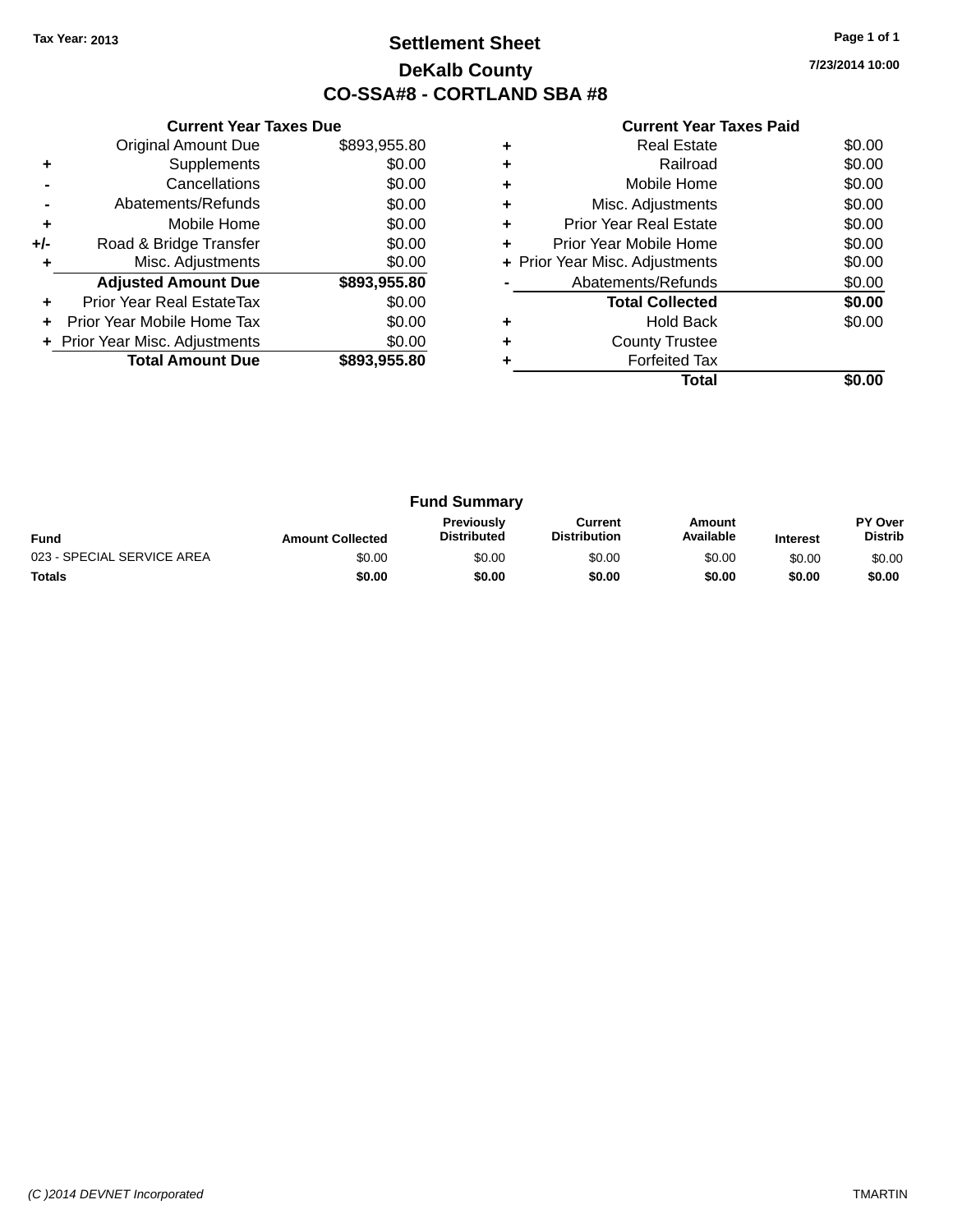## **Settlement Sheet Tax Year: 2013 Page 1 of 1 DeKalb County MA-DK #3 - MALTA DEKALB DRAINAGE #3**

### **Current Year Taxes Due**

|     | <b>Original Amount Due</b>       | \$1,252.28 |
|-----|----------------------------------|------------|
| ٠   | Supplements                      | \$17.98    |
|     | Cancellations                    | \$17.98    |
|     | Abatements/Refunds               | \$0.00     |
| ٠   | Mobile Home                      | \$0.00     |
| +/- | Road & Bridge Transfer           | \$0.00     |
| ٠   | Misc. Adjustments                | \$0.00     |
|     | <b>Adjusted Amount Due</b>       | \$1,252.28 |
|     | <b>Prior Year Real EstateTax</b> | \$0.00     |
|     | Prior Year Mobile Home Tax       | \$0.00     |
|     | + Prior Year Misc. Adjustments   | \$0.00     |
|     | <b>Total Amount Due</b>          | \$1.252.28 |

| <b>Current Year Taxes Paid</b> |                                |
|--------------------------------|--------------------------------|
| <b>Real Estate</b>             | \$626.31                       |
| Railroad                       | \$0.00                         |
| Mobile Home                    | \$0.00                         |
| Misc. Adjustments              | \$0.00                         |
| <b>Prior Year Real Estate</b>  | \$0.00                         |
| Prior Year Mobile Home         | \$0.00                         |
|                                | \$0.00                         |
| Abatements/Refunds             | \$0.00                         |
| <b>Total Collected</b>         | \$626.31                       |
| <b>Hold Back</b>               | \$0.00                         |
| <b>County Trustee</b>          |                                |
| <b>Forfeited Tax</b>           |                                |
| Total                          | \$626.                         |
|                                | + Prior Year Misc. Adjustments |

|                 |                         |                                         |                                                                        | <b>Distribution Summary</b> |                 |                           |
|-----------------|-------------------------|-----------------------------------------|------------------------------------------------------------------------|-----------------------------|-----------------|---------------------------|
|                 |                         |                                         | <b>Tax Distribution Date</b>                                           |                             |                 | Amount                    |
|                 |                         |                                         | 05/22/2014                                                             |                             |                 | \$152.24                  |
|                 |                         |                                         | 06/27/2014                                                             |                             |                 | \$464.18                  |
|                 |                         |                                         | 07/25/2014                                                             |                             |                 | \$9.89                    |
|                 |                         |                                         | <b>Totals: 3 Distributions</b><br><b>Grand Totals: 3 Distributions</b> |                             |                 | \$626.31                  |
|                 |                         |                                         |                                                                        |                             |                 | \$626.31                  |
|                 |                         | <b>Fund Summary</b>                     |                                                                        |                             |                 |                           |
| <b>Fund</b>     | <b>Amount Collected</b> | <b>Previously</b><br><b>Distributed</b> | <b>Current</b><br><b>Distribution</b>                                  | Amount<br>Available         | <b>Interest</b> | PY Over<br><b>Distrib</b> |
| 001 - CORPORATE | \$626.31                | \$616.42                                | \$9.89                                                                 | \$0.00                      | \$0.00          | \$0.00                    |
| <b>Totals</b>   | \$626.31                | \$616.42                                | \$9.89                                                                 | \$0.00                      | \$0.00          | \$0.00                    |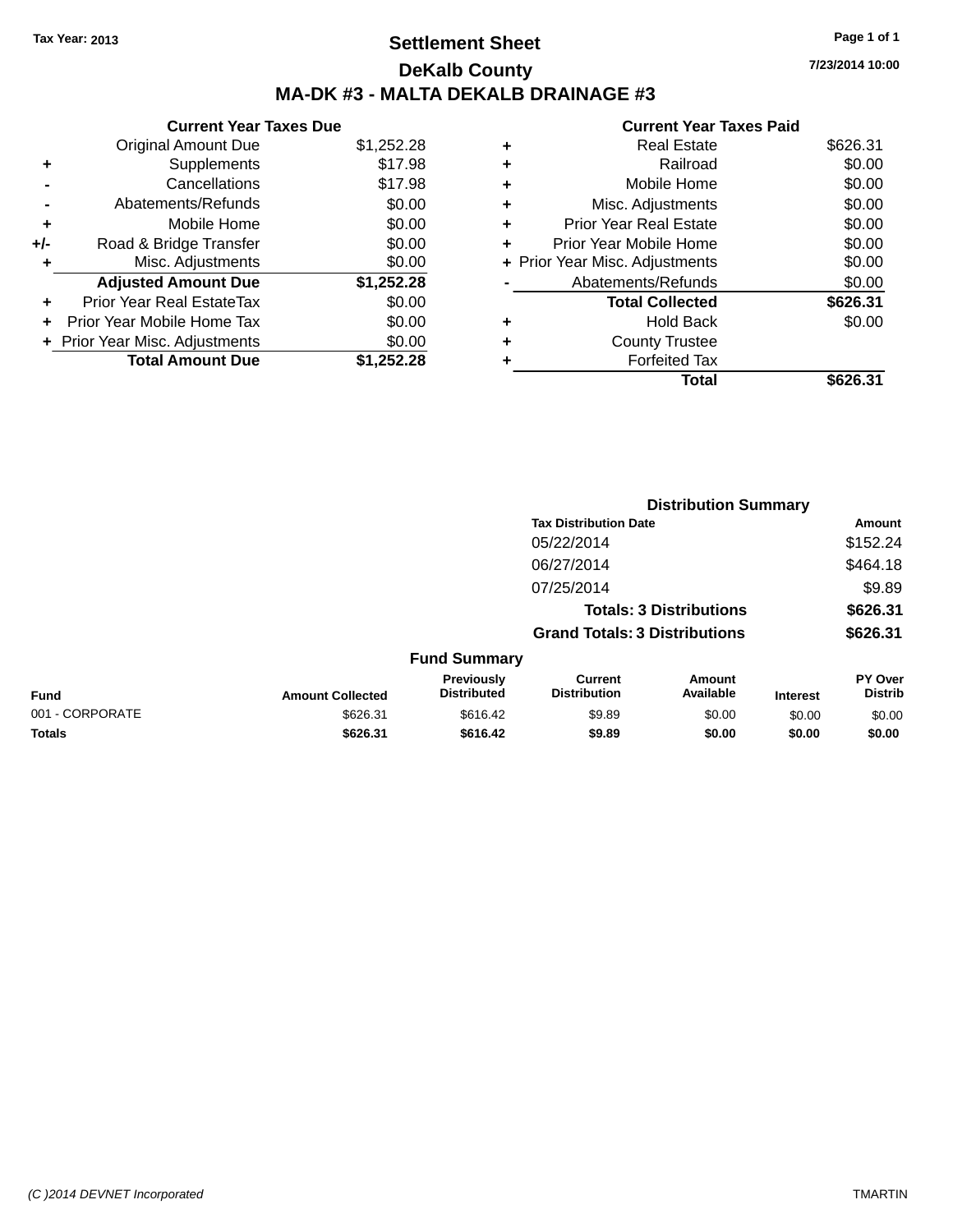## **Settlement Sheet Tax Year: 2013 Page 1 of 1 DeKalb County MAMIAFDK - MA-MI-AF-DK DRAINAGE #11**

**7/23/2014 10:00**

|       | <b>Current Year Taxes Due</b>  |        |  |  |  |  |  |
|-------|--------------------------------|--------|--|--|--|--|--|
|       | Original Amount Due            | \$0.00 |  |  |  |  |  |
|       | Supplements                    | \$0.00 |  |  |  |  |  |
|       | Cancellations                  | \$0.00 |  |  |  |  |  |
|       | Abatements/Refunds             | \$0.00 |  |  |  |  |  |
| ÷     | Mobile Home                    | \$0.00 |  |  |  |  |  |
| $+/-$ | Road & Bridge Transfer         | \$0.00 |  |  |  |  |  |
|       | Misc. Adjustments              | \$0.00 |  |  |  |  |  |
|       | <b>Adjusted Amount Due</b>     | \$0.00 |  |  |  |  |  |
| ٠     | Prior Year Real EstateTax      | \$0.00 |  |  |  |  |  |
|       | Prior Year Mobile Home Tax     | \$0.00 |  |  |  |  |  |
|       | + Prior Year Misc. Adjustments | \$0.00 |  |  |  |  |  |
|       | <b>Total Amount Due</b>        | \$0.00 |  |  |  |  |  |
|       |                                |        |  |  |  |  |  |

|   | <b>Current Year Taxes Paid</b> |        |
|---|--------------------------------|--------|
|   | Real Estate                    | \$0.00 |
| ٠ | Railroad                       | \$0.00 |
|   | Mobile Home                    | \$0.00 |
|   | Misc. Adjustments              | \$0.00 |
| ٠ | <b>Prior Year Real Estate</b>  | \$0.00 |
|   | Prior Year Mobile Home         | \$0.00 |
|   | + Prior Year Misc. Adjustments | \$0.00 |
|   | Abatements/Refunds             | \$0.00 |
|   | <b>Total Collected</b>         | \$0.00 |
|   | Hold Back                      | \$0.00 |
|   | <b>County Trustee</b>          |        |
|   | <b>Forfeited Tax</b>           |        |
|   | Total                          |        |

|                 |                         | <b>Fund Summary</b>              |                                |                     |                 |                           |
|-----------------|-------------------------|----------------------------------|--------------------------------|---------------------|-----------------|---------------------------|
| <b>Fund</b>     | <b>Amount Collected</b> | Previously<br><b>Distributed</b> | Current<br><b>Distribution</b> | Amount<br>Available | <b>Interest</b> | PY Over<br><b>Distrib</b> |
| 001 - CORPORATE | \$0.00                  | \$0.00                           | \$0.00                         | \$0.00              | \$0.00          | \$0.00                    |
| <b>Totals</b>   | \$0.00                  | \$0.00                           | \$0.00                         | \$0.00              | \$0.00          | \$0.00                    |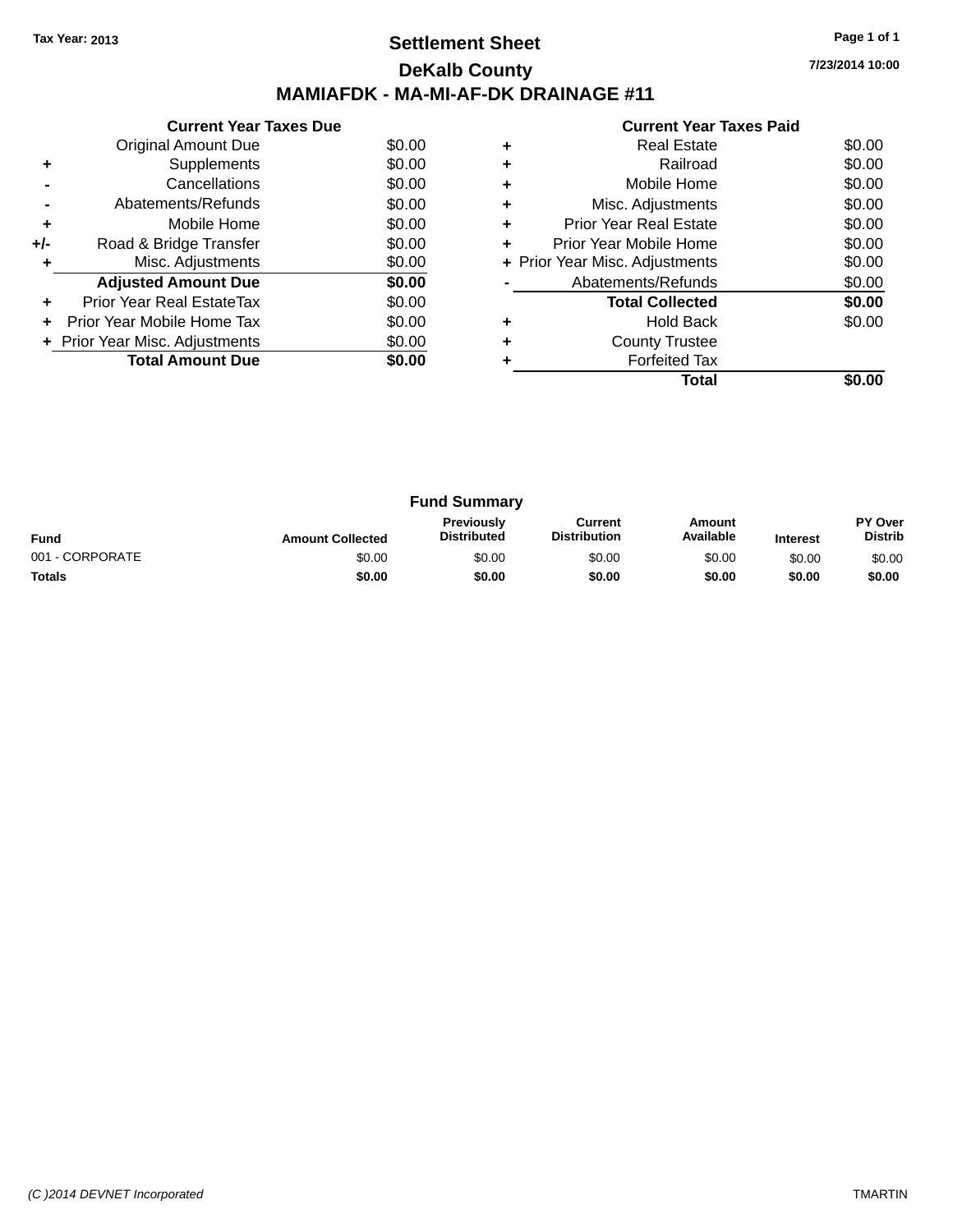## **Settlement Sheet Tax Year: 2013 Page 1 of 1 DeKalb County MY-DK #2 - MAYFIELD DEKALB DRAINAGE**

**7/23/2014 10:00**

|     | <b>Current Year Taxes Due</b>  |            |  |  |  |  |
|-----|--------------------------------|------------|--|--|--|--|
|     | Original Amount Due            | \$1,206.46 |  |  |  |  |
| ٠   | Supplements                    | \$0.00     |  |  |  |  |
|     | Cancellations                  | \$0.00     |  |  |  |  |
|     | Abatements/Refunds             | \$0.00     |  |  |  |  |
| ٠   | Mobile Home                    | \$0.00     |  |  |  |  |
| +/- | Road & Bridge Transfer         | \$0.00     |  |  |  |  |
|     | Misc. Adjustments              | \$0.00     |  |  |  |  |
|     | <b>Adjusted Amount Due</b>     | \$1,206.46 |  |  |  |  |
|     | Prior Year Real EstateTax      | \$0.00     |  |  |  |  |
|     | Prior Year Mobile Home Tax     | \$0.00     |  |  |  |  |
|     | + Prior Year Misc. Adjustments | \$0.00     |  |  |  |  |
|     | <b>Total Amount Due</b>        | \$1,206.46 |  |  |  |  |
|     |                                |            |  |  |  |  |

| ٠ | <b>Real Estate</b>             | \$708.38 |
|---|--------------------------------|----------|
| ٠ | Railroad                       | \$0.00   |
| ٠ | Mobile Home                    | \$0.00   |
| ٠ | Misc. Adjustments              | \$0.00   |
| ÷ | <b>Prior Year Real Estate</b>  | \$0.00   |
| ٠ | Prior Year Mobile Home         | \$0.00   |
|   | + Prior Year Misc. Adjustments | \$0.00   |
|   | Abatements/Refunds             | \$0.00   |
|   | <b>Total Collected</b>         | \$708.38 |
| ٠ | Hold Back                      | \$0.00   |
| ٠ | <b>County Trustee</b>          |          |
| ٠ | <b>Forfeited Tax</b>           |          |
|   | Total                          | \$708.38 |
|   |                                |          |

|                 | <b>Distribution Summary</b>    |                                  |                                       |                     |                 |                           |  |
|-----------------|--------------------------------|----------------------------------|---------------------------------------|---------------------|-----------------|---------------------------|--|
|                 |                                |                                  | <b>Tax Distribution Date</b>          |                     |                 | <b>Amount</b>             |  |
|                 |                                |                                  | 05/22/2014                            |                     |                 | \$81.36                   |  |
|                 |                                |                                  | 06/27/2014                            |                     |                 | \$627.02                  |  |
|                 | <b>Totals: 2 Distributions</b> |                                  |                                       | \$708.38            |                 |                           |  |
|                 |                                |                                  | <b>Grand Totals: 2 Distributions</b>  |                     |                 | \$708.38                  |  |
|                 |                                | <b>Fund Summary</b>              |                                       |                     |                 |                           |  |
| <b>Fund</b>     | <b>Amount Collected</b>        | Previously<br><b>Distributed</b> | <b>Current</b><br><b>Distribution</b> | Amount<br>Available | <b>Interest</b> | PY Over<br><b>Distrib</b> |  |
| 001 - CORPORATE | \$708.38                       | \$708.38                         | \$0.00                                | \$0.00              | \$0.00          | \$0.00                    |  |
| <b>Totals</b>   | \$708.38                       | \$708.38                         | \$0.00                                | \$0.00              | \$0.00          | \$0.00                    |  |
|                 |                                |                                  |                                       |                     |                 |                           |  |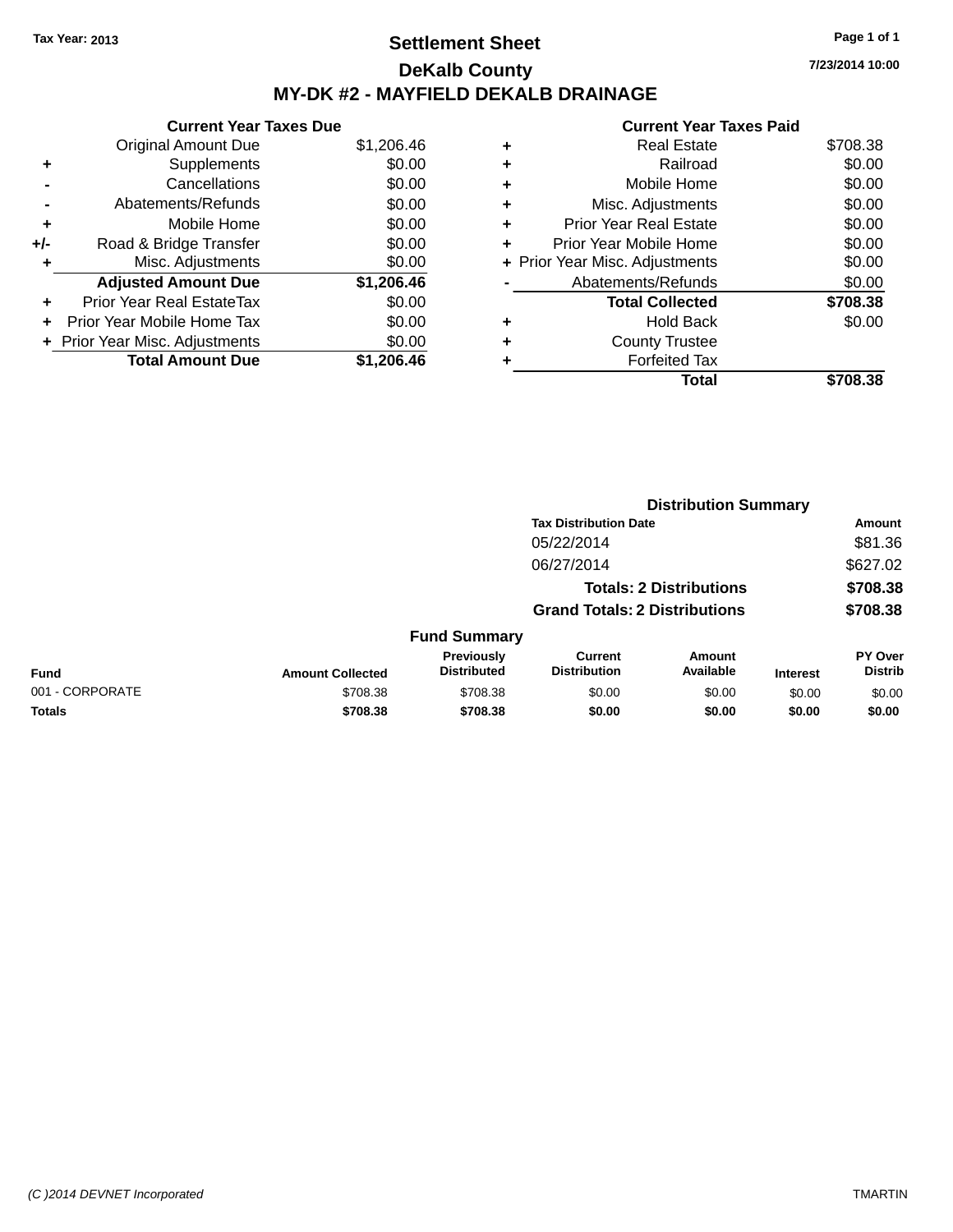## **Settlement Sheet Tax Year: 2013 Page 1 of 1 DeKalb County NO-LR-SA # - NO-LR-SA DRAINAGE #10**

**7/23/2014 10:00**

|     | <b>Current Year Taxes Due</b>  |             |  |  |
|-----|--------------------------------|-------------|--|--|
|     | <b>Original Amount Due</b>     | \$50,438.86 |  |  |
| ٠   | Supplements                    | \$282.48    |  |  |
|     | Cancellations                  | \$282.48    |  |  |
|     | Abatements/Refunds             | \$0.00      |  |  |
| ٠   | Mobile Home                    | \$0.00      |  |  |
| +/- | Road & Bridge Transfer         | \$0.00      |  |  |
| ٠   | Misc. Adjustments              | \$0.00      |  |  |
|     | <b>Adjusted Amount Due</b>     | \$50,438.86 |  |  |
| ٠   | Prior Year Real EstateTax      | \$0.00      |  |  |
| ٠   | Prior Year Mobile Home Tax     | \$0.00      |  |  |
|     | + Prior Year Misc. Adjustments | \$0.00      |  |  |
|     | <b>Total Amount Due</b>        | \$50.438.86 |  |  |
|     |                                |             |  |  |

| ٠ | <b>Real Estate</b>             | \$29,105.19 |
|---|--------------------------------|-------------|
| ٠ | Railroad                       | \$0.00      |
| ٠ | Mobile Home                    | \$0.00      |
| ٠ | Misc. Adjustments              | \$0.00      |
| ٠ | <b>Prior Year Real Estate</b>  | \$0.00      |
| ٠ | Prior Year Mobile Home         | \$0.00      |
|   | + Prior Year Misc. Adjustments | \$0.00      |
|   | Abatements/Refunds             | \$0.00      |
|   | <b>Total Collected</b>         | \$29,105.19 |
| ٠ | Hold Back                      | \$0.00      |
|   | <b>County Trustee</b>          |             |
| ٠ | <b>Forfeited Tax</b>           |             |
|   | Total                          | \$29,105.19 |
|   |                                |             |

|                 |                         |                                  |                                       | <b>Distribution Summary</b>    |                 |                           |
|-----------------|-------------------------|----------------------------------|---------------------------------------|--------------------------------|-----------------|---------------------------|
|                 |                         |                                  | <b>Tax Distribution Date</b>          |                                |                 | <b>Amount</b>             |
|                 |                         |                                  | 05/22/2014                            |                                |                 | \$8,020.77                |
|                 |                         |                                  | 06/27/2014                            |                                |                 | \$20,615.97               |
|                 |                         |                                  | 07/25/2014                            |                                |                 | \$468.45                  |
|                 |                         |                                  |                                       | <b>Totals: 3 Distributions</b> |                 | \$29,105.19               |
|                 |                         |                                  | <b>Grand Totals: 3 Distributions</b>  |                                |                 | \$29,105.19               |
|                 |                         | <b>Fund Summary</b>              |                                       |                                |                 |                           |
| <b>Fund</b>     | <b>Amount Collected</b> | Previously<br><b>Distributed</b> | <b>Current</b><br><b>Distribution</b> | Amount<br>Available            | <b>Interest</b> | PY Over<br><b>Distrib</b> |
| 001 - CORPORATE | \$29,105.19             | \$28,636.74                      | \$468.45                              | \$0.00                         | \$0.00          | \$0.00                    |
| <b>Totals</b>   | \$29,105.19             | \$28,636.74                      | \$468.45                              | \$0.00                         | \$0.00          | \$0.00                    |
|                 |                         |                                  |                                       |                                |                 |                           |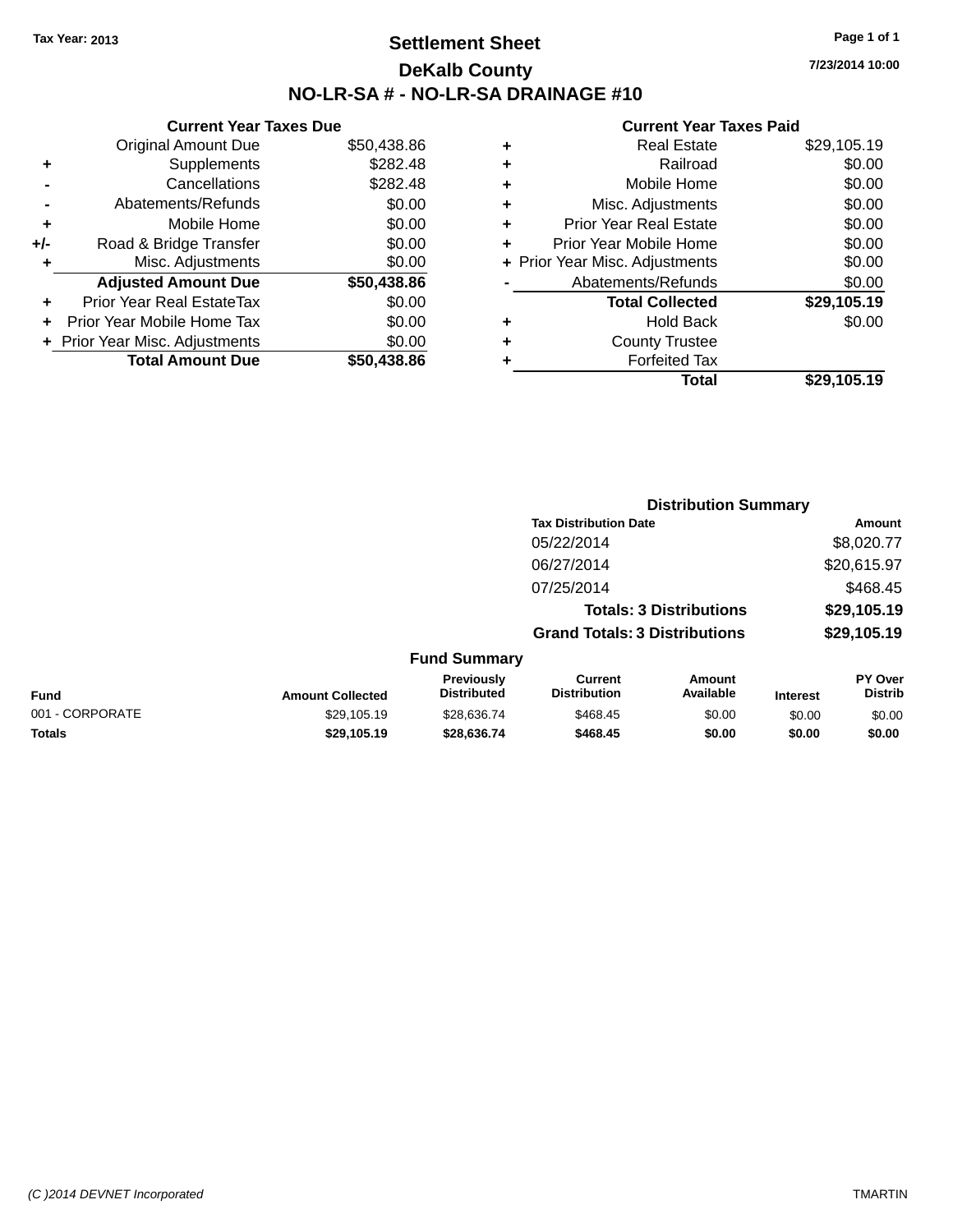## **Settlement Sheet Tax Year: 2013 Page 1 of 1 DeKalb County NORMAL #13 - NORMAL DRAINAGE DISTRICT**

**7/23/2014 10:00**

| <b>Current Year Taxes Paid</b> |                               |        |  |
|--------------------------------|-------------------------------|--------|--|
| $\ddot{}$                      | <b>Real Estate</b>            | \$0.00 |  |
| $\ddot{}$                      | Railroad                      | \$0.00 |  |
| $\ddot{}$                      | Mobile Home                   | \$0.00 |  |
| $\ddot{}$                      | Misc. Adjustments             | \$0.00 |  |
| $\ddot{}$                      | <b>Prior Year Real Estate</b> | \$0.00 |  |
|                                |                               |        |  |

|       | Supplements                    | \$0.00 |
|-------|--------------------------------|--------|
|       | Cancellations                  | \$0.00 |
|       | Abatements/Refunds             | \$0.00 |
| ٠     | Mobile Home                    | \$0.00 |
| $+/-$ | Road & Bridge Transfer         | \$0.00 |
| ٠     | Misc. Adjustments              | \$0.00 |
|       | <b>Adjusted Amount Due</b>     | \$0.00 |
|       | Prior Year Real EstateTax      | \$0.00 |
| ÷     | Prior Year Mobile Home Tax     | \$0.00 |
|       | + Prior Year Misc. Adjustments | \$0.00 |
|       | <b>Total Amount Due</b>        | \$0.00 |
|       |                                |        |

**Current Year Taxes Due** Original Amount Due \$0.00

|   | <b>Forfeited Tax</b><br>Total  | \$0.00 |
|---|--------------------------------|--------|
| ÷ | <b>County Trustee</b>          |        |
| ÷ | <b>Hold Back</b>               | \$0.00 |
|   | <b>Total Collected</b>         | \$0.00 |
|   | Abatements/Refunds             | \$0.00 |
|   | + Prior Year Misc. Adjustments | \$0.00 |
| ÷ | Prior Year Mobile Home         | \$0.00 |
| ÷ | <b>Prior Year Real Estate</b>  | \$0.00 |
| ÷ | Misc. Adjustments              | \$0.00 |

| <b>Fund Summary</b> |                         |                                  |                                |                     |                 |                           |
|---------------------|-------------------------|----------------------------------|--------------------------------|---------------------|-----------------|---------------------------|
| <b>Fund</b>         | <b>Amount Collected</b> | Previously<br><b>Distributed</b> | Current<br><b>Distribution</b> | Amount<br>Available | <b>Interest</b> | PY Over<br><b>Distrib</b> |
| 001 - CORPORATE     | \$0.00                  | \$0.00                           | \$0.00                         | \$0.00              | \$0.00          | \$0.00                    |
| <b>Totals</b>       | \$0.00                  | \$0.00                           | \$0.00                         | \$0.00              | \$0.00          | \$0.00                    |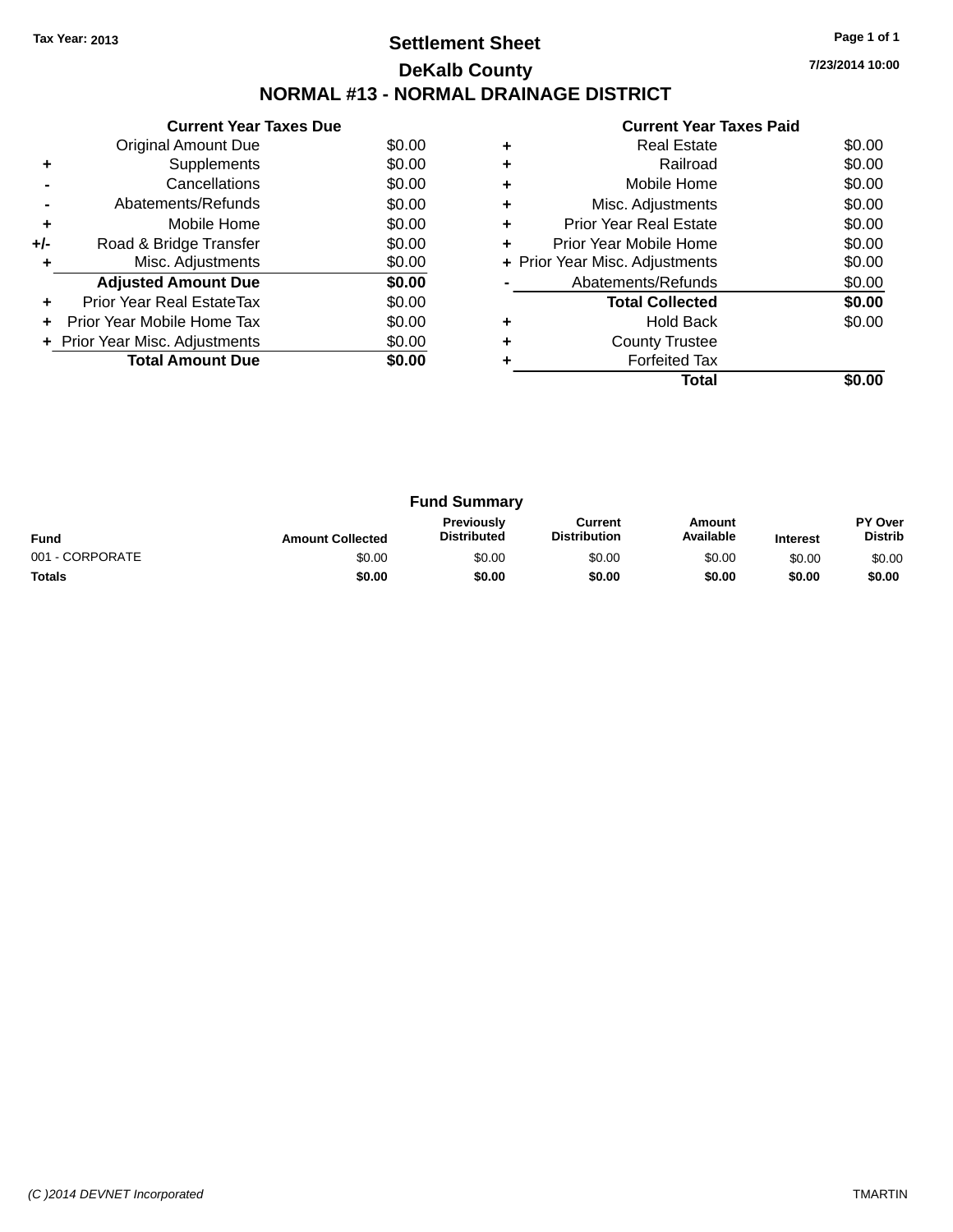## **Settlement Sheet Tax Year: 2013 Page 1 of 1 DeKalb County SH-MI #6 - SHABBONA/MILAN DRAINAGE**

|     | <b>Current Year Taxes Due</b>  |             |
|-----|--------------------------------|-------------|
|     | <b>Original Amount Due</b>     | \$10,961.84 |
| ٠   | Supplements                    | \$0.00      |
|     | Cancellations                  | \$0.00      |
|     | Abatements/Refunds             | \$0.00      |
| ٠   | Mobile Home                    | \$0.00      |
| +/- | Road & Bridge Transfer         | \$0.00      |
| ٠   | Misc. Adjustments              | \$0.00      |
|     | <b>Adjusted Amount Due</b>     | \$10,961.84 |
| ÷   | Prior Year Real EstateTax      | \$0.00      |
|     | Prior Year Mobile Home Tax     | \$0.00      |
|     | + Prior Year Misc. Adjustments | \$0.00      |
|     | <b>Total Amount Due</b>        | \$10,961.84 |

|   | Real Estate                    | \$6,784.63 |
|---|--------------------------------|------------|
| ٠ | Railroad                       | \$0.00     |
| ٠ | Mobile Home                    | \$0.00     |
| ٠ | Misc. Adjustments              | \$0.00     |
| ٠ | <b>Prior Year Real Estate</b>  | \$0.00     |
| ÷ | Prior Year Mobile Home         | \$0.00     |
|   | + Prior Year Misc. Adjustments | \$0.00     |
|   | Abatements/Refunds             | \$0.00     |
|   | <b>Total Collected</b>         | \$6,784.63 |
| ٠ | Hold Back                      | \$0.00     |
| ٠ | <b>County Trustee</b>          |            |
| ٠ | <b>Forfeited Tax</b>           |            |
|   | Total                          | \$6,784.63 |
|   |                                |            |

|                 |                         |                                  |                                       | <b>Distribution Summary</b>    |                 |                           |
|-----------------|-------------------------|----------------------------------|---------------------------------------|--------------------------------|-----------------|---------------------------|
|                 |                         |                                  | <b>Tax Distribution Date</b>          |                                |                 | Amount                    |
|                 |                         |                                  | 05/22/2014                            |                                |                 | \$411.50                  |
|                 |                         |                                  | 06/27/2014                            |                                |                 | \$6,372.38                |
|                 |                         |                                  | 07/25/2014                            |                                |                 | \$0.75                    |
|                 |                         |                                  |                                       | <b>Totals: 3 Distributions</b> |                 | \$6,784.63                |
|                 |                         |                                  | <b>Grand Totals: 3 Distributions</b>  |                                |                 | \$6,784.63                |
|                 |                         | <b>Fund Summary</b>              |                                       |                                |                 |                           |
| <b>Fund</b>     | <b>Amount Collected</b> | Previously<br><b>Distributed</b> | <b>Current</b><br><b>Distribution</b> | Amount<br>Available            | <b>Interest</b> | PY Over<br><b>Distrib</b> |
| 001 - CORPORATE | \$6,784.63              | \$6,783.88                       | \$0.75                                | \$0.00                         | \$0.00          | \$0.00                    |
| <b>Totals</b>   | \$6,784.63              | \$6,783.88                       | \$0.75                                | \$0.00                         | \$0.00          | \$0.00                    |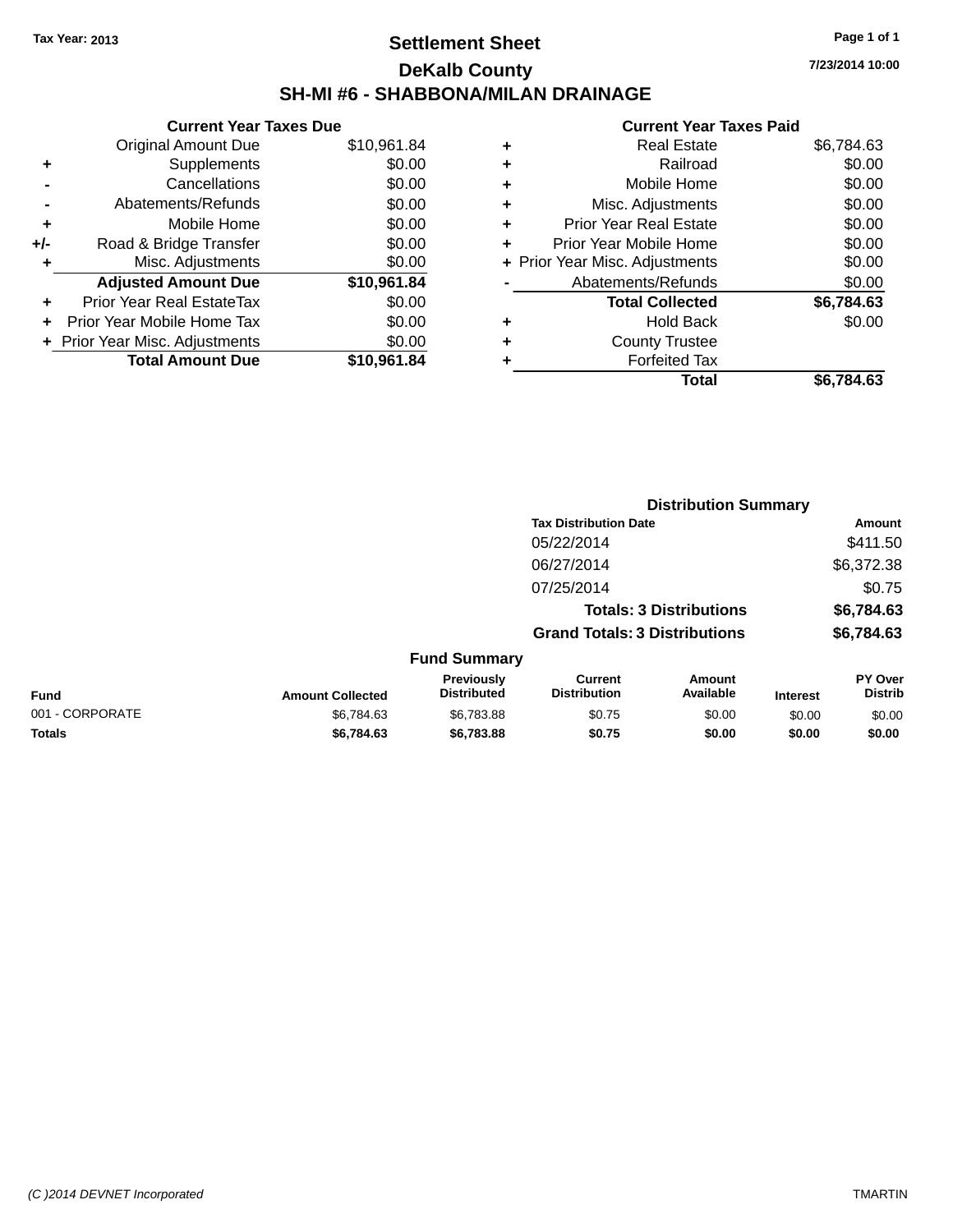## **Settlement Sheet Tax Year: 2013 Page 1 of 1 DeKalb County SQ GR #12 - SQUAW GROVE DRAINAGE**

**7/23/2014 10:00**

|     | <b>Current Year Taxes Due</b>    |            |
|-----|----------------------------------|------------|
|     | <b>Original Amount Due</b>       | \$7,028.28 |
| ٠   | Supplements                      | \$0.00     |
|     | Cancellations                    | \$0.00     |
|     | Abatements/Refunds               | \$0.00     |
| ٠   | Mobile Home                      | \$0.00     |
| +/- | Road & Bridge Transfer           | \$0.00     |
| ٠   | Misc. Adjustments                | \$0.00     |
|     | <b>Adjusted Amount Due</b>       | \$7,028.28 |
| ÷   | <b>Prior Year Real EstateTax</b> | \$0.00     |
| ÷   | Prior Year Mobile Home Tax       | \$0.00     |
|     | + Prior Year Misc. Adjustments   | \$0.00     |
|     | <b>Total Amount Due</b>          | \$7.028.28 |

| ٠ | <b>Real Estate</b>             | \$3,740.94 |
|---|--------------------------------|------------|
| ٠ | Railroad                       | \$0.00     |
| ٠ | Mobile Home                    | \$0.00     |
| ٠ | Misc. Adjustments              | \$0.00     |
| ٠ | <b>Prior Year Real Estate</b>  | \$0.00     |
| ٠ | Prior Year Mobile Home         | \$0.00     |
|   | + Prior Year Misc. Adjustments | \$0.00     |
|   | Abatements/Refunds             | \$0.00     |
|   | <b>Total Collected</b>         | \$3,740.94 |
| ٠ | <b>Hold Back</b>               | \$0.00     |
| ٠ | <b>County Trustee</b>          |            |
|   | <b>Forfeited Tax</b>           |            |
|   | Total                          | \$3.740.94 |
|   |                                |            |

|                 |                         |                                  | <b>Distribution Summary</b>           |                                |                 |                           |
|-----------------|-------------------------|----------------------------------|---------------------------------------|--------------------------------|-----------------|---------------------------|
|                 |                         |                                  | <b>Tax Distribution Date</b>          |                                |                 | Amount                    |
|                 |                         |                                  | 05/22/2014                            |                                |                 | \$1,034.46                |
|                 |                         |                                  | 06/27/2014                            |                                |                 | \$2,706.48                |
|                 |                         |                                  |                                       | <b>Totals: 2 Distributions</b> |                 | \$3,740.94                |
|                 |                         |                                  | <b>Grand Totals: 2 Distributions</b>  |                                |                 | \$3,740.94                |
|                 |                         | <b>Fund Summary</b>              |                                       |                                |                 |                           |
| <b>Fund</b>     | <b>Amount Collected</b> | Previously<br><b>Distributed</b> | <b>Current</b><br><b>Distribution</b> | Amount<br>Available            | <b>Interest</b> | PY Over<br><b>Distrib</b> |
| 001 - CORPORATE | \$3,740.94              | \$3,740.94                       | \$0.00                                | \$0.00                         | \$0.00          | \$0.00                    |
| Totals          | \$3,740.94              | \$3,740.94                       | \$0.00                                | \$0.00                         | \$0.00          | \$0.00                    |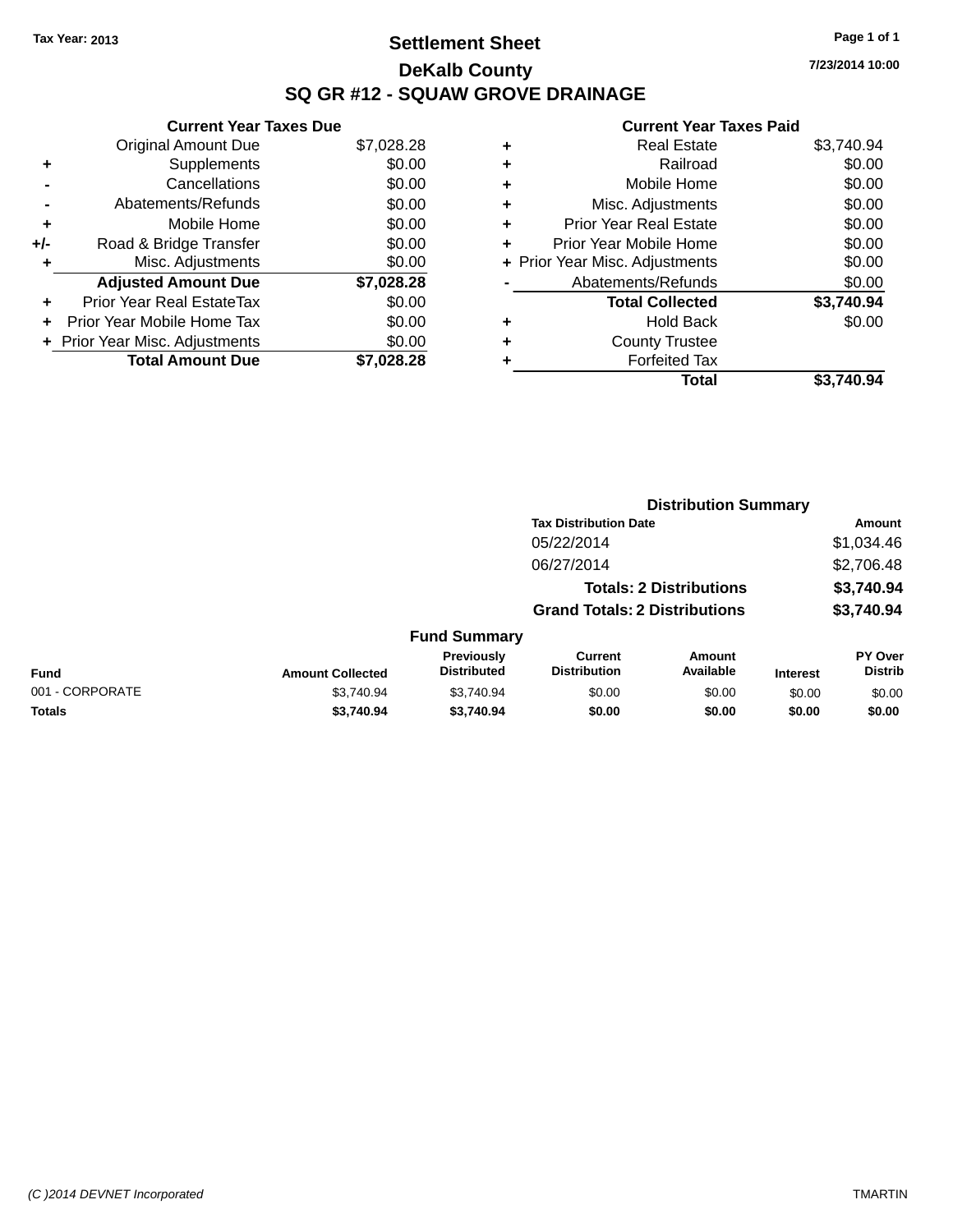### **Settlement Sheet Tax Year: 2013 Page 1 of 1 DeKalb County VG-CO #16 - VIRGIL CORTLAND DRAIN #16**

**Current Year Taxes Due**

|       | <b>Original Amount Due</b>     | \$8,913.04 |
|-------|--------------------------------|------------|
| ٠     | Supplements                    | \$36.68    |
|       | Cancellations                  | \$36.68    |
|       | Abatements/Refunds             | \$0.00     |
| ÷     | Mobile Home                    | \$0.00     |
| $+/-$ | Road & Bridge Transfer         | \$0.00     |
| ۰     | Misc. Adjustments              | \$0.00     |
|       | <b>Adjusted Amount Due</b>     | \$8,913.04 |
| ÷     | Prior Year Real EstateTax      | \$0.00     |
|       | Prior Year Mobile Home Tax     | \$0.00     |
|       | + Prior Year Misc. Adjustments | \$0.00     |
|       | <b>Total Amount Due</b>        | \$8,913.04 |
|       |                                |            |

### **Current Year Taxes Paid**

|   | <b>Real Estate</b>             | \$5,258.50 |
|---|--------------------------------|------------|
| ٠ | Railroad                       | \$0.00     |
| ٠ | Mobile Home                    | \$0.00     |
| ٠ | Misc. Adjustments              | \$0.00     |
| ٠ | <b>Prior Year Real Estate</b>  | \$0.00     |
| ÷ | Prior Year Mobile Home         | \$0.00     |
|   | + Prior Year Misc. Adjustments | \$0.00     |
|   | Abatements/Refunds             | \$0.00     |
|   | <b>Total Collected</b>         | \$5,258.50 |
| ٠ | <b>Hold Back</b>               | \$0.00     |
| ٠ | <b>County Trustee</b>          |            |
| ٠ | <b>Forfeited Tax</b>           |            |
|   | Total                          | \$5,258.50 |
|   |                                |            |

|                                         |                                  |                                      | <b>Distribution Summary</b>    |                 |                                  |
|-----------------------------------------|----------------------------------|--------------------------------------|--------------------------------|-----------------|----------------------------------|
|                                         |                                  | <b>Tax Distribution Date</b>         |                                |                 | Amount                           |
|                                         |                                  | 05/22/2014                           |                                |                 | \$978.40                         |
|                                         |                                  | 06/27/2014                           |                                |                 | \$4,191.06                       |
|                                         |                                  | 07/25/2014                           |                                |                 | \$89.04                          |
|                                         |                                  |                                      | <b>Totals: 3 Distributions</b> |                 | \$5,258.50                       |
|                                         |                                  | <b>Grand Totals: 3 Distributions</b> |                                |                 | \$5,258.50                       |
|                                         | <b>Fund Summary</b>              |                                      |                                |                 |                                  |
| <b>Amount Collected</b>                 | Previously<br><b>Distributed</b> | Current<br><b>Distribution</b>       | Amount<br>Available            | <b>Interest</b> | <b>PY Over</b><br><b>Distrib</b> |
| $\bullet - \bullet - \bullet - \bullet$ | $\cdots$                         | $\cdots$                             | $\cdots$                       |                 |                                  |

**Fund Interest** 001 - CORPORATE 6000 \$55,258.50 \$5,169.46 \$89.04 \$0.00 \$0.00 \$0.00 \$0.00 **Totals \$5,258.50 \$5,169.46 \$89.04 \$0.00 \$0.00 \$0.00**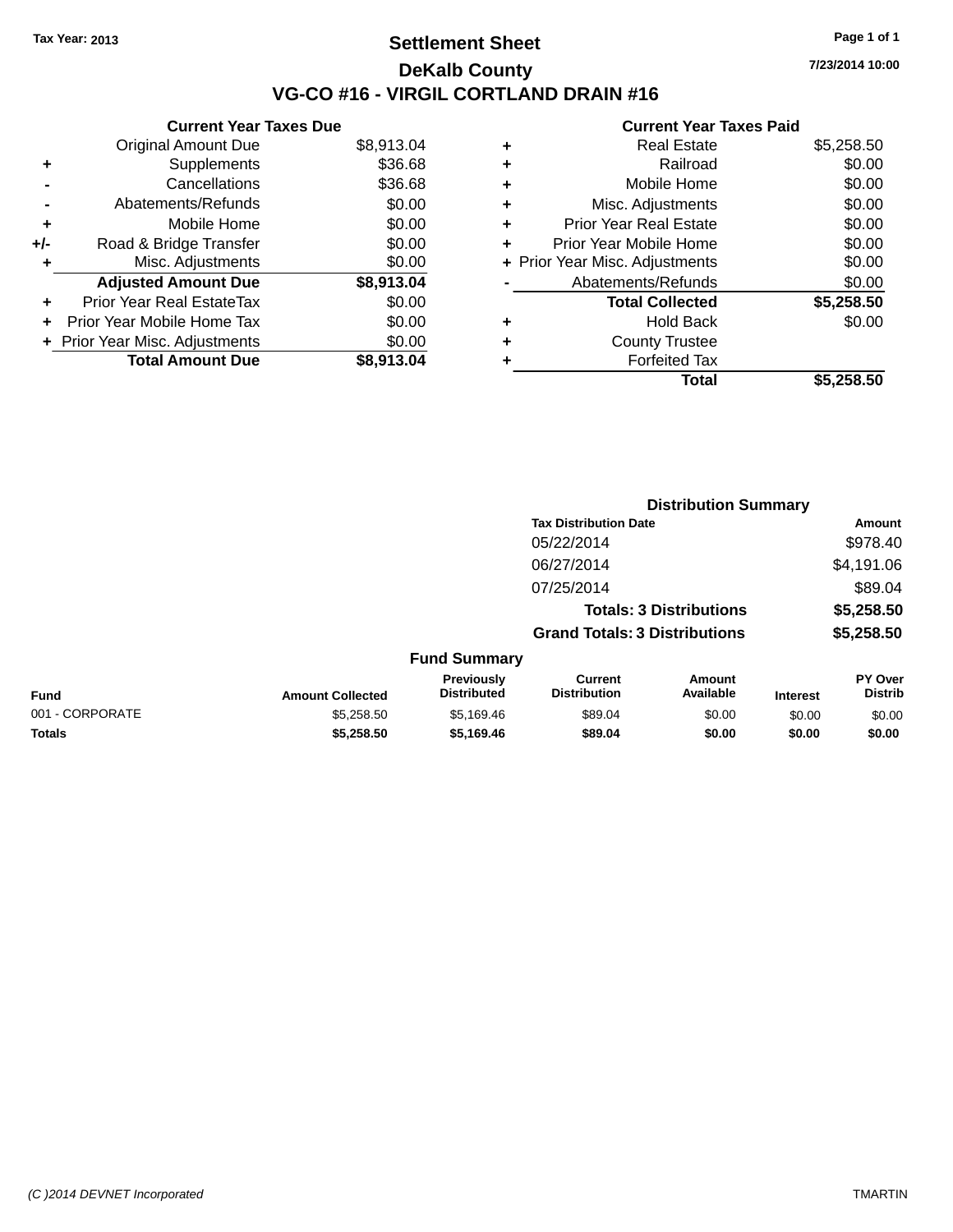## **Settlement Sheet Tax Year: 2013 Page 1 of 1 DeKalb County VI-AD #9 - VICTOR/ADAMS DRAINAGE #9**

**Current Year Taxes Due** Original Amount Due \$1,126.16 **+** Supplements \$0.00 **-** Cancellations \$0.00 **-** Abatements/Refunds \$0.00 **+** Mobile Home \$0.00 **+/-** Road & Bridge Transfer \$0.00 **+** Misc. Adjustments \$0.00 **Adjusted Amount Due \$1,126.16 +** Prior Year Real EstateTax \$0.00 **+** Prior Year Mobile Home Tax \$0.00 **+ Prior Year Misc. Adjustments**  $$0.00$ **Total Amount Due \$1,126.16**

### **Current Year Taxes Paid**

|   | Real Estate                    | \$649.32 |
|---|--------------------------------|----------|
| ٠ | Railroad                       | \$0.00   |
| ٠ | Mobile Home                    | \$0.00   |
| ٠ | Misc. Adjustments              | \$0.00   |
| ٠ | <b>Prior Year Real Estate</b>  | \$0.00   |
|   | Prior Year Mobile Home         | \$0.00   |
|   | + Prior Year Misc. Adjustments | \$0.00   |
|   | Abatements/Refunds             | \$0.00   |
|   | <b>Total Collected</b>         | \$649.32 |
| ٠ | Hold Back                      | \$0.00   |
| ٠ | <b>County Trustee</b>          |          |
|   | <b>Forfeited Tax</b>           |          |
|   | Total                          | \$649.32 |
|   |                                |          |

**Distribution Summary**

|                 |                         |                                  | <b>Tax Distribution Date</b>          |                                |                 | Amount                    |
|-----------------|-------------------------|----------------------------------|---------------------------------------|--------------------------------|-----------------|---------------------------|
|                 |                         |                                  | 05/22/2014                            |                                |                 | \$172.48                  |
|                 |                         |                                  | 06/27/2014                            |                                |                 | \$476.84                  |
|                 |                         |                                  |                                       | <b>Totals: 2 Distributions</b> |                 | \$649.32                  |
|                 |                         |                                  | <b>Grand Totals: 2 Distributions</b>  |                                |                 | \$649.32                  |
|                 |                         | <b>Fund Summary</b>              |                                       |                                |                 |                           |
| <b>Fund</b>     | <b>Amount Collected</b> | Previously<br><b>Distributed</b> | <b>Current</b><br><b>Distribution</b> | Amount<br>Available            | <b>Interest</b> | PY Over<br><b>Distrib</b> |
| 001 - CORPORATE | \$649.32                | \$649.32                         | \$0.00                                | \$0.00                         | \$0.00          | \$0.00                    |
| <b>Totals</b>   | \$649.32                | \$649.32                         | \$0.00                                | \$0.00                         | \$0.00          | \$0.00                    |
|                 |                         |                                  |                                       |                                |                 |                           |

**7/23/2014 10:00**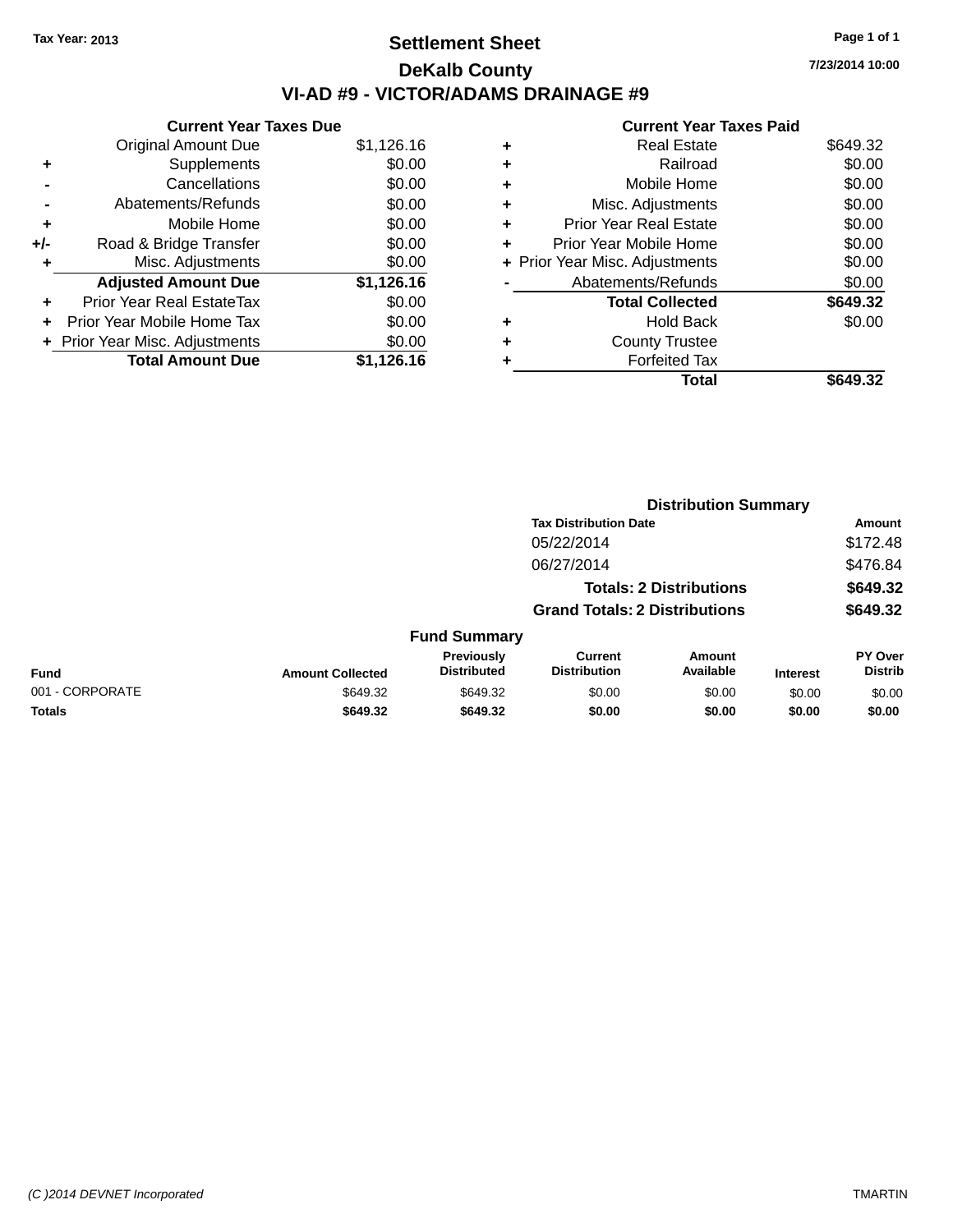## **Settlement Sheet Tax Year: 2013 Page 1 of 1 DeKalb County VI-CL #14 - VICTOR-CLINTON DRAINAGE**

**7/23/2014 10:00**

| <b>Current Year Taxes Due</b> |            |
|-------------------------------|------------|
| <b>Original Amount Due</b>    | \$5,232.00 |
| Supplements                   | \$0.00     |
| Cancellations                 | \$0.00     |
| Abatements/Refunds            | \$0.00     |
| Mobile Home                   | \$0.00     |
| Road & Bridge Transfer        | \$0.00     |
| Misc. Adjustments             | \$0.00     |
| <b>Adjusted Amount Due</b>    | \$5,232.00 |
| Prior Year Real EstateTax     | \$0.00     |
| Prior Year Mobile Home Tax    | \$0.00     |
| Prior Year Misc. Adjustments  | \$0.00     |
| <b>Total Amount Due</b>       | \$5.232.00 |
|                               |            |

| ٠ | <b>Real Estate</b>             | \$4,223.96 |
|---|--------------------------------|------------|
| ٠ | Railroad                       | \$0.00     |
| ٠ | Mobile Home                    | \$0.00     |
| ٠ | Misc. Adjustments              | \$0.00     |
| ٠ | <b>Prior Year Real Estate</b>  | \$0.00     |
| ÷ | Prior Year Mobile Home         | \$0.00     |
|   | + Prior Year Misc. Adjustments | \$0.00     |
|   | Abatements/Refunds             | \$0.00     |
|   | <b>Total Collected</b>         | \$4,223.96 |
| ٠ | Hold Back                      | \$0.00     |
| ٠ | <b>County Trustee</b>          |            |
| ٠ | <b>Forfeited Tax</b>           |            |
|   | Total                          | \$4,223.96 |
|   |                                |            |

|                 |                         |                                  | <b>Distribution Summary</b>           |                                |                 |                           |
|-----------------|-------------------------|----------------------------------|---------------------------------------|--------------------------------|-----------------|---------------------------|
|                 |                         |                                  | <b>Tax Distribution Date</b>          |                                |                 | <b>Amount</b>             |
|                 |                         |                                  | 05/22/2014                            |                                |                 | \$1,231.54                |
|                 |                         |                                  | 06/27/2014                            |                                |                 | \$2,887.42                |
|                 |                         |                                  | 07/25/2014                            |                                |                 | \$105.00                  |
|                 |                         |                                  |                                       | <b>Totals: 3 Distributions</b> |                 | \$4,223.96                |
|                 |                         |                                  | <b>Grand Totals: 3 Distributions</b>  |                                |                 | \$4,223.96                |
|                 |                         | <b>Fund Summary</b>              |                                       |                                |                 |                           |
| Fund            | <b>Amount Collected</b> | Previously<br><b>Distributed</b> | <b>Current</b><br><b>Distribution</b> | Amount<br>Available            | <b>Interest</b> | PY Over<br><b>Distrib</b> |
| 001 - CORPORATE | \$4,223.96              | \$4,118.96                       | \$105.00                              | \$0.00                         | \$0.00          | \$0.00                    |
| <b>Totals</b>   | \$4,223.96              | \$4,118.96                       | \$105.00                              | \$0.00                         | \$0.00          | \$0.00                    |
|                 |                         |                                  |                                       |                                |                 |                           |